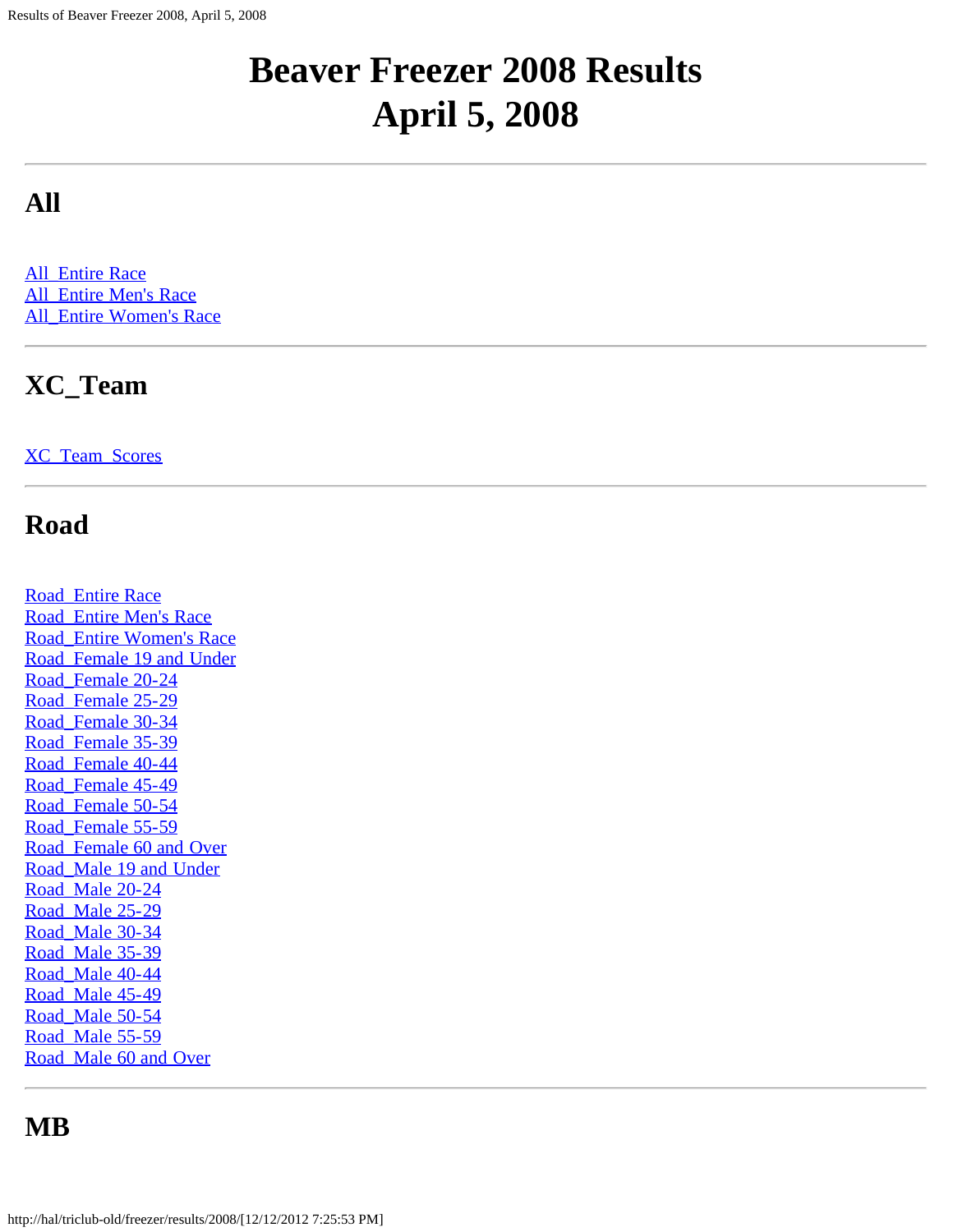**[MB\\_Entire Race](#page-89-0)** [MB\\_Entire Men's Race](#page-92-0) [MB\\_Entire Women's Race](#page-94-0) [MB\\_Female 19 and Under](#page-96-0) [MB\\_Female 20-29](#page-97-0) [MB\\_Female 30-39](#page-98-0) [MB\\_Female 40-49](#page-99-0) [MB\\_Female 50-59](#page-100-0) [MB\\_Male 20-29](#page-101-0) [MB\\_Male 30-39](#page-102-0) [MB\\_Male 40-49](#page-103-0) [MB\\_Male 50-59](#page-104-0)

## **Relay**

[Relay\\_Entire Race](#page-105-0) [Relay\\_Entire Men's Race](#page-107-0) [Relay\\_Entire Women's Race](#page-108-0) [Relay\\_Co-ed](#page-109-0) [Relay\\_Female](#page-110-0) [Relay\\_Male](#page-111-0)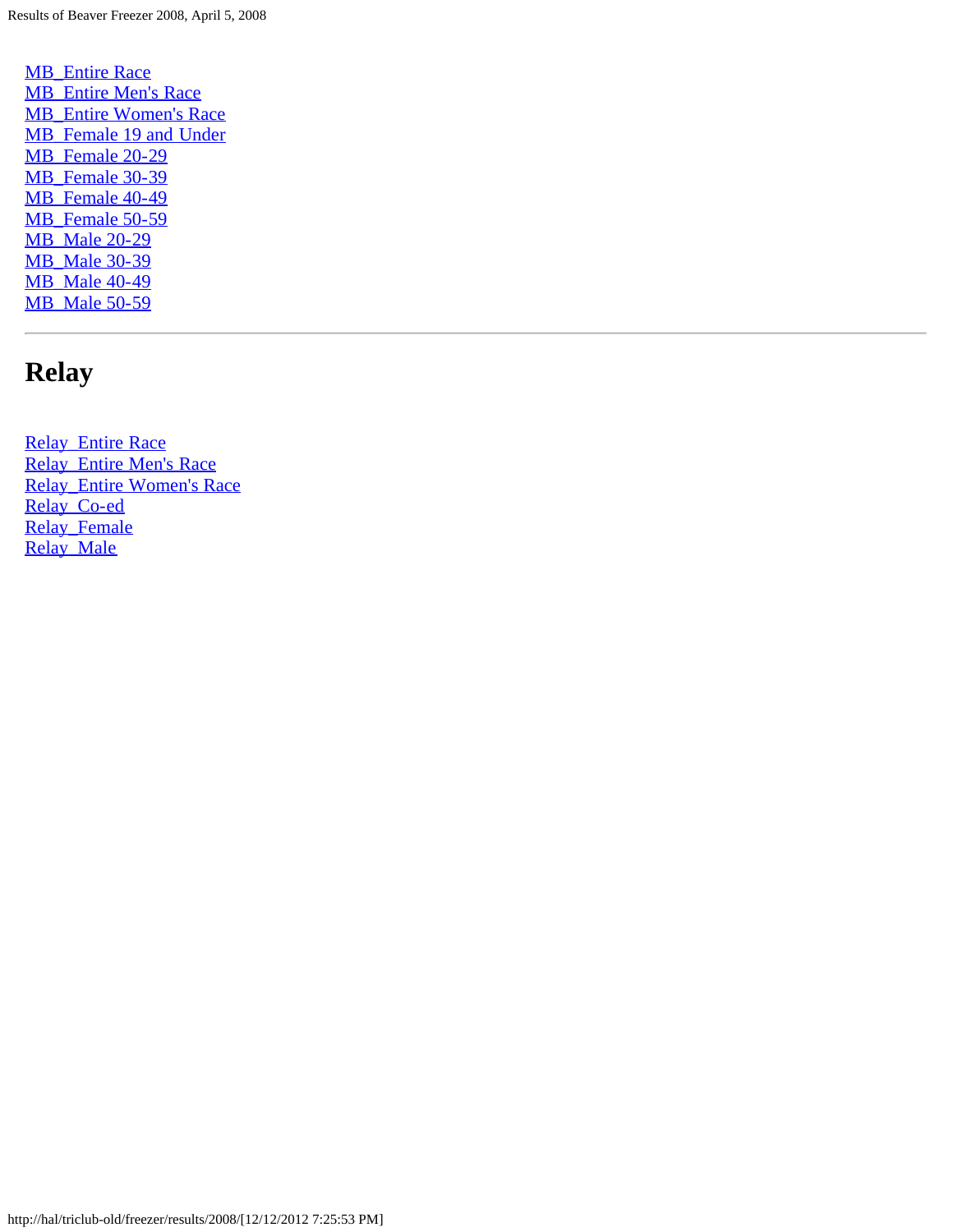## **All Results for Entire Race April 5, 2008**

<span id="page-2-0"></span>

| Place   Name   |                                  | Town                            | $ Bib\# $ Race |                | Category              | Overall<br>Time | Swim<br>$(500 \text{ yds})$    | T1        | Bike $(12)$<br>mi)  | $ _{T2}$       | <b>Run</b> (3.1)<br>mi) | ∗ |
|----------------|----------------------------------|---------------------------------|----------------|----------------|-----------------------|-----------------|--------------------------------|-----------|---------------------|----------------|-------------------------|---|
|                | Nathan Smith                     | Corvallis, OR                   | 11             | Road           | $\ M35-39\ $          | 57:54           | 00:06:28<br>(1:17.6)           | 00:01:08  | 00:31:44<br>(22.7)  | 00:01:01       | 00:17:33<br>(5:39.7)    |   |
| 2              | Josh Monda                       | Vancouver,<br>WA                | 25             | Road           | $\vert$ M25-29        | 59:41           | 00:07:22<br>(1:28.4)           | 00:01:02  | 00:31:16<br>(23.0)  | 00:02:07       | 00:17:54<br>(5:46.5)    |   |
| 3              | Brendan<br>Treacy                | Corvallis, OR                   | 60             |                | Road M20-24           | 59:59           | 00:07:54<br>(1:34.8)           | 00:01:16  | 00:30:23<br>(23.7)  | 00:01:07       | 00:19:19<br>(6:13.9)    |   |
| 4              | William Fleck                    | Corvallis, OR                   |                |                | Road M35-39           | 1:00:49         | 00:06:14<br>(1:14.8)           | 00:01:20  | 00:33:01<br>(21.8)  | 00:00:56       | 00:19:18<br>(6:13.5)    |   |
| 5              | Dan Schmitt                      | Eugene, OR                      | 5              |                | Road   M30-34         | 1:01:42         | 00:05:51<br>(1:10.2)           | 00:01:23  | 00:31:56<br>(22.5)  | 00:02:17       | 00:20:15<br>(6:31.9)    |   |
| $\vert\vert 6$ | Andy Libert                      | eugene, or                      | 29             |                | Road   M40-44         | 1:01:50         | 00:07:55<br>(1:35.0)           | 00:01:40  | 00:31:58<br>(22.5)  | 00:01:27       | 00:18:50<br>(6:04.5)    |   |
| 17             | David Trench                     | Corvallis, OR                   | 20             |                | Road   M25-29         | 1:02:16         | 00:06:32<br>(1:18.4)           | 00:01:53  | 00:32:48<br>(22.0)  | 00:01:39       | 00:19:24<br>(6:15.5)    |   |
| $\ 8$          | Gabe Doebler                     | Tigard, OR                      | 41             |                | Road M30-34           | 1:02:18         | 00:07:25<br>(1:29.0)           | 00:01:40  | 00:33:20<br>(21.6)  | 00:01:40       | 00:18:13<br>(5:52.6)    |   |
| $ 9\rangle$    | Robyn<br>Wangberg                | Corvallis, OR                   | 23             |                | $\ $ Road $\ $ F25-29 | 1:03:04         | 00:06:57<br>(1:23.4)           | 00:01:29  | 00:33:08<br>(21.7)  | 00:01:37       | 00:19:53<br>(6:24.8)    |   |
| 10             | Jason<br>Hawthorne               | Albany, OR                      | 35             |                | Road M35-39           | 1:04:18         | 00:07:10<br>(1:26.0)           | 00:01:49  | 00:35:15<br>(20.4)  | 00:01:05       | 00:18:59<br>(6:07.4)    |   |
| 11             | Noah<br>Megowan                  | Lake Oswego,<br>OR <sub>.</sub> | 24             |                | Road   M35-39         | 1:04:32         | 00:06:48<br>(1:21.6)           | 00:01:51  | 00:35:12<br>(20.5)  | 00:01:47       | 00:18:54<br>(6:05.8)    |   |
| 12             | <b>Better</b> Late<br>then Never | Aloha, OR                       | 51             | $\ Relay\ M$   |                       | 1:05:16         | 00:07:23<br>(1:28.6)           | 00:01:10  | 00:36:49<br>(19.6)  | 00:00:49       | 00:19:05<br>(6:09.4)    |   |
| 13             | Chris Jackson                    | Corvallis, OR                   | 15             |                | Road M30-34           | 1:05:38         | 00:06:19<br>(1:15.8)           | 00:01:49  | 00:35:19<br>(20.4)  | 00:01:21       | 00:20:50<br>(6:43.2)    |   |
| 14             | Susan Fox                        | Corvallis, OR                   | 14             |                | Road F40-44           | 1:06:03         | 00:06:48<br>(1:21.6)           | 00:01:57  | 00:34:22<br>(21.0)  | 00:01:34       | 00:21:22<br>(6:53.5)    |   |
|                | Place  Name                      | Town                            |                | $ Bib\# $ Race | Category              | Overall<br>Time | Swim<br>$(500 \text{ yds})$ T1 |           | Bike $(12)$<br>mi)  | T <sub>2</sub> | Run(3.1)<br>mi)         |   |
| $ 15\rangle$   | Robert<br>Croucher               | Brush Prairie,<br><b>WA</b>     | 67             |                | Road   M40-44         | 1:06:31         | 00:08:10<br>(1:38.0)           | 00:01:18  | 00:36:23<br>(19.8)  | 00:00:36       | 00:20:04<br>(6:28.4)    |   |
| 16             | Jess Hickerson Corvallis, OR     |                                 | 19             |                | Road M55-59           | 1:06:52         | 00:06:12<br>(1:14.4)           | 00:02:20  | 00:34:40<br>(20.8)  | 00:01:36       | 00:22:04<br>(7:07.1)    |   |
| 17             | Carolyn<br>Atwood                | Rockford, IL                    | 12             |                | $\ $ Road $\ $ F20-24 | 1:06:59         | 00:06:57<br>(1:23.4)           | 00:01:12  | 00:36:09<br>(19.9)  | 00:01:34       | 00:21:07<br>(6:48.7)    |   |
| 18             | Michael<br>Gilbert               | vancouver, wa                   | 126            |                | Road   M40-44         | 1:07:09         | 00:09:30<br>(1:54.0)           | 00:02:00? | 00:34:56?<br>(20.6) | 00:01:00       | 00:19:43<br>(6:21.6)    |   |
| 19             | Jonathan<br>Peterson             | Camas, WA                       | 69             |                | Road M30-34           | 1:07:22         | 00:08:45<br>(1:45.0)           | 00:01:31  | 00:34:36<br>(20.8)  | 00:01:15       | 00:21:15<br>(6:51.3)    |   |
| $ 20-T$        | $\ $ Ryan Voge                   | Portland, OR                    | 81             |                | Road M25-29           | 1:07:41         | 00:08:11                       | 00:02:12  | 00:36:14            | 00:00:45       | 00:20:19                |   |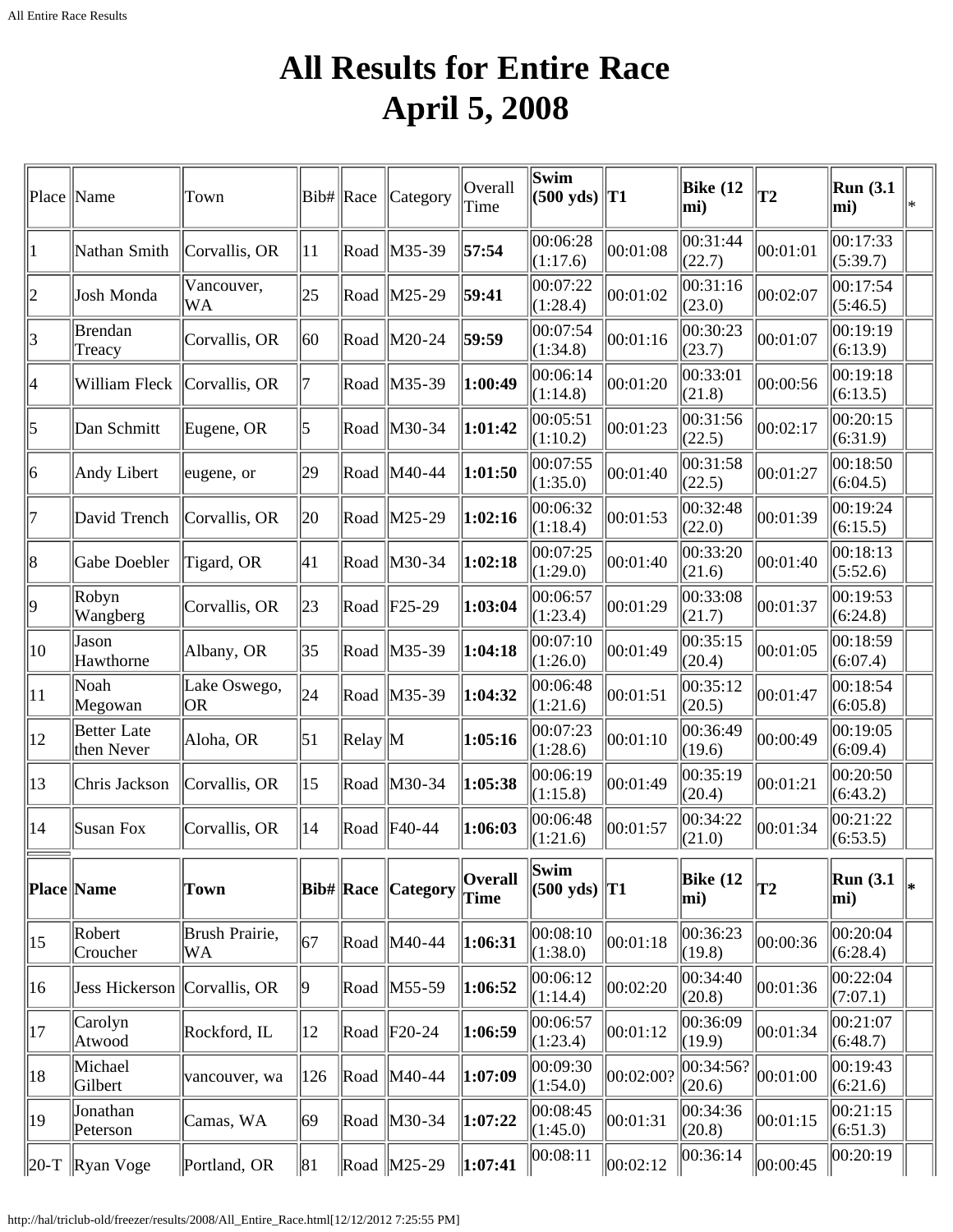|                |                           |                  |     |           |                             |                        | (1:38.2)                                   |           | $\ $ (19.9)                    |          | (6:33.2)                |    |
|----------------|---------------------------|------------------|-----|-----------|-----------------------------|------------------------|--------------------------------------------|-----------|--------------------------------|----------|-------------------------|----|
| $ 20-T$        | Jonathan<br>Rasca         | Salem, Or        | 164 |           | Road   M30-34               | 1:07:41                | 00:08:53<br>(1:46.6)                       | 00:02:42  | 00:35:38<br>(20.2)             | 00:00:58 | 00:19:30<br>(6:17.4)    |    |
| 22             | James O'Hern              | Portland, OR     | 105 |           | Road M35-39                 | 1:08:05                | 00:07:59<br>(1:35.8)                       | 00:01:53  | 00:38:10<br>(18.9)             | 00:01:08 | 00:18:55<br>(6:06.1)    |    |
| 23             | Craig Tyler               | Camas, WA        | 142 | Road      | $\vert$ M20-24              | 1:08:36                | 00:07:53<br>(1:34.6)                       | 00:01:39  | 00:36:43<br>(19.6)             | 00:01:37 | 00:20:44<br>(6:41.3)    |    |
| 24             | Jake Adams                | Eugene, OR       | 61  |           | Road M25-29                 | 1:08:48                | 00:07:26<br>(1:29.2)                       | 00:02:21  | 00:37:32<br>(19.2)             | 00:01:05 | 00:20:24<br>(6:34.8)    |    |
| $ 25\rangle$   | Alexandre<br>Baudouin     | Portland, OR     | 145 |           | Road   M30-34               | 1:09:22                | 00:08:58<br>(1:47.6)                       | 00:02:14  | 00:36:48<br>(19.6)             | 00:00:49 | 00:20:33<br>(6:37.7)    |    |
| 26             | Benjamin<br>Steyer        | Corvallis, OR    | 18  |           | Road   M20-24               | 1:09:32                | 00:05:53<br>(1:10.6)                       | 00:02:42  | 00:37:58<br>(19.0)             | 00:01:40 | 00:21:19<br>(6:52.6)    |    |
| 27             | Darrel<br>McHugh          | Springfield, Or  | 78  |           | Road   M35-39               | 1:09:36                | 00:07:38<br>(1:31.6)                       | 00:02:33  | 00:36:12<br>(19.9)             | 00:00:58 | 00:22:15<br>(7:10.6)    |    |
| 28             | Sandra Uesugi             | Corvallis, OR    | 21  |           | Road $ F30-34 $             | 1:09:40                | 00:06:40<br>(1:20.0)                       | 00:01:18  | 00:35:36<br>(20.2)             | 00:01:37 | 00:24:29<br>(7:53.9)    |    |
| 29             | Jenna Santelli            | Corvallis, OR    | 18  |           | $\vert$ Road $\vert$ F20-24 | 1:09:43                | 00:06:35<br>(1:19.0)                       | 00:02:32  | 00:41:58<br>(17.2)             | 00:01:34 | 00:17:04<br>(5:30.3)    |    |
| Place  Name    |                           | <b>Town</b>      |     | Bib# Race | <b>Category</b>             | Overall<br><b>Time</b> | Swim<br>$(500 \text{ yds})$ T <sub>1</sub> |           | Bike $(12)$<br>mi)             | T2       | <b>Run</b> (3.1)<br>mi) | l* |
| $ 30\rangle$   | Uwe Hermes                | Portland, OR     | 26  | Road      | $\vert$ M30-34              | 1:09:56                | 00:07:13<br>(1:26.6)                       | 00:02:22  | 00:36:36<br>(19.7)             | 00:01:56 | 00:21:49<br>(7:02.3)    |    |
| 31             | Julie Seale               | Vancouver,<br>WA | 70  |           | Road $ F30-34 $             | 1:10:15                | 00:08:43<br>(1:44.6)                       | 00:01:53  | 00:36:59<br>(19.5)             | 00:01:12 | 00:21:28<br>(6:55.5)    |    |
| 32             | Bruce<br>Watanabe         | Newport, OR      | Ι4  |           | Road M40-44                 | 1:10:35                | 00:05:53<br>(1:10.6)                       | 00:02:16  | 00:35:03<br>(20.5)             | 00:02:01 | 00:25:22<br>(8:11.0)    |    |
| $ 33\rangle$   | Erica<br>McKenzie         | Corvallis, OR    | 63  |           | Road F30-34                 | 1:10:37                | 00:09:04<br>(1:48.8)                       | 00:02:27  | 00:36:09<br>(19.9)             | 00:01:21 | 00:21:36<br>(6:58.1)    |    |
| $\parallel$ 34 | Lara Gamelin              | Corvallis, OR    | 27  |           | $\ $ Road $\ $ F40-44       | 1:10:42                | 00:07:09<br>(1:25.8)                       | 00:01:55  | 00:36:39<br>$\parallel$ (19.6) | 00:01:25 | 00:23:34<br>(7:36.1)    |    |
| 35             | Drew Miller               | Keizer, OR       | 103 |           | Road M20-24                 | 1:10:46                | 00:08:05<br>(1:37.0)                       | 00:02:59  | 00:37:49<br>(19.0)             | 00:01:29 | 00:20:24<br>(6:34.8)    |    |
| 36             | Joshua<br>Weinman         | corvallis, or    | 40  |           | Road   M25-29               | 1:10:47                | 00:06:13<br>(1:14.6)                       | 00:02:11  | 00:39:35<br>(18.2)             | 00:01:54 | 00:20:54<br>(6:44.5)    |    |
| 37             | Taylor Carr               | Milwaukie, OR    | 95  |           | Road M25-29                 | 1:10:48                | 00:07:53<br>(1:34.6)                       | 00:01:40  | 00:36:46<br>(19.6)             | 00:01:20 | 00:23:09<br>(7:28.1)    |    |
| $ 38-T$        | Jeremy<br>McBride         | Tualatin, or     | 102 |           | Road M25-29                 | 1:11:00                | 00:08:52?<br>(1:46.4)                      | 00:02:00? | 00:38:13<br>(18.8)             | 00:01:25 | 00:20:30<br>(6:36.8)    |    |
| $ 38-T$        | Andrew Smith Portland, OR |                  | 140 |           | Road M25-29                 | 1:11:00                | 00:08:01<br>(1:36.2)                       | 00:02:56  | 00:37:34<br>(19.2)             | 00:01:10 | 00:21:19<br>(6:52.6)    |    |
| 40             | <b>Rick Collins</b>       | Salem, OR        | 85  |           | Road   M45-49               | 1:11:04                | 00:08:26<br>(1:41.2)                       | 00:02:22  | 00:36:57<br>(19.5)             | 00:00:45 | 00:22:34<br>(7:16.8)    |    |
| 41             | Scott Kruis               | Corvallis, OR    | 163 |           | Road   M45-49               | 1:11:18                | 00:10:26<br>(2:05.2)                       | 00:01:34  | 00:36:26<br>(19.8)             | 00:00:44 | 00:22:08<br>(7:08.4)    |    |
| 42             | Jason Bosch               | Eugene, OR       | 250 |           | Road   M30-34               | 1:11:32                | 00:10:29<br>(2:05.8)                       | 00:02:45  | 00:35:26<br>(20.3)             | 00:02:00 | 00:20:52<br>(6:43.9)    |    |
| 43             | Benjamin<br>Farver        | Portland, OR     | 122 |           | Road   M25-29               | $\ 1:11:39$            | 00:08:26<br>(1:41.2)                       | 00:01:59  | 00:36:06<br>(19.9)             | 00:01:33 | 00:23:35<br>(7:36.5)    |    |
|                |                           |                  |     |           |                             |                        | 00:07:37                                   |           | $\ 00:35:22\ $                 |          | 00:24:04                |    |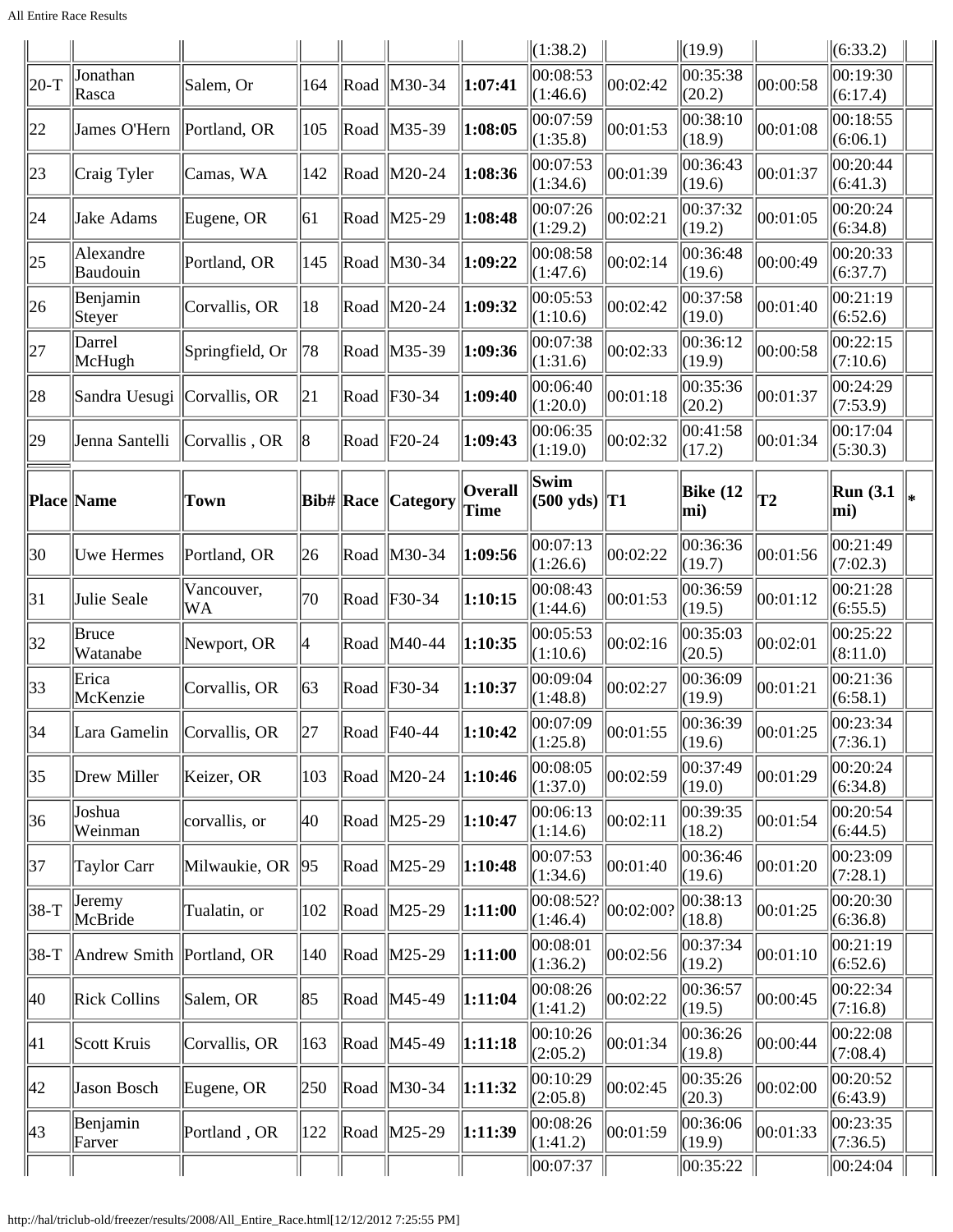All Entire Race Results

| 44               | Adam Ward                    | Portland, OR    | 43              |      | Road $\vert$ M30-34       | $\ 1:11:41$                   | (1:31.4)                       | 00:02:35  | (20.4)             | 00:02:03       | (7:45.8)              |  |
|------------------|------------------------------|-----------------|-----------------|------|---------------------------|-------------------------------|--------------------------------|-----------|--------------------|----------------|-----------------------|--|
|                  | <b>Place Name</b>            | Town            |                 |      | Bib#  Race   Category     | <b>Overall</b><br><b>Time</b> | Swim<br>$(500 \text{ yds})$    | $\ T1\ $  | Bike (12<br>mi)    | T <sub>2</sub> | Run(3.1)<br>mi)       |  |
| 45               | Patrick<br>Clinton           | Portland, OR    | 71              | Road | $\vert M25-29 \rangle$    | 1:11:43                       | 00:08:43<br>(1:44.6)           | 00:02:38  | 00:36:38<br>(19.7) | 00:01:51       | 00:21:53<br>(7:03.5)  |  |
| 46               | Derek Wilfong Tualatin, OR   |                 | 144             |      | Road M30-34               | 1:11:45                       | 00:07:54<br>(1:34.8)           | 00:02:44  | 00:39:03<br>(18.4) | 00:00:44       | 00:21:20<br>(6:52.9)  |  |
| $ 47-T $         | Lauren Thies                 | Portland, OR    | 1               |      | Road $ F25-29$            | 1:11:57                       | 00:05:53<br>(1:10.6)           | 00:02:25  | 00:38:16<br>(18.8) | 00:01:42       | 00:23:41<br>(7:38.4)  |  |
|                  | $\vert$ 47-T   Jeff Macey    | Portland, OR    | 68              |      | Road   M45-49             | 1:11:57                       | 00:08:10<br>(1:38.0)           | 00:02:17  | 00:35:38<br>(20.2) | 00:01:58       | 00:23:54<br>(7:42.6)  |  |
| 49               | Jordan Bigam                 | Sherwood, OR    | 16              |      | Road M19&U                | 1:12:16                       | 00:06:08<br>(1:13.6)           | 00:02:00  | 00:39:58<br>(18.0) | 00:01:28       | 00:22:42<br>(7:19.4)  |  |
| 50               | Josiah Faville               | Keizer, OR      | 13              |      | Road M20-24               | 1:12:51                       | 00:06:49<br>(1:21.8)           | 00:01:41  | 00:37:48<br>(19.0) | 00:01:36       | 00:24:57<br>(8:02.9)  |  |
| $\vert$ 51-T     | Brian<br>Velazquez           | Tualatin, OR    | 108             | Road | $\vert$ M25-29            | 1:12:52                       | 00:08:25<br>(1:41.0)           | 00:02:39  | 00:38:51<br>(18.5) | 00:02:00?      | 00:20:57?<br>(6:45.5) |  |
| $\vert$ 51-T     | Michael<br>Kloeppel          | Portland, OR    | 179             | Road | $\vert M35-39 \rangle$    | 1:12:52                       | 00:08:24<br>(1:40.8)           | 00:03:01  | 00:35:23<br>(20.3) | 00:01:16       | 00:24:48<br>(8:00.0)  |  |
| $\vert$ 53       | Kirk Rose                    | Albany, OR      | 39              |      | Road M60&O                | 1:12:53                       | 00:08:01<br>(1:36.2)           | 00:02:21  | 00:37:50<br>(19.0) | 00:02:12       | 00:22:29<br>(7:15.2)  |  |
| $\vert$ 54       | Roger Nyquist   Albany, OR   |                 | 82              |      | Road   M45-49             | 1:12:57                       | 00:08:18<br>(1:39.6)           | 00:01:36  | 00:39:30<br>(18.2) | 00:00:43       | 00:22:50<br>(7:21.9)  |  |
| $\vert 55 \vert$ | Rollston<br>Frangopoulos     | Portland, or    | 295             | Road | $\vert M25-29 \rangle$    | 1:13:02                       | 00:10:13<br>(2:02.6)           | 00:03:24  | 00:36:14<br>(19.9) | 00:02:09       | 00:21:02<br>(6:47.1)  |  |
| 56               | Jason Tacchini corvallis, or |                 | 64              |      | Road M20-24               | 1:13:09                       | 00:07:43<br>(1:32.6)           | 00:01:47  | 00:38:15<br>(18.8) | 00:01:30       | 00:23:54<br>(7:42.6)  |  |
| $\vert$ 57       | Guy<br>Boulanger             | Corvallis, OR   | 45              | MВ   | M40-49                    | 1:13:12                       | 00:08:33<br>(1:42.6)           | 00:03:20  | 00:38:31<br>(18.7) | 00:01:37       | 00:21:11<br>(6:50.0)  |  |
| 58               | Austin Bell                  | Corvallis, OR   | 44              |      | Road M30-34               | 1:13:28                       | 00:07:07<br>(1:25.4)           | 00:02:49  | 00:40:21<br>(17.8) | 00:01:07       | 00:22:04<br>(7:07.1)  |  |
| 59               | Joe Kleinhenz                | Portland, OR    | 112             |      | Road   M25-29             | 1:13:41                       | 00:08:11<br>(1:38.2)           | 00:02:34  | 00:38:03<br>(18.9) | 00:01:15       | 00:23:38<br>(7:37.4)  |  |
|                  | Place  Name                  | Town            |                 |      | <b>Bib# Race Category</b> | <b>Overall</b><br>Time        | Swim<br>$(500 \text{ yds})$ T1 |           | Bike (12<br>mi)    | <b>T2</b>      | Run(3.1)<br>mi)       |  |
| 60               | Peter<br>Eschbach            | Corvallis, OR   | 74              |      | Road   M40-44             | 1:13:45                       | 00:08:04<br>(1:36.8)           | 00:03:43  | 00:35:46<br>(20.1) | 00:02:20       | 00:23:52<br>(7:41.9)  |  |
| 61               | Bryan Putnam                 | Tualatin, OR    | 106             |      | Road   M30-34             | 1:13:46                       | 00:08:39<br>(1:43.8)           | 00:02:06  | 00:40:29<br>(17.8) | 00:01:13       | 00:21:19<br>(6:52.6)  |  |
| 62               | Ashley<br>Hatfield           | Corvallis, OR   | 47              |      | Road $ F25-29$            | 1:14:21                       | 00:07:28<br>(1:29.6)           | 00:01:59  | 00:37:45<br>(19.1) | 00:01:45       | 00:25:24<br>(8:11.6)  |  |
| 63               | Jessica Lee                  | Portland, OR    | 2               | MB   | F20-29                    | 1:14:23                       | 00:07:05<br>(1:25.0)           | 00:02:56  | 00:41:02<br>(17.5) | 00:01:48       | 00:21:32<br>(6:56.8)  |  |
| 64               | Megan<br>Sullivan            | Springfield, OR | 22              |      | Road $ F25-29$            | 1:14:48                       | 00:06:54<br>(1:22.8)           | 00:01:59  | 00:38:10<br>(18.9) | 00:01:44       | 00:26:01<br>(8:23.5)  |  |
| 65               | Zuzana<br>Vejlupkova         | Corvallis, OR   | 65              |      | Road $ F35-39$            | 1:15:01                       | 00:07:41<br>(1:32.2)           | 00:02:25  | 00:41:25<br>(17.4) | 00:00:34       | 00:22:56<br>(7:23.9)  |  |
| $\vert$ 66       | Jack Pendell                 | EUGENE, OR      | $\parallel$ 124 |      | $\ $ Road $\ $ M40-44     | $\ 1:15:06$                   | 00:08:35?                      | 00:02:00? | 00:38:28           | 00:01:24       | 00:24:39              |  |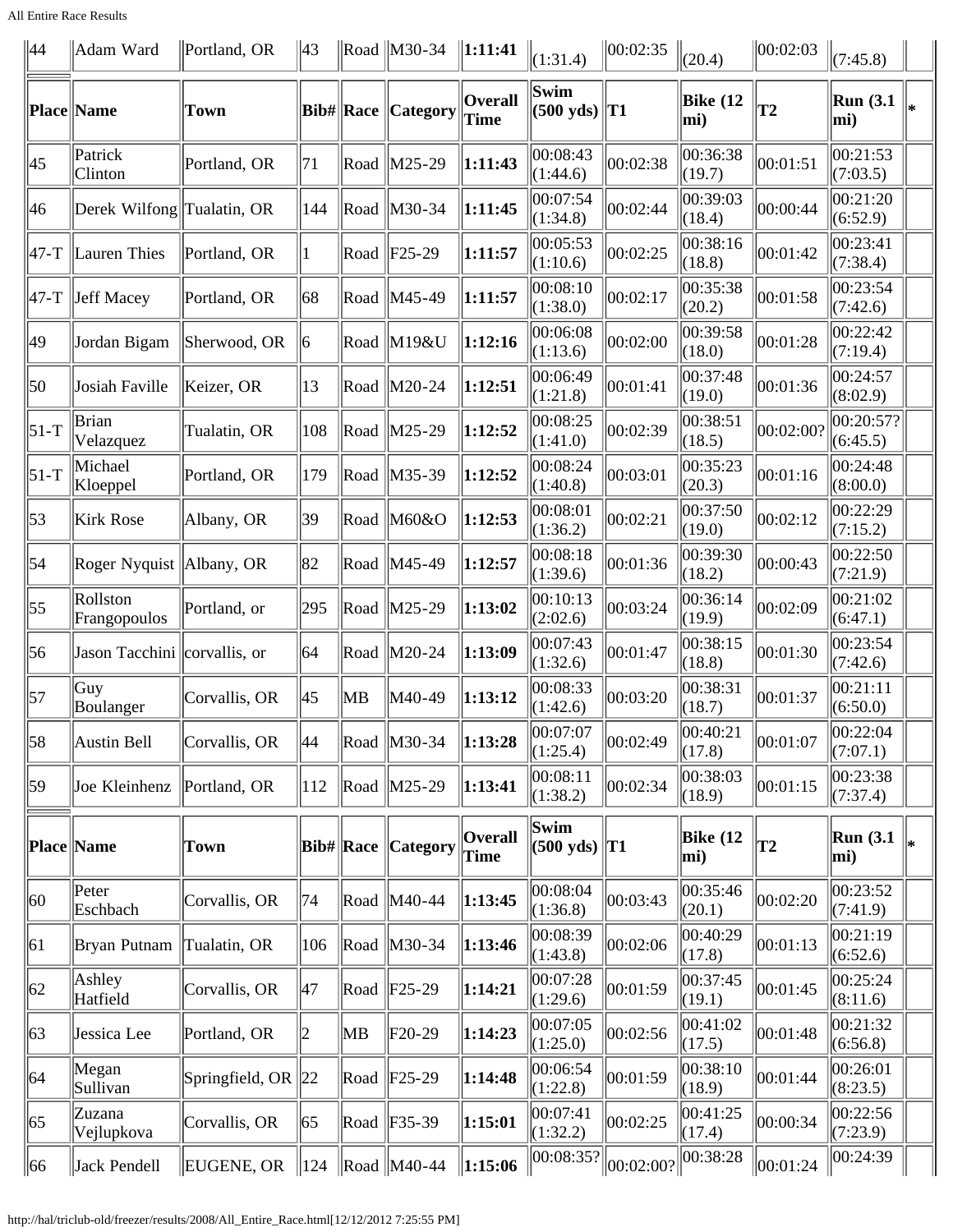|              |                                         |                      |     |                   |                             |                               | (1:43.0)                                   |           | (18.7)              |          | (7:57.1)             |  |
|--------------|-----------------------------------------|----------------------|-----|-------------------|-----------------------------|-------------------------------|--------------------------------------------|-----------|---------------------|----------|----------------------|--|
| 67           | Kimberely<br>Mullen                     | Beaverton, OR        | 306 |                   | $\ $ Road $\ $ F30-34       | 1:15:13                       | 00:11:56<br>(2:23.2)                       | 00:02:00? | 00:35:44?<br>(20.1) | 00:01:17 | 00:24:16<br>(7:49.7) |  |
| 68           | Andy Layman                             | Keizer, OR           | 154 |                   | Road M25-29                 | 1:15:17                       | 00:09:28<br>(1:53.6)                       | 00:02:58  | 00:38:58<br>(18.5)  | 00:01:28 | 00:22:25<br>(7:13.9) |  |
| $ 69\rangle$ | Jody Wiewel                             | Corvallis, OR        | 143 |                   | Road $ F30-34 $             | 1:15:35                       | 00:07:50<br>(1:34.0)                       | 00:01:58  | 00:41:11<br>(17.5)  | 00:00:28 | 00:24:08<br>(7:47.1) |  |
| 70           | Jeremy Smith                            | Keizer, OR           | 88  |                   | Road   M25-29               | 1:15:44                       | 00:07:58<br>(1:35.6)                       | 00:02:38  | 00:40:00<br>(18.0)  | 00:01:08 | 00:24:00<br>(7:44.5) |  |
| 71           | Helen<br>Naughton                       | Corvallis, OR        | 184 |                   | Road $ F30-34 $             | 1:15:48                       | 00:07:59<br>(1:35.8)                       | 00:02:28  | 00:40:34<br>(17.7)  | 00:01:32 | 00:23:15<br>(7:30.0) |  |
| 72           | Kevin Coulter                           | Troutdale, OR        | 116 |                   | Road   M45-49               | 1:15:51                       | 00:09:04<br>(1:48.8)                       | 00:02:16  | 00:34:00<br>(21.2)  | 00:01:24 | 00:29:07<br>(9:23.5) |  |
| $73-T$       | Catalina<br> Acuna                      | Portland, OR         | 55  |                   | Road $ F25-29$              | 1:15:52                       | 00:07:44<br>(1:32.8)                       | 00:01:33  | 00:40:31<br>(17.8)  | 00:01:47 | 00:24:17<br>(7:50.0) |  |
| $ 73-T$      | $\left\Vert \mathrm{Greg}\right.$ Stone | Portland, OR         | 141 |                   | Road   M45-49               | 1:15:52                       | 00:08:18<br>(1:39.6)                       | 00:02:50  | 00:37:42<br>(19.1)  | 00:01:16 | 00:25:46<br>(8:18.7) |  |
|              | Place Name                              | <b>Town</b>          |     | <b>Bib# Race</b>  | <b>Category</b>             | <b>Overall</b><br><b>Time</b> | Swim<br>$(500 \text{ yds})$ T <sub>1</sub> |           | Bike $(12)$<br>mi)  | T2       | Run(3.1)<br>mi)      |  |
| 75           | Kara Smith                              | corvallis, or        | 80  |                   | $\vert$ Road $\vert$ F30-34 | 1:15:57                       | 00:08:22<br>(1:40.4)                       | 00:02:20  | 00:39:03<br>(18.4)  | 00:01:16 | 00:24:56<br>(8:02.6) |  |
| 76           | Carrie Ward                             | Eugene, OR           | 149 |                   | Road   F35-39               | 1:16:05                       | 00:09:11<br>(1:50.2)                       | 00:02:34  | 00:39:44<br>(18.1)  | 00:01:02 | 00:23:34<br>(7:36.1) |  |
| 77           | Cheryl Conrad Tigard, OR                |                      | 169 |                   | $\ $ Road $\ $ F45-49       | 1:16:06                       | 00:09:21<br>(1:52.2)                       | 00:03:05  | 00:43:25<br>(16.6)  | 00:01:43 | 00:18:32<br>(5:58.7) |  |
| 78           | <b>Brian Casey</b>                      | Beaverton, OR        | 93  |                   | Road   M30-34               | 1:16:11                       | 00:08:22<br>(1:40.4)                       | 00:03:06  | 00:38:13<br>(18.8)  | 00:01:10 | 00:25:20<br>(8:10.3) |  |
| 79           | Matt Dehlin                             | Philomath, OR        | 150 | ∥MB               | M30-39                      | 1:16:15                       | 00:09:31<br>(1:54.2)                       | 00:02:48  | 00:42:49<br>(16.8)  | 00:01:50 | 00:19:17<br>(6:13.2) |  |
|              | $\ 80-T\ $ Lisa Wourms $\ $ Camas, WA   |                      | 84  |                   | $\ $ Road $\ $ F35-39       | 1:16:22                       | 00:08:15<br>(1:39.0)                       | 00:02:18  | 00:40:19<br>(17.9)  | 00:01:43 | 00:23:47<br>(7:40.3) |  |
| $\vert$ 80-T | $ EK$ ib                                | Beaverton, OR        | 109 | $\ $ Relay $\ $ M |                             | 1:16:22                       | 00:09:03<br>(1:48.6)                       | 00:01:01  | 00:43:45<br>(16.5)  | 00:00:17 | 00:22:16<br>(7:11.0) |  |
| 82           | Tyler Van<br>Brunt                      | Grants Pass,<br> OR  | 32  |                   | Road M20-24                 | 1:16:27                       | 00:06:50?<br>(1:22.0)                      | 00:02:00? | 00:40:55<br>(17.6)  | 00:02:07 | 00:24:35<br>(7:55.8) |  |
| 83           | Tom<br>Henscheid                        | Springfield, Or      | 175 |                   | Road M35-39                 | 1:16:41                       | 00:09:15<br>(1:51.0)                       | 00:03:33  | 00:37:55<br>(19.0)  | 00:01:38 | 00:24:20<br>(7:51.0) |  |
| 84           | Joel Weinman                            | corvallis, or        | 52  |                   | Road   M30-34               | 1:16:52                       | 00:06:50<br>(1:22.0)                       | 00:02:51  | 00:41:03<br>(17.5)  | 00:02:52 | 00:23:16<br>(7:30.3) |  |
| 85           | Tyler Lynch                             | Milwaukie, OR 89     |     |                   | Road M25-29                 | 1:17:03                       | 00:08:30<br>(1:42.0)                       | 00:03:01  | 00:43:17<br>(16.6)  | 00:01:35 | 00:20:40<br>(6:40.0) |  |
| 86           | MacDonald<br>Jackson                    | Corvallis, OR        | 86  |                   | Road M35-39                 | 1:17:06                       | 00:08:26<br>(1:41.2)                       | 00:02:39  | 00:38:59<br>(18.5)  | 00:01:31 | 00:25:31<br>(8:13.9) |  |
| 87           | Denise<br>Croucher                      | Brush Prairie,<br>WA | 66  |                   | $\ $ Road $\ $ F40-44       | 1:17:11                       | 00:08:30<br>(1:42.0)                       | 00:02:03  | 00:38:43<br>(18.6)  | 00:01:24 | 00:26:31<br>(8:33.2) |  |
| 88           | Heathens                                | Corvallis, OR        | 42  | $\ $ Relay $\ $ C |                             | 1:17:12                       | 00:07:13<br>(1:26.6)                       | 00:01:08  | 00:43:57<br>(16.4)  | 00:00:49 | 00:24:05<br>(7:46.1) |  |
| $ 89-T$      | Leah Hughes                             | Corvallis, OR        | 76  |                   | $\ $ Road $\ $ F25-29       | 1:17:47                       | 00:10:00<br>(2:00.0)                       | 00:02:39  | 00:38:37<br>(18.6)  | 00:00:59 | 00:25:32<br>(8:14.2) |  |
|              |                                         |                      |     |                   |                             |                               |                                            |           |                     |          |                      |  |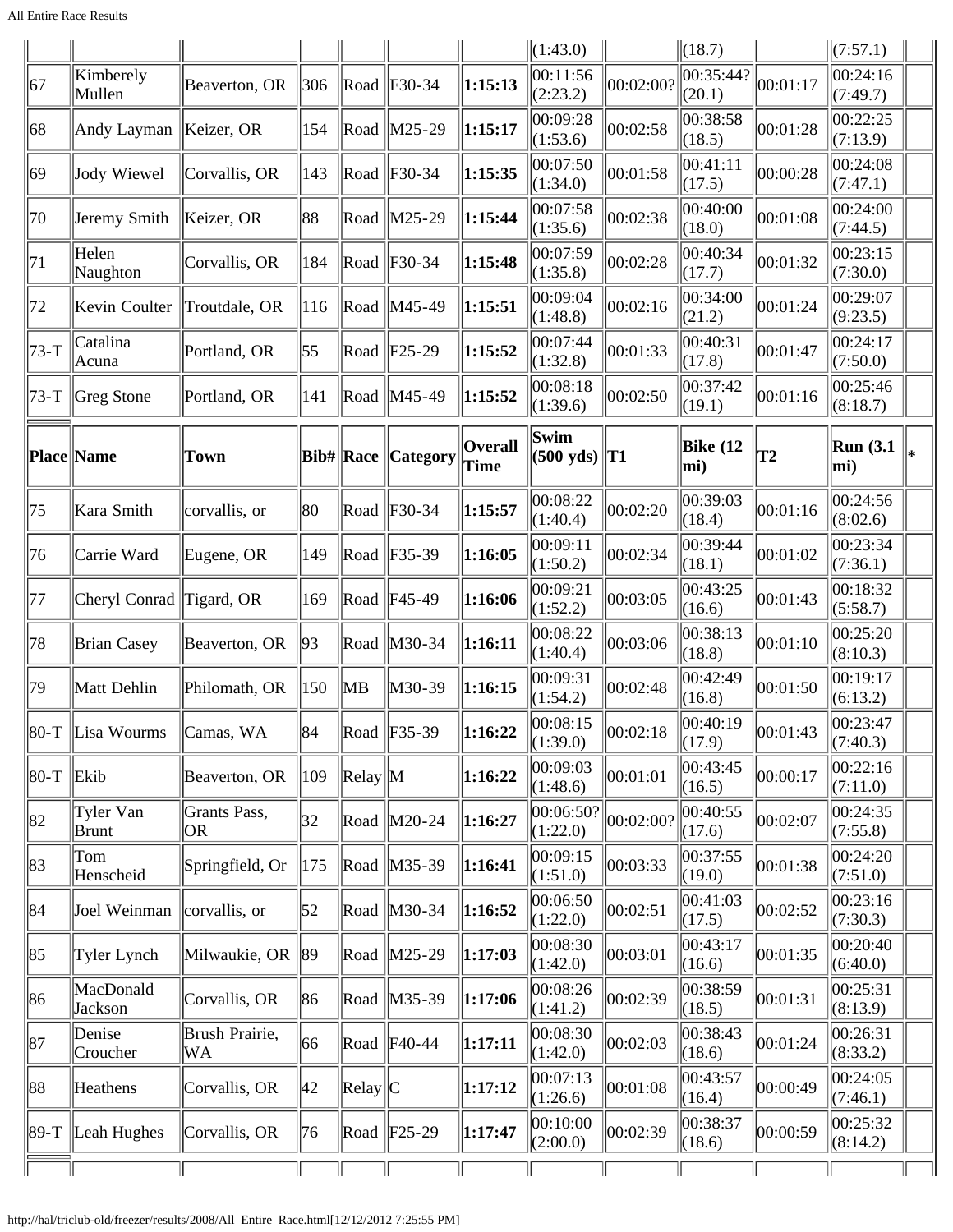|             | Place  Name                | <b>Town</b>                  |     | $Bib\#$ Race      | Category              | <b>Overall</b><br>Time        | Swim<br>$(500 \text{ yds})$   T1           |          | Bike $(12)$<br>mi) | $\overline{12}$ | Run(3.1)<br>mi)      |  |
|-------------|----------------------------|------------------------------|-----|-------------------|-----------------------|-------------------------------|--------------------------------------------|----------|--------------------|-----------------|----------------------|--|
| $ 89-T$     | Sara Sitter                | portland, or                 | 83  |                   | Road $ F30-34 $       | 1:17:47                       | 00:07:50<br>(1:34.0)                       | 00:01:47 | 00:40:25<br>(17.8) | 00:02:00        | 00:25:45<br>(8:18.4) |  |
| 91          | Leanne Neal                | Dufur, OR                    | 59  |                   | Road $ F30-34 $       | 1:17:59                       | 00:07:53<br>(1:34.6)                       | 00:02:26 | 00:42:15<br>(17.0) | 00:02:05        | 00:23:20<br>(7:31.6) |  |
| 92          | Toni Decker                | Bend, OR                     | 96  |                   | Road $ F25-29$        | 1:18:00                       | 00:09:04<br>(1:48.8)                       | 00:01:57 | 00:40:32<br>(17.8) | 00:01:44        | 00:24:43<br>(7:58.4) |  |
| 93          | <b>Frank Stevens</b>       | Troutdale, OR                | 260 |                   | Road   M40-44         | 1:18:18                       | 00:11:18<br>(2:15.6)                       | 00:02:17 | 00:37:43<br>(19.1) | 00:01:38        | 00:25:22<br>(8:11.0) |  |
| 94          | Wiley<br>Thompson          | Corvallis, OR                | 219 | Road              | $ MA0-44 $            | 1:18:32                       | 00:08:43<br>(1:44.6)                       | 00:02:37 | 00:39:54<br>(18.0) | 00:02:42        | 00:24:36<br>(7:56.1) |  |
| 95          | Mandy Bowen   Keizer, OR   |                              | 291 |                   | $\ $ Road $\ $ F20-24 | 1:18:36                       | 00:10:43<br>(2:08.6)                       | 00:02:09 | 00:40:19<br>(17.9) | 00:01:52        | 00:23:33<br>(7:35.8) |  |
| 96          |                            | Colsey Bittner West Linn, OR | 110 |                   | $\ $ Road $\ $ F25-29 | 1:18:39                       | 00:10:12<br>(2:02.4)                       | 00:02:57 | 00:39:31<br>(18.2) | 00:01:15        | 00:24:44<br>(7:58.7) |  |
| 97          | Adam Stone                 | Portland, OR                 | 31  | $\vert$ Road      | M19&U                 | 1:18:45                       | 00:07:48<br>(1:33.6)                       | 00:02:19 | 00:42:20<br>(17.0) | 00:02:01        | 00:24:17<br>(7:50.0) |  |
| 98          | Sam Gibson                 | Corvallis, OR                | 171 | ∥MB               | M20-29                | 1:18:46                       | 00:07:36<br>(1:31.2)                       | 00:02:13 | 00:46:09<br>(15.6) | 00:00:24        | 00:22:24<br>(7:13.5) |  |
| 99          | Heather<br>Reimann         | Beaverton, OR                | 138 |                   | $\ $ Road $\ $ F25-29 | 1:18:48                       | 00:08:34<br>(1:42.8)                       | 00:02:33 | 00:41:45<br>(17.2) | 00:01:28        | 00:24:28<br>(7:53.5) |  |
| 100         | Brad Jarmain               | Philomath, OR                | 178 | ∥MB               | M20-29                | 1:18:54                       | 00:09:12<br>(1:50.4)                       | 00:03:36 | 00:42:44<br>(16.8) | 00:00:34        | 00:22:48<br>(7:21.3) |  |
| 101         | Mara Nelson                | hillsboro, OR                | 104 | MВ                | $F30-39$              | 1:19:16                       | 00:08:10<br>(1:38.0)                       | 00:03:07 | 00:41:28<br>(17.4) | 00:00:48        | 00:25:43<br>(8:17.7) |  |
| 102         | Karyn Woods                | Salem, OR                    | 53  |                   | $\ $ Road $\ $ F25-29 | 1:20:01                       | 00:08:01<br>(1:36.2)                       | 00:02:57 | 00:41:53<br>(17.2) | 00:02:08        | 00:25:02<br>(8:04.5) |  |
| 103         | Thomas<br>Macaulay         | Tualatin, OR                 | 16  |                   | Road   M55-59         | 1:20:06                       | 00:06:29<br>(1:17.8)                       | 00:02:46 | 00:43:13<br>(16.7) | 00:02:14        | 00:25:24<br>(8:11.6) |  |
| 104         | Evan Gwilliam Camas, WA    |                              | 210 |                   | $\ $ Road $\ $ M30-34 | $\ 1:20:10\ $                 | 00:09:10<br>(1:50.0)                       | 00:02:57 | 00:43:07<br>(16.7) | 00:01:07        | 00:23:49<br>(7:41.0) |  |
| Place  Name |                            | Town                         |     | <b>Bib# Race</b>  | Category              | <b>Overall</b><br><b>Time</b> | Swim<br>$(500 \text{ yds})$ T <sub>1</sub> |          | Bike $(12)$<br>mi) | T2              | Run(3.1)<br>mi)      |  |
| 105         | Joe Michel                 | Eugene, OR                   | 155 |                   | Road M35-39           | 1:20:16                       | 00:09:38<br>(1:55.6)                       | 00:03:38 | 00:40:47<br>(17.7) | 00:01:18        | 00:24:55<br>(8:02.3) |  |
| 106         | Allison<br>Hammond         | Portland, OR                 | 130 |                   | $\ $ Road $\ $ F25-29 | 1:20:17                       | 00:09:05<br>(1:49.0)                       | 00:01:53 | 00:42:12<br>(17.1) | 00:01:02        | 00:26:05<br>(8:24.8) |  |
| 107         | Uncomfortably<br>Energetic | Corvallis, Or                | 62  | $\ $ Relay $\ $ C |                       | 1:20:40                       | 00:07:53<br>(1:34.6)                       | 00:01:00 | 00:44:34<br>(16.2) | 00:00:54        | 00:26:19<br>(8:29.4) |  |
| 108         | Mel Long                   | Oregon City,<br>OR           | 30  |                   | Road   M40-44         | 1:20:53                       | 00:07:46<br>(1:33.2)                       | 00:01:52 | 00:40:42<br>(17.7) | 00:03:17        | 00:27:16<br>(8:47.7) |  |
| 109         | Andrea<br>Meadows          | Corvallis, OR                | 183 |                   | $\ $ Road $\ $ F25-29 | 1:20:55                       | 00:08:00<br>(1:36.0)                       | 00:02:45 | 00:46:56<br>(15.3) | 00:00:53        | 00:22:21<br>(7:12.6) |  |
| 110         | Eric DeFreest              | Eugene, OR                   | 161 |                   | Road M45-49           | 1:20:59                       | 00:10:14<br>(2:02.8)                       | 00:03:08 | 00:40:49<br>(17.6) | 00:01:12        | 00:25:36<br>(8:15.5) |  |
| 111         | Leona Egeland DUFUR, OR    |                              | 72  |                   | Road F30-34           | 1:21:02                       | 00:08:13<br>(1:38.6)                       | 00:02:35 | 00:43:07<br>(16.7) | 00:01:49        | 00:25:18<br>(8:09.7) |  |
|             | Neisha                     |                              |     |                   |                       |                               | 00:08:29                                   |          | 00:42:31           |                 | 00:25:17             |  |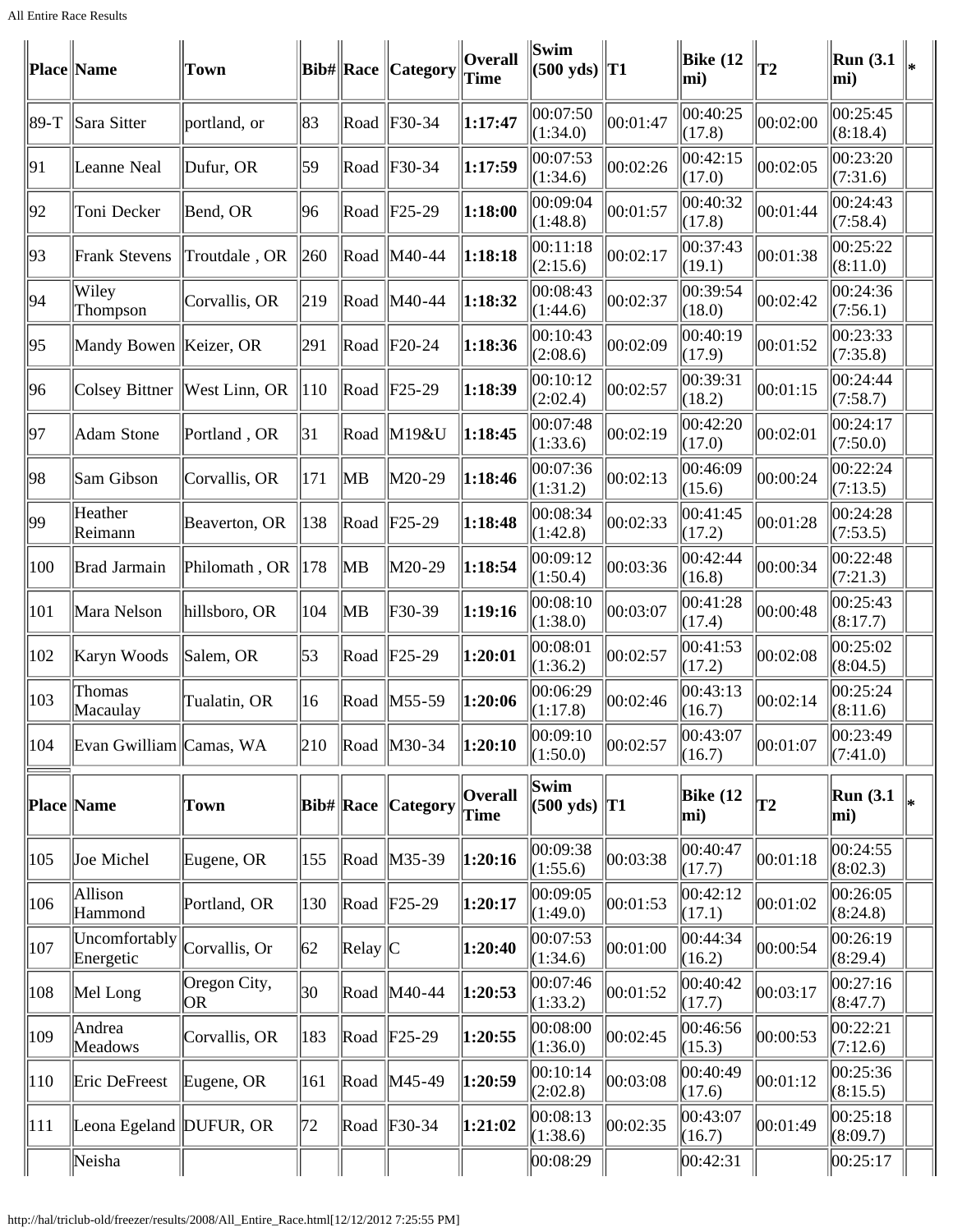All Entire Race Results

| $\parallel$ 112 | Lundberg                     | Springfield, OR   113   Road   F30-34 |           |                   |                       | $\ 1:21:06\ $          | (1:41.8)                           | $\ 00:03:30$ | (16.9)             | 00:01:19       | (8:09.4)                |   |
|-----------------|------------------------------|---------------------------------------|-----------|-------------------|-----------------------|------------------------|------------------------------------|--------------|--------------------|----------------|-------------------------|---|
| $ 113\rangle$   | Paula<br>Buchanan            | Bend, or                              | 92        |                   | Road $ F45-49$        | 1:21:24                | 00:08:22<br>(1:40.4)               | 00:03:17     | 00:38:54<br>(18.5) | 00:01:09       | 00:29:42<br>(9:34.8)    |   |
| 114             | Older Is Better Eugene, OR   |                                       | 247       | $\ $ Relay $\ $ C |                       | 1:21:25                | 00:11:02<br>(2:12.4)               | 00:00:56     | 00:41:54<br>(17.2) | 00:01:07       | 00:26:26<br>(8:31.6)    |   |
| 115             | Gary<br>Gustafson            | Reno, NV                              | 209       |                   | Road   M50-54         | 1:21:37                | 00:09:09<br>(1:49.8)               | 00:03:23     | 00:40:36<br>(17.7) | 00:02:27       | 00:26:02<br>(8:23.9)    |   |
| 116             | Chad Ruhoff                  | Eugene, OR                            | 189       |                   | Road M30-34           | 1:21:39                | 00:11:43<br>(2:20.6)               | 00:04:59     | 00:39:24<br>(18.3) | 00:01:13       | 00:24:20<br>(7:51.0)    |   |
| 117             | Rob Boursaw                  | Castle Rock,<br>Wa                    | 167       |                   | Road M30-34           | 1:21:47                | 00:09:18<br>(1:51.6)               | 00:02:54     | 00:42:24<br>(17.0) | 00:01:14       | 00:25:57<br>(8:22.3)    |   |
| 118             | John Belfanti                | Keizer, OR                            | 160       | ∥MB               | M30-39                | 1:22:05                | 00:11:13<br>(2:14.6)               | 00:03:29     | 00:43:01<br>(16.7) | 00:00:55       | 00:23:27<br>(7:33.9)    |   |
| 119             | Cougars                      | Eugene, or                            | 216       | $\ $ Relay $\ $ F |                       | 1:22:11                | 00:10:56<br>(2:11.2)               | 00:01:03     | 00:45:18<br>(15.9) | 00:01:01       | 00:23:53<br>(7:42.3)    |   |
|                 | <b>Place Name</b>            | Town                                  |           | $Bib\# Race$      | Category              | <b>Overall</b><br>Time | Swim<br>(500 yds)                  | $\ T1$       | Bike (12<br>mi)    | T <sub>2</sub> | Run(3.1)<br>mi)         | × |
| 120             | John Graham                  | Eugene, OR                            | 172       |                   | Road M25-29           | 1:22:13                | 00:09:00<br>(1:48.0)               | 00:04:00     | 00:45:39<br>(15.8) | 00:00:53       | 00:22:41<br>(7:19.0)    |   |
| 121             | Jeff Bemrose                 | Dallas, OR                            | 56        |                   | Road M45-49           | 1:22:44                | 00:08:14<br>(1:38.8)               | 00:03:27     | 00:40:20<br>(17.9) | 00:02:55       | 00:27:48<br>(8:58.1)    |   |
| 122             | Michael<br>McPherson         | Corvallis, OR                         | 58        |                   | Road   M45-49         | 1:22:48                | 00:08:02<br>(1:36.4)               | 00:03:14     | 00:41:17<br>(17.4) | 00:02:21       | 00:27:54<br>(9:00.0)    |   |
| 123             | Rachel<br>Schwindt           | Corvallis, OR                         | 190       |                   | Road   F35-39         | 1:22:52                | 00:10:15<br>(2:03.0)               | 00:02:53     | 00:42:21<br>(17.0) | 00:00:53       | 00:26:30<br>(8:32.9)    |   |
| $124 -$<br>T    | Thomas<br>Simpson            | Portland, OR                          | 107       |                   | Road M30-34           | 1:23:04                | 00:10:51<br>(2:10.2)               | 00:03:30     | 00:43:06<br>(16.7) | 00:00:57       | 00:24:40<br>(7:57.4)    |   |
| $ 124 -$<br>T   | Jennifer Scott               | Camas, wa                             | 118       |                   | Road F35-39           | 1:23:04                | 00:09:26<br>(1:53.2)               | 00:02:07     | 00:45:01<br>(16.0) | 00:01:35       | 00:24:55<br>(8:02.3)    |   |
| 126             | $\vert$ Joe Tyburczy         | Corvallis, OR                         | 156       | $\parallel$ MB    | M20-29                | $\ 1:23:13$            | $[00:09:\overline{40}$<br>(1:56.0) | 00:03:06     | 00:45:04<br>(16.0) | 00:00:37       | 00:24:46 <br>(7:59.4)   |   |
| 127             | Sondra Grable   Camas, wa    |                                       | 146       |                   | $\ $ Road $\ $ F40-44 | 1:23:29                | 00:09:49<br>(1:57.8)               | 00:03:13     | 00:43:11<br>(16.7) | 00:01:57       | 00:25:19<br>(8:10.0)    |   |
| 128             | Rachelle<br>Jorgensen        | Eugene, OR                            | 91        |                   | $\ $ Road $\ $ F35-39 | 1:23:30                | 00:08:37<br>(1:43.4)               | 00:03:43     | 00:46:42<br>(15.4) | 00:01:55       | 00:22:33<br>(7:16.5)    |   |
| 129             | Tatiana<br>Davalon           | Corvallis, or                         | 151       |                   | Road   F40-44         | 1:23:47                | 00:09:36<br>(1:55.2)               | 00:03:18     | 00:44:45<br>(16.1) | 00:01:52       | 00:24:16<br>(7:49.7)    |   |
| 130             | John<br>Beckstead            | Grants Pass, Or                       | $\ 262\ $ |                   | Road   M25-29         | 1:23:50                | 00:09:46<br>(1:57.2)               | 00:03:24     | 00:44:37<br>(16.1) | 00:01:42       | 00:24:21<br>(7:51.3)    |   |
| 131             | Kristin Burnett Portland, OR |                                       | 46        |                   | $\ $ Road $\ $ F25-29 | 1:23:51                | 00:08:00<br>(1:36.0)               | 00:01:58     | 00:41:03<br>(17.5) | 00:03:34       | 00:29:16<br>(9:26.5)    |   |
| 132             | Tim McClain                  | Salem, OR                             | 182       |                   | Road   M35-39         | 1:24:10                | 00:10:52<br>(2:10.4)               | 00:03:25     | 00:43:04<br>(16.7) | 00:00:34       | 00:26:15<br>(8:28.1)    |   |
| $ 133-$<br>T    | Fred Robbins                 | Vancouver,<br>WA                      | 139       |                   | Road   M60&O          | 1:24:27                | 00:08:17<br>(1:39.4)               | 00:05:13     | 00:41:25<br>(17.4) | 00:02:35       | 00:26:57<br>(8:41.6)    |   |
| $ 133-$<br> T   | Victoria<br>Howry            | Corvallis, OR                         | 177       |                   | $\ $ Road $\ $ F55-59 | 1:24:27                | 00:10:01<br>(2:00.2)               | 00:02:47     | 00:41:16<br>(17.4) | 00:01:00       | 00:29:23<br>(9:28.7)    |   |
| Place  Name     |                              | Town                                  |           | $ Bib\# $ Race    | <b>Category</b>       | Overall<br><b>Time</b> | Swim<br>$(500 \text{ yds})$ T1     |              | Bike (12<br>mi)    | T2             | <b>Run</b> (3.1)<br>mi) | ∗ |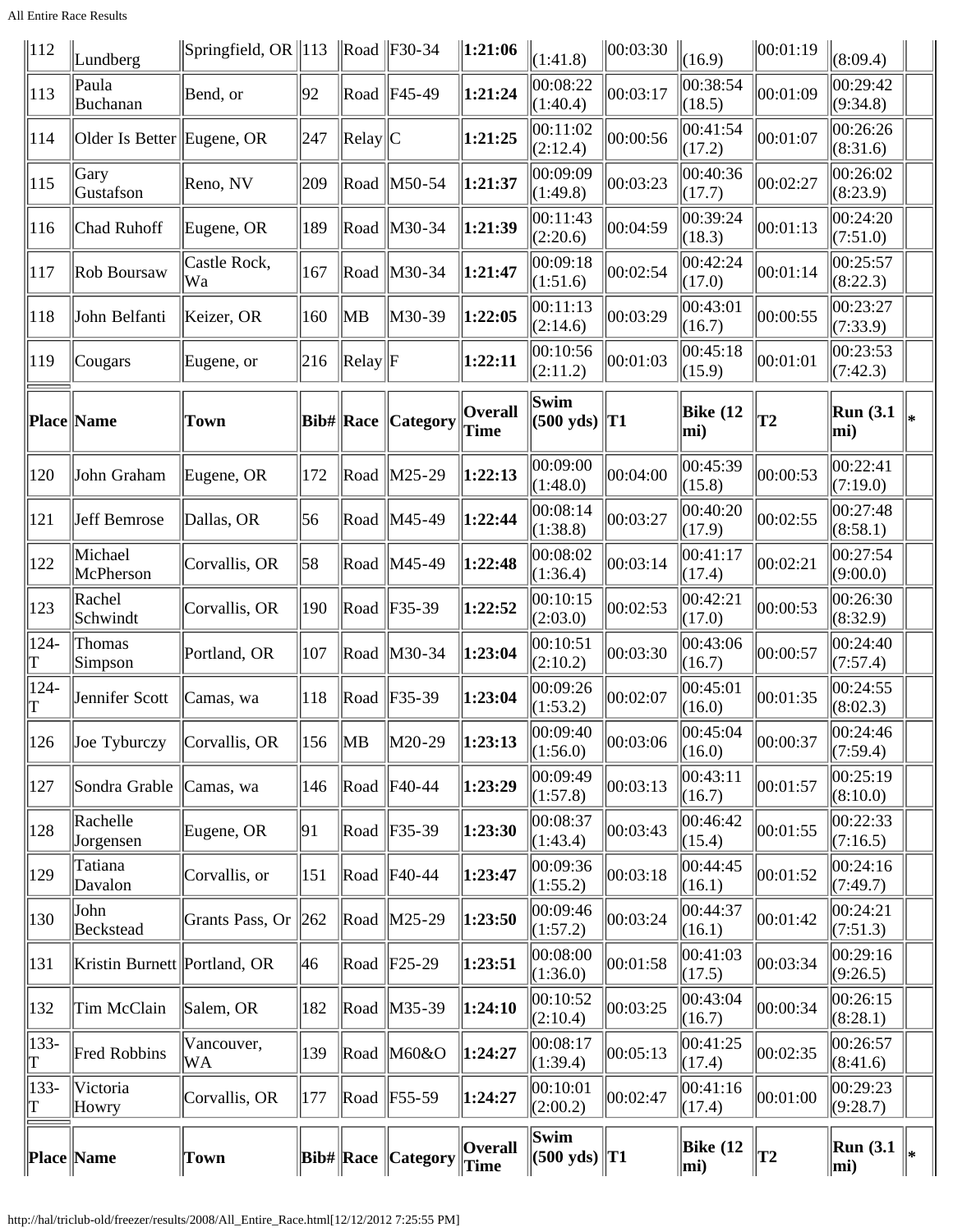| 135 | Justin Shanks                 | Corvallis, OR        | 191         | Road                            | $\vert$ M20-24            | 1:24:37                | 00:12:11<br>(2:26.2)             | 00:02:55 | 00:44:40<br>(16.1)     | 00:00:42 | 00:24:09<br>(7:47.4)  |     |
|-----|-------------------------------|----------------------|-------------|---------------------------------|---------------------------|------------------------|----------------------------------|----------|------------------------|----------|-----------------------|-----|
| 136 | Carolyn Mull                  | Bellevue, WA         | 17          |                                 | Road $ F20-24 $           | 1:24:38                | 00:07:00<br>(1:24.0)             | 00:03:05 | 00:42:26<br>(17.0)     | 00:02:43 | 00:29:24<br>(9:29.0)  |     |
| 137 | Margaret<br>Oscilia           | Portland, OR         | 226         |                                 | Road $ F20-24 $           | 1:24:42                | 00:10:48<br>(2:09.6)             | 00:02:50 | 00:42:45<br>(16.8)     | 00:01:51 | 00:26:28<br>(8:32.3)  |     |
| 138 | Theresa Lane                  | VANCOVUER,<br>WA     | 165         |                                 | Road $ F25-29$            | 1:24:44                | 00:09:24<br>(1:52.8)             | 00:04:42 | 00:43:06<br>(16.7)     | 00:02:16 | 00:25:16<br>(8:09.0)  |     |
| 139 | Matt Jones                    | Salem, OR            | 316         |                                 | Road M35-39               | 1:24:52                | 00:13:26<br>(2:41.2)             | 00:03:58 | 00:39:53<br>(18.1)     | 00:01:44 | 00:25:51<br>(8:20.3)  |     |
| 140 | The Screamin<br>Scandinavians | Salem, OR            | 256         | $\text{Relay}$ $\text{IC}$      |                           | 1:24:59                | 00:11:39<br>(2:19.8)             | 00:01:07 | 00:46:47<br>(15.4)     | 00:00:48 | 00:24:38<br>(7:56.8)  |     |
| 141 | Doug Weil                     | Vancouver,<br>WA     | 201         |                                 | Road $\text{IM45-49}$     | 1:25:17                | 00:10:20<br>(2:04.0)             | 00:03:39 | 00:40:56<br>(17.6)     | 00:02:03 | 00:28:19<br>(9:08.1)  |     |
| 142 | Jennifer Lang                 | Vancouver,<br>WA     | 117         |                                 | Road   F30-34             | 1:25:31                | 00:09:27<br>(1:53.4)             | 00:02:27 | 00:47:15<br>(15.2)     | 00:00:49 | 00:25:33<br>(8:14.5)  |     |
| 143 | David Woods                   | Salem, OR            | 33          |                                 | Road M25-29               | 1:25:42                | 00:07:29<br>(1:29.8)             | 00:03:29 | 00:39:55<br>(18.0)     | 00:01:54 | 00:32:55<br>(10:37.1) |     |
| 144 | Carrie Schutz                 | Eugene, OR           | 79          |                                 | Road $ $ F40-44           | 1:25:46                | 00:07:57<br>(1:35.4)             | 00:02:48 | 00:45:12<br>(15.9)     | 00:02:42 | 00:27:07<br>(8:44.8)  |     |
| 145 | Theresa<br>Anderson           | Washougal,<br>WA     | 265         |                                 | Road $ F50-54 $           | 1:26:03                | 00:10:29<br>(2:05.8)             | 00:02:33 | 00:44:17<br>(16.3)     | 00:02:30 | 00:26:14<br>(8:27.7)  |     |
| 146 | Daniel Hill                   | Springfield, Or      | $\ 223\ $   |                                 | Road   M50-54             | 1:26:05                | 00:10:59<br>(2:11.8)             | 00:03:49 | 00:44:26<br>(16.2)     | 00:01:46 | 00:25:05<br>(8:05.5)  |     |
| 147 | Two Stef/phs<br>and a Beth    | Salem, OR            | 120         | $\text{Relay}$ $\vert \text{F}$ |                           | 1:26:11                | 00:08:23<br>(1:40.6)             | 00:01:10 | 00:40:11<br>(17.9)     | 00:00:40 | 00:35:47<br>(11:32.6) |     |
| 148 | Andrew<br>Formiller           | Albany, OR           | 202         | Road                            | $\vert M35-39 \vert$      | 1:26:22                | 00:09:41<br>(1:56.2)             | 00:02:34 | 00:42:38<br>(16.9)     | 00:01:30 | 00:29:59<br>(9:40.3)  |     |
| 149 | Renee Irvin                   | Eugene, OR           | $\vert$ 254 |                                 | $\ $ Road $\ $ F45-49     | 1:26:34                | 00:10:34<br>(2:06.8)             | 00:03:00 | 00:45:01<br>(16.0)     | 00:03:12 | 00:24:47<br>(7:59.7)  |     |
|     | <b>Place Name</b>             | Town                 |             |                                 | <b>Bib# Race Category</b> | <b>Overall</b><br>Time | Swim<br>$ (500 \text{ yds})  T1$ |          | <b>Bike (12</b><br>mi) | T2       | Run(3.1)<br>mi)       | l∗. |
| 150 | Amy Alsip                     | Portland, OR         | 327         | Road                            | $\left $ F30-34           | 1:26:39                | 00:11:56<br>(2:23.2)             | 00:04:37 | 00:41:17<br>(17.4)     | 00:03:41 | 00:25:08<br>(8:06.5)  |     |
| 151 | Ernie<br>Sturzinger           | Forest Grove,<br>OR) | $\vert$ 213 |                                 | Road M25-29               | 1:26:50                | 00:10:34<br>(2:06.8)             | 00:02:35 | 00:44:10<br>(16.3)     | 00:01:22 | 00:28:09<br>(9:04.8)  |     |
| 152 | Aimee<br>Williams             | Corvallis, OR        | 158         | MВ                              | F30-39                    | 1:27:02                | 00:10:30<br>(2:06.0)             | 00:03:03 | 00:46:36<br>(15.5)     | 00:01:26 | 00:25:27<br>(8:12.6)  |     |
| 153 | Christy Quinn                 | Camas, Wa            | 218         | Road                            | $ F45-49$                 | 1:27:09                | 00:10:54<br>(2:10.8)             | 00:02:40 | 00:42:25<br>(17.0)     | 00:02:25 | 00:28:45<br>(9:16.5)  |     |
| 154 | Lynn<br>Hellwege              | Eugene, OR           | 211         |                                 | Road   M40-44             | 1:27:14                | 00:10:38<br>(2:07.6)             | 00:04:35 | 00:42:17<br>(17.0)     | 00:02:34 | 00:27:10<br>(8:45.8)  |     |
| 155 | Steve Moan                    | Portland, OR         | 255         |                                 | Road   M45-49             | 1:27:15                | 00:11:54<br>(2:22.8)             | 00:04:08 | 00:42:10<br>(17.1)     | 00:02:44 | 00:26:19<br>(8:29.4)  |     |
| 156 | Mark Tinseth                  | Salem, OR            | 195         | Road                            | $\vert M35-39 \vert$      | 1:27:17                | 00:08:47<br>(1:45.4)             | 00:02:57 | 00:44:09<br>(16.3)     | 00:02:02 | 00:29:22<br>(9:28.4)  |     |
| 157 | Courtney<br>Armentrout        | Corvallis, OR        | 90          | MB                              | F30-39                    | 1:27:49                | 00:07:57<br>(1:35.4)             | 00:03:10 | 00:45:55<br> (15.7)    | 00:01:28 | 00:29:19<br>(9:27.4)  |     |
|     |                               |                      |             |                                 |                           |                        | $-.00:48:06$                     |          | 00:43:17               |          | $\ 00:27:13$          |     |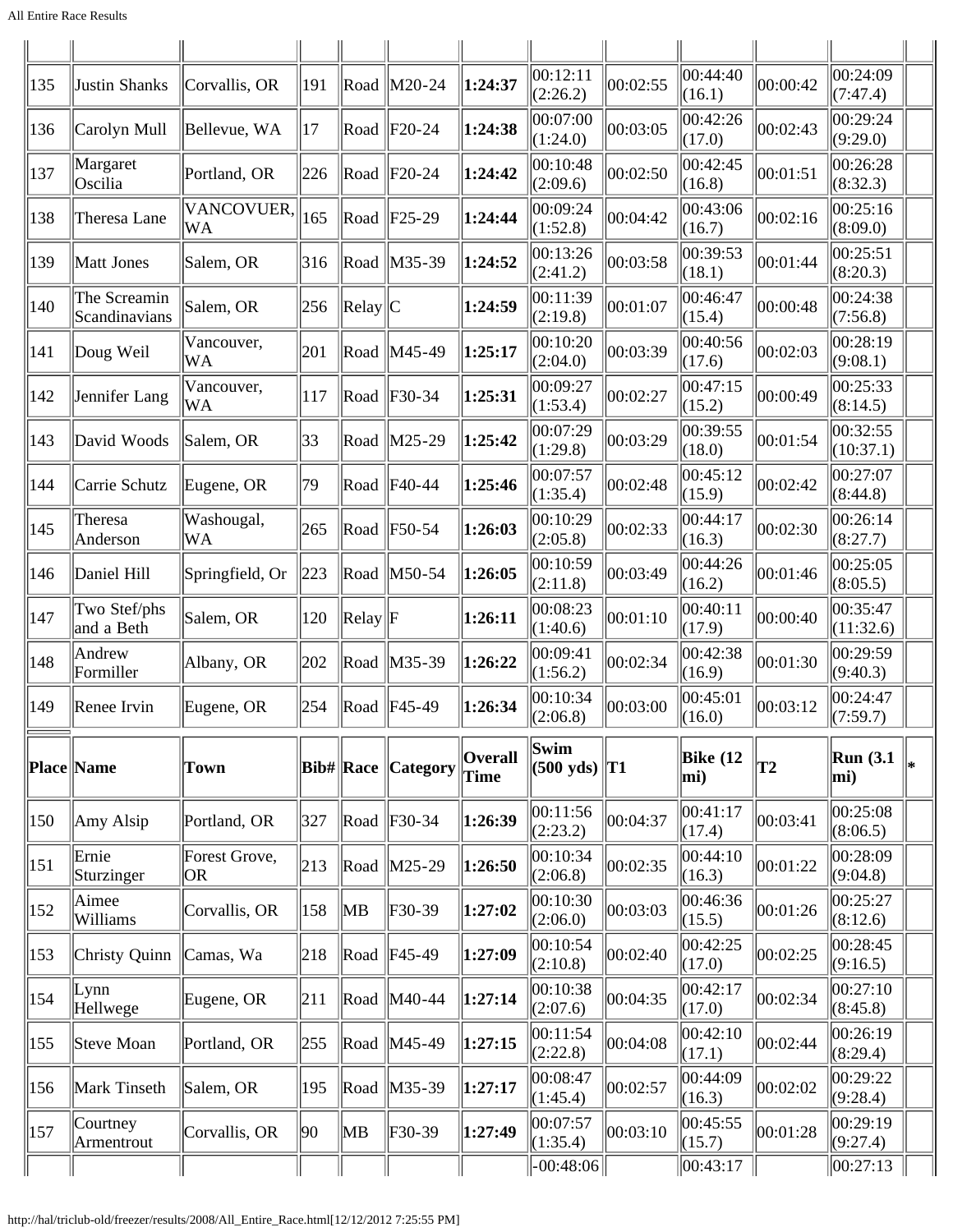All Entire Race Results

| 158             | Leslie Louis                | Portland, OR        | 281 |                  | $\ $ Road $\ $ F30-34                            | $\ 1:27:57$                   | (9:37.2)                                   | 01:02:43 | (16.6)             | 00:02:50      | (8:46.8)                |    |
|-----------------|-----------------------------|---------------------|-----|------------------|--------------------------------------------------|-------------------------------|--------------------------------------------|----------|--------------------|---------------|-------------------------|----|
| 159             | James<br>Jorgensen          | Eugene, OR          | 132 |                  | Road   M35-39                                    | 1:28:10                       | 00:10:36<br>(2:07.2)                       | 00:04:19 | 00:38:18<br>(18.8) | 00:02:13      | 00:32:44<br>(10:33.5)   |    |
| 160             | Patrick Bolan               | OREGON<br>CITY, OR  | 166 |                  | Road   M35-39                                    | 1:28:11                       | 00:08:11<br>(1:38.2)                       | 00:03:35 | 00:42:31<br>(16.9) | 00:01:45      | 00:32:09<br>(10:22.3)   |    |
| 161             | Tim Schaefer                | Salem, OR           | 283 | Road             | M35-39                                           | 1:28:43                       | 00:11:36<br>(2:19.2)                       | 00:03:34 | 00:41:09<br>(17.5) | 00:02:22      | 00:30:02<br>(9:41.3)    |    |
| 162             | Steve Bastian               | Beaverton, OR       | 220 | MB               | M20-29                                           | 1:29:06                       | 00:10:29<br>(2:05.8)                       | 00:03:19 | 00:49:42<br>(14.5) | 00:01:35      | 00:24:01<br>(7:44.8)    |    |
| 163             | Wendy Boyd                  | Corvallis, OR       | 128 |                  | Road   F55-59                                    | 1:29:09                       | 00:09:18<br>(1:51.6)                       | 00:03:04 | 00:41:46<br>(17.2) | 00:01:38      | 00:33:23<br>(10:46.1)   |    |
| $164-$<br>T     | Sarah Bryant                | Vancouver,<br>WA    | 115 |                  | $\text{Read }\text{[F25-29]}$                    | 1:29:18                       | 00:09:14<br>(1:50.8)                       | 00:01:42 | 00:44:58<br>(16.0) | 00:01:11      | 00:32:13<br>(10:23.5)   |    |
|                 | Place Name                  | <b>Town</b>         |     | <b>Bib# Race</b> | <b>Category</b>                                  | <b>Overall</b><br><b>Time</b> | Swim<br>(500 yds)                          | $\ T1\ $ | Bike (12<br>mi)    | T2            | <b>Run</b> (3.1)<br>mi) |    |
| $164-$<br>T     | Kyle Giombi                 | Corvallis, OR       | 273 |                  | Road M20-24                                      | 1:29:18                       | 00:11:36<br>(2:19.2)                       | 00:03:48 | 00:45:19<br>(15.9) | 00:01:25      | 00:27:10<br>(8:45.8)    |    |
| 166             | Nick Kralj                  | Vancouver,<br>WA    | 280 |                  | Road   M30-34                                    | 1:29:21                       | 00:10:31<br>(2:06.2)                       | 00:03:56 | 00:42:26<br>(17.0) | 00:02:51      | 00:29:37<br>(9:33.2)    |    |
| 167             | Bettina<br>Schempf          | Corvallis, OR       | 258 |                  | $\ $ Road $\ $ F40-44                            | 1:29:32                       | 00:12:24<br>(2:28.8)                       | 00:02:35 | 00:44:00<br>(16.4) | 00:02:29      | 00:28:04<br>(9:03.2)    |    |
| 168             | Gail Mast                   | Wilsonville,<br> OR | 181 |                  | $\ $ Road $\ $ F55-59                            | 1:29:42                       | 00:10:53<br>(2:10.6)                       | 00:03:08 | 00:47:32<br>(15.1) | 00:01:25      | 00:26:44<br>(8:37.4)    |    |
| 169             | Steve Drake                 | Corvallis, OR       | 121 | ∥MB              | M50-59                                           | 1:29:46                       | 00:08:42<br>(1:44.4)                       | 00:02:46 | 00:48:59<br>(14.7) | 00:01:37      | 00:27:42<br>(8:56.1)    |    |
| 170             | Donna<br>Pellinger          | Eugene, OR          | 186 | Road             | $ F30-34$                                        | 1:30:19                       | 00:10:35<br>(2:07.0)                       | 00:03:28 | 00:45:40<br>(15.8) | 00:01:02      | 00:29:34<br>(9:32.3)    |    |
| 171             | Rachelle<br>Villano         | Eugene, OR          | 215 |                  | Road F35-39                                      | 1:30:53                       | 00:10:57<br>(2:11.4)                       | 00:05:06 | 00:46:54<br>(15.4) | 00:03:38      | 00:24:18<br>(7:50.3)    |    |
| 172             | Natalie Benzel Portland, OR |                     | 114 |                  | $\ $ Road $\ $ F25-29                            | 1:30:58                       | 00:09:24<br>(1:52.8)                       | 00:04:02 | 00:49:44<br>(14.5) | 00:04:17      | 00:23:31<br>(7:35.2)    |    |
| $ 173\rangle$   | Carrie Manley Corvallis, OR |                     | 180 |                  | $\ $ Road $\ $ F30-34                            | 1:31:08                       | 00:10:33<br>(2:06.6)                       | 00:03:15 | 00:46:45<br>(15.4) | 00:01:33      | 00:29:02<br>(9:21.9)    |    |
| 174             | Justin Elser                | Corvallis, OR       | 57  | ∥MB              | M30-39                                           | 1:31:12                       | 00:08:12<br>(1:38.4)                       | 00:04:19 | 00:45:55<br>(15.7) | 00:01:41      | 00:31:05<br>(10:01.6)   |    |
| $ 175\rangle$   | Lindsay<br>Pranger          | Hillsboro, OR       | 137 |                  | $\ $ Road $\ $ F25-29                            | 1:31:19                       | 00:08:30<br>(1:42.0)                       | 00:03:23 | 00:47:00<br>(15.3) | 00:01:53      | 00:30:33<br>(9:51.3)    |    |
| 176             | Megan Phipps                | Keizer, Or          | 54  | MB               | F19&U                                            | 1:31:30                       | 00:07:51<br>(1:34.2)                       | 00:02:49 | 00:50:19<br>(14.3) | 00:01:33      | 00:28:58<br>(9:20.6)    |    |
| 177             | Leslie Block                | Portland, OR        | 289 |                  | $\ $ Road $\ $ F25-29                            | 1:31:41                       | 00:10:57<br>(2:11.4)                       | 00:03:25 | 00:44:59<br>(16.0) | 00:02:34      | 00:29:46<br>(9:36.1)    |    |
| 178             | Christina<br>Gross          | Newberg, OR         | 162 |                  | Road   F40-44                                    | 1:31:49                       | 00:09:10<br>(1:50.0)                       | 00:02:47 | 00:48:15<br>(14.9) | 00:01:30      | 00:30:07<br>(9:42.9)    |    |
| 179             | Carol Bennett               | portland, or        | 221 |                  | $\ $ Road $\ $ F20-24                            | 1:32:14                       | 00:11:32<br>(2:18.4)                       | 00:03:38 | 00:47:34<br>(15.1) | 00:02:24      | 00:27:06<br>(8:44.5)    |    |
|                 | Place  Name                 | Town                |     | $Bib\#$ Race     | Category                                         | Overall<br>Time               | Swim<br>$(500 \text{ yds})$ T <sub>1</sub> |          | Bike (12<br>mi)    | $\mathbf{T2}$ | Run(3.1)<br>mi)         | l∗ |
| $\parallel$ 180 | Francis J                   | Salem, OR           |     |                  | $\left 222 \right $ Road $\left  M45-49 \right $ | $\ 1:32:18$                   | 00:12:02                                   | 00:04:02 | 00:40:43           | 00:02:21      | 00:33:10                |    |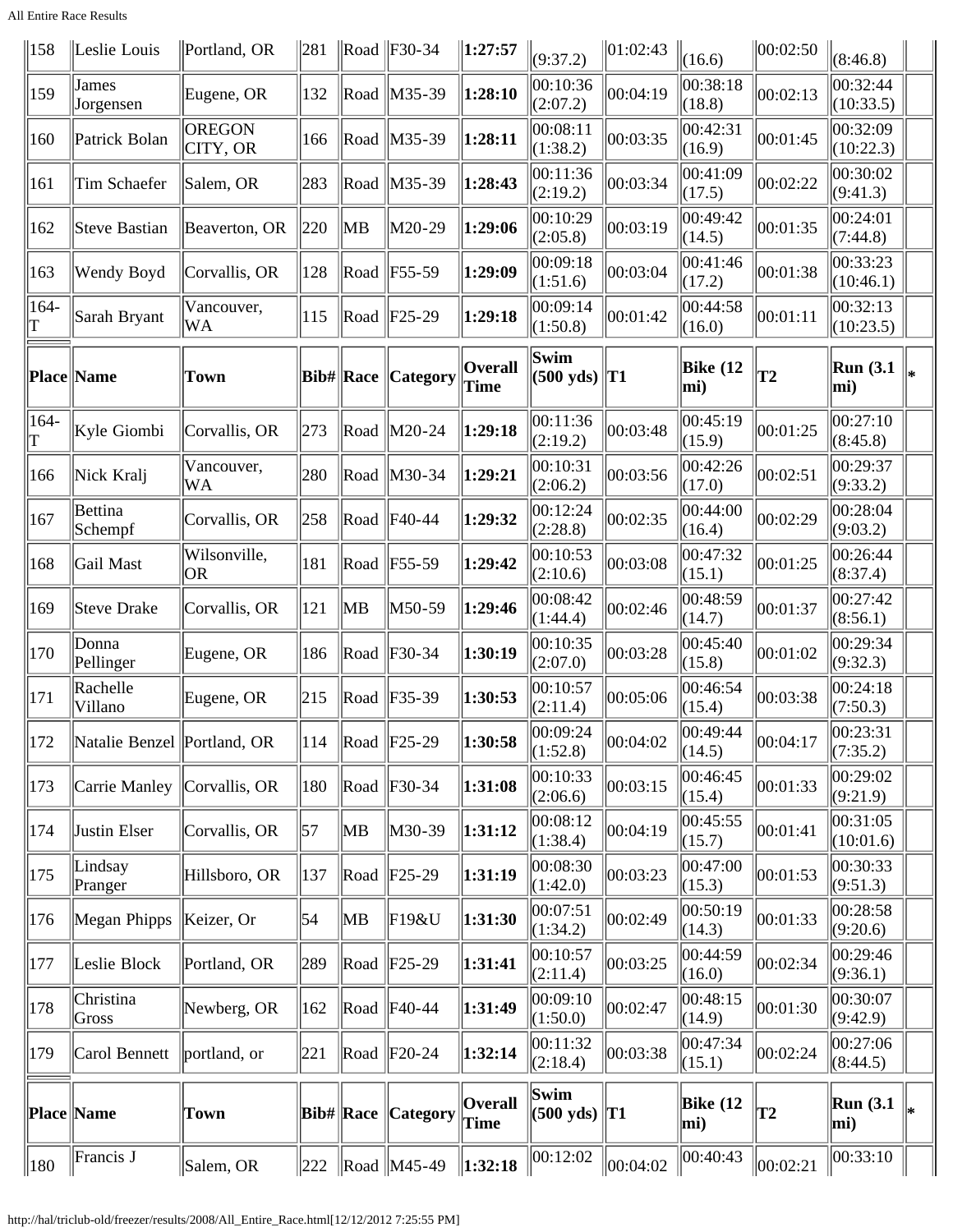All Entire Race Results

|               | $\vert$ Curtis           |                   |                 |                                |                        |                        | (2:24.4)                                                   |          | $\Vert$ (17.7)             |          | $\parallel$ (10:41.9) $\parallel$ |  |
|---------------|--------------------------|-------------------|-----------------|--------------------------------|------------------------|------------------------|------------------------------------------------------------|----------|----------------------------|----------|-----------------------------------|--|
| 181           | Laurie<br>Gonzalez       | Corvallis, OR     | 208             | Road                           | F30-34                 | 1:32:25                | 00:09:35<br>(1:55.0)                                       | 00:04:07 | 00:46:34<br>(15.5)         | 00:02:38 | 00:29:31<br>(9:31.3)              |  |
| 182           | <b>Brad Chapin</b>       | Portland, OR      | 251             | MВ                             | M30-39                 | 1:32:27                | 00:10:58<br>(2:11.6)                                       | 00:03:26 | 00:48:26<br>(14.9)         | 00:02:21 | 00:27:16<br>(8:47.7)              |  |
| 183           | Dana Baxter              | Eugene, OR        | 236             |                                | Road $ F30-34 $        | 1:32:28                | 00:10:46<br>(2:09.2)                                       | 00:03:46 | 00:47:33<br>(15.1)         | 00:03:18 | 00:27:05<br>(8:44.2)              |  |
| 184           | Doreen Lane              | VANCOUVER,<br>WA  | 148             | Road                           | $\ F50-54$             | 1:32:31                | 00:09:10<br>(1:50.0)                                       | 00:04:24 | 00:46:50<br>(15.4)         | 00:01:58 | 00:30:09<br>(9:43.5)              |  |
| 185           | Michael<br>Prevec        | camas, wa         | 229             |                                | Road   M40-44          | 1:32:38                | 00:11:18<br>(2:15.6)                                       | 00:03:10 | 00:48:50<br>(14.7)         | 00:02:11 | 00:27:09<br>(8:45.5)              |  |
| 186           | Tim Fox                  | Jefferson, OR     | 170             |                                | Road   M35-39          | 1:32:42                | 00:09:30<br>(1:54.0)                                       | 00:04:44 | 00:45:55<br>(15.7)         | 00:02:35 | 00:29:58<br>(9:40.0)              |  |
| 187           | Tami Volz                | Albany, OR        | 157             |                                | Road $ $ F40-44        | 1:33:22                | 00:09:06<br>(1:49.2)                                       | 00:04:53 | 00:45:09<br>(15.9)         | 00:01:49 | 00:32:25<br>(10:27.4)             |  |
| 188           | Dustin Walker            | Keizer, Or        | 248             | Road                           | $\vert M35-39 \rangle$ | 1:33:23                | 00:09:52<br>(1:58.4)                                       | 00:03:35 | 00:47:53<br>(15.0)         | 00:02:26 | 00:29:37<br>(9:33.2)              |  |
| 189-<br>T     | Erik Ranger              | Roseburg, OR      | 206             |                                | Road   M30-34          | 1:33:43                | 00:10:18<br>(2:03.6)                                       | 00:03:26 | 00:45:32<br>(15.8)         | 00:01:53 | 00:32:34<br>(10:30.3)             |  |
| 189-<br>T     | Dawnetta Rios Eugene, OR |                   | 244             |                                | Road $ F30-34 $        | 1:33:43                | 00:11:29<br>(2:17.8)                                       | 00:03:37 | 00:46:31<br>(15.5)         | 00:03:15 | 00:28:51<br>(9:18.4)              |  |
| 191           | Joie Matteo              | Vancouver, Wa     | $\parallel$ 133 |                                | Road   F35-39          | 1:33:44                | 00:10:08<br>(2:01.6)                                       | 00:03:41 | 00:50:11<br>(14.3)         | 00:01:09 | 00:28:35<br>(9:13.2)              |  |
| 192-<br>T     | Megi<br>Morishita        | Newport, OR       | 134             | Road                           | $\ F35-39\ $           | 1:33:50                | 00:08:27<br>(1:41.4)                                       | 00:04:10 | 00:47:46<br>(15.1)         | 00:02:03 | 00:31:24<br>(10:07.7)             |  |
| $ 192 -$<br>T | Jessica Miller           | Portland, OR      | 304             |                                | Road $ F25-29 $        | 1:33:50                | 00:14:30<br>(2:54.0)                                       | 00:04:24 | 00:47:17<br>(15.2)         | 00:01:40 | 00:25:59<br>(8:22.9)              |  |
| 194           | Gerald<br>Balaban        | Dallas, OR        | 238             |                                | Road $M60&O$           | 1:34:09                | 00:12:47<br>(2:33.4)                                       | 00:04:14 | 00:43:01<br>(16.7)         | 00:03:09 | 00:30:58<br>(9:59.4)              |  |
|               | Place  Name              | Town              |                 |                                | Bib#  Race   Category  | <b>Overall</b><br>Time | Swim<br>$\left  \left( 500 \text{ yds} \right) \right $ T1 |          | Bike $(12)$<br>$\vert$ mi) | T2       | Run(3.1)<br>mi)                   |  |
| 195           | Dave Akishin             | Corvallis, OR     | 237             | ∥MB                            | M30-39                 | 1:34:16                | 00:10:20<br>(2:04.0)                                       | 00:06:07 | 00:47:12<br>(15.3)         | 00:02:05 | 00:28:32<br>(9:12.3)              |  |
| 196           | Annie<br>Embertson       | Corvallis, OR     | 34              | ∥MB                            | $F20-29$               | 1:34:18                | 00:06:40<br>(1:20.0)                                       | 00:03:14 | 00:52:31<br>(13.7)         | 00:01:14 | 00:30:39<br>(9:53.2)              |  |
| 197           | Sarah<br>Steffensen      | Corvallis, OR     | 230             | Road                           | $\parallel$ F40-44     | 1:34:29                | 00:10:24<br>(2:04.8)                                       | 00:03:24 | 00:50:16<br>(14.3)         | 00:02:09 | 00:28:16<br>(9:07.1)              |  |
| 198           | Roger Traylor            | Albany, OR        | 288             | ∥MB                            | M50-59                 | 1:34:38                | 00:11:04<br>(2:12.8)                                       | 00:04:36 | 00:49:02<br>(14.7)         | 00:02:29 | 00:27:27<br>(8:51.3)              |  |
| 199           | Mike Kwan                | Camas, WA         | 87              |                                | Road $\vert$ M50-54    | 1:34:48                | 00:08:52<br>(1:46.4)                                       | 00:05:07 | 00:44:53<br>(16.0)         | 00:04:18 | 00:31:38<br>(10:12.3)             |  |
| 200           | <b>Bill Ellison</b>      | Corvallis, OR     | 152             |                                | Road   M55-59          | 1:35:00                | 00:11:11<br>(2:14.2)                                       | 00:03:55 | 00:48:10<br>(14.9)         | 00:02:23 | 00:29:21<br>(9:28.1)              |  |
| 201           | Susan<br>Neumann         | Portland, OR      | 203             |                                | Road F45-49            | 1:35:05                | 00:09:18<br>(1:51.6)                                       | 00:04:55 | 00:45:49<br>(15.7)         | 00:02:30 | 00:32:33<br>(10:30.0)             |  |
| 202           | Murdock<br>Fever         | Vancouver, Wa 243 |                 | $\text{Relay}$ $\vert\text{C}$ |                        | 1:35:20                | 00:10:10<br>(2:02.0)                                       | 00:01:06 | 00:41:14<br> (17.5)        | 00:01:06 | 00:41:44<br>(13:27.7)             |  |
| 203           | Cathleen Rose            | Corvallis, OR     | 257             |                                | $\ $ Road $\ $ F30-34  | 1:35:40                | 00:11:01<br>(2:12.2)                                       | 00:03:59 | 00:50:06<br> (14.4)        | 00:01:44 | 00:28:50<br>(9:18.1)              |  |
|               |                          |                   |                 |                                |                        |                        | 00:09:13                                                   |          | 00:51:41                   |          | 00:31:07                          |  |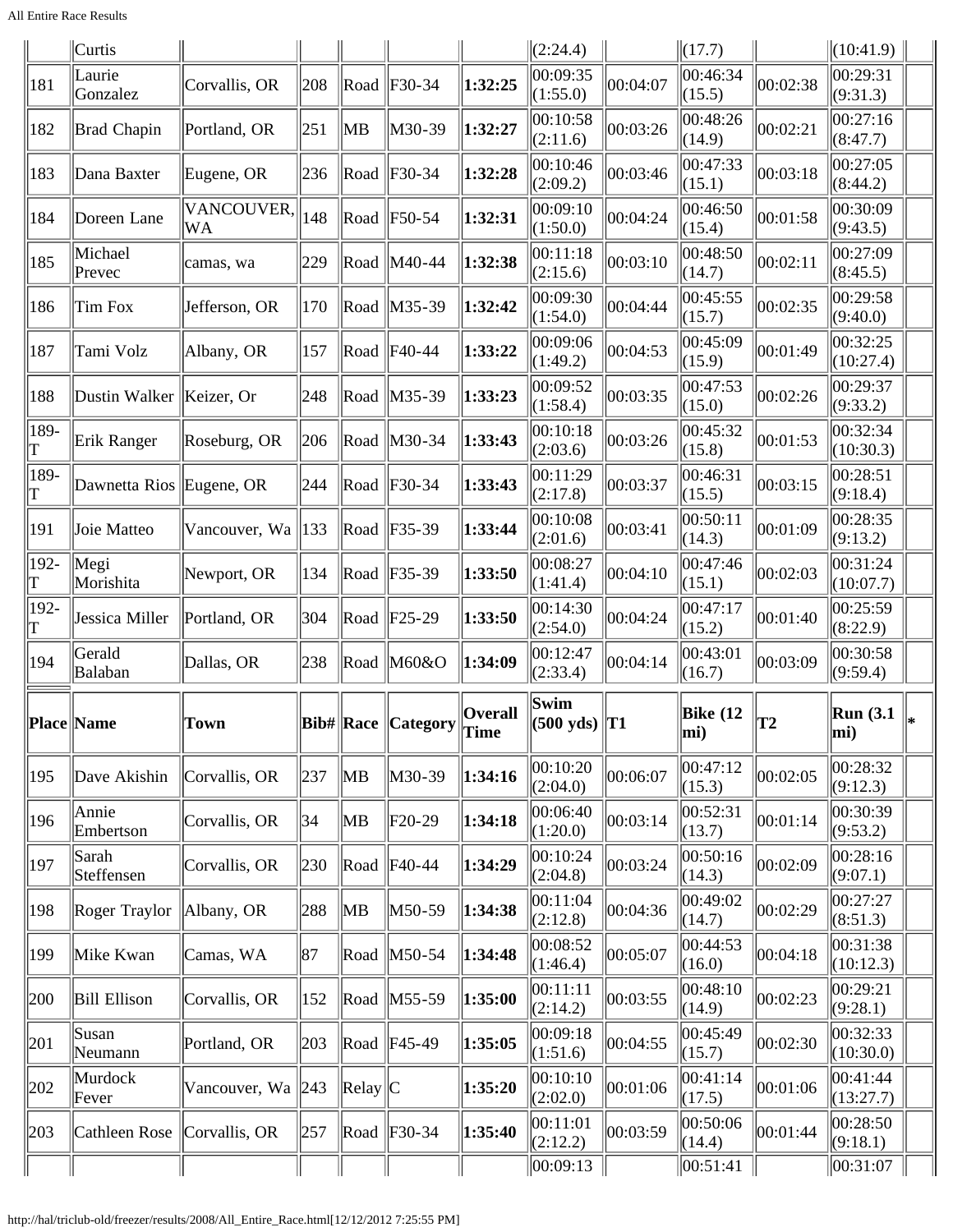All Entire Race Results

| 204                           | Sara Neilson                     | Corvallis, OR                 | $\parallel$ 185 $\parallel$ MB |                                 | $ F20-29$              | $\ 1:35:41$                   | (1:50.6)                    | $\ 00:03:07$ | (13.9)             | 00:00:33 | (10:02.3)                 |    |
|-------------------------------|----------------------------------|-------------------------------|--------------------------------|---------------------------------|------------------------|-------------------------------|-----------------------------|--------------|--------------------|----------|---------------------------|----|
| 205                           | Michelle<br>Portera              | Corvallis, OR                 | 275                            |                                 | $\ $ Road $\ $ F35-39  | 1:35:42                       | 00:10:31<br>(2:06.2)        | 00:04:01     | 00:48:52<br>(14.7) | 00:02:49 | 00:29:29<br>(9:30.6)      |    |
| 206                           | Jennifer Parke                   | Corvallis, OR                 | 214                            |                                 | $\ $ Road $\ $ F50-54  | 1:35:45                       | 00:10:52<br>(2:10.4)        | 00:03:56     | 00:51:20<br>(14.0) | 00:01:58 | 00:27:39<br>(8:55.2)      |    |
| 207                           | Dan Polzin                       | Portland, OR                  | 322                            |                                 | Road $\vert$ M35-39    | 1:36:12                       | 00:11:53<br>(2:22.6)        | 00:03:53     | 00:47:49<br>(15.1) | 00:03:20 | 00:29:17<br>(9:26.8)      |    |
| 208                           | Brian<br>Cummins                 | Vancouver,<br>WA              | 286                            | ∥MB                             | M40-49                 | $\ 1:36:41$                   | 00:13:29<br>(2:41.8)        | 00:03:21     | 00:43:58<br>(16.4) | 00:03:05 | 00:32:48<br>(10:34.8)     |    |
| 209                           | Mark<br>Spurgeon                 | Albany, OR                    | 284                            |                                 | Road   M40-44          | $\ 1:36:50$                   | 00:12:08<br>(2:25.6)        | 00:05:49     | 00:45:17<br>(15.9) | 00:02:03 | 00:31:33<br>(10:10.6)     |    |
|                               | Place Name                       | <b>Town</b>                   |                                | <b>Bib#</b> Race                | <b>Category</b>        | <b>Overall</b><br><b>Time</b> | Swim<br>$(500 \text{ yds})$ | T1           | Bike (12<br>mi)    | T2       | Run(3.1)<br>mi)           |    |
| 210                           | Candis Giles                     | Corvallis, OR                 | 266                            |                                 | $\ $ Road $\ $ F60&O   | 1:37:00                       | 00:12:29<br>(2:29.8)        | 00:03:16     | 00:46:41<br>(15.4) | 00:02:14 | 00:32:20<br>(10:25.8)     |    |
| 211                           | Jann Bracht                      | Corvallis, OR                 | 168                            |                                 | $\ $ Road $\ $ F35-39  | 1:37:12                       | 00:09:07<br>(1:49.4)        | 00:03:09     | 00:47:47<br>(15.1) | 00:00:44 | 00:36:25<br>(11:44.8)     |    |
| 212                           | Elizabeth<br>Johanson            | Albany, OR                    | 321                            | MB                              | $F20-29$               | 1:37:32                       | 00:11:48<br>(2:21.6)        | 00:03:39     | 00:49:39<br>(14.5) | 00:02:04 | 00:30:22<br>(9:47.7)      |    |
| 213                           | The Gibson<br>Girls              | Corvallis, OR                 | 242                            | $\text{Relay}$ $\vert \text{F}$ |                        | 1:38:01                       | 00:11:53<br>(2:22.6)        | 00:03:14     | 00:49:30<br>(14.5) | 00:01:19 | 00:32:05<br>(10:21.0)     |    |
| $ 214-$<br>T                  | Gregory<br>Colzani               | Vancouver,<br>WA              | 204                            |                                 | Road $\vert$ M50-54    | $\ 1:38:14$                   | 00:09:10<br>(1:50.0)        | 00:03:04     | 00:46:48<br>(15.4) | 00:02:30 | 00:36:42<br>(11:50.3)     |    |
| $ 214-$<br>$\vert \mathrm{T}$ | Trista Barsotti                  | Eugene, Or                    | 312                            |                                 | Road $ F30-34 $        | 1:38:14                       | 00:14:11<br>(2:50.2)        | 00:04:35     | 00:49:57<br>(14.4) | 00:02:14 | 00:27:17<br>(8:48.1)      |    |
| 216                           | Alix Gitelman                    | Corvallis, OR                 | 37                             |                                 | Road $ $ F40-44        | 1:38:23                       | 00:07:23<br>(1:28.6)        | 00:03:28     | 00:47:45<br>(15.1) | 00:03:09 | 00:36:38<br>(11:49.0)     |    |
| 217                           | Denise<br>Edmiston               | Vancouver,<br>WA              | 240                            |                                 | Road $ F35-39$         | 1:38:46                       | 00:11:11<br>(2:14.2)        | 00:04:31     | 00:44:39<br>(16.1) | 00:03:58 | 00:34:27<br>(11:06.8)     |    |
| 218                           |                                  | Karin Krueger   Philomath, OR | $\parallel$ 224                |                                 | $\ $ Road $\ $ F45-49  | $\ 1:38:47$                   | 00:11:19<br>(2:15.8)        | 00:02:58     | 00:46:14<br>(15.6) | 00:04:20 | $\ 00:33:56$<br>(10:56.8) |    |
| 219                           | Haley van<br>Weemen van<br>Noord | Corvallis, Or                 | 111                            |                                 | $\ $ Road $\ $ F25-29  | 1:39:24                       | 00:07:28<br>(1:29.6)        | 00:04:07     | 00:53:43<br>(13.4) | 00:01:03 | 00:33:03<br>(10:39.7)     |    |
| 220                           | Linda<br>Cunningham              | Salem, OR                     | 252                            |                                 | $\ $ Road $\ $ F50-54  | 1:39:47                       | 00:10:30<br>(2:06.0)        | 00:04:46     | 00:51:45<br>(13.9) | 00:02:11 | 00:30:35<br>(9:51.9)      |    |
| 221                           | Erica<br>Zaworski                | Corvallis, OR                 | 233                            | MB                              | $F20-29$               | 1:39:50                       | 00:10:35<br>(2:07.0)        | 00:03:56     | 00:52:19<br>(13.8) | 00:01:07 | 00:31:53 <br>(10:17.1)    |    |
| 222                           | Beth Stegall                     | Eugene, OR                    | 318                            |                                 | $\ $ Road $\ $ F30-34  | 1:39:52                       | 00:13:36<br>(2:43.2)        | 00:04:59     | 00:51:11<br>(14.1) | 00:03:20 | 00:26:46<br>(8:38.1)      |    |
| 223                           | Tim Warren                       | Camas, WA                     | 232                            |                                 | Road   M40-44          | $\ 1:40:03\ $                 | 00:10:17<br>(2:03.4)        | 00:03:37     | 00:50:20<br>(14.3) | 00:02:24 | 00:33:25<br>(10:46.8)     |    |
| 224                           | Anne Nolin                       | Corvallis, OR                 | 225                            |                                 | Road   F45-49          | 1:40:05                       | 00:12:25<br>(2:29.0)        | 00:05:39     | 00:46:45<br>(15.4) | 00:03:45 | 00:31:31<br>(10:10.0)     |    |
|                               | Place Name                       | <b>Town</b>                   |                                | <b>Bib# Race</b>                | <i><b>Category</b></i> | <b>Overall</b><br>Time        | Swim<br>$(500 \text{ yds})$ | $\ {\bf T1}$ | Bike (12<br>mi)    | T2       | Run(3.1)<br>mi)           | l∗ |
| 225                           | Richard<br>Sandler               | Corvallis, OR                 | 282                            | MB                              | M40-49                 | $\ 1:40:27$                   | 00:11:24<br>(2:16.8)        | 00:03:47     | 00:52:31<br>(13.7) | 00:03:52 | 00:28:53<br>(9:19.0)      |    |
|                               |                                  |                               |                                |                                 |                        |                               |                             |              |                    |          |                           |    |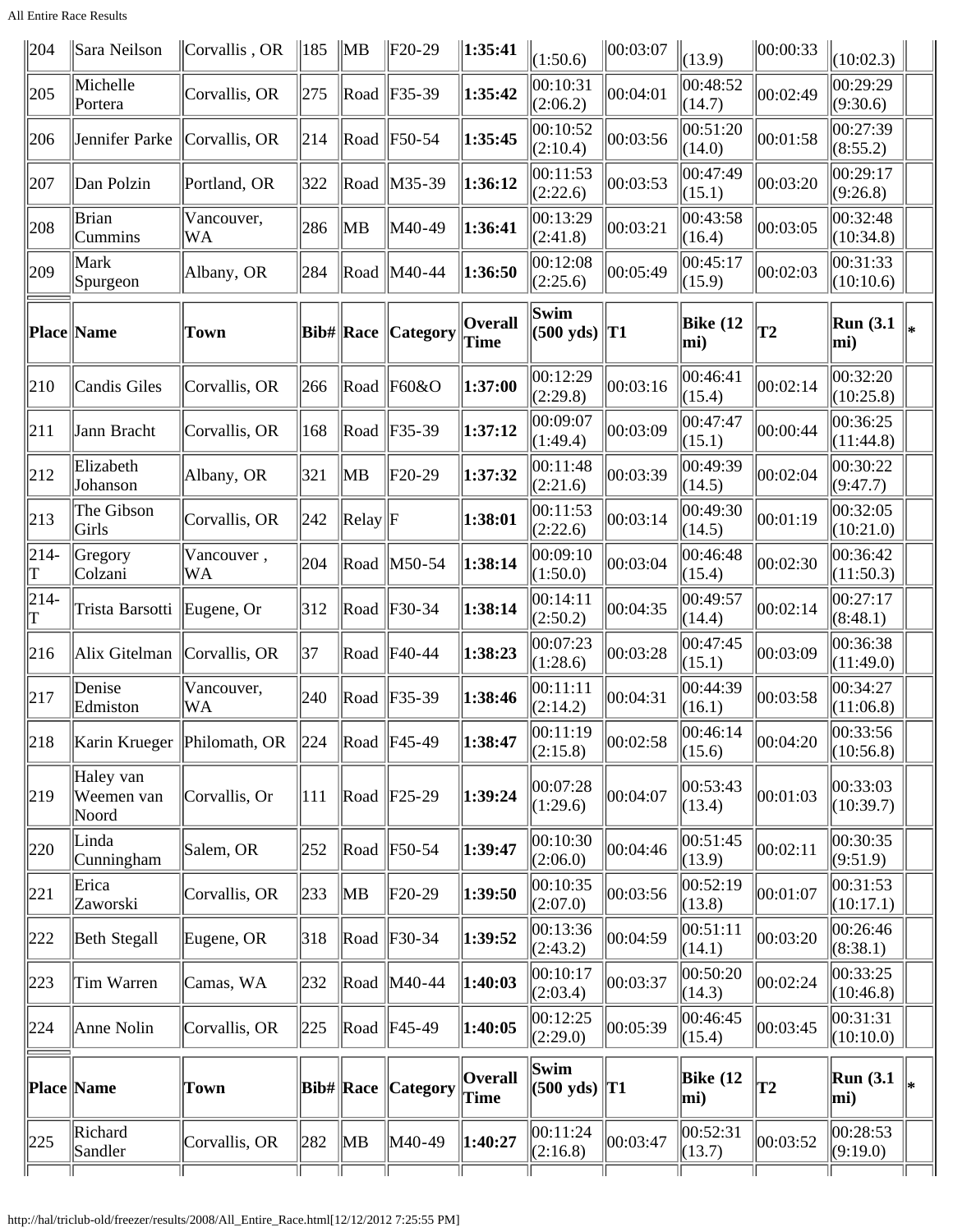All Entire Race Results

| 226           | Lisa Mick                | Eugene, OR        | 323 | $\parallel$ MB                  | $F20-29$                    | 1:40:32                       | 00:12:58<br>(2:35.6)        | 00:05:49 | 00:50:50<br>(14.2) | $\vert$ 00:03:36 | $\ 00:27:19$<br>(8:48.7) |  |
|---------------|--------------------------|-------------------|-----|---------------------------------|-----------------------------|-------------------------------|-----------------------------|----------|--------------------|------------------|--------------------------|--|
| 227           | <b>TLA</b>               | Philomath, OR     | 48  | $\text{Relay}$ $\vert \text{F}$ |                             | 1:40:59                       | 00:07:21<br>(1:28.2)        | 00:01:00 | 01:08:57<br>(10.4) | 00:01:02         | 00:22:39<br>(7:18.4)     |  |
| 228           | Jo Garcia                | Corvallis, OR     | 301 | Road                            | F40-44                      | 1:41:16                       | 00:13:00<br>(2:36.0)        | 00:02:51 | 00:48:46<br>(14.8) | 00:02:28         | 00:34:11<br>(11:01.6)    |  |
| 229           | Toni<br>Harrington       | Pendleton, OR     | 249 | MB                              | $F30-39$                    | 1:41:29                       | 00:10:00<br>(2:00.0)        | 00:04:40 | 00:54:26<br>(13.2) | 00:03:03         | 00:29:20<br>(9:27.7)     |  |
| 230           | Rachel<br>Henricks       | Albany, OR        | 75  | MB                              | $F20-29$                    | 1:42:31                       | 00:08:28<br>(1:41.6)        | 00:02:43 | 00:58:02<br>(12.4) | 00:01:24         | 00:31:54<br>(10:17.4)    |  |
| 231           | MaryJane<br>Rose         | Ridgefield, Wa    | 239 | Road                            | F35-39                      | 1:42:40                       | 00:12:35<br>(2:31.0)        | 00:03:08 | 00:51:54<br>(13.9) | 00:03:09         | 00:31:54<br>(10:17.4)    |  |
| 232-<br>Т     | Whitney<br>Ellison       | Corvallis, OR     | 101 | ∥MB                             | $F20-29$                    | 1:42:46                       | 00:07:47<br>(1:33.4)        | 00:04:18 | 01:00:29<br>(11.9) | 00:02:06         | 00:28:06<br>(9:03.9)     |  |
| 232-          | Anna Houpt               | Creswell, OR      | 269 |                                 | Road $ F50-54 $             | 1:42:46                       | 00:13:08<br>(2:37.6)        | 00:03:52 | 00:45:35<br>(15.8) | 00:02:54         | 00:37:17<br>(12:01.6)    |  |
| 234           | Stephanie<br>Graham      | Eugene, OR        | 253 |                                 | Road $ F20-24$              | 1:42:54                       | 00:10:37<br>(2:07.4)        | 00:06:04 | 00:51:13<br>(14.1) | 00:04:57         | 00:30:03<br>(9:41.6)     |  |
| 235           | <b>Bart Swanson</b>      | Eugene, OR        | 231 |                                 | Road   M55-59               | 1:43:00                       | 00:10:54<br>(2:10.8)        | 00:05:01 | 00:48:04<br>(15.0) | 00:03:38         | 00:35:23<br>(11:24.8)    |  |
| 236           | Misty Unrau              | Scio, OR          | 311 |                                 | Road $ F30-34 $             | 1:43:38                       | 00:10:56<br>(2:11.2)        | 00:04:21 | 00:55:51<br>(12.9) | 00:01:50         | 00:30:40<br>(9:53.5)     |  |
| 237           | Shun<br>Yanagishita      | Eugene, OR        | 235 |                                 | Road $ F25-29$              | 1:44:06                       | 00:10:05<br>(2:01.0)        | 00:04:28 | 00:52:45<br>(13.6) | 00:03:08         | 00:33:40<br>(10:51.6)    |  |
| 238           | Becca Ellis              | Corvallis, OR     | 73  | ∥MB                             | $F20-29$                    | 1:44:13                       | 00:08:33<br>(1:42.6)        | 00:03:22 | 01:04:23<br>(11.2) | 00:01:34         | 00:26:21<br>(8:30.0)     |  |
| 239           | Denise Clegg             | Camas, WA         | 270 |                                 | $\ $ Road $\ $ F45-49       | 1:44:15                       | 00:12:26<br>(2:29.2)        | 00:03:14 | 00:51:22<br>(14.0) | 00:02:35         | 00:34:38<br>(11:10.3)    |  |
|               | Place Name               | <b>Town</b>       |     | <b>Bib# Race</b>                | <b>Category</b>             | <b>Overall</b><br><b>Time</b> | Swim<br>$(500 \text{ yds})$ | T1       | Bike $(12)$<br>mi) | T2               | Run(3.1)<br>$\vert$ mi)  |  |
| $ 240\rangle$ | Sasitorn<br>Srisomburana | Corvallis, OR     | 278 |                                 | Road F40-44                 | 1:44:30                       | 00:12:05<br>(2:25.0)        | 00:03:55 | 00:52:31<br>(13.7) | $\ 00:03:22\ $   | 00:32:37<br>(10:31.3)    |  |
| 241           | Katherine<br>Wilson      | Keizer, OR        | 285 |                                 | Road   F40-44               | 1:44:58                       | 00:15:01<br>(3:00.2)        | 00:06:12 | 00:50:15<br>(14.3) | 00:03:26         | 00:30:04<br>(9:41.9)     |  |
| 242           | Eric Bracht              | Corvallis, OR     | 292 |                                 | Road   M35-39               | 1:44:59                       | 00:12:22<br>(2:28.4)        | 00:04:49 | 00:51:39<br>(13.9) | 00:03:27         | 00:32:42<br>(10:32.9)    |  |
| 243           | Caytie Turin             | Washougal, Wa 261 |     |                                 | $\ $ Road $\ $ F20-24       | 1:46:32                       | 00:12:47<br>(2:33.4)        | 00:04:35 | 00:50:45<br>(14.2) | 00:04:07         | 00:34:18<br>(11:03.9)    |  |
| 244           | Robin<br>DeLoach         | Keizer, OR        | 272 |                                 | $\ $ Road $\ $ F45-49       | 1:47:12                       | 00:12:47<br>(2:33.4)        | 00:07:40 | 00:53:01<br>(13.6) | 00:03:29         | 00:30:15<br>(9:45.5)     |  |
| $ 245-$<br>T  | Michelle<br>Stobbe       | beaverton, or     | 194 |                                 | $\vert$ Road $\vert$ F20-24 | 1:47:24                       | 00:09:02<br>(1:48.4)        | 00:03:54 | 00:51:16<br>(14.0) | 00:03:21         | 00:39:51<br>(12:51.3)    |  |
| $ 245-$       | Alicia Triplett          | Salem, OR         | 310 |                                 | Road   F35-39               | 1:47:24                       | 00:11:25<br>(2:17.0)        | 00:08:42 | 00:58:26<br>(12.3) | 00:02:49         | 00:26:02<br>(8:23.9)     |  |
| 247           | <b>Brandy Reid</b>       | Portland, OR      | 276 | MB                              | $F30-39$                    | 1:47:57                       | 00:11:58<br>(2:23.6)        | 00:05:02 | 00:57:25<br>(12.5) | 00:01:53         | 00:31:39<br>(10:12.6)    |  |
| 248           | Rachel<br>Harrington     | Harrisburg, OR    | 123 | $\parallel$ MB                  | $F30-39$                    | 1:48:20                       | 00:09:02<br>(1:48.4)        | 00:03:04 | 00:57:45<br>(12.5) | 00:01:17         | 00:37:12<br>(12:00.0)    |  |
| $ 249\rangle$ | Janice<br>Rosenberg      | Corvallis, OR     | 308 |                                 | $\ $ Road $\ $ F45-49       | 1:48:27                       | 00:14:01<br>(2:48.2)        | 00:04:38 | 00:52:46<br>(13.6) | 00:01:48         | 00:35:14<br>(11:21.9)    |  |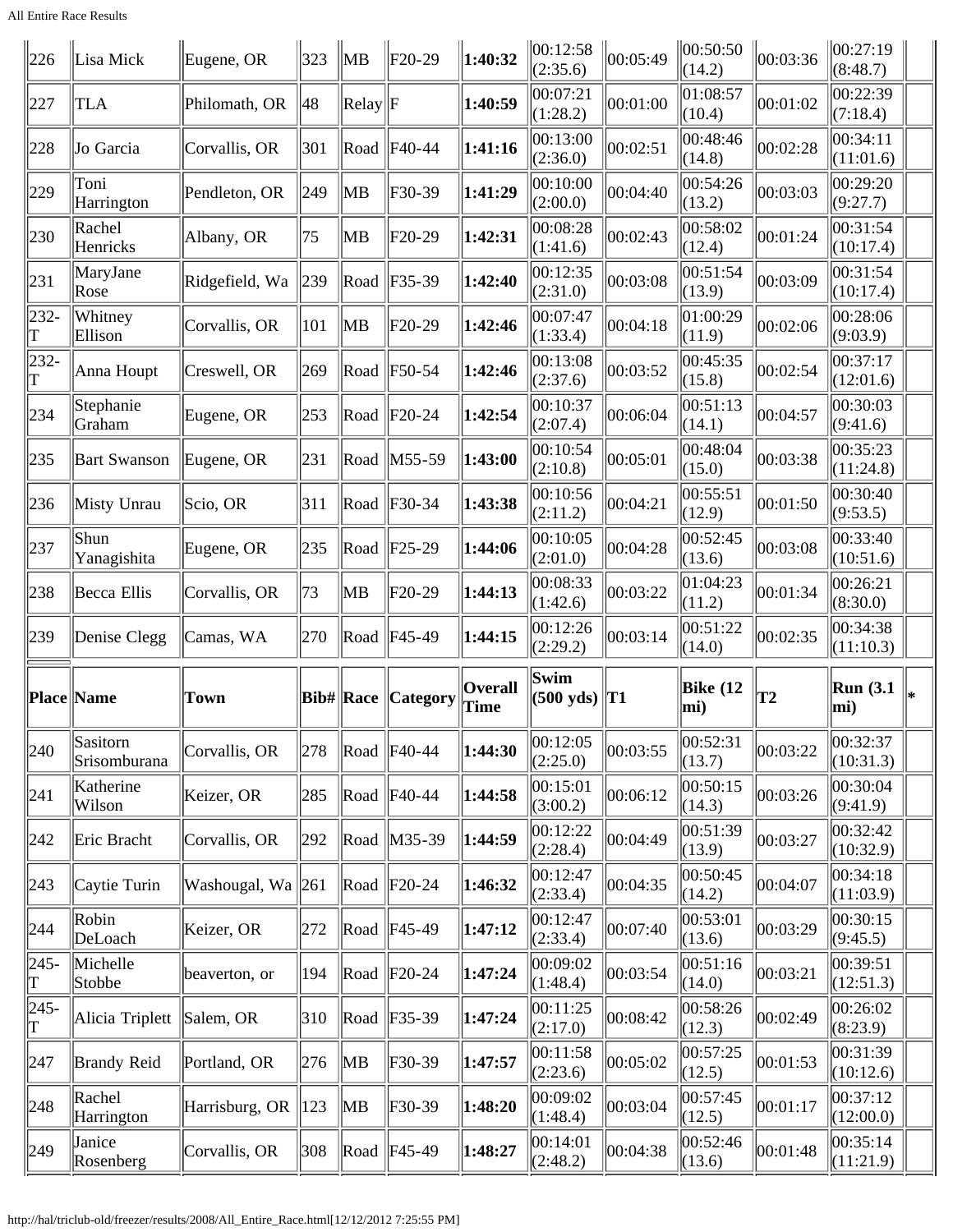All Entire Race Results

| 250       | Sue Ellen<br>DeChenne       | Corvallis, OR                | 217 | ∥MB              | F40-49                | 1:48:32                | 00:11:29<br>(2:17.8)        | 00:06:10 | 00:57:50<br>(12.4)     | 00:02:03        | 00:31:00<br>(10:00.0)                   |  |
|-----------|-----------------------------|------------------------------|-----|------------------|-----------------------|------------------------|-----------------------------|----------|------------------------|-----------------|-----------------------------------------|--|
| 251       | Rebecca<br>Mulkey           | Eugene, OR                   | 305 |                  | $\ $ Road $\ $ F25-29 | 1:48:39                | 00:15:13<br>(3:02.6)        | 00:05:36 | 00:55:21<br>(13.0)     | 00:01:55        | 00:30:34<br>(9:51.6)                    |  |
| 252       | Shelby Piersol              | Washougal, Wa   187          |     |                  | Road   F40-44         | 1:49:02                | 00:10:48<br>(2:09.6)        | 00:03:50 | 00:55:47<br>(12.9)     | 00:02:44        | 00:35:53<br>(11:34.5)                   |  |
| 253       | Cathy Law                   | Corvallis, OR                | 49  |                  | Road   F40-44         | 1:49:09                | 00:07:09<br>(1:25.8)        | 00:10:30 | 00:53:11<br>(13.5)     | 00:02:24        | 00:35:55<br>(11:35.2)                   |  |
| 254-<br>T | DeDe Mott                   | Vancouver,<br>WA             | 147 |                  | $\ $ Road $\ $ F35-39 | 1:49:34                | 00:09:55<br>(1:59.0)        | 00:04:41 | 00:56:21<br>(12.8)     | 00:00:54        | 00:37:43<br>(12:10.0)                   |  |
|           | <b>Place Name</b>           | Town                         |     | <b>Bib#</b> Race | Category              | <b>Overall</b><br>Time | Swim<br>$(500 \text{ yds})$ | T1       | <b>Bike (12</b><br>mi) | $\overline{12}$ | <b>Run</b> (3.1)<br>mi)                 |  |
| 254-<br>T |                             | Michael Bolan Brookfield, WI | 290 | Road             | M60&O                 | 1:49:34                | 00:15:45<br>(3:09.0)        | 00:06:41 | 00:48:23<br>(14.9)     | 00:03:49        | 00:34:56<br>(11:16.1)                   |  |
| 256       | Aleta Storch                | Portland, OR                 | 309 |                  | $\ $ Road $\ $ F20-24 | 1:49:44                | 00:10:57<br>(2:11.4)        | 00:05:20 | 00:57:46<br>(12.5)     | 00:02:58        | 00:32:43<br>(10:33.2)                   |  |
| 257       | Linda De<br>Sitter          | Hood River,<br><b>OR</b>     | 241 |                  | $\ $ Road $\ $ F50-54 | 1:49:57                | 00:10:31<br>(2:06.2)        | 00:06:26 | 00:55:37<br>(12.9)     | 00:02:52        | 00:34:31<br>(11:08.1)                   |  |
| 258       | Malinda Shell               | Corvallis, OR                | 259 | MB               | $F30-39$              | 1:50:33                | 00:10:32<br>(2:06.4)        | 00:04:25 | 01:00:20<br>(11.9)     | 00:01:34        | 00:33:42<br>(10:52.3)                   |  |
| 259       | Leslie Belfanti  Keizer, OR |                              | 207 | MB               | F40-49                | 1:50:50                | 00:14:15<br>(2:51.0)        | 00:01:35 | 00:58:10<br>(12.4)     | 00:01:54        | 00:34:56<br>(11:16.1)                   |  |
| 260       | Kirsten<br>Crumpacker       | Washougal,<br>WA             | 293 | Road             | F30-34                | 1:50:51                | 00:12:39<br>(2:31.8)        | 00:03:55 | 00:55:12<br>(13.0)     | 00:02:00        | 00:37:05<br>(11:57.7)                   |  |
| 261       | Kim Pezonella Sparks, NV    |                              | 279 | MB               | F30-39                | 1:51:35                | 00:12:18<br>(2:27.6)        | 00:03:59 | 00:57:20<br>(12.6)     | 00:01:55        | 00:36:03<br>(11:37.7)                   |  |
| 262       | Laurie Ranger               | $\vert$ Roseburg, OR         | 317 | MB               | F50-59                | 1:52:51                | 00:18:06<br>(3:37.2)        | 00:05:29 | 00:54:08<br>(13.3)     | 00:03:11        | 00:31:57<br>(10:18.4)                   |  |
| 263       | Amy Whited                  | Albany, OR                   | 277 |                  | Road   F35-39         | 1:53:05                | 00:12:06<br>(2:25.2)        | 00:03:32 | 00:55:53<br>(12.9)     | 00:04:56        | 00:36:38<br>(11:49.0)                   |  |
| 264       | Shelley<br>Starkey          | Corvallis, OR                | 246 | ∥MB              | F40-49                | 1:54:39                | 00:11:25<br>(2:17.0)        | 00:03:27 | 01:02:35<br>(11.5)     | 00:04:49        | 00:32:23<br>(10:26.8)                   |  |
| 265       | Deb Wallig                  | salem, or                    | 314 |                  | $\ $ Road $\ $ F50-54 | 1:55:18                | 00:16:58<br>(3:23.6)        | 00:05:34 | 01:01:02<br>(11.8)     | 00:02:20        | 00:29:24<br>(9:29.0)                    |  |
| 266       | Kyle Everson                | Salem, OR                    | 268 |                  | Road   M40-44         | 1:57:07                | 00:12:46<br>(2:33.2)        | 00:07:17 | 00:50:12<br>(14.3)     | 00:04:41        | 00:42:11<br>(13:36.5)                   |  |
| 267       | Mark Kralj                  | Gresham, OR                  | 332 |                  | Road   M50-54         | 1:58:21                | 00:17:55<br>(3:35.0)        | 00:08:11 | 00:45:10<br>(15.9)     | 00:02:59        | 00:44:06<br>(14:13.5)                   |  |
| 268       | Kristin<br>Sterling         | Portland, OR                 | 119 |                  | $\ $ Road $\ $ F30-34 | 1:59:01                | 00:10:59<br>(2:11.8)        | 00:04:41 | 00:55:16<br>(13.0)     | 00:02:42        | 00:45:23<br>(14:38.4)                   |  |
| 269       | Melissa<br>Dolbec           | hillsboro, or                | 315 | ∥MB              | $F30-39$              | 2:02:28                | 00:13:26<br>(2:41.2)        | 00:04:24 | 01:04:41<br>(11.1)     | 00:04:19        | 00:35:38<br>(11:29.7)                   |  |
|           | Place Name                  | Town                         |     | <b>Bib#</b> Race | <b>Category</b>       | <b>Overall</b><br>Time | Swim<br>$(500 \text{ yds})$ | $\ T1\ $ | <b>Bike (12</b><br>mi) | T <sub>2</sub>  | <b>Run</b> (3.1)<br>$ \text{mi}\rangle$ |  |
| 270       | Kathy Kralj                 | Gresham, OR                  | 331 | Road             | F50-54                | 2:05:36                | 00:23:24<br>(4:40.8)        | 00:02:52 | 00:57:57<br>(12.4)     | 00:03:11        | 00:38:12<br>(12:19.4)                   |  |
| 271       | Robilyn<br>Robbins          | Vancouver,<br>WA             | 307 |                  | $\ $ Road $\ $ F50-54 | 2:09:41                | 00:15:00<br>(3:00.0)        | 00:06:51 | 00:54:24<br>(13.2)     | 00:02:28        | 00:50:58<br>(16:26.5)                   |  |
|           |                             |                              |     |                  |                       |                        | 00:23:39                    |          | 00:51:51               |                 | 00:48:09                                |  |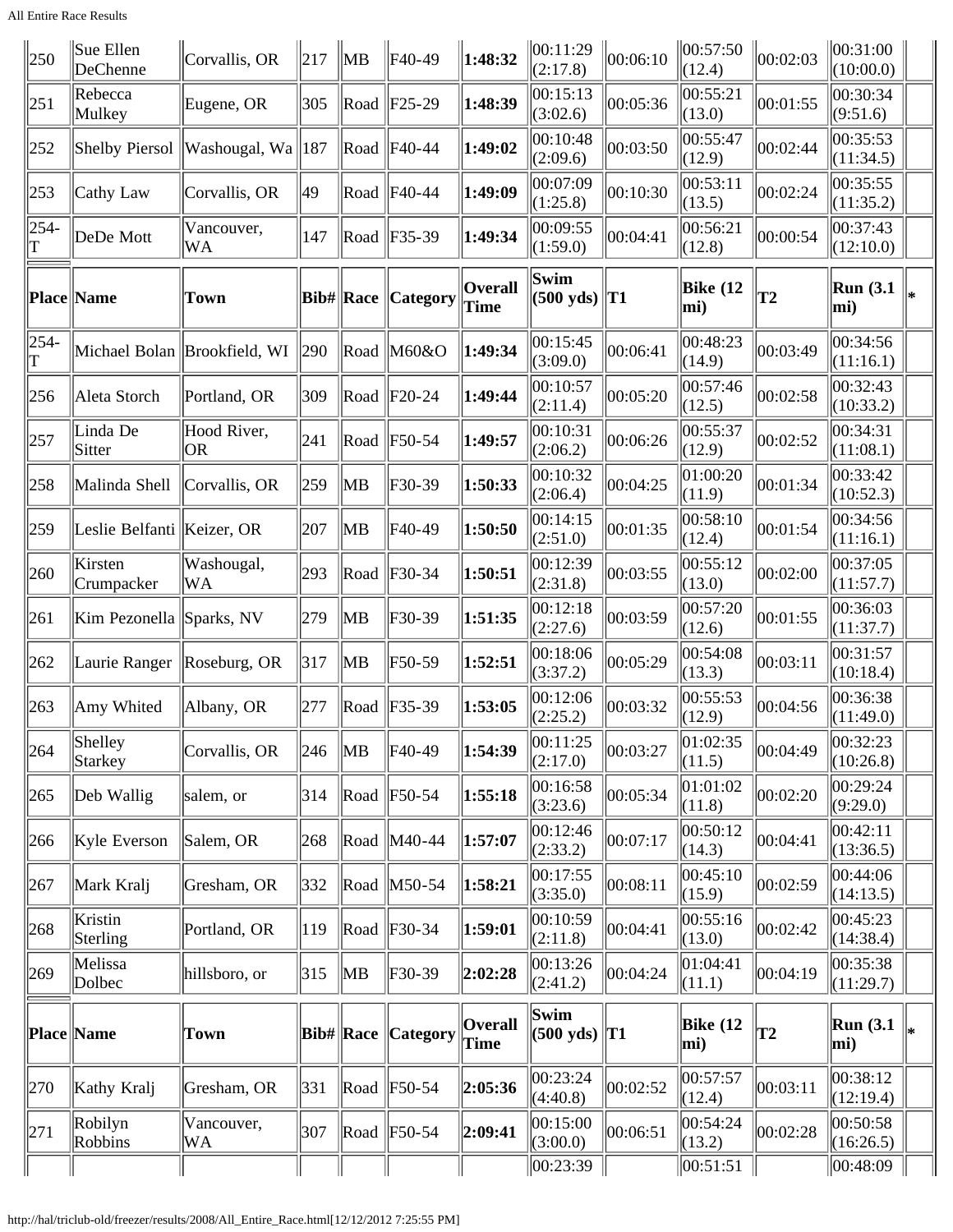All Entire Race Results

| $\parallel$ 272 | John Drews                    | Gresham, OR           | $ 329\rangle$ |                   | $\ $ Road $\ $ M55-59     | $\ 2:10:45$     | (4:43.8)                         | 00:02:53             | (13.9)                       | 00:04:13               | (15:31.9)             |                             |
|-----------------|-------------------------------|-----------------------|---------------|-------------------|---------------------------|-----------------|----------------------------------|----------------------|------------------------------|------------------------|-----------------------|-----------------------------|
| 273             | Robert Miller                 | Corvallis, OR         | 313           | ∥MB               | M50-59                    | $\ 2:11:11$     | 00:16:12?<br>(3:14.4)            | 00:02:00?            | 01:11:22<br>(10.1)           | 00:03:27               | 00:38:10<br>(12:18.7) |                             |
| 274             | Robin Balaban Dallas, OR      |                       | 271           |                   | Road   M35-39             | 2:12:37         | 00:11:32<br>(2:18.4)             | 00:06:26             | 01:04:37<br>(11.1)           | 00:03:49               | 00:46:13<br>(14:54.5) |                             |
| 275             | Robin Drews                   | Gresham, OR           | 330           | ∥MB               | F50-59                    | 2:38:44         | 00:23:23<br>(4:40.6)             | 00:03:11             | 01:19:24<br>(9.1)            | 00:03:49               | 00:48:57<br>(15:47.4) |                             |
| $ 276-$<br>lΤ   | Cami Kwan                     | Camas, WA             | 28            | Road              | $\parallel$ F19&U         | 99:99:99        | 00:06:36<br>(1:19.2)             | 00:18:27             | ΝO<br>TIME#?<br>(0)          | 00:02:00?              | ΝO<br>TIME#?<br>(0)   |                             |
| $ 276-$<br> T   | Joseph<br>Mendoza             | Corvallis, OR         | 50            | Road              | $ M20-24$                 | 99:99:99        | 00:07:38<br>(1:31.6)             | 00:01:40             | 00:32:49<br>(21.9)           | 00:01:27               | ΝO<br>TIME#?<br>(0)   |                             |
| $ 276-$<br>lΤ   | Brent Knapp                   | Sutherlin, OR         | 77            | Road              | $\parallel$ M30-34        | 99:99:99        | NO<br>TIME#?<br>(0)              | 00:02:00?            | ΝO<br>TIME#?<br>(0)          | 00:02:00?              | lΝO<br>TIME#?<br>(0)  |                             |
| $ 276-$<br>T    | Christina<br>Andrade          | Corvallis, OR         | 127           |                   | $\ $ Road $\ $ F25-29     | 99:99:99        | ΝO<br>TIME#?<br>(0)              | 00:02:00?            | lΝO<br>$\Vert$ TIME#?<br>(0) | $ 00:02:00? $ TIME#?   | ΝO<br>(0)             |                             |
| $ 276-$         | Joseph Graves   Camas, WA     |                       | 173           |                   | Road M30-34               | 99:99:99        | 00:07:50<br>(1:34.0)             | 00:02:42             | ΝO<br>TIME#?<br>(0)          | 00:02:00? TIME#?       | ΝO<br>(0)             |                             |
| $ 276-$<br>ľΤ   | Friends<br>Believing          | salem, or             | 196           | $\ $ Relay $\ $ F |                           | 99:99:99        | NΟ<br>TIME#?<br>(0)              | 00:02:00?            | ΝO<br>TIME#?<br>(0)          | 00:02:00? TIME#?       | ΝO<br>(0)             |                             |
| $ 276-$<br> T   | Erin<br>McKercher             | Eugene, OR            | 328           | ∥MB               | F20-29                    | 99:99:99        | 00:13:35<br>(2:43.0)             | 00:02:00?            | ΝO<br>TIME#?<br>(0)          | 00:02:00?              | ΝO<br>TIME#?<br>(0)   |                             |
|                 | Evan Smith                    | Portland, OR          | 13            |                   | $\ $ Road $\ $ M25-29     |                 | NO<br>TIME#?<br>(0)              | 00:02:00?            | ΝO<br>TIME#?<br>(0)          | $ 00:02:00? $ TIME#?   | ΝO<br>(0)             | $\left  \text{dnf} \right $ |
|                 | Kristin Boock   Corvallis, OR |                       | 10            |                   | $\ $ Road $\ $ F35-39     |                 | NO<br>TIME#?<br>(0)              | $ 00:02:00? $ TIME#? | NO<br>(0)                    | $\ 00:02:00?\ $ TIME#? | NO<br>(0)             | $\vert$ dnf $\vert$         |
|                 | Place  Name                   | Town                  |               |                   | <b>Bib# Race Category</b> | Overall<br>Time | Swim<br>$ (500 \text{ yds})  T1$ |                      | Bike (12<br>mi)              | T2                     | Run(3.1)<br>mi)       | l*                          |
|                 | Joe Tysoe                     | Portland, OR          | 36            |                   | Road M35-39               |                 | NO<br>TIME#?<br>(0)              | 00:02:00?            | NO<br>TIME#?<br>(0)          | $ 00:02:00? $ TIME#?   | ΝO<br>(0)             | dnf                         |
|                 | Kendra Baran                  | Beaverton, OR         | 94            |                   | $\ $ Road $\ $ F30-34     |                 | NO.<br>TIME#?<br>(0)             | 00:02:00?            | ΝO<br>$\ $ TIME#?<br>(0)     | $ 00:02:00? $ TIME#?   | ΝO<br>(0)             | dnf                         |
|                 | Matthew<br>Wolpert            | Portland, OR          | 125           |                   | $\ $ Road $\ $ M30-34     |                 | NO.<br>TIME#?<br>(0)             | 00:02:00?  TIME#?    | lΝO<br>(0)                   | $ 00:02:00? $ TIME#?   | ΝO<br>(0)             | dnf                         |
|                 | Jerri Gillean                 | Junction City,<br> OR | 129           |                   | $\ $ Road $\ $ F30-34     |                 | NO<br>TIME#?<br>(0)              | 00:02:00?            | ΝO<br>$\ $ TIME#?<br>(0)     | $ 00:02:00? $ TIME#?   | ΝO<br>(0)             | dnf                         |
|                 | Tanis Morris                  | Washougal,<br>WA      | 135           |                   | $\ $ Road $\ $ F30-34     |                 | NO.<br>TIME#?<br>(0)             | 00:02:00?            | NO<br>$\vert$ TIME#?<br>(0)  | $ 00:02:00? $ TIME#?   | ΝO<br>(0)             | dnf                         |
|                 |                               |                       |               |                   |                           |                 |                                  |                      |                              |                        |                       |                             |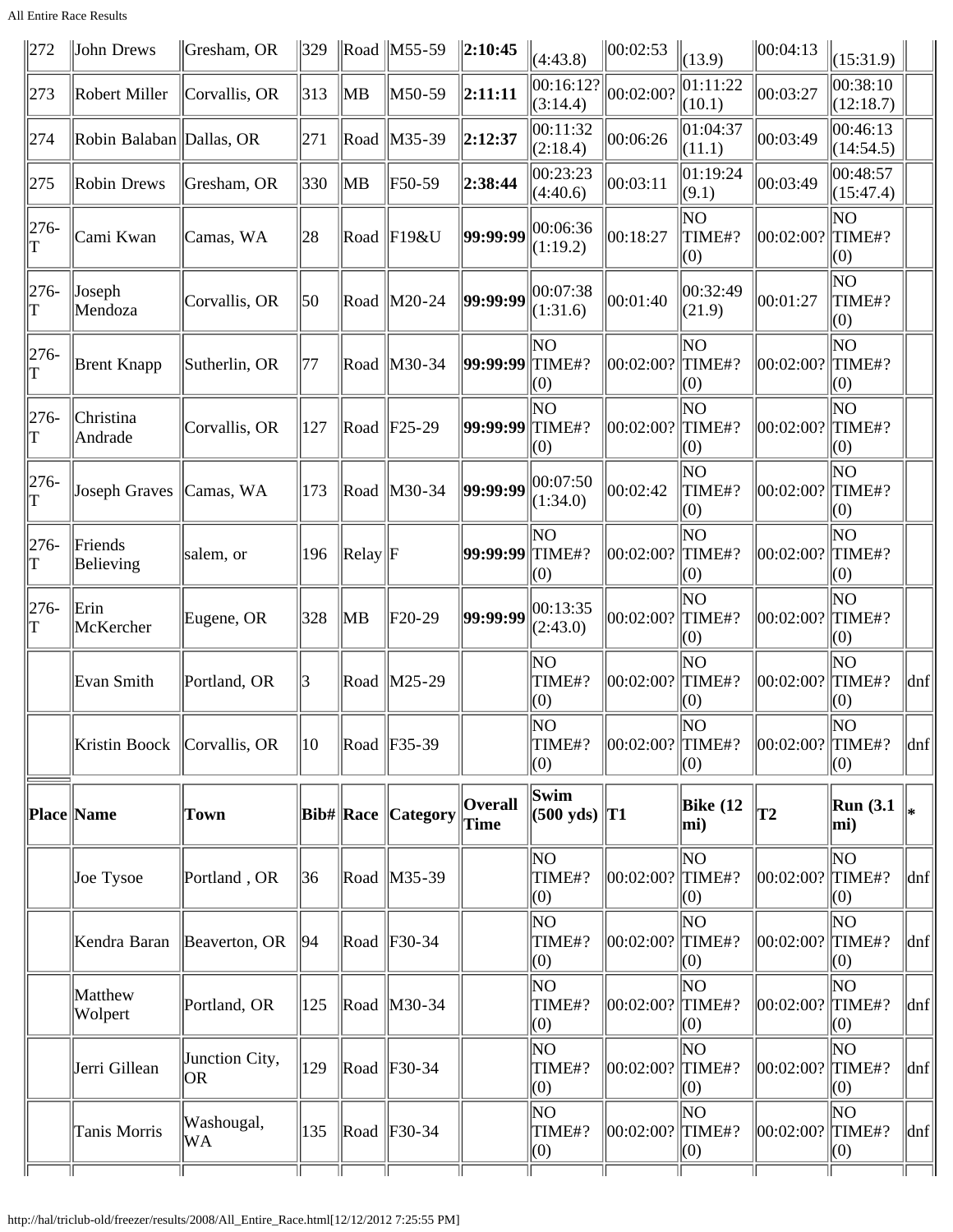| Molly Phipps                  | Albany, Or          | 136 |                | $\ $ Road $\ $ F30-34     |                               | N <sub>O</sub><br>TIME#?<br>(0) | 00:02:00?  TIME#?    | ∥NO<br>$\vert(0)$            | $ 00:02:00? $ TIME#? | NO<br>(0)            | dnf                         |
|-------------------------------|---------------------|-----|----------------|---------------------------|-------------------------------|---------------------------------|----------------------|------------------------------|----------------------|----------------------|-----------------------------|
| David<br>Jacobson             | Salem, OR           | 153 |                | Road   M35-39             |                               | NO<br>TIME#?<br>(0)             | 00:02:00?  TIME#?    | N <sub>O</sub><br>$\vert(0)$ | $ 00:02:00? $ TIME#? | NO<br>(0)            | dnf                         |
| Two for one                   | Camas, WA           | 159 | $\ Relay\ C$   |                           |                               | ΝO<br>TIME#?<br>(0)             | 00:02:00?  TIME#?    | NO<br>(0)                    | $ 00:02:00? $ TIME#? | lΝO<br>(0)           | dnf                         |
| Allison Hallin   Portland, OR |                     | 174 | $\parallel$ MB | F30-39                    |                               | ΝO<br>TIME#?<br>(0)             | 00:02:00? TIME#?     | NO<br>(0)                    | $ 00:02:00? $ TIME#? | lΝO<br>(0)           | dnf                         |
| Brian Roddy                   | Eugene, OR          | 188 |                | Road   M30-34             |                               | ΝO<br>TIME#?<br>(0)             | 00:02:00?  TIME#?    | N <sub>O</sub><br>$\vert(0)$ | 00:02:00? TIME#?     | lΝO<br>(0)           | dnf                         |
| Norm Smith                    | Prineville, Or      | 192 |                | Road M60&O                |                               | ΝO<br>TIME#?<br>(0)             | 00:02:00?  TIME#?    | NO<br>(0)                    | 00:02:00?            | ΝO<br>TIME#?<br>(0)  | dnf                         |
| Pam Law                       | Menlo Park,<br>CA   | 212 |                | $\ $ Road $\ $ F45-49     |                               | NO<br>TIME#?<br>(0)             | 00:02:00?  TIME#?    | NO<br>$\vert(0)$             | 00:02:00?            | lΝO<br>TIME#?<br>(0) | $\left  \text{dnf} \right $ |
| Erin Partin                   | Vancouver,<br>WA    | 227 |                | Road F19&U                |                               | ΝO<br>TIME#?<br>(0)             | 00:02:00?  TIME#?    | ΝO<br>(0)                    | 00:02:00?            | ΝO<br>TIME#?<br>(0)  | $\left  \text{dnf} \right $ |
| Kathy Partin                  | Vancouver,<br>WA    | 228 |                | $\ $ Road $\ $ F50-54     |                               | ΝO<br>TIME#?<br>(0)             | 00:02:00? TIME#?     | ΝO<br>(0)                    | $ 00:02:00? $ TIME#? | ΝO<br>(0)            | dnf                         |
| Amy Hart                      | Grants Pass, or     | 263 |                | $\ $ Road $\ $ F35-39     |                               | ΝO<br>TIME#?<br>(0)             | 00:02:00?  TIME#?    | ΝO<br>(0)                    | 00:02:00? TIME#?     | ΝO<br>(0)            | dnf                         |
| Place Name                    | <b>Town</b>         |     |                | <b>Bib# Race Category</b> | <b>Overall</b><br><b>Time</b> | Swim<br>$(500 \text{ yds})$     | $\ {\bf T1}$         | Bike $(12)$<br>mi)           | T2                   | Run(3.1)<br>mi)      |                             |
| <b>Brook</b><br>Drinkwater    | Grants Pass,<br>OR. | 264 |                | $\ $ Road $\ $ F25-29     |                               | NO.<br>TIME#?<br>(0)            | 00:02:00? TIME#?     | NO<br>(0)                    | $ 00:02:00? $ TIME#? | NO<br>(0)            | $\left  \text{dnf} \right $ |
| Kathleen<br>Vanderwall        | Salem, OR           | 267 |                | $\ $ Road $\ $ F55-59     |                               | ΝO<br>TIME#?<br>(0)             | 00:02:00? TIME#?     | lΝO<br>(0)                   | $ 00:02:00? $ TIME#? | ΝO<br>(0)            | $\left  \text{dnf} \right $ |
| Beth<br>Marszewski            | Corvallis, OR       | 274 |                | Road   F35-39             |                               | ΝO<br>TIME#?<br>(0)             | 00:02:00? TIME#?     | NO.<br>(0)                   | 00:02:00? TIME#?     | ΝO<br>(0)            | $\left  \text{dnf} \right $ |
| Amy Knorr                     | Albany, OR          | 287 |                | $\ $ Road $\ $ F25-29     |                               | ΝO<br>TIME#?<br>(0)             | 00:02:00? TIME#?     | NO<br>(0)                    | 00:02:00?            | ΝO<br>TIME#?<br>(0)  | dnf                         |
| Debra Marsh                   | Vancouver,<br>WA    | 303 |                | $\ $ Road $\ $ F50-54     |                               | NO.<br>TIME#?<br>(0)            | $ 00:02:00? $ TIME#? | ΝO<br>(0)                    | $ 00:02:00? $ TIME#? | ΝO<br>(0)            | dnf                         |
|                               |                     |     |                |                           |                               | ΝO                              |                      | NO                           |                      | ΝO                   |                             |
| Afton Walsh                   | Portland, OR        | 319 |                | $\ $ Road $\ $ F20-24     |                               | TIME#?<br>(0)                   | 00:02:00? TIME#?     | (0)                          | $ 00:02:00? $ TIME#? | (0)                  | dnf                         |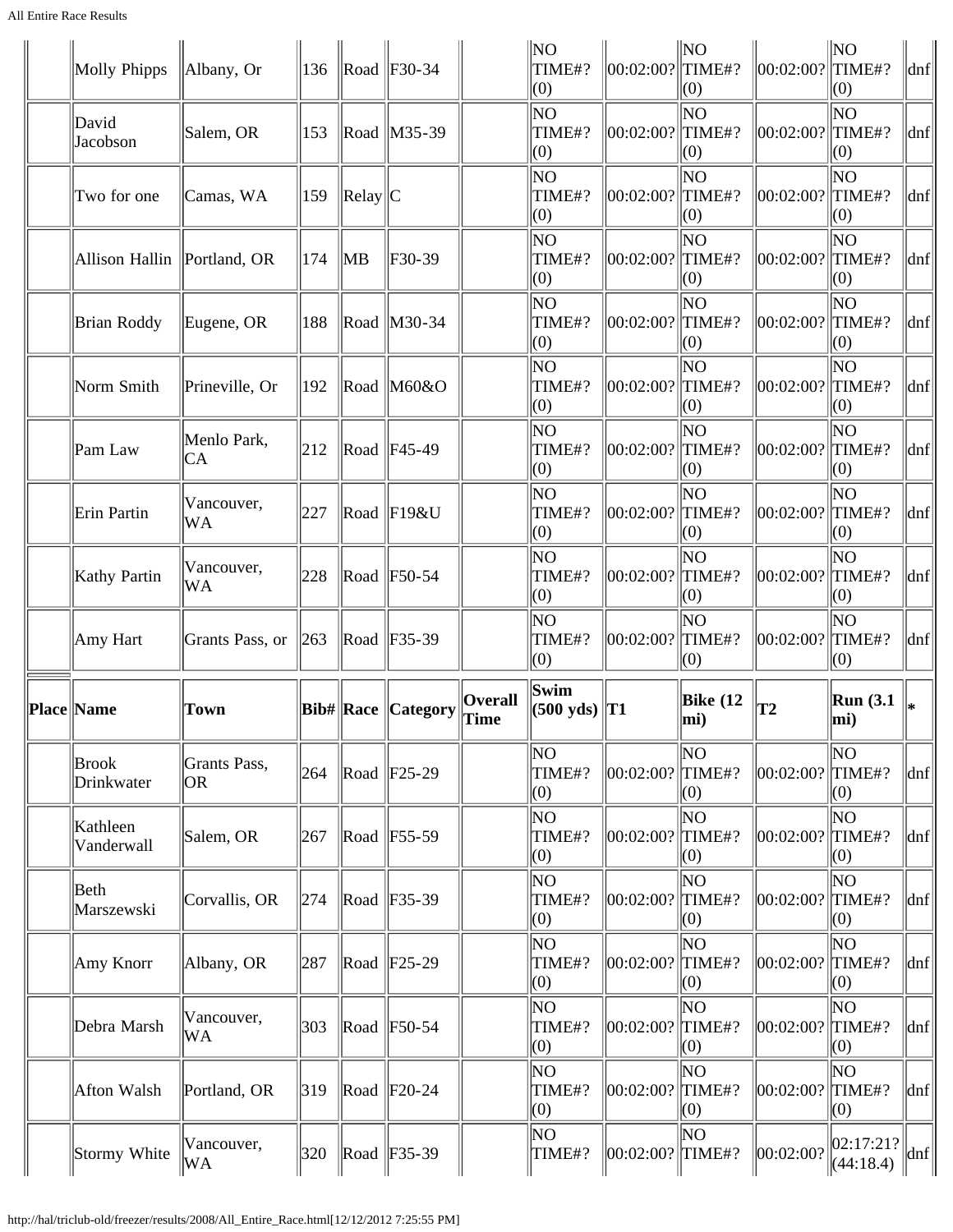All Entire Race Results

|                                       |                      |     |                |        | (0)                  |                        | (0  |                        |     |      |
|---------------------------------------|----------------------|-----|----------------|--------|----------------------|------------------------|-----|------------------------|-----|------|
| <sup>'</sup> Jamie<br><b>McDaniel</b> | $\parallel$ Scio, OR | 324 | $\parallel$ MB | F30-39 | INC<br>TIME#?<br>(0) | $  00:02:00?  $ TIME#? | INO | $  00:02:00?  $ TIME#? | INO | ∥dnf |

**NOTE:** If your race number was not recorded at one of the timing checkpoints, your transition time is estimated at 00:02:00. This also causes your bike, swim, or run time to be an estimation. When this occurs, a question mark (?) follows the estimated times.

Category Abbreviations: "C" means "Co-ed" "F" means "Female" "M" means "Male" "F19&U" means "Female 19 and Under" "F60&O" means "Female 60 and Over" "M19&U" means "Male 19 and Under" "M60&O" means "Male 60 and Over" "F20-24" means "Female 20-24" "F20-29" means "Female 20-29" "F25-29" means "Female 25-29" "F30-34" means "Female 30-34" "F30-39" means "Female 30-39" "F35-39" means "Female 35-39" "F40-44" means "Female 40-44" "F40-49" means "Female 40-49" "F45-49" means "Female 45-49" "F50-54" means "Female 50-54" "F50-59" means "Female 50-59" "F55-59" means "Female 55-59" "M20-24" means "Male 20-24" "M20-29" means "Male 20-29" "M25-29" means "Male 25-29" "M30-34" means "Male 30-34" "M30-39" means "Male 30-39" "M35-39" means "Male 35-39" "M40-44" means "Male 40-44" "M40-49" means "Male 40-49" "M45-49" means "Male 45-49" "M50-54" means "Male 50-54" "M50-59" means "Male 50-59" "M55-59" means "Male 55-59"

Timing software created by Aaron Wangberg. Please email any timing changes/modifications to dauerj@science.oregonstate.edu.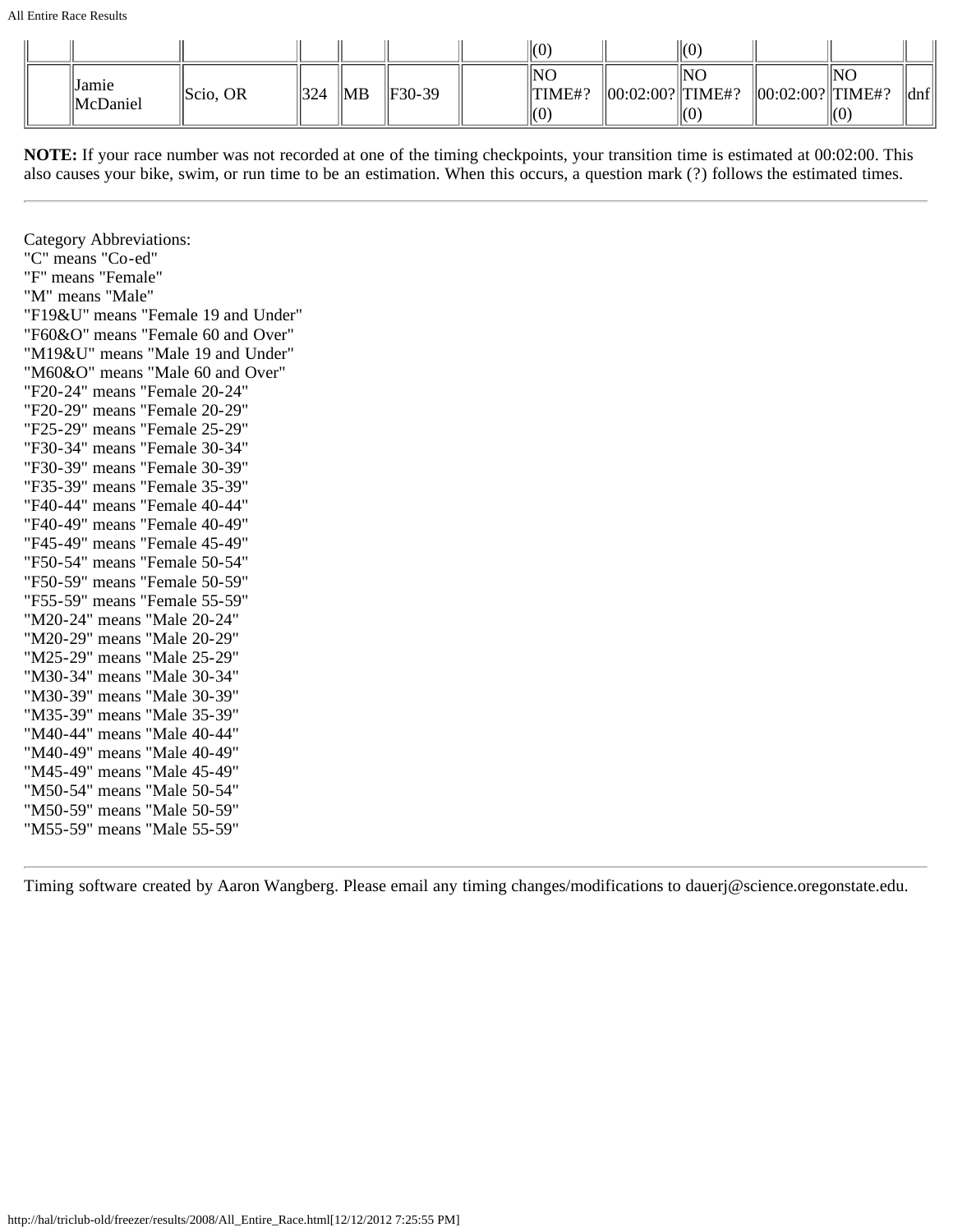# **All Results for Entire Men's Race April 5, 2008**

<span id="page-17-0"></span>

| Place   Name |                      | Town                           |              | $ Bib\# $ Race $ $ Category                          | Overall<br>Time        | Swim<br>$(500 \text{ yds})$                | T <sub>1</sub> | <b>Bike</b> (12<br>mi) | T <sub>2</sub> | <b>Run</b> (3.1<br>mi)  | ∗ |
|--------------|----------------------|--------------------------------|--------------|------------------------------------------------------|------------------------|--------------------------------------------|----------------|------------------------|----------------|-------------------------|---|
| 1            | Nathan<br>Smith      | Corvallis,<br><b>OR</b>        | 11           | Road M35-39                                          | 57:54                  | 00:06:28<br>(1:17.6)                       | 00:01:08       | 00:31:44<br>(22.7)     | 00:01:01       | 00:17:33<br>(5:39.7)    |   |
| $ 2\rangle$  | Josh Monda           | Vancouver,<br><b>WA</b>        | 25           | Road M25-29                                          | 59:41                  | 00:07:22<br>(1:28.4)                       | 00:01:02       | 00:31:16<br>(23.0)     | 00:02:07       | 00:17:54<br>(5:46.5)    |   |
| 3            | Brendan<br>Treacy    | Corvallis,<br><b>OR</b>        | 60           | Road M20-24                                          | 59:59                  | 00:07:54<br>(1:34.8)                       | 00:01:16       | 00:30:23<br>(23.7)     | 00:01:07       | 00:19:19<br>(6:13.9)    |   |
| 4            | William<br>Fleck     | Corvallis,<br><b>OR</b>        |              | Road M35-39                                          | 1:00:49                | 00:06:14<br>(1:14.8)                       | 00:01:20       | 00:33:01<br>(21.8)     | 00:00:56       | 00:19:18<br>(6:13.5)    |   |
| 5            | Dan Schmitt          | Eugene,<br><b>OR</b>           | 5            | Road M30-34                                          | 1:01:42                | 00:05:51<br>(1:10.2)                       | 00:01:23       | 00:31:56<br>(22.5)     | 00:02:17       | 00:20:15<br>(6:31.9)    |   |
| 6            | Andy Libert          | eugene, or                     | 29           | Road M40-44                                          | 1:01:50                | 00:07:55<br>(1:35.0)                       | 00:01:40       | 00:31:58<br>(22.5)     | 00:01:27       | 00:18:50<br>(6:04.5)    |   |
| 17           | David<br>Trench      | Corvallis,<br><b>OR</b>        | 20           | Road M25-29                                          | 1:02:16                | 00:06:32<br>(1:18.4)                       | 00:01:53       | 00:32:48<br>(22.0)     | 00:01:39       | 00:19:24<br>(6:15.5)    |   |
| 8            | Gabe<br>Doebler      | Tigard, OR $  41$              |              | Road M30-34                                          | 1:02:18                | 00:07:25<br>(1:29.0)                       | 00:01:40       | 00:33:20<br>(21.6)     | 00:01:40       | 00:18:13<br>(5:52.6)    |   |
| 9            | Jason<br>Hawthorne   | Albany,<br><b>OR</b>           | $ 35\rangle$ | Road M35-39                                          | 1:04:18                | 00:07:10<br>(1:26.0)                       | 00:01:49       | 00:35:15<br>(20.4)     | 00:01:05       | 00:18:59<br>(6:07.4)    |   |
| 10           | Noah<br>Megowan      | Lake<br>Oswego,<br><b>OR</b>   | 24           | Road M35-39                                          | 1:04:32                | 00:06:48<br>(1:21.6)                       | 00:01:51       | 00:35:12<br>(20.5)     | 00:01:47       | 00:18:54<br>(6:05.8)    |   |
| $ 11\rangle$ | Chris<br>Jackson     | Corvallis,<br><b>OR</b>        | $ 15\rangle$ | Road M30-34                                          | 1:05:38                | 00:06:19<br>(1:15.8)                       | 00:01:49       | 00:35:19<br>(20.4)     | 00:01:21       | 00:20:50<br>(6:43.2)    |   |
| $ 12\rangle$ | Robert<br>Croucher   | <b>Brush</b><br>Prairie,<br>WA | 67           | $\text{Rad}$ M40-44                                  | 1:06:31                | 00:08:10<br>(1:38.0)                       | 00:01:18       | 00:36:23<br>(19.8)     | 00:00:36       | 00:20:04<br>(6:28.4)    |   |
| $ 13\rangle$ | Jess<br>Hickerson    | Corvallis,<br><b>OR</b>        | $ 9\rangle$  | $\text{Rad}$ M55-59                                  | 1:06:52                | 00:06:12<br>(1:14.4)                       | 00:02:20       | 00:34:40<br>(20.8)     | 00:01:36       | 00:22:04<br>(7:07.1)    |   |
| 14           | Michael<br>Gilbert   | vancouver,<br>wa               | 126          | $\left \text{Read}\right \left \text{M40-44}\right $ | 1:07:09                | 00:09:30<br>(1:54.0)                       | 00:02:00?      | 00:34:56? <br>(20.6)   | 00:01:00       | 00:19:43<br>(6:21.6)    |   |
|              | Place Name           | <b>Town</b>                    |              | <b>Bib# Race Category</b>                            | <b>Overall</b><br>Time | Swim<br>$(500 \text{ yds})$ T <sub>1</sub> |                | <b>Bike</b> (12<br>mi) | T2             | <b>Run</b> (3.1)<br>mi) |   |
| $ 15\rangle$ | Jonathan<br>Peterson | Camas,<br>WA                   | 69           | $\text{Rad}$ M30-34                                  | 1:07:22                | 00:08:45<br>(1:45.0)                       | 00:01:31       | 00:34:36<br>(20.8)     | 00:01:15       | 00:21:15<br>(6:51.3)    |   |
| $ 16-T$      | Ryan Voge            | Portland,<br>OR                | 81           | $\text{Rad}$ M25-29                                  | 1:07:41                | 00:08:11<br>(1:38.2)                       | 00:02:12       | 00:36:14<br>(19.9)     | 00:00:45       | 00:20:19<br>(6:33.2)    |   |
| $ 16-T$      | Jonathan<br>Rasca    | Salem, Or                      | 164          | $\left \text{Read}\right \left \text{M30-34}\right $ | 1:07:41                | 00:08:53<br>(1:46.6)                       | 00:02:42       | 00:35:38<br>(20.2)     | 00:00:58       | 00:19:30<br>(6:17.4)    |   |
|              | James                | Portland,                      |              |                                                      |                        | 00:07:59                                   |                | 00:38:10               |                | 00:18:55                |   |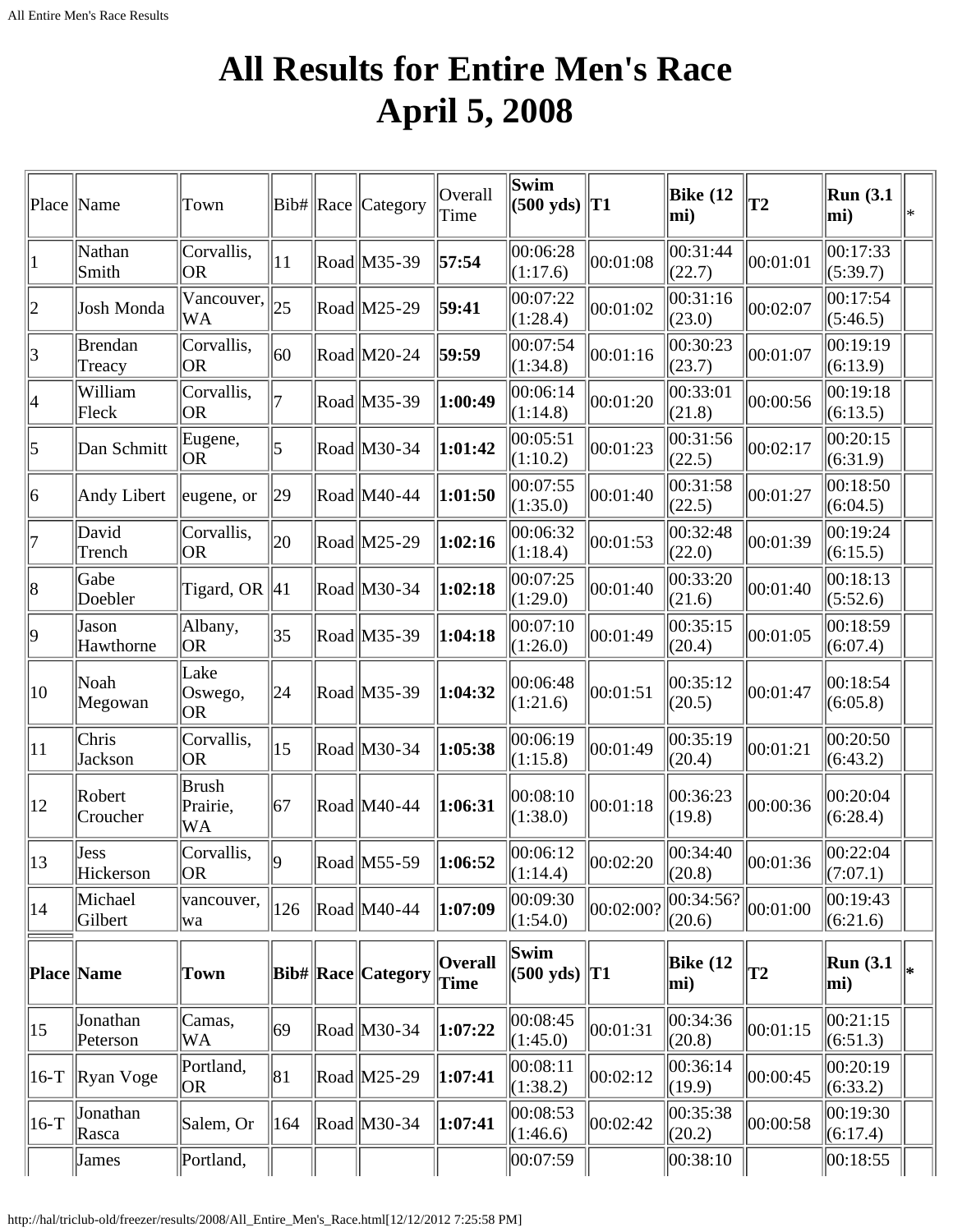All Entire Men's Race Results

| 18       | O'Hern                                   | <b>OR</b>           | 105            | $\ \text{Read}\ $ M35-39                             | $\ 1:08:05$                   | (1:35.8)              | 00:01:53  | (18.9)             | 00:01:08       | (6:06.1)                |  |
|----------|------------------------------------------|---------------------|----------------|------------------------------------------------------|-------------------------------|-----------------------|-----------|--------------------|----------------|-------------------------|--|
| 19       | Craig Tyler                              | Camas,<br>WA        | 142            | $\left \text{Read}\right \left \text{M20-24}\right $ | $\vert 1:08:36 \rangle$       | 00:07:53<br>(1:34.6)  | 00:01:39  | 00:36:43<br>(19.6) | 00:01:37       | 00:20:44<br>(6:41.3)    |  |
| 20       | Jake Adams                               | Eugene,<br> OR      | 61             | $\text{Rad}$ M25-29                                  | 1:08:48                       | 00:07:26<br>(1:29.2)  | 00:02:21  | 00:37:32<br>(19.2) | 00:01:05       | 00:20:24<br>(6:34.8)    |  |
| 21       | Alexandre<br>Baudouin                    | Portland,<br> OR    | 145            | $\left \text{Read}\right \right $ M30-34             | 1:09:22                       | 00:08:58<br>(1:47.6)  | 00:02:14  | 00:36:48<br>(19.6) | 00:00:49       | 00:20:33<br>(6:37.7)    |  |
| 22       | Benjamin<br>Steyer                       | Corvallis,<br> OR   | 18             | $\text{Rad}$ M20-24                                  | 1:09:32                       | 00:05:53<br>(1:10.6)  | 00:02:42  | 00:37:58<br>(19.0) | 00:01:40       | 00:21:19<br>(6:52.6)    |  |
| 23       | Darrel<br>McHugh                         | Springfield,<br> Or | 78             | $\text{Rad}$ M35-39                                  | 1:09:36                       | 00:07:38<br>(1:31.6)  | 00:02:33  | 00:36:12<br>(19.9) | 00:00:58       | 00:22:15<br>(7:10.6)    |  |
| 24       | Uwe Hermes                               | Portland,<br> OR    | 26             | $\text{Rad}$ M30-34                                  | 1:09:56                       | 00:07:13<br>(1:26.6)  | 00:02:22  | 00:36:36<br>(19.7) | 00:01:56       | 00:21:49<br>(7:02.3)    |  |
| 25       | Bruce<br>Watanabe                        | Newport,<br> OR     | $\overline{4}$ | $\text{Road}$ M40-44                                 | 1:10:35                       | 00:05:53<br>(1:10.6)  | 00:02:16  | 00:35:03<br>(20.5) | 00:02:01       | 00:25:22<br>(8:11.0)    |  |
| 26       | Drew Miller                              | Keizer, OR          | $ 103\rangle$  | $\left \text{Read}\right \left \text{M20-24}\right $ | 1:10:46                       | 00:08:05<br>(1:37.0)  | 00:02:59  | 00:37:49<br>(19.0) | 00:01:29       | 00:20:24<br>(6:34.8)    |  |
| 27       | Joshua<br>Weinman                        | corvallis,<br> or   | 40             | $\text{Rad}$ M25-29                                  | $\ 1:10:47$                   | 00:06:13<br>(1:14.6)  | 00:02:11  | 00:39:35<br>(18.2) | 00:01:54       | 00:20:54<br>(6:44.5)    |  |
| 28       | Taylor Carr                              | Milwaukie,<br> OR   | 95             | $\text{Rad}$ M25-29                                  | 1:10:48                       | 00:07:53<br>(1:34.6)  | 00:01:40  | 00:36:46<br>(19.6) | 00:01:20       | 00:23:09<br>(7:28.1)    |  |
| $ 29-T $ | Jeremy<br>McBride                        | Tualatin, or  102   |                | $\ $ Road $\ $ M25-29                                | $\ 1:11:00\ $                 | 00:08:52?<br>(1:46.4) | 00:02:00? | 00:38:13<br>(18.8) | 00:01:25       | 00:20:30<br>(6:36.8)    |  |
|          |                                          |                     |                |                                                      |                               | Swim                  |           |                    |                |                         |  |
|          | Place Name                               | Town                |                | Bib#  Race  Category                                 | <b>Overall</b><br><b>Time</b> | $(500 \text{ yds})$   | T1        | Bike $(12)$<br>mi) | T <sub>2</sub> | <b>Run</b> (3.1)<br>mi) |  |
| $ 29-T $ | Andrew<br>Smith                          | Portland,<br> OR    | 140            | $\left \text{Read}\right \left \text{M25-29}\right $ | $\vert 1:11:00$               | 00:08:01<br>(1:36.2)  | 00:02:56  | 00:37:34<br>(19.2) | 00:01:10       | 00:21:19<br>(6:52.6)    |  |
| 31       | $\ $ Rick Collins $\ $ Salem, OR $\ $ 85 |                     |                | $\ \text{Read}\ $ M45-49                             | $\ 1:11:04$                   | 00:08:26<br>(1:41.2)  | 00:02:22  | 00:36:57<br>(19.5) | 00:00:45       | 00:22:34<br>(7:16.8)    |  |
| 32       | Scott Kruis                              | Corvallis,<br>OR)   | 163            | Road  M45-49                                         | $\ 1:11:18$                   | 00:10:26<br>(2:05.2)  | 00:01:34  | 00:36:26<br>(19.8) | 00:00:44       | 00:22:08<br>(7:08.4)    |  |
| 33       | Jason Bosch                              | Eugene,<br> OR      | 250            | Road  M30-34                                         | $\ 1:11:32\ $                 | 00:10:29<br>(2:05.8)  | 00:02:45  | 00:35:26<br>(20.3) | 00:02:00       | 00:20:52<br>(6:43.9)    |  |
| 34       | Benjamin<br>Farver                       | Portland,<br> OR    | 122            | $\left \text{Read}\right \left \text{M25-29}\right $ | $\ 1:11:39$                   | 00:08:26<br>(1:41.2)  | 00:01:59  | 00:36:06<br>(19.9) | 00:01:33       | 00:23:35<br>(7:36.5)    |  |
| 35       | Adam Ward                                | Portland,<br> OR    | 43             | $\left \text{Read}\right \left \text{M30-34}\right $ | 1:11:41                       | 00:07:37<br>(1:31.4)  | 00:02:35  | 00:35:22<br>(20.4) | 00:02:03       | 00:24:04<br>(7:45.8)    |  |
| 36       | Patrick<br>Clinton                       | Portland,<br> OR    | 71             | $\text{Rad}$ M25-29                                  | $\ 1:11:43$                   | 00:08:43<br>(1:44.6)  | 00:02:38  | 00:36:38<br>(19.7) | 00:01:51       | 00:21:53<br>(7:03.5)    |  |
| 37       | Derek<br>Wilfong                         | Tualatin,<br> OR    | 144            | Road  M30-34                                         | 1:11:45                       | 00:07:54<br>(1:34.8)  | 00:02:44  | 00:39:03<br>(18.4) | 00:00:44       | 00:21:20<br>(6:52.9)    |  |
| 38       | Jeff Macey                               | Portland,<br> OR    | 68             | $\text{Rad}$ M45-49                                  | $\ 1:11:57$                   | 00:08:10<br>(1:38.0)  | 00:02:17  | 00:35:38<br>(20.2) | 00:01:58       | 00:23:54<br>(7:42.6)    |  |
| 39       | Jordan<br>Bigam                          | Sherwood,<br> OR    | 6              | Road M19&U                                           | 1:12:16                       | 00:06:08<br>(1:13.6)  | 00:02:00  | 00:39:58<br>(18.0) | 00:01:28       | 00:22:42<br>(7:19.4)    |  |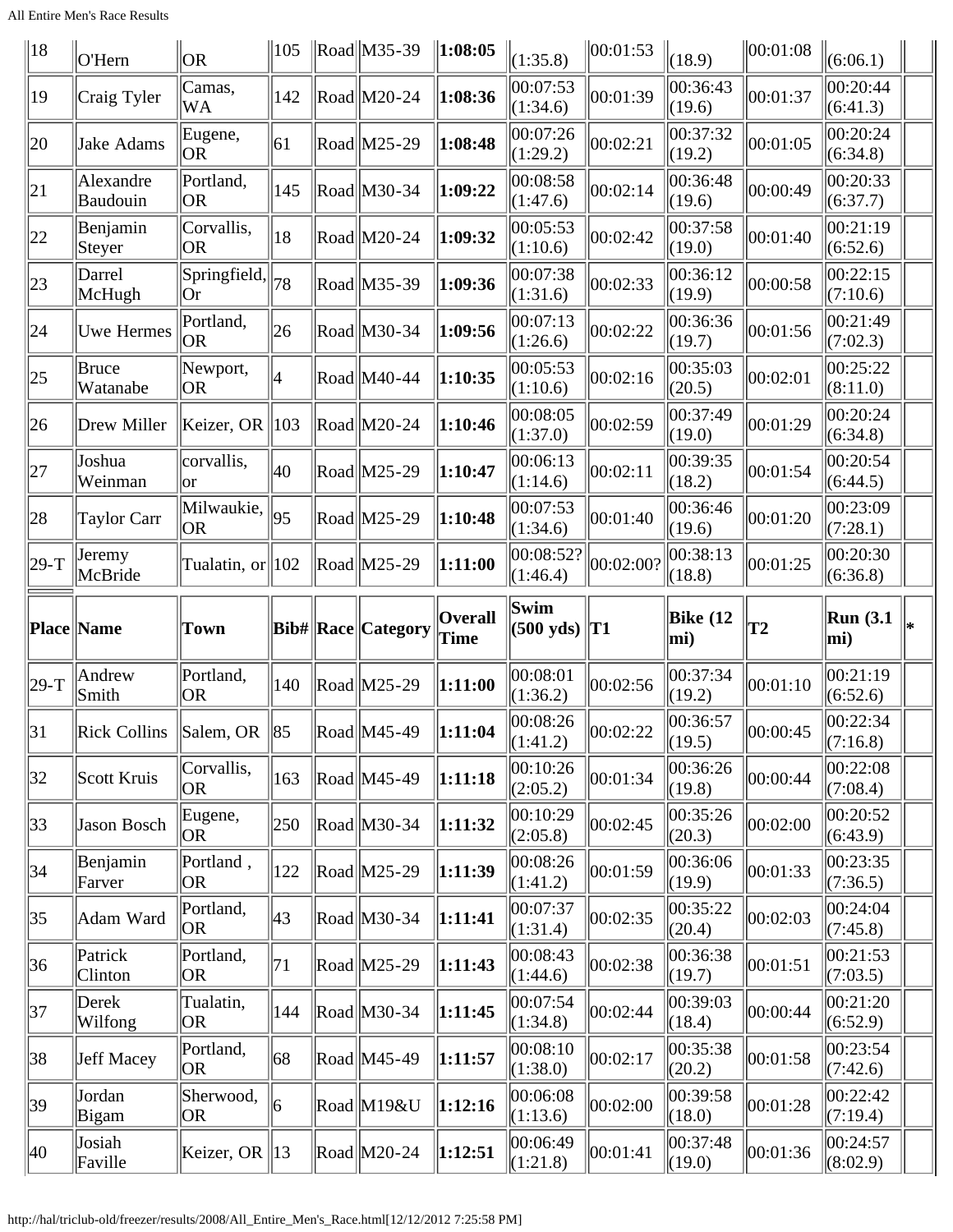| $ 41-T$          | Brian<br>Velazquez        | Tualatin,<br> OR        | 108 |    | Road M25-29                                          | 1:12:52                | 00:08:25<br>(1:41.0)           | 00:02:39  | 00:38:51<br>(18.5)     | 00:02:00?      | 00:20:57?<br>(6:45.5)   |     |
|------------------|---------------------------|-------------------------|-----|----|------------------------------------------------------|------------------------|--------------------------------|-----------|------------------------|----------------|-------------------------|-----|
| $ 41-T$          | Michael<br>Kloeppel       | Portland,<br>OR.        | 179 |    | Road M35-39                                          | 1:12:52                | 00:08:24<br>(1:40.8)           | 00:03:01  | 00:35:23<br>(20.3)     | 00:01:16       | 00:24:48<br>(8:00.0)    |     |
| 43               | <b>Kirk Rose</b>          | Albany,<br>OR.          | 39  |    | Road M60&O                                           | 1:12:53                | 00:08:01<br>(1:36.2)           | 00:02:21  | 00:37:50<br>(19.0)     | 00:02:12       | 00:22:29<br>(7:15.2)    |     |
| 44               | Roger<br>Nyquist          | Albany,<br> OR          | 82  |    | Road M45-49                                          | 1:12:57                | 00:08:18<br>(1:39.6)           | 00:01:36  | 00:39:30<br>(18.2)     | 00:00:43       | 00:22:50<br>(7:21.9)    |     |
|                  | <b>Place Name</b>         | <b>Town</b>             |     |    | Bib#  Race  Category                                 | <b>Overall</b><br>Time | Swim<br>$(500 \text{ yds})$    | T1        | <b>Bike</b> (12<br>mi) | T <sub>2</sub> | <b>Run</b> (3.1)<br>mi) | ∣∗∗ |
| 45               | Rollston<br>Frangopoulos  | Portland,<br>$\ $ or    | 295 |    | Road M25-29                                          | 1:13:02                | 00:10:13<br>(2:02.6)           | 00:03:24  | 00:36:14<br>(19.9)     | 00:02:09       | 00:21:02<br>(6:47.1)    |     |
| 46               | Jason<br>Tacchini         | corvallis,<br>lor       | 64  |    | Road M20-24                                          | 1:13:09                | 00:07:43<br>(1:32.6)           | 00:01:47  | 00:38:15<br>(18.8)     | 00:01:30       | 00:23:54<br>(7:42.6)    |     |
| 47               | Guy<br>Boulanger          | Corvallis,<br><b>OR</b> | 45  | MB | M40-49                                               | 1:13:12                | 00:08:33<br>(1:42.6)           | 00:03:20  | 00:38:31<br>(18.7)     | 00:01:37       | 00:21:11<br>(6:50.0)    |     |
| 48               | Austin Bell               | Corvallis,<br>lor       | 44  |    | Road M30-34                                          | 1:13:28                | 00:07:07<br>(1:25.4)           | 00:02:49  | 00:40:21<br>(17.8)     | 00:01:07       | 00:22:04<br>(7:07.1)    |     |
| 49               | Joe<br>Kleinhenz          | Portland,<br>OR.        | 112 |    | $\text{Rad}$ M25-29                                  | 1:13:41                | 00:08:11<br>(1:38.2)           | 00:02:34  | 00:38:03<br>(18.9)     | 00:01:15       | 00:23:38<br>(7:37.4)    |     |
| 50               | Peter<br>Eschbach         | Corvallis,<br> OR       | 74  |    | Road M40-44                                          | 1:13:45                | 00:08:04<br>(1:36.8)           | 00:03:43  | 00:35:46<br>(20.1)     | 00:02:20       | 00:23:52<br>(7:41.9)    |     |
| $\vert 51 \vert$ | Bryan<br>Putnam           | Tualatin,<br>OR.        | 106 |    | $\left \text{Read}\right \left \text{M30-34}\right $ | 1:13:46                | 00:08:39<br>(1:43.8)           | 00:02:06  | 00:40:29<br>(17.8)     | 00:01:13       | 00:21:19<br>(6:52.6)    |     |
| 52               | Jack Pendell              | EUGENE,<br><b>OR</b>    | 124 |    | Road M40-44                                          | 1:15:06                | 00:08:35?<br>(1:43.0)          | 00:02:00? | 00:38:28<br>(18.7)     | 00:01:24       | 00:24:39<br>(7:57.1)    |     |
| 53               | Andy<br>Layman            | Keizer, OR              | 154 |    | $\text{Rad}$ M25-29                                  | 1:15:17                | 00:09:28<br>(1:53.6)           | 00:02:58  | 00:38:58<br>(18.5)     | 00:01:28       | 00:22:25<br>(7:13.9)    |     |
| $\vert$ 54       | Jeremy<br>Smith           | Keizer, OR 88           |     |    | $\left \text{Road}\right $ M25-29                    | 1:15:44                | 00:07:58<br>(1:35.6)           | 00:02:38  | 00:40:00<br>(18.0)     | 00:01:08       | 00:24:00<br>(7:44.5)    |     |
| $\vert 55 \vert$ | Kevin<br>Coulter          | Troutdale,<br> OR       | 116 |    | $\left \text{Read}\right \left \text{M45-49}\right $ | 1:15:51                | 00:09:04<br>(1:48.8)           | 00:02:16  | 00:34:00<br>(21.2)     | 00:01:24       | 00:29:07<br>(9:23.5)    |     |
| 56               | Greg Stone                | Portland,<br>OR.        | 141 |    | $\left \text{Read}\right \left \text{M45-49}\right $ | 1:15:52                | 00:08:18<br>(1:39.6)           | 00:02:50  | 00:37:42<br>(19.1)     | 00:01:16       | 00:25:46<br>(8:18.7)    |     |
| $\vert 57 \vert$ | <b>Brian Casey</b>        | Beaverton,<br>OR.       | 93  |    | Road M30-34                                          | 1:16:11                | 00:08:22<br>(1:40.4)           | 00:03:06  | 00:38:13<br>(18.8)     | 00:01:10       | 00:25:20<br>(8:10.3)    |     |
| 58               | Matt Dehlin               | Philomath,<br>OR.       | 150 | MB | M30-39                                               | 1:16:15                | 00:09:31<br>(1:54.2)           | 00:02:48  | 00:42:49<br>(16.8)     | 00:01:50       | 00:19:17<br>(6:13.2)    |     |
| 59               | Tyler Van<br><b>Brunt</b> | Grants<br>Pass, OR      | 32  |    | $\text{Rad}$ M20-24                                  | 1:16:27                | 00:06:50?<br>(1:22.0)          | 00:02:00? | 00:40:55<br>(17.6)     | 00:02:07       | 00:24:35<br>(7:55.8)    |     |
|                  | Place  Name               | Town                    |     |    | <b>Bib# Race Category</b>                            | Overall<br>Time        | Swim<br>$(500 \text{ yds})$ T1 |           | <b>Bike</b> (12<br>mi) | T2             | <b>Run</b> (3.1)<br>mi) | lж  |
| $ 60\rangle$     | Tom<br>Henscheid          | Springfield,<br>Or      | 175 |    | $\text{Rad}$ M35-39                                  | 1:16:41                | 00:09:15<br>(1:51.0)           | 00:03:33  | 00:37:55<br>(19.0)     | 00:01:38       | 00:24:20<br>(7:51.0)    |     |
| 61               | Joel<br>Weinman           | corvallis,<br> or       | 52  |    | Road M30-34                                          | 1:16:52                | 00:06:50<br>(1:22.0)           | 00:02:51  | 00:41:03<br>(17.5)     | 00:02:52       | 00:23:16<br>(7:30.3)    |     |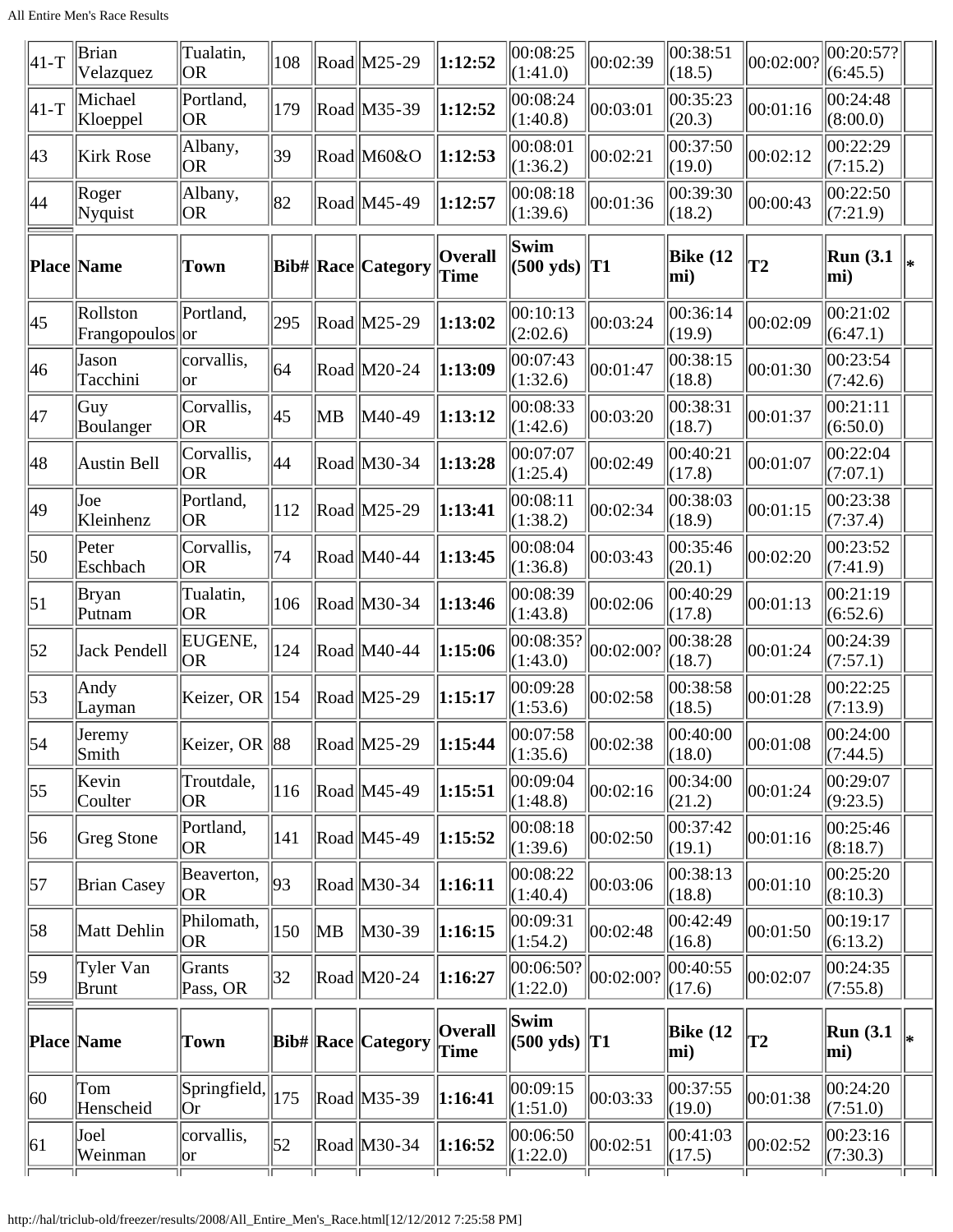All Entire Men's Race Results

| 62           | Tyler Lynch                      | $\Vert$ Milwaukie, $\Vert_{89}$<br> OR |     |                | $\ $ Road $\ $ M25-29                                | $\ 1:17:03$                 | 00:08:30 <br>(1:42.0)       | 00:03:01 | $\ 00:43:17$<br>(16.6) | 00:01:35 | 00:20:40 <br>(6:40.0)   |  |
|--------------|----------------------------------|----------------------------------------|-----|----------------|------------------------------------------------------|-----------------------------|-----------------------------|----------|------------------------|----------|-------------------------|--|
| 63           | MacDonald<br>Jackson             | Corvallis,<br> OR                      | 86  |                | Road M35-39                                          | 1:17:06                     | 00:08:26<br>(1:41.2)        | 00:02:39 | 00:38:59<br>(18.5)     | 00:01:31 | 00:25:31<br>(8:13.9)    |  |
| 64           | Frank<br>Stevens                 | Troutdale,<br> OR                      | 260 |                | Road  M40-44                                         | 1:18:18                     | 00:11:18<br>(2:15.6)        | 00:02:17 | 00:37:43<br> (19.1)    | 00:01:38 | 00:25:22<br>(8:11.0)    |  |
| 65           | Wiley<br>Thompson                | Corvallis,<br> OR                      | 219 |                | Road  M40-44                                         | 1:18:32                     | 00:08:43<br>(1:44.6)        | 00:02:37 | 00:39:54<br>(18.0)     | 00:02:42 | 00:24:36<br>(7:56.1)    |  |
| 66           | Adam Stone                       | Portland,<br> OR                       | 31  |                | Road  M19&U                                          | 1:18:45                     | 00:07:48<br>(1:33.6)        | 00:02:19 | 00:42:20<br>(17.0)     | 00:02:01 | 00:24:17<br>(7:50.0)    |  |
| 67           | Sam Gibson                       | Corvallis,<br> OR                      | 171 | ∥MB            | M20-29                                               | 1:18:46                     | 00:07:36<br>(1:31.2)        | 00:02:13 | 00:46:09<br>(15.6)     | 00:00:24 | 00:22:24<br>(7:13.5)    |  |
| 68           | Brad Jarmain                     | Philomath,<br> OR                      | 178 | ∥MB            | M20-29                                               | 1:18:54                     | 00:09:12<br>(1:50.4)        | 00:03:36 | 00:42:44<br>(16.8)     | 00:00:34 | 00:22:48<br>(7:21.3)    |  |
| 69           | Thomas<br>Macaulay               | Tualatin,<br> OR                       | 16  |                | $\ $ Road $\ $ M55-59                                | 1:20:06                     | 00:06:29<br>(1:17.8)        | 00:02:46 | 00:43:13<br> (16.7)    | 00:02:14 | 00:25:24<br>(8:11.6)    |  |
| 70           | Evan<br>Gwilliam                 | Camas,<br>WA                           | 210 |                | Road  M30-34                                         | $\ket{1:20:10}$             | 00:09:10<br>(1:50.0)        | 00:02:57 | 00:43:07<br> (16.7)    | 00:01:07 | 00:23:49<br>(7:41.0)    |  |
| 71           | Joe Michel                       | Eugene,<br> OR                         | 155 |                | $\ $ Road $\ $ M35-39                                | 1:20:16                     | 00:09:38<br>(1:55.6)        | 00:03:38 | 00:40:47<br>(17.7)     | 00:01:18 | 00:24:55<br>(8:02.3)    |  |
| 72           | Mel Long                         | Oregon<br>City, OR                     | 30  |                | Road  M40-44                                         | 1:20:53                     | 00:07:46<br>(1:33.2)        | 00:01:52 | 00:40:42<br>(17.7)     | 00:03:17 | 00:27:16<br>(8:47.7)    |  |
| 73           | Eric<br>DeFreest                 | Eugene,<br> OR                         | 161 |                | Road  M45-49                                         | 1:20:59                     | 00:10:14<br>(2:02.8)        | 00:03:08 | 00:40:49<br>(17.6)     | 00:01:12 | 00:25:36<br>(8:15.5)    |  |
|              |                                  |                                        |     |                |                                                      |                             |                             |          |                        |          |                         |  |
| 74           | Gary<br>Gustafson                | Reno, NV                               | 209 |                | $\ $ Road $\ $ M50-54                                | 1:21:37                     | 00:09:09<br>(1:49.8)        | 00:03:23 | 00:40:36<br>(17.7)     | 00:02:27 | 00:26:02<br>(8:23.9)    |  |
|              | <b>Place Name</b>                | Town                                   |     |                | <b>Bib#</b> Race Category                            | <b>Overall</b><br>$\ $ Time | Swim<br>$(500 \text{ yds})$ | T1       | Bike $(12)$<br>mi)     | T2       | <b>Run</b> (3.1)<br>mi) |  |
| 75           | Chad Ruhoff                      | Eugene,<br> OR                         | 189 |                | $\left \right $ Road $\left \right $ M30-34          | $\ 1:21:39$                 | 00:11:43<br>(2:20.6)        | 00:04:59 | 00:39:24<br>(18.3)     | 00:01:13 | 00:24:20<br>(7:51.0)    |  |
| 76           | Rob Boursaw                      | Castle<br>Rock, Wa                     | 167 |                | Road  M30-34                                         | 1:21:47                     | 00:09:18<br>(1:51.6)        | 00:02:54 | 00:42:24<br>(17.0)     | 00:01:14 | 00:25:57<br>(8:22.3)    |  |
| 77           | John Belfanti   Keizer, OR   160 |                                        |     | $\parallel$ MB | M30-39                                               | 1:22:05                     | 00:11:13<br>(2:14.6)        | 00:03:29 | 00:43:01<br>(16.7)     | 00:00:55 | 00:23:27<br>(7:33.9)    |  |
| 78           | John Graham                      | Eugene,<br><b>OR</b>                   | 172 |                | $\left \text{Read}\right \left \text{M25-29}\right $ | 1:22:13                     | 00:09:00<br>(1:48.0)        | 00:04:00 | 00:45:39<br>(15.8)     | 00:00:53 | 00:22:41<br>(7:19.0)    |  |
| 79           | Jeff Bemrose                     | $\Delta$ Dallas, OR                    | 56  |                | $\left \text{Read}\right \left \text{M45-49}\right $ | 1:22:44                     | 00:08:14<br>(1:38.8)        | 00:03:27 | 00:40:20<br>(17.9)     | 00:02:55 | 00:27:48<br>(8:58.1)    |  |
| 80           | Michael<br>McPherson             | Corvallis,<br> OR                      | 58  |                | $\left \text{Read}\right \left \text{M45-49}\right $ | 1:22:48                     | 00:08:02<br>(1:36.4)        | 00:03:14 | 00:41:17<br>(17.4)     | 00:02:21 | 00:27:54<br>(9:00.0)    |  |
| 81           | Thomas<br>Simpson                | Portland,<br> OR                       | 107 |                | Road  M30-34                                         | 1:23:04                     | 00:10:51<br>(2:10.2)        | 00:03:30 | 00:43:06<br>(16.7)     | 00:00:57 | 00:24:40<br>(7:57.4)    |  |
| 82           | Joe Tyburczy                     | Corvallis,<br>OR <sub>1</sub>          | 156 | $\parallel$ MB | M20-29                                               | 1:23:13                     | 00:09:40<br>(1:56.0)        | 00:03:06 | 00:45:04<br>(16.0)     | 00:00:37 | 00:24:46<br>(7:59.4)    |  |
| $ 83\rangle$ | John<br>Beckstead                | Grants<br>Pass, Or                     | 262 |                | $\left \text{Read}\right \left \text{M25-29}\right $ | 1:23:50                     | 00:09:46<br>(1:57.2)        | 00:03:24 | 00:44:37<br>(16.1)     | 00:01:42 | 00:24:21<br>(7:51.3)    |  |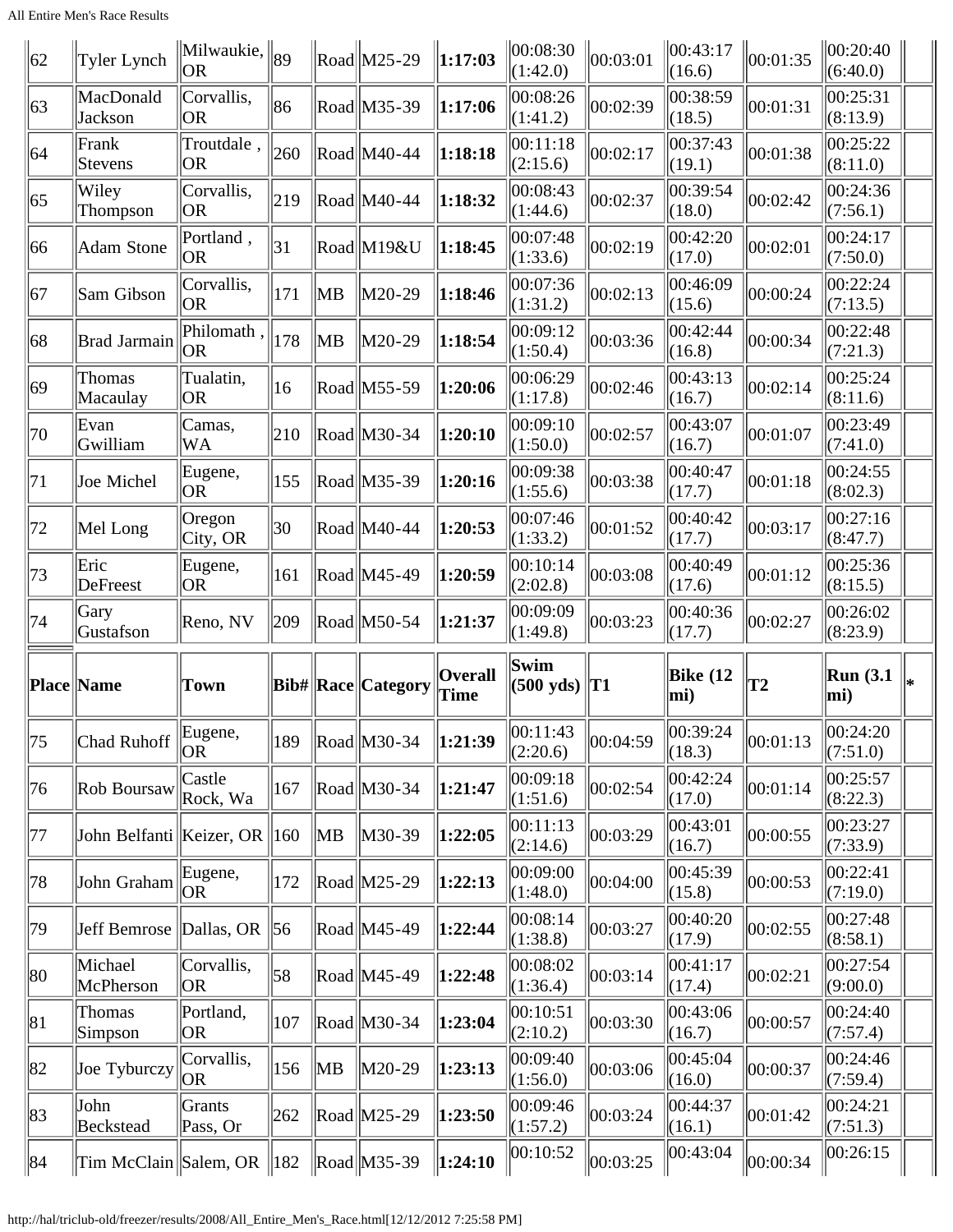|            |                        |                         |     |    |                                                      |                        | (2:10.4)                    |                | $\ (16.7)$         |          | (8:28.1)                |    |
|------------|------------------------|-------------------------|-----|----|------------------------------------------------------|------------------------|-----------------------------|----------------|--------------------|----------|-------------------------|----|
| 85         | <b>Fred Robbins</b>    | Vancouver,<br> WA       | 139 |    | Road M60&O                                           | 1:24:27                | 00:08:17<br>(1:39.4)        | 00:05:13       | 00:41:25<br>(17.4) | 00:02:35 | 00:26:57<br>(8:41.6)    |    |
| 86         | Justin<br>Shanks       | Corvallis,<br><b>OR</b> | 191 |    | Road M20-24                                          | 1:24:37                | 00:12:11<br>(2:26.2)        | 00:02:55       | 00:44:40<br>(16.1) | 00:00:42 | 00:24:09<br>(7:47.4)    |    |
| 87         | Matt Jones             | Salem, OR               | 316 |    | Road M35-39                                          | 1:24:52                | 00:13:26<br>(2:41.2)        | 00:03:58       | 00:39:53<br>(18.1) | 00:01:44 | 00:25:51<br>(8:20.3)    |    |
| 88         | Doug Weil              | Vancouver,<br>WA        | 201 |    | $\text{Rad}$ M45-49                                  | 1:25:17                | 00:10:20<br>(2:04.0)        | 00:03:39       | 00:40:56<br>(17.6) | 00:02:03 | 00:28:19<br>(9:08.1)    |    |
| 89         | David<br>Woods         | Salem, OR               | 33  |    | Road M25-29                                          | 1:25:42                | 00:07:29<br>(1:29.8)        | 00:03:29       | 00:39:55<br>(18.0) | 00:01:54 | 00:32:55<br>(10:37.1)   |    |
|            | <b>Place Name</b>      | <b>Town</b>             |     |    | Bib#  Race  Category                                 | Overall<br>Time        | Swim<br>$(500 \text{ yds})$ | T <sub>1</sub> | Bike $(12)$<br>mi) | T2       | <b>Run</b> (3.1)<br>mi) | l∗ |
| 90         | Daniel Hill            | Springfield,<br> Or     | 223 |    | Road M50-54                                          | 1:26:05                | 00:10:59<br>(2:11.8)        | 00:03:49       | 00:44:26<br>(16.2) | 00:01:46 | 00:25:05<br>(8:05.5)    |    |
| 91         | Andrew<br>Formiller    | Albany,<br> OR          | 202 |    | Road M35-39                                          | 1:26:22                | 00:09:41<br>(1:56.2)        | 00:02:34       | 00:42:38<br>(16.9) | 00:01:30 | 00:29:59<br>(9:40.3)    |    |
| 92         | Ernie<br>Sturzinger    | Forest<br>Grove, OR     | 213 |    | $\text{Rad}$ M25-29                                  | 1:26:50                | 00:10:34<br>(2:06.8)        | 00:02:35       | 00:44:10<br>(16.3) | 00:01:22 | 00:28:09<br>(9:04.8)    |    |
| 93         | Lymn<br>Hellwege       | Eugene,<br><b>OR</b>    | 211 |    | $\text{Rad}$ M40-44                                  | 1:27:14                | 00:10:38<br>(2:07.6)        | 00:04:35       | 00:42:17<br>(17.0) | 00:02:34 | 00:27:10<br>(8:45.8)    |    |
| 94         | Steve Moan             | Portland,<br>OR.        | 255 |    | $\text{Rad}$ M45-49                                  | 1:27:15                | 00:11:54<br>(2:22.8)        | 00:04:08       | 00:42:10<br>(17.1) | 00:02:44 | 00:26:19<br>(8:29.4)    |    |
| 95         | Mark Tinseth Salem, OR |                         | 195 |    | Road M35-39                                          | 1:27:17                | 00:08:47<br>(1:45.4)        | 00:02:57       | 00:44:09<br>(16.3) | 00:02:02 | 00:29:22<br>(9:28.4)    |    |
| 96         | James<br>Jorgensen     | Eugene,<br><b>OR</b>    | 132 |    | Road M35-39                                          | 1:28:10                | 00:10:36<br>(2:07.2)        | 00:04:19       | 00:38:18<br>(18.8) | 00:02:13 | 00:32:44<br>(10:33.5)   |    |
| $\vert$ 97 | Patrick<br>Bolan       | OREGON<br>CITY, OR      | 166 |    | $\left \text{Read}\right \left \text{M35-39}\right $ | 1:28:11                | 00:08:11<br>(1:38.2)        | 00:03:35       | 00:42:31<br>(16.9) | 00:01:45 | 00:32:09<br>(10:22.3)   |    |
| 98         | Tim Schaefer Salem, OR |                         | 283 |    | $\text{Rad}$ M35-39                                  | 1:28:43                | 00:11:36<br>(2:19.2)        | 00:03:34       | 00:41:09<br>(17.5) | 00:02:22 | 00:30:02<br>(9:41.3)    |    |
| 99         | Steve Bastian          | Beaverton,<br><b>OR</b> | 220 | MB | M20-29                                               | 1:29:06                | 00:10:29<br>(2:05.8)        | 00:03:19       | 00:49:42<br>(14.5) | 00:01:35 | 00:24:01<br>(7:44.8)    |    |
| 100        | Kyle Giombi            | Corvallis,<br><b>OR</b> | 273 |    | $\text{Rad}$ M20-24                                  | 1:29:18                | 00:11:36<br>(2:19.2)        | 00:03:48       | 00:45:19<br>(15.9) | 00:01:25 | 00:27:10<br>(8:45.8)    |    |
| 101        | Nick Kralj             | Vancouver,<br>WA        | 280 |    | $\text{Rad}$ M30-34                                  | 1:29:21                | 00:10:31<br>(2:06.2)        | 00:03:56       | 00:42:26<br>(17.0) | 00:02:51 | 00:29:37<br>(9:33.2)    |    |
| 102        | Steve Drake            | Corvallis,<br>OR.       | 121 | MB | M50-59                                               | 1:29:46                | 00:08:42<br>(1:44.4)        | 00:02:46       | 00:48:59<br>(14.7) | 00:01:37 | 00:27:42<br>(8:56.1)    |    |
| 103        | Justin Elser           | Corvallis,<br>OR)       | 57  | MB | M30-39                                               | 1:31:12                | 00:08:12<br>(1:38.4)        | 00:04:19       | 00:45:55<br>(15.7) | 00:01:41 | 00:31:05<br>(10:01.6)   |    |
| 104        | Francis J<br>Curtis    | Salem, OR               | 222 |    | $\left \text{Read}\right \left \text{M45-49}\right $ | 1:32:18                | 00:12:02<br>(2:24.4)        | 00:04:02       | 00:40:43<br>(17.7) | 00:02:21 | 00:33:10<br>(10:41.9)   |    |
|            | Place  Name            | Town                    |     |    | <b>Bib# Race Category</b>                            | Overall<br><b>Time</b> | Swim<br>$(500 \text{ yds})$ | T1             | Bike $(12)$<br>mi) | T2       | <b>Run</b> (3.1)<br>mi) | lж |
|            |                        | Portland,               |     |    |                                                      |                        | 00:10:58                    |                | 00:48:26           |          | 00:27:16                |    |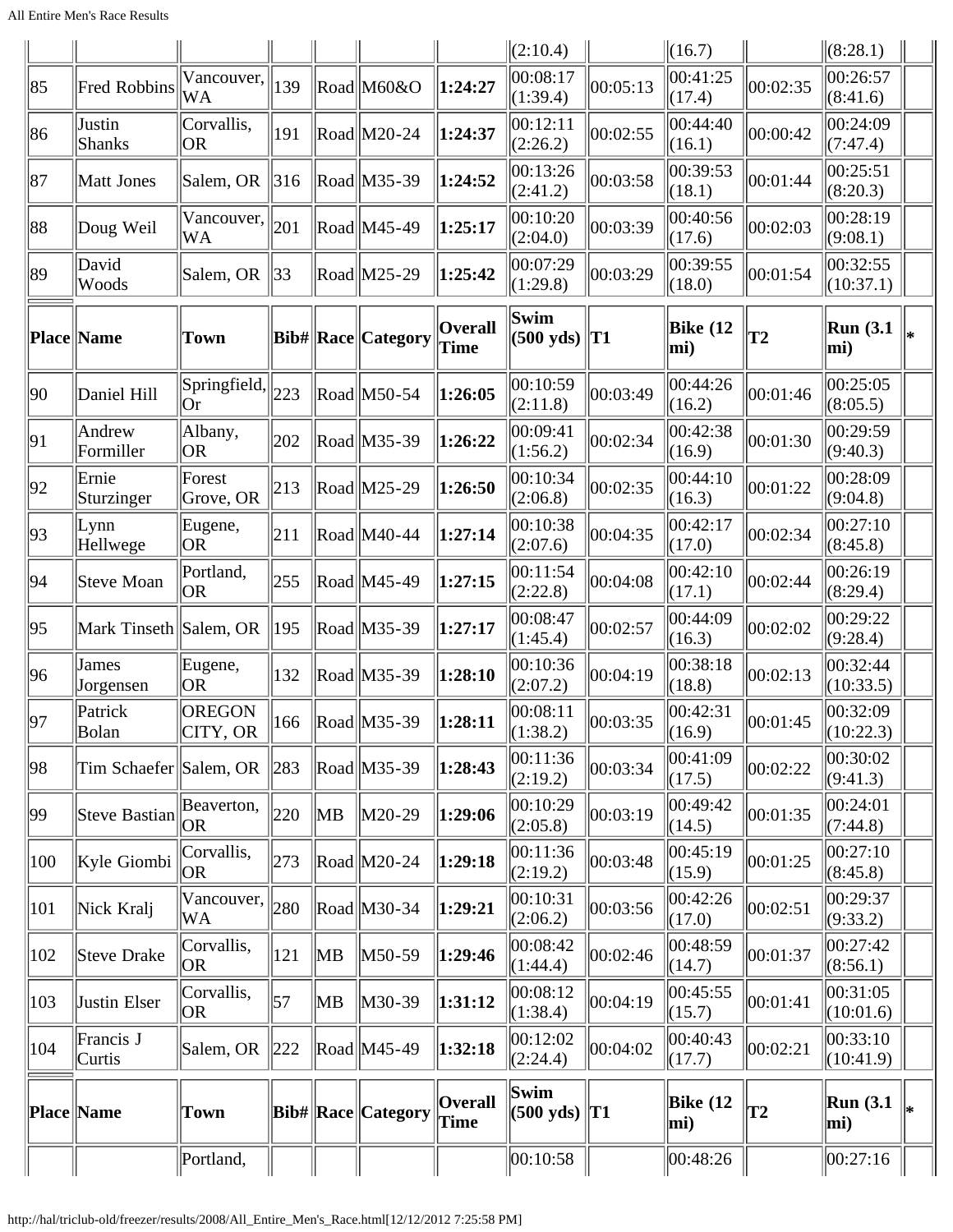All Entire Men's Race Results

| 105           | Brad Chapin         | OR                      | 251 | $\ MB\ $ | $\ $ M30-39               | $\ 1:32:27$     | (2:11.6)                       | 00:03:26  | (14.9)             | 00:02:21 | (8:47.7)              |  |
|---------------|---------------------|-------------------------|-----|----------|---------------------------|-----------------|--------------------------------|-----------|--------------------|----------|-----------------------|--|
| 106           | Michael<br>Prevec   | camas, wa               | 229 |          | $\text{Rad}$ M40-44       | 1:32:38         | 00:11:18<br>(2:15.6)           | 00:03:10  | 00:48:50<br>(14.7) | 00:02:11 | 00:27:09<br>(8:45.5)  |  |
| 107           | Tim Fox             | Jefferson,<br><b>OR</b> | 170 |          | $\text{Rad}$ M35-39       | 1:32:42         | 00:09:30<br>(1:54.0)           | 00:04:44  | 00:45:55<br>(15.7) | 00:02:35 | 00:29:58<br>(9:40.0)  |  |
| 108           | Dustin<br>Walker    | Keizer, Or              | 248 |          | Road M35-39               | 1:33:23         | 00:09:52<br>(1:58.4)           | 00:03:35  | 00:47:53<br>(15.0) | 00:02:26 | 00:29:37<br>(9:33.2)  |  |
| 109           | Erik Ranger         | Roseburg,<br> OR        | 206 |          | $\text{Rad}$ M30-34       | 1:33:43         | 00:10:18<br>(2:03.6)           | 00:03:26  | 00:45:32<br>(15.8) | 00:01:53 | 00:32:34<br>(10:30.3) |  |
| $ 110\rangle$ | Gerald<br>Balaban   | Dallas, OR              | 238 |          | Road M60&O                | 1:34:09         | 00:12:47<br>(2:33.4)           | 00:04:14  | 00:43:01<br>(16.7) | 00:03:09 | 00:30:58<br>(9:59.4)  |  |
| 111           | Dave<br>Akishin     | Corvallis,<br><b>OR</b> | 237 | MB       | M30-39                    | 1:34:16         | 00:10:20<br>(2:04.0)           | 00:06:07  | 00:47:12<br>(15.3) | 00:02:05 | 00:28:32<br>(9:12.3)  |  |
| 112           | Roger<br>Traylor    | Albany,<br> OR          | 288 | MB       | M50-59                    | 1:34:38         | 00:11:04<br>(2:12.8)           | 00:04:36  | 00:49:02<br>(14.7) | 00:02:29 | 00:27:27<br>(8:51.3)  |  |
| 113           | Mike Kwan           | Camas,<br>WA            | 87  |          | $\text{Rad}$ M50-54       | 1:34:48         | 00:08:52<br>(1:46.4)           | 00:05:07  | 00:44:53<br>(16.0) | 00:04:18 | 00:31:38<br>(10:12.3) |  |
| 114           | <b>Bill Ellison</b> | Corvallis,<br><b>OR</b> | 152 |          | $\text{Rad}$ M55-59       | 1:35:00         | 00:11:11<br>(2:14.2)           | 00:03:55  | 00:48:10<br>(14.9) | 00:02:23 | 00:29:21<br>(9:28.1)  |  |
| 115           | Dan Polzin          | Portland,<br> OR        | 322 |          | Road M35-39               | 1:36:12         | 00:11:53<br>(2:22.6)           | 00:03:53  | 00:47:49<br>(15.1) | 00:03:20 | 00:29:17<br>(9:26.8)  |  |
| 116           | Brian<br>Cummins    | Vancouver,<br>WA        | 286 | MB       | M40-49                    | 1:36:41         | 00:13:29<br>(2:41.8)           | 00:03:21  | 00:43:58<br>(16.4) | 00:03:05 | 00:32:48<br>(10:34.8) |  |
| 117           | Mark<br>Spurgeon    | Albany,<br> OR          | 284 |          | $\text{Rad}$ M40-44       | 1:36:50         | 00:12:08<br>(2:25.6)           | 00:05:49  | 00:45:17<br>(15.9) | 00:02:03 | 00:31:33<br>(10:10.6) |  |
| 118           | Gregory<br>Colzani  | Vancouver<br>, WA       | 204 |          | $\text{Rad}$ M50-54       | 1:38:14         | 00:09:10<br>(1:50.0)           | 00:03:04  | 00:46:48<br>(15.4) | 00:02:30 | 00:36:42<br>(11:50.3) |  |
| 119           | Tim Warren          | Camas,<br>WA            | 232 |          | $\text{Rad}$ M40-44       | 1:40:03         | 00:10:17<br>(2:03.4)           | 00:03:37  | 00:50:20<br>(14.3) | 00:02:24 | 00:33:25<br>(10:46.8) |  |
|               | Place Name          | <b>Town</b>             |     |          | <b>Bib# Race Category</b> | Overall<br>Time | Swim<br>$(500 \text{ yds})$ T1 |           | Bike $(12)$<br>mi) | T2       | Run(3.1)<br>mi)       |  |
| 120           | Richard<br>Sandler  | Corvallis,<br> OR       | 282 | MB       | M40-49                    | 1:40:27         | 00:11:24<br>(2:16.8)           | 00:03:47  | 00:52:31<br>(13.7) | 00:03:52 | 00:28:53<br>(9:19.0)  |  |
| 121           | Bart<br>Swanson     | Eugene,<br> OR          | 231 |          | $\text{Rad}$ M55-59       | 1:43:00         | 00:10:54<br>(2:10.8)           | 00:05:01  | 00:48:04<br>(15.0) | 00:03:38 | 00:35:23<br>(11:24.8) |  |
| 122           | Eric Bracht         | Corvallis,<br> OR       | 292 |          | $\text{Rad}$ M35-39       | 1:44:59         | 00:12:22<br>(2:28.4)           | 00:04:49  | 00:51:39<br>(13.9) | 00:03:27 | 00:32:42<br>(10:32.9) |  |
| 123           | Michael<br>Bolan    | Brookfield,<br>WI       | 290 |          | Road M60&O                | 1:49:34         | 00:15:45<br>(3:09.0)           | 00:06:41  | 00:48:23<br>(14.9) | 00:03:49 | 00:34:56<br>(11:16.1) |  |
| 124           | Kyle<br>Everson     | Salem, OR               | 268 |          | $\text{Rad}$ M40-44       | 1:57:07         | 00:12:46<br>(2:33.2)           | 00:07:17  | 00:50:12<br>(14.3) | 00:04:41 | 00:42:11<br>(13:36.5) |  |
| 125           | Mark Kralj          | Gresham,<br>OR.         | 332 |          | $\text{Read}$ M50-54      | 1:58:21         | 00:17:55<br>(3:35.0)           | 00:08:11  | 00:45:10<br>(15.9) | 00:02:59 | 00:44:06<br>(14:13.5) |  |
| 126           | John Drews          | Gresham,<br> OR         | 329 |          | $\text{Rad}$ M55-59       | 2:10:45         | 00:23:39<br>(4:43.8)           | 00:02:53  | 00:51:51<br>(13.9) | 00:04:13 | 00:48:09<br>(15:31.9) |  |
| 127           | Robert Miller       | Corvallis,<br><b>OR</b> | 313 | ∥MB      | M50-59                    | 2:11:11         | 00:16:12?<br>(3:14.4)          | 00:02:00? | 01:11:22<br>(10.1) | 00:03:27 | 00:38:10<br>(12:18.7) |  |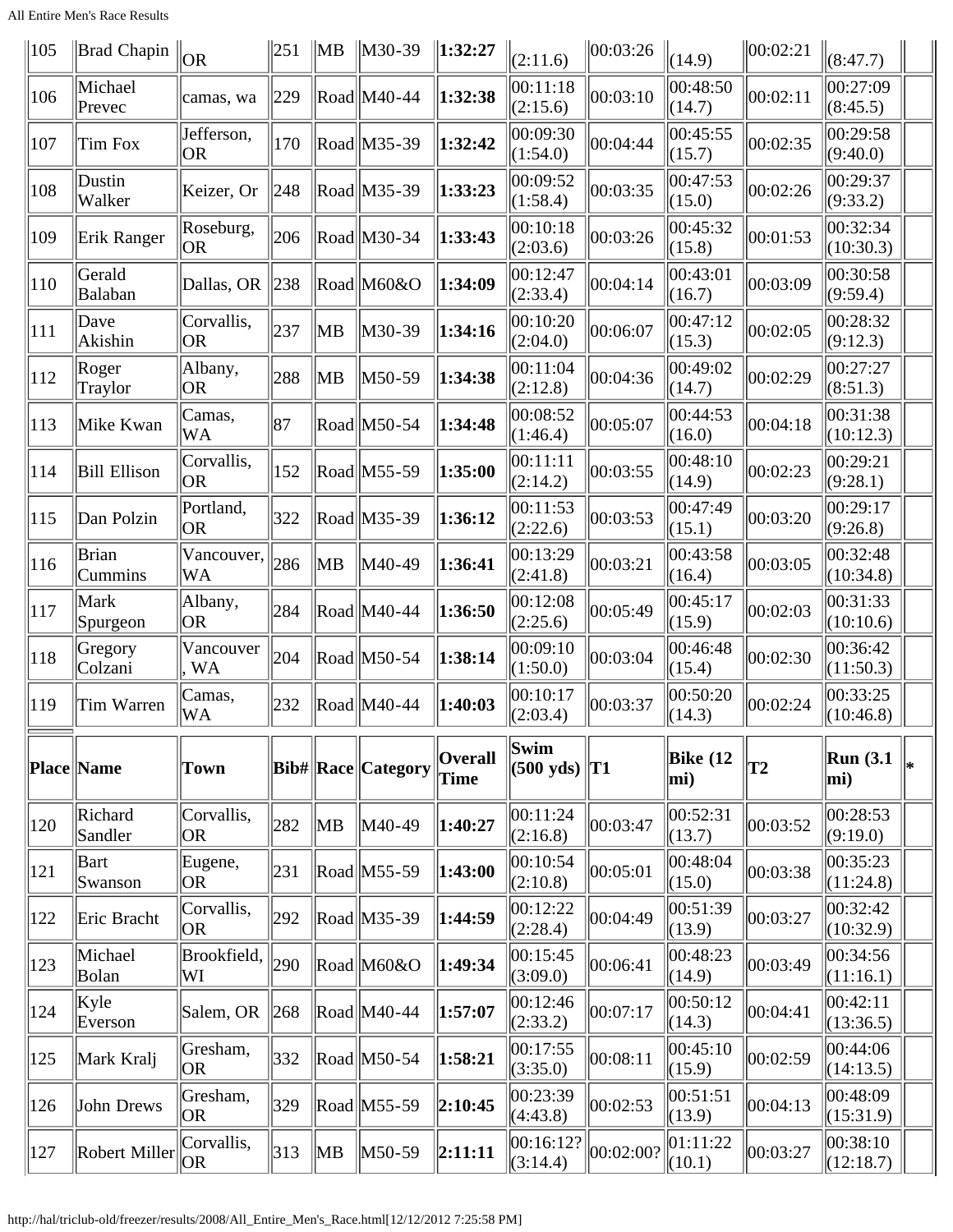All Entire Men's Race Results

| 128       | Robin<br>Balaban   | Dallas, OR             | 271 | Road M35-39               | 2:12:37                | 00:11:32<br>(2:18.4)               | 00:06:26          | 01:04:37<br>(11.1)        | 00:03:49  | 00:46:13<br>(14:54.5)            |     |
|-----------|--------------------|------------------------|-----|---------------------------|------------------------|------------------------------------|-------------------|---------------------------|-----------|----------------------------------|-----|
| 129-<br>T | Joseph<br>Mendoza  | Corvallis,<br> OR      | 50  | Road M20-24               | 99:99:99               | 00:07:38<br>(1:31.6)               | 00:01:40          | 00:32:49<br>(21.9)        | 00:01:27  | NO<br>TIME#?<br>(0)              |     |
| 129-      | <b>Brent Knapp</b> | Sutherlin,<br>lor      | 77  | Road M30-34               | <b>99:99:99 TIME#?</b> | NO<br>(0)                          | 00:02:00?  TIME#? | lΝO<br>(0)                | 00:02:00? | ΝO<br>TIME#?<br>(0)              |     |
| 129-<br>T | Joseph<br>Graves   | Camas.<br><b>WA</b>    | 173 | Road M30-34               | 99:99:99               | 00:07:50<br>(1:34.0)               | 00:02:42          | lΝO<br>TIME#?<br>(0)      | 00:02:00? | <b>NO</b><br>$\ $ TIME#?<br>(0)  |     |
|           | Evan Smith         | Portland,<br><b>OR</b> | 3   | Road M25-29               |                        | NO.<br>TIME#?<br>(0)               | 00:02:00?         | lΝO<br>$\ $ TIME#?<br>(0) | 00:02:00? | ΝO<br>$\ $ TIME#?<br>(0)         | dnf |
|           | Joe Tysoe          | Portland,<br>lor       | 36  | Road M35-39               |                        | N <sub>O</sub><br>TIME#?<br>(0)    | 00:02:00?         | lΝO<br>$\ $ TIME#?<br>(0) | 00:02:00? | NO <sub>1</sub><br>TIME#?<br>(0) | dnf |
|           | Matthew<br>Wolpert | Portland,<br> OR       | 125 | Road M30-34               |                        | ΝO<br>TIME#?<br>(0)                | 00:02:00?         | lΝO<br>$\ $ TIME#?<br>(0) | 00:02:00? | NO<br>$\ $ TIME#?<br>(0)         | dnf |
|           | <b>Place Name</b>  | <b>Town</b>            |     | <b>Bib# Race Category</b> | Overall<br>Time        | <b>Swim</b><br>$(500 \text{ yds})$ | T <sub>1</sub>    | Bike $(12)$<br>mi)        | T2        | <b>Run</b> (3.1)<br>mi)          |     |
|           | David<br>Jacobson  | Salem, OR              | 153 | Road M35-39               |                        | ΝO<br>TIME#?<br>(0)                | 00:02:00?         | lΝO<br>TIME#?<br>(0)      | 00:02:00? | <b>NO</b><br>TIME#?<br>(0)       | dnf |
|           | <b>Brian Roddy</b> | Eugene,<br>lor         | 188 | Road M30-34               |                        | NO<br>TIME#?<br>(0)                | 00:02:00?         | lΝO<br>TIME#?<br>(0)      | 00:02:00? | İΝΟ<br>TIME#?<br>(0)             | dnf |
|           | Norm Smith         | Prineville,<br> Or     | 192 | Road M60&O                |                        | ΝO<br>TIME#?<br>(0)                | 00:02:00?         | lΝO<br>TIME#?<br>(0)      | 00:02:00? | İΝΟ<br>TIME#?<br>(0)             | dnf |

**NOTE:** If your race number was not recorded at one of the timing checkpoints, your transition time is estimated at 00:02:00. This also causes your bike, swim, or run time to be an estimation. When this occurs, a question mark (?) follows the estimated times.

Category Abbreviations:

"M19&U" means "Male 19 and Under" "M60&O" means "Male 60 and Over" "M20-24" means "Male 20-24" "M20-29" means "Male 20-29" "M25-29" means "Male 25-29" "M30-34" means "Male 30-34" "M30-39" means "Male 30-39" "M35-39" means "Male 35-39" "M40-44" means "Male 40-44" "M40-49" means "Male 40-49" "M45-49" means "Male 45-49" "M50-54" means "Male 50-54" "M50-59" means "Male 50-59"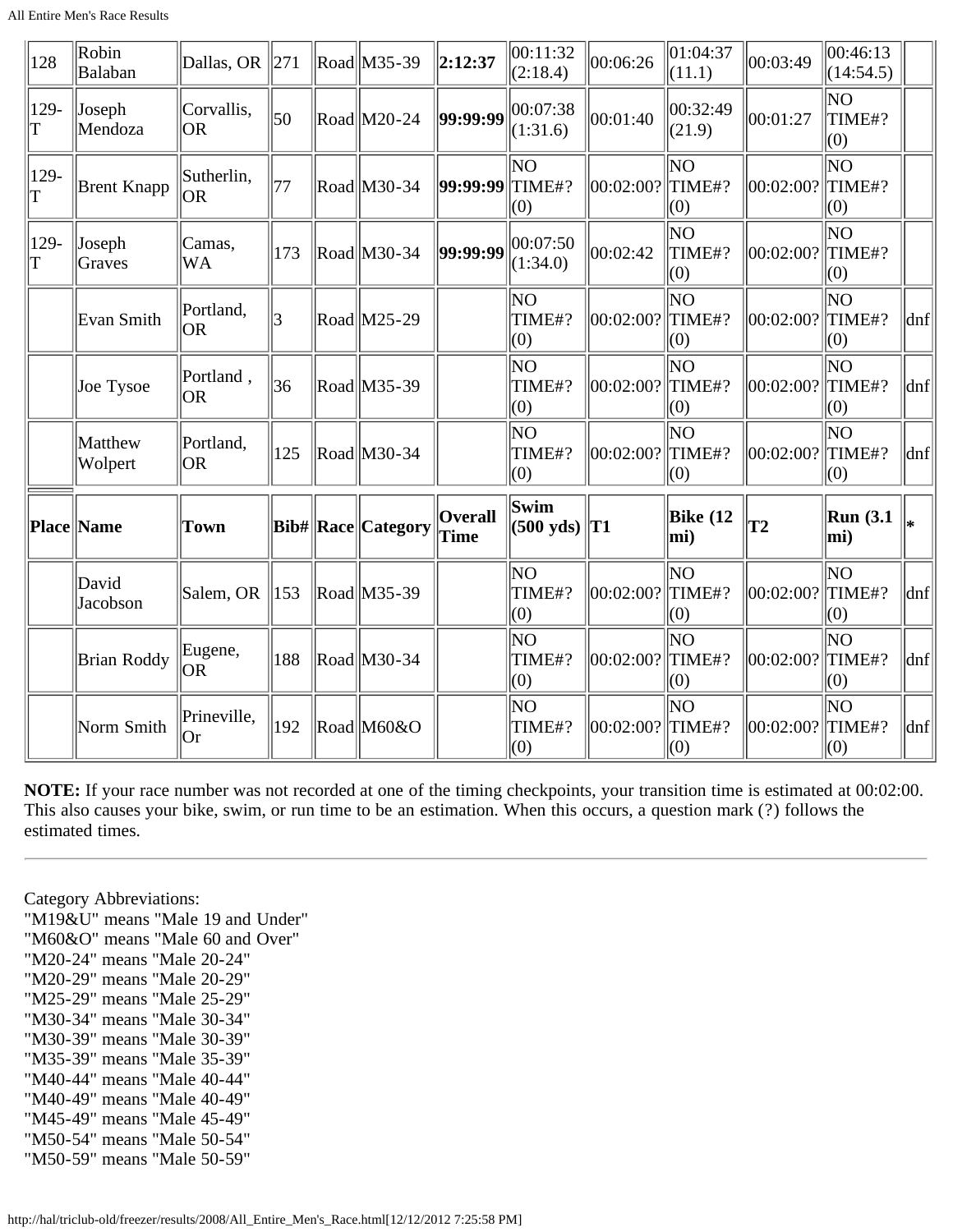"M55-59" means "Male 55-59"

Timing software created by Aaron Wangberg. Please email any timing changes/modifications to dauerj@science.oregonstate.edu.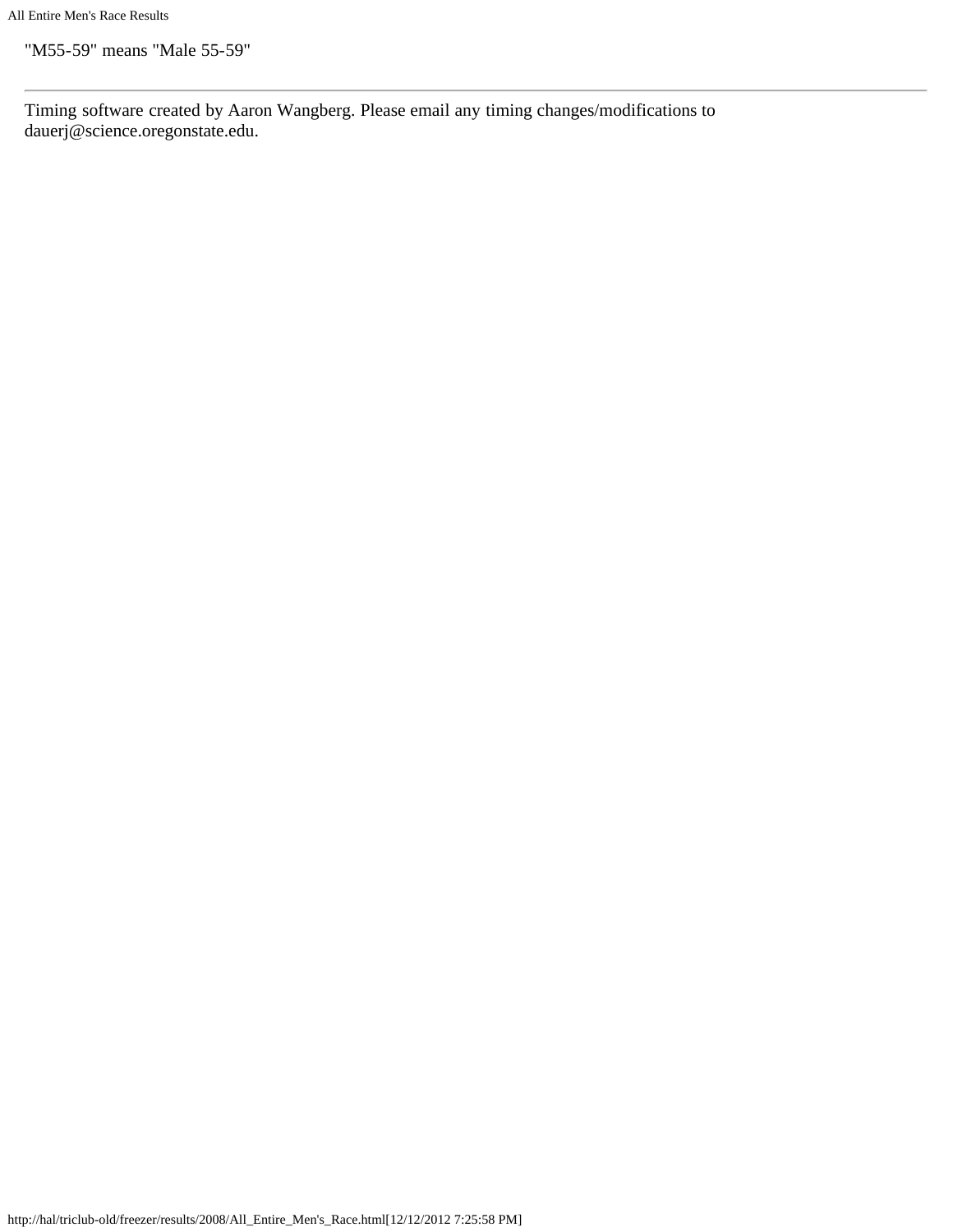## **All Results for Entire Women's Race April 5, 2008**

<span id="page-25-0"></span>

|    | Place   Name              | Town                      |              |    | $ Bib\# $ Race $ $ Category                          | Overall<br>Time               | Swim<br>(500)<br>yds  | T1        | Bike $(12)$<br>mi)     | T2       | <b>Run</b> (3.1)<br>mi) | ∗ |
|----|---------------------------|---------------------------|--------------|----|------------------------------------------------------|-------------------------------|-----------------------|-----------|------------------------|----------|-------------------------|---|
|    | Robyn<br>Wangberg         | Corvallis, OR             | 23           |    | $\text{Rad}$ F25-29                                  | 1:03:04                       | 00:06:57 <br>(1:23.4) | 00:01:29  | 00:33:08<br>(21.7)     | 00:01:37 | 00:19:53<br>(6:24.8)    |   |
| 2  | Susan Fox                 | Corvallis, OR             | 14           |    | Road F40-44                                          | 1:06:03                       | 00:06:48 <br>(1:21.6) | 00:01:57  | 00:34:22<br>(21.0)     | 00:01:34 | 00:21:22<br>(6:53.5)    |   |
| 3  | Carolyn<br>Atwood         | Rockford, IL              | $ 12\rangle$ |    | $\text{Rad}$ F20-24                                  | 1:06:59                       | 00:06:57 <br>(1:23.4) | 00:01:12  | 00:36:09<br>(19.9)     | 00:01:34 | 00:21:07<br>(6:48.7)    |   |
| 4  | Sandra<br>Uesugi          | Corvallis, OR             | 21           |    | $\text{Rad}$ F30-34                                  | 1:09:40                       | 00:06:40 <br>(1:20.0) | 00:01:18  | 00:35:36<br>(20.2)     | 00:01:37 | 00:24:29<br>(7:53.9)    |   |
| 5  | Jenna<br>Santelli         | Corvallis, OR             | 8            |    | $\text{Rad}$ F20-24                                  | 1:09:43                       | 00:06:35 <br>(1:19.0) | 00:02:32  | 00:41:58<br>(17.2)     | 00:01:34 | 00:17:04<br>(5:30.3)    |   |
| 6  | Julie Seale               | Vancouver,<br><b>WA</b>   | 70           |    | $\text{Road}$ F30-34                                 | 1:10:15                       | 00:08:43 <br>(1:44.6) | 00:01:53  | 00:36:59<br>(19.5)     | 00:01:12 | 00:21:28<br>(6:55.5)    |   |
|    | Erica<br>McKenzie         | Corvallis, OR             | $ 63\rangle$ |    | $\text{Road}$ F30-34                                 | 1:10:37                       | 00:09:04 <br>(1:48.8) | 00:02:27  | 00:36:09<br>(19.9)     | 00:01:21 | 00:21:36<br>(6:58.1)    |   |
| 8  | Lara<br>Gamelin           | Corvallis, OR             | 27           |    | $\text{Rad}$ F40-44                                  | 1:10:42                       | 00:07:09 <br>(1:25.8) | 00:01:55  | 00:36:39<br>(19.6)     | 00:01:25 | 00:23:34<br>(7:36.1)    |   |
| 9  | Lauren Thies Portland, OR |                           |              |    | $\text{Rad}$ F25-29                                  | 1:11:57                       | 00:05:53 <br>(1:10.6) | 00:02:25  | 00:38:16<br>(18.8)     | 00:01:42 | 00:23:41<br>(7:38.4)    |   |
| 10 | Ashley<br>Hatfield        | Corvallis, OR             | 47           |    | $\text{Rad}$ F25-29                                  | 1:14:21                       | 00:07:28 <br>(1:29.6) | 00:01:59  | 00:37:45<br>(19.1)     | 00:01:45 | 00:25:24<br>(8:11.6)    |   |
| 11 | Jessica Lee               | Portland, OR              | 2            | MВ | $F20-29$                                             | 1:14:23                       | 00:07:05 <br>(1:25.0) | 00:02:56  | 00:41:02<br>(17.5)     | 00:01:48 | 00:21:32<br>(6:56.8)    |   |
| 12 | Megan<br>Sullivan         | Springfield, OR $\ 22\ $  |              |    | $\text{Rad}$ F25-29                                  | 1:14:48                       | 00:06:54 <br>(1:22.8) | 00:01:59  | 00:38:10<br>(18.9)     | 00:01:44 | 00:26:01<br>(8:23.5)    |   |
| 13 | Zuzana<br>Vejlupkova      | Corvallis, OR             | 65           |    | $\text{Road}$ F35-39                                 | 1:15:01                       | 00:07:41 <br>(1:32.2) | 00:02:25  | 00:41:25<br>(17.4)     | 00:00:34 | 00:22:56<br>(7:23.9)    |   |
| 14 | Kimberely<br>Mullen       | Beaverton, OR             | 306          |    | $\left \text{Read}\right \text{F30-34}$              | 1:15:13                       | 00:11:56 <br>(2:23.2) | 00:02:00? | 00:35:44?<br>(20.1)    | 00:01:17 | 00:24:16<br>(7:49.7)    |   |
|    | Place Name                | <b>Town</b>               |              |    | <b>Bib# Race Category</b>                            | <b>Overall</b><br><b>Time</b> | Swim<br>(500)<br>yds  | T1        | <b>Bike (12</b><br>mi) | T2       | <b>Run</b> (3.1)<br>mi) |   |
| 15 |                           | Jody Wiewel Corvallis, OR | 143          |    | $\left \text{Read}\right \left $ F30-34              | 1:15:35                       | 00:07:50 <br>(1:34.0) | 00:01:58  | 00:41:11<br>(17.5)     | 00:00:28 | 00:24:08<br>(7:47.1)    |   |
| 16 | Helen<br>Naughton         | Corvallis, OR             | 184          |    | $\left \text{Read}\right \left $ F30-34              | 1:15:48                       | 00:07:59 <br>(1:35.8) | 00:02:28  | 00:40:34<br>(17.7)     | 00:01:32 | 00:23:15<br>(7:30.0)    |   |
| 17 | Catalina<br>Acuna         | Portland, OR              | 55           |    | $\left \text{Read}\right \left \text{F25-29}\right $ | 1:15:52                       | 00:07:44 <br>(1:32.8) | 00:01:33  | 00:40:31<br>(17.8)     | 00:01:47 | 00:24:17<br>(7:50.0)    |   |
| 18 | Kara Smith                | corvallis, or             | 80           |    | $\text{Rad}$ F30-34                                  | 1:15:57                       | 00:08:22 <br>(1:40.4) | 00:02:20  | 00:39:03<br>(18.4)     | 00:01:16 | 00:24:56<br>(8:02.6)    |   |
| 19 | Carrie Ward               | Eugene, OR                | 149          |    | $\ $ Road $\ $ F35-39                                | 1:16:05                       | 00:09:11<br> (1:50.2) | 00:02:34  | 00:39:44<br>(18.1)     | 00:01:02 | 00:23:34<br>(7:36.1)    |   |
|    |                           |                           |              |    |                                                      |                               |                       |           |                        |          |                         |   |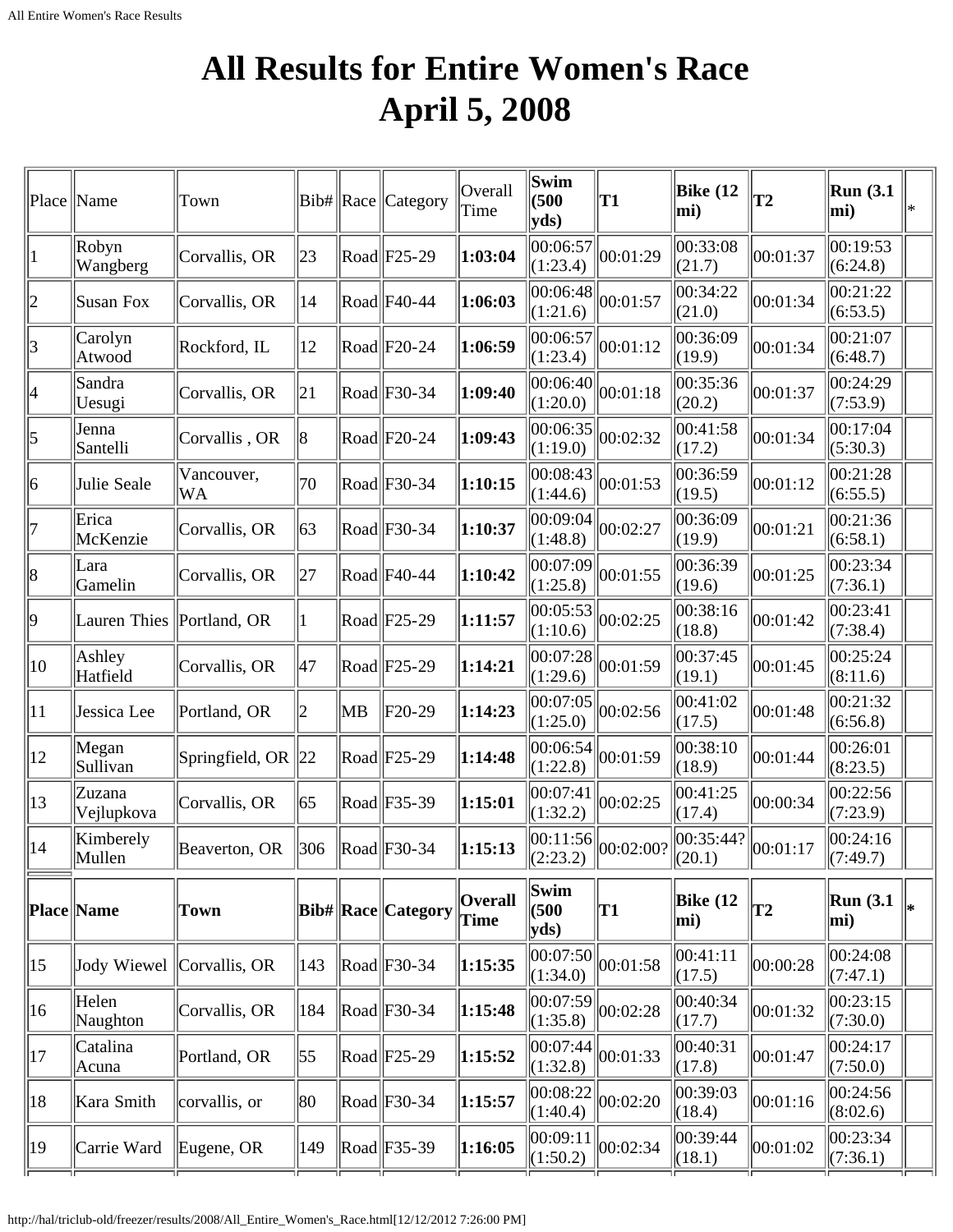| 20           | Cheryl<br>Conrad                      | Tigard, OR                      | $\parallel$ 169 |    | $\ $ Road $\ $ F45-49                                | 1:16:06                | (1:52.2)                        | $\ 00:09:21\ _{00:03:05}$        | $\ 00:43:25$<br>(16.6) | 00:01:43       | 00:18:32<br>(5:58.7)    |  |
|--------------|---------------------------------------|---------------------------------|-----------------|----|------------------------------------------------------|------------------------|---------------------------------|----------------------------------|------------------------|----------------|-------------------------|--|
| 21           | Lisa Wourms Camas, WA                 |                                 | 84              |    | $\text{Road}$ F35-39                                 | 1:16:22                | 00:08:15 <br>(1:39.0)           | 00:02:18                         | 00:40:19<br>(17.9)     | 00:01:43       | 00:23:47<br>(7:40.3)    |  |
| 22           | Denise<br>Croucher                    | Brush Prairie,<br>WA            | 66              |    | $\text{Road}$ F40-44                                 | 1:17:11                | 00:08:30 <br>(1:42.0)           | 00:02:03                         | 00:38:43<br>(18.6)     | 00:01:24       | 00:26:31<br>(8:33.2)    |  |
|              | $ 23-T $ Leah Hughes $ Corvallis, OR$ |                                 | 76              |    | $\left \text{Read}\right \left \text{F25-29}\right $ | 1:17:47                | 00:10:00 <br>(2:00.0)           | 00:02:39                         | 00:38:37<br>(18.6)     | 00:00:59       | 00:25:32<br>(8:14.2)    |  |
| $23-T$       | Sara Sitter                           | portland, or                    | 83              |    | $\left \text{Read}\right \left $ F30-34              | 1:17:47                | 00:07:50 <br>(1:34.0)           | 00:01:47                         | 00:40:25<br>(17.8)     | 00:02:00       | 00:25:45<br>(8:18.4)    |  |
| $ 25\rangle$ | Leanne Neal                           | Dufur, OR                       | 59              |    | $\text{Rad}$ F30-34                                  | 1:17:59                | 00:07:53 <br>(1:34.6)           | 00:02:26                         | 00:42:15<br>(17.0)     | 00:02:05       | 00:23:20<br>(7:31.6)    |  |
| 26           | Toni Decker                           | Bend, OR                        | 96              |    | $\left \text{Read}\right \left \text{F25-29}\right $ | 1:18:00                | 00:09:04 <br>(1:48.8)           | 00:01:57                         | 00:40:32<br>(17.8)     | 00:01:44       | 00:24:43<br>(7:58.4)    |  |
| 27           | Mandy<br>Bowen                        | Keizer, OR                      | 291             |    | $\left \text{Read}\right \left \text{F20-24}\right $ | 1:18:36                | 00:10:43 <br>(2:08.6)           | 00:02:09                         | 00:40:19<br>(17.9)     | 00:01:52       | 00:23:33<br>(7:35.8)    |  |
| 28           | Colsey<br>Bittner                     | West Linn, OR                   | $\parallel$ 10  |    | $\left \text{Read}\right \left \text{F25-29}\right $ | 1:18:39                | 00:10:12 <br>(2:02.4)           | 00:02:57                         | 00:39:31<br>(18.2)     | 00:01:15       | 00:24:44<br>(7:58.7)    |  |
| 29           | Heather<br>Reimann                    | Beaverton, OR                   | 138             |    | $\left \text{Read}\right \left \text{F25-29}\right $ | 1:18:48                | 00:08:34 <br>(1:42.8)           | 00:02:33                         | 00:41:45<br>(17.2)     | 00:01:28       | 00:24:28<br>(7:53.5)    |  |
|              | Place Name                            | <b>Town</b>                     |                 |    | Bib#  Race  Category                                 | <b>Overall</b><br>Time | Swim<br>(500)<br>yds)           | T1                               | Bike $(12)$<br>mi)     | T <sub>2</sub> | <b>Run</b> (3.1)<br>mi) |  |
| 30           | Mara Nelson   hillsboro, OR           |                                 | 104             | MB | F30-39                                               | 1:19:16                | 00:08:10 <br>(1:38.0)           | 00:03:07                         | 00:41:28<br> (17.4)    | 00:00:48       | 00:25:43<br>(8:17.7)    |  |
| 31           | Karyn<br>Woods                        | Salem, OR                       | 53              |    | $\vert$ Road $\vert$ F25-29                          | 1:20:01                | 00:08:01<br>(1:36.2)            | 00:02:57                         | 00:41:53<br>(17.2)     | 00:02:08       | 00:25:02<br>(8:04.5)    |  |
| 32           | Allison<br>Hammond                    | Portland, OR                    | 130             |    | $\left \text{Read}\right \left \text{F25-29}\right $ | 1:20:17                | 00:09:05<br>(1:49.0)            | 00:01:53                         | 00:42:12<br>(17.1)     | 00:01:02       | 00:26:05<br>(8:24.8)    |  |
| 33           | Andrea<br>Meadows                     | Corvallis, OR                   | 183             |    | $\ $ Road $\ $ F25-29                                | 1:20:55                | 00:08:00 <br>$\ $ (1:36.0) $\ $ | 00:02:45                         | 00:46:56<br>(15.3)     | 00:00:53       | 00:22:21<br>(7:12.6)    |  |
| 34           | Leona<br>Egeland                      | DUFUR, OR                       | 72              |    | $\left \text{Read}\right \left $ F30-34              | 1:21:02                | (1:38.6)                        | $\overline{ 00:08:13 } 00:02:35$ | 00:43:07<br>(16.7)     | 00:01:49       | 00:25:18<br>(8:09.7)    |  |
| 35           | Neisha<br>Lundberg                    | Springfield, OR $\parallel$ 113 |                 |    | $\left \text{Read}\right \text{F30-34}$              | 1:21:06                | 00:08:29 <br>(1:41.8)           | 00:03:30                         | 00:42:31<br>(16.9)     | 00:01:19       | 00:25:17<br>(8:09.4)    |  |
| 36           | Paula<br>Buchanan                     | Bend, or                        | 92              |    | $\left \text{Read}\right \left $ F45-49              | 1:21:24                | 00:08:22 <br>(1:40.4)           | 00:03:17                         | 00:38:54<br>(18.5)     | 00:01:09       | 00:29:42<br>(9:34.8)    |  |
| 37           | Rachel<br>Schwindt                    | Corvallis, OR                   | 190             |    | $\ $ Road $\ $ F35-39                                | 1:22:52                | 00:10:15 <br>(2:03.0)           | 00:02:53                         | 00:42:21<br>(17.0)     | 00:00:53       | 00:26:30<br>(8:32.9)    |  |
| 38           | Jennifer Scott Camas, wa              |                                 | 118             |    | $\left \right $ Road $\left \right $ F35-39          | 1:23:04                | 00:09:26 <br>(1:53.2)           | 00:02:07                         | 00:45:01<br>(16.0)     | 00:01:35       | 00:24:55<br>(8:02.3)    |  |
| 39           | Sondra<br>Grable                      | Camas, wa                       | 146             |    | $\left \right $ Road $\left \right $ F40-44          | 1:23:29                | 00:09:49 <br>(1:57.8)           | 00:03:13                         | 00:43:11<br>(16.7)     | 00:01:57       | 00:25:19<br>(8:10.0)    |  |
| 40           | Rachelle<br>Jorgensen                 | Eugene, OR                      | 91              |    | $\left \text{Read}\right \left \text{F35-39}\right $ | 1:23:30                | 00:08:37 <br>(1:43.4)           | 00:03:43                         | 00:46:42<br>(15.4)     | 00:01:55       | 00:22:33<br>(7:16.5)    |  |
| 41           | Tatiana<br>Davalon                    | Corvallis, or                   | 151             |    | $\left \text{Read}\right $ F40-44                    | 1:23:47                | (1:55.2)                        | $\overline{ 00:09:36 } 00:03:18$ | 00:44:45<br>(16.1)     | 00:01:52       | 00:24:16<br>(7:49.7)    |  |
| 42           |                                       |                                 |                 |    |                                                      |                        |                                 |                                  |                        |                |                         |  |
|              | Kristin<br>Burnett                    | Portland, OR                    | 46              |    | $\left \text{Read}\right \left \text{F25-29}\right $ | 1:23:51                | 00:08:00 <br>(1:36.0)           | 00:01:58                         | 00:41:03<br>(17.5)     | 00:03:34       | 00:29:16<br>(9:26.5)    |  |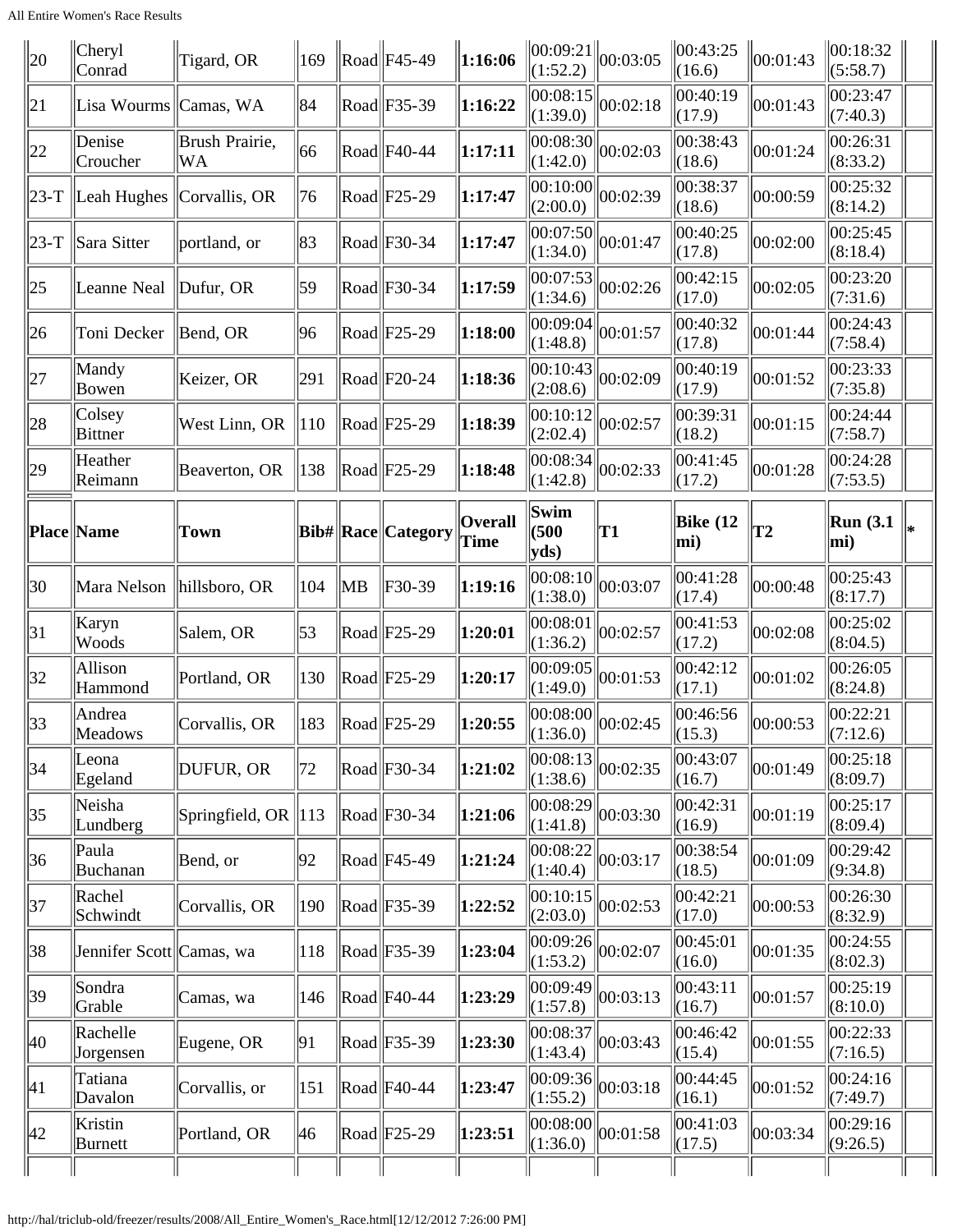| 43               | Victoria<br>Howry        | Corvallis, OR             | $\parallel$ 177 |    | $\ $ Road $\ $ F55-59                                | 1:24:27                | (2:00.2)              | $\ 00:10:01\ _{00:02:47}$ | $\ 00:41:16$<br> (17.4)      | 00:01:00       | 00:29:23<br>(9:28.7)  |  |
|------------------|--------------------------|---------------------------|-----------------|----|------------------------------------------------------|------------------------|-----------------------|---------------------------|------------------------------|----------------|-----------------------|--|
| 44               |                          | Carolyn Mull Bellevue, WA | 17              |    | $\text{Rad}$ F20-24                                  | 1:24:38                | 00:07:00 <br>(1:24.0) | 00:03:05                  | 00:42:26<br>(17.0)           | 00:02:43       | 00:29:24<br>(9:29.0)  |  |
|                  | Place Name               | <b>Town</b>               |                 |    | Bib#  Race  Category                                 | <b>Overall</b><br>Time | Swim<br>(500)<br>yds) | T1                        | Bike $(12)$<br>mi)           | T <sub>2</sub> | Run(3.1)<br>mi)       |  |
| 45               | Margaret<br>Oscilia      | Portland, OR              | 226             |    | $\left \text{Read}\right \left \text{F20-24}\right $ | 1:24:42                | 00:10:48 <br>(2:09.6) | 00:02:50                  | 00:42:45<br> (16.8)          | 00:01:51       | 00:26:28<br>(8:32.3)  |  |
| 46               | Theresa Lane             | VANCOVUER,<br><b>WA</b>   | 165             |    | $\text{Rad}$ F25-29                                  | 1:24:44                | 00:09:24 <br>(1:52.8) | 00:04:42                  | 00:43:06<br>(16.7)           | 00:02:16       | 00:25:16<br>(8:09.0)  |  |
| 47               | Jennifer Lang            | Vancouver,<br><b>WA</b>   | 117             |    | $\left \text{Read}\right \left \text{F30-34}\right $ | 1:25:31                | 00:09:27<br>(1:53.4)  | 00:02:27                  | 00:47:15<br>(15.2)           | 00:00:49       | 00:25:33<br>(8:14.5)  |  |
| 48               | Carrie Schutz Eugene, OR |                           | 79              |    | $\text{Road}$ F40-44                                 | 1:25:46                | 00:07:57<br>(1:35.4)  | 00:02:48                  | 00:45:12<br>(15.9)           | 00:02:42       | 00:27:07<br>(8:44.8)  |  |
| 49               | Theresa<br>Anderson      | Washougal,<br>WA          | 265             |    | $\left \text{Read}\right \left \text{F50-54}\right $ | 1:26:03                | 00:10:29 <br>(2:05.8) | 00:02:33                  | 00:44:17<br>(16.3)           | 00:02:30       | 00:26:14<br>(8:27.7)  |  |
| 50               | Renee Irvin              | Eugene, OR                | 254             |    | $\left \text{Read}\right $ F45-49                    | 1:26:34                | 00:10:34 <br>(2:06.8) | 00:03:00                  | 00:45:01<br>(16.0)           | 00:03:12       | 00:24:47<br>(7:59.7)  |  |
| $\vert 51 \vert$ | Amy Alsip                | Portland, OR              | 327             |    | $\ $ Road $\ $ F30-34                                | 1:26:39                | 00:11:56 <br>(2:23.2) | 00:04:37                  | 00:41:17<br>(17.4)           | 00:03:41       | 00:25:08<br>(8:06.5)  |  |
| 52               | Aimee<br>Williams        | Corvallis, OR             | 158             | MB | F30-39                                               | 1:27:02                | 00:10:30 <br>(2:06.0) | 00:03:03                  | 00:46:36<br>(15.5)           | 00:01:26       | 00:25:27<br>(8:12.6)  |  |
| $\vert 53 \vert$ | Christy<br>Quinn         | Camas, Wa                 | 218             |    | $\left \text{Read}\right $ F45-49                    | 1:27:09                | 00:10:54 <br>(2:10.8) | 00:02:40                  | 00:42:25<br>(17.0)           | 00:02:25       | 00:28:45<br>(9:16.5)  |  |
| 54               | Courtney<br>Armentrout   | Corvallis, OR             | $ 90\rangle$    | MB | F30-39                                               | 1:27:49                | 00:07:57<br>(1:35.4)  | 00:03:10                  | 00:45:55<br>(15.7)           | 00:01:28       | 00:29:19<br>(9:27.4)  |  |
| $\vert 55 \vert$ | Leslie Louis             | Portland, OR              | 281             |    | $\left \text{Read}\right \text{F30-34}$              | 1:27:57                | (9:37.2)              | 00:48:06 01:02:43         | 00:43:17<br>(16.6)           | 00:02:50       | 00:27:13<br>(8:46.8)  |  |
| 56               |                          | Wendy Boyd Corvallis, OR  | 128             |    | $\ $ Road $\ $ F55-59                                | $\ 1:29:09$            | 00:09:18 <br>(1:51.6) | 00:03:04                  | 00:41:46<br>(17.2)           | 00:01:38       | 00:33:23<br>(10:46.1) |  |
| 57               | Sarah Bryant             | Vancouver,<br>WA          | 115             |    | $\ $ Road $\ $ F25-29                                | 1:29:18                | 00:09:14 <br>(1:50.8) | 00:01:42                  | 00:44:58<br>(16.0)           | 00:01:11       | 00:32:13<br>(10:23.5) |  |
| 58               | Bettina<br>Schempf       | Corvallis, OR             | 258             |    | $\left \text{Read}\right $ F40-44                    | 1:29:32                | 00:12:24 <br>(2:28.8) | 00:02:35                  | 00:44:00<br>(16.4)           | 00:02:29       | 00:28:04<br>(9:03.2)  |  |
| 59               | Gail Mast                | Wilsonville,<br>OR.       | 181             |    | $\left \right $ Road $\left \right $ F55-59          | 1:29:42                | 00:10:53 <br>(2:10.6) | 00:03:08                  | 00:47:32<br>(15.1)           | 00:01:25       | 00:26:44<br>(8:37.4)  |  |
|                  | <b>Place Name</b>        | Town                      |                 |    | Bib#  Race  Category                                 | <b>Overall</b><br>Time | Swim<br>(500)<br>yds  | T1                        | Bike $(12)$<br>mi)           | T <sub>2</sub> | Run(3.1)<br>mi)       |  |
| 60               | Donna<br>Pellinger       | Eugene, OR                | 186             |    | $\left \text{Read}\right \text{F30-34}$              | 1:30:19                | 00:10:35 <br>(2:07.0) | 00:03:28                  | $ 00:45:40\rangle$<br>(15.8) | 00:01:02       | 00:29:34<br>(9:32.3)  |  |
| 61               | Rachelle<br>Villano      | Eugene, OR                | 215             |    | $\left \text{Read}\right $ F35-39                    | 1:30:53                | 00:10:57 <br>(2:11.4) | 00:05:06                  | 00:46:54<br>(15.4)           | 00:03:38       | 00:24:18<br>(7:50.3)  |  |
| 62               | Natalie<br>Benzel        | Portland, OR              | 114             |    | $\left \text{Read}\right \left \text{F25-29}\right $ | 1:30:58                | 00:09:24 <br>(1:52.8) | 00:04:02                  | 00:49:44<br>(14.5)           | 00:04:17       | 00:23:31<br>(7:35.2)  |  |
| 63               | Carrie<br>Manley         | Corvallis, OR             | 180             |    | $\left \text{Read}\right \text{F30-34}$              | 1:31:08                | 00:10:33 <br>(2:06.6) | 00:03:15                  | 00:46:45<br>(15.4)           | 00:01:33       | 00:29:02<br>(9:21.9)  |  |
|                  |                          |                           |                 |    |                                                      |                        |                       |                           |                              |                |                       |  |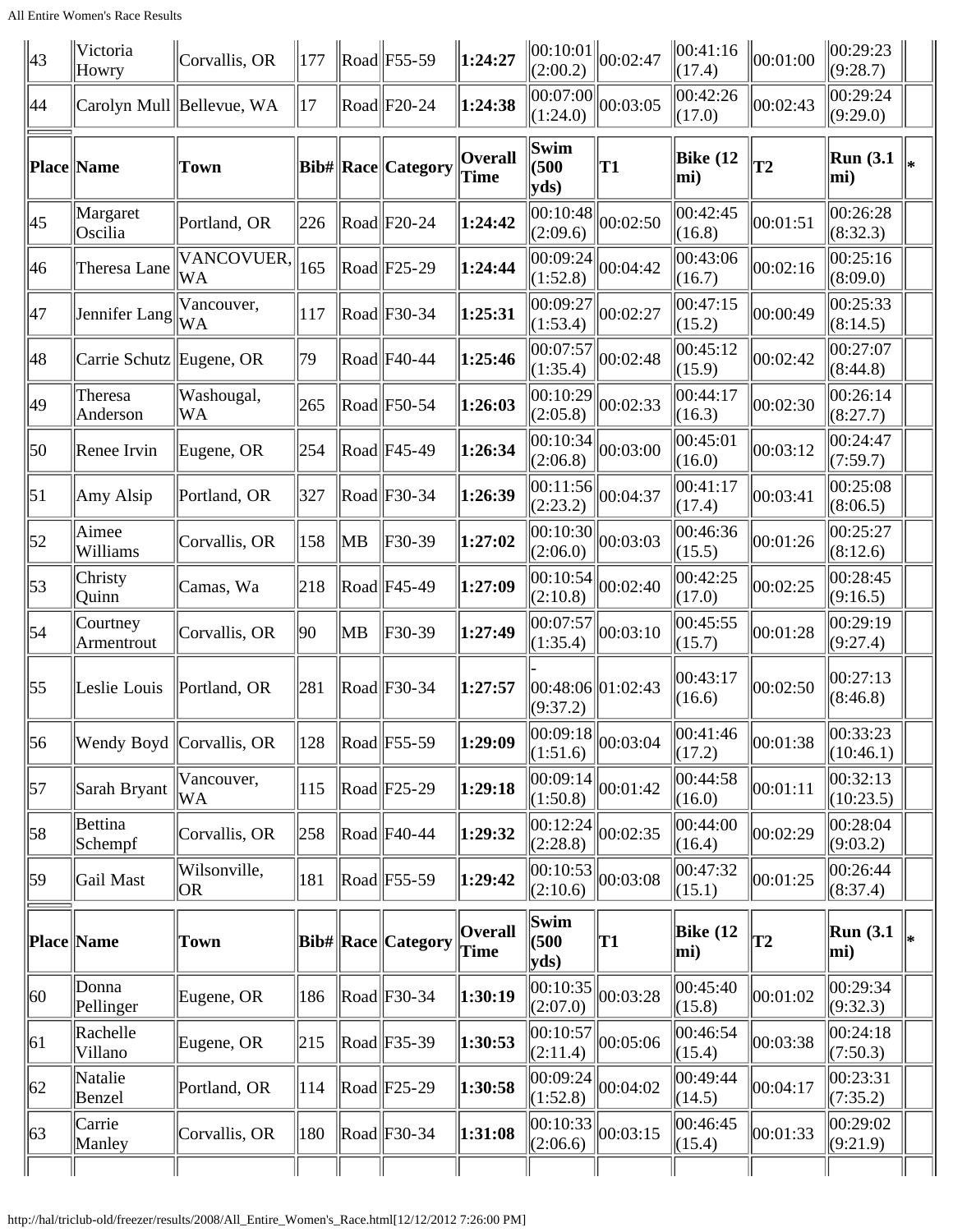| 64     | Lindsay<br>Pranger           | Hillsboro, OR           | $\parallel$ 137 |                | $\ $ Road $\ $ F25-29                                | 1:31:19                | (1:42.0)                                                     | $\ 00:08:30\ _{00:03:23}$ | 00:47:00<br>(15.3) | 00:01:53       | 00:30:33<br>(9:51.3)    |  |
|--------|------------------------------|-------------------------|-----------------|----------------|------------------------------------------------------|------------------------|--------------------------------------------------------------|---------------------------|--------------------|----------------|-------------------------|--|
| 65     | Megan<br>Phipps              | Keizer, Or              | 54              | <b>MB</b>      | F19&U                                                | 1:31:30                | 00:07:51 <br>(1:34.2)                                        | 00:02:49                  | 00:50:19<br>(14.3) | 00:01:33       | 00:28:58<br>(9:20.6)    |  |
| 66     | Leslie Block                 | Portland, OR            | 289             |                | $\text{Road}$ F25-29                                 | 1:31:41                | 00:10:57 <br>(2:11.4)                                        | 00:03:25                  | 00:44:59<br>(16.0) | 00:02:34       | 00:29:46<br>(9:36.1)    |  |
| 67     | Christina<br>Gross           | Newberg, OR             | 162             |                | $\text{Road}$ F40-44                                 | 1:31:49                | 00:09:10 <br>(1:50.0)                                        | 00:02:47                  | 00:48:15<br>(14.9) | 00:01:30       | 00:30:07<br>(9:42.9)    |  |
| 68     | Carol<br><b>Bennett</b>      | portland, or            | 221             |                | $\text{Rad}$ F20-24                                  | 1:32:14                | 00:11:32 <br>(2:18.4)                                        | 00:03:38                  | 00:47:34<br>(15.1) | 00:02:24       | 00:27:06<br>(8:44.5)    |  |
| 69     | Laurie<br>Gonzalez           | Corvallis, OR           | 208             |                | $\left \text{Read}\right \text{F30-34}$              | 1:32:25                | 00:09:35 <br>(1:55.0)                                        | 00:04:07                  | 00:46:34<br>(15.5) | 00:02:38       | 00:29:31<br>(9:31.3)    |  |
| 70     | Dana Baxter                  | Eugene, OR              | 236             |                | $\left \text{Read}\right \text{F30-34}$              | 1:32:28                | 00:10:46 <br>(2:09.2)                                        | 00:03:46                  | 00:47:33<br>(15.1) | 00:03:18       | 00:27:05<br>(8:44.2)    |  |
| 71     | Doreen Lane                  | VANCOUVER,<br><b>WA</b> | 148             |                | $\left \right $ Road $\left \right $ F50-54          | 1:32:31                | 00:09:10 <br>(1:50.0)                                        | 00:04:24                  | 00:46:50<br>(15.4) | 00:01:58       | 00:30:09<br>(9:43.5)    |  |
| 72     | Tami Volz                    | Albany, OR              | 157             |                | $\text{Road}$ F40-44                                 | 1:33:22                | 00:09:06 <br>(1:49.2)                                        | 00:04:53                  | 00:45:09<br>(15.9) | 00:01:49       | 00:32:25<br>(10:27.4)   |  |
| 73     | Dawnetta<br>Rios             | Eugene, OR              | 244             |                | $\left \text{Read}\right \text{F30-34}$              | 1:33:43                | 00:11:29 <br>(2:17.8)                                        | 00:03:37                  | 00:46:31<br>(15.5) | 00:03:15       | 00:28:51<br>(9:18.4)    |  |
| 74     | Joie Matteo                  | Vancouver, Wa   133     |                 |                | $\left \text{Read}\right \text{F35-39}$              | 1:33:44                | 00:10:08 <br>(2:01.6)                                        | 00:03:41                  | 00:50:11<br>(14.3) | 00:01:09       | 00:28:35<br>(9:13.2)    |  |
|        | <b>Place Name</b>            | Town                    |                 |                | Bib#  Race  Category                                 | <b>Overall</b><br>Time | Swim<br>(500)<br>$ yds\rangle$                               | T1                        | Bike $(12)$<br>mi) | T <sub>2</sub> | <b>Run</b> (3.1)<br>mi) |  |
|        |                              |                         |                 |                |                                                      |                        |                                                              |                           |                    |                |                         |  |
| $75-T$ | Megi<br>Morishita            | Newport, OR             | 134             |                | $\text{Road}$ F35-39                                 | 1:33:50                | 00:08:27 <br> (1:41.4)                                       | 00:04:10                  | 00:47:46<br>(15.1) | 00:02:03       | 00:31:24<br>(10:07.7)   |  |
| 75-T   | Jessica Miller  Portland, OR |                         | 304             |                | $\left \text{Read}\right \left \text{F25-29}\right $ | 1:33:50                | 00:14:30 <br>(2:54.0)                                        | 00:04:24                  | 00:47:17<br>(15.2) | 00:01:40       | 00:25:59<br>(8:22.9)    |  |
| 77     | Annie<br>Embertson           | Corvallis, OR           | 34              | $\ MB\ $       | $ F20-29$                                            | 1:34:18                | $\begin{array}{c} 00:06:40 \\ (1:20.0) \end{array}$ 00:03:14 |                           | 00:52:31<br>(13.7) | 00:01:14       | 00:30:39<br>(9:53.2)    |  |
| 78     | Sarah<br>Steffensen          | Corvallis, OR           | 230             |                | $\left \right $ Road $\left \right $ F40-44          | 1:34:29                | $\ 00:10:24\ $<br>(2:04.8)                                   | $\ 00:03:24$              | 00:50:16<br>(14.3) | 00:02:09       | 00:28:16<br>(9:07.1)    |  |
| 79     | Susan<br>Neumann             | Portland, OR            | 203             |                | $\left \text{Read}\right \left $ F45-49              | 1:35:05                | 00:09:18 <br>(1:51.6)                                        | 00:04:55                  | 00:45:49<br>(15.7) | 00:02:30       | 00:32:33<br>(10:30.0)   |  |
| 80     | Cathleen<br>Rose             | Corvallis, OR           | 257             |                | $\left \right $ Road $\left \right $ F30-34          | 1:35:40                | 00:11:01 <br>(2:12.2)                                        | 00:03:59                  | 00:50:06<br>(14.4) | 00:01:44       | 00:28:50<br>(9:18.1)    |  |
| 81     | Sara Neilson                 | Corvallis, OR           | 185             | $\parallel$ MB | F20-29                                               | 1:35:41                | 00:09:13 <br>(1:50.6)                                        | 00:03:07                  | 00:51:41<br>(13.9) | 00:00:33       | 00:31:07<br>(10:02.3)   |  |
| 82     | Michelle<br>Portera          | Corvallis, OR           | 275             |                | $\left \right $ Road $\left \right $ F35-39          | 1:35:42                | 00:10:31 <br>(2:06.2)                                        | 00:04:01                  | 00:48:52<br>(14.7) | 00:02:49       | 00:29:29<br>(9:30.6)    |  |
| 83     | Jennifer<br>Parke            | Corvallis, OR           | 214             |                | $\left \right $ Road $\left \right $ F50-54          | 1:35:45                | 00:10:52 <br>(2:10.4)                                        | 00:03:56                  | 00:51:20<br>(14.0) | 00:01:58       | 00:27:39<br>(8:55.2)    |  |
| 84     | Candis Giles                 | Corvallis, OR           | 266             |                | $\ $ Road $\ $ F60&O                                 | 1:37:00                | 00:12:29 <br>(2:29.8)                                        | 00:03:16                  | 00:46:41<br>(15.4) | 00:02:14       | 00:32:20<br>(10:25.8)   |  |
| 85     | Jann Bracht                  | Corvallis, OR           | 168             |                | $\left \text{Read}\right \left \text{F35-39}\right $ | 1:37:12                | 00:09:07 <br>(1:49.4)                                        | $\ 00:03:09$              | 00:47:47<br>(15.1) | 00:00:44       | 00:36:25<br>(11:44.8)   |  |
| 86     | Elizabeth<br>Johanson        | Albany, OR              | 321             | MB             | $ F20-29$                                            | 1:37:32                | 00:11:48 <br>(2:21.6)                                        | 00:03:39                  | 00:49:39<br>(14.5) | 00:02:04       | 00:30:22<br>(9:47.7)    |  |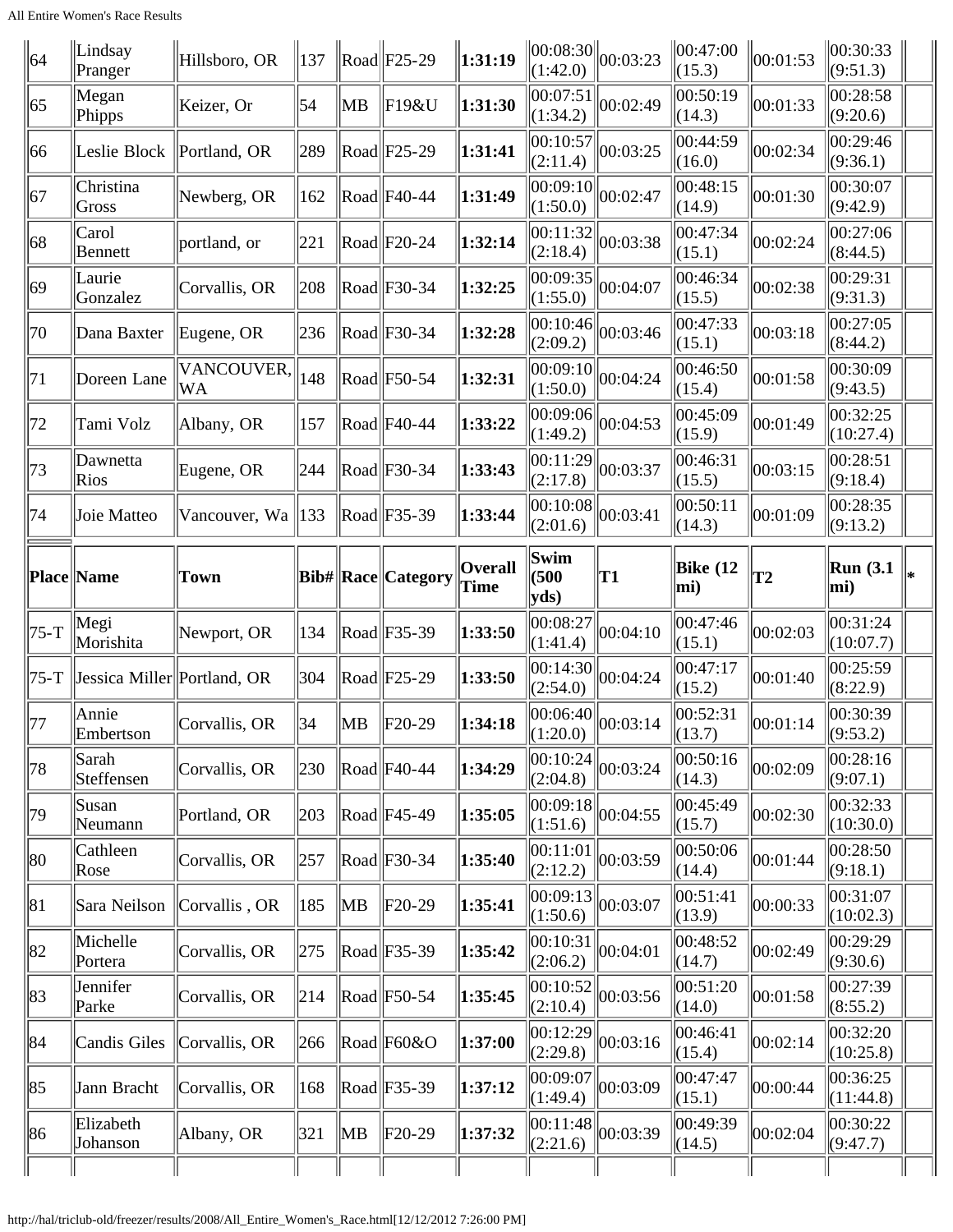| 87           | Trista<br>Barsotti               | Eugene, Or               | 312 |           | $\vert$ Road $\vert$ F30-34                           | 1:38:14                       | (2:50.2)                                     | $\ 00:14:11\ _{00:04:35}$ | 00:49:57<br>(14.4) | 00:02:14       | 00:27:17<br>(8:48.1)       |     |
|--------------|----------------------------------|--------------------------|-----|-----------|-------------------------------------------------------|-------------------------------|----------------------------------------------|---------------------------|--------------------|----------------|----------------------------|-----|
| 88           | Alix<br>Gitelman                 | Corvallis, OR            | 37  |           | $\text{Rad}$ F40-44                                   | 1:38:23                       | 00:07:23 <br>(1:28.6)                        | 00:03:28                  | 00:47:45<br>(15.1) | 00:03:09       | 00:36:38<br>(11:49.0)      |     |
| 89           | Denise<br>Edmiston               | Vancouver,<br>WA         | 240 |           | $\text{Road}$ F35-39                                  | 1:38:46                       | 00:11:11 <br>(2:14.2)                        | 00:04:31                  | 00:44:39<br>(16.1) | 00:03:58       | 00:34:27<br>(11:06.8)      |     |
|              | <b>Place Name</b>                | <b>Town</b>              |     |           | Bib#  Race  Category                                  | <b>Overall</b><br><b>Time</b> | Swim<br>(500)<br>yds                         | T1                        | Bike $(12)$<br>mi) | T <sub>2</sub> | <b>Run</b> (3.1)<br>mi)    | lж. |
| 90           | Karin<br>Krueger                 | Philomath, OR            | 224 |           | $\text{Road}$ F45-49                                  | 1:38:47                       | 00:11:19 <br>(2:15.8)                        | 00:02:58                  | 00:46:14<br>(15.6) | 00:04:20       | 00:33:56<br>(10:56.8)      |     |
| 91           | Haley van<br>Weemen van<br>Noord | Corvallis, Or            | 111 |           | $\text{Rad}$ F25-29                                   | 1:39:24                       | 00:07:28 <br>(1:29.6)                        | 00:04:07                  | 00:53:43<br>(13.4) | 00:01:03       | 00:33:03<br>(10:39.7)      |     |
| 92           | Linda<br>Cunningham              | Salem, OR                | 252 |           | $\text{Road}$ F50-54                                  | 1:39:47                       | 00:10:30 <br>(2:06.0)                        | 00:04:46                  | 00:51:45<br>(13.9) | 00:02:11       | 00:30:35<br>(9:51.9)       |     |
| 93           | Erica<br>Zaworski                | Corvallis, OR            | 233 | <b>MB</b> | F20-29                                                | 1:39:50                       | 00:10:35 <br>(2:07.0)                        | 00:03:56                  | 00:52:19<br>(13.8) | 00:01:07       | 00:31:53<br>(10:17.1)      |     |
| 94           | Beth Stegall                     | Eugene, OR               | 318 |           | $\text{Road}$ F30-34                                  | 1:39:52                       | 00:13:36 <br>(2:43.2)                        | 00:04:59                  | 00:51:11<br>(14.1) | 00:03:20       | 00:26:46<br>(8:38.1)       |     |
| 95           | Anne Nolin                       | Corvallis, OR            | 225 |           | $\text{Road}$ F45-49                                  | 1:40:05                       | 00:12:25 <br>(2:29.0)                        | 00:05:39                  | 00:46:45<br>(15.4) | 00:03:45       | 00:31:31<br>(10:10.0)      |     |
| 96           | Lisa Mick                        | Eugene, OR               | 323 | MB        | $ F20-29$                                             | 1:40:32                       | 00:12:58 <br>(2:35.6)                        | 00:05:49                  | 00:50:50<br>(14.2) | 00:03:36       | 00:27:19<br>(8:48.7)       |     |
| 97           | Jo Garcia                        | Corvallis, OR            | 301 |           | $\left \text{Read}\right \left $ F40-44               | 1:41:16                       | 00:13:00 <br>(2:36.0)                        | 00:02:51                  | 00:48:46<br>(14.8) | 00:02:28       | 00:34:11<br>(11:01.6)      |     |
| 98           | Toni<br>Harrington               | Pendleton, OR            | 249 | MB        | F30-39                                                | 1:41:29                       | 00:10:00 <br>(2:00.0)                        | 00:04:40                  | 00:54:26<br>(13.2) | 00:03:03       | 00:29:20<br>(9:27.7)       |     |
| 99           | Rachel<br>Henricks               | Albany, OR               | 75  | <b>MB</b> | F20-29                                                | 1:42:31                       | 00:08:28 <br>(1:41.6)                        | 00:02:43                  | 00:58:02<br>(12.4) | 00:01:24       | 00:31:54<br>(10:17.4)      |     |
| 100          | MaryJane<br>Rose                 | Ridgefield, Wa $\ 239\ $ |     |           | $\left \text{Read}\right \left \text{F35-39}\right $  | 1:42:40                       | 00:12:35 <br>(2:31.0)                        | 00:03:08                  | 00:51:54<br>(13.9) | 00:03:09       | 00:31:54<br>$\ $ (10:17.4) |     |
| $101 -$<br>T | Whitney<br>Ellison               | Corvallis, OR            | 101 | MB        | $ F20-29$                                             | 1:42:46                       | 00:07:47 <br>(1:33.4)                        | 00:04:18                  | 01:00:29<br>(11.9) | 00:02:06       | 00:28:06<br>(9:03.9)       |     |
| $101 -$<br>T | Anna Houpt                       | Creswell, OR             | 269 |           | $\left \text{Read}\right \left \text{F50-54}\right $  | 1:42:46                       | 00:13:08 <br>(2:37.6)                        | 00:03:52                  | 00:45:35<br>(15.8) | 00:02:54       | 00:37:17<br>(12:01.6)      |     |
| 103          | Stephanie<br>Graham              | Eugene, OR               | 253 |           | $\left \text{Read}\right \left \text{F20-24}\right $  | 1:42:54                       | 00:10:37 <br>(2:07.4)                        | 00:06:04                  | 00:51:13<br>(14.1) | 00:04:57       | 00:30:03<br>(9:41.6)       |     |
| 104          | Misty Unrau                      | Scio, OR                 | 311 |           | $\left \text{Read}\right \left \text{F30-34}\right $  | 1:43:38                       | $\overline{ 00:10:56 }$ 00:04:21<br>(2:11.2) |                           | 00:55:51<br>(12.9) | 00:01:50       | 00:30:40<br>(9:53.5)       |     |
|              | Place Name                       | Town                     |     |           | Bib#  Race  Category                                  | <b>Overall</b><br>Time        | Swim<br>(500)<br>yds                         | T <sub>1</sub>            | Bike $(12)$<br>mi) | T2             | <b>Run</b> (3.1)<br>mi)    |     |
| 105          | Shun<br>Yanagishita              | Eugene, OR               | 235 |           | $\left \text{Read}\right \left \text{F25-29}\right $  | 1:44:06                       | 00:10:05 <br>(2:01.0)                        | 00:04:28                  | 00:52:45<br>(13.6) | 00:03:08       | 00:33:40<br>(10:51.6)      |     |
| 106          | Becca Ellis                      | Corvallis, OR            | 73  | MB        | $ F20-29$                                             | 1:44:13                       | 00:08:33 <br>(1:42.6)                        | 00:03:22                  | 01:04:23<br>(11.2) | 00:01:34       | 00:26:21<br>(8:30.0)       |     |
| 107          | Denise Clegg   Camas, WA         |                          | 270 |           | $\left \text{Read}\right \left  \text{F45-49}\right $ | 1:44:15                       | 00:12:26 <br>(2:29.2)                        | 00:03:14                  | 00:51:22<br>(14.0) | 00:02:35       | 00:34:38<br>(11:10.3)      |     |
|              |                                  |                          |     |           |                                                       |                               |                                              |                           |                    |                |                            |     |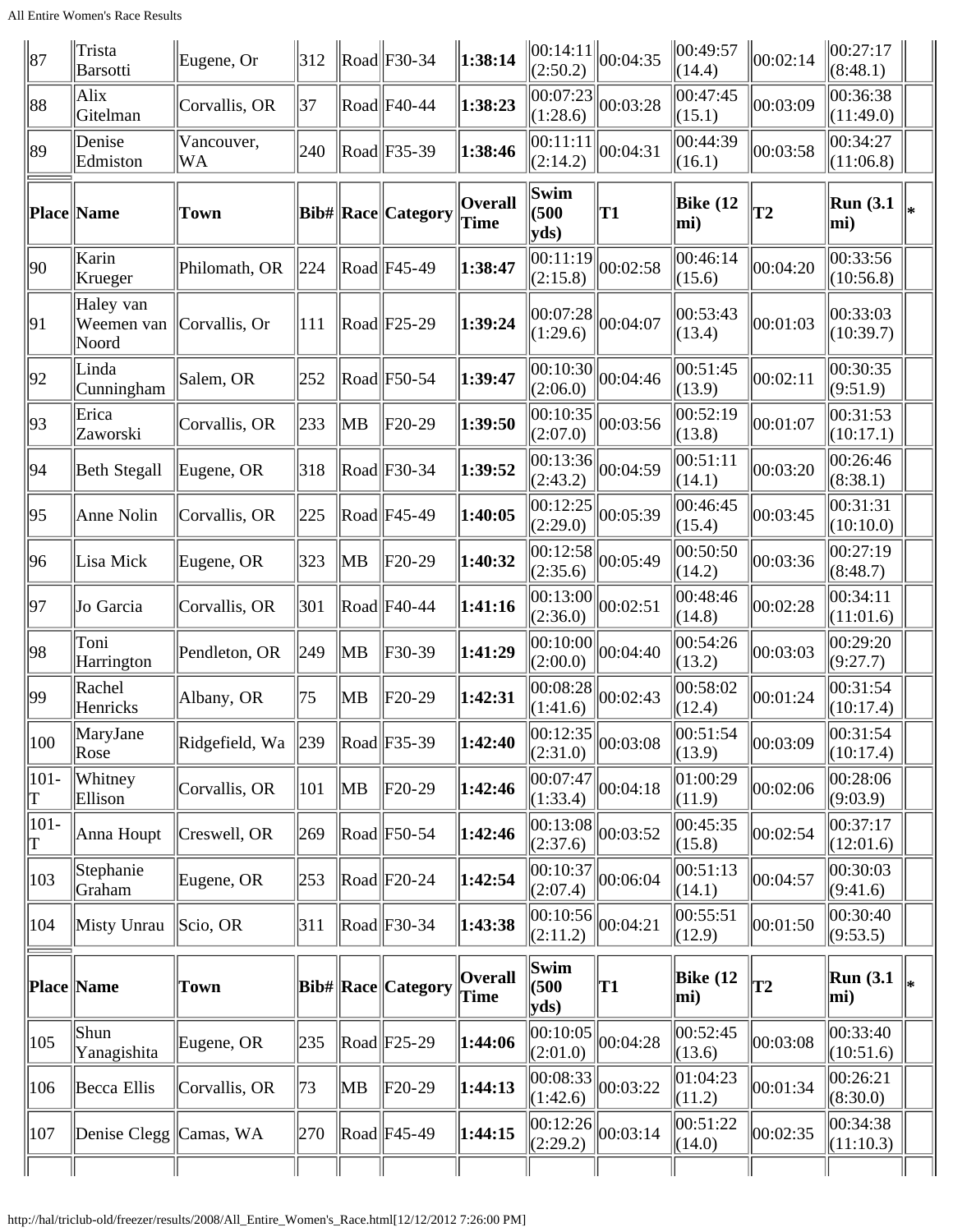All Entire Women's Race Results

| 108          | Sasitorn<br>Srisomburana | Corvallis, OR           | $\ 278\ $ |          | $\ \text{road}\ $ F40-44                             | 1:44:30                | (2:25.0)              | $\ 00:12:05\ _{00:03:55}$ | 00:52:31<br> (13.7) | 00:03:22 | 00:32:37<br>(10:31.3)           |     |
|--------------|--------------------------|-------------------------|-----------|----------|------------------------------------------------------|------------------------|-----------------------|---------------------------|---------------------|----------|---------------------------------|-----|
| 109          | Katherine<br>Wilson      | Keizer, OR              | 285       |          | $\left \text{Read}\right \left $ F40-44              | 1:44:58                | 00:15:01 <br>(3:00.2) | 00:06:12                  | 00:50:15<br>(14.3)  | 00:03:26 | 00:30:04<br>(9:41.9)            |     |
| 110          | Caytie Turin             | Washougal, Wa $\ 261\ $ |           |          | $\ $ Road $\ $ F20-24                                | 1:46:32                | 00:12:47 <br>(2:33.4) | 00:04:35                  | 00:50:45<br>(14.2)  | 00:04:07 | 00:34:18<br>(11:03.9)           |     |
| 111          | Robin<br>DeLoach         | Keizer, OR              | 272       |          | $\left \text{Read}\right \left $ F45-49              | 1:47:12                | 00:12:47 <br>(2:33.4) | 00:07:40                  | 00:53:01<br>(13.6)  | 00:03:29 | 00:30:15<br>(9:45.5)            |     |
| $112 -$<br>T | Michelle<br>Stobbe       | beaverton, or           | 194       |          | $\left \text{Read}\right \left \text{F20-24}\right $ | 1:47:24                | 00:09:02<br>(1:48.4)  | 00:03:54                  | 00:51:16<br>(14.0)  | 00:03:21 | 00:39:51<br>(12:51.3)           |     |
| $112 -$<br>T | Alicia<br>Triplett       | Salem, OR               | 310       |          | $\left \text{Read}\right \text{F35-39}$              | 1:47:24                | 00:11:25 <br>(2:17.0) | 00:08:42                  | 00:58:26<br>(12.3)  | 00:02:49 | 00:26:02<br>(8:23.9)            |     |
| 114          | <b>Brandy Reid</b>       | Portland, OR            | 276       | MB       | F30-39                                               | 1:47:57                | 00:11:58 <br>(2:23.6) | 00:05:02                  | 00:57:25<br>(12.5)  | 00:01:53 | 00:31:39<br>(10:12.6)           |     |
| 115          | Rachel<br>Harrington     | Harrisburg, OR          | 123       | $\ MB\ $ | F30-39                                               | 1:48:20                | 00:09:02<br>(1:48.4)  | 00:03:04                  | 00:57:45<br>(12.5)  | 00:01:17 | 00:37:12<br>(12:00.0)           |     |
| 116          | Janice<br>Rosenberg      | Corvallis, OR           | 308       |          | $\left \text{Read}\right \left $ F45-49              | 1:48:27                | 00:14:01 <br>(2:48.2) | 00:04:38                  | 00:52:46<br>(13.6)  | 00:01:48 | 00:35:14<br>(11:21.9)           |     |
| 117          | Sue Ellen<br>DeChenne    | Corvallis, OR           | 217       | $\ MB\ $ | F40-49                                               | 1:48:32                | 00:11:29 <br>(2:17.8) | 00:06:10                  | 00:57:50<br>(12.4)  | 00:02:03 | 00:31:00<br>(10:00.0)           |     |
| 118          | Rebecca<br>Mulkey        | Eugene, OR              | 305       |          | $\left \text{Read}\right \left \text{F25-29}\right $ | 1:48:39                | 00:15:13 <br>(3:02.6) | 00:05:36                  | 00:55:21<br>(13.0)  | 00:01:55 | 00:30:34<br>(9:51.6)            |     |
| 119          | Shelby<br>Piersol        | Washougal, Wa   187     |           |          | $\left \text{Read}\right \left $ F40-44              | 1:49:02                | 00:10:48 <br>(2:09.6) | 00:03:50                  | 00:55:47<br>(12.9)  | 00:02:44 | 00:35:53<br>(11:34.5)           |     |
|              |                          |                         |           |          |                                                      |                        | Swim                  |                           |                     |          |                                 |     |
|              | Place Name               | Town                    |           |          | Bib#  Race  Category                                 | <b>Overall</b><br>Time | (500)<br>yds          | T1                        | Bike $(12)$<br>mi)  | T2       | <b>Run</b> (3.1)<br>mi)         | l*. |
| 120          | Cathy Law                | Corvallis, OR           | 49        |          | $\left \text{Read}\right \left $ F40-44              | 1:49:09                | 00:07:09<br>(1:25.8)  | 00:10:30                  | 00:53:11<br>(13.5)  | 00:02:24 | 00:35:55<br>(11:35.2)           |     |
| 121          | DeDe Mott                | Vancouver,<br><b>WA</b> | 147       |          | $\ $ Road $\ $ F35-39                                | 1:49:34                | 00:09:55 <br>(1:59.0) | 00:04:41                  | 00:56:21<br>(12.8)  | 00:00:54 | 00:37:43<br>(12:10.0)           |     |
| 122          | Aleta Storch             | Portland, OR            | 309       |          | $\ $ Road $\ $ F20-24                                | 1:49:44                | 00:10:57 <br>(2:11.4) | 00:05:20                  | 00:57:46<br>(12.5)  | 00:02:58 | 00:32:43<br>(10:33.2)           |     |
| 123          | Linda De<br>Sitter       | Hood River,<br> OR      | 241       |          | $\ $ Road $\ $ F50-54                                | 1:49:57                | 00:10:31 <br>(2:06.2) | 00:06:26                  | 00:55:37<br>(12.9)  | 00:02:52 | 00:34:31<br>(11:08.1)           |     |
| 124          | Malinda<br>Shell         | Corvallis, OR           | 259       | MB       | F30-39                                               | 1:50:33                | 00:10:32 <br>(2:06.4) | 00:04:25                  | 01:00:20<br>(11.9)  | 00:01:34 | $ 00:33:42\rangle$<br>(10:52.3) |     |
| 125          | Leslie<br>Belfanti       | Keizer, OR              | 207       | ∥MB      | F40-49                                               | 1:50:50                | 00:14:15 <br>(2:51.0) | 00:01:35                  | 00:58:10<br>(12.4)  | 00:01:54 | 00:34:56<br>(11:16.1)           |     |
| 126          | Kirsten<br>Crumpacker    | Washougal,<br>WA        | 293       |          | $\left \right $ Road $\left \right $ F30-34          | 1:50:51                | 00:12:39 <br>(2:31.8) | 00:03:55                  | 00:55:12<br>(13.0)  | 00:02:00 | 00:37:05<br>(11:57.7)           |     |
| 127          | Kim<br>Pezonella         | Sparks, NV              | 279       | ∥MB      | F30-39                                               | 1:51:35                | 00:12:18 <br>(2:27.6) | 00:03:59                  | 00:57:20<br>(12.6)  | 00:01:55 | 00:36:03<br>(11:37.7)           |     |
| 128          | Laurie<br>Ranger         | Roseburg, OR            | 317       | ∥MB      | F50-59                                               | 1:52:51                | 00:18:06 <br>(3:37.2) | 00:05:29                  | 00:54:08<br>(13.3)  | 00:03:11 | 00:31:57<br>(10:18.4)           |     |
| 129          | Amy Whited               | Albany, OR              | 277       |          | $\left \text{Read}\right \left \text{F35-39}\right $ | 1:53:05                | 00:12:06 <br>(2:25.2) | 00:03:32                  | 00:55:53<br>(12.9)  | 00:04:56 | 00:36:38<br>(11:49.0)           |     |
| 130          | Shelley<br>Starkey       | Corvallis, OR           | 246       | MB       | F40-49                                               | 1:54:39                | 00:11:25 <br>(2:17.0) | 00:03:27                  | 01:02:35<br>(11.5)  | 00:04:49 | 00:32:23<br>(10:26.8)           |     |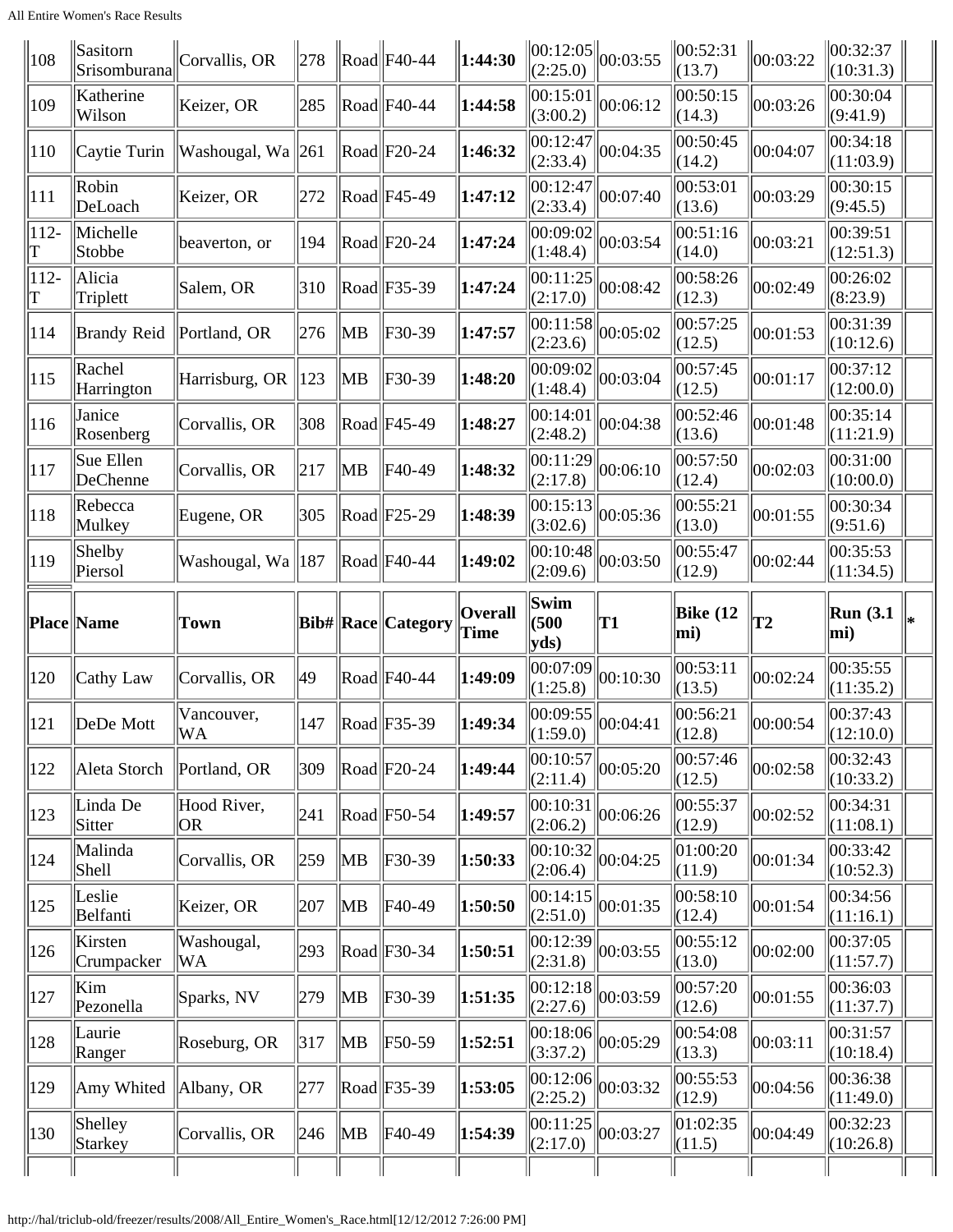| 131           | $\ $ Deb Wallig         | salem, or               | 314 |           | $\ $ Road $\ $ F50-54                                | 1:55:18                | (3:23.6)                                                     | $\ 00:16:58\ _{00:05:34}$        | $\ 01:01:02$<br>(11.8) | 00:02:20            | 00:29:24<br>(9:29.0)    |                     |
|---------------|-------------------------|-------------------------|-----|-----------|------------------------------------------------------|------------------------|--------------------------------------------------------------|----------------------------------|------------------------|---------------------|-------------------------|---------------------|
| 132           | Kristin<br>Sterling     | Portland, OR            | 119 |           | $\text{Road}$ F30-34                                 | 1:59:01                | $\left\  \frac{1}{00:10:59} \right\ _{00:04:41}$<br>(2:11.8) |                                  | 00:55:16<br>(13.0)     | 00:02:42            | 00:45:23<br>(14:38.4)   |                     |
| 133           | Melissa<br>Dolbec       | hillsboro, or           | 315 | MB        | F30-39                                               | 2:02:28                | (2:41.2)                                                     | $\overline{ 00:13:26 } 00:04:24$ | 01:04:41<br>(11.1)     | 00:04:19            | 00:35:38<br>(11:29.7)   |                     |
| 134           | Kathy Kralj             | Gresham, OR             | 331 |           | $\text{Rad}$ F50-54                                  | 2:05:36                | (4:40.8)                                                     | $\overline{ 00:23:24 } 00:02:52$ | 00:57:57<br>(12.4)     | 00:03:11            | 00:38:12<br>(12:19.4)   |                     |
|               | Place Name              | Town                    |     |           | Bib#  Race  Category                                 | <b>Overall</b><br>Time | Swim<br>$ $ (500<br>yds                                      | T1                               | Bike $(12)$<br>mi)     | T <sub>2</sub>      | <b>Run</b> (3.1)<br>mi) |                     |
| 135           | Robilyn<br>Robbins      | Vancouver,<br><b>WA</b> | 307 |           | $\text{Rad}$ F50-54                                  | 2:09:41                | 00:15:00 <br>(3:00.0)                                        | 00:06:51                         | 00:54:24<br>(13.2)     | 00:02:28            | 00:50:58<br>(16:26.5)   |                     |
| 136           | Robin Drews Gresham, OR |                         | 330 | <b>MB</b> | F50-59                                               | 2:38:44                | 00:23:23 <br>(4:40.6)                                        | 00:03:11                         | 01:19:24<br>(9.1)      | 00:03:49            | 00:48:57<br>(15:47.4)   |                     |
| 137-<br>T     | Cami Kwan               | Camas, WA               | 28  |           | Road F19&U                                           | 99:99:99               | $\ 00:06:36\ _{00:18:27}$<br>(1:19.2)                        |                                  | ΝO<br>TIME#?<br>(0)    | 00:02:00? TIME#?    | N <sub>O</sub><br>(0)   |                     |
| 137-<br>T     | Christina<br>Andrade    | Corvallis, OR           | 127 |           | $\text{Rad}$ F25-29                                  | 99:99:99               | ΝO<br>(0)                                                    | TIME#? 00:02:00?                 | ΝO<br>TIME#?<br>(0)    | 00:02:00? TIME#?    | N <sub>O</sub><br>(0)   |                     |
| $137 -$<br>lΤ | Erin<br>McKercher       | Eugene, OR              | 328 | MB        | $F20-29$                                             | 99:99:99               | 00:13:35 <br>(2:43.0)                                        | 00:02:00?                        | ΝO<br>TIME#?<br>(0)    | 00:02:00? TIME#?    | NO <sub>1</sub><br>(0)  |                     |
|               | Kristin<br>Boock        | Corvallis, OR           | 10  |           | $\text{Rad}$ F35-39                                  |                        | ΝO<br>(0)                                                    | TIME#? 00:02:00?                 | ΝO<br>TIME#?<br>(0)    | 00:02:00?  TIME#?   | N <sub>O</sub><br>(0)   | dnf                 |
|               | Kendra<br>Baran         | Beaverton, OR           | 94  |           | $\text{Road}$ F30-34                                 |                        | NO<br>(0)                                                    | TIME#?   00:02:00?               | ΝO<br>TIME#?<br>(0)    | 00:02:00? TIME#?    | <b>NO</b><br>(0)        | dnf                 |
|               | Jerri Gillean           | Junction City,<br> OR   | 129 |           | Road  F30-34                                         |                        | NO<br>(0)                                                    | TIME#?  00:02:00?  TIME#?        | NO<br>(0)              | $[00:02:00?$ TIME#? | NO<br>(0)               | $\vert$ dnf $\vert$ |
|               | Tanis Morris            | Washougal,<br>WA        | 135 |           | $\text{Rad}$ F30-34                                  |                        | ΝO<br>(0)                                                    | TIME#?  00:02:00?  TIME#?        | ΝO<br>(0)              | 00:02:00? TIME#?    | NO.<br>(0)              | dnf                 |
|               | Molly Phipps Albany, Or |                         | 136 |           | $\text{Road}$ F30-34                                 |                        | ΝO<br>(0)                                                    | TIME#?   00:02:00?               | NO<br>TIME#?<br>(0)    | 00:02:00? TIME#?    | NO.<br>(0)              | dnf                 |
|               | Allison<br>Hallin       | Portland, OR            | 174 | MB        | F30-39                                               |                        | NO.<br>(0)                                                   | TIME#?   00:02:00?   TIME#?      | ΝO<br>(0)              | 00:02:00? TIME#?    | NO <sub>1</sub><br>(0)  | dnf                 |
|               | Pam Law                 | Menlo Park,<br>CA       | 212 |           | $\text{Rad}$ F45-49                                  |                        | NO.<br>(0)                                                   | TIME#?   00:02:00?               | NO<br>TIME#?<br>(0)    | 00:02:00? TIME#?    | NO.<br>(0)              | dnf                 |
|               | Erin Partin             | Vancouver,<br>WA        | 227 |           | $\text{Rad}$ F19&U                                   |                        | ΝO<br>(0)                                                    | TIME#?   00:02:00?   TIME#?      | NO<br>(0)              | 00:02:00?  TIME#?   | NO.<br>(0)              | dnf                 |
|               | Kathy Partin            | Vancouver,<br><b>WA</b> | 228 |           | $\left \text{Read}\right \left \text{F50-54}\right $ |                        | ΝO<br>(0)                                                    | TIME#? 00:02:00?                 | NO.<br>TIME#?<br>(0)   | 00:02:00? TIME#?    | NO.<br>$\vert(0)$       | $\vert$ dnf $\vert$ |
|               |                         |                         |     |           |                                                      |                        |                                                              |                                  |                        |                     |                         |                     |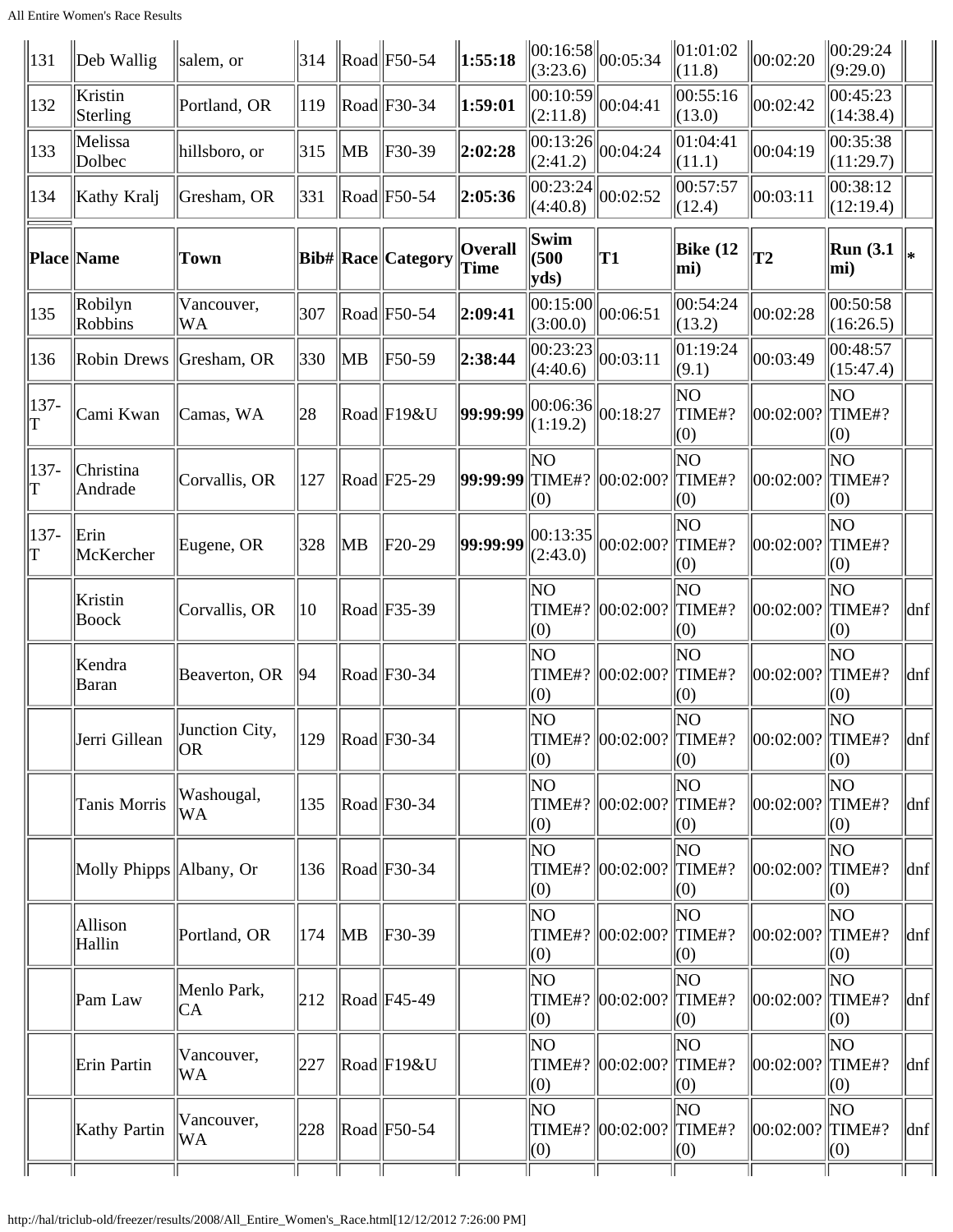| Amy Hart                   | Grants Pass, or           | $ 263\rangle$ |    | $\ $ Road $\ $ F35-39                                |                        | NO.<br>(0)                         | TIME#?  00:02:00?  TIME#?   | NO<br>(0)            | 00:02:00? TIME#?     | NO<br>(0)               | $\vert$ dnf $\vert$ |
|----------------------------|---------------------------|---------------|----|------------------------------------------------------|------------------------|------------------------------------|-----------------------------|----------------------|----------------------|-------------------------|---------------------|
| Place Name                 | <b>Town</b>               |               |    | Bib#  Race  Category                                 | <b>Overall</b><br>Time | <b>Swim</b><br>$\vert$ (500<br>yds | T1                          | Bike $(12)$<br>mi)   | $ {\bf T2} $         | <b>Run</b> (3.1)<br>mi) |                     |
| <b>Brook</b><br>Drinkwater | Grants Pass,<br><b>OR</b> | 264           |    | $\ $ Road $\ $ F25-29                                |                        | N <sub>O</sub><br>(0)              | TIME#?  00:02:00?  TIME#?   | lΝO<br>(0)           | $ 00:02:00? $ TIME#? | N <sub>O</sub><br>(0)   | $ d$ nf             |
| Kathleen<br>Vanderwall     | Salem, OR                 | 267           |    | $\ $ Road $\ $ F55-59                                |                        | NO <sub></sub><br>(0)              | TIME#? 00:02:00?            | lΝO<br>TIME#?<br>(0) | $ 00:02:00? $ TIME#? | ΝO<br>(0)               | dnf                 |
| Beth<br>Marszewski         | Corvallis, OR             | 274           |    | $\text{Rad}$ F35-39                                  |                        | NO <sub></sub><br>(0)              | TIME#?   00:02:00?   TIME#? | lΝO<br>(0)           | 00:02:00? TIME#?     | ΝO<br>(0)               | $\vert$ dnf $\vert$ |
| Amy Knorr                  | Albany, OR                | 287           |    | $\ $ Road $\ $ F25-29                                |                        | lΝO<br>TIME#?<br>(0)               | $\ 00:02:00?$ TIME#?        | lΝO<br>(0)           | 00:02:00? TIME#?     | <b>NO</b><br>(0)        | $\vert$ dnf $\vert$ |
| Debra Marsh                | Vancouver,<br><b>WA</b>   | 303           |    | $\left \text{Read}\right \left \text{F50-54}\right $ |                        | lΝO<br>(0)                         | TIME#?  00:02:00?  TIME#?   | lΝO<br>(0)           | 00:02:00? TIME#?     | <b>NO</b><br>(0)        | $\vert$ dnf $\vert$ |
| Afton Walsh                | Portland, OR              | 319           |    | $\ $ Road $\ $ F20-24                                |                        | NO<br>(0)                          | TIME#?  00:02:00?  TIME#?   | lΝO<br>(0)           | 00:02:00? TIME#?     | ΝO<br>(0)               | $\vert$ dnf $\vert$ |
| Stormy<br>White            | Vancouver,<br>WA          | 320           |    | $\ $ Road $\ $ F35-39                                |                        | ΝO<br>(0)                          | TIME#?  00:02:00?  TIME#?   | ΝO<br>(0)            | 00:02:00?            | 02:17:21?<br>(44:18.4)  | $\vert$ dnf $\vert$ |
| Jamie<br>McDaniel          | Scio, OR                  | 324           | MB | F30-39                                               |                        | ΝO<br>(0)                          | TIME#? 00:02:00?            | ΝO<br>TIME#?<br>(0)  | 00:02:00? TIME#?     | ΝO<br>(0)               | dnf                 |

**NOTE:** If your race number was not recorded at one of the timing checkpoints, your transition time is estimated at 00:02:00. This also causes your bike, swim, or run time to be an estimation. When this occurs, a question mark (?) follows the estimated times.

Category Abbreviations: "F19&U" means "Female 19 and Under" "F60&O" means "Female 60 and Over" "F20-24" means "Female 20-24" "F20-29" means "Female 20-29" "F25-29" means "Female 25-29" "F30-34" means "Female 30-34" "F30-39" means "Female 30-39" "F35-39" means "Female 35-39" "F40-44" means "Female 40-44" "F40-49" means "Female 40-49" "F45-49" means "Female 45-49" "F50-54" means "Female 50-54" "F50-59" means "Female 50-59" "F55-59" means "Female 55-59"

Timing software created by Aaron Wangberg. Please email any timing changes/modifications to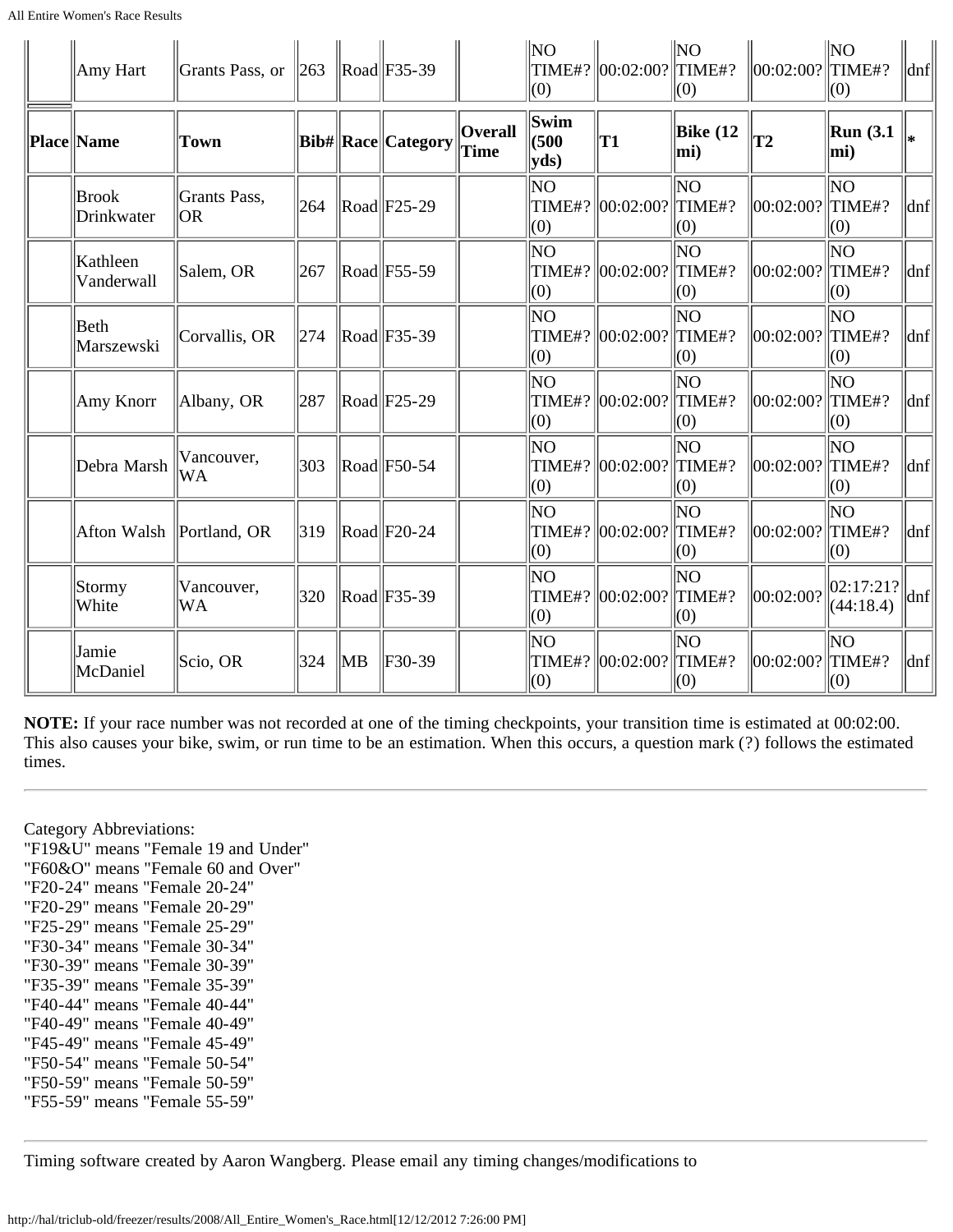All Entire Women's Race Results

dauerj@science.oregonstate.edu.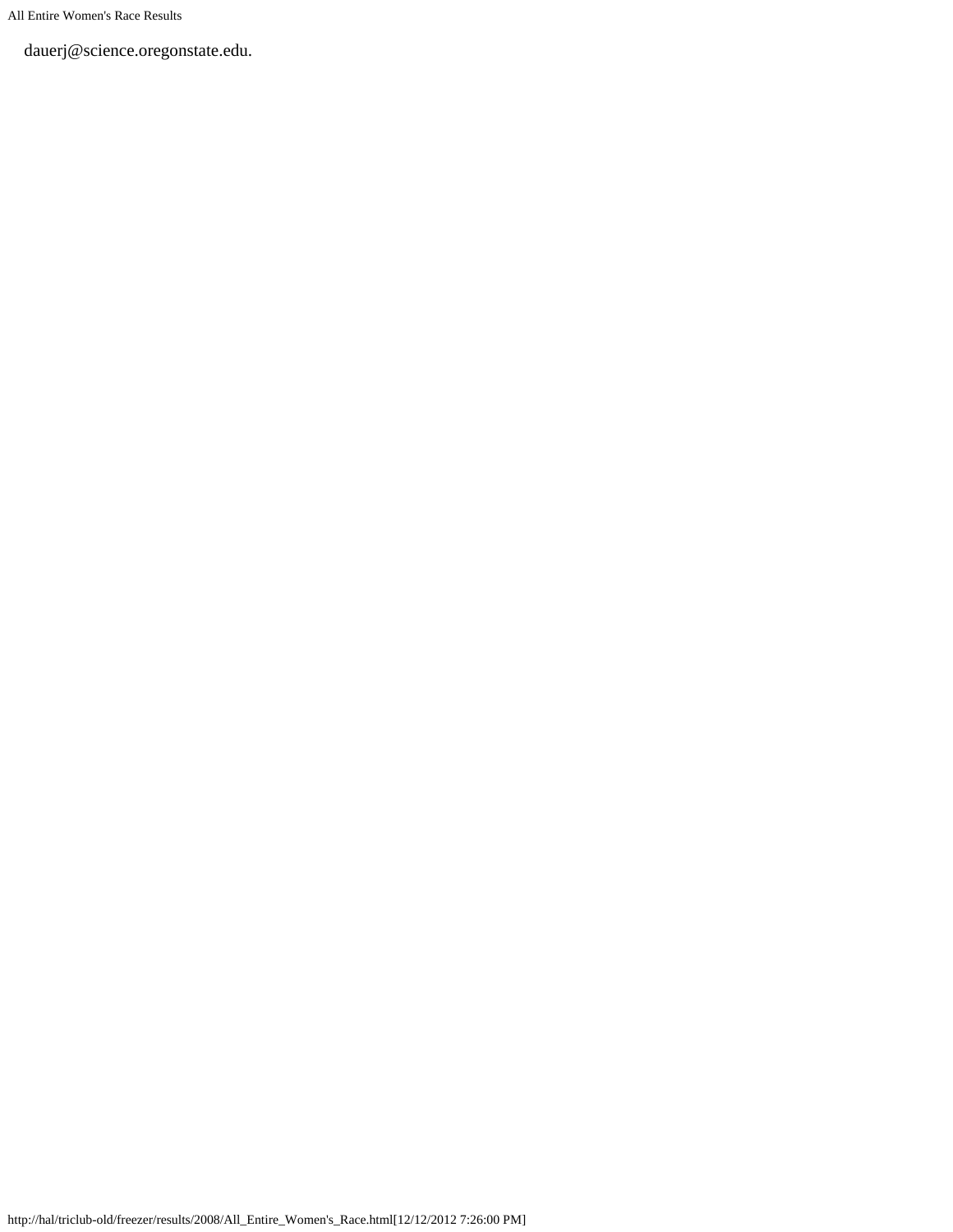# **Team Scores Results April 5, 2008**

<span id="page-34-0"></span>

| Place  Team Name  Combined Time  Individual Name  Bib#  Overall Time  5k Time  Bonus Time |
|-------------------------------------------------------------------------------------------|
|-------------------------------------------------------------------------------------------|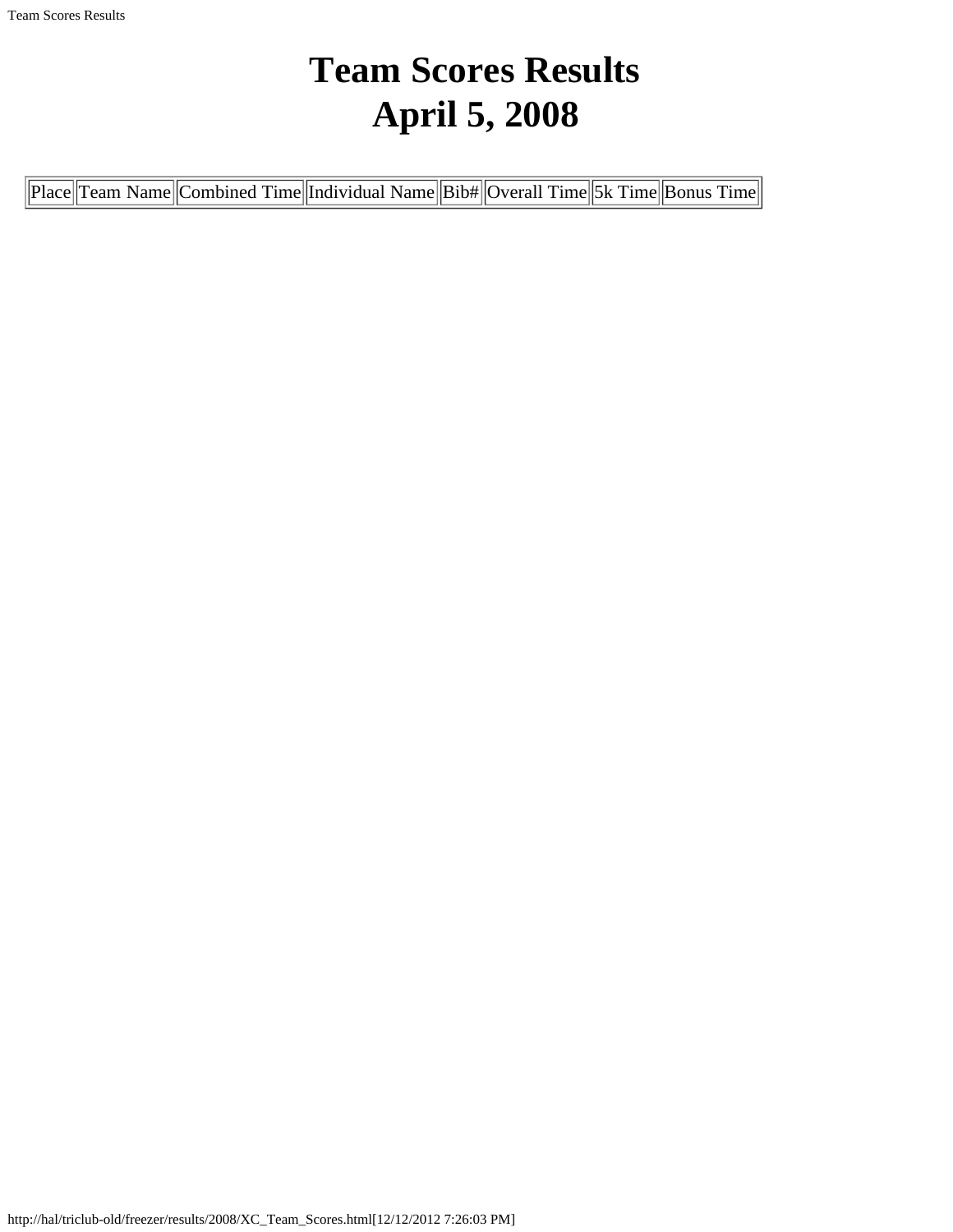# **Road Results for Entire Race April 5, 2008**

<span id="page-35-0"></span>

|                          | Town                                                                                    |                                       |          | Overall<br>Time                          | Swim<br>$(500 \text{ yds})$ | $\vert$ T1 $\left( \ \right)$ | Bike $(12)$<br>mi) | T2()         | Run(3.1)<br>mi)         | ∗                                                                   |
|--------------------------|-----------------------------------------------------------------------------------------|---------------------------------------|----------|------------------------------------------|-----------------------------|-------------------------------|--------------------|--------------|-------------------------|---------------------------------------------------------------------|
| Nathan<br>Smith          | Corvallis, OR                                                                           | 11                                    | M35-39   | 57:54                                    | 00:06:28<br>(1:17.6)        | 00:01:08                      | 00:31:44<br>(22.7) | 00:01:01     | 00:17:33<br>(5:39.7)    |                                                                     |
| Josh Monda               | Vancouver,<br>WA                                                                        | 25                                    | M25-29   | 59:41                                    | 00:07:22<br>(1:28.4)        | 00:01:02                      | 00:31:16<br>(23.0) | 00:02:07     | 00:17:54<br>(5:46.5)    |                                                                     |
| <b>Brendan</b><br>Treacy | Corvallis, OR                                                                           | 60                                    | M20-24   | 59:59                                    | 00:07:54<br>(1:34.8)        | 00:01:16                      | 00:30:23<br>(23.7) | 00:01:07     | 00:19:19<br>(6:13.9)    |                                                                     |
| William<br>Fleck         | Corvallis, OR                                                                           | 7                                     | M35-39   | 1:00:49                                  | 00:06:14<br>(1:14.8)        | 00:01:20                      | 00:33:01<br>(21.8) | 00:00:56     | 00:19:18<br>(6:13.5)    |                                                                     |
| Dan Schmitt              |                                                                                         | 5                                     | M30-34   | 1:01:42                                  | 00:05:51<br>(1:10.2)        | 00:01:23                      | 00:31:56<br>(22.5) | 00:02:17     | 00:20:15<br>(6:31.9)    |                                                                     |
| Andy Libert              |                                                                                         | 29                                    | M40-44   | 1:01:50                                  | 00:07:55<br>(1:35.0)        | 00:01:40                      | 00:31:58<br>(22.5) | 00:01:27     | 00:18:50<br>(6:04.5)    |                                                                     |
| David<br>Trench          | Corvallis, OR                                                                           | 20                                    | M25-29   | 1:02:16                                  | 00:06:32<br>(1:18.4)        | 00:01:53                      | 00:32:48<br>(22.0) | 00:01:39     | 00:19:24<br>(6:15.5)    |                                                                     |
| Gabe<br>Doebler          | Tigard, OR                                                                              | 41                                    | M30-34   | 1:02:18                                  | 00:07:25<br>(1:29.0)        | 00:01:40                      | 00:33:20<br>(21.6) | 00:01:40     | 00:18:13                |                                                                     |
| Robyn<br>Wangberg        | Corvallis, OR                                                                           | 23                                    | $F25-29$ | 1:03:04                                  | 00:06:57<br>(1:23.4)        | 00:01:29                      | 00:33:08<br>(21.7) | 00:01:37     | 00:19:53<br>(6:24.8)    |                                                                     |
| Jason<br>Hawthorne       | Albany, OR                                                                              | 35                                    | M35-39   | 1:04:18                                  | 00:07:10<br>(1:26.0)        | 00:01:49                      | 00:35:15<br>(20.4) | 00:01:05     | 00:18:59                |                                                                     |
| Noah                     | Lake Oswego,<br>OR <sub>1</sub>                                                         | 24                                    | M35-39   | 1:04:32                                  | 00:06:48<br>(1:21.6)        | 00:01:51                      | 00:35:12<br>(20.5) | 00:01:47     | 00:18:54<br>(6:05.8)    |                                                                     |
| Chris<br>Jackson         | Corvallis, OR                                                                           | 15                                    | M30-34   | 1:05:38                                  | 00:06:19<br>(1:15.8)        | 00:01:49                      | 00:35:19<br>(20.4) | 00:01:21     | 00:20:50<br>(6:43.2)    |                                                                     |
| Susan Fox                | Corvallis, OR                                                                           | 14                                    | F40-44   | 1:06:03                                  | 00:06:48<br>(1:21.6)        | 00:01:57                      | 00:34:22<br>(21.0) | 00:01:34     | 00:21:22                |                                                                     |
| Robert                   | Brush Prairie,                                                                          | 67                                    | M40-44   | 1:06:31                                  | 00:08:10<br>(1:38.0)        | 00:01:18                      | 00:36:23           | 00:00:36     | 00:20:04                |                                                                     |
|                          | Town                                                                                    |                                       |          | Overall<br>Time                          | Swim<br>$(500 \text{ yds})$ | $\vert$ T1()                  | Bike $(12)$<br>mi) | $\vert$ T2() | <b>Run</b> (3.1)        | l*                                                                  |
| Hickerson                | Corvallis, OR                                                                           | $ 9\rangle$                           | M55-59   | 1:06:52                                  | 00:06:12<br>(1:14.4)        | 00:02:20                      | 00:34:40<br>(20.8) | 00:01:36     | 00:22:04                |                                                                     |
| Carolyn<br>Atwood        | Rockford, IL                                                                            | $ 12\rangle$                          | $F20-24$ | 1:06:59                                  | 00:06:57<br>(1:23.4)        | 00:01:12                      | 00:36:09<br>(19.9) | 00:01:34     | 00:21:07<br>(6:48.7)    |                                                                     |
| Michael<br>Gilbert       | vancouver, wa                                                                           | 126                                   |          | 1:07:09                                  | 00:09:30<br>(1:54.0)        | 00:02:00?                     | (20.6)             |              | 00:19:43<br>(6:21.6)    |                                                                     |
| Jonathan                 | Camas, WA                                                                               | 69                                    | M30-34   | 1:07:22                                  | 00:08:45<br>(1:45.0)        | 00:01:31                      | 00:34:36<br>(20.8) | 00:01:15     | 00:21:15<br>(6:51.3)    |                                                                     |
|                          | Portland, OR                                                                            | 81                                    | M25-29   | 1:07:41                                  | 00:08:11<br>(1:38.2)        | 00:02:12                      | 00:36:14<br>(19.9) | 00:00:45     | 00:20:19<br>(6:33.2)    |                                                                     |
|                          | Place Name<br>Megowan<br>Croucher<br><b>Place Name</b><br>Jess<br>Peterson<br>Ryan Voge | Eugene, OR<br>eugene, or<br><b>WA</b> |          | Bib# Category<br>Bib# Category<br>M40-44 |                             |                               |                    | (19.8)       | 00:34:56? <br> 00:01:00 | (5:52.6)<br>(6:07.4)<br>(6:53.5)<br>$\ (6:28.4)$<br>mi)<br>(7:07.1) |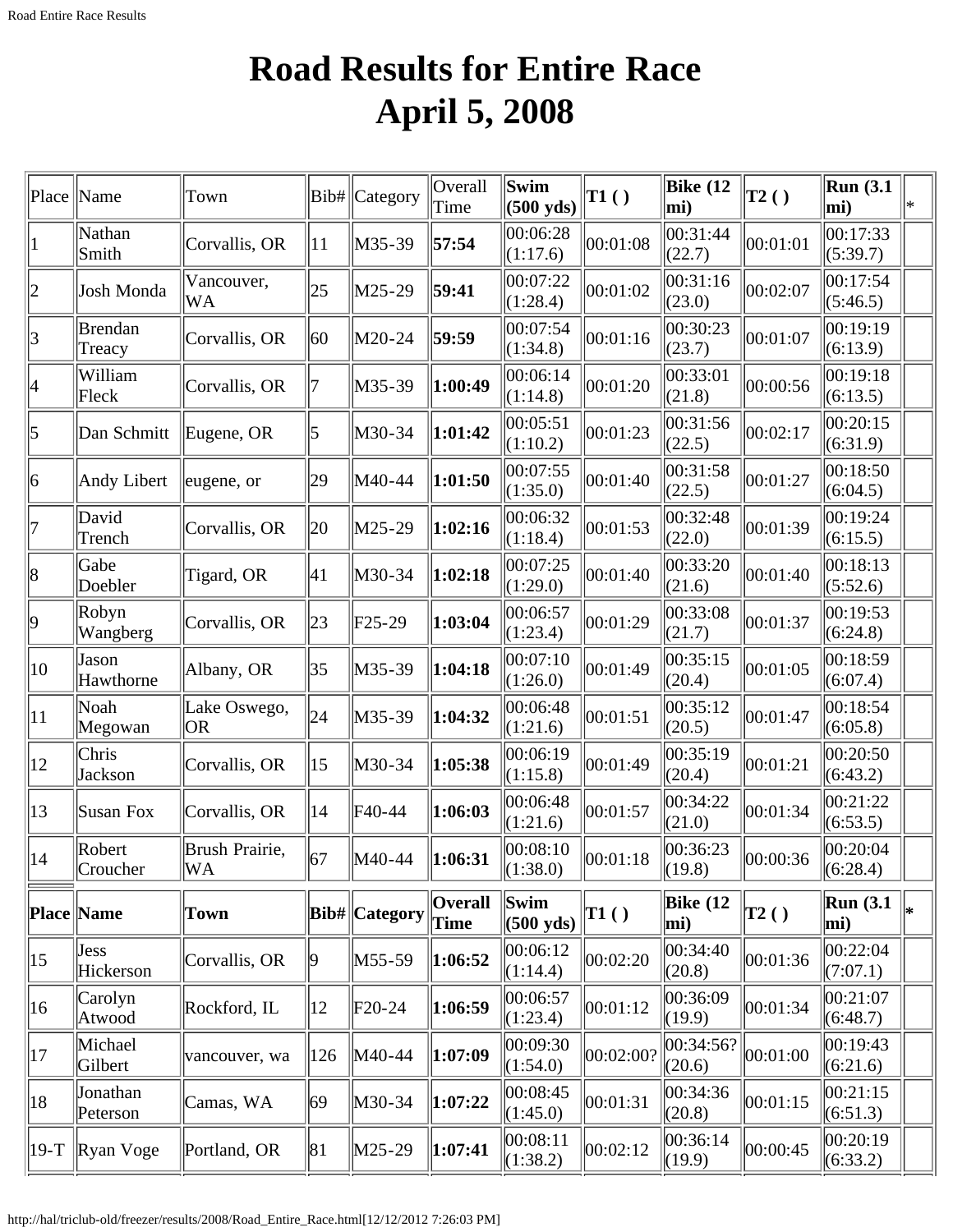Road Entire Race Results

| $ 19-T$ | Jonathan<br>Rasca        | Salem, Or        | 164          | $\ $ M30-34           | 1:07:41                | 00:08:53<br>(1:46.6)             | 00:02:42  | 00:35:38<br>(20.2)         | 00:00:58          | 00:19:30<br>(6:17.4)    |    |
|---------|--------------------------|------------------|--------------|-----------------------|------------------------|----------------------------------|-----------|----------------------------|-------------------|-------------------------|----|
| 21      | James<br>O'Hern          | Portland, OR     | 105          | M35-39                | 1:08:05                | 00:07:59<br>(1:35.8)             | 00:01:53  | 00:38:10<br>(18.9)         | 00:01:08          | 00:18:55<br>(6:06.1)    |    |
| 22      | Craig Tyler              | Camas, WA        | 142          | M20-24                | 1:08:36                | 00:07:53<br>(1:34.6)             | 00:01:39  | 00:36:43<br>(19.6)         | 00:01:37          | 00:20:44<br>(6:41.3)    |    |
| 23      | Jake Adams               | Eugene, OR       | 61           | M25-29                | 1:08:48                | 00:07:26<br>(1:29.2)             | 00:02:21  | 00:37:32<br>(19.2)         | 00:01:05          | 00:20:24<br>(6:34.8)    |    |
| 24      | Alexandre<br>Baudouin    | Portland, OR     | 145          | M30-34                | 1:09:22                | 00:08:58<br>(1:47.6)             | 00:02:14  | 00:36:48<br>(19.6)         | 00:00:49          | 00:20:33<br>(6:37.7)    |    |
| 25      | Benjamin<br>Steyer       | Corvallis, OR    | 18           | M20-24                | 1:09:32                | 00:05:53<br>(1:10.6)             | 00:02:42  | 00:37:58<br>(19.0)         | 00:01:40          | 00:21:19<br>(6:52.6)    |    |
| 26      | Darrel<br>McHugh         | Springfield, Or  | 78           | M35-39                | 1:09:36                | 00:07:38<br>(1:31.6)             | 00:02:33  | 00:36:12<br>(19.9)         | 00:00:58          | 00:22:15<br>(7:10.6)    |    |
| 27      | Sandra<br>Uesugi         | Corvallis, OR    | 21           | F30-34                | 1:09:40                | 00:06:40<br>(1:20.0)             | 00:01:18  | 00:35:36<br>(20.2)         | 00:01:37          | 00:24:29<br>(7:53.9)    |    |
| 28      | Jenna<br>Santelli        | Corvallis, OR    | 8            | $F20-24$              | 1:09:43                | 00:06:35<br>(1:19.0)             | 00:02:32  | 00:41:58<br>(17.2)         | 00:01:34          | 00:17:04<br>(5:30.3)    |    |
| 29      | <b>Uwe Hermes</b>        | Portland, OR     | $ 26\rangle$ | M30-34                | 1:09:56                | 00:07:13<br>(1:26.6)             | 00:02:22  | 00:36:36<br>(19.7)         | 00:01:56          | 00:21:49<br>(7:02.3)    |    |
|         | <b>Place Name</b>        | Town             |              | <b>Bib#</b>  Category | <b>Overall</b><br>Time | Swim<br>$(500 \text{ yds})$      | TI( )     | <b>Bike</b> (12<br>mi)     | $\overline{12}()$ | <b>Run</b> (3.1)<br>mi) | l* |
| 30      | Julie Seale              | Vancouver,<br>WA | 70           | $F30-34$              | 1:10:15                | 00:08:43<br>(1:44.6)             | 00:01:53  | 00:36:59<br>(19.5)         | 00:01:12          | 00:21:28<br>(6:55.5)    |    |
|         |                          |                  |              |                       |                        |                                  |           |                            |                   |                         |    |
| 31      | <b>Bruce</b><br>Watanabe | Newport, OR      | 4            | M40-44                | 1:10:35                | 00:05:53<br>(1:10.6)             | 00:02:16  | 00:35:03<br>(20.5)         | 00:02:01          | 00:25:22<br>(8:11.0)    |    |
| 32      | Erica<br>McKenzie        | Corvallis, OR    | 63           | $F30-34$              | 1:10:37                | 00:09:04<br>(1:48.8)             | 00:02:27  | 00:36:09<br>(19.9)         | 00:01:21          | 00:21:36<br>(6:58.1)    |    |
| 33      | Lara<br>Gamelin          | Corvallis, OR    | 27           | F40-44                | 1:10:42                | 00:07:09<br>$\Vert(1:25.8)\Vert$ | 00:01:55  | 00:36:39<br>$\Vert$ (19.6) | 00:01:25          | 00:23:34<br>(7:36.1)    |    |
| 34      | Drew Miller              | Keizer, OR       | 103          | M20-24                | 1:10:46                | 00:08:05<br>(1:37.0)             | 00:02:59  | 00:37:49<br>(19.0)         | 00:01:29          | 00:20:24<br>(6:34.8)    |    |
| 35      | Joshua<br>Weinman        | corvallis, or    | 40           | M25-29                | 1:10:47                | 00:06:13<br>(1:14.6)             | 00:02:11  | 00:39:35<br>(18.2)         | 00:01:54          | 00:20:54<br>(6:44.5)    |    |
| 36      | Taylor Carr              | Milwaukie, OR    | 95           | M25-29                | 1:10:48                | 00:07:53<br>(1:34.6)             | 00:01:40  | 00:36:46<br>(19.6)         | 00:01:20          | 00:23:09<br>(7:28.1)    |    |
| $37-T$  | Jeremy<br>McBride        | Tualatin, or     | 102          | $ M25-29$             | 1:11:00                | 00:08:52? <br> (1:46.4)          | 00:02:00? | 00:38:13<br>(18.8)         | 00:01:25          | 00:20:30<br>(6:36.8)    |    |
| $37-T$  | Andrew<br>Smith          | Portland, OR     | 140          | $ M25-29 $            | 1:11:00                | 00:08:01<br>(1:36.2)             | 00:02:56  | 00:37:34<br>(19.2)         | 00:01:10          | 00:21:19<br>(6:52.6)    |    |
| 39      | <b>Rick Collins</b>      | Salem, OR        | 85           | M45-49                | 1:11:04                | 00:08:26<br> (1:41.2)            | 00:02:22  | 00:36:57<br>(19.5)         | 00:00:45          | 00:22:34<br>(7:16.8)    |    |
| 40      | Scott Kruis              | Corvallis, OR    | 163          | M45-49                | 1:11:18                | 00:10:26<br>(2:05.2)             | 00:01:34  | 00:36:26<br>(19.8)         | 00:00:44          | 00:22:08<br>(7:08.4)    |    |
| 41      | <b>Jason Bosch</b>       | Eugene, OR       | 250          | M30-34                | 1:11:32                | 00:10:29<br>(2:05.8)             | 00:02:45  | 00:35:26<br>(20.3)         | 00:02:00          | 00:20:52<br>(6:43.9)    |    |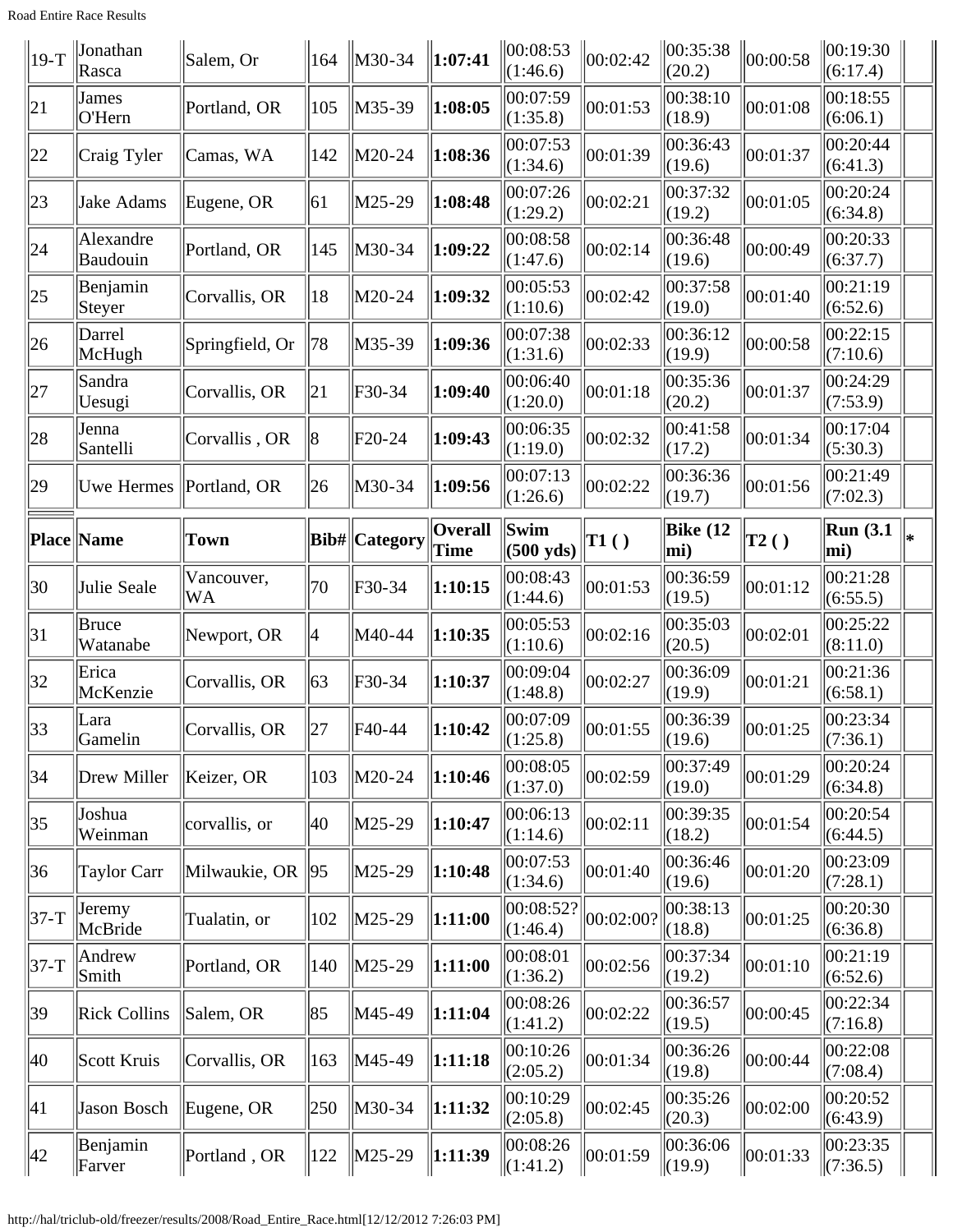| 43               | Adam Ward                 | Portland, OR             | 43              | M30-34               | 1:11:41                | 00:07:37<br>(1:31.4)                                 | 00:02:35                           | 00:35:22<br>(20.4)     | 00:02:03       | 00:24:04<br>(7:45.8)    |    |
|------------------|---------------------------|--------------------------|-----------------|----------------------|------------------------|------------------------------------------------------|------------------------------------|------------------------|----------------|-------------------------|----|
| 44               | Patrick<br>Clinton        | Portland, OR             | 71              | $\vert$ M25-29       | 1:11:43                | 00:08:43<br>(1:44.6)                                 | 00:02:38                           | 00:36:38<br>(19.7)     | 00:01:51       | 00:21:53<br>(7:03.5)    |    |
|                  | <b>Place Name</b>         | <b>Town</b>              |                 | Bib#  Category       | <b>Overall</b><br>Time | $\sqrt{\textbf{S}\textbf{w}}$<br>$(500 \text{ yds})$ | TI( )                              | <b>Bike (12</b><br>mi) | $\vert$ T2 ( ) | <b>Run</b> (3.1)<br>mi) | I∗ |
| 45               | Derek<br>Wilfong          | Tualatin, OR             | 144             | M30-34               | 1:11:45                | 00:07:54<br>(1:34.8)                                 | 00:02:44                           | 00:39:03<br>(18.4)     | 00:00:44       | 00:21:20<br>(6:52.9)    |    |
| $ 46-T$          | Lauren Thies              | Portland, OR             | $ 1\rangle$     | $F25-29$             | 1:11:57                | 00:05:53<br>(1:10.6)                                 | 00:02:25                           | 00:38:16<br>(18.8)     | 00:01:42       | 00:23:41<br>(7:38.4)    |    |
| $ 46-T$          | Jeff Macey                | Portland, OR             | 68              | M45-49               | 1:11:57                | 00:08:10<br>(1:38.0)                                 | 00:02:17                           | 00:35:38<br>(20.2)     | 00:01:58       | 00:23:54<br>(7:42.6)    |    |
| 48               | Jordan<br>Bigam           | Sherwood, OR             | 6               | M19&U                | 1:12:16                | 00:06:08<br>(1:13.6)                                 | 00:02:00                           | 00:39:58<br>(18.0)     | 00:01:28       | 00:22:42<br>(7:19.4)    |    |
| 49               | Josiah Faville Keizer, OR |                          | 13              | M20-24               | 1:12:51                | 00:06:49<br>(1:21.8)                                 | 00:01:41                           | 00:37:48<br>(19.0)     | 00:01:36       | 00:24:57<br>(8:02.9)    |    |
| $ 50-T$          | Brian<br>Velazquez        | Tualatin, OR             | 108             | M25-29               | 1:12:52                | 00:08:25<br>(1:41.0)                                 | 00:02:39                           | 00:38:51<br>(18.5)     | 00:02:00?      | 00:20:57?<br>(6:45.5)   |    |
| $50-T$           | Michael<br>Kloeppel       | Portland, OR             | 179             | M35-39               | 1:12:52                | 00:08:24<br>(1:40.8)                                 | 00:03:01                           | 00:35:23<br>(20.3)     | 00:01:16       | 00:24:48<br>(8:00.0)    |    |
| $\vert 52 \vert$ | Kirk Rose                 | Albany, OR               | 39              | M60&O                | 1:12:53                | 00:08:01<br>(1:36.2)                                 | 00:02:21                           | 00:37:50<br>(19.0)     | 00:02:12       | 00:22:29<br>(7:15.2)    |    |
| $\vert$ 53       | Roger<br>Nyquist          | Albany, OR               | 82              | M45-49               | 1:12:57                | 00:08:18<br>(1:39.6)                                 | 00:01:36                           | 00:39:30<br>(18.2)     | 00:00:43       | 00:22:50<br>(7:21.9)    |    |
| $\vert$ 54       | Rollston<br>Frangopoulos  | Portland, or             | 295             | M25-29               | 1:13:02                | 00:10:13<br>(2:02.6)                                 | 00:03:24                           | 00:36:14<br>(19.9)     | 00:02:09       | 00:21:02<br>(6:47.1)    |    |
| $\vert$ 55       | Jason<br>Tacchini         | corvallis, or            | 64              | M20-24               | 1:13:09                | 00:07:43<br>(1:32.6)                                 | 00:01:47                           | 00:38:15<br>(18.8)     | 00:01:30       | 00:23:54<br>(7:42.6)    |    |
| $\vert$ 56       | Austin Bell               | $ $ Corvallis, OR        | 44              | $\big $ M30-34       | $\ 1:13:28$            | 00:07:07<br> (1:25.4)                                | 00:02:49                           | 00:40:21<br>(17.8)     | 00:01:07       | 00:22:04<br>(7:07.1)    |    |
| $\vert$ 57       | Joe<br>Kleinhenz          | Portland, OR             | 112             | M25-29               | 1:13:41                | 00:08:11<br>(1:38.2)                                 | 00:02:34                           | 00:38:03<br>(18.9)     | 00:01:15       | 00:23:38<br>(7:37.4)    |    |
| $\vert$ 58       | Peter<br>Eschbach         | Corvallis, OR            | 74              | M40-44               | 1:13:45                | 00:08:04<br>(1:36.8)                                 | 00:03:43                           | 00:35:46<br>(20.1)     | 00:02:20       | 00:23:52<br>(7:41.9)    |    |
| 59               | <b>Bryan</b><br>Putnam    | Tualatin, OR             | 106             | $ M30-34$            | 1:13:46                | 00:08:39<br>(1:43.8)                                 | 00:02:06                           | 00:40:29<br>(17.8)     | 00:01:13       | 00:21:19<br>(6:52.6)    |    |
|                  | Place Name                | <b>Town</b>              |                 | <b>Bib#</b> Category | Overall<br>Time        | Swim<br>$(500 \text{ yds})$                          | T1()                               | <b>Bike</b> (12<br>mi) | $\vert$ T2()   | Run(3.1)<br>mi)         |    |
| 60               | Ashley<br>Hatfield        | Corvallis, OR            | 47              | $\text{F25-29}$      | 1:14:21                | 00:07:28<br>(1:29.6)                                 | 00:01:59                           | 00:37:45<br>(19.1)     | 00:01:45       | 00:25:24<br>(8:11.6)    |    |
| $\vert 61 \vert$ | Megan<br>Sullivan         | Springfield, OR $\ 22\ $ |                 | $\text{F25-29}$      | 1:14:48                | 00:06:54<br>(1:22.8)                                 | 00:01:59                           | 00:38:10<br>(18.9)     | 00:01:44       | 00:26:01<br>(8:23.5)    |    |
| 62               | Zuzana<br>Vejlupkova      | Corvallis, OR            | 65              | F35-39               | 1:15:01                | 00:07:41<br>(1:32.2)                                 | 00:02:25                           | 00:41:25<br>(17.4)     | 00:00:34       | 00:22:56<br>(7:23.9)    |    |
| 63               | Jack Pendell              | <b>EUGENE, OR</b>        | 124             | M40-44               | 1:15:06                | (1:43.0)                                             | $\overline{ 00:08:35? } 00:02:00?$ | 00:38:28<br>(18.7)     | 00:01:24       | 00:24:39<br>(7:57.1)    |    |
| $\parallel 64$   | Kimberely                 | Beaverton, OR            | $\parallel$ 306 | $\ F30-34\ $         | $\ 1:15:13$            | 00:11:56                                             | $\ 00:02:00?$                      | 00:35:44?              | 00:01:17       | 00:24:16                |    |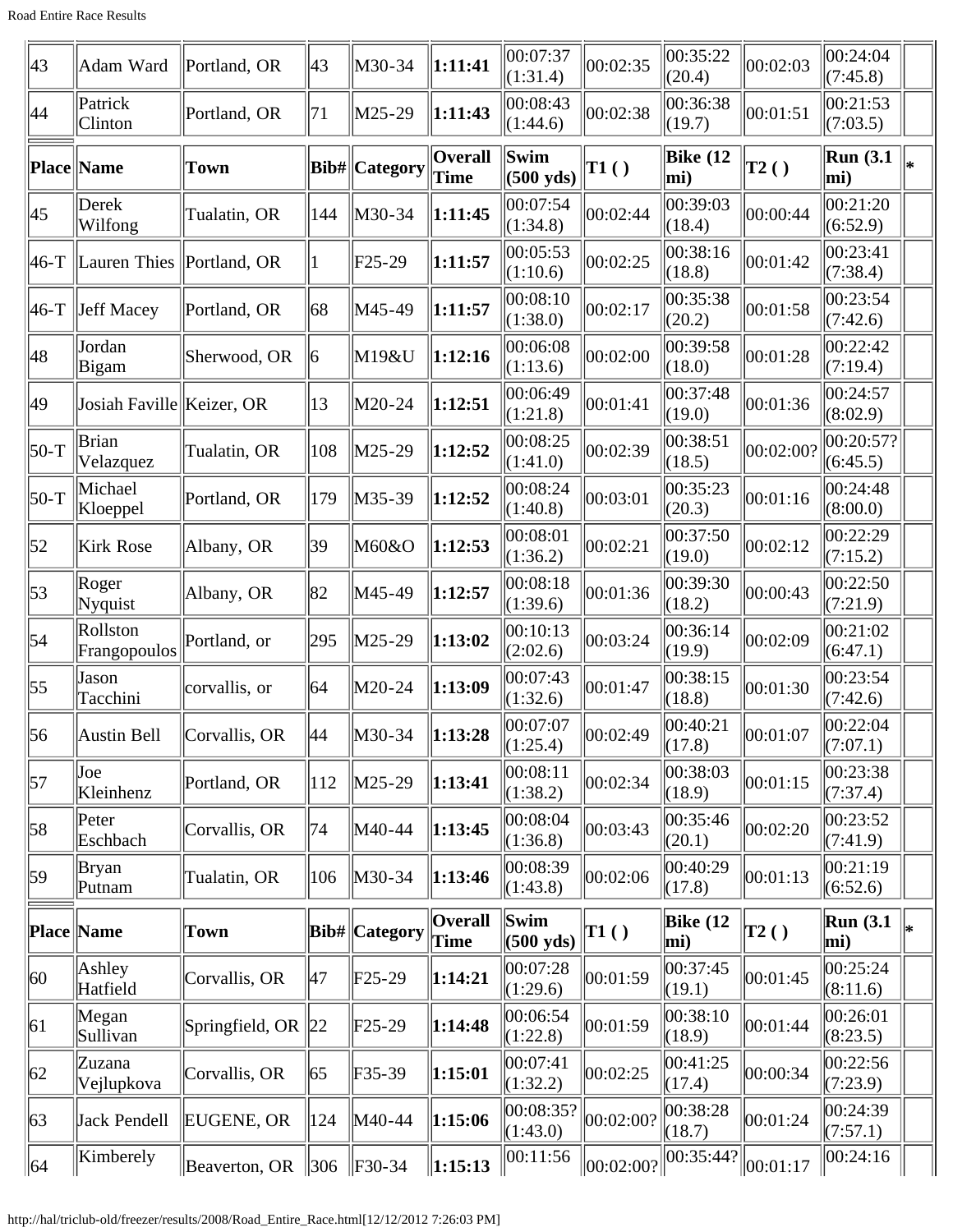Road Entire Race Results

|                  | $\ $ Mullen               |                           |                  |                 |                        | (2:23.2)                    |           | (20.1)             |          | (7:49.7)                |    |
|------------------|---------------------------|---------------------------|------------------|-----------------|------------------------|-----------------------------|-----------|--------------------|----------|-------------------------|----|
| 65               | Andy<br>Layman            | Keizer, OR                | 154              | M25-29          | 1:15:17                | 00:09:28<br>(1:53.6)        | 00:02:58  | 00:38:58<br>(18.5) | 00:01:28 | 00:22:25<br>(7:13.9)    |    |
| 66               |                           | Jody Wiewel Corvallis, OR | 143              | $F30-34$        | 1:15:35                | 00:07:50<br>(1:34.0)        | 00:01:58  | 00:41:11<br>(17.5) | 00:00:28 | 00:24:08<br>(7:47.1)    |    |
| 67               | Jeremy<br>Smith           | Keizer, OR                | 88               | M25-29          | 1:15:44                | 00:07:58<br>(1:35.6)        | 00:02:38  | 00:40:00<br>(18.0) | 00:01:08 | 00:24:00<br>(7:44.5)    |    |
| 68               | Helen<br>Naughton         | Corvallis, OR             | 184              | $F30-34$        | 1:15:48                | 00:07:59<br>(1:35.8)        | 00:02:28  | 00:40:34<br>(17.7) | 00:01:32 | 00:23:15<br>(7:30.0)    |    |
| 69               | Kevin<br>Coulter          | Troutdale, OR             | 116              | M45-49          | 1:15:51                | 00:09:04<br>(1:48.8)        | 00:02:16  | 00:34:00<br>(21.2) | 00:01:24 | 00:29:07<br>(9:23.5)    |    |
| $70-T$           | Catalina<br>Acuna         | Portland, OR              | $\vert 55 \vert$ | $F25-29$        | 1:15:52                | 00:07:44<br>(1:32.8)        | 00:01:33  | 00:40:31<br>(17.8) | 00:01:47 | 00:24:17<br>(7:50.0)    |    |
| $70-T$           | Greg Stone                | Portland, OR              | 141              | M45-49          | 1:15:52                | 00:08:18<br>(1:39.6)        | 00:02:50  | 00:37:42<br>(19.1) | 00:01:16 | 00:25:46<br>(8:18.7)    |    |
| 72               | Kara Smith                | corvallis, or             | 80               | $F30-34$        | 1:15:57                | 00:08:22<br>(1:40.4)        | 00:02:20  | 00:39:03<br>(18.4) | 00:01:16 | 00:24:56<br>(8:02.6)    |    |
| 73               | Carrie Ward               | Eugene, OR                | 149              | F35-39          | 1:16:05                | 00:09:11<br>(1:50.2)        | 00:02:34  | 00:39:44<br>(18.1) | 00:01:02 | 00:23:34<br>(7:36.1)    |    |
| 74               | Cheryl<br>Conrad          | Tigard, OR                | 169              | F45-49          | 1:16:06                | 00:09:21<br>(1:52.2)        | 00:03:05  | 00:43:25<br>(16.6) | 00:01:43 | 00:18:32<br>(5:58.7)    |    |
|                  | <b>Place Name</b>         | <b>Town</b>               |                  | Bib#  Category  | <b>Overall</b><br>Time | Swim<br>$(500 \text{ yds})$ | T1()      | Bike $(12)$<br>mi) | T2()     | <b>Run</b> (3.1)<br>mi) | l* |
| 75               | <b>Brian Casey</b>        | Beaverton, OR             | 93               | M30-34          | 1:16:11                | 00:08:22<br>(1:40.4)        | 00:03:06  | 00:38:13<br>(18.8) | 00:01:10 | 00:25:20<br>(8:10.3)    |    |
| 76               | Lisa Wourms Camas, WA     |                           | 84               | $F35-39$        | 1:16:22                | 00:08:15<br>(1:39.0)        | 00:02:18  | 00:40:19<br>(17.9) | 00:01:43 | 00:23:47<br>(7:40.3)    |    |
| 77               | Tyler Van<br><b>Brunt</b> | Grants Pass,<br>OR        | 32               | M20-24          | 1:16:27                | 00:06:50?<br>(1:22.0)       | 00:02:00? | 00:40:55<br>(17.6) | 00:02:07 | 00:24:35<br>(7:55.8)    |    |
| 78               | Tom<br>Henscheid          | Springfield, Or           | 175              | M35-39          | 1:16:41                | 00:09:15<br>(1:51.0)        | 00:03:33  | 00:37:55<br>(19.0) | 00:01:38 | 00:24:20<br>(7:51.0)    |    |
| 79               | Joel<br>Weinman           | corvallis, or             | 52               | M30-34          | 1:16:52                | 00:06:50<br>(1:22.0)        | 00:02:51  | 00:41:03<br>(17.5) | 00:02:52 | 00:23:16<br>(7:30.3)    |    |
| 80               | Tyler Lynch               | Milwaukie, OR             | 89               | M25-29          | 1:17:03                | 00:08:30                    | 00:03:01  | 00:43:17           | 00:01:35 | 00:20:40<br>(6:40.0)    |    |
| $\vert 81 \vert$ |                           |                           |                  |                 |                        | (1:42.0)                    |           | (16.6)             |          |                         |    |
|                  | MacDonald<br>Jackson      | Corvallis, OR             | 86               | M35-39          | 1:17:06                | 00:08:26<br>(1:41.2)        | 00:02:39  | 00:38:59<br>(18.5) | 00:01:31 | 00:25:31<br>(8:13.9)    |    |
| 82               | Denise<br>Croucher        | Brush Prairie,<br>WA      | 66               | F40-44          | 1:17:11                | 00:08:30<br>(1:42.0)        | 00:02:03  | 00:38:43<br>(18.6) | 00:01:24 | 00:26:31<br>(8:33.2)    |    |
| $ 83-T $         | Leah Hughes               | Corvallis, OR             | 76               | $ F25-29$       | 1:17:47                | 00:10:00<br>(2:00.0)        | 00:02:39  | 00:38:37<br>(18.6) | 00:00:59 | 00:25:32<br>(8:14.2)    |    |
| $ 83-T$          | Sara Sitter               | portland, or              | 83               | F30-34          | 1:17:47                | 00:07:50<br>(1:34.0)        | 00:01:47  | 00:40:25<br>(17.8) | 00:02:00 | 00:25:45<br>(8:18.4)    |    |
| 85               | Leanne Neal               | Dufur, OR                 | 59               | F30-34          | 1:17:59                | 00:07:53<br>(1:34.6)        | 00:02:26  | 00:42:15<br>(17.0) | 00:02:05 | 00:23:20<br>(7:31.6)    |    |
| 86               | Toni Decker               | Bend, OR                  | 96               | $\text{F25-29}$ | 1:18:00                | 00:09:04<br>(1:48.8)        | 00:01:57  | 00:40:32<br>(17.8) | 00:01:44 | 00:24:43<br>(7:58.4)    |    |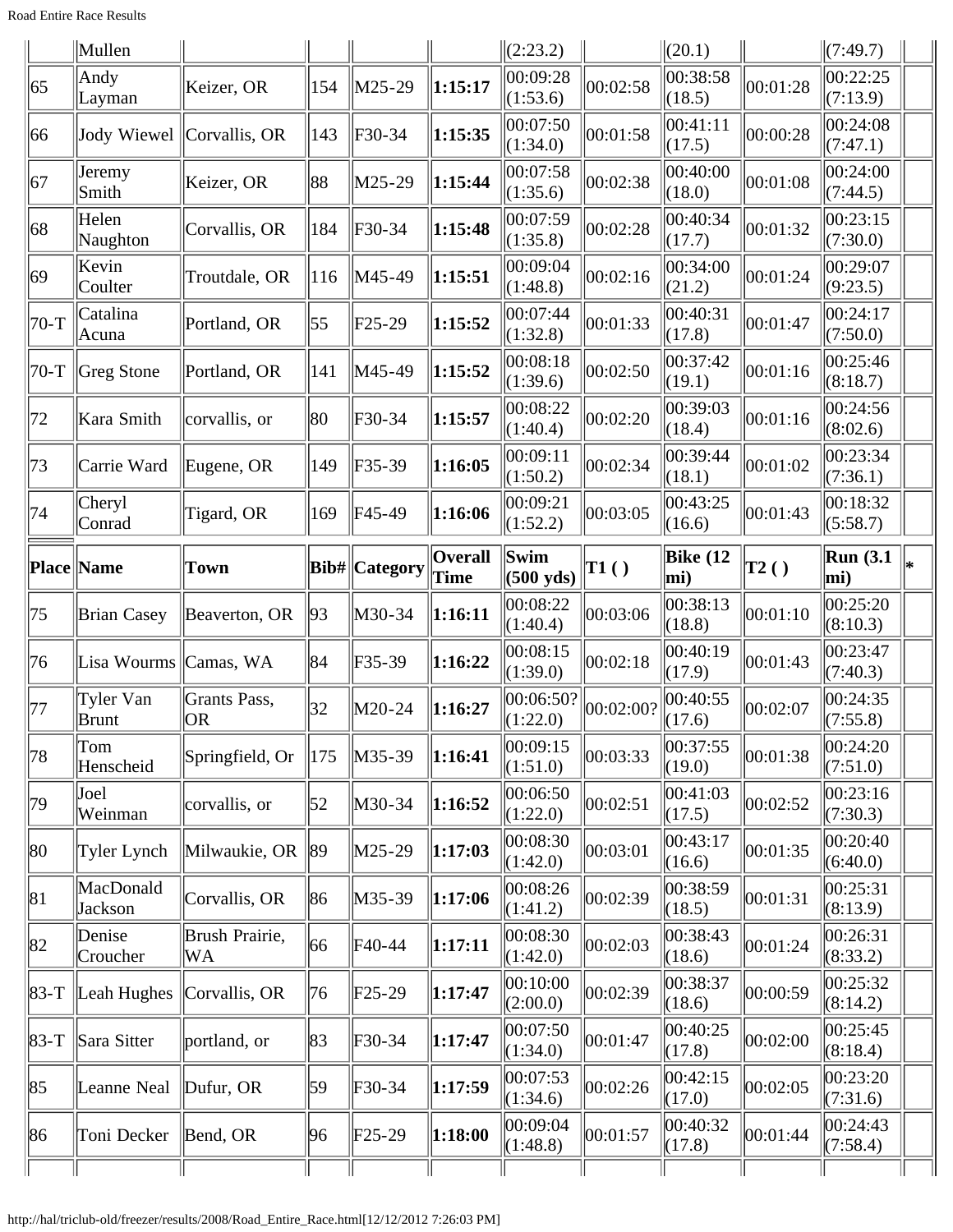Road Entire Race Results

| 87           | Frank<br>Stevens          | Troutdale, OR                   | $ 260\rangle$ | M40-44                | $\ 1:18:18$            | 00:11:18<br>(2:15.6)        | 00:02:17 | 00:37:43<br>(19.1)     | 00:01:38     | 00:25:22<br>(8:11.0)                    |    |
|--------------|---------------------------|---------------------------------|---------------|-----------------------|------------------------|-----------------------------|----------|------------------------|--------------|-----------------------------------------|----|
| 88           | Wiley<br>Thompson         | Corvallis, OR                   | 219           | M40-44                | 1:18:32                | 00:08:43<br>(1:44.6)        | 00:02:37 | 00:39:54<br>(18.0)     | 00:02:42     | 00:24:36<br>(7:56.1)                    |    |
| 89           | Mandy<br>Bowen            | Keizer, OR                      | 291           | $ F20-24$             | 1:18:36                | 00:10:43<br>(2:08.6)        | 00:02:09 | 00:40:19<br>(17.9)     | 00:01:52     | 00:23:33<br>(7:35.8)                    |    |
|              | <b>Place Name</b>         | Town                            |               | <b>Bib#</b>  Category | <b>Overall</b><br>Time | Swim<br>$(500 \text{ yds})$ | T1()     | <b>Bike</b> (12<br>mi) | $\vert$ T2() | <b>Run</b> (3.1)<br>$ \text{mi}\rangle$ | l⋇ |
| $ 90\rangle$ | Colsey<br><b>Bittner</b>  | West Linn, OR                   | 110           | $ $ F25-29            | 1:18:39                | 00:10:12<br>(2:02.4)        | 00:02:57 | 00:39:31<br>(18.2)     | 00:01:15     | 00:24:44<br>(7:58.7)                    |    |
| 91           | <b>Adam Stone</b>         | Portland, OR                    | 31            | M19&U                 | 1:18:45                | 00:07:48<br>(1:33.6)        | 00:02:19 | 00:42:20<br>(17.0)     | 00:02:01     | 00:24:17<br>(7:50.0)                    |    |
| 92           | Heather<br>Reimann        | Beaverton, OR                   | 138           | $ F25-29$             | 1:18:48                | 00:08:34<br>(1:42.8)        | 00:02:33 | 00:41:45<br>(17.2)     | 00:01:28     | 00:24:28<br>(7:53.5)                    |    |
| 93           | Karyn<br>Woods            | Salem, OR                       | 53            | $F25-29$              | 1:20:01                | 00:08:01<br>(1:36.2)        | 00:02:57 | 00:41:53<br>(17.2)     | 00:02:08     | 00:25:02<br>(8:04.5)                    |    |
| 94           | <b>Thomas</b><br>Macaulay | Tualatin, OR                    | 16            | $\vert$ M55-59        | 1:20:06                | 00:06:29<br>(1:17.8)        | 00:02:46 | 00:43:13<br>(16.7)     | 00:02:14     | 00:25:24<br>(8:11.6)                    |    |
| 95           | Evan<br>Gwilliam          | Camas, WA                       | 210           | M30-34                | 1:20:10                | 00:09:10<br>(1:50.0)        | 00:02:57 | 00:43:07<br>(16.7)     | 00:01:07     | 00:23:49<br>(7:41.0)                    |    |
| 96           | Joe Michel                | Eugene, OR                      | 155           | M35-39                | 1:20:16                | 00:09:38<br>(1:55.6)        | 00:03:38 | 00:40:47<br>(17.7)     | 00:01:18     | 00:24:55<br>(8:02.3)                    |    |
| 97           | Allison<br>Hammond        | Portland, OR                    | 130           | $F25-29$              | 1:20:17                | 00:09:05<br>(1:49.0)        | 00:01:53 | 00:42:12<br>(17.1)     | 00:01:02     | 00:26:05<br>(8:24.8)                    |    |
| 98           | Mel Long                  | Oregon City,<br><b>OR</b>       | 30            | M40-44                | 1:20:53                | 00:07:46<br>(1:33.2)        | 00:01:52 | 00:40:42<br>(17.7)     | 00:03:17     | 00:27:16<br>(8:47.7)                    |    |
| 99           | Andrea<br><b>Meadows</b>  | Corvallis, OR                   | 183           | $F25-29$              | 1:20:55                | 00:08:00<br>(1:36.0)        | 00:02:45 | 00:46:56<br>(15.3)     | 00:00:53     | 00:22:21<br>(7:12.6)                    |    |
| 100          | Eric DeFreest Eugene, OR  |                                 | 161           | M45-49                | $\ 1:20:59$            | 00:10:14<br>$\ $ (2:02.8)   | 00:03:08 | 00:40:49<br>(17.6)     | 00:01:12     | 00:25:36<br>$\ (8:15.5)$                |    |
| 101          | Leona<br>Egeland          | DUFUR, OR                       | 72            | $F30-34$              | 1:21:02                | 00:08:13<br>(1:38.6)        | 00:02:35 | 00:43:07<br>(16.7)     | 00:01:49     | 00:25:18<br>(8:09.7)                    |    |
| 102          | Neisha<br>Lundberg        | Springfield, OR $\parallel$ 113 |               | $F30-34$              | 1:21:06                | 00:08:29<br>(1:41.8)        | 00:03:30 | 00:42:31<br>(16.9)     | 00:01:19     | 00:25:17<br>(8:09.4)                    |    |
| 103          | Paula<br>Buchanan         | Bend, or                        | 92            | F45-49                | 1:21:24                | 00:08:22<br>(1:40.4)        | 00:03:17 | 00:38:54<br>(18.5)     | 00:01:09     | 00:29:42<br>(9:34.8)                    |    |
| 104          | Gary<br>Gustafson         | Reno, NV                        | 209           | M50-54                | 1:21:37                | 00:09:09<br>(1:49.8)        | 00:03:23 | 00:40:36<br>(17.7)     | 00:02:27     | 00:26:02<br>(8:23.9)                    |    |
|              | Place Name                | Town                            |               | <b>Bib#</b>  Category | <b>Overall</b><br>Time | Swim<br>$(500 \text{ yds})$ | T1()     | Bike $(12)$<br>mi)     | $\vert$ T2() | Run(3.1)<br>mi)                         | l∗ |
| 105          | Chad Ruhoff Eugene, OR    |                                 | 189           | M30-34                | 1:21:39                | 00:11:43<br>(2:20.6)        | 00:04:59 | 00:39:24<br>(18.3)     | 00:01:13     | 00:24:20<br>(7:51.0)                    |    |
| 106          | Rob Boursaw               | Castle Rock,<br>Wa              | 167           | M30-34                | 1:21:47                | 00:09:18<br>(1:51.6)        | 00:02:54 | 00:42:24<br>(17.0)     | 00:01:14     | 00:25:57<br>(8:22.3)                    |    |
| 107          | John Graham Eugene, OR    |                                 | 172           | $M25-29$              | 1:22:13                | 00:09:00<br>(1:48.0)        | 00:04:00 | 00:45:39<br>(15.8)     | 00:00:53     | 00:22:41<br>(7:19.0)                    |    |
| 108          | Jeff Bemrose Dallas, OR   |                                 | 56            | M45-49                | $\vert 1:22:44 \vert$  | 00:08:14                    | 00:03:27 | 00:40:20               | 00:02:55     | 00:27:48                                |    |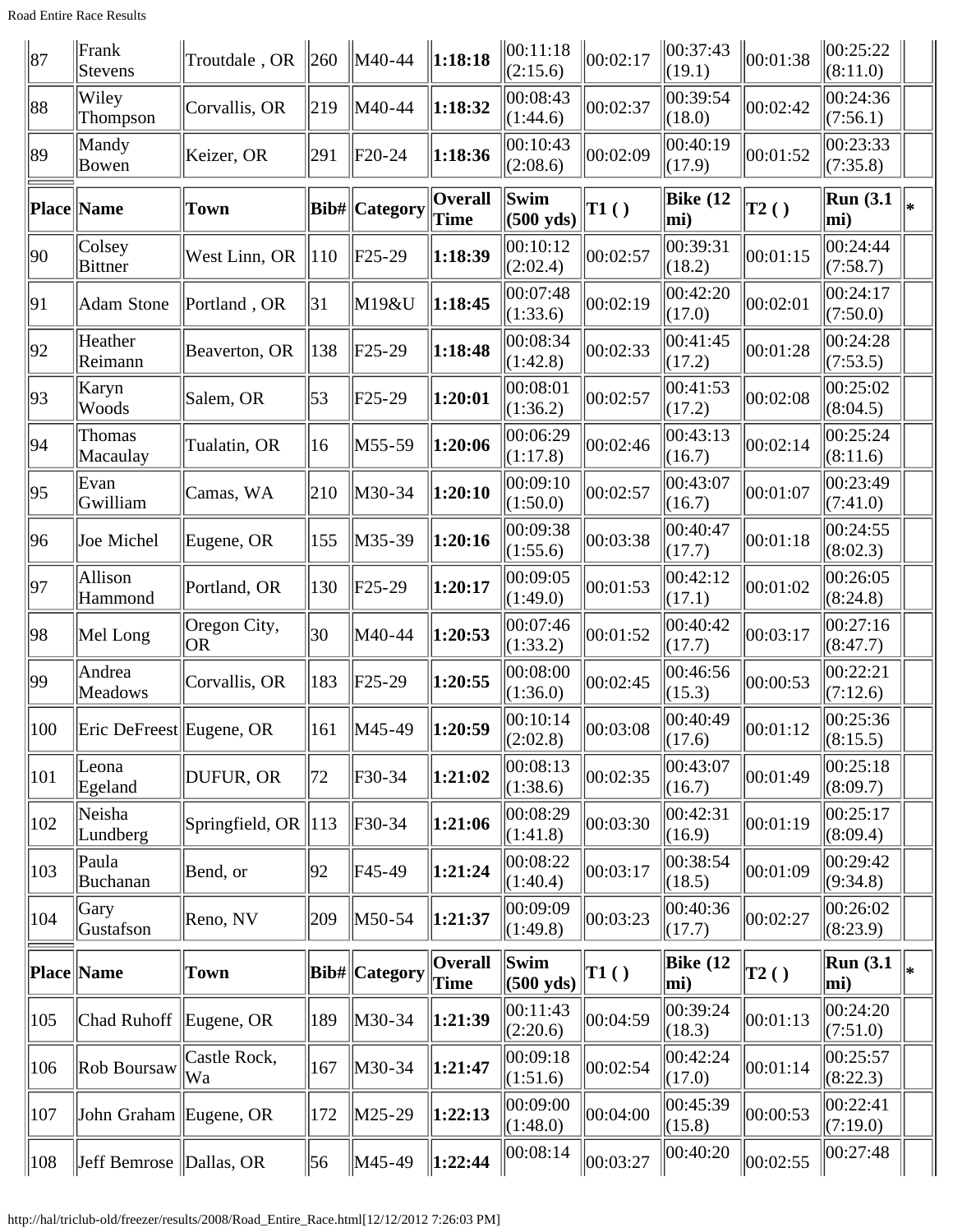Road Entire Race Results

|               |                          |                             |              |                                            |                | $\ $ (1:38.8)        |              | $\Vert$ (17.9)     |              | $\ $ (8:58.1)                     |    |
|---------------|--------------------------|-----------------------------|--------------|--------------------------------------------|----------------|----------------------|--------------|--------------------|--------------|-----------------------------------|----|
| 109           | Michael<br>McPherson     | Corvallis, OR               | 58           | M45-49                                     | 1:22:48        | 00:08:02<br>(1:36.4) | 00:03:14     | 00:41:17<br>(17.4) | 00:02:21     | $\overline{00:}27:54$<br>(9:00.0) |    |
| 110           | Rachel<br>Schwindt       | Corvallis, OR               | 190          | $\textcolor{blue}{\mathsf{F}35-39}$        | 1:22:52        | 00:10:15<br>(2:03.0) | 00:02:53     | 00:42:21<br>(17.0) | 00:00:53     | 00:26:30<br>(8:32.9)              |    |
| $ 111 -$<br>T | Thomas<br>Simpson        | Portland, OR                | 107          | M30-34                                     | 1:23:04        | 00:10:51<br>(2:10.2) | 00:03:30     | 00:43:06<br>(16.7) | 00:00:57     | 00:24:40<br>(7:57.4)              |    |
| $ 111 -$<br>T | Jennifer Scott Camas, wa |                             | 118          | F35-39                                     | 1:23:04        | 00:09:26<br>(1:53.2) | 00:02:07     | 00:45:01<br>(16.0) | 00:01:35     | 00:24:55<br>(8:02.3)              |    |
| 113           | Sondra<br>Grable         | Camas, wa                   | 146          | F40-44                                     | 1:23:29        | 00:09:49<br>(1:57.8) | 00:03:13     | 00:43:11<br>(16.7) | 00:01:57     | 00:25:19<br>(8:10.0)              |    |
| 114           | Rachelle<br>Jorgensen    | Eugene, OR                  | 91           | $F35-39$                                   | 1:23:30        | 00:08:37<br>(1:43.4) | 00:03:43     | 00:46:42<br>(15.4) | 00:01:55     | 00:22:33<br>(7:16.5)              |    |
| 115           | Tatiana<br>Davalon       | Corvallis, or               | 151          | F40-44                                     | 1:23:47        | 00:09:36<br>(1:55.2) | 00:03:18     | 00:44:45<br>(16.1) | 00:01:52     | 00:24:16<br>(7:49.7)              |    |
| 116           | John<br><b>Beckstead</b> | Grants Pass, Or             | 262          | $ M25-29$                                  | 1:23:50        | 00:09:46<br>(1:57.2) | 00:03:24     | 00:44:37<br>(16.1) | 00:01:42     | 00:24:21<br>(7:51.3)              |    |
| 117           | Kristin<br>Burnett       | Portland, OR                | 46           | $F25-29$                                   | 1:23:51        | 00:08:00<br>(1:36.0) | 00:01:58     | 00:41:03<br>(17.5) | 00:03:34     | 00:29:16<br>(9:26.5)              |    |
| 118           | Tim McClain Salem, OR    |                             | 182          | M35-39                                     | 1:24:10        | 00:10:52<br>(2:10.4) | 00:03:25     | 00:43:04<br>(16.7) | 00:00:34     | 00:26:15<br>(8:28.1)              |    |
| $ 119-$<br>T  | <b>Fred Robbins</b>      | Vancouver,<br>WA            | 139          | M60&O                                      | 1:24:27        | 00:08:17<br>(1:39.4) | 00:05:13     | 00:41:25<br>(17.4) | 00:02:35     | 00:26:57<br>(8:41.6)              |    |
|               |                          |                             |              |                                            | <b>Overall</b> | Swim                 |              | Bike $(12)$        |              | Run(3.1)                          |    |
|               | Place Name               | Town                        |              | <b>Bib#</b> Category                       | Time           | $(500 \text{ yds})$  | $\vert$ T1() | mi)                | $\vert$ T2() | mi)                               | l⋇ |
| $119-$<br>T   | Victoria<br>Howry        | Corvallis, OR               | 177          | $\textcolor{blue}{\mathsf{F55\text{-}59}}$ | 1:24:27        | 00:10:01<br>(2:00.2) | 00:02:47     | 00:41:16<br>(17.4) | 00:01:00     | 00:29:23<br>(9:28.7)              |    |
| 121           |                          | Justin Shanks Corvallis, OR | 191          | M20-24                                     | 1:24:37        | 00:12:11<br>(2:26.2) | 00:02:55     | 00:44:40<br>(16.1) | 00:00:42     | 00:24:09<br>(7:47.4)              |    |
| 122           |                          | Carolyn Mull Bellevue, WA   | $ 17\rangle$ | $F20-24$                                   | 1:24:38        | 00:07:00<br>(1:24.0) | 00:03:05     | 00:42:26<br>(17.0) | 00:02:43     | 00:29:24<br>(9:29.0)              |    |
| 123           | Margaret<br>Oscilia      | Portland, OR                | 226          | F20-24                                     | 1:24:42        | 00:10:48<br>(2:09.6) | 00:02:50     | 00:42:45<br>(16.8) | 00:01:51     | 00:26:28<br>(8:32.3)              |    |
| 124           | Theresa Lane             | VANCOVUER,<br><b>WA</b>     | 165          | $\text{F25-29}$                            | 1:24:44        | 00:09:24<br>(1:52.8) | 00:04:42     | 00:43:06<br>(16.7) | 00:02:16     | 00:25:16<br>(8:09.0)              |    |
| 125           | Matt Jones               | Salem, OR                   | 316          | M35-39                                     | 1:24:52        | 00:13:26<br>(2:41.2) | 00:03:58     | 00:39:53<br>(18.1) | 00:01:44     | 00:25:51<br>(8:20.3)              |    |
| 126           | Doug Weil                | Vancouver,<br>WA            | 201          | M45-49                                     | 1:25:17        | 00:10:20<br>(2:04.0) | 00:03:39     | 00:40:56<br>(17.6) | 00:02:03     | 00:28:19<br>(9:08.1)              |    |
| 127           | Jennifer Lang            | Vancouver,<br>WА            | 117          | $F30-34$                                   | 1:25:31        | 00:09:27<br>(1:53.4) | 00:02:27     | 00:47:15<br>(15.2) | 00:00:49     | 00:25:33<br>(8:14.5)              |    |
| 128           | David<br>Woods           | Salem, OR                   | $ 33\rangle$ | $M25-29$                                   | 1:25:42        | 00:07:29<br>(1:29.8) | 00:03:29     | 00:39:55<br>(18.0) | 00:01:54     | 00:32:55<br>(10:37.1)             |    |
| 129           | Carrie Schutz Eugene, OR |                             | 79           | $\textsf{F}40-44$                          | 1:25:46        | 00:07:57<br>(1:35.4) | 00:02:48     | 00:45:12<br>(15.9) | 00:02:42     | 00:27:07<br>(8:44.8)              |    |
| 130           | Theresa<br>Anderson      | Washougal,<br>WA            | 265          | F50-54                                     | 1:26:03        | 00:10:29<br>(2:05.8) | 00:02:33     | 00:44:17<br>(16.3) | 00:02:30     | 00:26:14<br>(8:27.7)              |    |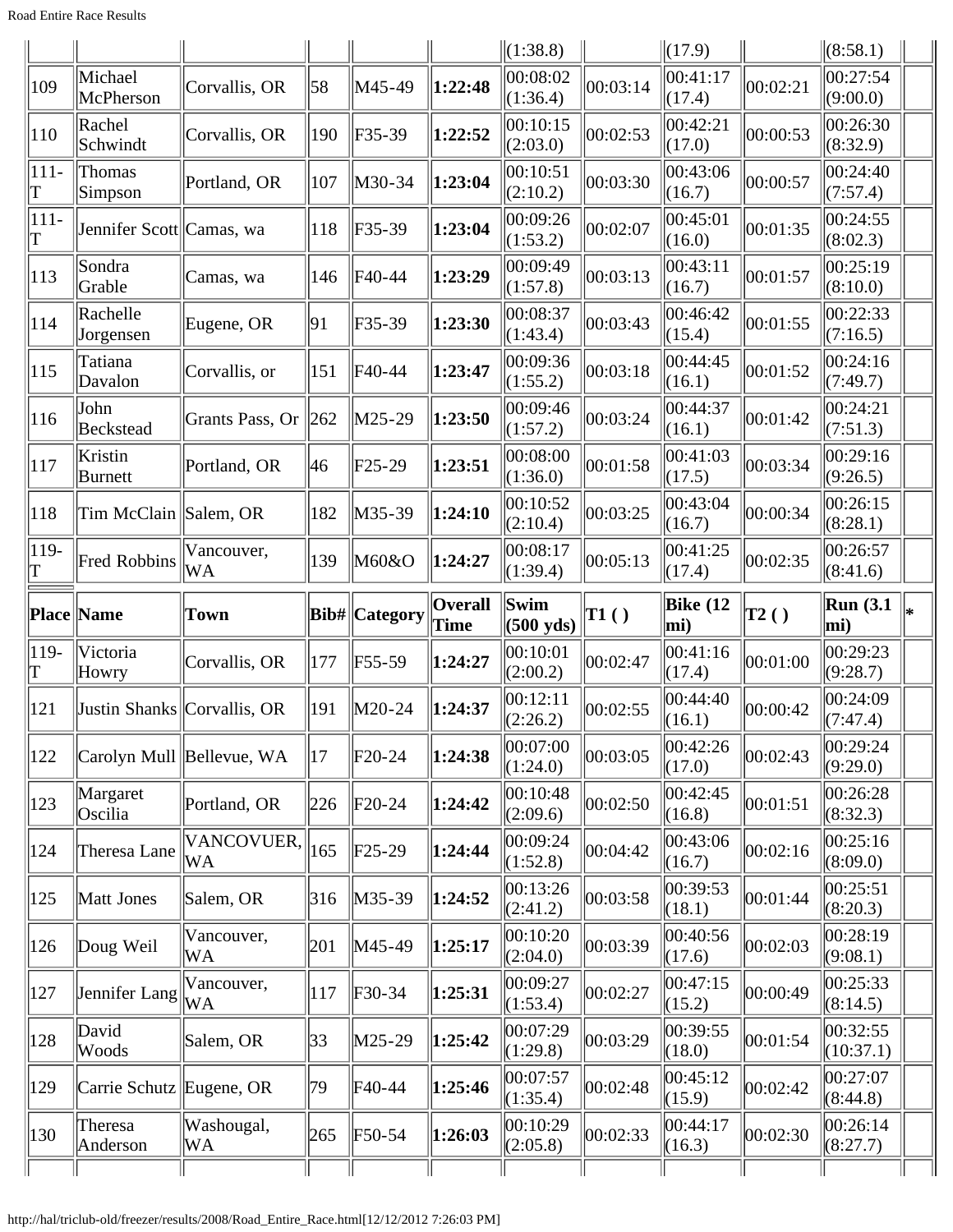Road Entire Race Results

| 131           | Daniel Hill            | Springfield, Or                 | 223 | M50-54               | $\ 1:26:05$            | 00:10:59<br>(2:11.8)        | 00:03:49 | 00:44:26<br>(16.2) | 00:01:46       | 00:25:05<br>(8:05.5)    |   |
|---------------|------------------------|---------------------------------|-----|----------------------|------------------------|-----------------------------|----------|--------------------|----------------|-------------------------|---|
| 132           | Andrew<br>Formiller    | Albany, OR                      | 202 | $M35-39$             | 1:26:22                | 00:09:41<br>(1:56.2)        | 00:02:34 | 00:42:38<br>(16.9) | 00:01:30       | 00:29:59<br>(9:40.3)    |   |
| 133           | Renee Irvin            | Eugene, OR                      | 254 | F45-49               | 1:26:34                | 00:10:34<br>(2:06.8)        | 00:03:00 | 00:45:01<br>(16.0) | 00:03:12       | 00:24:47<br>(7:59.7)    |   |
| 134           | Amy Alsip              | Portland, OR                    | 327 | F30-34               | 1:26:39                | 00:11:56<br>(2:23.2)        | 00:04:37 | 00:41:17<br>(17.4) | 00:03:41       | 00:25:08<br>(8:06.5)    |   |
|               | <b>Place Name</b>      | <b>Town</b>                     |     | Bib#  Category       | Overall<br><b>Time</b> | Swim<br>$(500 \text{ yds})$ | TI( )    | Bike $(12)$<br>mi) | T2()           | <b>Run (3.1)</b><br>mi) | × |
| 135           | Ernie<br>Sturzinger    | Forest Grove,<br><b>OR</b>      | 213 | $\vert$ M25-29       | 1:26:50                | 00:10:34<br>(2:06.8)        | 00:02:35 | 00:44:10<br>(16.3) | 00:01:22       | 00:28:09<br>(9:04.8)    |   |
| 136           | Christy<br>Quinn       | Camas, Wa                       | 218 | F45-49               | 1:27:09                | 00:10:54<br>(2:10.8)        | 00:02:40 | 00:42:25<br>(17.0) | 00:02:25       | 00:28:45<br>(9:16.5)    |   |
| 137           | Lynn<br>Hellwege       | Eugene, OR                      | 211 | M40-44               | 1:27:14                | 00:10:38<br>(2:07.6)        | 00:04:35 | 00:42:17<br>(17.0) | 00:02:34       | 00:27:10<br>(8:45.8)    |   |
| 138           | Steve Moan             | Portland, OR                    | 255 | M45-49               | 1:27:15                | 00:11:54<br>(2:22.8)        | 00:04:08 | 00:42:10<br>(17.1) | 00:02:44       | 00:26:19<br>(8:29.4)    |   |
| 139           | Mark Tinseth Salem, OR |                                 | 195 | M35-39               | 1:27:17                | 00:08:47<br>(1:45.4)        | 00:02:57 | 00:44:09<br>(16.3) | 00:02:02       | 00:29:22<br>(9:28.4)    |   |
| 140           | Leslie Louis           | Portland, OR                    | 281 | $F30-34$             | 1:27:57                | $-00:48:06$<br>(9:37.2)     | 01:02:43 | 00:43:17<br>(16.6) | 00:02:50       | 00:27:13<br>(8:46.8)    |   |
| 141           | James<br>Jorgensen     | Eugene, OR                      | 132 | $M35-39$             | 1:28:10                | 00:10:36<br>(2:07.2)        | 00:04:19 | 00:38:18<br>(18.8) | 00:02:13       | 00:32:44<br>(10:33.5)   |   |
| 142           | Patrick Bolan          | <b>OREGON</b><br>CITY, OR       | 166 | M35-39               | 1:28:11                | 00:08:11<br>(1:38.2)        | 00:03:35 | 00:42:31<br>(16.9) | 00:01:45       | 00:32:09<br>(10:22.3)   |   |
| 143           | Tim Schaefer Salem, OR |                                 | 283 | $M35-39$             | 1:28:43                | 00:11:36<br>(2:19.2)        | 00:03:34 | 00:41:09<br>(17.5) | 00:02:22       | 00:30:02<br>(9:41.3)    |   |
| $ 144\rangle$ |                        | <b>Wendy Boyd Corvallis, OR</b> |     | $\ 128\ $ F55-59     | 1:29:09                | 00:09:18<br>$\Vert(1:51.6)$ | 00:03:04 | 00:41:46<br>(17.2) | 00:01:38       | 00:33:23<br>(10:46.1)   |   |
| $ 145-$       | Sarah Bryant           | Vancouver,<br><b>WA</b>         | 115 | $\ $ F25-29          | 1:29:18                | 00:09:14<br>(1:50.8)        | 00:01:42 | 00:44:58<br>(16.0) | 00:01:11       | 00:32:13<br>(10:23.5)   |   |
| $145 -$       | Kyle Giombi            | $ $ Corvallis, OR               | 273 | M20-24               | 1:29:18                | 00:11:36<br>(2:19.2)        | 00:03:48 | 00:45:19<br>(15.9) | 00:01:25       | 00:27:10<br>(8:45.8)    |   |
| 147           | Nick Kralj             | Vancouver,<br>WA                | 280 | M30-34               | 1:29:21                | 00:10:31<br>(2:06.2)        | 00:03:56 | 00:42:26<br>(17.0) | 00:02:51       | 00:29:37<br>(9:33.2)    |   |
| 148           | Bettina<br>Schempf     | Corvallis, OR                   | 258 | F40-44               | 1:29:32                | 00:12:24<br>(2:28.8)        | 00:02:35 | 00:44:00<br>(16.4) | 00:02:29       | 00:28:04<br>(9:03.2)    |   |
| 149           | Gail Mast              | Wilsonville,<br> OR             | 181 | F55-59               | 1:29:42                | 00:10:53<br>(2:10.6)        | 00:03:08 | 00:47:32<br>(15.1) | 00:01:25       | 00:26:44<br>(8:37.4)    |   |
|               | Place Name             | <b>Town</b>                     |     | <b>Bib#</b> Category | <b>Overall</b><br>Time | Swim<br>$(500 \text{ yds})$ | T1()     | Bike $(12)$<br>mi) | $\vert$ T2 ( ) | <b>Run</b> (3.1)<br>mi) | ∗ |
| 150           | Donna<br>Pellinger     | Eugene, OR                      | 186 | $F30-34$             | 1:30:19                | 00:10:35<br>(2:07.0)        | 00:03:28 | 00:45:40<br>(15.8) | 00:01:02       | 00:29:34<br>(9:32.3)    |   |
| 151           | Rachelle<br>Villano    | Eugene, OR                      | 215 | F35-39               | 1:30:53                | 00:10:57<br> (2:11.4)       | 00:05:06 | 00:46:54<br>(15.4) | 00:03:38       | 00:24:18<br>(7:50.3)    |   |
| 152           | Natalie                | Portland, OR                    | 114 | $\ $ F25-29          | $\ 1:30:58\ $          | 00:09:24                    | 00:04:02 | 00:49:44           | 00:04:17       | 00:23:31                |   |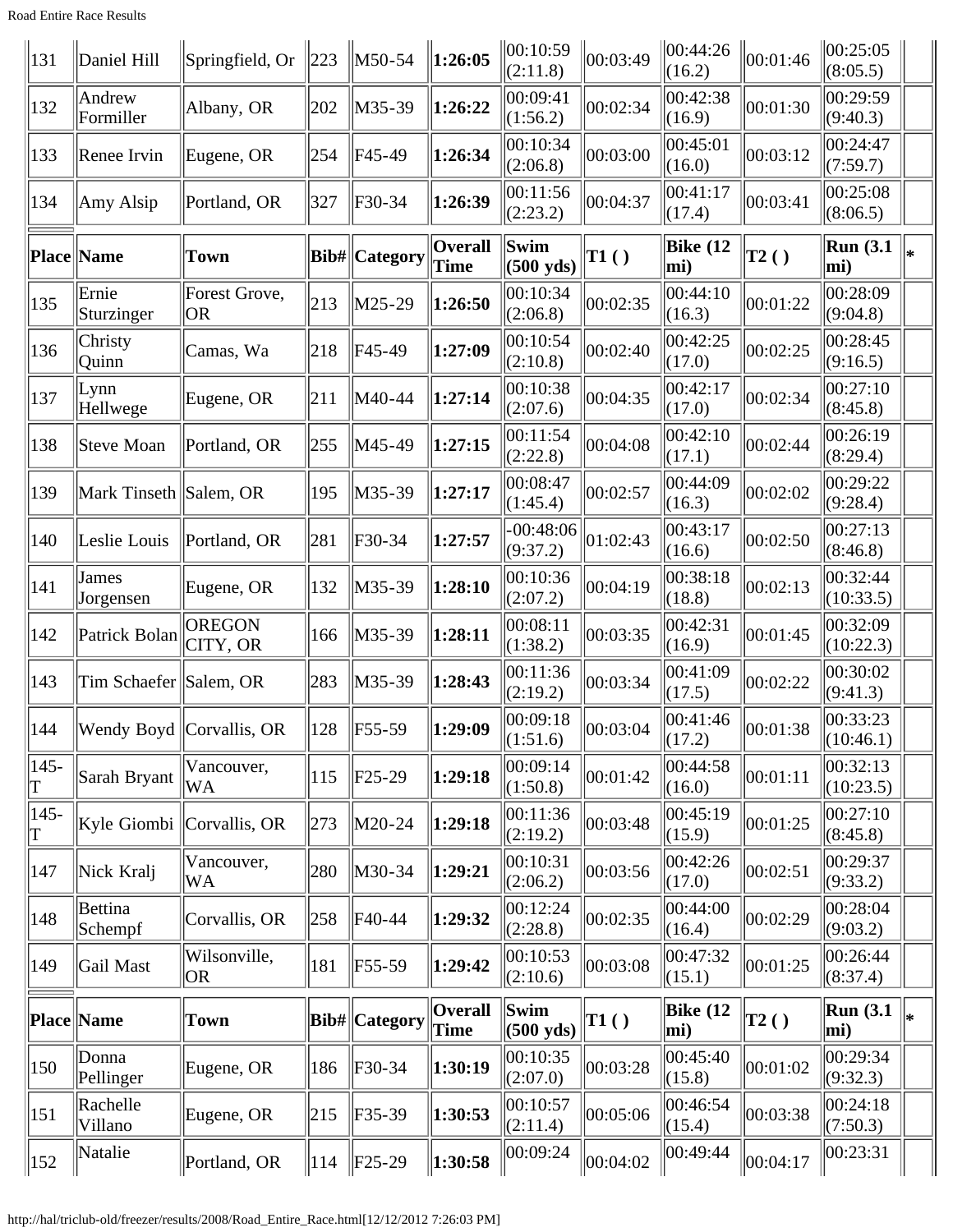Road Entire Race Results

|                 | Benzel                      |                  |     |                                            |                        | $\Vert(1:52.8)\Vert$      |              | $\Vert (14.5)$     |              | $\ (7:35.2)$           |    |
|-----------------|-----------------------------|------------------|-----|--------------------------------------------|------------------------|---------------------------|--------------|--------------------|--------------|------------------------|----|
| 153             | Carrie<br>Manley            | Corvallis, OR    | 180 | F30-34                                     | 1:31:08                | 00:10:33<br>(2:06.6)      | 00:03:15     | 00:46:45<br>(15.4) | 00:01:33     | 00:29:02<br>(9:21.9)   |    |
| 154             | Lindsay<br>Pranger          | Hillsboro, OR    | 137 | $ $ F25-29                                 | 1:31:19                | 00:08:30<br>(1:42.0)      | 00:03:23     | 00:47:00<br>(15.3) | 00:01:53     | 00:30:33<br>(9:51.3)   |    |
| 155             | Leslie Block                | Portland, OR     | 289 | $ $ F25-29                                 | 1:31:41                | 00:10:57<br>(2:11.4)      | 00:03:25     | 00:44:59<br>(16.0) | 00:02:34     | 00:29:46<br>(9:36.1)   |    |
| 156             | Christina<br>Gross          | Newberg, OR      | 162 | F40-44                                     | 1:31:49                | 00:09:10<br>(1:50.0)      | 00:02:47     | 00:48:15<br>(14.9) | 00:01:30     | 00:30:07<br>(9:42.9)   |    |
| 157             | Carol<br>Bennett            | portland, or     | 221 | $ $ F20-24                                 | 1:32:14                | 00:11:32<br>(2:18.4)      | 00:03:38     | 00:47:34<br>(15.1) | 00:02:24     | 00:27:06<br>(8:44.5)   |    |
| 158             | Francis J<br>Curtis         | Salem, OR        | 222 | M45-49                                     | 1:32:18                | 00:12:02<br>(2:24.4)      | 00:04:02     | 00:40:43<br>(17.7) | 00:02:21     | 00:33:10<br>(10:41.9)  |    |
| 159             | Laurie<br>Gonzalez          | Corvallis, OR    | 208 | F30-34                                     | 1:32:25                | 00:09:35<br>(1:55.0)      | 00:04:07     | 00:46:34<br>(15.5) | 00:02:38     | 00:29:31<br>(9:31.3)   |    |
| 160             | Dana Baxter                 | Eugene, OR       | 236 | F30-34                                     | 1:32:28                | 00:10:46<br>(2:09.2)      | 00:03:46     | 00:47:33<br>(15.1) | 00:03:18     | 00:27:05<br>(8:44.2)   |    |
| 161             | Doreen Lane                 | VANCOUVER,<br>WA | 148 | F50-54                                     | 1:32:31                | 00:09:10<br>(1:50.0)      | 00:04:24     | 00:46:50<br>(15.4) | 00:01:58     | 00:30:09<br>(9:43.5)   |    |
| 162             | Michael<br>Prevec           | camas, wa        | 229 | M40-44                                     | 1:32:38                | 00:11:18<br>(2:15.6)      | 00:03:10     | 00:48:50<br>(14.7) | 00:02:11     | 00:27:09<br>(8:45.5)   |    |
| 163             | Tim Fox                     | Jefferson, OR    | 170 | M35-39                                     | 1:32:42                | 00:09:30<br>(1:54.0)      | 00:04:44     | 00:45:55<br>(15.7) | 00:02:35     | 00:29:58<br>(9:40.0)   |    |
| 164             | Tami Volz                   | Albany, OR       | 157 | F40-44                                     | 1:33:22                | 00:09:06<br>(1:49.2)      | 00:04:53     | 00:45:09<br>(15.9) | 00:01:49     | 00:32:25<br>(10:27.4)  |    |
|                 |                             |                  |     |                                            |                        |                           |              |                    |              |                        |    |
|                 | <b>Place Name</b>           | Town             |     | Bib#  Category                             | <b>Overall</b><br>Time | Swim<br>$\vert$ (500 yds) | $\vert$ T1() | Bike $(12)$<br>mi) | $\vert$ T2() | Run(3.1)<br>mi)        | ∣∗ |
| 165             | Dustin<br>Walker            | Keizer, Or       | 248 | M35-39                                     | 1:33:23                | 00:09:52<br>(1:58.4)      | 00:03:35     | 00:47:53<br>(15.0) | 00:02:26     | 00:29:37<br>(9:33.2)   |    |
| 166-<br>$\rm T$ | Erik Ranger                 | Roseburg, OR     | 206 | M30-34                                     | 1:33:43                | 00:10:18<br>(2:03.6)      | 00:03:26     | 00:45:32<br>(15.8) | 00:01:53     | 00:32:34 <br>(10:30.3) |    |
| 166-<br>$\rm T$ | Dawnetta<br>Rios            | Eugene, OR       | 244 | F30-34                                     | 1:33:43                | 00:11:29<br>(2:17.8)      | 00:03:37     | 00:46:31<br>(15.5) | 00:03:15     | 00:28:51<br>(9:18.4)   |    |
| 168             | Joie Matteo                 | Vancouver, Wa    | 133 | F35-39                                     | 1:33:44                | 00:10:08<br>(2:01.6)      | 00:03:41     | 00:50:11<br>(14.3) | 00:01:09     | 00:28:35<br>(9:13.2)   |    |
| 169-<br>T       | Megi<br>Morishita           | Newport, OR      | 134 | F35-39                                     | 1:33:50                | 00:08:27<br>(1:41.4)      | 00:04:10     | 00:47:46<br>(15.1) | 00:02:03     | 00:31:24<br>(10:07.7)  |    |
| $ 169-$<br>T    | Jessica Miller Portland, OR |                  | 304 | $\textcolor{blue}{\mathsf{F25\text{-}29}}$ | 1:33:50                | 00:14:30<br>(2:54.0)      | 00:04:24     | 00:47:17<br>(15.2) | 00:01:40     | 00:25:59<br>(8:22.9)   |    |
| 171             | Gerald<br>Balaban           | Dallas, OR       | 238 | M60&O                                      | 1:34:09                | 00:12:47<br>(2:33.4)      | 00:04:14     | 00:43:01<br>(16.7) | 00:03:09     | 00:30:58<br>(9:59.4)   |    |
| 172             | Sarah<br>Steffensen         | Corvallis, OR    | 230 | F40-44                                     | 1:34:29                | 00:10:24<br>(2:04.8)      | 00:03:24     | 00:50:16<br>(14.3) | 00:02:09     | 00:28:16<br>(9:07.1)   |    |
| 173             | Mike Kwan                   | Camas, WA        | 87  | M50-54                                     | 1:34:48                | 00:08:52<br>(1:46.4)      | 00:05:07     | 00:44:53<br>(16.0) | 00:04:18     | 00:31:38<br>(10:12.3)  |    |
| 174             | <b>Bill Ellison</b>         | Corvallis, OR    | 152 | M55-59                                     | 1:35:00                | 00:11:11<br>(2:14.2)      | 00:03:55     | 00:48:10<br>(14.9) | 00:02:23     | 00:29:21<br>(9:28.1)   |    |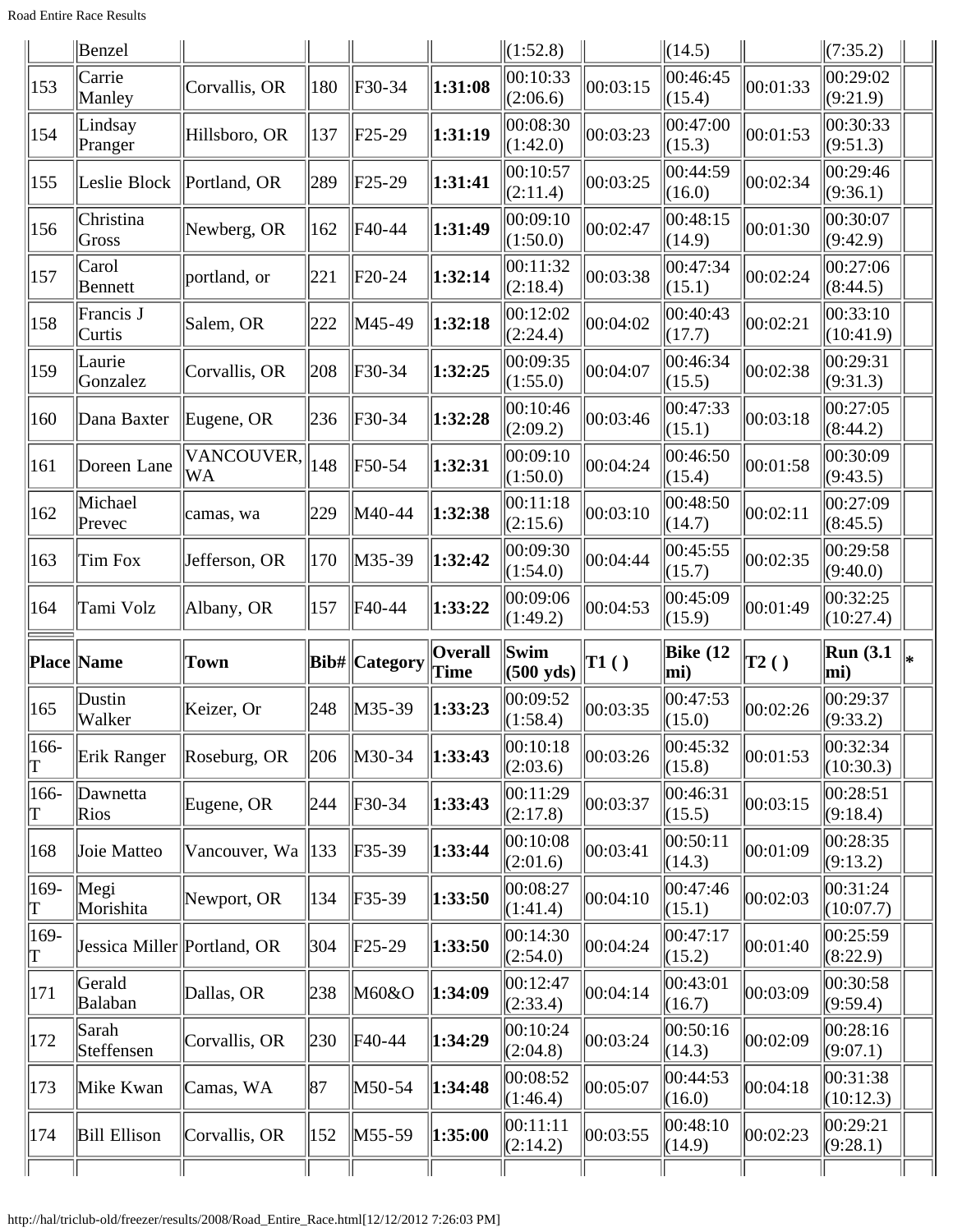Road Entire Race Results

| 195         | Anna Houpt                                     | Creswell, OR            | 269 | $\vert$ F50-54        | 1:42:46                | (2:37.6)                                 | 00:03:52             | (15.8)                              | 00:02:54     | (12:01.6)                            |    |
|-------------|------------------------------------------------|-------------------------|-----|-----------------------|------------------------|------------------------------------------|----------------------|-------------------------------------|--------------|--------------------------------------|----|
|             | <b>Place Name</b>                              | Town                    |     | <b>Bib#</b>  Category | <b>Overall</b><br>Time | Swim<br>$(500 \text{ yds})$<br> 00:13:08 | $\vert$ T1 $\vert$ ) | <b>Bike</b> (12<br>mi)<br> 00:45:35 | $\vert$ T2() | <b>Run</b> (3.1)<br>mi)<br> 00:37:17 | ⊪∗ |
| 194         | MaryJane<br>Rose                               | Ridgefield, Wa          | 239 | F35-39                | 1:42:40                | 00:12:35<br>(2:31.0)                     | 00:03:08             | 00:51:54<br>(13.9)                  | 00:03:09     | 00:31:54<br>(10:17.4)                |    |
| 193         | Jo Garcia                                      | Corvallis, OR           | 301 | F40-44                | 1:41:16                | 00:13:00<br>(2:36.0)                     | 00:02:51             | 00:48:46<br>(14.8)                  | 00:02:28     | 00:34:11<br>(11:01.6)                |    |
| 192         | Anne Nolin                                     | Corvallis, OR           | 225 | F45-49                | 1:40:05                | 00:12:25<br>(2:29.0)                     | 00:05:39             | 00:46:45<br>(15.4)                  | 00:03:45     | 00:31:31<br>(10:10.0)                |    |
| 191         | Tim Warren                                     | Camas, WA               | 232 | M40-44                | 1:40:03                | 00:10:17<br>(2:03.4)                     | 00:03:37             | 00:50:20<br>(14.3)                  | 00:02:24     | 00:33:25<br>(10:46.8)                |    |
| 190         | <b>Beth Stegall</b>                            | Eugene, OR              | 318 | F30-34                | 1:39:52                | 00:13:36<br>(2:43.2)                     | 00:04:59             | 00:51:11<br>(14.1)                  | 00:03:20     | 00:26:46<br>(8:38.1)                 |    |
| 189         | Linda<br>Cunningham                            | Salem, OR               | 252 | $\vert$ F50-54        | 1:39:47                | 00:10:30<br>(2:06.0)                     | 00:04:46             | 00:51:45<br>(13.9)                  | 00:02:11     | 00:30:35<br>(9:51.9)                 |    |
| 188         | Haley van<br>Weemen van Corvallis, Or<br>Noord |                         | 111 | $\ F25-29\ $          | 1:39:24                | 00:07:28<br>(1:29.6)                     | 00:04:07             | 00:53:43<br>(13.4)                  | 00:01:03     | 00:33:03<br>(10:39.7)                |    |
| 187         | Karin<br>Krueger                               | Philomath, OR           | 224 | F45-49                | 1:38:47                | 00:11:19<br>(2:15.8)                     | 00:02:58             | 00:46:14<br>(15.6)                  | 00:04:20     | 00:33:56<br>(10:56.8)                |    |
| 186         | Denise<br>Edmiston                             | Vancouver,<br>WA        | 240 | F35-39                | 1:38:46                | 00:11:11<br>(2:14.2)                     | 00:04:31             | 00:44:39<br>(16.1)                  | 00:03:58     | 00:34:27<br>(11:06.8)                |    |
| 185         | Alix<br>Gitelman                               | Corvallis, OR           | 37  | F40-44                | 1:38:23                | 00:07:23<br>(1:28.6)                     | 00:03:28             | 00:47:45<br>(15.1)                  | 00:03:09     | 00:36:38<br>(11:49.0)                |    |
| 183-<br>T   | Trista<br>Barsotti                             | Eugene, Or              | 312 | F30-34                | 1:38:14                | 00:14:11<br>(2:50.2)                     | 00:04:35             | 00:49:57<br>(14.4)                  | 00:02:14     | 00:27:17<br>(8:48.1)                 |    |
| 183-<br>lΤ  | Gregory<br>Colzani                             | Vancouver,<br><b>WA</b> | 204 | M50-54                | 1:38:14                | 00:09:10<br>(1:50.0)                     | 00:03:04             | 00:46:48<br>(15.4)                  | 00:02:30     | 00:36:42<br>(11:50.3)                |    |
| 182         | Jann Bracht                                    | Corvallis, OR           | 168 | F35-39                | 1:37:12                | 00:09:07<br>(1:49.4)                     | 00:03:09             | 00:47:47<br>(15.1)                  | 00:00:44     | 00:36:25<br>(11:44.8)                |    |
| 181         | <b>Candis Giles</b>                            | Corvallis, OR           | 266 | F60&O                 | 1:37:00                | 00:12:29<br>(2:29.8)                     | 00:03:16             | 00:46:41<br>(15.4)                  | 00:02:14     | 00:32:20<br>(10:25.8)                |    |
| 180         | Mark<br>Spurgeon                               | Albany, OR              | 284 | M40-44                | 1:36:50                | 00:12:08<br>(2:25.6)                     | 00:05:49             | 00:45:17<br>(15.9)                  | 00:02:03     | 00:31:33<br>(10:10.6)                |    |
|             | Place Name                                     | <b>Town</b>             |     | Bib#  Category        | Overall<br>Time        | Swim<br>$(500 \text{ yds})$              | TI( )                | <b>Bike</b> (12<br>mi)              | $\vert$ T2() | <b>Run</b> (3.1)<br>mi)              | ∥∗ |
| 179         | Dan Polzin                                     | Portland, OR            | 322 | $M35-39$              | 1:36:12                | 00:11:53<br>(2:22.6)                     | 00:03:53             | 00:47:49<br>(15.1)                  | 00:03:20     | 00:29:17<br>(9:26.8)                 |    |
| 178         | Jennifer<br>Parke                              | Corvallis, OR           | 214 | F50-54                | 1:35:45                | 00:10:52<br>(2:10.4)                     | 00:03:56             | 00:51:20<br>(14.0)                  | 00:01:58     | 00:27:39<br>(8:55.2)                 |    |
| 177         | Michelle<br>Portera                            | Corvallis, OR           | 275 | F35-39                | 1:35:42                | 00:10:31<br>(2:06.2)                     | 00:04:01             | 00:48:52<br>(14.7)                  | 00:02:49     | 00:29:29<br>(9:30.6)                 |    |
| 176         | Cathleen<br>Rose                               | Corvallis, OR           | 257 | F30-34                | 1:35:40                | 00:11:01<br>(2:12.2)                     | 00:03:59             | 00:50:06<br>(14.4)                  | 00:01:44     | 00:28:50<br>(9:18.1)                 |    |
| $\vert$ 175 | Susan<br>Neumann                               | Portland, OR            | 203 | $\ $ F45-49           | 1:35:05                | 00:09:18<br>(1:51.6)                     | 00:04:55             | $\ 00:45:49$<br>(15.7)              | 00:02:30     | 00:32:33 <br>(10:30.0)               |    |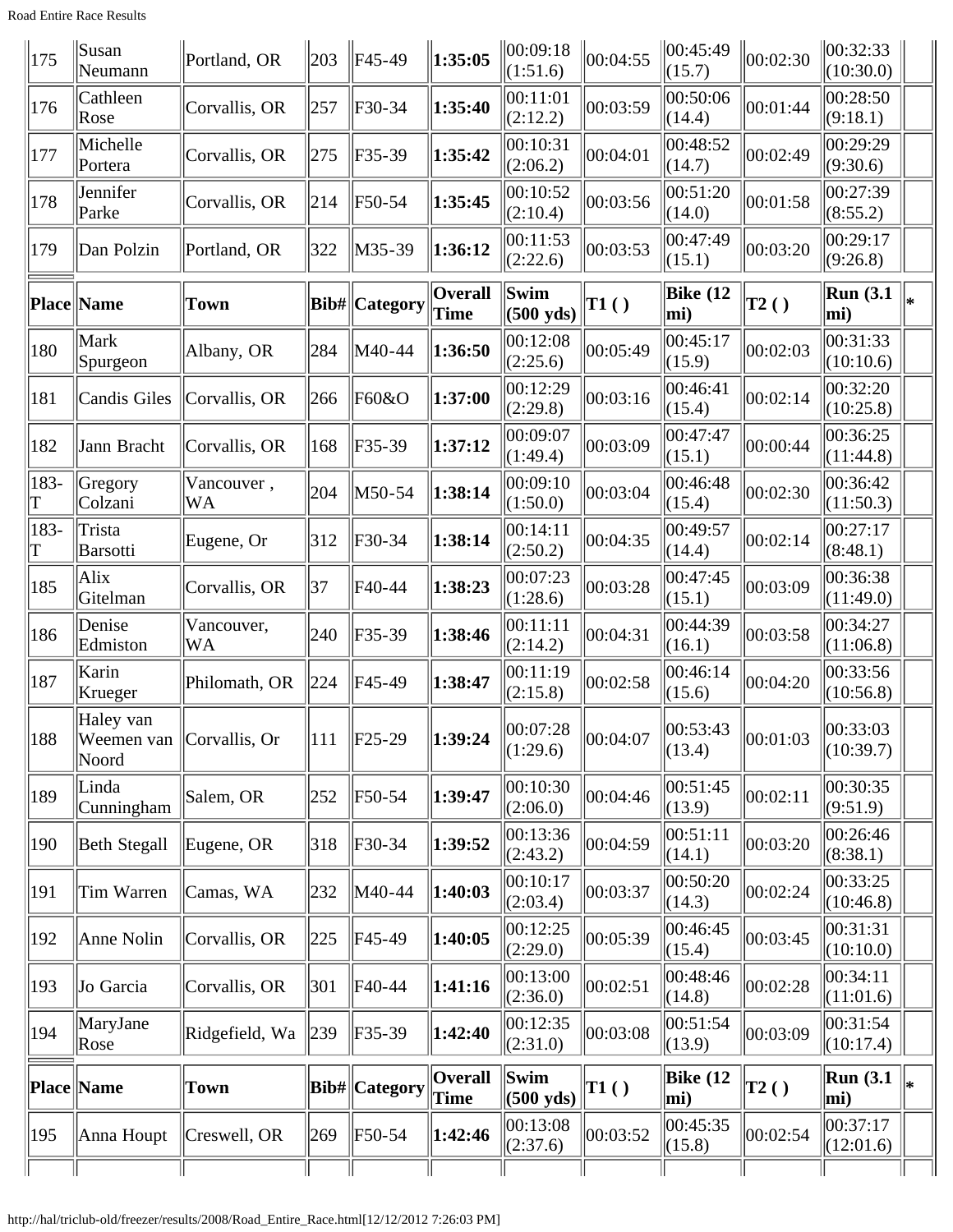Road Entire Race Results

| 196          | Stephanie<br>Graham      | Eugene, OR                    | 253 | $\parallel$ F20-24                                                  | 1:42:54              | 00:10:37<br>(2:07.4)                   | 00:06:04       | 00:51:13<br>(14.1) | 00:04:57     | 00:30:03<br>(9:41.6)   |  |
|--------------|--------------------------|-------------------------------|-----|---------------------------------------------------------------------|----------------------|----------------------------------------|----------------|--------------------|--------------|------------------------|--|
| 197          | Bart<br>Swanson          | Eugene, OR                    | 231 | M55-59                                                              | 1:43:00              | 00:10:54<br>(2:10.8)                   | 00:05:01       | 00:48:04<br>(15.0) | 00:03:38     | 00:35:23<br>(11:24.8)  |  |
| 198          | Misty Unrau              | Scio, OR                      | 311 | $F30-34$                                                            | 1:43:38              | 00:10:56<br>(2:11.2)                   | 00:04:21       | 00:55:51<br>(12.9) | 00:01:50     | 00:30:40<br>(9:53.5)   |  |
| 199          | Shun<br>Yanagishita      | Eugene, OR                    | 235 | $F25-29$                                                            | 1:44:06              | 00:10:05<br>(2:01.0)                   | 00:04:28       | 00:52:45<br>(13.6) | 00:03:08     | 00:33:40<br>(10:51.6)  |  |
| 200          | Denise Clegg   Camas, WA |                               | 270 | $FA5-49$                                                            | 1:44:15              | 00:12:26<br>(2:29.2)                   | 00:03:14       | 00:51:22<br>(14.0) | 00:02:35     | 00:34:38<br>(11:10.3)  |  |
| 201          | Sasitorn<br>Srisomburana | Corvallis, OR                 | 278 | F40-44                                                              | 1:44:30              | 00:12:05<br>(2:25.0)                   | 00:03:55       | 00:52:31<br>(13.7) | 00:03:22     | 00:32:37<br>(10:31.3)  |  |
| 202          | Katherine<br>Wilson      | Keizer, OR                    | 285 | F40-44                                                              | 1:44:58              | 00:15:01<br>(3:00.2)                   | 00:06:12       | 00:50:15<br>(14.3) | 00:03:26     | 00:30:04<br>(9:41.9)   |  |
| 203          | Eric Bracht              | Corvallis, OR                 | 292 | M35-39                                                              | 1:44:59              | 00:12:22<br>(2:28.4)                   | 00:04:49       | 00:51:39<br>(13.9) | 00:03:27     | 00:32:42<br>(10:32.9)  |  |
| 204          | Caytie Turin             | Washougal, Wa 261             |     | $ $ F20-24                                                          | 1:46:32              | 00:12:47<br>(2:33.4)                   | 00:04:35       | 00:50:45<br>(14.2) | 00:04:07     | 00:34:18<br>(11:03.9)  |  |
| 205          | Robin<br>DeLoach         | Keizer, OR                    | 272 | F45-49                                                              | 1:47:12              | 00:12:47<br>(2:33.4)                   | 00:07:40       | 00:53:01<br>(13.6) | 00:03:29     | 00:30:15<br>(9:45.5)   |  |
| 206-         | Michelle<br>Stobbe       | beaverton, or                 | 194 | $F20-24$                                                            | 1:47:24              | 00:09:02<br>(1:48.4)                   | 00:03:54       | 00:51:16<br>(14.0) | 00:03:21     | 00:39:51<br>(12:51.3)  |  |
| 206-         | Alicia<br>Triplett       | Salem, OR                     | 310 | F35-39                                                              | 1:47:24              | 00:11:25<br>(2:17.0)                   | 00:08:42       | 00:58:26<br>(12.3) | 00:02:49     | 00:26:02<br>(8:23.9)   |  |
|              | Janice                   |                               |     |                                                                     |                      | 00:14:01                               |                | 00:52:46           |              | 00:35:14               |  |
| 208          | Rosenberg                | Corvallis, OR                 | 308 | $FA5-49$                                                            | 1:48:27              | (2:48.2)                               | 00:04:38       | (13.6)             | 00:01:48     | (11:21.9)              |  |
| 209          | Rebecca<br>Mulkey        | Eugene, OR                    | 305 | $ $ F25-29                                                          | 1:48:39              | 00:15:13<br>(3:02.6)                   | 00:05:36       | 00:55:21<br>(13.0) | 00:01:55     | 00:30:34<br>(9:51.6)   |  |
|              | Place Name               | Town                          |     | $\left\Vert \mathrm{Bib\#}\right\Vert \mathrm{Category}\right\Vert$ | Overall<br>$\ $ Time | $\ $ Swim<br>$\vert$ (500 yds) $\vert$ | $\vert$ T1 ( ) | Bike $(12)$<br>mi) | $\vert$ T2() | Run (3.1 $\ _*$<br>mi) |  |
| 210          | Shelby<br>Piersol        | Washougal, Wa $\parallel$ 187 |     | F40-44                                                              | 1:49:02              | 00:10:48<br>(2:09.6)                   | 00:03:50       | 00:55:47<br>(12.9) | 00:02:44     | 00:35:53<br>(11:34.5)  |  |
| 211          | Cathy Law                | Corvallis, OR                 | 49  | F40-44                                                              | 1:49:09              | 00:07:09<br>(1:25.8)                   | 00:10:30       | 00:53:11<br>(13.5) | 00:02:24     | 00:35:55<br>(11:35.2)  |  |
| $212 -$      | DeDe Mott                | Vancouver,<br>WA              | 147 | F35-39                                                              | 1:49:34              | 00:09:55<br>(1:59.0)                   | 00:04:41       | 00:56:21<br>(12.8) | 00:00:54     | 00:37:43<br>(12:10.0)  |  |
| $212 -$<br>Τ | Michael<br>Bolan         | Brookfield, WI                | 290 | M60&O                                                               | 1:49:34              | 00:15:45<br>(3:09.0)                   | 00:06:41       | 00:48:23<br>(14.9) | 00:03:49     | 00:34:56<br>(11:16.1)  |  |
| 214          | Aleta Storch             | Portland, OR                  | 309 | $ F20-24$                                                           | 1:49:44              | 00:10:57<br>(2:11.4)                   | 00:05:20       | 00:57:46<br>(12.5) | 00:02:58     | 00:32:43<br>(10:33.2)  |  |
| 215          | Linda De<br>Sitter       | Hood River,<br> OR            | 241 | F50-54                                                              | 1:49:57              | 00:10:31<br>(2:06.2)                   | 00:06:26       | 00:55:37<br>(12.9) | 00:02:52     | 00:34:31<br>(11:08.1)  |  |
| 216          | Kirsten<br>Crumpacker    | Washougal,<br>WA              | 293 | F30-34                                                              | 1:50:51              | 00:12:39<br>(2:31.8)                   | 00:03:55       | 00:55:12<br>(13.0) | 00:02:00     | 00:37:05<br>(11:57.7)  |  |
| 217          | Amy Whited               | Albany, OR                    | 277 | F35-39                                                              | 1:53:05              | 00:12:06<br>(2:25.2)                   | 00:03:32       | 00:55:53<br>(12.9) | 00:04:56     | 00:36:38<br>(11:49.0)  |  |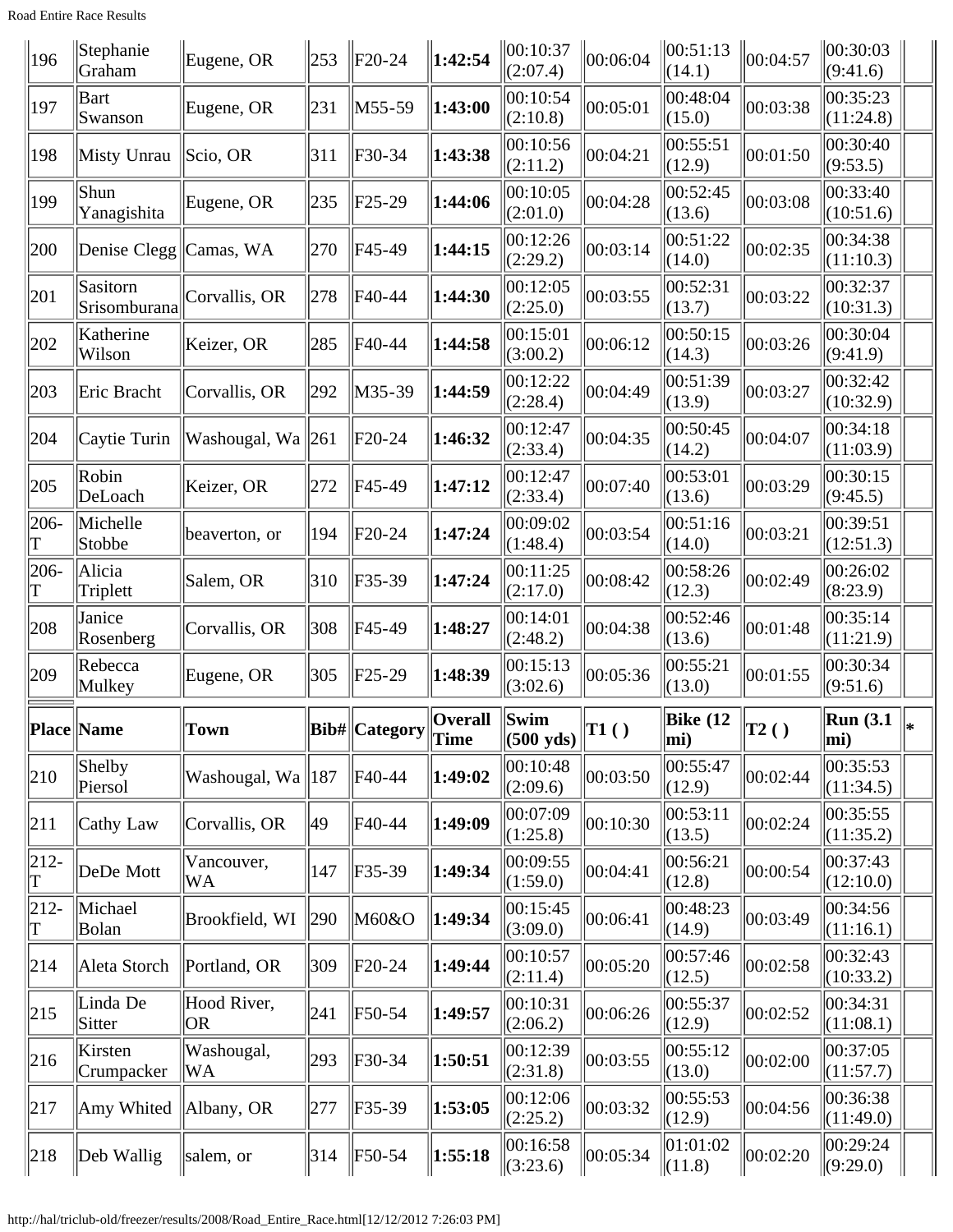| 219                      | Kyle Everson Salem, OR |                      | 268           | M40-44               | 1:57:07                   | 00:12:46<br>(2:33.2)        | 00:07:17             | 00:50:12<br>(14.3)  | 00:04:41             | 00:42:11<br>(13:36.5)       |                             |
|--------------------------|------------------------|----------------------|---------------|----------------------|---------------------------|-----------------------------|----------------------|---------------------|----------------------|-----------------------------|-----------------------------|
| 220                      | Mark Kralj             | Gresham, OR          | 332           | $M50-54$             | 1:58:21                   | 00:17:55<br>(3:35.0)        | 00:08:11             | 00:45:10<br>(15.9)  | 00:02:59             | 00:44:06<br>(14:13.5)       |                             |
| 221                      | Kristin<br>Sterling    | Portland, OR         | 119           | F30-34               | 1:59:01                   | 00:10:59<br>(2:11.8)        | 00:04:41             | 00:55:16<br>(13.0)  | 00:02:42             | 00:45:23<br>(14:38.4)       |                             |
| 222                      | Kathy Kralj            | Gresham, OR          | 331           | F50-54               | 2:05:36                   | 00:23:24<br>(4:40.8)        | 00:02:52             | 00:57:57<br>(12.4)  | 00:03:11             | 00:38:12<br>(12:19.4)       |                             |
| 223                      | Robilyn<br>Robbins     | Vancouver,<br>WA     | 307           | F50-54               | 2:09:41                   | 00:15:00<br>(3:00.0)        | 00:06:51             | 00:54:24<br>(13.2)  | 00:02:28             | 00:50:58<br>(16:26.5)       |                             |
| 224                      | John Drews             | Gresham, OR          | 329           | $M55-59$             | 2:10:45                   | 00:23:39<br>(4:43.8)        | 00:02:53             | 00:51:51<br>(13.9)  | 00:04:13             | 00:48:09<br>(15:31.9)       |                             |
|                          | <b>Place Name</b>      | Town                 |               | <b>Bib#</b> Category | <b>Overall</b><br>Time    | Swim<br>$(500 \text{ yds})$ | $\vert$ T1()         | Bike $(12)$<br>mi)  | $\vert$ T2()         | Run(3.1)<br>mi)             |                             |
| 225                      | Robin<br>Balaban       | Dallas, OR           | 271           | $M35-39$             | 2:12:37                   | 00:11:32<br>(2:18.4)        | 00:06:26             | 01:04:37<br>(11.1)  | 00:03:49             | 00:46:13<br>(14:54.5)       |                             |
| $ 226-$<br>lΤ            | Cami Kwan              | Camas, WA            | 28            | F19&U                | 99:99:99                  | 00:06:36<br>(1:19.2)        | 00:18:27             | NO<br>TIME#?<br>(0) | 00:02:00?            | ΝO<br>TIME#?<br>(0)         |                             |
| $ 226-$<br>T             | Joseph<br>Mendoza      | Corvallis, OR        | 50            | M20-24               | 99:99:99                  | 00:07:38<br>(1:31.6)        | 00:01:40             | 00:32:49<br>(21.9)  | 00:01:27             | ΝO<br>TIME#?<br>(0)         |                             |
| $226 -$<br>lΤ            | <b>Brent Knapp</b>     | Sutherlin, OR        | 77            | M30-34               | <b>99:99:99 TIME#?</b>    | lΝO<br>(0)                  | 00:02:00?            | ΝO<br>TIME#?<br>(0) | 00:02:00?            | lΝO<br>TIME#?<br>(0)        |                             |
| $226 -$<br>T             | Christina<br>Andrade   | Corvallis, OR        | 127           | $F25-29$             | 99:99:99                  | ΝO<br>TIME#?<br>(0)         | 00:02:00?            | ΝO<br>TIME#?<br>(0) | 00:02:00?            | NO<br>TIME#?<br>(0)         |                             |
| $226-$<br>$ \mathrm{T} $ | Joseph<br>Graves       | Camas, WA            | $ 173\rangle$ | $\vert$ M30-34       | $  99:99:99  ^{00:07:50}$ | (1:34.0)                    | 00:02:42             | NO<br>TIME#?<br>(0) | $ 00:02:00? $ TIME#? | ΝO<br>(0)                   |                             |
|                          | Evan Smith             | Portland, OR         | 3             | $M25-29$             |                           | NO<br>TIME#?<br>(0)         | 00:02:00?            | NO<br>TIME#?<br>(0) | 00:02:00? TIME#?     | NO<br>(0)                   | dnf                         |
|                          | Kristin<br>Boock       | Corvallis, OR        | $ 10\rangle$  | $F35-39$             |                           | NO<br>TIME#?<br>(0)         | 00:02:00?            | ΝO<br>TIME#?<br>(0) | 00:02:00?            | NO<br>TIME#?<br>(0)         | dnf                         |
|                          | Joe Tysoe              | Portland, OR         | 36            | $M35-39$             |                           | NO<br>TIME#?<br>(0)         | 00:02:00?            | ΝO<br>TIME#?<br>(0) | 00:02:00?            | NO<br>TIME#?<br>(0)         | dnf                         |
|                          | Kendra<br><b>Baran</b> | Beaverton, OR        | 94            | $F30-34$             |                           | NO<br>TIME#?<br>(0)         | 00:02:00?            | ΝO<br>TIME#?<br>(0) | 00:02:00?            | ΝO<br>TIME#?<br>(0)         | dnf                         |
|                          | Matthew<br>Wolpert     | Portland, OR         | 125           | M30-34               |                           | NO<br>TIME#?<br>(0)         | 00:02:00?            | NO<br>TIME#?<br>(0) | 00:02:00?            | NO<br>TIME#?<br>(0)         | dnf                         |
|                          | Jerri Gillean          | Junction City,<br>OR | 129           | F30-34               |                           | NO<br>TIME#?<br>(0)         | $ 00:02:00? $ TIME#? | ΝO<br>(0)           | 00:02:00?            | NO<br>TIME#?<br>$\vert$ (0) | $\left  \text{dnf} \right $ |
|                          |                        |                      |               |                      |                           |                             |                      |                     |                      |                             |                             |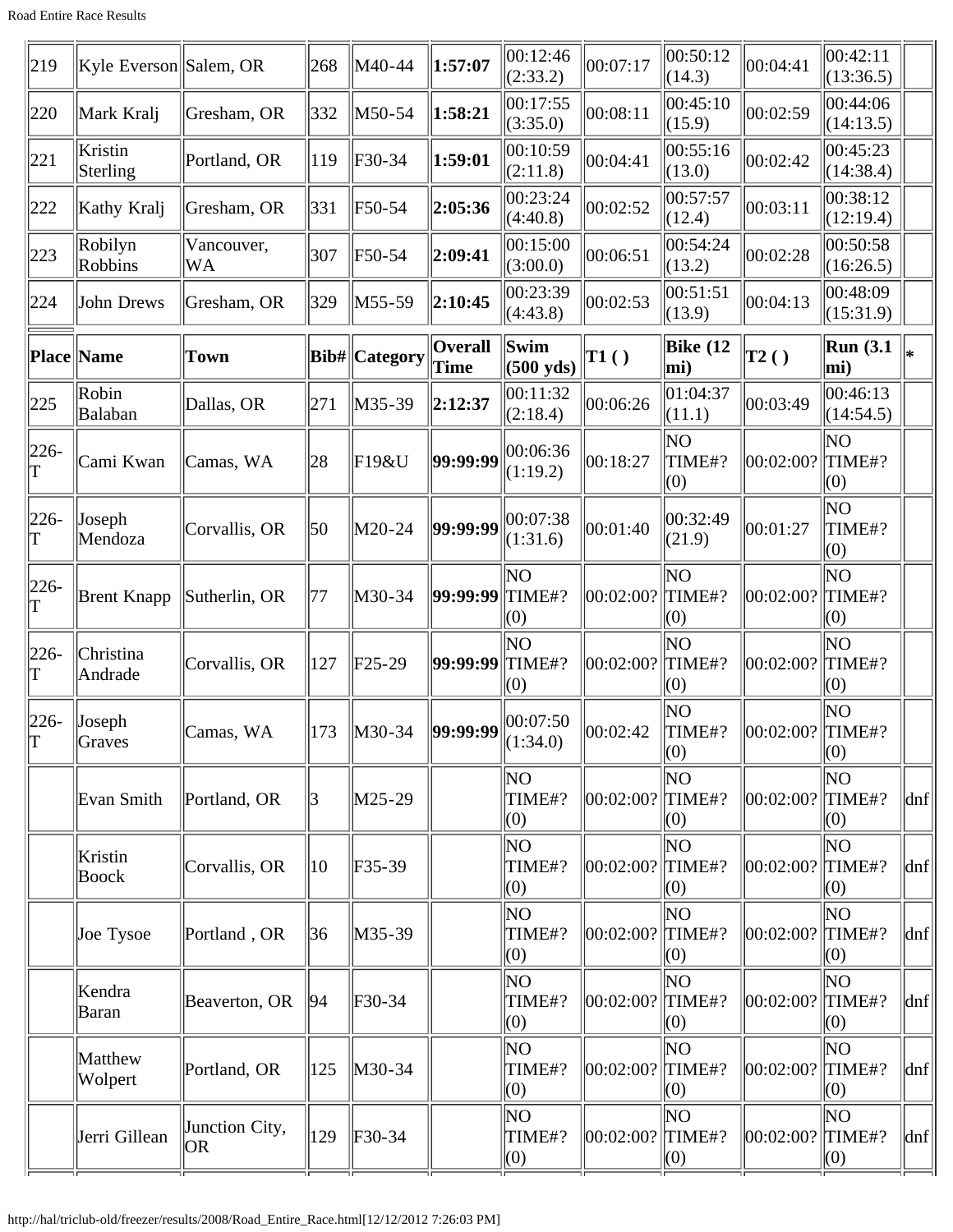| Tanis Morris               | Washougal,<br><b>WA</b>   | 135           | $F30-34$                   |                        | <b>NO</b><br>TIME#?<br>(0)  | 00:02:00?              | N <sub>O</sub><br>TIME#?<br>(0) | 00:02:00?            | NO<br>TIME#?<br>(0)      | dnf                 |
|----------------------------|---------------------------|---------------|----------------------------|------------------------|-----------------------------|------------------------|---------------------------------|----------------------|--------------------------|---------------------|
| Molly Phipps   Albany, Or  |                           | 136           | $F30-34$                   |                        | lΝO<br>TIME#?<br>(0)        | 00:02:00?              | ΝO<br>TIME#?<br>(0)             | 00:02:00?            | NO<br>TIME#?<br>(0)      | dnf                 |
| David<br>Jacobson          | Salem, OR                 | 153           | $\vert M35-39 \vert$       |                        | ΝO<br>TIME#?<br>(0)         | 00:02:00?              | ΝO<br>TIME#?<br>(0)             | 00:02:00?            | NO<br>$\ $ TIME#?<br>(0) | dnf                 |
| Place Name                 | Town                      |               | Bib#  Category             | <b>Overall</b><br>Time | Swim<br>$(500 \text{ yds})$ | TI( )                  | Bike $(12)$<br>mi)              | $\vert$ T2()         | <b>Run</b> (3.1)<br>mi)  | l∗                  |
| <b>Brian Roddy</b>         | Eugene, OR                | 188           | M30-34                     |                        | ΝO<br>TIME#?<br>(0)         | 00:02:00?              | ΝO<br>TIME#?<br>(0)             | 00:02:00?            | ΝO<br>TIME#?<br>(0)      | dnf                 |
| Norm Smith                 | Prineville, Or            | 192           | M60&O                      |                        | lΝO<br>TIME#?<br>(0)        | 00:02:00?              | ΝO<br>TIME#?<br>(0)             | 00:02:00?            | lΝO<br>TIME#?<br>(0)     | dnf                 |
| Pam Law                    | Menlo Park,<br>CA         | 212           | F45-49                     |                        | ΝO<br>TIME#?<br>(0)         | 00:02:00?              | NO<br>TIME#?<br>(0)             | 00:02:00?            | NO.<br>TIME#?<br>(0)     | dnf                 |
| Erin Partin                | Vancouver,<br><b>WA</b>   | 227           | F19&U                      |                        | ΝO<br>TIME#?<br>(0)         | 00:02:00?              | ΝO<br>TIME#?<br>(0)             | 00:02:00?            | lΝO<br>TIME#?<br>(0)     | dnf                 |
| <b>Kathy Partin</b>        | Vancouver,<br>WA          | 228           | F50-54                     |                        | lΝO<br>TIME#?<br>(0)        | 00:02:00?              | ΝO<br>TIME#?<br>(0)             | 00:02:00?            | ΝO<br>TIME#?<br>(0)      | dnf                 |
| Amy Hart                   | Grants Pass, or           | 263           | F35-39                     |                        | lΝO<br>TIME#?<br>(0)        | 00:02:00?              | ΝO<br>TIME#?<br>(0)             | 00:02:00?            | ΝO<br>TIME#?<br>(0)      | dnf                 |
| <b>Brook</b><br>Drinkwater | Grants Pass,<br><b>OR</b> |               | $\vert 264 \vert$ F25-29   |                        | ΝO<br>TIME#?<br>$\vert(0)$  | $\ 00:02:00?\ $ TIME#? | ΝO<br>(0)                       | $\ 00:02:00?$ TIME#? | ΝO<br>(0)                | $\vert$ dnf $\vert$ |
| Kathleen<br>Vanderwall     | Salem, OR                 | 267           | F55-59                     |                        | ΝO<br>TIME#?<br>(0)         | 00:02:00?              | ΝO<br>TIME#?<br>(0)             | 00:02:00?            | ΝO<br>TIME#?<br>(0)      | $\vert$ dnf $\vert$ |
| Beth<br>Marszewski         | Corvallis, OR             | 274           | $F35-39$                   |                        | NO<br>TIME#?<br>(0)         | 00:02:00?              | ΝO<br>TIME#?<br>(0)             | 00:02:00?            | ΝO<br>TIME#?<br>(0)      | dnf                 |
| Amy Knorr                  | Albany, OR                | 287           | $F25-29$                   |                        | ΝO<br>TIME#?<br>(0)         | 00:02:00?              | ΝO<br>TIME#?<br>(0)             | 00:02:00?            | ΝO<br>TIME#?<br>(0)      | dnf                 |
| Debra Marsh                | Vancouver,<br>WA          | 303           | F50-54                     |                        | ΝO<br>TIME#?<br>(0)         | 00:02:00?              | ΝO<br>TIME#?<br>(0)             | 00:02:00?            | ΝO<br>TIME#?<br>(0)      | $\vert$ dnf $\vert$ |
| Afton Walsh   Portland, OR |                           | $ 319\rangle$ | $F20-24$                   |                        | NO<br>TIME#?<br>(0)         | 00:02:00?              | ΝO<br>TIME#?<br>(0)             | 00:02:00?            | ΝO<br>TIME#?<br>(0)      | $\ln f$             |
| Stormy<br>White            | Vancouver,<br>WA          | 320           | $\textcolor{blue}{F}35-39$ |                        | NO<br>TIME#?<br>$\vert$ (0) | 00:02:00?              | ΝO<br>TIME#?<br>(0)             | 00:02:00?            | 02:17:21?<br>(44:18.4)   | $\vert$ dnf $\vert$ |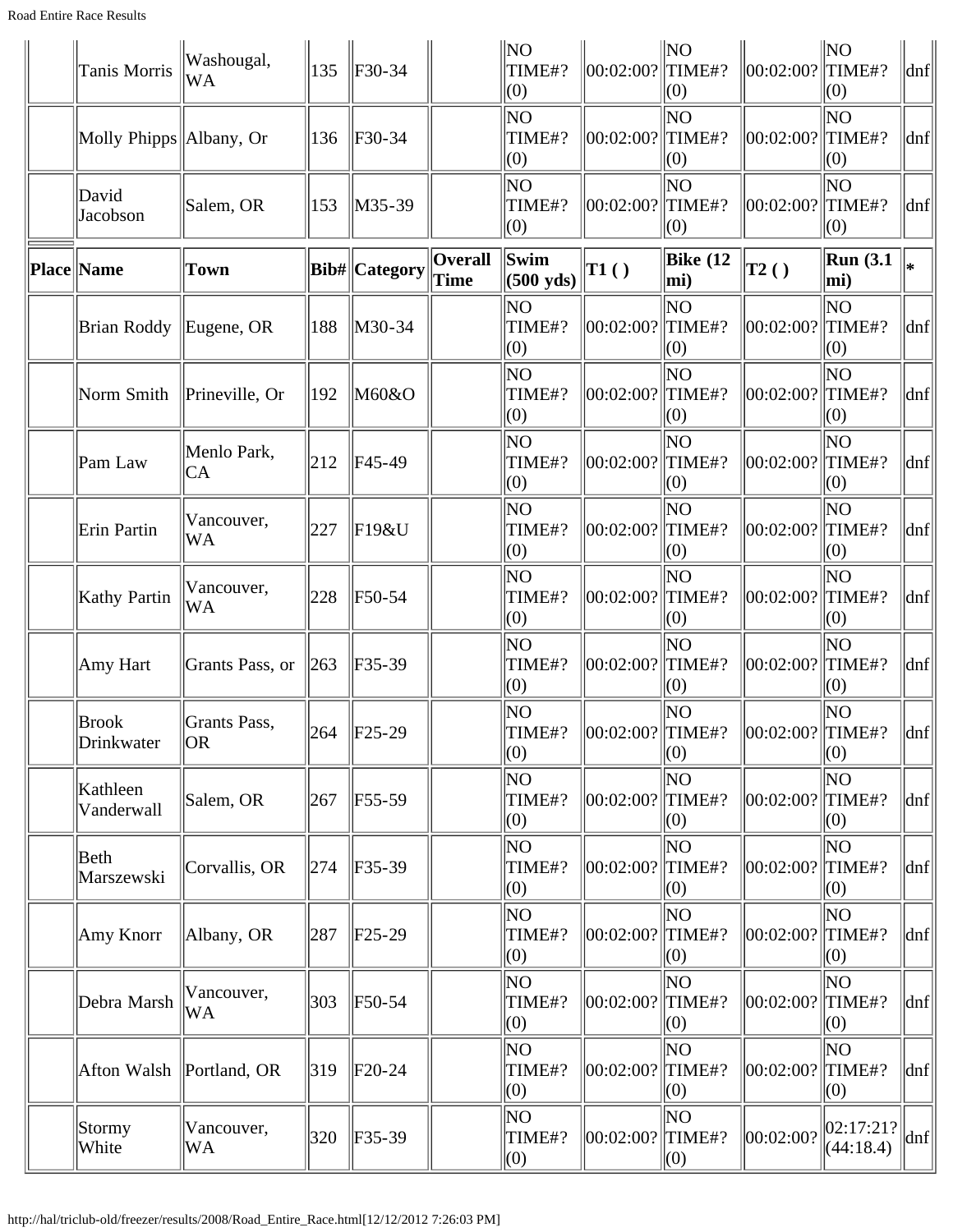Category Abbreviations: "F19&U" means "Female 19 and Under" "F60&O" means "Female 60 and Over" "M19&U" means "Male 19 and Under" "M60&O" means "Male 60 and Over" "F20-24" means "Female 20-24" "F25-29" means "Female 25-29" "F30-34" means "Female 30-34" "F35-39" means "Female 35-39" "F40-44" means "Female 40-44" "F45-49" means "Female 45-49" "F50-54" means "Female 50-54" "F55-59" means "Female 55-59" "M20-24" means "Male 20-24" "M25-29" means "Male 25-29" "M30-34" means "Male 30-34" "M35-39" means "Male 35-39" "M40-44" means "Male 40-44" "M45-49" means "Male 45-49" "M50-54" means "Male 50-54" "M55-59" means "Male 55-59"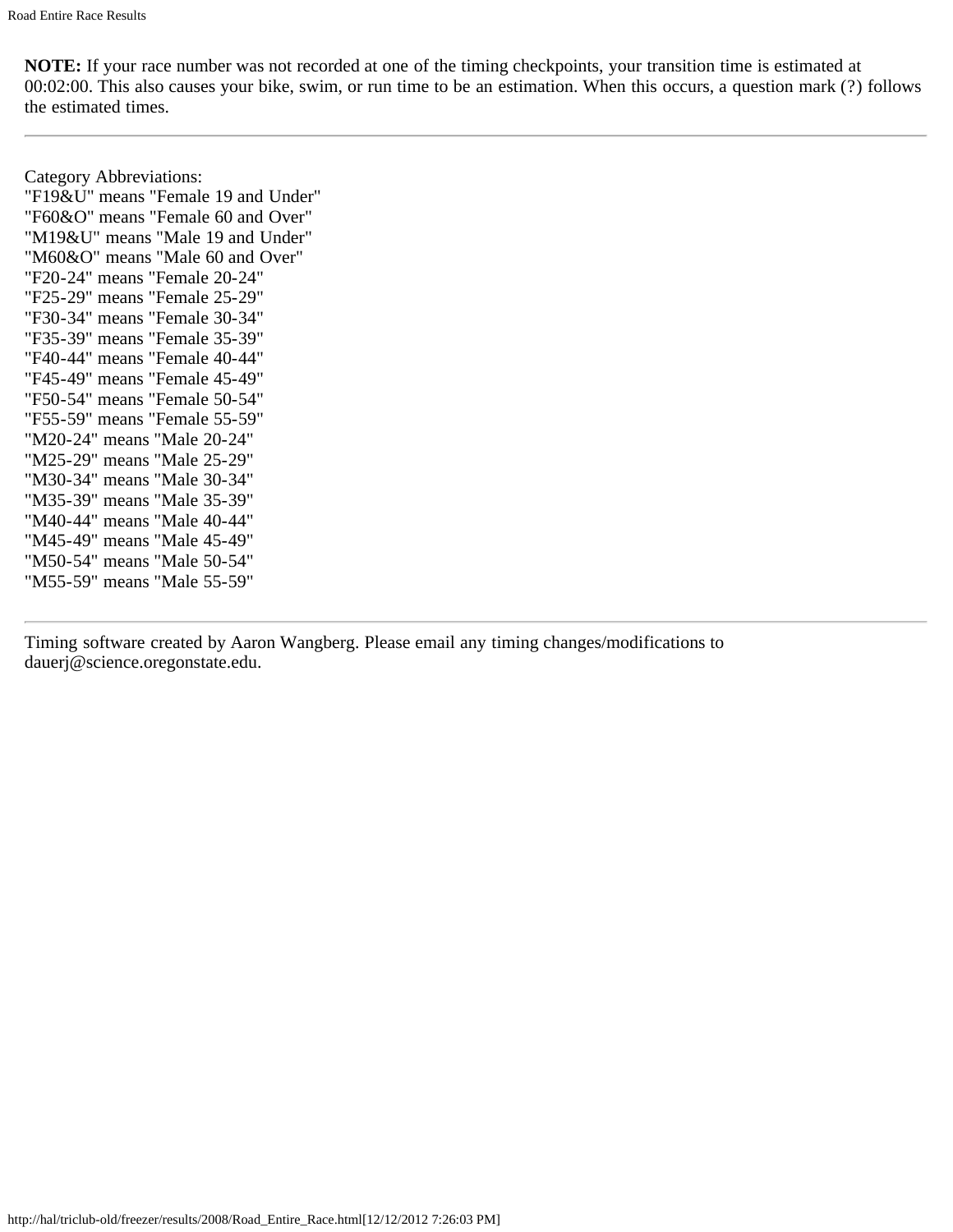# **Road Results for Entire Men's Race April 5, 2008**

| Place                   | Name                     | Town                    |     | Bib#   Category      | Overall<br>Time               | $\mathbf{\ }$ Swim<br>$(500 \text{ yds})$                    | $\vert$ T1 $()$ | Bike $(12)$<br>mi)                          | T2()         | <b>Run</b> (3.1)<br>mi) |  |
|-------------------------|--------------------------|-------------------------|-----|----------------------|-------------------------------|--------------------------------------------------------------|-----------------|---------------------------------------------|--------------|-------------------------|--|
| $\mathbf{1}$            | Nathan<br>Smith          | Corvallis,<br> OR       | 11  | M35-39               | 57:54                         | 00:06:28<br>(1:17.6)                                         | 00:01:08        | 00:31:44<br>(22.7)                          | 00:01:01     | 00:17:33<br>(5:39.7)    |  |
| $ 2\rangle$             | Josh Monda               | Vancouver,<br>WA        | 25  | $M25-29$             | 59:41                         | 00:07:22<br>(1:28.4)                                         | 00:01:02        | 00:31:16<br>(23.0)                          | 00:02:07     | 00:17:54<br>(5:46.5)    |  |
| $\overline{\mathbf{3}}$ | <b>Brendan</b><br>Treacy | Corvallis,<br> OR       | 60  | M20-24               | 59:59                         | 00:07:54<br>(1:34.8)                                         | 00:01:16        | 00:30:23<br>(23.7)                          | 00:01:07     | 00:19:19<br>(6:13.9)    |  |
| 4                       | William<br>Fleck         | Corvallis,<br> OR       |     | M35-39               | 1:00:49                       | 00:06:14<br>(1:14.8)                                         | 00:01:20        | 00:33:01<br>(21.8)                          | 00:00:56     | 00:19:18<br>(6:13.5)    |  |
| $\vert 5 \vert$         | Dan Schmitt              | Eugene,<br><b>OR</b>    | 5   | M30-34               | 1:01:42                       | 00:05:51<br>(1:10.2)                                         | 00:01:23        | 00:31:56<br>(22.5)                          | 00:02:17     | 00:20:15<br>(6:31.9)    |  |
| 6                       | Andy Libert              | eugene, or              | 29  | M40-44               | 1:01:50                       | 00:07:55<br>(1:35.0)                                         | 00:01:40        | 00:31:58<br>(22.5)                          | 00:01:27     | 00:18:50<br>(6:04.5)    |  |
| 7                       | David<br>Trench          | Corvallis,<br> OR       | 20  | M25-29               | 1:02:16                       | 00:06:32<br>(1:18.4)                                         | 00:01:53        | 00:32:48<br>(22.0)                          | 00:01:39     | 00:19:24<br>(6:15.5)    |  |
| 8                       | Gabe<br>Doebler          | Tigard, OR $ 41$        |     | M30-34               | 1:02:18                       | 00:07:25<br>(1:29.0)                                         | 00:01:40        | 00:33:20<br>(21.6)                          | 00:01:40     | 00:18:13<br>(5:52.6)    |  |
| $ 9\rangle$             | Jason<br>Hawthorne       | Albany,<br> OR          | 35  | M35-39               | 1:04:18                       | 00:07:10<br>(1:26.0)                                         | 00:01:49        | 00:35:15<br>(20.4)                          | 00:01:05     | 00:18:59<br>(6:07.4)    |  |
| 10                      | Noah<br>Megowan          | Lake<br>Oswego,<br> OR  | 24  | M35-39               | 1:04:32                       | 00:06:48<br>(1:21.6)                                         | 00:01:51        | 00:35:12<br>(20.5)                          | 00:01:47     | 00:18:54<br>(6:05.8)    |  |
| $ 11\rangle$            | Chris<br>Jackson         | Corvallis,<br> OR       | 15  | M30-34               | 1:05:38                       | 00:06:19<br>(1:15.8)                                         | 00:01:49        | 00:35:19<br>(20.4)                          | 00:01:21     | 00:20:50<br>(6:43.2)    |  |
| 12                      | Robert<br>Croucher       | Brush<br>Prairie,<br>WA | 67  | M40-44               | 1:06:31                       | 00:08:10<br>(1:38.0)                                         | 00:01:18        | 00:36:23<br>(19.8)                          | 00:00:36     | 00:20:04<br>(6:28.4)    |  |
| 13                      | Jess<br>Hickerson        | Corvallis,<br> OR       | 9   | $\vert M55-59 \vert$ | $\ 1:06:52$                   | 00:06:12<br>(1:14.4)                                         | 00:02:20        | $ 00:34:40\rangle$<br>(20.8)                | 00:01:36     | 00:22:04<br>(7:07.1)    |  |
| $ 14\rangle$            | Michael<br>Gilbert       | vancouver,<br> wa       | 126 | M40-44               | 1:07:09                       | 00:09:30<br>(1:54.0)                                         | 00:02:00?       | $\overline{ 00:34:56? } 00:01:00$<br>(20.6) |              | 00:19:43<br>(6:21.6)    |  |
|                         | Place Name               | Town                    |     | <b>Bib#</b> Category | <b>Overall</b><br><b>Time</b> | $\left\Vert \mathbf{Swim}\right\Vert$<br>$(500 \text{ yds})$ | T1()            | Bike $(12)$<br>mi)                          | $\vert$ T2() | <b>Run</b> (3.1)<br>mi) |  |
| $ 15\rangle$            | Jonathan<br>Peterson     | Camas,<br>WA            | 69  | M30-34               | 1:07:22                       | 00:08:45<br>(1:45.0)                                         | 00:01:31        | 00:34:36<br>(20.8)                          | 00:01:15     | 00:21:15<br>(6:51.3)    |  |
| $16-T$                  | $\ $ Ryan Voge           | Portland,<br> OR        | 81  | $M25-29$             | 1:07:41                       | 00:08:11<br>(1:38.2)                                         | 00:02:12        | 00:36:14<br>(19.9)                          | 00:00:45     | 00:20:19<br>(6:33.2)    |  |
| $16-T$                  | Jonathan<br>Rasca        | Salem, Or               | 164 | M30-34               | 1:07:41                       | 00:08:53<br>(1:46.6)                                         | 00:02:42        | 00:35:38<br>(20.2)                          | 00:00:58     | 00:19:30<br>(6:17.4)    |  |
|                         |                          |                         |     |                      |                               |                                                              |                 |                                             |              |                         |  |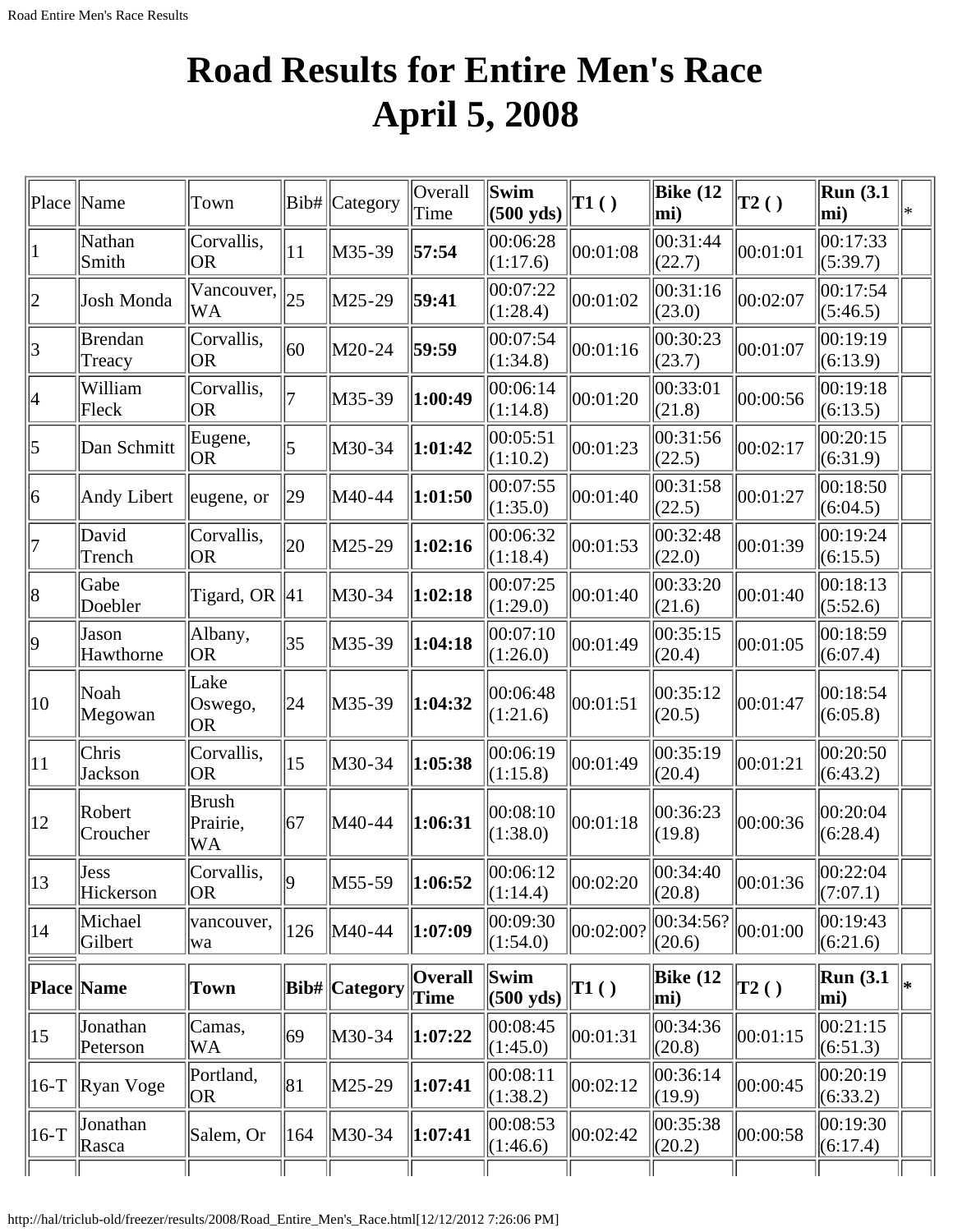Road Entire Men's Race Results

| 18           | $\ $ James<br>O'Hern  | Portland,<br> OR              | 105 | $\ M35-39\ $   | 1:08:05                | 00:07:59<br>(1:35.8)        | 00:01:53  | 00:38:10<br>(18.9)     | 00:01:08     | 00:18:55<br>(6:06.1)    |  |
|--------------|-----------------------|-------------------------------|-----|----------------|------------------------|-----------------------------|-----------|------------------------|--------------|-------------------------|--|
| 19           | Craig Tyler           | Camas,<br>WA                  | 142 | $M20-24$       | 1:08:36                | 00:07:53<br>(1:34.6)        | 00:01:39  | 00:36:43<br>(19.6)     | 00:01:37     | 00:20:44<br>(6:41.3)    |  |
| 20           | Jake Adams            | Eugene,<br> OR                | 61  | $\vert$ M25-29 | 1:08:48                | 00:07:26<br>(1:29.2)        | 00:02:21  | 00:37:32<br>(19.2)     | 00:01:05     | 00:20:24<br>(6:34.8)    |  |
| 21           | Alexandre<br>Baudouin | Portland,<br> OR              | 145 | M30-34         | 1:09:22                | 00:08:58<br>(1:47.6)        | 00:02:14  | 00:36:48<br>(19.6)     | 00:00:49     | 00:20:33<br>(6:37.7)    |  |
| $ 22\rangle$ | Benjamin<br>Steyer    | Corvallis,<br> OR             | 18  | M20-24         | 1:09:32                | 00:05:53<br>(1:10.6)        | 00:02:42  | 00:37:58<br>(19.0)     | 00:01:40     | 00:21:19<br>(6:52.6)    |  |
| $ 23\rangle$ | Darrel<br>McHugh      | Springfield,<br> Or           | 78  | $M35-39$       | 1:09:36                | 00:07:38<br>(1:31.6)        | 00:02:33  | 00:36:12<br>(19.9)     | 00:00:58     | 00:22:15<br>(7:10.6)    |  |
| 24           | <b>Uwe Hermes</b>     | Portland,<br><b>OR</b>        | 26  | M30-34         | 1:09:56                | 00:07:13<br>(1:26.6)        | 00:02:22  | 00:36:36<br>(19.7)     | 00:01:56     | 00:21:49<br>(7:02.3)    |  |
| $ 25\rangle$ | Bruce<br>Watanabe     | Newport,<br> OR               | 4   | M40-44         | 1:10:35                | 00:05:53<br>(1:10.6)        | 00:02:16  | 00:35:03<br>(20.5)     | 00:02:01     | 00:25:22<br>(8:11.0)    |  |
| $ 26\rangle$ | Drew Miller           | Keizer, OR                    | 103 | $IM20-24$      | 1:10:46                | 00:08:05<br>(1:37.0)        | 00:02:59  | 00:37:49<br>(19.0)     | 00:01:29     | 00:20:24<br>(6:34.8)    |  |
| 27           | Joshua<br>Weinman     | corvallis,<br> or             | 40  | $\vert$ M25-29 | 1:10:47                | 00:06:13<br>(1:14.6)        | 00:02:11  | 00:39:35<br>(18.2)     | 00:01:54     | 00:20:54<br>(6:44.5)    |  |
| 28           | Taylor Carr           | Milwaukie,<br>OR <sub>1</sub> | 95  | $\vert$ M25-29 | 1:10:48                | 00:07:53<br>(1:34.6)        | 00:01:40  | 00:36:46<br>(19.6)     | 00:01:20     | 00:23:09<br>(7:28.1)    |  |
| $ 29-T$      | Jeremy                | Tualatin, or $  102$          |     | $\ M25-29\ $   | 1:11:00                | 00:08:52?                   | 00:02:00? | 00:38:13               | 00:01:25     | 00:20:30                |  |
|              | McBride               |                               |     |                |                        | (1:46.4)                    |           | (18.8)                 |              | (6:36.8)                |  |
|              | Place Name            | Town                          |     | Bib#  Category | <b>Overall</b><br>Time | Swim<br>$(500 \text{ yds})$ | T1()      | <b>Bike</b> (12<br>mi) | $\vert$ T2() | Run(3.1)<br>$\vert$ mi) |  |
| $ 29-T$      | Andrew<br>Smith       | Portland,<br> OR              | 140 | $M25-29$       | 1:11:00                | 00:08:01<br>(1:36.2)        | 00:02:56  | 00:37:34<br>(19.2)     | 00:01:10     | 00:21:19<br>(6:52.6)    |  |
| 31           | <b>Rick Collins</b>   | Salem, OR                     | 85  | M45-49         | 1:11:04                | 00:08:26<br>(1:41.2)        | 00:02:22  | 00:36:57<br>(19.5)     | 00:00:45     | 00:22:34<br>(7:16.8)    |  |
| 32           | Scott Kruis           | Corvallis,<br> OR             | 163 | M45-49         | 1:11:18                | 00:10:26<br>(2:05.2)        | 00:01:34  | 00:36:26<br>(19.8)     | 00:00:44     | 00:22:08<br>(7:08.4)    |  |
| $ 33\rangle$ | Jason Bosch           | Eugene,<br> OR                | 250 | M30-34         | 1:11:32                | 00:10:29<br>(2:05.8)        | 00:02:45  | 00:35:26<br>(20.3)     | 00:02:00     | 00:20:52<br>(6:43.9)    |  |
| 34           | Benjamin<br>Farver    | Portland,<br> OR              | 122 | $M25-29$       | 1:11:39                | 00:08:26<br>(1:41.2)        | 00:01:59  | 00:36:06<br>(19.9)     | 00:01:33     | 00:23:35<br>(7:36.5)    |  |
| 35           | Adam Ward             | Portland,<br><b>OR</b>        | 43  | M30-34         | 1:11:41                | 00:07:37<br>(1:31.4)        | 00:02:35  | 00:35:22<br>(20.4)     | 00:02:03     | 00:24:04<br>(7:45.8)    |  |
| 36           | Patrick<br>Clinton    | Portland,<br> OR              | 71  | $ M25-29$      | 1:11:43                | 00:08:43<br>(1:44.6)        | 00:02:38  | 00:36:38<br>(19.7)     | 00:01:51     | 00:21:53<br>(7:03.5)    |  |
| 37           | Derek<br>Wilfong      | Tualatin,<br>OR.              | 144 | M30-34         | 1:11:45                | 00:07:54 <br>(1:34.8)       | 00:02:44  | 00:39:03<br>(18.4)     | 00:00:44     | 00:21:20<br>(6:52.9)    |  |
| 38           | Jeff Macey            | Portland,<br> OR              | 68  | M45-49         | 1:11:57                | 00:08:10<br>(1:38.0)        | 00:02:17  | 00:35:38<br>(20.2)     | 00:01:58     | 00:23:54<br>(7:42.6)    |  |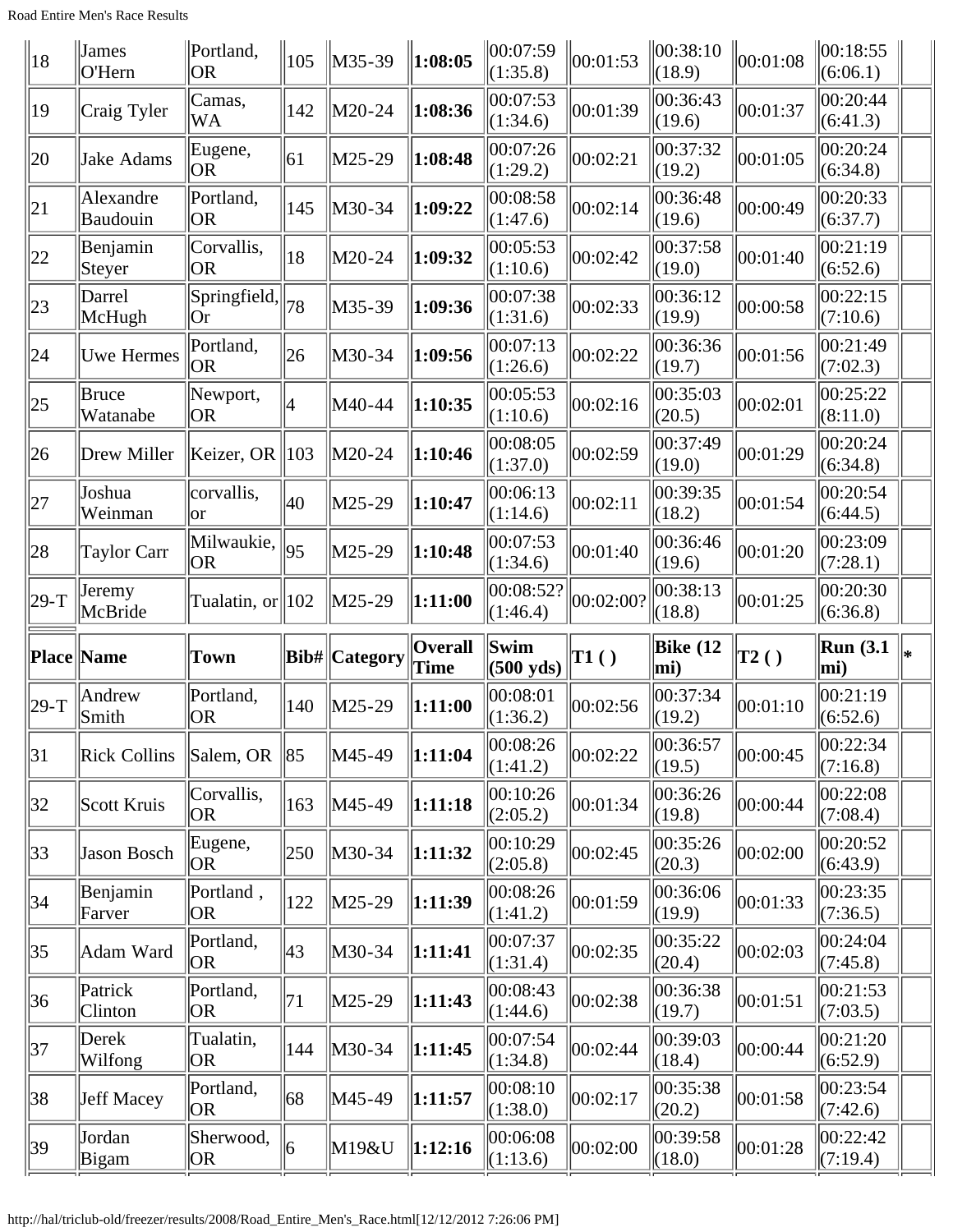| 40               | Josiah<br>Faville            | Keizer, OR $\ $ 13      |            | $\vert M20-24 \vert$ | $\ 1:12:51$                   | 00:06:49<br>(1:21.8)        | 00:01:41        | 100:37:48<br>(19.0)    | 00:01:36     | 00:24:57<br>(8:02.9)      |    |
|------------------|------------------------------|-------------------------|------------|----------------------|-------------------------------|-----------------------------|-----------------|------------------------|--------------|---------------------------|----|
| $ 41-T$          | <b>Brian</b><br>Velazquez    | Tualatin,<br> OR        | 108        | M25-29               | 1:12:52                       | 00:08:25<br>(1:41.0)        | 00:02:39        | 00:38:51<br>(18.5)     | 00:02:00?    | 00:20:57? <br>(6:45.5)    |    |
| $ 41-T$          | Michael<br>Kloeppel          | Portland,<br> OR        | 179        | M35-39               | 1:12:52                       | 00:08:24<br>(1:40.8)        | 00:03:01        | 00:35:23<br>(20.3)     | 00:01:16     | 00:24:48<br>(8:00.0)      |    |
| 43               | <b>Kirk Rose</b>             | Albany,<br>OR.          | 39         | M60&O                | 1:12:53                       | 00:08:01<br>(1:36.2)        | 00:02:21        | 00:37:50<br>(19.0)     | 00:02:12     | 00:22:29<br>(7:15.2)      |    |
| 44               | Roger<br>Nyquist             | Albany,<br> OR          | 82         | M45-49               | 1:12:57                       | 00:08:18<br>(1:39.6)        | 00:01:36        | 00:39:30<br>(18.2)     | 00:00:43     | 00:22:50<br>(7:21.9)      |    |
|                  | Place Name                   | Town                    |            | Bib#  Category       | <b>Overall</b><br><b>Time</b> | Swim<br>$(500 \text{ yds})$ | $\mathbf{T1}()$ | Bike $(12)$<br>mi)     | $\vert$ T2() | <b>Run</b> (3.1)<br>mi)   | ⊪∗ |
| 45               | Rollston<br>Frangopoulos  or | Portland,               | 295        | $M25-29$             | 1:13:02                       | 00:10:13<br>(2:02.6)        | 00:03:24        | 00:36:14<br>(19.9)     | 00:02:09     | 00:21:02<br>(6:47.1)      |    |
| 46               | Jason<br>Tacchini            | corvallis,<br>lor       | 64         | M20-24               | 1:13:09                       | 00:07:43<br>(1:32.6)        | 00:01:47        | 00:38:15<br>(18.8)     | 00:01:30     | 00:23:54<br>(7:42.6)      |    |
| 47               | Austin Bell                  | Corvallis,<br><b>OR</b> | 44         | M30-34               | 1:13:28                       | 00:07:07<br>(1:25.4)        | 00:02:49        | 00:40:21<br>(17.8)     | 00:01:07     | 00:22:04<br>(7:07.1)      |    |
| 48               | Joe<br>Kleinhenz             | Portland,<br><b>OR</b>  | 112        | $M25-29$             | 1:13:41                       | 00:08:11<br>(1:38.2)        | 00:02:34        | 00:38:03<br>(18.9)     | 00:01:15     | 00:23:38<br>(7:37.4)      |    |
| 49               | Peter<br>Eschbach            | Corvallis,<br> OR       | 74         | M40-44               | 1:13:45                       | 00:08:04<br>(1:36.8)        | 00:03:43        | 00:35:46<br>(20.1)     | 00:02:20     | 00:23:52<br>(7:41.9)      |    |
| $\vert$ 50       | <b>Bryan</b><br>Putnam       | Tualatin,<br><b>OR</b>  | 106        | M30-34               | 1:13:46                       | 00:08:39<br>(1:43.8)        | 00:02:06        | 00:40:29<br>(17.8)     | 00:01:13     | 00:21:19<br>(6:52.6)      |    |
| $\vert 51 \vert$ | Jack Pendell                 | EUGENE,<br> OR          | 124        | M40-44               | 1:15:06                       | 00:08:35?<br>(1:43.0)       | 00:02:00?       | 00:38:28<br>(18.7)     | 00:01:24     | 00:24:39<br>(7:57.1)      |    |
| 52               | Andy<br>Layman               | Keizer, OR              | 154        | $M25-29$             | 1:15:17                       | 00:09:28<br>(1:53.6)        | 00:02:58        | 00:38:58<br>(18.5)     | 00:01:28     | 00:22:25<br>(7:13.9)      |    |
| $\vert$ 53       | Jeremy<br>Smith              | Keizer, OR $\ 88$       |            | $M25-29$             | 1:15:44                       | 00:07:58<br>(1:35.6)        | 00:02:38        | 00:40:00<br>(18.0)     | 00:01:08     | 00:24:00<br>(7:44.5)      |    |
| $\vert$ 54       | Kevin<br>Coulter             | Troutdale,<br><b>OR</b> | 116        | M45-49               | 1:15:51                       | 00:09:04<br>(1:48.8)        | 00:02:16        | 00:34:00<br>(21.2)     | 00:01:24     | 00:29:07<br>(9:23.5)      |    |
| $\vert 55 \vert$ | Greg Stone                   | Portland,<br> OR        | 141        | M45-49               | 1:15:52                       | 00:08:18<br>(1:39.6)        | 00:02:50        | 00:37:42<br>(19.1)     | 00:01:16     | 00:25:46<br>(8:18.7)      |    |
| 56               | <b>Brian Casey</b>           | Beaverton,<br> OR       | 93         | M30-34               | 1:16:11                       | 00:08:22<br>(1:40.4)        | 00:03:06        | 00:38:13<br>(18.8)     | 00:01:10     | 00:25:20<br>(8:10.3)      |    |
| $\vert$ 57       | Tyler Van<br>Brunt           | Grants<br>Pass, OR      | 32         | $M20-24$             | 1:16:27                       | 00:06:50?<br>(1:22.0)       | 00:02:00?       | 00:40:55<br>(17.6)     | 00:02:07     | 00:24:35<br>(7:55.8)      |    |
| $\vert 58 \vert$ | Tom<br>Henscheid             | Springfield,<br> Or     | 175        | M35-39               | 1:16:41                       | 00:09:15<br>(1:51.0)        | 00:03:33        | 00:37:55<br>(19.0)     | 00:01:38     | 00:24:20<br>(7:51.0)      |    |
| 59               | Joel<br>Weinman              | corvallis,<br> or       | $\vert$ 52 | M30-34               | 1:16:52                       | 00:06:50 <br>(1:22.0)       | 00:02:51        | 00:41:03<br>(17.5)     | 00:02:52     | 00:23:16<br>(7:30.3)      |    |
|                  | Place  Name                  | Town                    |            | <b>Bib#</b> Category | <b>Overall</b><br><b>Time</b> | Swim<br>$(500 \text{ yds})$ | T1()            | <b>Bike (12</b><br>mi) | $\vert$ T2() | Run(3.1)<br>mi)           | ⊪  |
| 60               | Tyler Lynch                  | Milwaukie,<br>OR.       | 89         | $M25-29$             | 1:17:03                       | 00:08:30 <br>$\ (1:42.0)$   | 00:03:01        | 00:43:17<br>$\ (16.6)$ | 00:01:35     | 00:20:40<br>$\ $ (6:40.0) |    |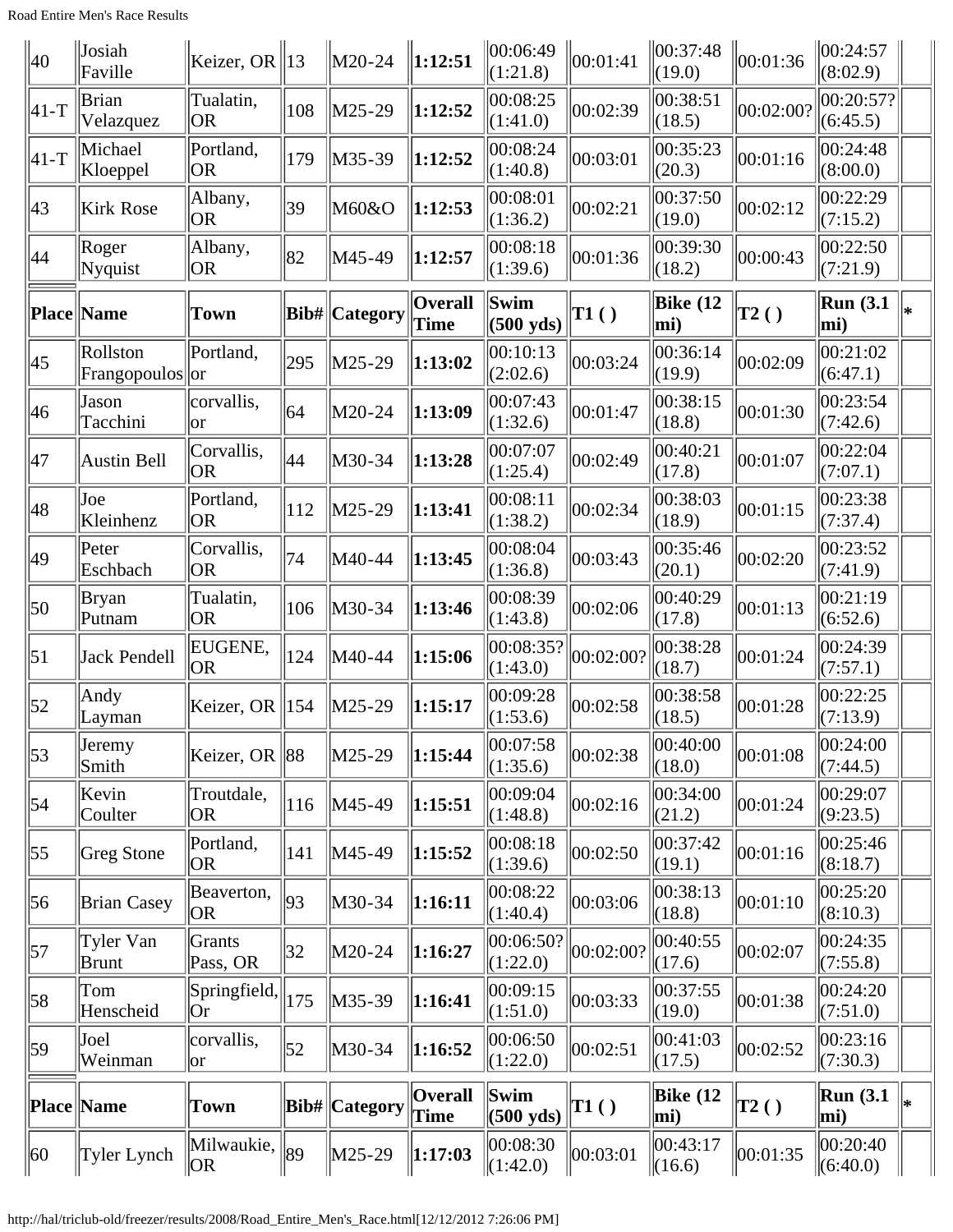| 61           | MacDonald<br>Jackson    | Corvallis,<br> OR                  | 86  | M35-39                | 1:17:06         | 00:08:26<br>(1:41.2)        | 00:02:39       | 00:38:59<br>(18.5) | 00:01:31       | 00:25:31<br>(8:13.9) |     |
|--------------|-------------------------|------------------------------------|-----|-----------------------|-----------------|-----------------------------|----------------|--------------------|----------------|----------------------|-----|
| 62           | Frank<br>Stevens        | Troutdale,<br> OR                  | 260 | M40-44                | 1:18:18         | 00:11:18<br>(2:15.6)        | 00:02:17       | 00:37:43<br>(19.1) | 00:01:38       | 00:25:22<br>(8:11.0) |     |
| 63           | Wiley<br>Thompson       | Corvallis,<br> OR                  | 219 | M40-44                | 1:18:32         | 00:08:43<br>(1:44.6)        | 00:02:37       | 00:39:54<br>(18.0) | 00:02:42       | 00:24:36<br>(7:56.1) |     |
| 64           | <b>Adam Stone</b>       | Portland,<br> OR                   | 31  | M19&U                 | 1:18:45         | 00:07:48<br>(1:33.6)        | 00:02:19       | 00:42:20<br>(17.0) | 00:02:01       | 00:24:17<br>(7:50.0) |     |
| 65           | Thomas<br>Macaulay      | Tualatin,<br> OR                   | 16  | $M55-59$              | 1:20:06         | 00:06:29<br>(1:17.8)        | 00:02:46       | 00:43:13<br>(16.7) | 00:02:14       | 00:25:24<br>(8:11.6) |     |
| 66           | Evan<br>Gwilliam        | Camas,<br>WA                       | 210 | M30-34                | 1:20:10         | 00:09:10<br>(1:50.0)        | 00:02:57       | 00:43:07<br>(16.7) | 00:01:07       | 00:23:49<br>(7:41.0) |     |
| 67           | Joe Michel              | Eugene,<br> OR                     | 155 | M35-39                | 1:20:16         | 00:09:38<br>(1:55.6)        | 00:03:38       | 00:40:47<br>(17.7) | 00:01:18       | 00:24:55<br>(8:02.3) |     |
| 68           | Mel Long                | Oregon<br>$\text{City}, \text{OR}$ | 30  | M40-44                | 1:20:53         | 00:07:46<br>(1:33.2)        | 00:01:52       | 00:40:42<br>(17.7) | 00:03:17       | 00:27:16<br>(8:47.7) |     |
| $ 69\rangle$ | Eric<br><b>DeFreest</b> | Eugene,<br> OR                     | 161 | M45-49                | 1:20:59         | 00:10:14<br>(2:02.8)        | 00:03:08       | 00:40:49<br>(17.6) | 00:01:12       | 00:25:36<br>(8:15.5) |     |
| 70           | Gary<br>Gustafson       | Reno, NV                           | 209 | M50-54                | 1:21:37         | 00:09:09<br>(1:49.8)        | 00:03:23       | 00:40:36<br>(17.7) | 00:02:27       | 00:26:02<br>(8:23.9) |     |
| 71           | Chad Ruhoff             | Eugene,<br>OR.                     | 189 | M30-34                | 1:21:39         | 00:11:43<br>(2:20.6)        | 00:04:59       | 00:39:24<br>(18.3) | 00:01:13       | 00:24:20<br>(7:51.0) |     |
| 72           | Rob Boursaw             | Castle<br>Rock, Wa                 | 167 | M30-34                | 1:21:47         | 00:09:18<br>(1:51.6)        | 00:02:54       | 00:42:24<br>(17.0) | 00:01:14       | 00:25:57<br>(8:22.3) |     |
| 73           | John Graham             | Eugene,<br> OR                     | 172 | $M25-29$              | 1:22:13         | 00:09:00<br>(1:48.0)        | 00:04:00       | 00:45:39<br>(15.8) | 00:00:53       | 00:22:41<br>(7:19.0) |     |
| 74           | Jeff Bemrose            | $\ $ Dallas, OR                    | 56  | M45-49                | 1:22:44         | 00:08:14<br>(1:38.8)        | 00:03:27       | 00:40:20<br>(17.9) | 00:02:55       | 00:27:48<br>(8:58.1) |     |
|              | Place  Name             | Town                               |     | <b>Bib#</b>  Category | Overall<br>Time | Swim<br>$(500 \text{ yds})$ | $\vert$ T1 ( ) | Bike $(12)$<br>mi) | $\vert$ T2 ( ) | Run(3.1)<br>mi)      | ∥∗. |
| 75           | Michael<br>McPherson    | Corvallis,<br> OR                  | 58  | M45-49                | 1:22:48         | 00:08:02<br>(1:36.4)        | 00:03:14       | 00:41:17<br>(17.4) | 00:02:21       | 00:27:54<br>(9:00.0) |     |
| 76           | Thomas<br>Simpson       | Portland,<br> OR                   | 107 | M30-34                | 1:23:04         | 00:10:51<br>(2:10.2)        | 00:03:30       | 00:43:06<br>(16.7) | 00:00:57       | 00:24:40<br>(7:57.4) |     |
| 77           | John<br>Beckstead       | Grants<br>Pass, Or                 | 262 | $ M25-29$             | 1:23:50         | 00:09:46<br>(1:57.2)        | 00:03:24       | 00:44:37<br>(16.1) | 00:01:42       | 00:24:21<br>(7:51.3) |     |
| 78           | Tim McClain Salem, OR   |                                    | 182 | M35-39                | 1:24:10         | 00:10:52<br>(2:10.4)        | 00:03:25       | 00:43:04<br>(16.7) | 00:00:34       | 00:26:15<br>(8:28.1) |     |
| 79           | <b>Fred Robbins</b>     | Vancouver,<br>WA                   | 139 | M60&O                 | 1:24:27         | 00:08:17<br>(1:39.4)        | 00:05:13       | 00:41:25<br>(17.4) | 00:02:35       | 00:26:57<br>(8:41.6) |     |
| 80           | Justin<br>Shanks        | Corvallis,<br> OR                  | 191 | M20-24                | 1:24:37         | 00:12:11<br>(2:26.2)        | 00:02:55       | 00:44:40<br>(16.1) | 00:00:42       | 00:24:09<br>(7:47.4) |     |
| 81           | Matt Jones              | Salem, OR                          | 316 | M35-39                | 1:24:52         | 00:13:26<br>(2:41.2)        | 00:03:58       | 00:39:53<br>(18.1) | 00:01:44       | 00:25:51<br>(8:20.3) |     |
| 82           | Doug Weil               | Vancouver,<br>WA                   | 201 | M45-49                | 1:25:17         | 00:10:20<br>(2:04.0)        | 00:03:39       | 00:40:56<br>(17.6) | 00:02:03       | 00:28:19<br>(9:08.1) |     |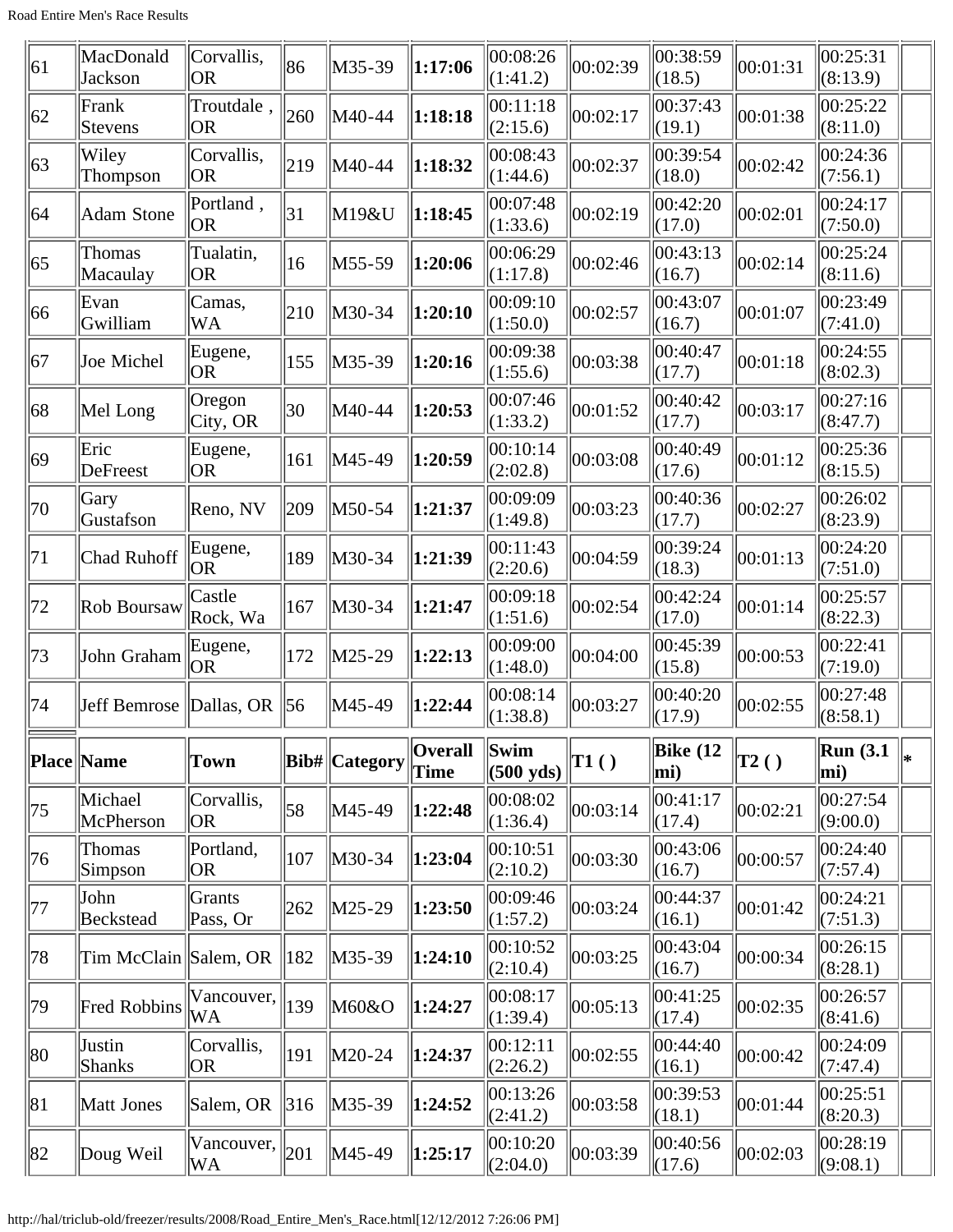| 83           | David<br>Woods         | Salem, OR                                | 33  | $M25-29$       | 1:25:42                       | 00:07:29<br>(1:29.8)             | 00:03:29     | 00:39:55<br>(18.0)         | 00:01:54     | 00:32:55<br>(10:37.1)  |    |
|--------------|------------------------|------------------------------------------|-----|----------------|-------------------------------|----------------------------------|--------------|----------------------------|--------------|------------------------|----|
| 84           | Daniel Hill            | $\left \text{Springfield}\right $<br> Or | 223 | M50-54         | 1:26:05                       | 00:10:59<br>(2:11.8)             | 00:03:49     | 00:44:26<br>(16.2)         | 00:01:46     | 00:25:05<br>(8:05.5)   |    |
| 85           | Andrew<br>Formiller    | Albany,<br> OR                           | 202 | M35-39         | 1:26:22                       | 00:09:41<br>(1:56.2)             | 00:02:34     | 00:42:38<br>(16.9)         | 00:01:30     | 00:29:59<br>(9:40.3)   |    |
| 86           | Ernie<br>Sturzinger    | Forest<br>Grove, OR                      | 213 | $\vert$ M25-29 | 1:26:50                       | 00:10:34<br>(2:06.8)             | 00:02:35     | 00:44:10<br>(16.3)         | 00:01:22     | 00:28:09<br>(9:04.8)   |    |
| 87           | Lynn<br>Hellwege       | Eugene,<br> OR                           | 211 | M40-44         | 1:27:14                       | 00:10:38<br>(2:07.6)             | 00:04:35     | 00:42:17<br>(17.0)         | 00:02:34     | 00:27:10<br>(8:45.8)   |    |
| 88           | <b>Steve Moan</b>      | Portland,<br><b>OR</b>                   | 255 | M45-49         | 1:27:15                       | 00:11:54<br>(2:22.8)             | 00:04:08     | 00:42:10<br>(17.1)         | 00:02:44     | 00:26:19<br>(8:29.4)   |    |
| 89           | Mark Tinseth Salem, OR |                                          | 195 | $ M35-39$      | 1:27:17                       | 00:08:47<br>(1:45.4)             | 00:02:57     | 00:44:09<br>(16.3)         | 00:02:02     | 00:29:22<br> (9:28.4)  |    |
|              | <b>Place Name</b>      | <b>Town</b>                              |     | Bib#  Category | <b>Overall</b><br><b>Time</b> | $\ $ Swim<br>$(500 \text{ yds})$ | $\vert$ T1() | Bike $(12)$<br>mi)         | $\vert$ T2() | Run(3.1)<br>mi)        | ⊪∗ |
| $ 90\rangle$ | James<br>Jorgensen     | Eugene,<br> OR                           | 132 | $M35-39$       | 1:28:10                       | 00:10:36<br>(2:07.2)             | 00:04:19     | 00:38:18<br>(18.8)         | 00:02:13     | 00:32:44<br>(10:33.5)  |    |
| 91           | Patrick<br>Bolan       | <b>OREGON</b><br>CITY, OR                | 166 | $M35-39$       | 1:28:11                       | 00:08:11<br>(1:38.2)             | 00:03:35     | 00:42:31<br>(16.9)         | 00:01:45     | 00:32:09<br>(10:22.3)  |    |
| 92           | Tim Schaefer Salem, OR |                                          | 283 | $ M35-39$      | 1:28:43                       | 00:11:36<br>(2:19.2)             | 00:03:34     | 00:41:09<br>(17.5)         | 00:02:22     | 00:30:02<br>(9:41.3)   |    |
| 93           | Kyle Giombi            | Corvallis,<br> OR                        | 273 | M20-24         | 1:29:18                       | 00:11:36<br>(2:19.2)             | 00:03:48     | 00:45:19<br>(15.9)         | 00:01:25     | 00:27:10<br> (8:45.8)  |    |
| 94           | Nick Kralj             | Vancouver,<br>WA                         | 280 | M30-34         | 1:29:21                       | 00:10:31<br>(2:06.2)             | 00:03:56     | 00:42:26<br>(17.0)         | 00:02:51     | 00:29:37<br>(9:33.2)   |    |
| 95           | Francis J<br>Curtis    | Salem, OR                                | 222 | M45-49         | 1:32:18                       | 00:12:02<br>(2:24.4)             | 00:04:02     | 00:40:43<br>(17.7)         | 00:02:21     | 00:33:10<br> (10:41.9) |    |
| 96           | Michael<br>Prevec      | camas, wa                                | 229 | M40-44         | 1:32:38                       | 00:11:18<br>(2:15.6)             | 00:03:10     | 00:48:50<br>(14.7)         | 00:02:11     | 00:27:09<br>(8:45.5)   |    |
| 97           | Tim Fox                | Jefferson,<br> OR                        | 170 | M35-39         | 1:32:42                       | 00:09:30<br>(1:54.0)             | 00:04:44     | 00:45:55<br>(15.7)         | 00:02:35     | 00:29:58<br>(9:40.0)   |    |
| 98           | Dustin<br>Walker       | Keizer, Or                               | 248 | M35-39         | 1:33:23                       | 00:09:52<br>(1:58.4)             | 00:03:35     | 00:47:53<br>(15.0)         | 00:02:26     | 00:29:37<br>(9:33.2)   |    |
| 99           | Erik Ranger            | Roseburg,<br> OR                         | 206 | M30-34         | 1:33:43                       | 00:10:18<br>(2:03.6)             | 00:03:26     | 00:45:32<br>(15.8)         | 00:01:53     | 00:32:34<br>(10:30.3)  |    |
| 100          | Gerald<br>Balaban      | Dallas, OR $\ 238$                       |     | M60&O          | 1:34:09                       | 00:12:47<br>(2:33.4)             | 00:04:14     | 00:43:01<br>(16.7)         | 00:03:09     | 00:30:58<br>(9:59.4)   |    |
| 101          | Mike Kwan              | Camas,<br>WA                             | 87  | M50-54         | 1:34:48                       | 00:08:52<br>(1:46.4)             | 00:05:07     | 00:44:53<br>(16.0)         | 00:04:18     | 00:31:38<br>(10:12.3)  |    |
| 102          | <b>Bill Ellison</b>    | Corvallis,<br> OR                        | 152 | $M55-59$       | 1:35:00                       | 00:11:11<br>(2:14.2)             | 00:03:55     | 00:48:10<br>(14.9)         | 00:02:23     | 00:29:21<br>(9:28.1)   |    |
| 103          | Dan Polzin             | Portland,<br> OR                         | 322 | M35-39         | 1:36:12                       | 00:11:53<br>(2:22.6)             | 00:03:53     | 00:47:49<br>(15.1)         | 00:03:20     | 00:29:17<br>(9:26.8)   |    |
| 104          | Mark<br>Spurgeon       | Albany,<br>OR <sub>.</sub>               | 284 | M40-44         | 1:36:50                       | 00:12:08<br>(2:25.6)             | 00:05:49     | 00:45:17<br>$\Vert (15.9)$ | 00:02:03     | 00:31:33<br>(10:10.6)  |    |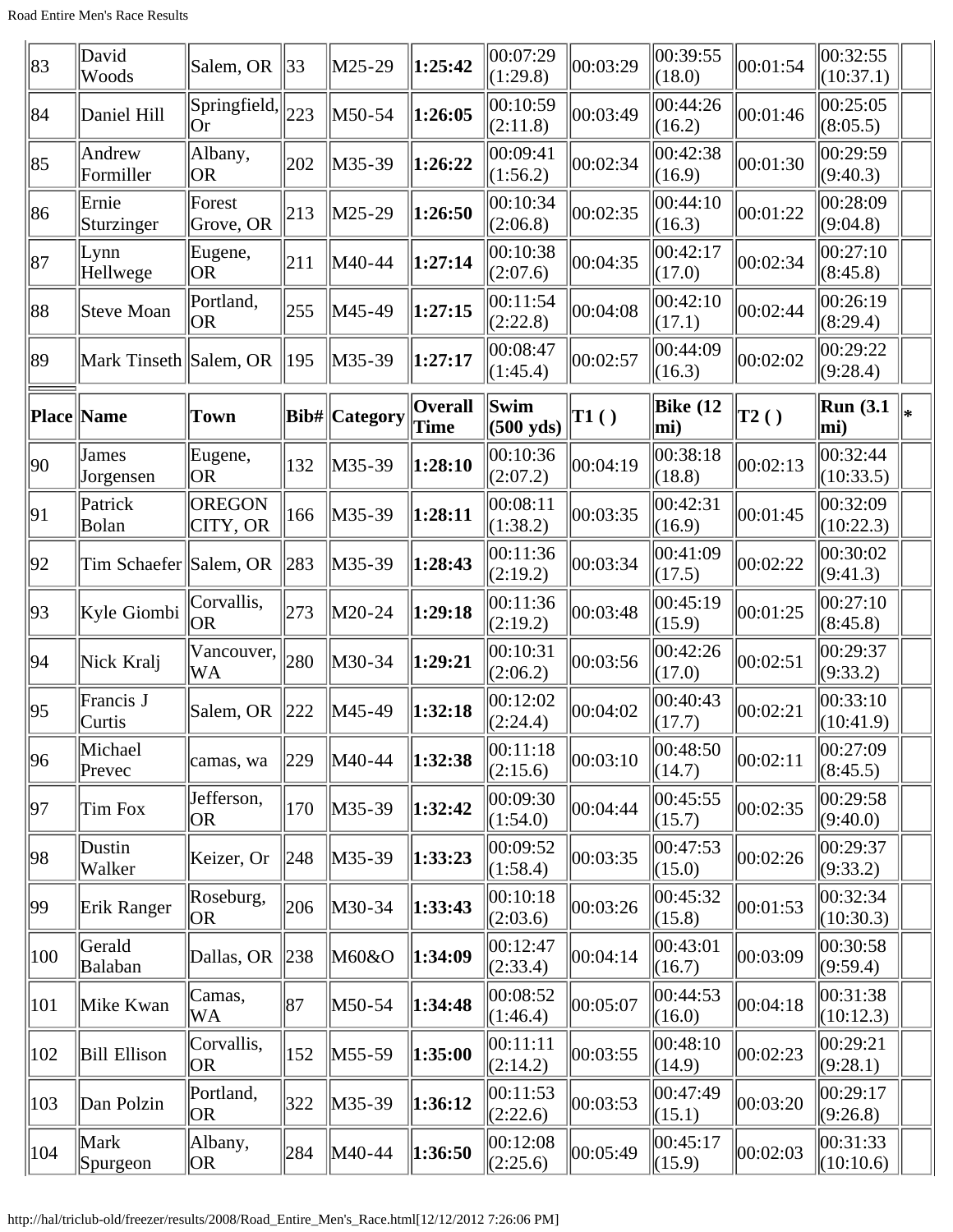| Place  Name             | <b>Town</b>             |     |                 | <b>Overall</b><br><b>Time</b>                                                                             | Swim<br>$(500 \text{ yds})$ | T1()                          | <b>Bike (12</b><br>mi) | $\vert$ T2()            | Run(3.1)<br>mi)       |                                              |
|-------------------------|-------------------------|-----|-----------------|-----------------------------------------------------------------------------------------------------------|-----------------------------|-------------------------------|------------------------|-------------------------|-----------------------|----------------------------------------------|
| Gregory<br>Colzani      | Vancouver<br><b>WA</b>  | 204 | M50-54          | 1:38:14                                                                                                   | 00:09:10<br>(1:50.0)        | 00:03:04                      | 00:46:48<br>(15.4)     | 00:02:30                | 00:36:42<br>(11:50.3) |                                              |
| Tim Warren              | Camas,<br><b>WA</b>     | 232 | M40-44          | 1:40:03                                                                                                   | 00:10:17<br>(2:03.4)        | 00:03:37                      | 00:50:20<br>(14.3)     | 00:02:24                | 00:33:25<br>(10:46.8) |                                              |
| Bart<br>Swanson         | Eugene,<br><b>OR</b>    | 231 | M55-59          | 1:43:00                                                                                                   | 00:10:54<br>(2:10.8)        | 00:05:01                      | 00:48:04<br>(15.0)     | 00:03:38                | 00:35:23<br>(11:24.8) |                                              |
| Eric Bracht             | Corvallis,<br> OR       | 292 | M35-39          | 1:44:59                                                                                                   | 00:12:22<br>(2:28.4)        | 00:04:49                      | 00:51:39<br>(13.9)     | 00:03:27                | 00:32:42<br>(10:32.9) |                                              |
| Michael<br>Bolan        | Brookfield,<br>WI       | 290 | M60&O           | 1:49:34                                                                                                   | 00:15:45<br>(3:09.0)        | 00:06:41                      | 00:48:23<br>(14.9)     | 00:03:49                | 00:34:56<br>(11:16.1) |                                              |
| Kyle<br>Everson         | Salem, OR               | 268 |                 | 1:57:07                                                                                                   | 00:12:46<br>(2:33.2)        | 00:07:17                      | 00:50:12<br>(14.3)     | 00:04:41                | 00:42:11<br>(13:36.5) |                                              |
| Mark Kralj              | Gresham,<br> OR         | 332 | M50-54          | 1:58:21                                                                                                   | 00:17:55<br>(3:35.0)        | 00:08:11                      | 00:45:10<br>(15.9)     | 00:02:59                | 00:44:06<br>(14:13.5) |                                              |
| John Drews              | Gresham,<br> OR         | 329 | M55-59          | 2:10:45                                                                                                   | 00:23:39<br>(4:43.8)        | 00:02:53                      | 00:51:51<br>(13.9)     | 00:04:13                | 00:48:09<br>(15:31.9) |                                              |
| Robin<br><b>Balaban</b> | Dallas, OR              | 271 | M35-39          | 2:12:37                                                                                                   | 00:11:32<br>(2:18.4)        | 00:06:26                      | 01:04:37<br>(11.1)     | 00:03:49                | 00:46:13<br>(14:54.5) |                                              |
| Joseph<br>Mendoza       | Corvallis,<br><b>OR</b> | 50  | M20-24          | 99:99:99                                                                                                  | 00:07:38<br>(1:31.6)        | 00:01:40                      | 00:32:49<br>(21.9)     | 00:01:27                | ΝO<br>TIME#?<br>(0)   |                                              |
| <b>Brent Knapp</b>      | Sutherlin,<br> OR       | 177 | M30-34          |                                                                                                           | ΝO<br>TIME#?<br>(0)         | 00:02:00?                     | ΝO<br>TIME#?<br>(0)    | 00:02:00?               | ΝO<br>TIME#?<br>(0)   |                                              |
| Joseph<br>Graves        | Camas,<br>WA            | 173 |                 | 99:99:99                                                                                                  | 00:07:50                    | 00:02:42                      | ΝO<br>TIME#?           | 00:02:00?               | ΝO<br>TIME#?          |                                              |
| Evan Smith              | Portland,<br> OR        | 3   | M25-29          |                                                                                                           | ΝO<br>TIME#?<br>(0)         | 00:02:00?                     | ΝO<br>(0)              | 00:02:00?               | ΝO<br>TIME#?<br>(0)   | $\left  \text{dnf} \right $                  |
| Joe Tysoe               | Portland,<br><b>OR</b>  | 36  |                 |                                                                                                           | NO<br>TIME#?<br>(0)         | 00:02:00?                     | ΝO<br>TIME#?<br>(0)    | 00:02:00?               | ΝO<br>TIME#?<br>(0)   | $\vert$ dnf $\vert$                          |
| Matthew<br>Wolpert      | Portland,<br> OR        | 125 |                 |                                                                                                           | NO<br>TIME#?<br>(0)         | 00:02:00?                     | ΝO<br>TIME#?<br>(0)    |                         | ΝO<br>TIME#?<br>(0)   | $\vert$ dnf $\vert$                          |
| Place Name              | <b>Town</b>             |     |                 | <b>Overall</b><br>Time                                                                                    | Swim<br>$(500 \text{ yds})$ | $\vert$ T1 $\left( \ \right)$ | Bike $(12)$<br>mi)     | $\vert$ T2()            | Run $(3.1)$<br>mi)    | l∗                                           |
| David<br>Jacobson       | Salem, OR               |     |                 |                                                                                                           | ΝO<br>TIME#?<br>(0)         | 00:02:00?                     | ΝO<br>TIME#?<br>(0)    | 00:02:00?               | NO<br>TIME#?<br>(0)   | $\vert$ dnf $\vert$                          |
| <b>Brian Roddy</b>      | Eugene,<br>OR           | 188 |                 |                                                                                                           | NO<br>TIME#?<br>(0)         | 00:02:00?                     | ΝO<br>(0)              |                         | ΝO<br>TIME#?<br>(0)   | $\left  \text{dnf} \right $                  |
|                         |                         |     | $\parallel$ 153 | <b>Bib#</b>  Category<br>M40-44<br>M30-34<br>M35-39<br>M30-34<br><b>Bib#</b> Category<br>M35-39<br>M30-34 |                             | 99:99:99  <br>(1:34.0)        |                        | (0)<br>TIME#?<br>TIME#? |                       | $\parallel$ (0)<br> 00:02:00? <br> 00:02:00? |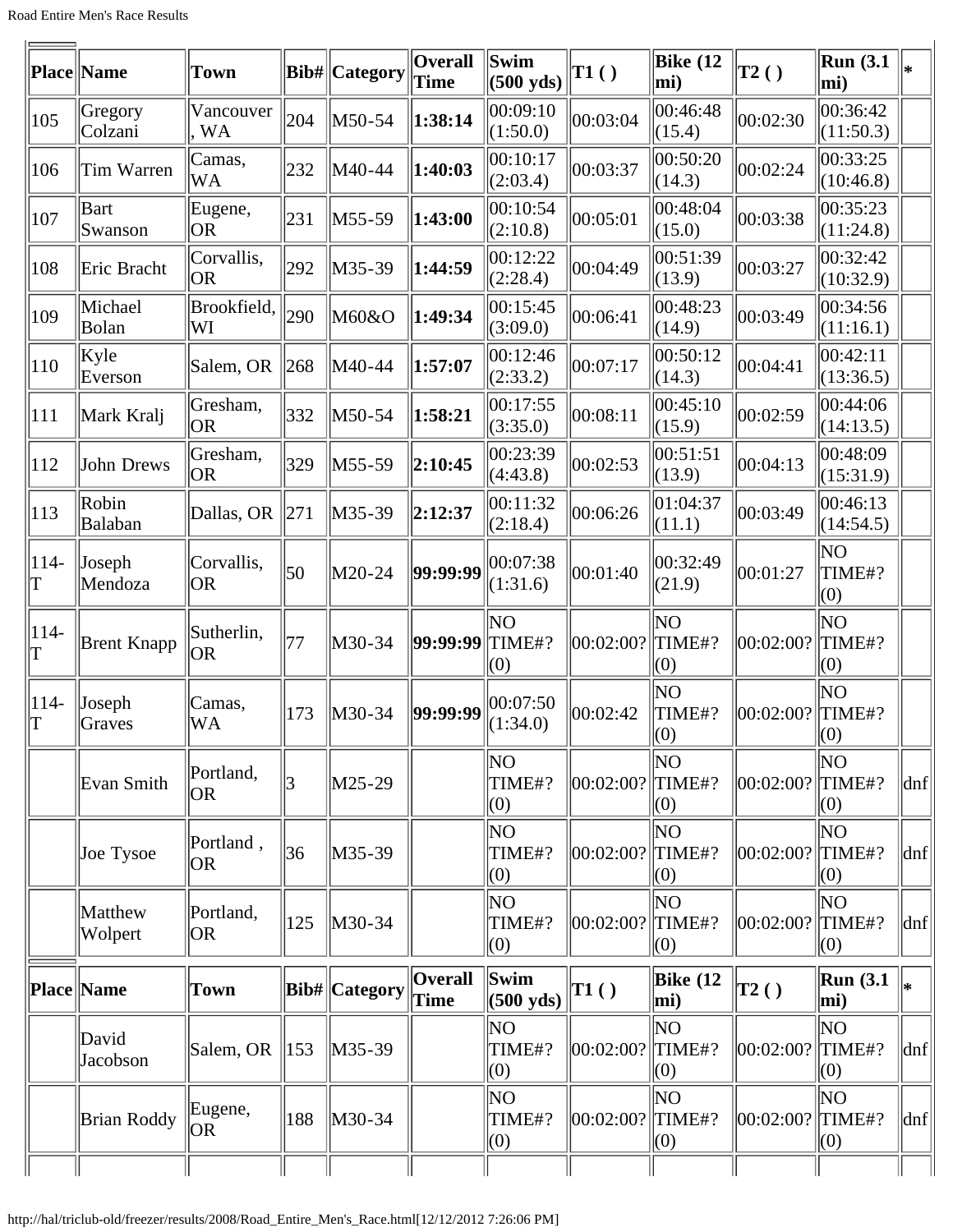| "Prineville,<br>.ഹി&റ<br>∣Norm.<br>Smith<br>של י<br>$\parallel$ Or | 'NC<br>NC<br>NG<br>$\text{TIME#?}$<br>$\vert$ TIME#?<br>$ $ dnf $ $<br>$\ TIMFH$<br>02:00?  '<br>$\ 00:02:00? \ $<br>⊞(∪ |
|--------------------------------------------------------------------|--------------------------------------------------------------------------------------------------------------------------|
|--------------------------------------------------------------------|--------------------------------------------------------------------------------------------------------------------------|

Category Abbreviations: "M19&U" means "Male 19 and Under" "M60&O" means "Male 60 and Over" "M20-24" means "Male 20-24" "M25-29" means "Male 25-29" "M30-34" means "Male 30-34" "M35-39" means "Male 35-39" "M40-44" means "Male 40-44" "M45-49" means "Male 45-49" "M50-54" means "Male 50-54" "M55-59" means "Male 55-59"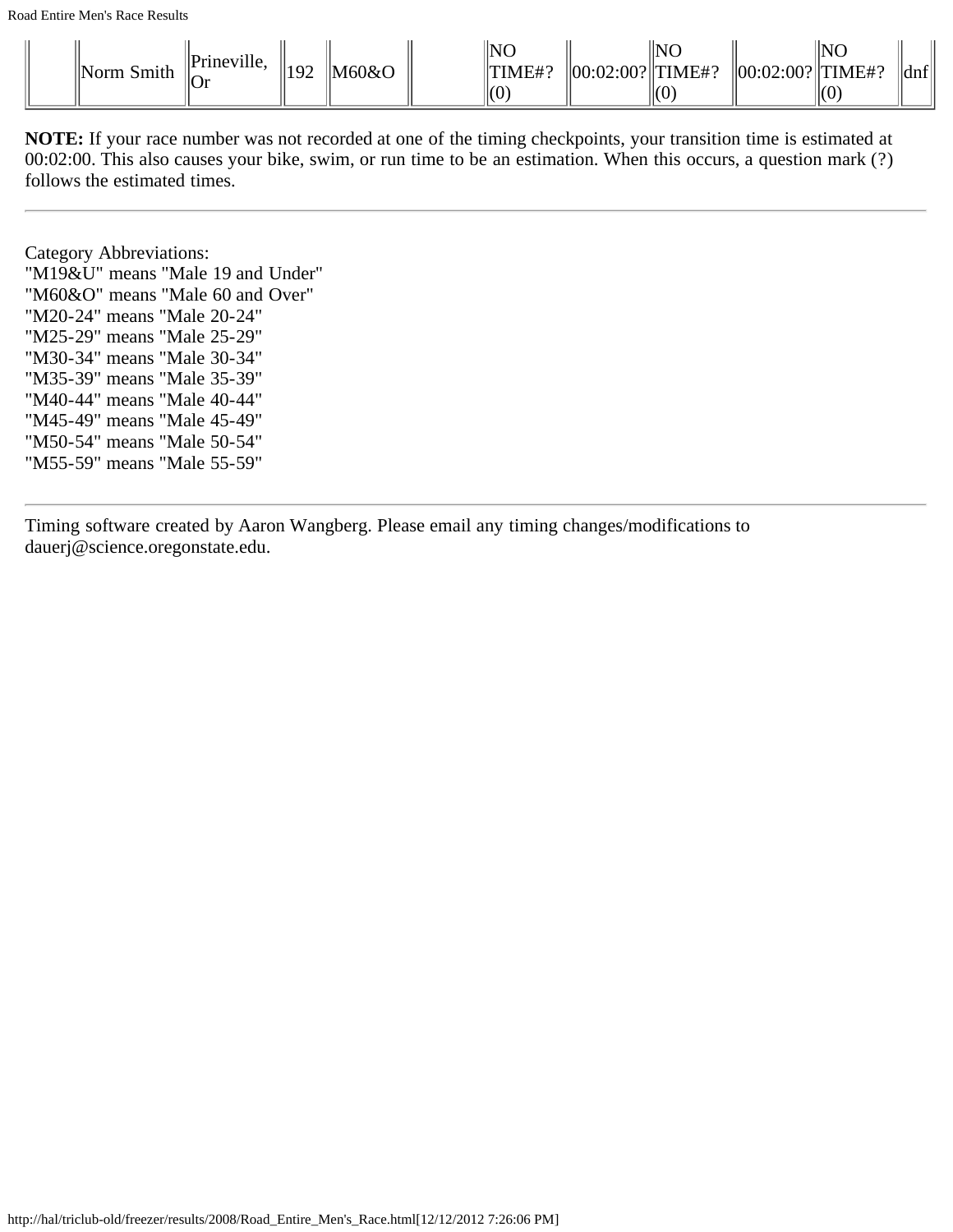#### **Road Results for Entire Women's Race April 5, 2008**

|             | Place   Name                | Town                      |           | Bib#   Category      | Overall<br>Time               | Swim<br>(500)<br>yds     | TI( )                               | Bike (12<br>mi)        | T2()         | Run(3.1)<br>mi)      | $\ast$ |
|-------------|-----------------------------|---------------------------|-----------|----------------------|-------------------------------|--------------------------|-------------------------------------|------------------------|--------------|----------------------|--------|
|             | Robyn<br>Wangberg           | Corvallis, OR             | 23        | $F25-29$             | 1:03:04                       | 00:06:57<br>(1:23.4)     | 00:01:29                            | 00:33:08<br>(21.7)     | 00:01:37     | 00:19:53<br>(6:24.8) |        |
| 2           | <b>Susan Fox</b>            | Corvallis, OR             | 14        | F40-44               | 1:06:03                       | 00:06:48 <br>(1:21.6)    | 00:01:57                            | 00:34:22<br>(21.0)     | 00:01:34     | 00:21:22<br>(6:53.5) |        |
| 3           | Carolyn<br>Atwood           | Rockford, IL              | 12        | F20-24               | 1:06:59                       | 00:06:57 <br>(1:23.4)    | 00:01:12                            | 00:36:09<br>(19.9)     | 00:01:34     | 00:21:07<br>(6:48.7) |        |
| 4           | Sandra<br>Uesugi            | Corvallis, OR             | 21        | F30-34               | 1:09:40                       | 00:06:40 <br>(1:20.0)    | 00:01:18                            | 00:35:36<br>(20.2)     | 00:01:37     | 00:24:29<br>(7:53.9) |        |
| 5           | Jenna<br>Santelli           | Corvallis, OR             | 8         | F20-24               | 1:09:43                       | 00:06:35 <br>(1:19.0)    | 00:02:32                            | 00:41:58<br>(17.2)     | 00:01:34     | 00:17:04<br>(5:30.3) |        |
| 6           | Julie Seale                 | Vancouver,<br><b>WA</b>   | 70        | F30-34               | 1:10:15                       | 00:08:43 <br>(1:44.6)    | 00:01:53                            | 00:36:59<br>(19.5)     | 00:01:12     | 00:21:28<br>(6:55.5) |        |
|             | Erica<br>McKenzie           | Corvallis, OR             | 63        | F30-34               | 1:10:37                       | 00:09:04 <br>(1:48.8)    | 00:02:27                            | 00:36:09<br>(19.9)     | 00:01:21     | 00:21:36<br>(6:58.1) |        |
| 8           | Lara<br>Gamelin             | Corvallis, OR             | 27        | F40-44               | 1:10:42                       | 00:07:09 <br>(1:25.8)    | 00:01:55                            | 00:36:39<br>(19.6)     | 00:01:25     | 00:23:34<br>(7:36.1) |        |
| $ 9\rangle$ | Lauren Thies   Portland, OR |                           | $\vert$ 1 | $F25-29$             | 1:11:57                       | 00:05:53 <br>(1:10.6)    | 00:02:25                            | 00:38:16<br>(18.8)     | 00:01:42     | 00:23:41<br>(7:38.4) |        |
| 10          | Ashley<br>Hatfield          | Corvallis, OR             | 47        | $F25-29$             | 1:14:21                       | 00:07:28 <br>(1:29.6)    | 00:01:59                            | 00:37:45<br>(19.1)     | 00:01:45     | 00:25:24<br>(8:11.6) |        |
| 11          | Megan<br>Sullivan           | Springfield, OR $\ 22\ $  |           | $F25-29$             | 1:14:48                       | 00:06:54 <br>(1:22.8)    | 00:01:59                            | 00:38:10<br>(18.9)     | 00:01:44     | 00:26:01<br>(8:23.5) |        |
| 12          | Zuzana<br>Vejlupkova        | Corvallis, OR             | 65        | F35-39               | 1:15:01                       | 00:07:41<br>(1:32.2)     | 00:02:25                            | 00:41:25<br>(17.4)     | 00:00:34     | 00:22:56<br>(7:23.9) |        |
| 13          | Kimberely<br>Mullen         | Beaverton, OR             | 306       | F30-34               | 1:15:13                       | 00:11:56 <br>(2:23.2)    | 00:02:00?                           | 00:35:44? <br>(20.1)   | $\ 00:01:17$ | 00:24:16<br>(7:49.7) |        |
| 14          |                             | Jody Wiewel Corvallis, OR | 143       | F30-34               | 1:15:35                       | (1:34.0)                 | $\frac{12422}{ 00:07:50 }$ 00:01:58 | 00:41:11<br>(17.5)     | 00:00:28     | 00:24:08<br>(7:47.1) |        |
|             | Place Name                  | <b>Town</b>               |           | <b>Bib#</b> Category | <b>Overall</b><br><b>Time</b> | Swim<br>(500)<br>$yds$ ) | $\vert$ T1 $\left( \ \right)$       | <b>Bike (12</b><br>mi) | $\vert$ T2() | Run(3.1)<br>mi)      | l*     |
| 15          | Helen<br>Naughton           | Corvallis, OR             | 184       | $F30-34$             | 1:15:48                       | 00:07:59<br>(1:35.8)     | 00:02:28                            | 00:40:34<br>(17.7)     | 00:01:32     | 00:23:15<br>(7:30.0) |        |
| 16          | Catalina<br>Acuna           | Portland, OR              | 55        | $F25-29$             | 1:15:52                       | 00:07:44 <br>(1:32.8)    | 00:01:33                            | 00:40:31<br>(17.8)     | 00:01:47     | 00:24:17<br>(7:50.0) |        |
| 17          | Kara Smith                  | corvallis, or             | 80        | F30-34               | 1:15:57                       | 00:08:22<br>(1:40.4)     | 00:02:20                            | 00:39:03<br>(18.4)     | 00:01:16     | 00:24:56<br>(8:02.6) |        |
| 18          | Carrie Ward                 | Eugene, OR                | 149       | $F35-39$             | 1:16:05                       | 00:09:11<br>(1:50.2)     | 00:02:34                            | 00:39:44<br>(18.1)     | 00:01:02     | 00:23:34<br>(7:36.1) |        |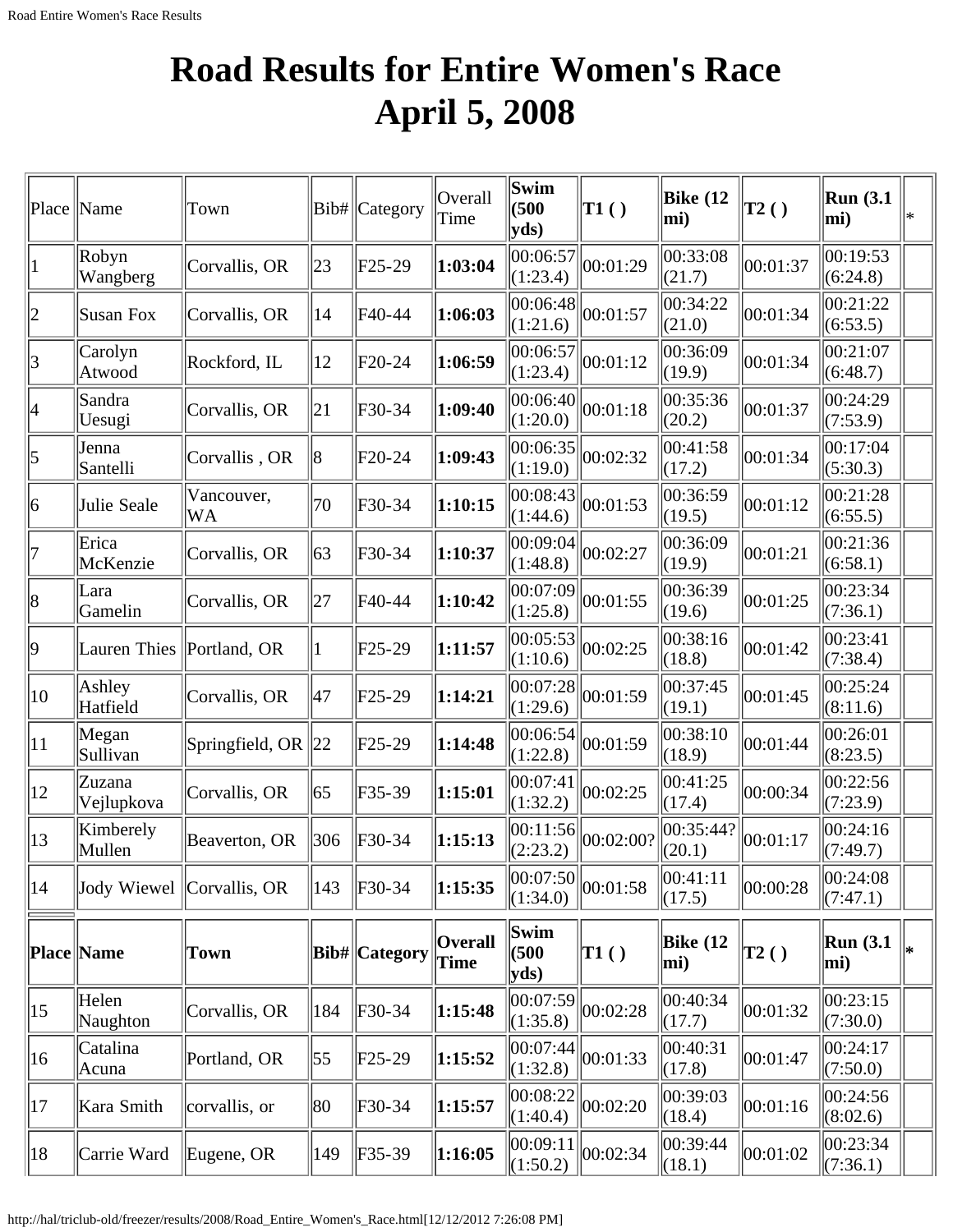| Cheryl<br>Conrad          | Tigard, OR           | 169                               | F45-49                                            | 1:16:06                                                                                       | 00:09:21 <br>(1:52.2) | 00:03:05 | 00:43:25<br>(16.6)                                                                                                                            | 00:01:43     | 00:18:32<br>(5:58.7)    |  |
|---------------------------|----------------------|-----------------------------------|---------------------------------------------------|-----------------------------------------------------------------------------------------------|-----------------------|----------|-----------------------------------------------------------------------------------------------------------------------------------------------|--------------|-------------------------|--|
|                           |                      | 84                                | F35-39                                            | 1:16:22                                                                                       | (1:39.0)              | 00:02:18 | 00:40:19<br>(17.9)                                                                                                                            | 00:01:43     | 00:23:47<br>(7:40.3)    |  |
| Denise<br>Croucher        | Brush Prairie,<br>WA | 66                                | F40-44                                            | 1:17:11                                                                                       | (1:42.0)              | 00:02:03 | 00:38:43<br>(18.6)                                                                                                                            | 00:01:24     | 00:26:31<br>(8:33.2)    |  |
| $ 22-T $ Leah Hughes      | Corvallis, OR        | 76                                | F25-29                                            | 1:17:47                                                                                       | (2:00.0)              | 00:02:39 | 00:38:37<br>(18.6)                                                                                                                            | 00:00:59     | 00:25:32<br>(8:14.2)    |  |
| Sara Sitter               | portland, or         | 83                                | F30-34                                            | 1:17:47                                                                                       | (1:34.0)              |          | 00:40:25<br>(17.8)                                                                                                                            | 00:02:00     | 00:25:45<br>(8:18.4)    |  |
| Leanne Neal               | Dufur, OR            | 59                                | F30-34                                            | 1:17:59                                                                                       | 00:07:53<br>(1:34.6)  | 00:02:26 | 00:42:15<br>(17.0)                                                                                                                            | 00:02:05     | 00:23:20<br>(7:31.6)    |  |
| Toni Decker               |                      | 96                                | F <sub>25</sub> -29                               | 1:18:00                                                                                       | 00:09:04 <br>(1:48.8) | 00:01:57 | 00:40:32<br>(17.8)                                                                                                                            | 00:01:44     | 00:24:43<br>(7:58.4)    |  |
| Mandy<br>Bowen            | Keizer, OR           | 291                               |                                                   | 1:18:36                                                                                       | (2:08.6)              | 00:02:09 | 00:40:19<br>(17.9)                                                                                                                            | 00:01:52     | 00:23:33<br>(7:35.8)    |  |
| Colsey<br>Bittner         | West Linn, OR        |                                   |                                                   | 1:18:39                                                                                       | 00:10:12 <br>(2:02.4) | 00:02:57 | 00:39:31<br>(18.2)                                                                                                                            | 00:01:15     | 00:24:44<br>(7:58.7)    |  |
| Heather<br>Reimann        | Beaverton, OR        | 138                               |                                                   | 1:18:48                                                                                       | (1:42.8)              | 00:02:33 | 00:41:45<br>(17.2)                                                                                                                            | 00:01:28     | 00:24:28<br>(7:53.5)    |  |
| Karyn<br>Woods            | Salem, OR            | 53                                | $F25-29$                                          | 1:20:01                                                                                       | 00:08:01<br>(1:36.2)  | 00:02:57 | 00:41:53<br>(17.2)                                                                                                                            | 00:02:08     | 00:25:02<br>(8:04.5)    |  |
| Place Name                | Town                 |                                   |                                                   | <b>Overall</b><br><b>Time</b>                                                                 | Swim<br>(500)<br>yds  | TI( )    | Bike $(12)$<br>mi)                                                                                                                            | $\vert$ T2() | <b>Run</b> (3.1)<br>mi) |  |
| Allison<br>Hammond        | Portland, OR         | 130                               | $F25-29$                                          | 1:20:17                                                                                       | 00:09:05<br>(1:49.0)  | 00:01:53 | 00:42:12<br>(17.1)                                                                                                                            | 00:01:02     | 00:26:05<br>(8:24.8)    |  |
| Andrea<br>Meadows         | Corvallis, OR        | 183                               |                                                   | 1:20:55                                                                                       | 00:08:00<br>(1:36.0)  | 00:02:45 | 00:46:56<br>(15.3)                                                                                                                            | 00:00:53     | 00:22:21<br>(7:12.6)    |  |
| Leona<br>Egeland          | DUFUR, OR            | 72                                |                                                   | 1:21:02                                                                                       | (1:38.6)              | 00:02:35 | 00:43:07<br>(16.7)                                                                                                                            | 00:01:49     | 00:25:18<br>(8:09.7)    |  |
| Neisha<br>Lundberg        |                      |                                   |                                                   | 1:21:06                                                                                       | (1:41.8)              |          | 00:42:31<br>(16.9)                                                                                                                            | 00:01:19     | 00:25:17<br>(8:09.4)    |  |
| Paula<br>Buchanan         | Bend, or             | 92                                | F45-49                                            | 1:21:24                                                                                       | 00:08:22<br>(1:40.4)  | 00:03:17 | 00:38:54<br>(18.5)                                                                                                                            | 00:01:09     | 00:29:42<br>(9:34.8)    |  |
| Rachel<br>Schwindt        | Corvallis, OR        | 190                               |                                                   | 1:22:52                                                                                       | 00:10:15 <br>(2:03.0) | 00:02:53 | 00:42:21<br>(17.0)                                                                                                                            | 00:00:53     | 00:26:30<br>(8:32.9)    |  |
|                           |                      |                                   |                                                   |                                                                                               |                       |          |                                                                                                                                               |              |                         |  |
| Jennifer Scott  Camas, wa |                      | 118                               | $F35-39$                                          | 1:23:04                                                                                       | 00:09:26 <br>(1:53.2) | 00:02:07 | 00:45:01<br>(16.0)                                                                                                                            | 00:01:35     | 00:24:55<br>(8:02.3)    |  |
| Sondra<br>Grable          | Camas, wa            | 146                               | F40-44                                            | 1:23:29                                                                                       | 00:09:49 <br>(1:57.8) | 00:03:13 | 00:43:11<br>(16.7)                                                                                                                            | 00:01:57     | 00:25:19<br>(8:10.0)    |  |
| Rachelle<br>Jorgensen     | Eugene, OR           | 91                                | F35-39                                            | 1:23:30                                                                                       | 00:08:37 <br>(1:43.4) | 00:03:43 | 00:46:42<br>(15.4)                                                                                                                            | 00:01:55     | 00:22:33<br>(7:16.5)    |  |
| Tatiana<br>Davalon        | Corvallis, or        | 151                               | F40-44                                            | 1:23:47                                                                                       | 00:09:36<br>(1:55.2)  | 00:03:18 | 00:44:45<br>(16.1)                                                                                                                            | 00:01:52     | 00:24:16<br>(7:49.7)    |  |
|                           |                      | Lisa Wourms Camas, WA<br>Bend, OR | $\parallel$ 10<br>Springfield, OR $\parallel$ 113 | $F20-24$<br>$\ $ F25-29<br>$F25-29$<br>Bib#  Category<br>F25-29<br>F30-34<br>F30-34<br>F35-39 |                       |          | 00:08:15 <br> 00:08:30 <br> 00:10:00 <br>$\overline{ 00:07:50 } 00:01:47$<br> 00:10:43 <br> 00:08:34 <br> 00:08:13 <br> 00:08:29 <br>00:03:30 |              |                         |  |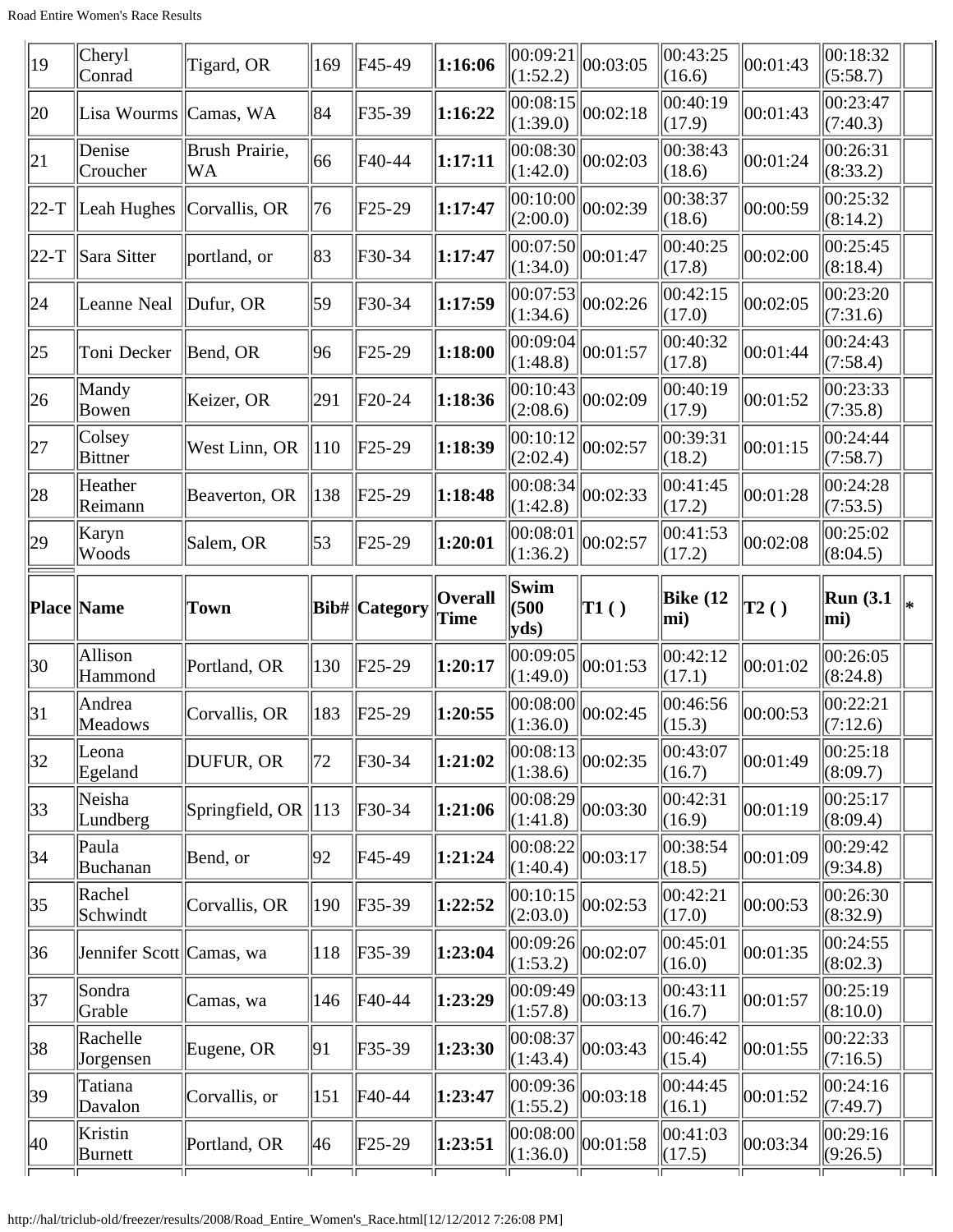| $ 41\rangle$     | Victoria<br>Howry        | Corvallis, OR             | 177 | $\ F55-59\ $                    | 1:24:27                | (2:00.2)              | $\ 00:10:01\ _{00:02:47}$                                    | 00:41:16<br>(17.4)  | 00:01:00     | 00:29:23<br>(9:28.7)    |        |
|------------------|--------------------------|---------------------------|-----|---------------------------------|------------------------|-----------------------|--------------------------------------------------------------|---------------------|--------------|-------------------------|--------|
| 42               |                          | Carolyn Mull Bellevue, WA | 17  | $F20-24$                        | 1:24:38                | 00:07:00 <br>(1:24.0) | 00:03:05                                                     | 00:42:26<br>(17.0)  | 00:02:43     | 00:29:24<br>(9:29.0)    |        |
| 43               | Margaret<br>Oscilia      | Portland, OR              | 226 | F20-24                          | 1:24:42                | 00:10:48 <br>(2:09.6) | 00:02:50                                                     | 00:42:45<br>(16.8)  | 00:01:51     | 00:26:28<br>(8:32.3)    |        |
| 44               | Theresa Lane             | VANCOVUER,<br><b>WA</b>   | 165 | $F25-29$                        | 1:24:44                | 00:09:24<br>(1:52.8)  | 00:04:42                                                     | 00:43:06<br>(16.7)  | 00:02:16     | 00:25:16<br>(8:09.0)    |        |
|                  | <b>Place Name</b>        | <b>Town</b>               |     | Bib#  Category                  | <b>Overall</b><br>Time | Swim<br>(500)<br>yds  | TI( )                                                        | Bike $(12)$<br>mi)  | $\vert$ T2() | <b>Run</b> (3.1)<br>mi) | ∗      |
| 45               | Jennifer Lang            | Vancouver,<br>WA          | 117 | F30-34                          | 1:25:31                | 00:09:27<br>(1:53.4)  | 00:02:27                                                     | 00:47:15<br>(15.2)  | 00:00:49     | 00:25:33<br>(8:14.5)    |        |
| 46               | Carrie Schutz Eugene, OR |                           | 79  | F40-44                          | 1:25:46                | 00:07:57<br>(1:35.4)  | 00:02:48                                                     | 00:45:12<br>(15.9)  | 00:02:42     | 00:27:07<br>(8:44.8)    |        |
| 47               | Theresa<br>Anderson      | Washougal,<br>WA          | 265 | F50-54                          | 1:26:03                | 00:10:29<br>(2:05.8)  | 00:02:33                                                     | 00:44:17<br>(16.3)  | 00:02:30     | 00:26:14<br>(8:27.7)    |        |
| 48               | Renee Irvin              | Eugene, OR                | 254 | F45-49                          | 1:26:34                | 00:10:34 <br>(2:06.8) | 00:03:00                                                     | 00:45:01<br>(16.0)  | 00:03:12     | 00:24:47<br>(7:59.7)    |        |
| 49               | Amy Alsip                | Portland, OR              | 327 | F30-34                          | 1:26:39                | 00:11:56 <br>(2:23.2) | 00:04:37                                                     | 00:41:17<br>(17.4)  | 00:03:41     | 00:25:08<br>(8:06.5)    |        |
| 50 <sup>°</sup>  | Christy<br>Quinn         | Camas, Wa                 | 218 | F45-49                          | 1:27:09                | 00:10:54<br>(2:10.8)  | 00:02:40                                                     | 00:42:25<br>(17.0)  | 00:02:25     | 00:28:45<br>(9:16.5)    |        |
| 51               | Leslie Louis             | Portland, OR              | 281 | F30-34                          | 1:27:57                | (9:37.2)              | 00:48:06  01:02:43                                           | 00:43:17<br>(16.6)  | 00:02:50     | 00:27:13<br>(8:46.8)    |        |
| 52               |                          | Wendy Boyd Corvallis, OR  | 128 | F55-59                          | 1:29:09                | 00:09:18<br>(1:51.6)  | 00:03:04                                                     | 00:41:46<br>(17.2)  | 00:01:38     | 00:33:23<br>(10:46.1)   |        |
| $\vert 53 \vert$ | Sarah Bryant             | Vancouver,<br>WA          | 115 | $\left  \mathrm{F25-29}\right $ | 1:29:18                | (1:50.8)              | $\left  \overline{00:09:14} \right  \left  00:01:42 \right $ | 00:44:58<br> (16.0) | 00:01:11     | 00:32:13<br>(10:23.5)   |        |
| $\vert$ 54       | Bettina<br>Schempf       | Corvallis, OR             | 258 | F40-44                          | 1:29:32                | 00:12:24 <br>(2:28.8) | 00:02:35                                                     | 00:44:00<br>(16.4)  | 00:02:29     | 00:28:04<br>(9:03.2)    |        |
| $\vert 55 \vert$ | Gail Mast                | Wilsonville,<br><b>OR</b> | 181 | $\vert$ F55-59                  | 1:29:42                | 00:10:53 <br>(2:10.6) | 00:03:08                                                     | 00:47:32<br>(15.1)  | 00:01:25     | 00:26:44<br>(8:37.4)    |        |
| 56               | Donna<br>Pellinger       | Eugene, OR                | 186 | $ F30-34 $                      | 1:30:19                | 00:10:35 <br>(2:07.0) | 00:03:28                                                     | 00:45:40<br>(15.8)  | 00:01:02     | 00:29:34<br>(9:32.3)    |        |
| 57               | Rachelle<br>Villano      | Eugene, OR                | 215 | F35-39                          | 1:30:53                | 00:10:57<br>(2:11.4)  | 00:05:06                                                     | 00:46:54<br>(15.4)  | 00:03:38     | 00:24:18<br>(7:50.3)    |        |
| 58               | Natalie<br>Benzel        | Portland, OR              | 114 | $ F25-29$                       | 1:30:58                | 00:09:24<br>(1:52.8)  | 00:04:02                                                     | 00:49:44<br>(14.5)  | 00:04:17     | 00:23:31<br>(7:35.2)    |        |
| 59               | Carrie<br>Manley         | Corvallis, OR             | 180 | F30-34                          | 1:31:08                | 00:10:33<br>(2:06.6)  | 00:03:15                                                     | 00:46:45<br>(15.4)  | 00:01:33     | 00:29:02<br>(9:21.9)    |        |
|                  | Place Name               | Town                      |     | Bib#  Category                  | <b>Overall</b><br>Time | Swim<br>(500)<br>yds  | $\vert$ T1()                                                 | Bike $(12)$<br>mi)  | $\vert$ T2() | <b>Run</b> (3.1)<br>mi) | $\ast$ |
| 60               | Lindsay<br>Pranger       | Hillsboro, OR             | 137 | $ F25-29$                       | 1:31:19                | 00:08:30<br>(1:42.0)  | 00:03:23                                                     | 00:47:00<br>(15.3)  | 00:01:53     | 00:30:33<br>(9:51.3)    |        |
|                  |                          |                           |     |                                 |                        |                       |                                                              |                     |              |                         |        |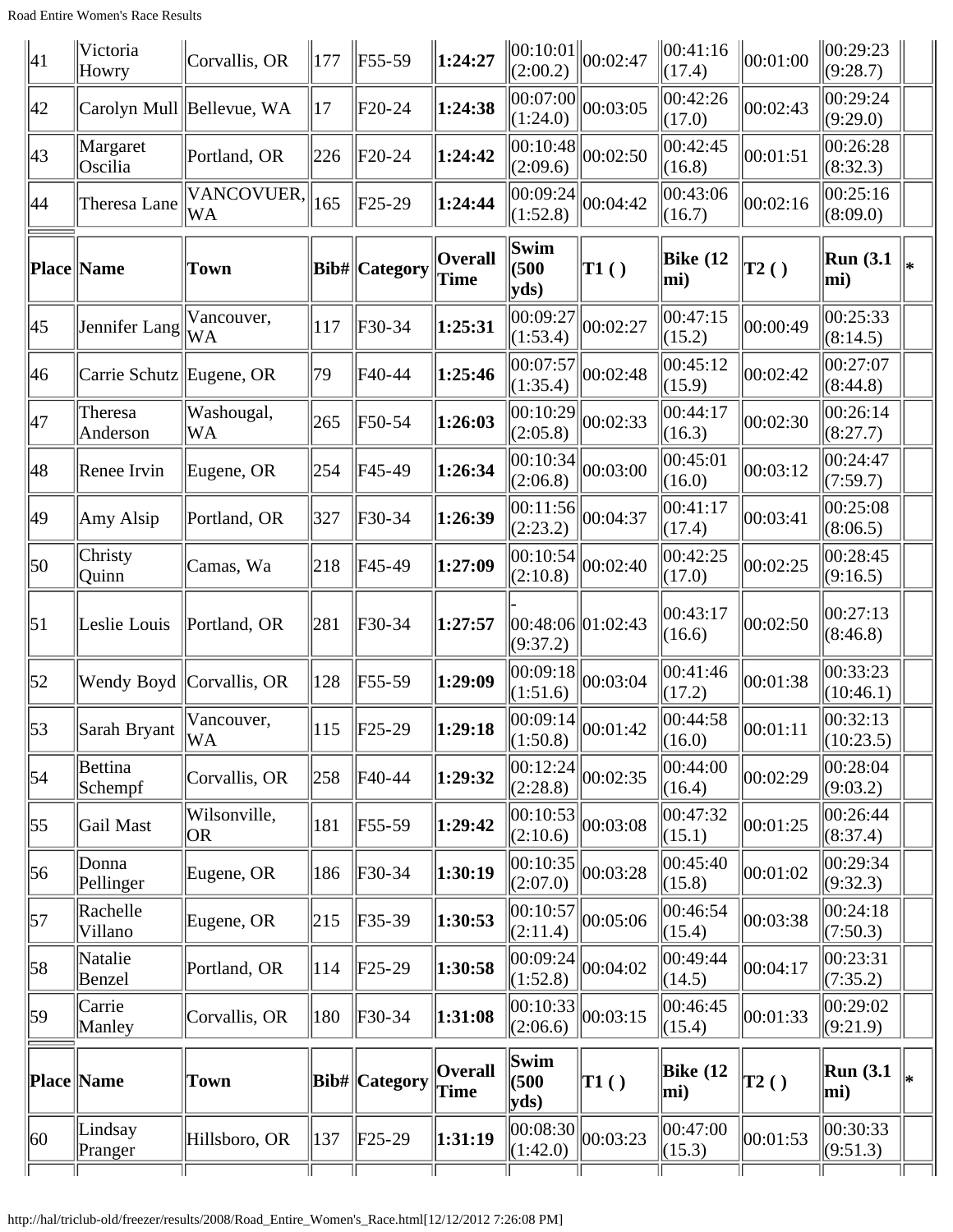| 00:01:30               | 00:30:07<br>(9:42.9)        |
|------------------------|-----------------------------|
| 00:02:24               | 00:27:06<br>(8:44.5)        |
| 00:02:38               | 00:29:31<br>(9:31.3)        |
| 00:03:18               | 00:27:05<br>(8:44.2)        |
| 00:01:58               | 00:30:09<br>(9:43.5)        |
| 00:01:49               | 00:32:25<br>(10:27.4)       |
| 00:03:15               | 00:28:51<br>(9:18.4)        |
| 00:01:09               | 00:28:35<br>(9:13.2)        |
| 00:02:03               | 00:31:24<br>(10:07.7)       |
| 00:01:40               | 00:25:59<br>(8:22.9)        |
| 00:02:09               | 00:28:16<br>(9:07.1)        |
| 00:02:30               | 00:32:33<br>(10:30.0)       |
| 00:01:44               | 00:28:50<br>(9:18.1)        |
| $\ T_2\left(\right)\ $ | $\ $ Run (3.1)<br>∥∗<br>mi) |
| 00:02:49               | 00:29:29<br>(9:30.6)        |
| 00:01:58               | 00:27:39<br>(8:55.2)        |
| 00:02:14               | 00:32:20<br>(10:25.8)       |
| 00:00:44               | 00:36:25<br>(11:44.8)       |
| 00:02:14               | 00:27:17<br>(8:48.1)        |
| 00:03:09               | 00:36:38<br>(11:49.0)       |
| 00:03:58               | 00:34:27<br>(11:06.8)       |
|                        |                             |
|                        |                             |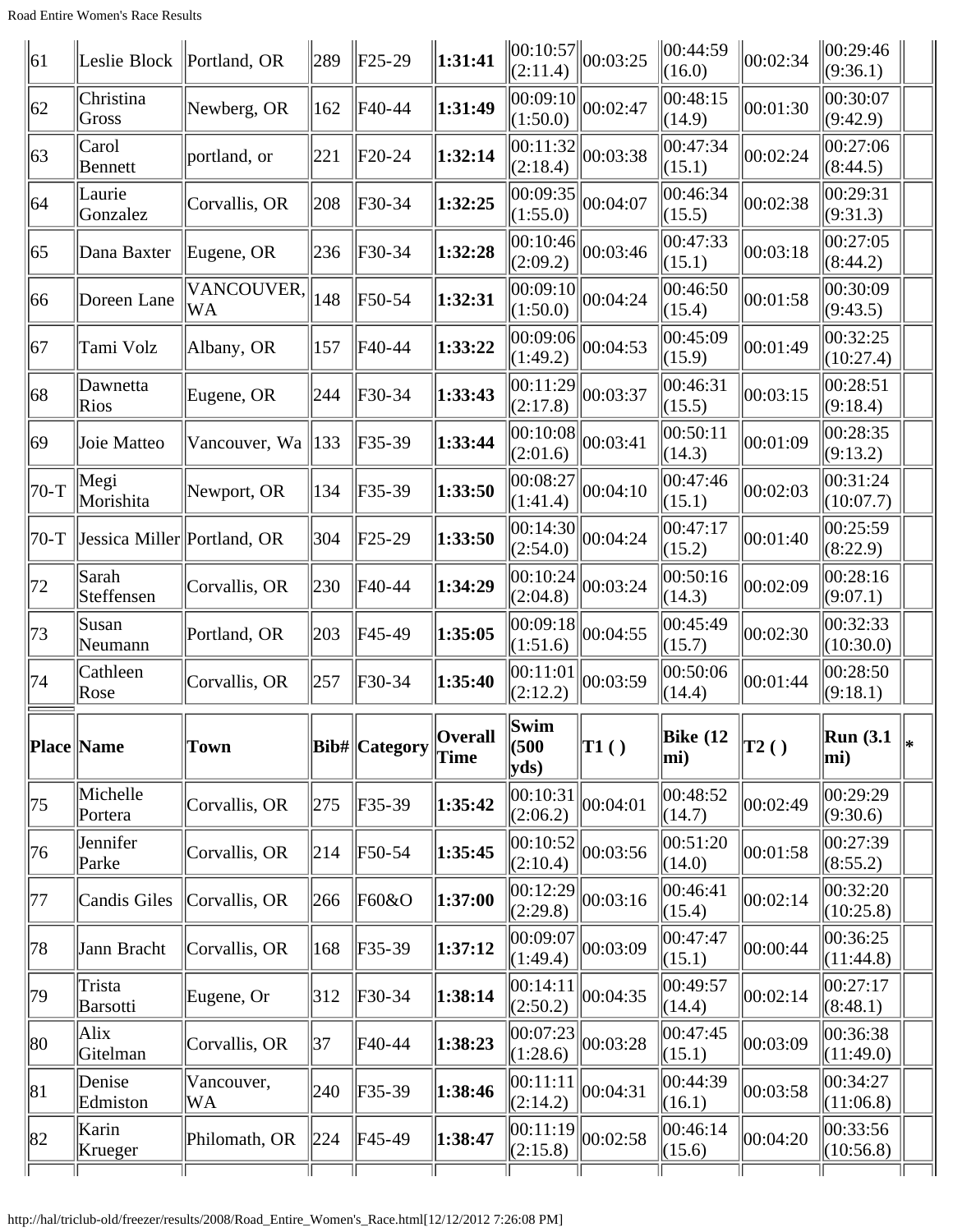| 83   | Haley van<br>Weemen van<br>Noord | Corvallis, Or                 | 111 | F25-29         | 1:39:24                | 00:07:28 <br>(1:29.6)                                   | 00:04:07 | 00:53:43<br>(13.4)     | 00:01:03       | 00:33:03<br>(10:39.7) |  |
|------|----------------------------------|-------------------------------|-----|----------------|------------------------|---------------------------------------------------------|----------|------------------------|----------------|-----------------------|--|
| 84   | Linda<br>Cunningham              | Salem, OR                     | 252 | F50-54         | 1:39:47                | 00:10:30 <br>(2:06.0)                                   | 00:04:46 | 00:51:45<br>(13.9)     | 00:02:11       | 00:30:35<br>(9:51.9)  |  |
| 85   | Beth Stegall                     | Eugene, OR                    | 318 | F30-34         | 1:39:52                | 00:13:36 <br>(2:43.2)                                   | 00:04:59 | 00:51:11<br>(14.1)     | 00:03:20       | 00:26:46<br>(8:38.1)  |  |
| 86   | Anne Nolin                       | Corvallis, OR                 | 225 | F45-49         | 1:40:05                | 00:12:25<br>(2:29.0)                                    | 00:05:39 | 00:46:45<br>(15.4)     | 00:03:45       | 00:31:31<br>(10:10.0) |  |
| 87   | Jo Garcia                        | Corvallis, OR                 | 301 | F40-44         | 1:41:16                | $\overline{ 00:13:00 } 00:02:51$<br>(2:36.0)            |          | 00:48:46<br>(14.8)     | 00:02:28       | 00:34:11<br>(11:01.6) |  |
| 88   | MaryJane<br>Rose                 | Ridgefield, Wa                | 239 | F35-39         | 1:42:40                | 00:12:35 <br>(2:31.0)                                   | 00:03:08 | 00:51:54<br>(13.9)     | 00:03:09       | 00:31:54<br>(10:17.4) |  |
| 89   | Anna Houpt                       | Creswell, OR                  | 269 | F50-54         | 1:42:46                | 00:13:08 <br>(2:37.6)                                   | 00:03:52 | 00:45:35<br>(15.8)     | 00:02:54       | 00:37:17<br>(12:01.6) |  |
|      | Place Name                       | <b>Town</b>                   |     | Bib#  Category | <b>Overall</b><br>Time | Swim<br>(500)<br>yds                                    | T1()     | <b>Bike (12</b><br>mi) | $\vert$ T2 ( ) | Run(3.1)<br>mi)       |  |
| 90   | Stephanie<br>Graham              | Eugene, OR                    | 253 | F20-24         | 1:42:54                | 00:10:37<br>(2:07.4)                                    | 00:06:04 | 00:51:13<br>(14.1)     | 00:04:57       | 00:30:03<br>(9:41.6)  |  |
| 91   | Misty Unrau                      | Scio, OR                      | 311 | F30-34         | 1:43:38                | 00:10:56 <br>(2:11.2)                                   | 00:04:21 | 00:55:51<br>(12.9)     | 00:01:50       | 00:30:40<br>(9:53.5)  |  |
| 92   | Shun<br>Yanagishita              | Eugene, OR                    | 235 | F25-29         | 1:44:06                | 00:10:05<br>(2:01.0)                                    | 00:04:28 | 00:52:45<br>(13.6)     | 00:03:08       | 00:33:40<br>(10:51.6) |  |
| 93   | Denise Clegg                     | Camas, WA                     | 270 | F45-49         | 1:44:15                | 00:12:26 <br>(2:29.2)                                   | 00:03:14 | 00:51:22<br>(14.0)     | 00:02:35       | 00:34:38<br>(11:10.3) |  |
| 94   | Sasitorn<br>Srisomburana         | Corvallis, OR                 | 278 | F40-44         | 1:44:30                | 00:12:05<br>(2:25.0)                                    | 00:03:55 | 00:52:31<br>(13.7)     | 00:03:22       | 00:32:37<br>(10:31.3) |  |
| 95   | Katherine<br>Wilson              | Keizer, OR                    | 285 | F40-44         | 1:44:58                | $\overline{00:15:01}$ $\overline{00:06:12}$<br>(3:00.2) |          | 00:50:15<br>(14.3)     | $\ 00:03:26$   | 00:30:04<br>(9:41.9)  |  |
| 96   | Caytie Turin                     | Washougal, Wa 261             |     | $F20-24$       | 1:46:32                | 00:12:47<br>(2:33.4)                                    | 00:04:35 | 00:50:45<br>(14.2)     | 00:04:07       | 00:34:18<br>(11:03.9) |  |
| 97   | Robin<br>DeLoach                 | Keizer, OR                    | 272 | F45-49         | 1:47:12                | 00:12:47<br>(2:33.4)                                    | 00:07:40 | 00:53:01<br>(13.6)     | 00:03:29       | 00:30:15<br>(9:45.5)  |  |
| 98-T | Michelle<br>Stobbe               | beaverton, or                 | 194 | $F20-24$       | 1:47:24                | 00:09:02<br>(1:48.4)                                    | 00:03:54 | 00:51:16<br>(14.0)     | 00:03:21       | 00:39:51<br>(12:51.3) |  |
| 98-T | Alicia<br>Triplett               | Salem, OR                     | 310 | $F35-39$       | 1:47:24                | 00:11:25<br>(2:17.0)                                    | 00:08:42 | 00:58:26<br>(12.3)     | 00:02:49       | 00:26:02<br>(8:23.9)  |  |
| 100  | Janice<br>Rosenberg              | Corvallis, OR                 | 308 | F45-49         | 1:48:27                | 00:14:01<br>(2:48.2)                                    | 00:04:38 | 00:52:46<br>(13.6)     | 00:01:48       | 00:35:14<br>(11:21.9) |  |
| 101  | Rebecca<br>Mulkey                | Eugene, OR                    | 305 | $F25-29$       | 1:48:39                | 00:15:13<br>(3:02.6)                                    | 00:05:36 | 00:55:21<br>(13.0)     | 00:01:55       | 00:30:34<br>(9:51.6)  |  |
| 102  | Shelby<br>Piersol                | Washougal, Wa $\parallel$ 187 |     | F40-44         | 1:49:02                | 00:10:48 <br>(2:09.6)                                   | 00:03:50 | 00:55:47<br>(12.9)     | 00:02:44       | 00:35:53<br>(11:34.5) |  |
| 103  | Cathy Law                        | Corvallis, OR                 | 49  | $F40-44$       | 1:49:09                | 00:07:09<br>(1:25.8)                                    | 00:10:30 | 00:53:11<br>(13.5)     | 00:02:24       | 00:35:55<br>(11:35.2) |  |
| 104  | DeDe Mott                        | Vancouver,                    | 147 | $\ $ F35-39    | 1:49:34                | 00:09:55                                                | 00:04:41 | 00:56:21               | 00:00:54       | 00:37:43              |  |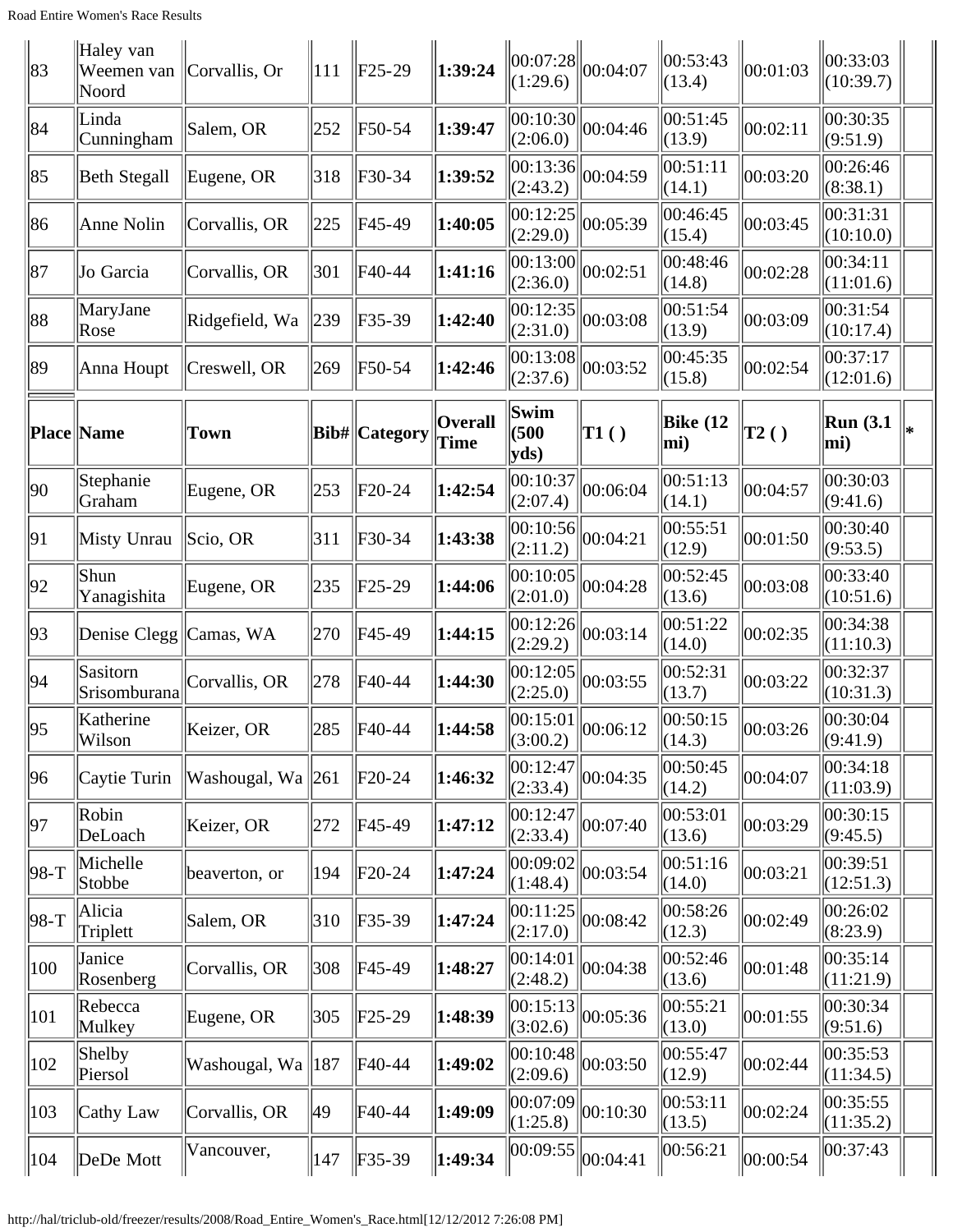|             |                           | <b>WA</b>                   |     |                      |                        | (1:59.0)              |                    | $\ $ (12.8)          |              | $\ $ (12:10.0)          |                             |
|-------------|---------------------------|-----------------------------|-----|----------------------|------------------------|-----------------------|--------------------|----------------------|--------------|-------------------------|-----------------------------|
|             | Place Name                | <b>Town</b>                 |     | Bib#  Category       | Overall<br><b>Time</b> | Swim<br>(500)<br>yds  | TI( )              | Bike $(12)$<br>mi)   | $\vert$ T2() | <b>Run</b> (3.1)<br>mi) |                             |
| 105         | Aleta Storch              | Portland, OR                | 309 | F20-24               | 1:49:44                | 00:10:57<br>(2:11.4)  | 00:05:20           | 00:57:46<br>(12.5)   | 00:02:58     | 00:32:43<br>(10:33.2)   |                             |
| 106         | Linda De<br><b>Sitter</b> | Hood River,<br><b>OR</b>    | 241 | F50-54               | 1:49:57                | 00:10:31<br>(2:06.2)  | 00:06:26           | 00:55:37<br>(12.9)   | 00:02:52     | 00:34:31<br>(11:08.1)   |                             |
| 107         | Kirsten<br>Crumpacker     | Washougal,<br>WA            | 293 | F30-34               | 1:50:51                | 00:12:39<br>(2:31.8)  | 00:03:55           | 00:55:12<br>(13.0)   | 00:02:00     | 00:37:05<br>(11:57.7)   |                             |
| 108         | Amy Whited                | Albany, OR                  | 277 | $F35-39$             | 1:53:05                | 00:12:06<br>(2:25.2)  | 00:03:32           | 00:55:53<br>(12.9)   | 00:04:56     | 00:36:38<br>(11:49.0)   |                             |
| 109         | Deb Wallig                | salem, or                   | 314 | F50-54               | 1:55:18                | 00:16:58 <br>(3:23.6) | 00:05:34           | 01:01:02<br>(11.8)   | 00:02:20     | 00:29:24<br>(9:29.0)    |                             |
| 110         | Kristin<br>Sterling       | Portland, OR                | 119 | F30-34               | 1:59:01                | 00:10:59 <br>(2:11.8) | 00:04:41           | 00:55:16<br>(13.0)   | 00:02:42     | 00:45:23<br>(14:38.4)   |                             |
| 111         | Kathy Kralj               | Gresham, OR                 | 331 | F50-54               | 2:05:36                | 00:23:24<br>(4:40.8)  | 00:02:52           | 00:57:57<br>(12.4)   | 00:03:11     | 00:38:12<br>(12:19.4)   |                             |
| 112         | Robilyn<br>Robbins        | Vancouver,<br>WA            | 307 | F50-54               | 2:09:41                | 00:15:00 <br>(3:00.0) | 00:06:51           | 00:54:24<br>(13.2)   | 00:02:28     | 00:50:58<br>(16:26.5)   |                             |
| $113-$<br>T | Cami Kwan                 | Camas, WA                   | 28  | F19&U                | 99:99:99               | 00:06:36 <br>(1:19.2) | 00:18:27           | NO<br>TIME#?<br>(0)  | 00:02:00?    | NO<br>TIME#?<br>(0)     |                             |
| $113-$<br>T | Christina<br>Andrade      | Corvallis, OR               | 127 | $F25-29$             | 99:99:99 TIME#?        | ΝO<br>(0)             | 00:02:00?          | NO<br>TIME#?<br>(0)  | 00:02:00?    | ΝO<br>TIME#?<br>(0)     |                             |
|             | Kristin<br><b>Boock</b>   | Corvallis, OR               | 10  | $F35-39$             |                        | ΝO<br>TIME#?<br>(0)   | 00:02:00?          | NO<br>TIME#?<br>(0)  | 00:02:00?    | ΝO<br>TIME#?<br>(0)     | dnf                         |
|             | Kendra<br><b>Baran</b>    | Beaverton, OR               | 94  | F30-34               |                        | NO<br>(0)             | TIME#?   00:02:00? | NO<br>TIME#?<br>(0)  | 00:02:00?    | $N$ O<br>TIME#?<br>(0)  | dnf                         |
|             | Jerri Gillean             | Junction City,<br><b>OR</b> | 129 | F30-34               |                        | ΝO<br>TIME#?<br>(0)   | 00:02:00?          | NO<br>TIME#?<br>(0)  | 00:02:00?    | ΝO<br>TIME#?<br>(0)     | $\vert$ dnf $\vert$         |
|             | Tanis Morris              | Washougal,<br>WA            | 135 | F30-34               |                        | ΝO<br>(0)             | TIME#? 00:02:00?   | NO<br>TIME#?<br>(0)  | 00:02:00?    | ΝO<br>TIME#?<br>(0)     | $\vert$ dnf $\vert$         |
|             | Molly Phipps   Albany, Or |                             | 136 | F30-34               |                        | NO.<br>TIME#?<br>(0)  | 00:02:00?          | NO.<br>TIME#?<br>(0) | 00:02:00?    | ΝO<br>TIME#?<br>(0)     | $ {\rm dnf} $               |
|             | Place Name                | Town                        |     | <b>Bib#</b> Category | <b>Overall</b><br>Time | Swim<br>(500)<br>yds  | $\vert$ T1()       | Bike $(12)$<br>mi)   | $\vert$ T2() | <b>Run</b> (3.1)<br>mi) |                             |
|             | Pam Law                   | Menlo Park,<br>CA           | 212 | F45-49               |                        | NO.<br>TIME#?<br>(0)  | 00:02:00?          | NO<br>TIME#?<br>(0)  | 00:02:00?    | ΝO<br>TIME#?<br>(0)     | $\left  \text{dnf} \right $ |
|             |                           | Vancouver,                  |     |                      |                        | NO                    |                    | NO                   |              | NO                      |                             |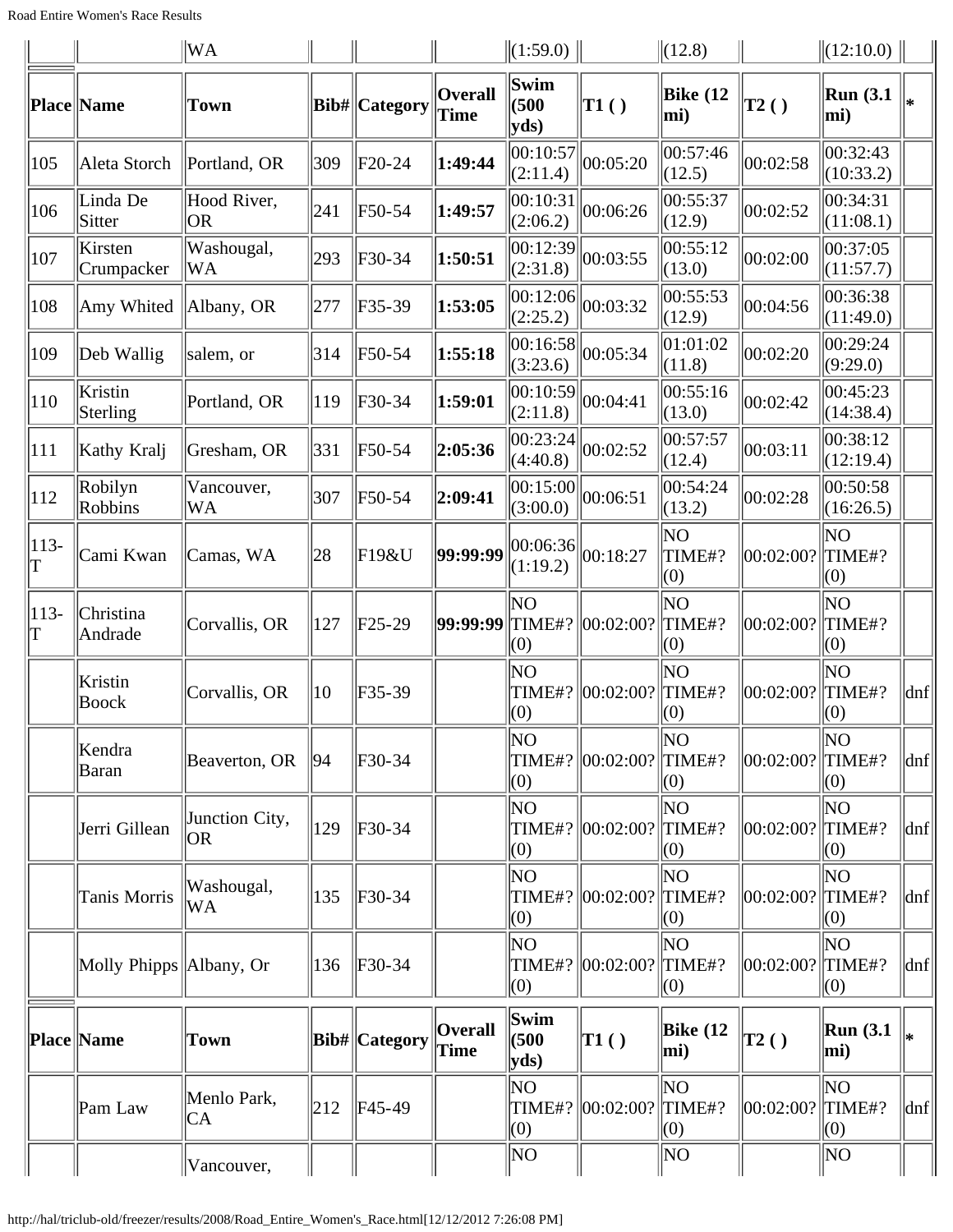| Erin Partin                | WA                         | 227 | $\parallel$ F19&U | (0)              | TIME#?  00:02:00?  TIME#?   | (0)                        | $\ 00:02:00?$ TIME#?  | (0)                    | $\vert$ dnf $\vert$ |
|----------------------------|----------------------------|-----|-------------------|------------------|-----------------------------|----------------------------|-----------------------|------------------------|---------------------|
| Kathy Partin               | Vancouver,<br>WA           | 228 | F50-54            | <b>NO</b><br>(0) | TIME#?  00:02:00?  TIME#?   | NO<br>(0)                  | $ 00:02:00?  $ TIME#? | lΝO<br>(0)             | dnf                 |
| Amy Hart                   | Grants Pass, or            | 263 | $F35-39$          | lΝO<br>(0)       | TIME#?  00:02:00?           | <b>NO</b><br>TIME#?<br>(0) | 00:02:00?             | NO<br>TIME#?<br>(0)    | dnf                 |
| <b>Brook</b><br>Drinkwater | Grants Pass,<br><b>OR</b>  | 264 | $ F25-29$         | NO.<br>(0)       | TIME#?  00:02:00?  TIME#?   | lΝO<br>(0)                 | $ 00:02:00?  $ TIME#? | ΝO<br>(0)              | dnf                 |
| Kathleen<br>Vanderwall     | Salem, OR                  | 267 | F55-59            | lΝO<br>(0)       | TIME#?  00:02:00?  TIME#?   | NO<br>(0)                  | $ 00:02:00? $ TIME#?  | NO<br>(0)              | dnf                 |
| Beth<br>Marszewski         | Corvallis, OR              | 274 | F35-39            | lΝO<br>(0)       | TIME#?  00:02:00?           | NO<br>TIME#?<br>(0)        | 00:02:00?             | ΝO<br>TIME#?<br>(0)    | dnf                 |
| Amy Knorr                  | Albany, OR                 | 287 | $F25-29$          | NO<br>(0)        | TIME#?  00:02:00?  TIME#?   | lΝO<br>(0)                 | 00:02:00?             | ΝO<br>TIME#?<br>(0)    | dnf                 |
| Debra Marsh                | Vancouver,<br>WA           | 303 | F50-54            | ΝO<br>(0)        | TIME#?   00:02:00?   TIME#? | NO.<br>(0)                 | $ 00:02:00? $ TIME#?  | ΝO<br>(0)              | dnf                 |
|                            | Afton Walsh   Portland, OR | 319 | $F20-24$          | ΝO<br>(0)        | TIME#?  00:02:00?           | NO<br>TIME#?<br>(0)        | 00:02:00?             | NO<br>TIME#?<br>(0)    | dnf                 |
| Stormy<br>White            | Vancouver,<br><b>WA</b>    | 320 | F35-39            | ΝO<br>(0)        | TIME#?  00:02:00?           | ΝO<br>TIME#?<br>(0)        | 00:02:00?             | 02:17:21?<br>(44:18.4) | dnf                 |

Category Abbreviations: "F19&U" means "Female 19 and Under" "F60&O" means "Female 60 and Over" "F20-24" means "Female 20-24" "F25-29" means "Female 25-29" "F30-34" means "Female 30-34" "F35-39" means "Female 35-39" "F40-44" means "Female 40-44" "F45-49" means "Female 45-49" "F50-54" means "Female 50-54" "F55-59" means "Female 55-59"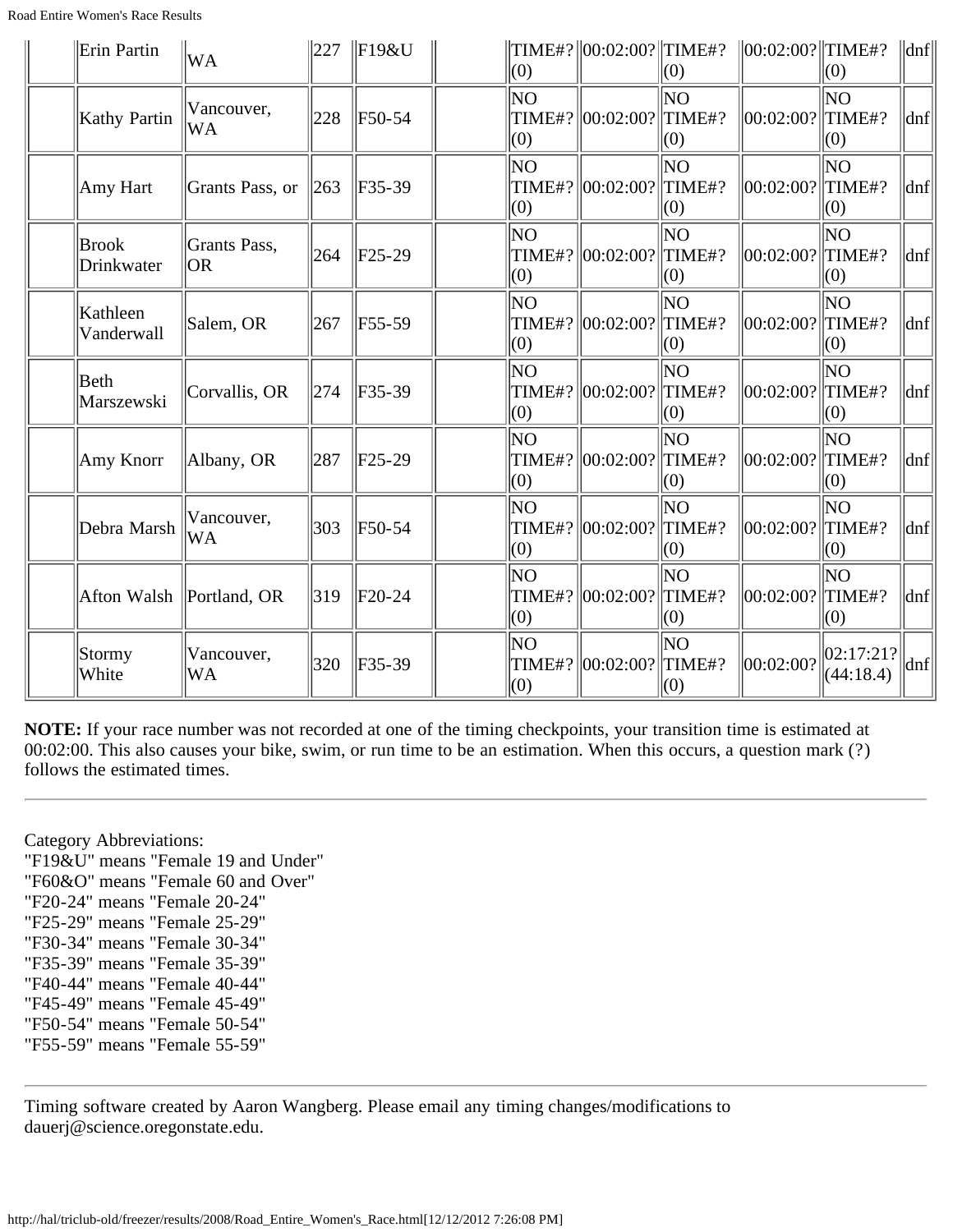#### **Road Results for Female 19 and Under April 5, 2008**

| Place  Name         | Town                         |     | $  Bib\#  Category  $ | <b>Overall</b><br>Time | $\left\Vert \text{Swim } (500 \right\Vert$<br>$ {\bf y}$ ds) | $\mathbf{T1}()$        | Bike $(12)$<br> m <sub>i</sub> | $\vert$ T2()           | $\vert$ Run (3.1 $\vert$<br>mi)  |     |
|---------------------|------------------------------|-----|-----------------------|------------------------|--------------------------------------------------------------|------------------------|--------------------------------|------------------------|----------------------------------|-----|
| Cami<br>  Kwan      | $\vert$ Camas, WA $\vert$ 28 |     | $\parallel$ F19&U     | 99:99:99               | 00:06:36<br>$\Vert(1:19.2)\Vert$                             | 00:18:27               | ' NO<br>$\Vert$ TIME#?<br>(0)  | $  00:02:00?  $ TIME#? | INO                              |     |
| Erin<br>$\ $ Partin | Vancouver,<br>lWA            | 227 | F19&U                 |                        | $\ $ NO<br>$\Vert$ TIME#? (0)                                | $  00:02:00?  $ TIME#? | lΝO<br>$\vert(0)$              | $  00:02:00?  $ TIME#? | ' NO<br>$\mathsf{I}(\mathsf{O})$ | dnf |

**NOTE:** If your race number was not recorded at one of the timing checkpoints, your transition time is estimated at 00:02:00. This also causes your bike, swim, or run time to be an estimation. When this occurs, a question mark (?) follows the estimated times.

Category Abbreviations: "F19&U" means "Female 19 and Under"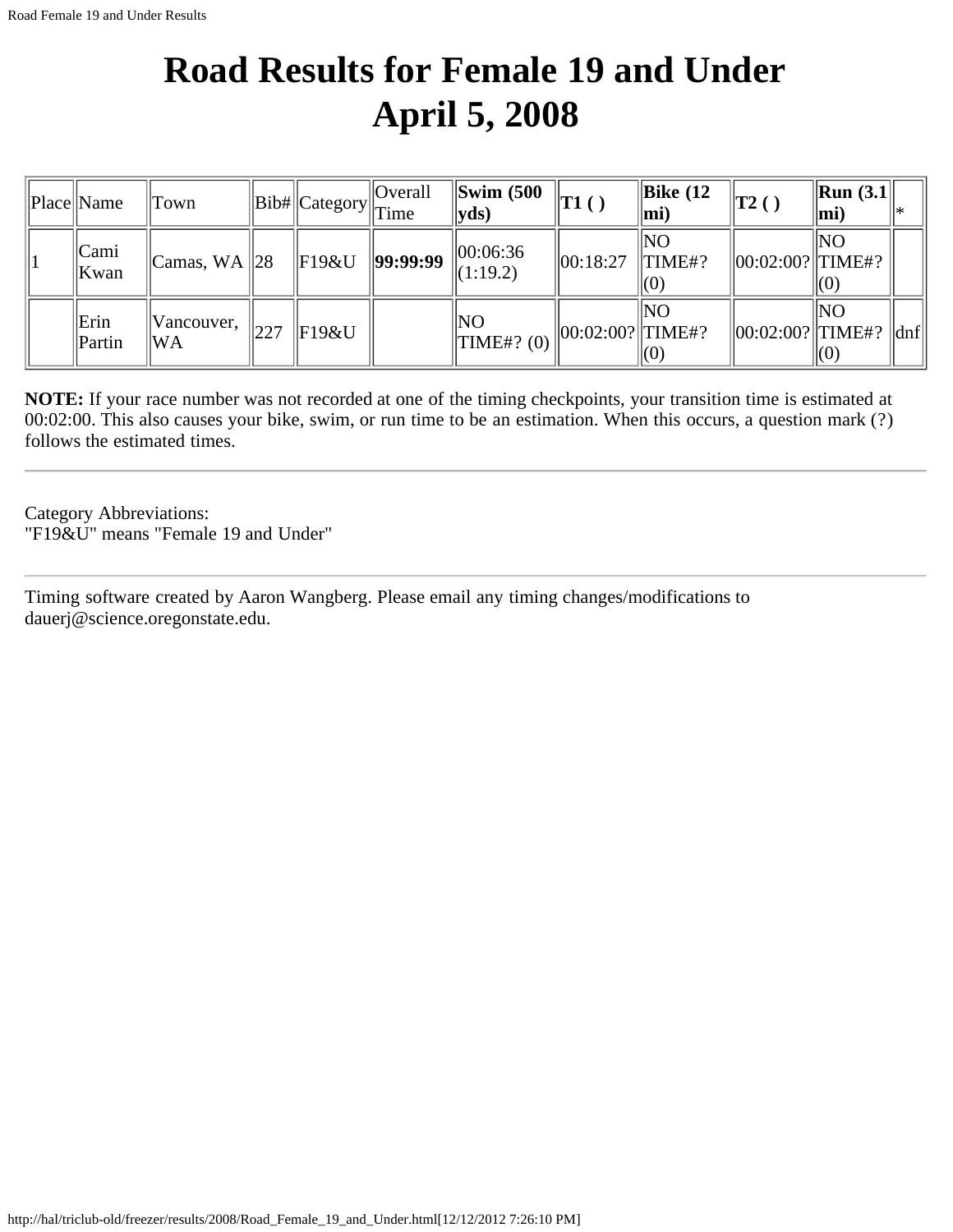#### **Road Results for Female 20-24 April 5, 2008**

|                 | Place Name          | Town                    |                | Bib# Category | Overall<br>Time | <b>Swim (500)</b><br>yds | T1()      | Bike $(12)$<br>$ mi$ ) | T2()      | <b>Run</b> (3.1)<br>$ mi$ )     | l∗                  |
|-----------------|---------------------|-------------------------|----------------|---------------|-----------------|--------------------------|-----------|------------------------|-----------|---------------------------------|---------------------|
|                 | Carolyn<br>Atwood   | Rockford,<br>ll         | 12             | F20-24        | 1:06:59         | 00:06:57<br>(1:23.4)     | 00:01:12  | 00:36:09<br>(19.9)     | 00:01:34  | 00:21:07<br>(6:48.7)            |                     |
| $ 2\rangle$     | Jenna<br>Santelli   | Corvallis,<br><b>OR</b> | $\overline{8}$ | F20-24        | 1:09:43         | 00:06:35<br>(1:19.0)     | 00:02:32  | 00:41:58<br>(17.2)     | 00:01:34  | 00:17:04<br>(5:30.3)            |                     |
| $\overline{3}$  | Mandy<br>Bowen      | Keizer, OR $\ 291\ $    |                | F20-24        | 1:18:36         | 00:10:43<br>(2:08.6)     | 00:02:09  | 00:40:19<br>(17.9)     | 00:01:52  | 00:23:33<br>(7:35.8)            |                     |
| 4               | Carolyn<br>Mull     | Bellevue,<br><b>WA</b>  | 17             | F20-24        | 1:24:38         | 00:07:00<br>(1:24.0)     | 00:03:05  | 00:42:26<br>(17.0)     | 00:02:43  | 00:29:24<br>(9:29.0)            |                     |
| $\vert 5 \vert$ | Margaret<br>Oscilia | Portland,<br><b>OR</b>  | 226            | F20-24        | 1:24:42         | 00:10:48<br>(2:09.6)     | 00:02:50  | 00:42:45<br>(16.8)     | 00:01:51  | 00:26:28<br>(8:32.3)            |                     |
| 6               | Carol<br>Bennett    | portland, or $\ 221\ $  |                | $F20-24$      | 1:32:14         | 00:11:32<br>(2:18.4)     | 00:03:38  | 00:47:34<br>(15.1)     | 00:02:24  | 00:27:06<br>(8:44.5)            |                     |
| 7               | Stephanie<br>Graham | Eugene,<br>lor          | 253            | F20-24        | 1:42:54         | 00:10:37<br>(2:07.4)     | 00:06:04  | 00:51:13<br>(14.1)     | 00:04:57  | 00:30:03<br>(9:41.6)            |                     |
| 8               | Caytie Turin        | Washougal,<br> Wa       | 261            | F20-24        | 1:46:32         | 00:12:47<br>(2:33.4)     | 00:04:35  | 00:50:45<br>(14.2)     | 00:04:07  | 00:34:18<br>(11:03.9)           |                     |
| $ 9\rangle$     | Michelle<br>Stobbe  | beaverton,<br>lor       | 194            | $F20-24$      | 1:47:24         | 00:09:02<br>(1:48.4)     | 00:03:54  | 00:51:16<br>(14.0)     | 00:03:21  | 00:39:51<br>(12:51.3)           |                     |
| $ 10\rangle$    | Aleta Storch        | Portland,<br>lor        | 309            | F20-24        | 1:49:44         | 00:10:57<br> (2:11.4)    | 00:05:20  | 00:57:46<br>(12.5)     | 00:02:58  | $ 00:32:43\rangle$<br>(10:33.2) |                     |
|                 | Afton Walsh         | Portland,<br><b>OR</b>  | 319            | $F20-24$      |                 | NO<br>TIME#?<br>(0)      | 00:02:00? | NΟ<br>TIME#?<br>(0)    | 00:02:00? | NO<br>TIME#?<br>(0)             | $\vert$ dnf $\vert$ |

**NOTE:** If your race number was not recorded at one of the timing checkpoints, your transition time is estimated at 00:02:00. This also causes your bike, swim, or run time to be an estimation. When this occurs, a question mark (?) follows the estimated times.

Category Abbreviations: "F20-24" means "Female 20-24"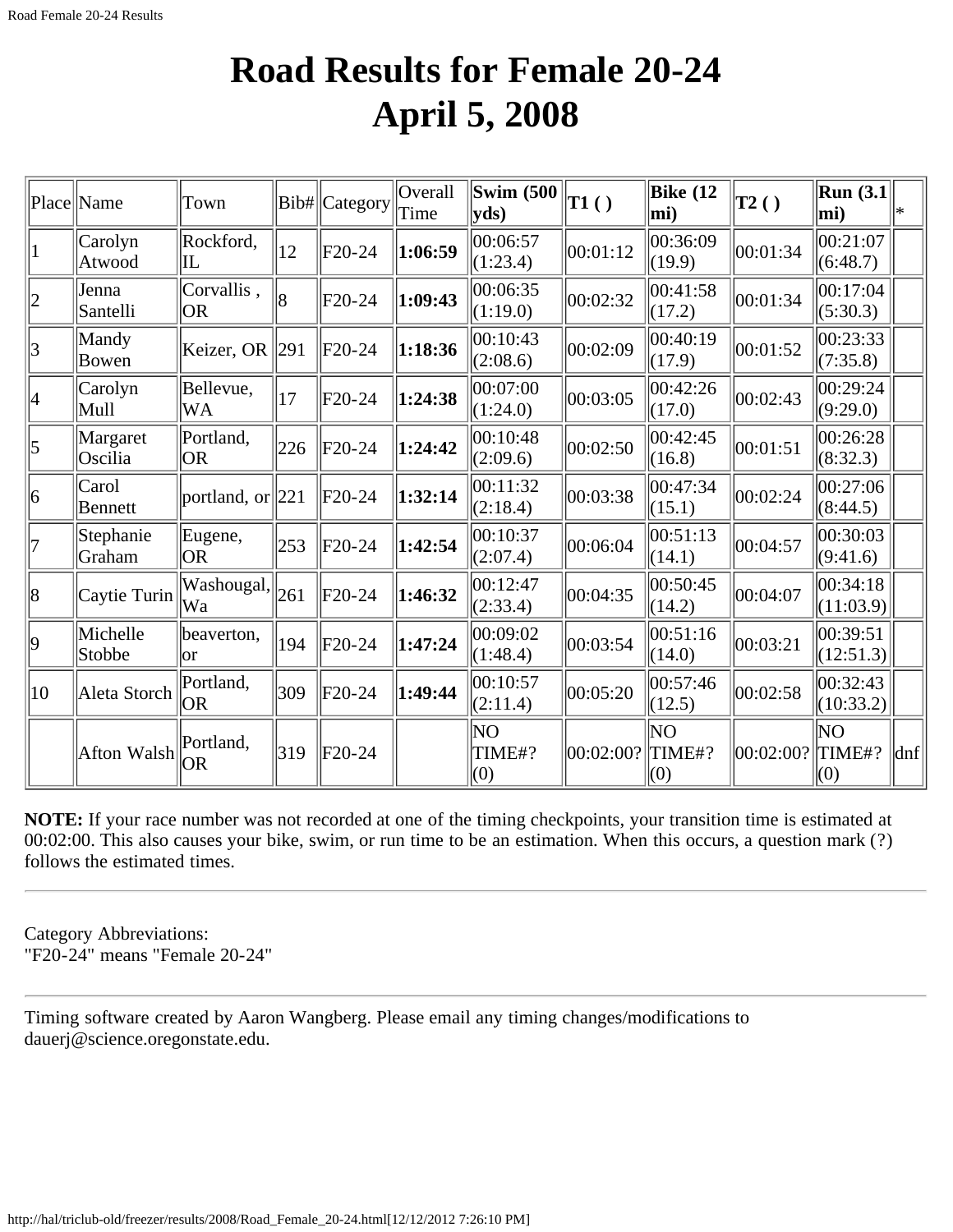# **Road Results for Female 25-29 April 5, 2008**

|                         | Place   Name             | Town                                         |              | Bib#   Category | Overall<br>Time        | Swim<br>(500)<br>yds)                         | $\vert$ T1()                                                                                 | Bike<br>$(12 \text{ mi})$        | $\vert$ T2()                                      | <b>Run</b> (3.1)<br>$ mi$ ) | ∣∗ |
|-------------------------|--------------------------|----------------------------------------------|--------------|-----------------|------------------------|-----------------------------------------------|----------------------------------------------------------------------------------------------|----------------------------------|---------------------------------------------------|-----------------------------|----|
| $\ast$                  | Robyn<br>Wangberg        | Corvallis, OR                                | $ 23\rangle$ | $F25-29$        | 1:03:04                | 00:06:57 <br>(1:23.4)                         | 00:01:29                                                                                     | 00:33:08 <br>(21.7)              | 00:01:37                                          | 00:19:53<br>(6:24.8)        |    |
| $\mathbf 1$             | Lauren<br>Thies          | Portland, OR                                 | 11           | F25-29          | 1:11:57                | (1:10.6)                                      | $\overline{ 00:05:53 } 00:02:25$                                                             | (18.8)                           | $\overline{ 00:38:16 } 00:01:42$                  | 00:23:41<br>(7:38.4)        |    |
| 2                       | Ashley<br>Hatfield       | Corvallis, OR                                | 47           | $F25-29$        | 1:14:21                | (1:29.6)                                      | $\overline{00:07:28}\big\  00:01:59$                                                         | (19.1)                           | $\overline{ 00:37:45 } 00:01:45$                  | 00:25:24<br>(8:11.6)        |    |
| $\overline{\mathbf{3}}$ | Megan<br>Sullivan        | Springfield, OR $\ 22\ $                     |              | $F25-29$        | 1:14:48                | (1:22.8)                                      | $\overline{ 00:06:54 } 00:01:59$                                                             | (18.9)                           | $\overline{ 00:38:10 } 00:01:44$                  | 00:26:01<br>(8:23.5)        |    |
| 4                       | Catalina<br>Acuna        | Portland, OR                                 | 55           | F25-29          | 1:15:52                | (1:32.8)                                      | $\overline{[00:07:}44 \parallel_{00:01:33}$                                                  | 00:40:31<br>(17.8)               | $\ 00:01:47$                                      | 00:24:17<br>(7:50.0)        |    |
| $\vert 5 \vert$         | Leah<br>Hughes           | Corvallis, OR                                | 76           | $F25-29$        | 1:17:47                | (2:00.0)                                      | $\overline{00:10:00}$ $\overline{00:02:39}$                                                  | 00:38:37<br>(18.6)               | 00:00:59                                          | 00:25:32<br>(8:14.2)        |    |
| 6                       | Toni<br>Decker           | Bend, OR                                     | 96           | F25-29          | 1:18:00                | (1:48.8)                                      | $\overline{00:09:04}\big\  00:01:57$                                                         | (17.8)                           | $\overline{ 00:40:32 } 00:01:44$                  | 00:24:43<br>(7:58.4)        |    |
| 7                       | Colsey<br><b>Bittner</b> | West Linn, OR                                | 110          | $F25-29$        | 1:18:39                | (2:02.4)                                      | $\overline{[00:10:12]} \big  00:02:57$                                                       | 00:39:31<br>(18.2)               | $\ 00:01:15$                                      | 00:24:44<br>(7:58.7)        |    |
| 8                       | Heather<br>Reimann       | Beaverton, OR                                | 138          | $F25-29$        | 1:18:48                | 00:08:34 <br>(1:42.8)                         | 00:02:33                                                                                     | 00:41:45 <br>(17.2)              | 00:01:28                                          | 00:24:28<br>(7:53.5)        |    |
| 9                       | Karyn<br>Woods           | Salem, OR                                    | 53           | F25-29          | 1:20:01                | $\overline{[00:08:01]}[00:02:57]$<br>(1:36.2) |                                                                                              | (17.2)                           | $\overline{ 00:41:}53   00:02:08$                 | 00:25:02<br>(8:04.5)        |    |
| 10                      | Allison<br>Hammond       | Portland, OR                                 | 130          | $F25-29$        | 1:20:17                | (1:49.0)                                      | $\overline{00:09:05}\big\  00:01:53$                                                         | (17.1)                           | $\overline{ 00:42:12 } 00:01:02$                  | 00:26:05<br>(8:24.8)        |    |
| 11                      | Andrea<br>Meadows        | Corvallis, OR                                | 183          | $F25-29$        | 1:20:55                | (1:36.0)                                      | $\left  00:08:00 \right  00:02:45$                                                           | (15.3)                           | $\sqrt{00:46:56}\bigg  00:00:53$                  | 00:22:21<br>(7:12.6)        |    |
| 12                      | Kristin<br>Burnett       | Portland, OR                                 | 46           | $F25-29$        | 1:23:51                |                                               | $\begin{array}{ l l l } \hline 00:08:00 & 00:01:58 \ \hline (1:36.0) & & \hline \end{array}$ | (17.5)                           | $\sqrt{00:41:}03$ $\bigg  00:03:34$               | 00:29:16<br>(9:26.5)        |    |
| 13                      | Theresa<br>Lane          | $\sqrt{\text{VANCOVUER}}$ , 165<br><b>WA</b> |              | $F25-29$        | 1:24:44                | (1:52.8)                                      | $\overline{ 00:09:24 }_{00:04:42}$                                                           | (16.7)                           | $\left\  \overline{00:43:}06 \right\ _{00:02:16}$ | 00:25:16<br>(8:09.0)        |    |
|                         | <b>Place Name</b>        | Town                                         |              | Bib#  Category  | <b>Overall</b><br>Time | Swim<br>(500)<br>yds                          | $\vert$ T1()                                                                                 | <b>Bike</b><br>$(12 \text{ mi})$ | $\vert$ T2()                                      | Run $(3.1)$<br>mi)          |    |
| 14                      | Sarah<br>Bryant          | Vancouver,<br>WA                             | 115          | $F25-29$        | 1:29:18                | (1:50.8)                                      | $\overline{ 00:09:14 } 00:01:42$                                                             | (16.0)                           | $\overline{ 00:44:58 } 00:01:11$                  | 00:32:13<br>(10:23.5)       |    |
| 15                      | Natalie<br>Benzel        | Portland, OR                                 | 114          | $F25-29$        | 1:30:58                | 00:09:24 <br>(1:52.8)                         | 00:04:02                                                                                     | 00:49:44<br>(14.5)               | 00:04:17                                          | 00:23:31 <br>(7:35.2)       |    |
| 16                      | Lindsay<br>Pranger       | Hillsboro, OR                                | 137          | $F25-29$        | 1:31:19                | (1:42.0)                                      | $\overline{00:08:30}\big\  00:03:23$                                                         | (15.3)                           | $\sqrt{00:47:00}$ $\big  00:01:53$                | 00:30:33 <br>(9:51.3)       |    |
|                         |                          |                                              |              |                 |                        |                                               |                                                                                              |                                  |                                                   |                             |    |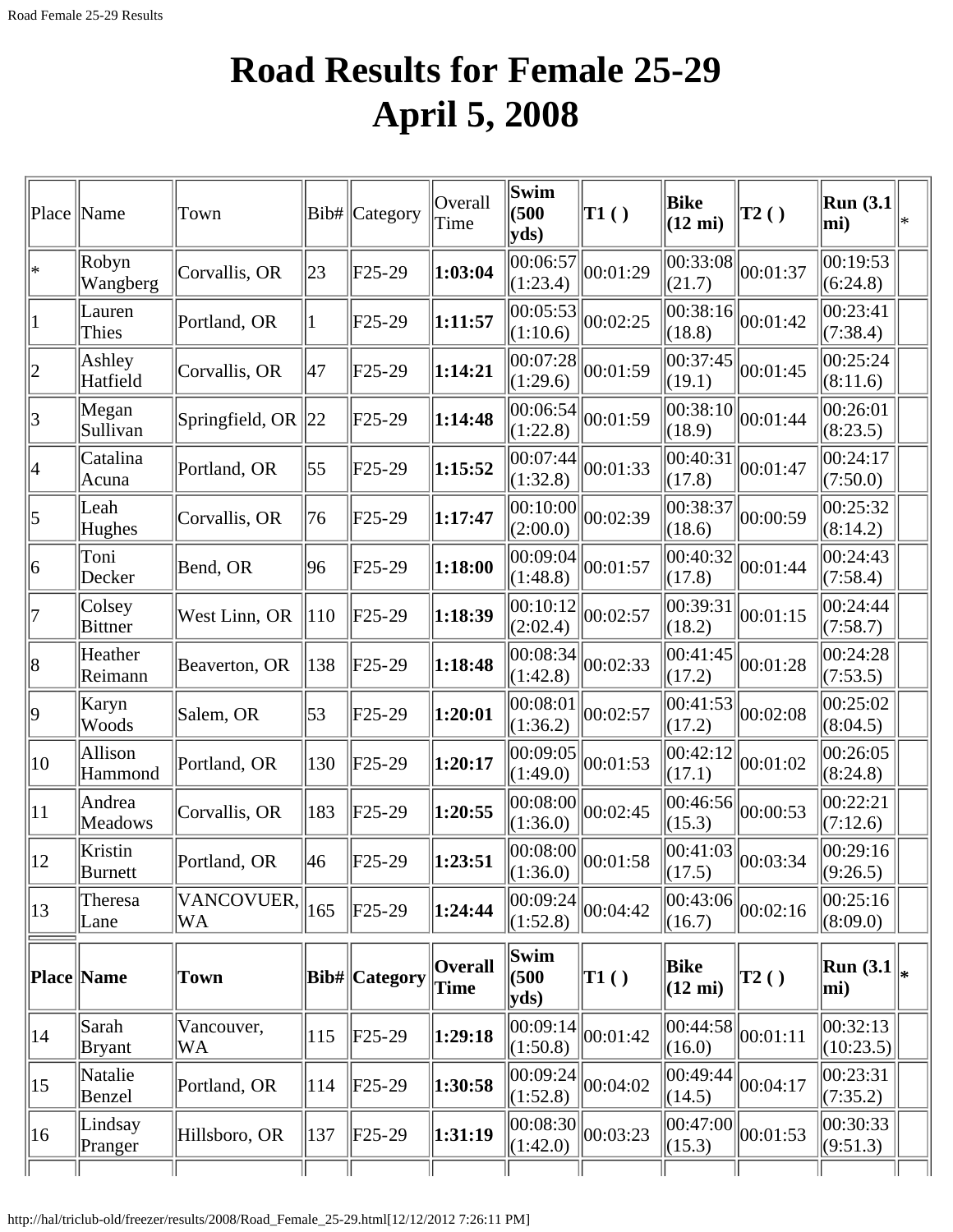| $\vert$ 17   | Leslie<br><b>Block</b>           | Portland, OR           | $ 289\rangle$ | $\text{IF}25-29$ | 1:31:41 | (2:11.4)               | $\ 00:10:57\ _{00:03:25}$                         | $\ 00:44:59\ $<br>$\ $ (16.0) | 00:02:34                    | 00:29:46 <br>(9:36.1)           |                     |
|--------------|----------------------------------|------------------------|---------------|------------------|---------|------------------------|---------------------------------------------------|-------------------------------|-----------------------------|---------------------------------|---------------------|
| 18           | Jessica<br>Miller                | Portland, OR           | 304           | $\text{F25-29}$  | 1:33:50 | (2:54.0)               | $\sqrt{100:14:30}$ 00:04:24                       | 00:47:17 <br>(15.2)           | $\ 00:01:40\ $              | 00:25:59<br>(8:22.9)            |                     |
| 19           | Haley van<br>Weemen<br>van Noord | Corvallis, Or          | 111           | $\ $ F25-29      | 1:39:24 | 00:07:28 <br>(1:29.6)  | 00:04:07                                          | (13.4)                        | $\ 00:53:43\ 00:01:03$      | 00:33:03 <br>(10:39.7)          |                     |
| $ 20\rangle$ | Shun<br>Yanagishita              | Eugene, OR             | 235           | $F25-29$         | 1:44:06 | (2:01.0)               | $\left\  \overline{00:10:05} \right\ _{00:04:28}$ | (13.6)                        | $\sqrt{00:52:}45\ 00:03:08$ | $ 00:33:40\rangle$<br>(10:51.6) |                     |
| 21           | Rebecca<br>Mulkey                | Eugene, OR             | 305           | $F25-29$         | 1:48:39 | 00:15:13 <br> (3:02.6) | 00:05:36                                          | (13.0)                        | $\sqrt{00:55:}21\ 00:01:55$ | 00:30:34<br>(9:51.6)            |                     |
| 22           | Christina<br>Andrade             | Corvallis, OR          | 127           | $ F25-29 $       |         | NΟ<br>(0)              | 99:99:99  TIME#?  00:02:00?  TIME#?  00:02:00?    | lΝO<br>$\vert(0)$             |                             | NO.<br>TIME#?<br>(0)            |                     |
|              | <b>Brook</b><br>Drinkwater       | Grants Pass,<br> OR    | 264           | $ F25-29 $       |         | NO.<br>$\parallel$ (0) | TIME#?  00:02:00?  TIME#?  00:02:00?              | lΝO<br>$\vert(0)$             |                             | NO.<br>TIME#?<br>(0)            | $\vert$ dnf $\vert$ |
|              |                                  | Amy Knorr   Albany, OR | 287           | $ F25-29 $       |         | NO<br>(0)              | TIME#?  00:02:00?  TIME#?  00:02:00?              | NΟ<br>$\vert(0)$              |                             | NΟ<br>$\ $ TIME#?<br>(0)        | $\vert$ dnf $\vert$ |

Category Abbreviations: "F25-29" means "Female 25-29"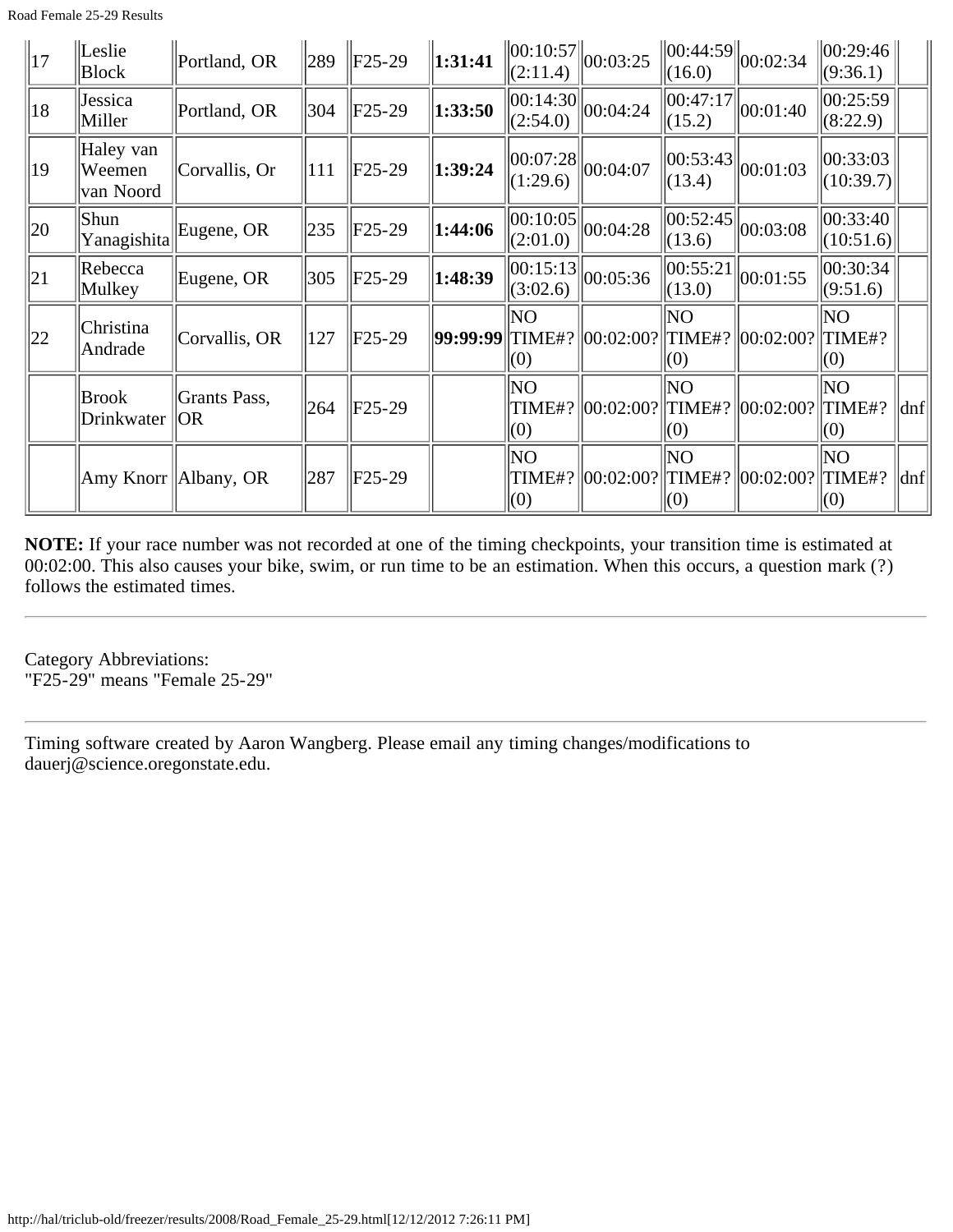# **Road Results for Female 30-34 April 5, 2008**

| Place           | Name                       | Town                | Bib# | Category                   | Overall<br>Time        | Swim<br>(500 yds)                       | TI( )        | Bike $(12)$<br>mi)  | T2()         | Run $(3.1)$<br>$ \text{mi}\rangle$ | ∣∗ |
|-----------------|----------------------------|---------------------|------|----------------------------|------------------------|-----------------------------------------|--------------|---------------------|--------------|------------------------------------|----|
| $\mathbf 1$     | Sandra<br>Uesugi           | Corvallis,<br> OR   | 21   | F30-34                     | 1:09:40                | 00:06:40<br>(1:20.0)                    | 00:01:18     | 00:35:36<br>(20.2)  | 00:01:37     | 00:24:29<br>(7:53.9)               |    |
| 2               | Julie Seale                | Vancouver,<br>WA    | 70   | F30-34                     | 1:10:15                | 00:08:43<br>(1:44.6)                    | 00:01:53     | 00:36:59<br>(19.5)  | 00:01:12     | 00:21:28<br>(6:55.5)               |    |
| 3               | Erica<br>McKenzie          | Corvallis,<br> OR   | 63   | $F30-34$                   | 1:10:37                | 00:09:04<br>(1:48.8)                    | 00:02:27     | 00:36:09<br>(19.9)  | 00:01:21     | 00:21:36<br>(6:58.1)               |    |
| 4               | Kimberely<br>Mullen        | Beaverton,<br> OR   | 306  | $F30-34$                   | 1:15:13                | 00:11:56<br>(2:23.2)                    | 00:02:00?    | 00:35:44?<br>(20.1) | 00:01:17     | 00:24:16<br>(7:49.7)               |    |
| $\vert 5 \vert$ | <b>Jody Wiewel</b>         | Corvallis,<br> OR   | 143  | F30-34                     | 1:15:35                | 00:07:50<br>(1:34.0)                    | 00:01:58     | 00:41:11<br>(17.5)  | 00:00:28     | 00:24:08<br>(7:47.1)               |    |
| 6               | Helen<br>Naughton          | Corvallis,<br> OR   | 184  | F30-34                     | 1:15:48                | 00:07:59<br>(1:35.8)                    | 00:02:28     | 00:40:34<br>(17.7)  | 00:01:32     | 00:23:15<br>(7:30.0)               |    |
| 7               | Kara Smith                 | corvallis, or       | 80   | $F30-34$                   | 1:15:57                | 00:08:22<br>(1:40.4)                    | 00:02:20     | 00:39:03<br>(18.4)  | 00:01:16     | 00:24:56<br>(8:02.6)               |    |
| 8               | Sara Sitter                | portland, or        | 83   | $F30-34$                   | 1:17:47                | 00:07:50<br>(1:34.0)                    | 00:01:47     | 00:40:25<br>(17.8)  | 00:02:00     | 00:25:45<br>(8:18.4)               |    |
| $ 9\rangle$     | Leanne Neal Dufur, OR      |                     | 59   | $F30-34$                   | 1:17:59                | 00:07:53<br>(1:34.6)                    | 00:02:26     | 00:42:15<br>(17.0)  | 00:02:05     | 00:23:20<br>(7:31.6)               |    |
| 10              | Leona<br>Egeland           | DUFUR,<br> OR       | 72   | $F30-34$                   | 1:21:02                | 00:08:13<br>(1:38.6)                    | 00:02:35     | 00:43:07<br>(16.7)  | 00:01:49     | 00:25:18<br>(8:09.7)               |    |
| $ 11\rangle$    | Neisha<br>Lundberg         | Springfield,<br> OR | 113  | $F30-34$                   | 1:21:06                | 00:08:29<br>(1:41.8)                    | 00:03:30     | 00:42:31<br>(16.9)  | 00:01:19     | 00:25:17<br>(8:09.4)               |    |
| $ 12\rangle$    | Jennifer<br>Lang           | Vancouver,<br>WA    | 117  | $F30-34$                   | 1:25:31                | 00:09:27<br>(1:53.4)                    | 00:02:27     | 00:47:15<br>(15.2)  | 00:00:49     | 00:25:33<br>(8:14.5)               |    |
| $ 13\rangle$    | Amy Alsip                  | Portland,<br> OR    | 327  | $F30-34$                   | 1:26:39                | 00:11:56<br>(2:23.2)                    | 00:04:37     | 00:41:17<br>(17.4)  | 00:03:41     | 00:25:08<br>(8:06.5)               |    |
| 14              | Leslie Louis               | Portland,<br> OR    | 281  | F30-34                     | 1:27:57                | $\sqrt{-00:}48:06$ 01:02:43<br>(9:37.2) |              | 00:43:17<br>(16.6)  | 00:02:50     | 00:27:13 <br>(8:46.8)              |    |
|                 | Place Name                 | Town                |      | <b>Bib#</b> Category       | Overall<br><b>Time</b> | $\ $ Swim<br>$(500 \text{ yds})$        | $\vert$ T1() | Bike $(12)$<br>mi)  | $\vert$ T2() | <b>Run</b> $(3.1)$<br>mi)          |    |
| $ 15\rangle$    | Donna<br>Pellinger         | Eugene, OR $ 186 $  |      | $F30-34$                   | 1:30:19                | 00:10:35<br>(2:07.0)                    | 00:03:28     | 00:45:40<br>(15.8)  | 00:01:02     | 00:29:34 <br>(9:32.3)              |    |
| $ 16\rangle$    | Carrie<br>Manley           | Corvallis,<br> OR   | 180  | F30-34                     | 1:31:08                | 00:10:33<br>(2:06.6)                    | 00:03:15     | 00:46:45<br>(15.4)  | 00:01:33     | 00:29:02<br>(9:21.9)               |    |
| 17              | Laurie<br>Gonzalez         | Corvallis,<br> OR   | 208  | $F30-34$                   | 1:32:25                | 00:09:35<br>(1:55.0)                    | 00:04:07     | 00:46:34<br>(15.5)  | 00:02:38     | 00:29:31<br>(9:31.3)               |    |
| 18              | Dana Baxter Eugene, OR 236 |                     |      | $\textcolor{blue}{F30-34}$ | 1:32:28                | 00:10:46<br>(2:09.2)                    | 00:03:46     | 00:47:33<br>(15.1)  | 00:03:18     | 00:27:05<br>(8:44.2)               |    |
|                 |                            |                     |      |                            |                        |                                         |              |                     |              |                                    |    |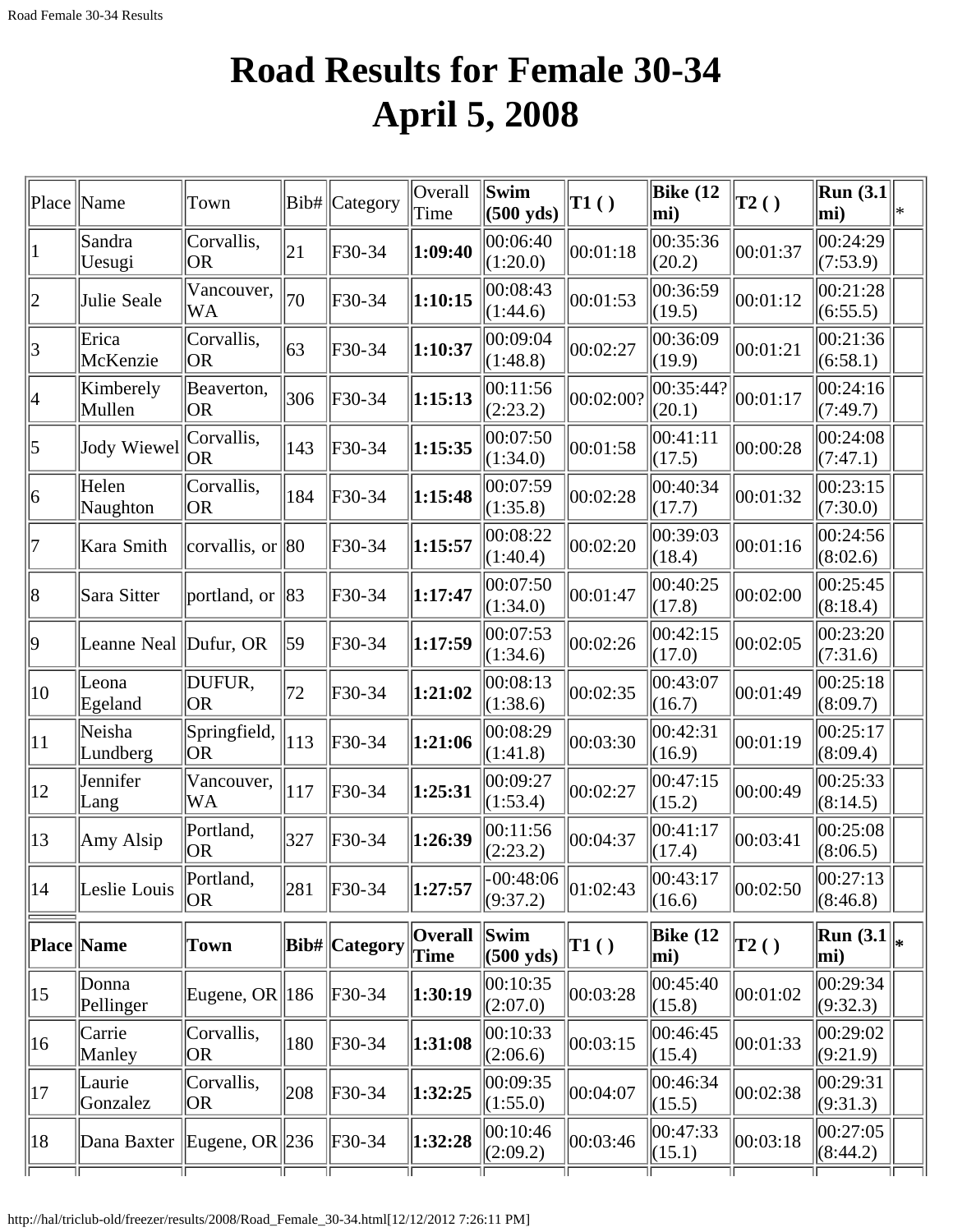| $ 19\rangle$ | Dawnetta<br><b>Rios</b>   | Eugene, OR $\ 244 \t\ $ F30-34 |               |          | 1:33:43 | $\ 00:11:29$<br>(2:17.8) | 00:03:37             | 00:46:31<br>(15.5)    | 00:03:15  | 00:28:51 <br>(9:18.4)           |                     |
|--------------|---------------------------|--------------------------------|---------------|----------|---------|--------------------------|----------------------|-----------------------|-----------|---------------------------------|---------------------|
| 20           | Cathleen<br>Rose          | Corvallis,<br><b>OR</b>        | 257           | F30-34   | 1:35:40 | 00:11:01<br>(2:12.2)     | 00:03:59             | 00:50:06<br>(14.4)    | 00:01:44  | 00:28:50 <br>(9:18.1)           |                     |
| 21           | Trista<br><b>Barsotti</b> | Eugene, Or                     | $ 312\rangle$ | F30-34   | 1:38:14 | 00:14:11<br>(2:50.2)     | 00:04:35             | 00:49:57<br>(14.4)    | 00:02:14  | 00:27:17<br>(8:48.1)            |                     |
| 22           | <b>Beth Stegall</b>       | Eugene, OR $ 318 $             |               | F30-34   | 1:39:52 | 00:13:36<br>(2:43.2)     | 00:04:59             | 00:51:11<br>(14.1)    | 00:03:20  | 00:26:46<br>(8:38.1)            |                     |
| 23           | Misty Unrau Scio, OR      |                                | 311           | $F30-34$ | 1:43:38 | 00:10:56<br>(2:11.2)     | 00:04:21             | 00:55:51<br>(12.9)    | 00:01:50  | 00:30:40<br>(9:53.5)            |                     |
| 24           | Kirsten<br>Crumpacker     | Washougal,<br>WA               | 293           | $F30-34$ | 1:50:51 | 00:12:39<br>(2:31.8)     | 00:03:55             | 00:55:12<br>(13.0)    | 00:02:00  | 00:37:05<br>(11:57.7)           |                     |
| $ 25\rangle$ | Kristin<br>Sterling       | Portland,<br> OR               | 119           | $F30-34$ | 1:59:01 | 00:10:59<br>(2:11.8)     | 00:04:41             | 00:55:16<br>(13.0)    | 00:02:42  | $ 00:45:23\rangle$<br>(14:38.4) |                     |
|              | Kendra<br>Baran           | Beaverton,<br><b>OR</b>        | 94            | $F30-34$ |         | NO<br>TIME#?<br>(0)      | 00:02:00? TIME#?     | ΝO<br>(0)             | 00:02:00? | NO<br>TIME#?<br>(0)             | dnf                 |
|              | Jerri Gillean             | Junction<br>City, OR           | 129           | F30-34   |         | lΝO<br>TIME#?<br>(0)     | 00:02:00? TIME#?     | lΝO<br>(0)            | 00:02:00? | lΝO<br>TIME#?<br>(0)            | $\ln f$             |
|              | Tanis Morris              | Washougal,<br>WA               | 135           | $F30-34$ |         | ΝO<br>TIME#?<br>(0)      | 00:02:00?  TIME#?    | ΝO<br>(0)             | 00:02:00? | lΝO<br>TIME#?<br>(0)            | $\ln f$             |
|              | Molly<br>Phipps           | Albany, Or                     | 136           | F30-34   |         | ΝO<br>TIME#?<br>(0)      | $ 00:02:00? $ TIME#? | NO<br>$\parallel$ (0) | 00:02:00? | NO<br>TIME#?<br>(0)             | $\vert$ dnf $\vert$ |

Category Abbreviations: "F30-34" means "Female 30-34"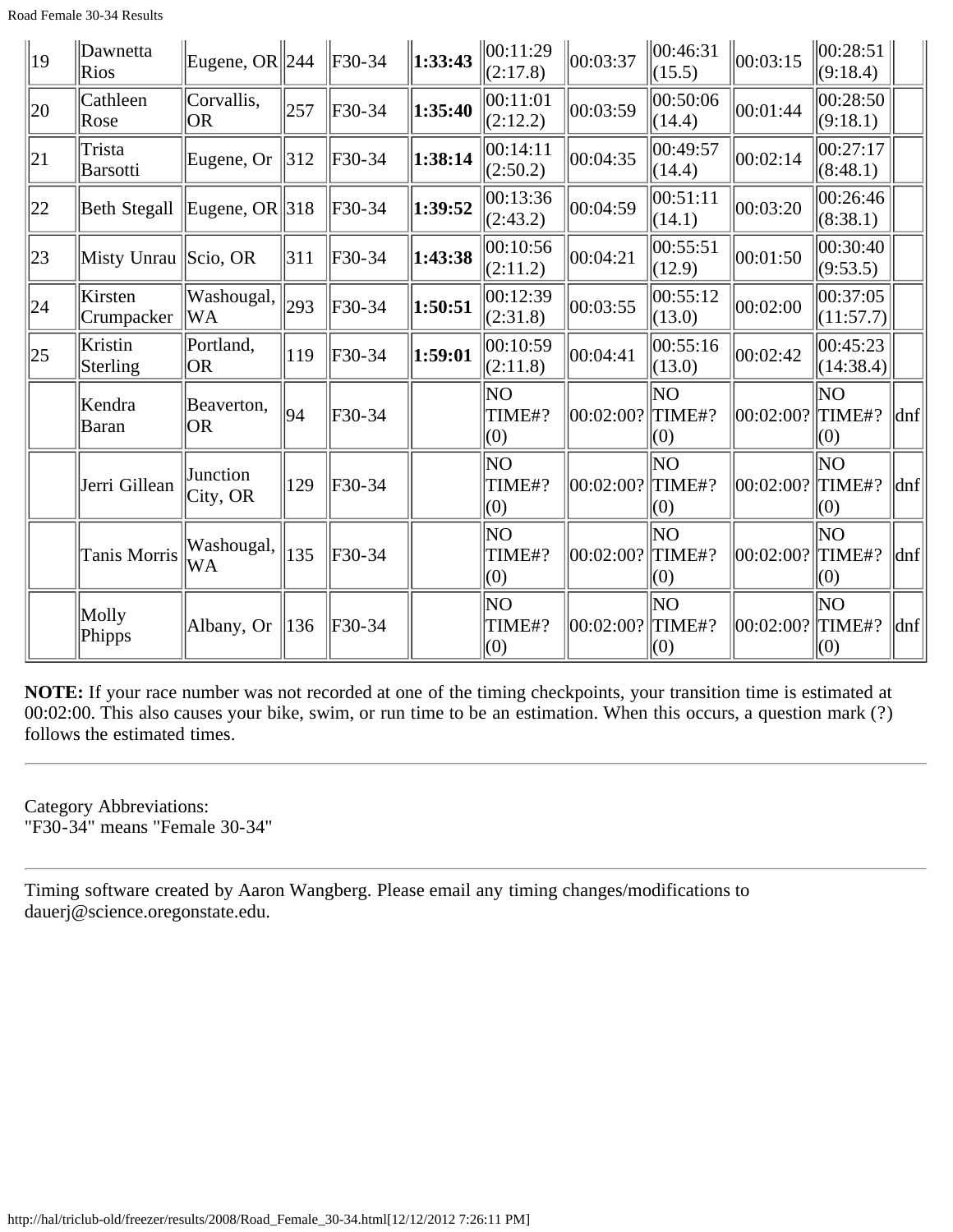# **Road Results for Female 35-39 April 5, 2008**

| Place        | Name                    | Town                                           | Bib#         | Category      | Overall<br>Time        | Swim<br>$(500 \text{ yds})$ | $\vert$ T1 $\left( \ \right)$ | Bike $(12)$<br>mi)       | $\mathbf{T2}()$ | Run(3.1)<br>mi)               | l∗                  |
|--------------|-------------------------|------------------------------------------------|--------------|---------------|------------------------|-----------------------------|-------------------------------|--------------------------|-----------------|-------------------------------|---------------------|
| $\vert$ 1    | Zuzana<br>Vejlupkova    | Corvallis,<br> OR                              | 65           | F35-39        | 1:15:01                | 00:07:41<br>(1:32.2)        | 00:02:25                      | 00:41:25<br>(17.4)       | 00:00:34        | 00:22:56<br>(7:23.9)          |                     |
| $ 2\rangle$  | Carrie Ward             | Eugene,<br> OR                                 | 149          | F35-39        | 1:16:05                | 00:09:11<br>(1:50.2)        | 00:02:34                      | 00:39:44<br>(18.1)       | 00:01:02        | 00:23:34<br>(7:36.1)          |                     |
| 3            | Lisa<br>Wourms          | Camas,<br>WA                                   | 84           | F35-39        | 1:16:22                | 00:08:15<br>(1:39.0)        | 00:02:18                      | 00:40:19<br>(17.9)       | 00:01:43        | 00:23:47<br>(7:40.3)          |                     |
| 4            | Rachel<br>Schwindt      | Corvallis,<br> OR                              | 190          | F35-39        | 1:22:52                | 00:10:15<br>(2:03.0)        | 00:02:53                      | 00:42:21<br>(17.0)       | 00:00:53        | 00:26:30<br>(8:32.9)          |                     |
| 5            | Jennifer<br>Scott       | Camas, wa                                      | 118          | $F35-39$      | 1:23:04                | 00:09:26<br>(1:53.2)        | 00:02:07                      | 00:45:01<br>(16.0)       | 00:01:35        | 00:24:55<br>(8:02.3)          |                     |
| 6            | Rachelle<br>Jorgensen   | Eugene,<br> OR                                 | 91           | F35-39        | 1:23:30                | 00:08:37<br>(1:43.4)        | 00:03:43                      | 00:46:42<br>(15.4)       | 00:01:55        | 00:22:33<br>(7:16.5)          |                     |
| 7            | Rachelle<br>Villano     | Eugene,<br>OR.                                 | 215          | F35-39        | 1:30:53                | 00:10:57<br>(2:11.4)        | 00:05:06                      | 00:46:54<br>(15.4)       | 00:03:38        | 00:24:18<br>(7:50.3)          |                     |
| 8            | Joie Matteo             | $\sqrt{\text{Vancouver}}, \parallel$ 133<br>Wa |              | F35-39        | 1:33:44                | 00:10:08<br>(2:01.6)        | 00:03:41                      | 00:50:11<br>(14.3)       | 00:01:09        | 00:28:35<br>(9:13.2)          |                     |
| $ 9\rangle$  | Megi<br>Morishita       | Newport,<br> OR                                | 134          | F35-39        | 1:33:50                | 00:08:27<br>(1:41.4)        | 00:04:10                      | 00:47:46<br>(15.1)       | 00:02:03        | 00:31:24<br>(10:07.7)         |                     |
| $ 10\rangle$ | Michelle<br>Portera     | Corvallis,<br> OR                              | 275          | F35-39        | 1:35:42                | 00:10:31<br>(2:06.2)        | 00:04:01                      | 00:48:52<br>(14.7)       | 00:02:49        | 00:29:29<br>(9:30.6)          |                     |
| $ 11\rangle$ | Jann Bracht             | Corvallis,<br><b>OR</b>                        | 168          | F35-39        | 1:37:12                | 00:09:07<br>(1:49.4)        | 00:03:09                      | 00:47:47<br>(15.1)       | 00:00:44        | 00:36:25<br>(11:44.8)         |                     |
| $ 12\rangle$ | Denise<br>Edmiston      | $\overline{\text{Vancouver}}, \ _{240}$<br>WA  |              | F35-39        | 1:38:46                | 00:11:11<br>(2:14.2)        | 00:04:31                      | 00:44:39<br>(16.1)       | 00:03:58        | 00:34:27<br>(11:06.8)         |                     |
| $ 13\rangle$ | MaryJane<br>Rose        | Ridgefield,<br> Wa                             | 239          | F35-39        | 1:42:40                | 00:12:35<br>(2:31.0)        | 00:03:08                      | 00:51:54<br>(13.9)       | 00:03:09        | 00:31:54<br>(10:17.4)         |                     |
| 14           | Alicia<br>Triplett      | Salem, OR $\parallel$ 310                      |              | F35-39        | 1:47:24                | 00:11:25<br>(2:17.0)        | 00:08:42                      | $\ 00:58:26\ $<br>(12.3) | 00:02:49        | $\sqrt{00:26:02}$<br>(8:23.9) |                     |
|              | <b>Place Name</b>       | Town                                           |              | Bib# Category | <b>Overall</b><br>Time | Swim<br>$(500 \text{ yds})$ | $\vert$ T1 $\left( \ \right)$ | <b>Bike (12</b><br>mi)   | T2()            | Run(3.1)<br>mi)               | ∥∗                  |
| $ 15\rangle$ | DeDe Mott               | $\overline{\text{Vancouver}}, \ _{147}$<br>WA  |              | F35-39        | 1:49:34                | 00:09:55<br>(1:59.0)        | 00:04:41                      | 00:56:21<br>(12.8)       | 00:00:54        | 00:37:43<br>(12:10.0)         |                     |
| $ 16\rangle$ | Amy Whited              | Albany,<br> OR                                 | 277          | $F35-39$      | 1:53:05                | 00:12:06<br>(2:25.2)        | 00:03:32                      | 00:55:53<br>(12.9)       | 00:04:56        | 00:36:38<br>(11:49.0)         |                     |
|              | Kristin<br><b>Boock</b> | Corvallis,<br> OR                              | $ 10\rangle$ | F35-39        |                        | ΝO<br>TIME#?<br>(0)         | 00:02:00?                     | NO<br>TIME#?<br>(0)      | 00:02:00?       | NO<br>TIME#?<br>(0)           | $\vert$ dnf $\vert$ |
|              |                         | Grants                                         |              |               |                        | NΟ                          |                               | NΟ                       |                 | NO                            |                     |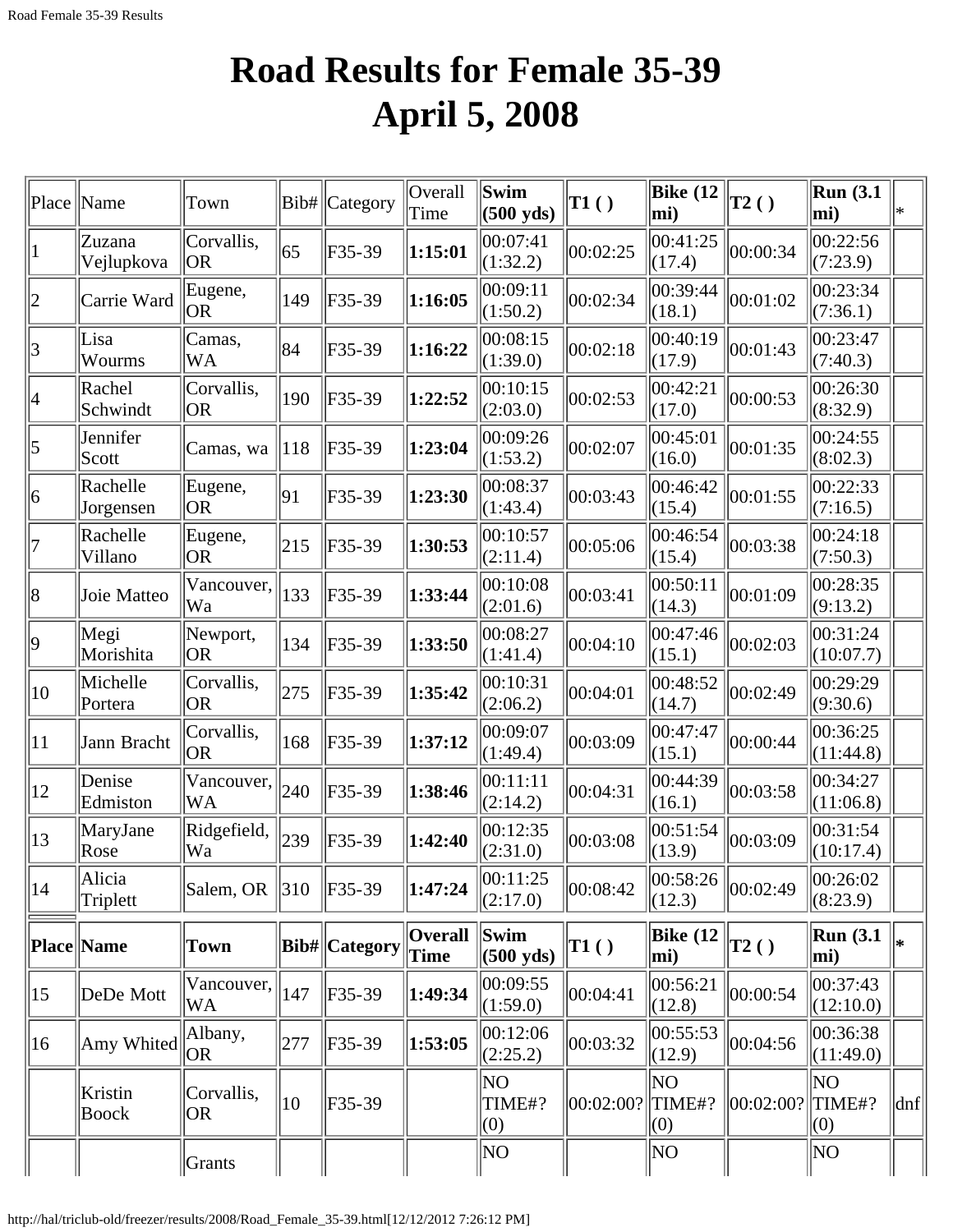| Amy Hart                  | Pass, or                            |     | $\ 263 \ $ F35-39 | $\Vert$ TIME#?                              |             | $\ 00:02:00?$ TIME#? $\ 00:02:00?$ TIME#?                         | KO.                             | $\ $ dnf                                                    |
|---------------------------|-------------------------------------|-----|-------------------|---------------------------------------------|-------------|-------------------------------------------------------------------|---------------------------------|-------------------------------------------------------------|
| Beth<br>  Marszewski   OR | Corvallis,                          | 274 | $IF35-39$         | <b>INO</b><br>$\Vert$ TIME#?<br>$\vert(0)$  | INO         | $\ 00:02:00?\ $ TIME#? $\ 00:02:00?\ $ TIME#?                     | INO<br>$\mathsf{I}(\mathsf{O})$ | dnf                                                         |
| Stormy<br>White           | $  Vancouver,  _{320}$<br><b>WA</b> |     | $\ $ F35-39       | <b>INO</b><br>$\Vert$ TIME#?<br>$\vert (U)$ | 'INO<br>IO) | $\ 00:02:00?$ TIME#? $\ 00:02:00?$ $\ _{(44:18.4)}^{(62.17,217)}$ | $  02:17:21?  $ .               | $\left\vert \left\vert \mathrm{dnf}\right\vert \right\vert$ |

Category Abbreviations: "F35-39" means "Female 35-39"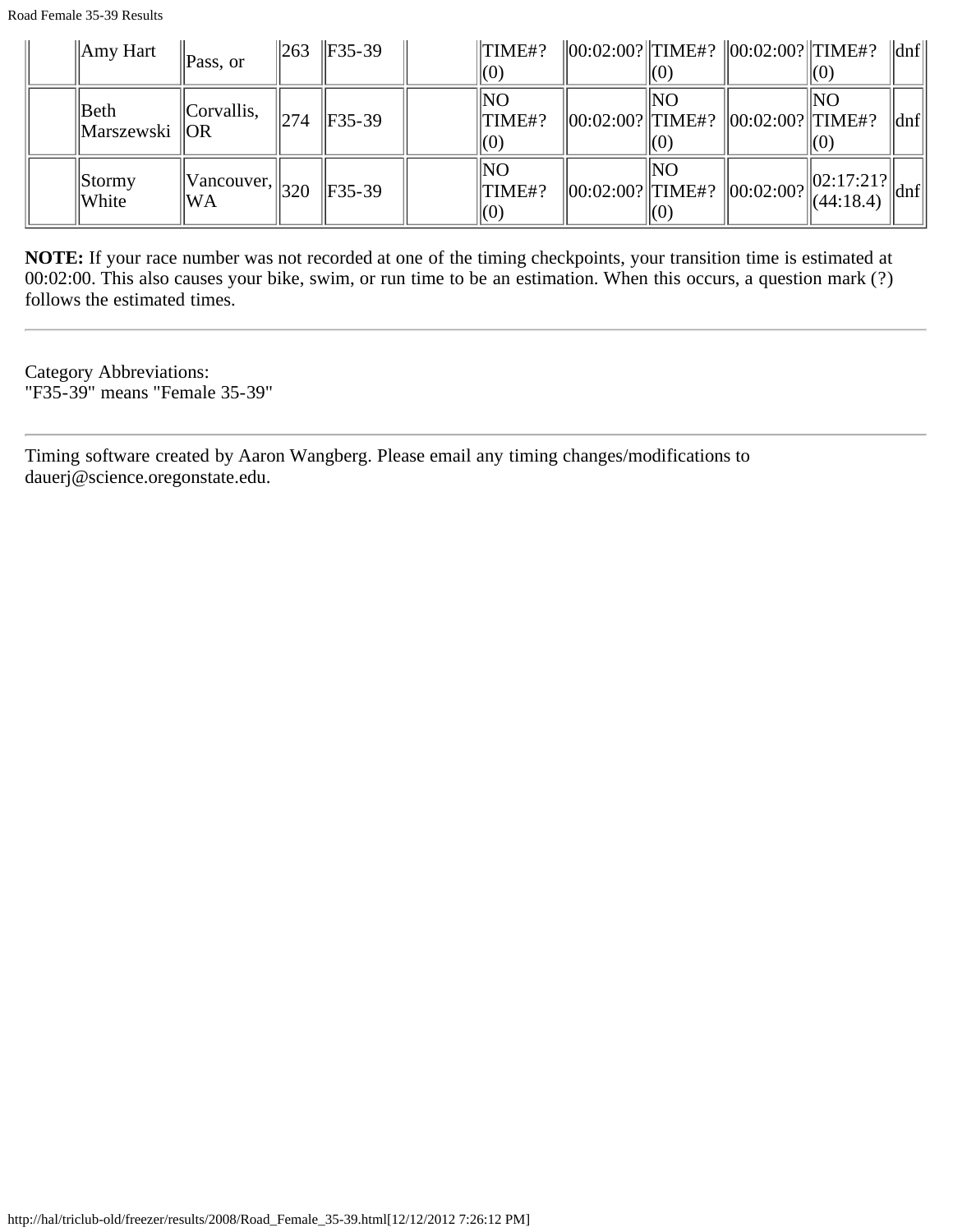#### **Road Results for Female 40-44 April 5, 2008**

| Place           | Name                     | Town                        | Bib# | Category       | Overall<br>Time        | <b>Swim (500</b><br>yds) | T1()         | Bike $(12)$<br>mi)                                       | T2()         | $\vert$ Run (3.1 $\vert$<br>mi)                                  |  |
|-----------------|--------------------------|-----------------------------|------|----------------|------------------------|--------------------------|--------------|----------------------------------------------------------|--------------|------------------------------------------------------------------|--|
| 1               | <b>Susan Fox</b>         | Corvallis,<br><b>OR</b>     | 14   | F40-44         | 1:06:03                | 00:06:48<br>(1:21.6)     | 00:01:57     | 00:34:22<br>(21.0)                                       | 00:01:34     | 00:21:22<br>(6:53.5)                                             |  |
| $ 2\rangle$     | Lara Gamelin             | Corvallis,<br><b>OR</b>     | 27   | F40-44         | 1:10:42                | 00:07:09<br>(1:25.8)     | 00:01:55     | 00:36:39<br>(19.6)                                       | 00:01:25     | 00:23:34<br>(7:36.1)                                             |  |
| 3               | Denise<br>Croucher       | <b>Brush</b><br>Prairie, WA | 66   | F40-44         | 1:17:11                | 00:08:30<br>(1:42.0)     | 00:02:03     | 00:38:43<br>(18.6)                                       | 00:01:24     | 00:26:31<br>(8:33.2)                                             |  |
| 4               | Sondra Grable            | Camas, wa                   | 146  | F40-44         | 1:23:29                | 00:09:49<br>(1:57.8)     | 00:03:13     | 00:43:11<br>(16.7)                                       | 00:01:57     | 00:25:19<br>(8:10.0)                                             |  |
| $\vert 5 \vert$ | Tatiana<br>Davalon       | Corvallis, or               | 151  | F40-44         | 1:23:47                | 00:09:36<br>(1:55.2)     | 00:03:18     | 00:44:45<br>(16.1)                                       | 00:01:52     | 00:24:16<br>(7:49.7)                                             |  |
| 6               | Carrie Schutz            | Eugene, OR                  | 79   | F40-44         | 1:25:46                | 00:07:57<br>(1:35.4)     | 00:02:48     | 00:45:12<br>(15.9)                                       | 00:02:42     | 00:27:07<br>(8:44.8)                                             |  |
| 17              | Bettina<br>Schempf       | Corvallis,<br><b>OR</b>     | 258  | F40-44         | 1:29:32                | 00:12:24<br>(2:28.8)     | 00:02:35     | 00:44:00<br>(16.4)                                       | 00:02:29     | 00:28:04<br>(9:03.2)                                             |  |
| 8               | Christina Gross          | Newberg,<br><b>OR</b>       | 162  | F40-44         | 1:31:49                | 00:09:10<br>(1:50.0)     | 00:02:47     | 00:48:15<br>(14.9)                                       | 00:01:30     | 00:30:07<br>(9:42.9)                                             |  |
| $ 9\rangle$     | Tami Volz                | Albany, OR                  | 157  | F40-44         | 1:33:22                | 00:09:06<br>(1:49.2)     | 00:04:53     | 00:45:09<br>(15.9)                                       | 00:01:49     | 00:32:25<br>(10:27.4)                                            |  |
| $ 10\rangle$    | Sarah<br>Steffensen      | Corvallis,<br><b>OR</b>     | 230  | F40-44         | 1:34:29                | 00:10:24<br>(2:04.8)     | 00:03:24     | 00:50:16<br>(14.3)                                       | 00:02:09     | 00:28:16<br>(9:07.1)                                             |  |
| 11              | Alix Gitelman            | Corvallis,<br><b>OR</b>     | 37   | F40-44         | 1:38:23                | 00:07:23<br>(1:28.6)     | 00:03:28     | 00:47:45<br>(15.1)                                       | 00:03:09     | 00:36:38<br>(11:49.0)                                            |  |
| 12              | Jo Garcia                | Corvallis,<br>OR            | 301  | F40-44         | 1:41:16                | 00:13:00<br>(2:36.0)     | 00:02:51     | 00:48:46<br>(14.8)                                       | 00:02:28     | 00:34:11<br>(11:01.6)                                            |  |
| $ 13\rangle$    | Sasitorn<br>Srisomburana | Corvallis,<br><b>OR</b>     | 278  | F40-44         | 1:44:30                | 00:12:05<br>(2:25.0)     | 00:03:55     | 00:52:31<br>(13.7)                                       | 00:03:22     | 00:32:37<br>(10:31.3)                                            |  |
| 14              | Katherine<br>Wilson      | Keizer, OR                  | 285  | F40-44         | 1:44:58                | 00:15:01<br>(3:00.2)     |              | $\left\  00:06:12 \right\ _{\infty}^{0.50:15}$<br>(14.3) |              | $\ 00:03:26\ _{\infty}^{00:30:04}$<br>(9:41.9)                   |  |
|                 | <b>Place Name</b>        | Town                        |      | Bib#  Category | <b>Overall</b><br>Time | <b>Swim (500</b><br>yds) | $\vert$ T1() | Bike $(12)$<br>mi)                                       | $\vert$ T2() | $\left\lceil \mathrm{Run}\left(3.1\right) \right\rceil_*$<br>mi) |  |
| $ 15\rangle$    | Shelby Piersol           | Washougal,<br>Wa            | 187  | F40-44         | 1:49:02                | 00:10:48<br>(2:09.6)     | 00:03:50     | 00:55:47<br>(12.9)                                       | 00:02:44     | 00:35:53<br>(11:34.5)                                            |  |
| 16              | Cathy Law                | Corvallis,<br> OR           | 49   | F40-44         | 1:49:09                | 00:07:09<br>(1:25.8)     | 00:10:30     | 00:53:11<br>$\Vert (13.5)$                               | 00:02:24     | 00:35:55<br>(11:35.2)                                            |  |

**NOTE:** If your race number was not recorded at one of the timing checkpoints, your transition time is estimated at 00:02:00. This also causes your bike, swim, or run time to be an estimation. When this occurs, a question mark (?) follows the estimated times.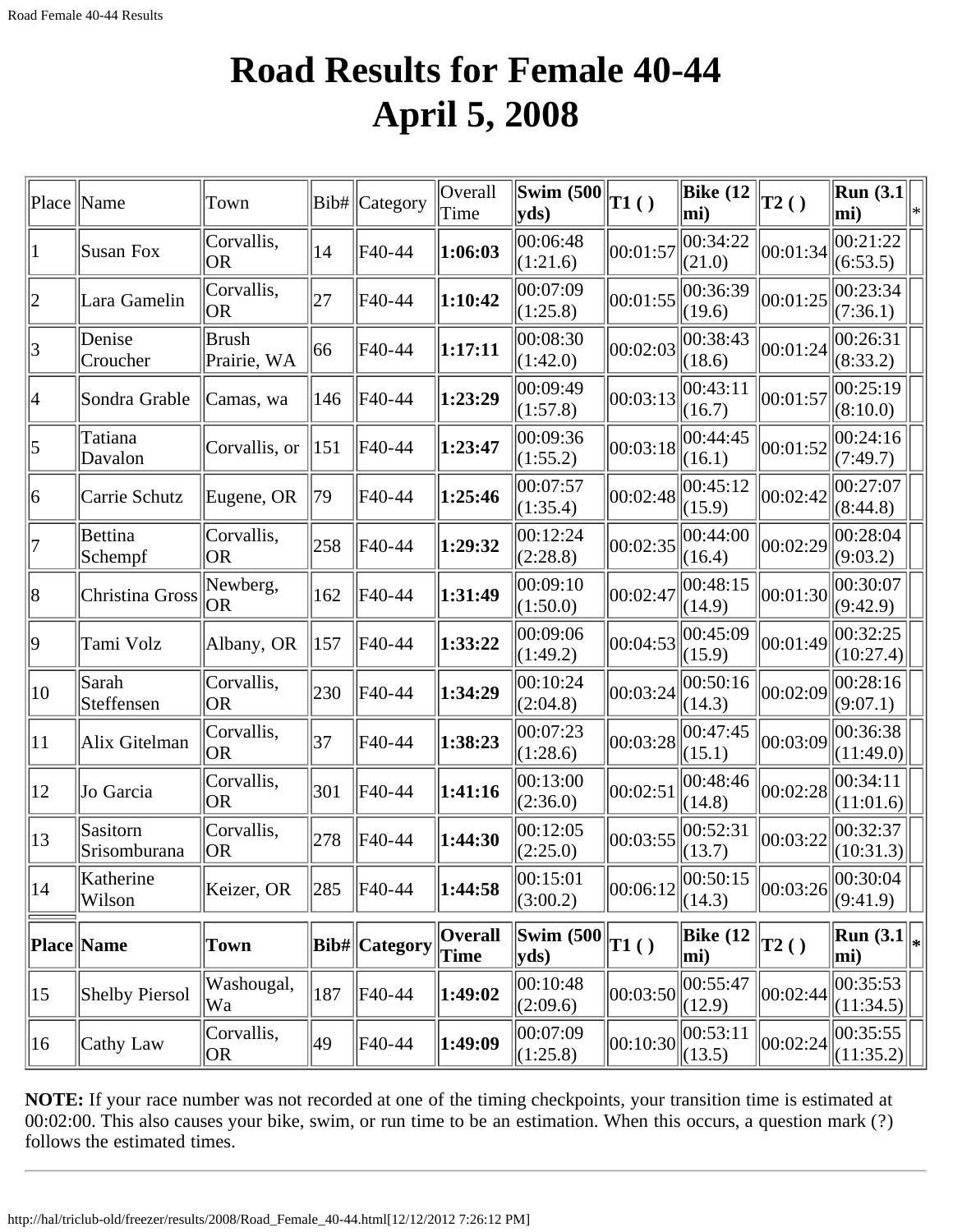Category Abbreviations: "F40-44" means "Female 40-44"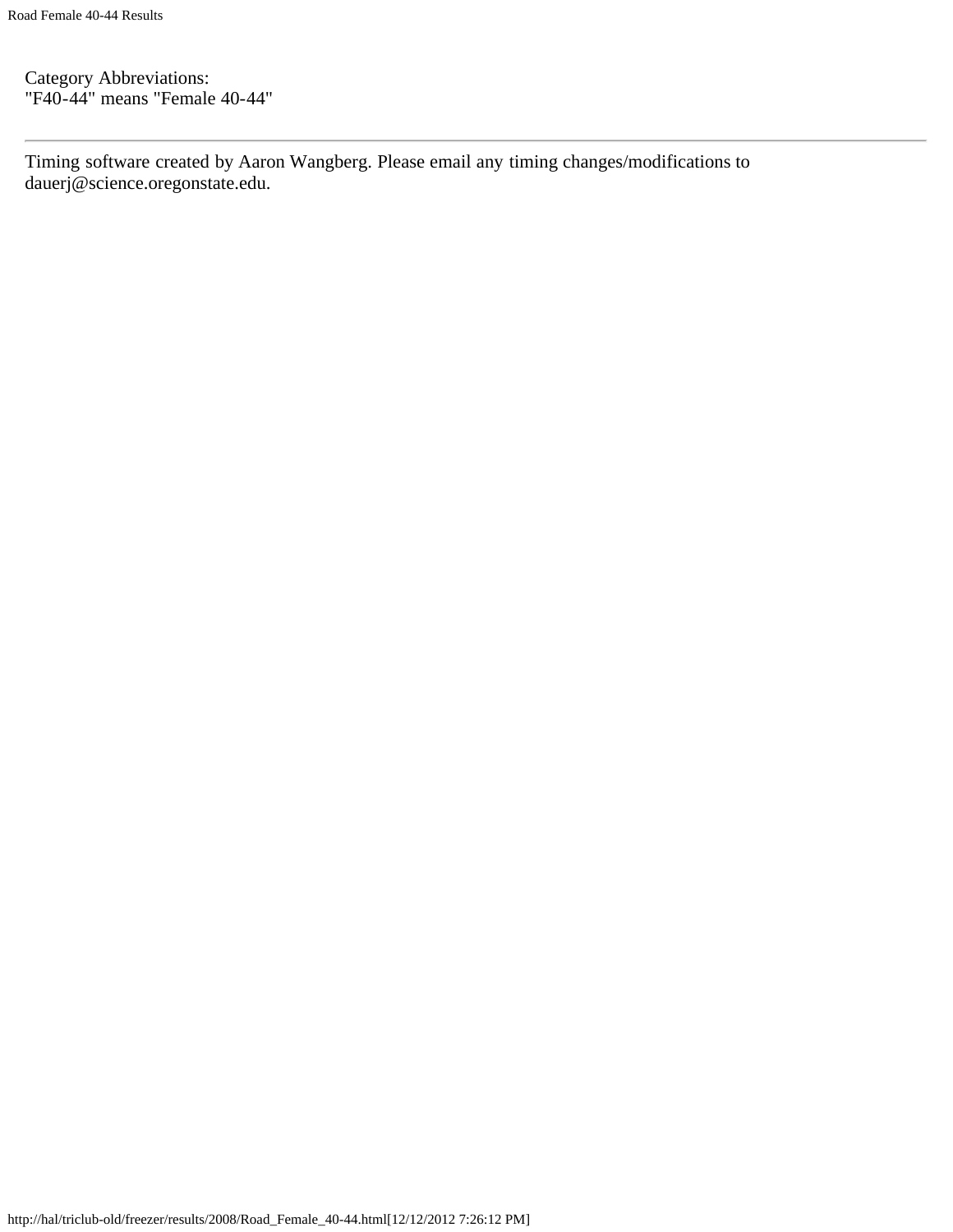### **Road Results for Female 45-49 April 5, 2008**

|                 | Place Name              | Town                       |     | Bib#   Category | Overall<br>Time | Swim $(500)$<br>yds  | $\vert$ T1() | Bike $(12)$<br>mi)  | $\vert$ T2() | Run $(3.1)$<br>$ mi$ ) | *                   |
|-----------------|-------------------------|----------------------------|-----|-----------------|-----------------|----------------------|--------------|---------------------|--------------|------------------------|---------------------|
|                 | Cheryl<br>Conrad        | Tigard, OR $\parallel$ 169 |     | F45-49          | 1:16:06         | 00:09:21<br>(1:52.2) | 00:03:05     | 00:43:25<br>(16.6)  | 00:01:43     | 00:18:32<br>(5:58.7)   |                     |
| $\overline{2}$  | Paula<br>Buchanan       | Bend, or                   | 92  | F45-49          | 1:21:24         | 00:08:22<br>(1:40.4) | 00:03:17     | 00:38:54<br>(18.5)  | 00:01:09     | 00:29:42<br>(9:34.8)   |                     |
| $\vert 3 \vert$ | Renee Irvin             | Eugene,<br><b>OR</b>       | 254 | F45-49          | 1:26:34         | 00:10:34<br>(2:06.8) | 00:03:00     | 00:45:01<br>(16.0)  | 00:03:12     | 00:24:47<br>(7:59.7)   |                     |
| 4               | Christy<br><b>Ouinn</b> | Camas, Wa 218              |     | F45-49          | 1:27:09         | 00:10:54<br>(2:10.8) | 00:02:40     | 00:42:25<br>(17.0)  | 00:02:25     | 00:28:45<br>(9:16.5)   |                     |
| $\vert 5 \vert$ | Susan<br>Neumann        | Portland,<br>lor           | 203 | F45-49          | 1:35:05         | 00:09:18<br>(1:51.6) | 00:04:55     | 00:45:49<br>(15.7)  | 00:02:30     | 00:32:33 <br>(10:30.0) |                     |
| 6               | Karin<br>Krueger        | Philomath,<br><b>OR</b>    | 224 | F45-49          | 1:38:47         | 00:11:19<br>(2:15.8) | 00:02:58     | 00:46:14<br>(15.6)  | 00:04:20     | 00:33:56 <br>(10:56.8) |                     |
| 17              | Anne Nolin              | Corvallis,<br><b>OR</b>    | 225 | F45-49          | 1:40:05         | 00:12:25<br>(2:29.0) | 00:05:39     | 00:46:45<br>(15.4)  | 00:03:45     | 00:31:31<br>(10:10.0)  |                     |
| 8               | Denise<br> Clegg        | Camas,<br><b>WA</b>        | 270 | F45-49          | 1:44:15         | 00:12:26<br>(2:29.2) | 00:03:14     | 00:51:22<br>(14.0)  | 00:02:35     | 00:34:38<br>(11:10.3)  |                     |
| $ 9\rangle$     | Robin<br>DeLoach        | Keizer, OR                 | 272 | F45-49          | 1:47:12         | 00:12:47<br>(2:33.4) | 00:07:40     | 00:53:01<br>(13.6)  | 00:03:29     | 00:30:15<br>(9:45.5)   |                     |
| $ 10\rangle$    | Janice<br>Rosenberg     | Corvallis,<br> OR          | 308 | F45-49          | 1:48:27         | 00:14:01<br>(2:48.2) | 00:04:38     | 00:52:46<br>(13.6)  | 00:01:48     | 00:35:14<br>(11:21.9)  |                     |
|                 | Pam Law                 | Menlo<br>Park, CA          | 212 | F45-49          |                 | ΝO<br>TIME#?<br>(0)  | 00:02:00?    | ΝO<br>TIME#?<br>(0) | 00:02:00?    | ΝO<br>TIME#?<br>(0)    | $\vert$ dnf $\vert$ |

**NOTE:** If your race number was not recorded at one of the timing checkpoints, your transition time is estimated at 00:02:00. This also causes your bike, swim, or run time to be an estimation. When this occurs, a question mark (?) follows the estimated times.

Category Abbreviations: "F45-49" means "Female 45-49"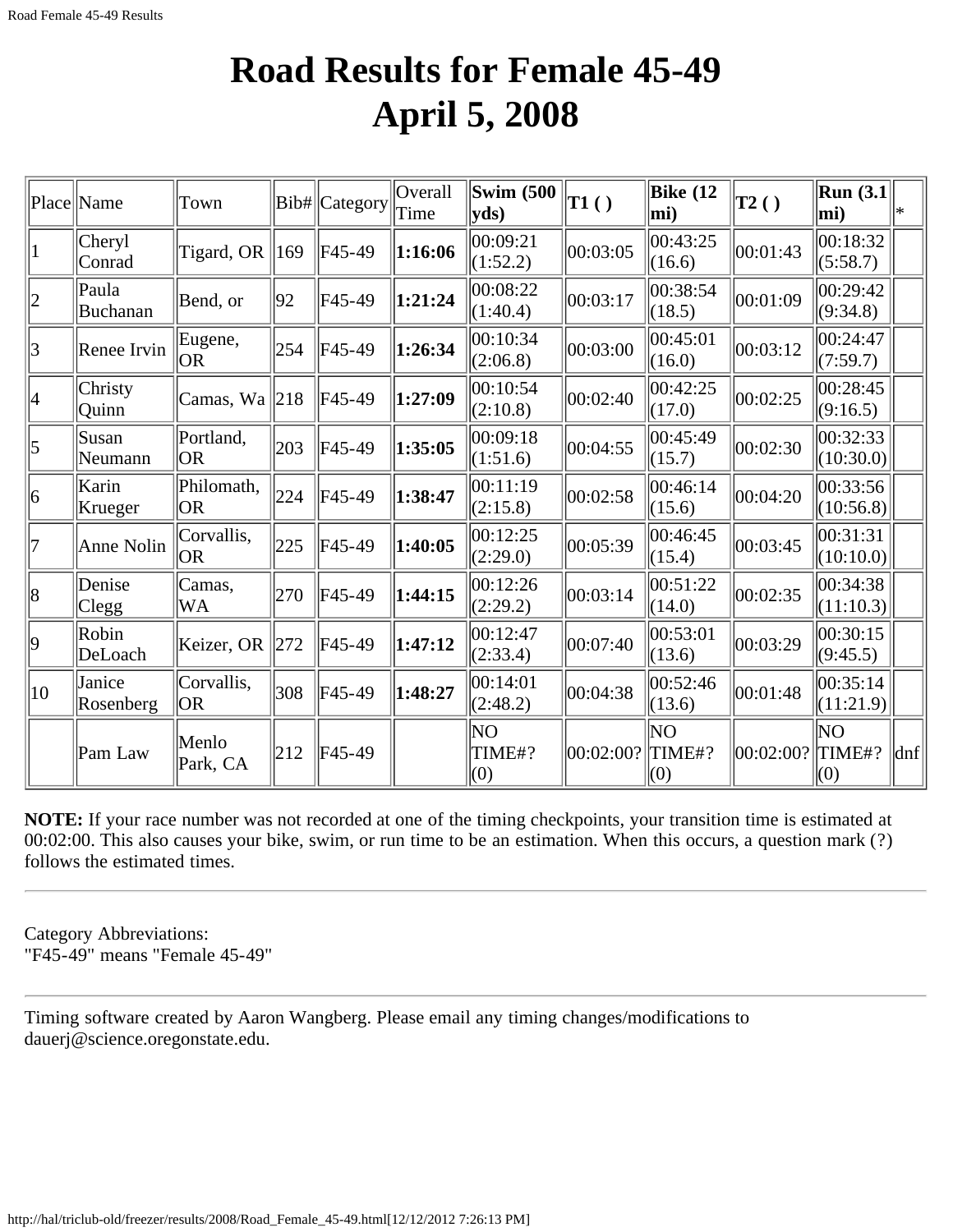### **Road Results for Female 50-54 April 5, 2008**

|             | Place  Name         | Town                      |     | Bib# Category | Overall<br>Time | Swim<br>(500)<br>yds) | T1()      | <b>Bike</b> (12<br>$ mi$ ) | T2()      | Run $(3.1)$<br>mi)    | l∗  |
|-------------|---------------------|---------------------------|-----|---------------|-----------------|-----------------------|-----------|----------------------------|-----------|-----------------------|-----|
|             | Theresa<br>Anderson | Washougal,<br>WA          | 265 | F50-54        | 1:26:03         | 00:10:29<br>(2:05.8)  | 00:02:33  | 00:44:17<br>(16.3)         | 00:02:30  | 00:26:14<br>(8:27.7)  |     |
|             | Doreen<br>Lane      | VANCOUVER,<br>WA          | 148 | F50-54        | 1:32:31         | 00:09:10<br>(1:50.0)  | 00:04:24  | 00:46:50<br>(15.4)         | 00:01:58  | 00:30:09<br>(9:43.5)  |     |
| 3           | Jennifer<br>Parke   | Corvallis, OR             | 214 | F50-54        | 1:35:45         | 00:10:52<br>(2:10.4)  | 00:03:56  | 00:51:20<br>(14.0)         | 00:01:58  | 00:27:39<br>(8:55.2)  |     |
| 4           | Linda<br>Cunningham | Salem, OR                 | 252 | F50-54        | 1:39:47         | 00:10:30<br>(2:06.0)  | 00:04:46  | 00:51:45<br>(13.9)         | 00:02:11  | 00:30:35<br>(9:51.9)  |     |
| 5           |                     | Anna Houpt   Creswell, OR | 269 | F50-54        | 1:42:46         | 00:13:08<br>(2:37.6)  | 00:03:52  | 00:45:35<br>(15.8)         | 00:02:54  | 00:37:17<br>(12:01.6) |     |
| 6           | Linda De<br>Sitter  | Hood River,<br> OR        | 241 | F50-54        | 1:49:57         | 00:10:31<br>(2:06.2)  | 00:06:26  | 00:55:37<br>(12.9)         | 00:02:52  | 00:34:31<br>(11:08.1) |     |
| 17          | Deb Wallig          | salem, or                 | 314 | F50-54        | 1:55:18         | 00:16:58<br>(3:23.6)  | 00:05:34  | 01:01:02<br>(11.8)         | 00:02:20  | 00:29:24<br>(9:29.0)  |     |
| 8           | Kathy Kralj         | Gresham, OR               | 331 | F50-54        | 2:05:36         | 00:23:24<br>(4:40.8)  | 00:02:52  | 00:57:57<br>(12.4)         | 00:03:11  | 00:38:12<br>(12:19.4) |     |
| $ 9\rangle$ | Robilyn<br>Robbins  | Vancouver,<br>WA          | 307 | F50-54        | 2:09:41         | 00:15:00<br>(3:00.0)  | 00:06:51  | 00:54:24<br>(13.2)         | 00:02:28  | 00:50:58<br>(16:26.5) |     |
|             | Kathy Partin        | Vancouver,<br>WA          | 228 | F50-54        |                 | NΟ<br>TIME#?<br>(0)   | 00:02:00? | ΝO<br>TIME#?<br>(0)        | 00:02:00? | ΝO<br>TIME#?<br>(0)   | dnf |
|             | Debra<br>Marsh      | Vancouver,<br>WA          | 303 | $F50-54$      |                 | ΝO<br>TIME#?<br>(0)   | 00:02:00? | lΝO<br>TIME#?<br>(0)       | 00:02:00? | ΝO<br>TIME#?<br>(0)   | dnf |

**NOTE:** If your race number was not recorded at one of the timing checkpoints, your transition time is estimated at 00:02:00. This also causes your bike, swim, or run time to be an estimation. When this occurs, a question mark (?) follows the estimated times.

Category Abbreviations: "F50-54" means "Female 50-54"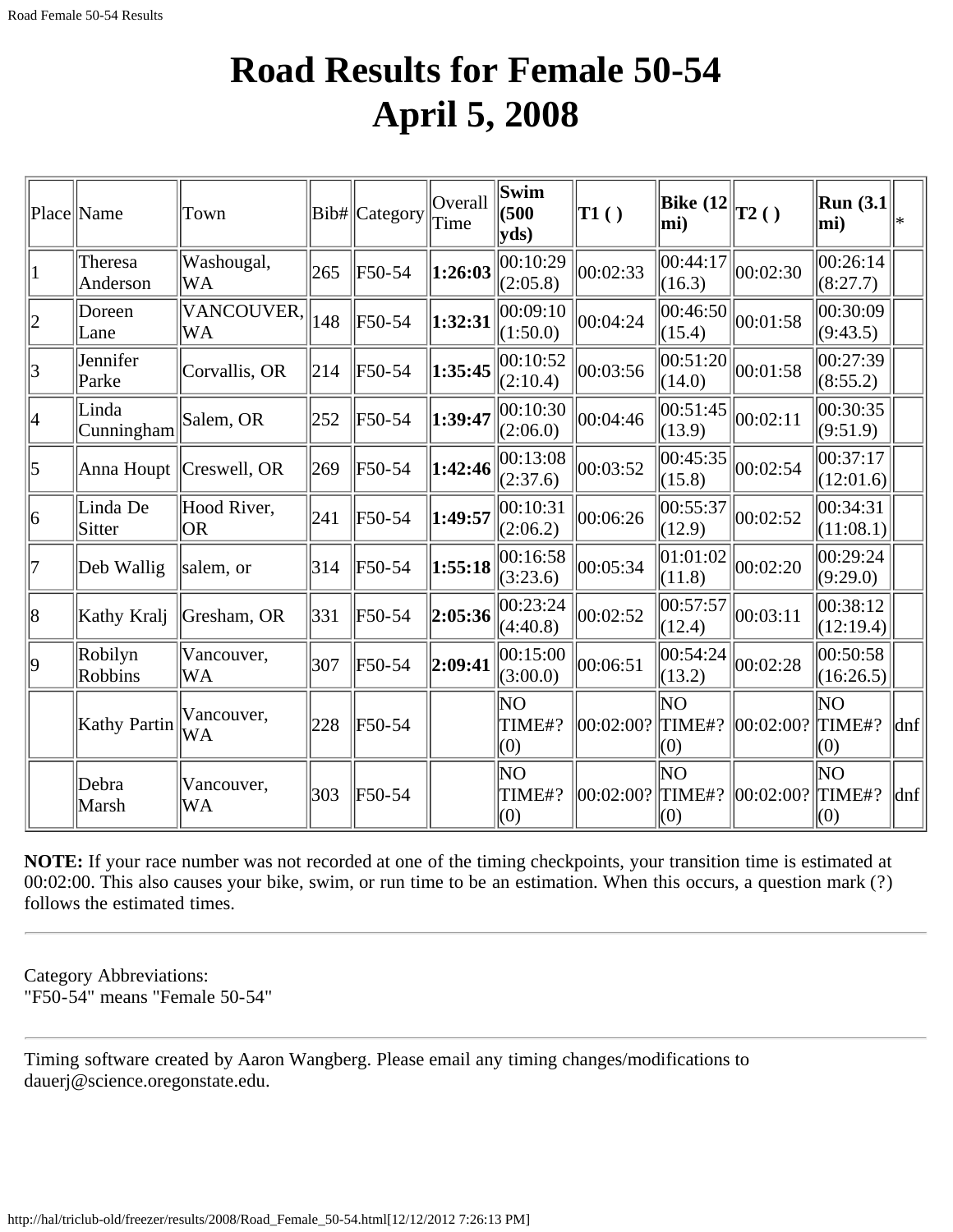## **Road Results for Female 55-59 April 5, 2008**

|             | Place Name               | T <sub>own</sub>                                |     | $  Bib#  $ Category | $\vert$ Overall<br>Time | Swim<br>$(500 \text{ yds})$ | $\ T1()$          | $\parallel$ Bike (12<br>$ \text{mi})$     | $\vert$ T2() | $\ $ Run (3.1 $\ $<br>$ \text{mi}\rangle$ |                             |
|-------------|--------------------------|-------------------------------------------------|-----|---------------------|-------------------------|-----------------------------|-------------------|-------------------------------------------|--------------|-------------------------------------------|-----------------------------|
|             | Victoria<br><b>Howry</b> | Corvallis,<br> OR                               | 177 | $F55-59$            | 1:24:27                 | 00:10:01<br>(2:00.2)        | 00:02:47          | 00:41:16<br>$\Vert (17.4)$                | 00:01:00     | 00:29:23<br>(9:28.7)                      |                             |
| $ 2\rangle$ | Wendy Boyd               | Corvallis,<br>$\overline{O}$ $\overline{OR}$    | 128 | F55-59              | 1:29:09                 | 00:09:18<br>(1:51.6)        | 00:03:04          | 00:41:46 <br>(17.2)                       | 00:01:38     | 00:33:23 <br>$\Vert (10:46.1) \Vert$      |                             |
| 3           | Gail Mast                | $\ \widehat{\text{Wilsonville}}\ _{181}$<br> OR |     | $F55-59$            | 1:29:42                 | 00:10:53<br>(2:10.6)        | 00:03:08          | 00:47:32<br>(15.1)                        | 00:01:25     | 00:26:44 <br>(8:37.4)                     |                             |
|             | Kathleen<br>Vanderwall   | Salem, OR                                       | 267 | F55-59              |                         | NO<br>TIME#?<br>$\vert(0)$  | 00:02:00?  TIME#? | $\overline{\text{NO}}$<br>$\parallel$ (0) | 00:02:00?    | NO<br>  TIME#?<br>$\parallel$ (O)         | $\left  \text{dnf} \right $ |

**NOTE:** If your race number was not recorded at one of the timing checkpoints, your transition time is estimated at 00:02:00. This also causes your bike, swim, or run time to be an estimation. When this occurs, a question mark (?) follows the estimated times.

Category Abbreviations: "F55-59" means "Female 55-59"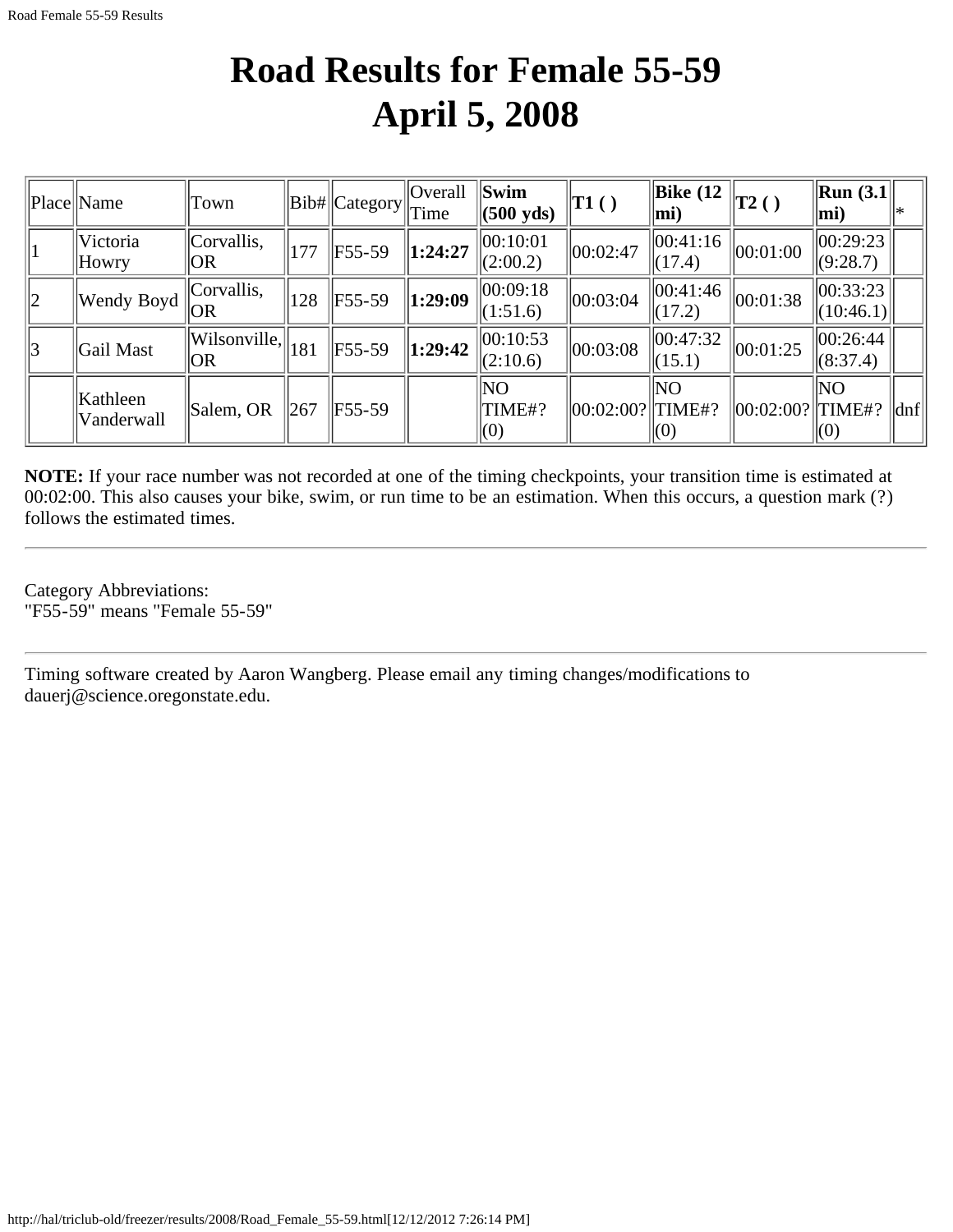# **Road Results for Female 60 and Over April 5, 2008**

| Place  Name                  | Town              |                 |       | <b>Overall</b><br>$\cdot$   Bib#  Category   $\overline{T}$ ime | $\left\Vert \text{Swim } (500 \right\Vert$<br>$\ {\bf y}{\bf d}{\bf s}\ $ | T1             | $\parallel$ Bike (12<br>mi | $ {\bf T2}$    | $\parallel$ Run (3.1)<br>⊪mi | ll∗k |
|------------------------------|-------------------|-----------------|-------|-----------------------------------------------------------------|---------------------------------------------------------------------------|----------------|----------------------------|----------------|------------------------------|------|
| $\vert$ Candis<br>$\ $ Giles | Corvallis <br> OR | $\frac{1}{266}$ | F60&O | $\ 1:37:00\ $                                                   | 100:12:29<br>$\ (2:29.8)$                                                 | $\ 00:03:16\ $ | 00:46:41                   | $\ 00:02:14\ $ | 00:32:20<br>$\ (10:25.8)$    |      |

**NOTE:** If your race number was not recorded at one of the timing checkpoints, your transition time is estimated at 00:02:00. This also causes your bike, swim, or run time to be an estimation. When this occurs, a question mark (?) follows the estimated times.

Category Abbreviations: "F60&O" means "Female 60 and Over"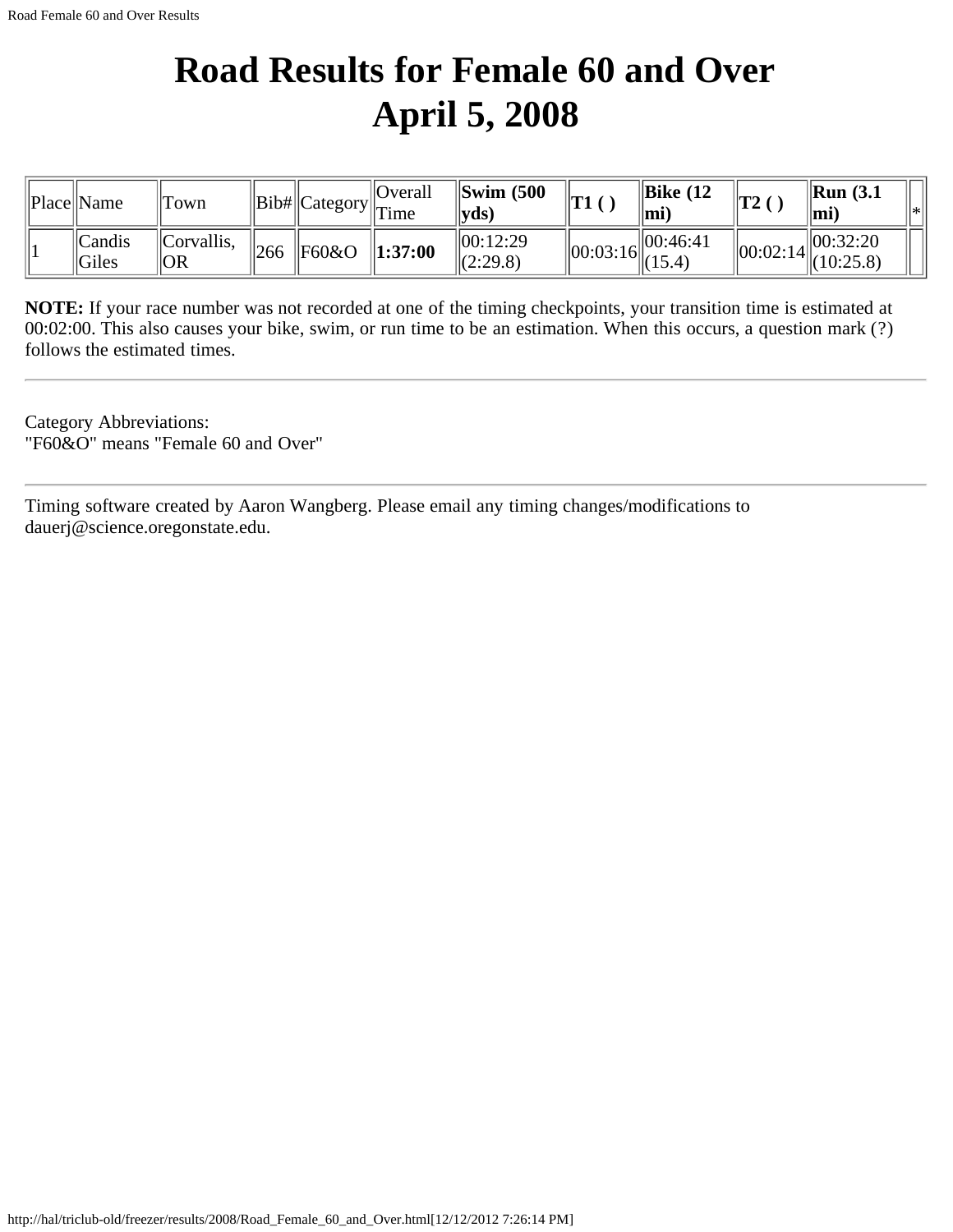# **Road Results for Male 19 and Under April 5, 2008**

|    | Place  Name     | Town                 |             |                         | Overall<br>$\ Bib\ $ Category $\ $ Time | $\left\Vert \text{Swim }$ (500<br>$ {\bf y} {\bf d} {\bf s} $ | $\vert$ T1 ( ) | $\parallel$ Bike (12<br>∥mi               | $\mathbf{T2}$ (                  | $\mathbf{Run}$ (3.1)<br>ll∗<br>$ mi$ ) |
|----|-----------------|----------------------|-------------|-------------------------|-----------------------------------------|---------------------------------------------------------------|----------------|-------------------------------------------|----------------------------------|----------------------------------------|
|    | Jordan<br>Bigam | $I$ Sherwood,<br> OR |             | $\ M19\&U\ 1:12:16$     |                                         | 00:06:08<br>(1:13.6)                                          |                | $\ 00:02:00\  00:39:58$<br>$\  (18.0)$    | $\parallel$ 00:01:28 $\parallel$ | 00:22:42<br>(7:19.4)                   |
| 12 | Adam<br>Stone   | Portland<br> OR      | $ 3\rangle$ | M19&U    <b>1:18:45</b> |                                         | 00:07:48<br>(1:33.6)                                          |                | $\ 00:02:19\  00:42:20$<br>$\Vert (17.0)$ | $\parallel$ 00:02:01 $\parallel$ | 00:24:17<br>(7:50.0)                   |

**NOTE:** If your race number was not recorded at one of the timing checkpoints, your transition time is estimated at 00:02:00. This also causes your bike, swim, or run time to be an estimation. When this occurs, a question mark (?) follows the estimated times.

Category Abbreviations: "M19&U" means "Male 19 and Under"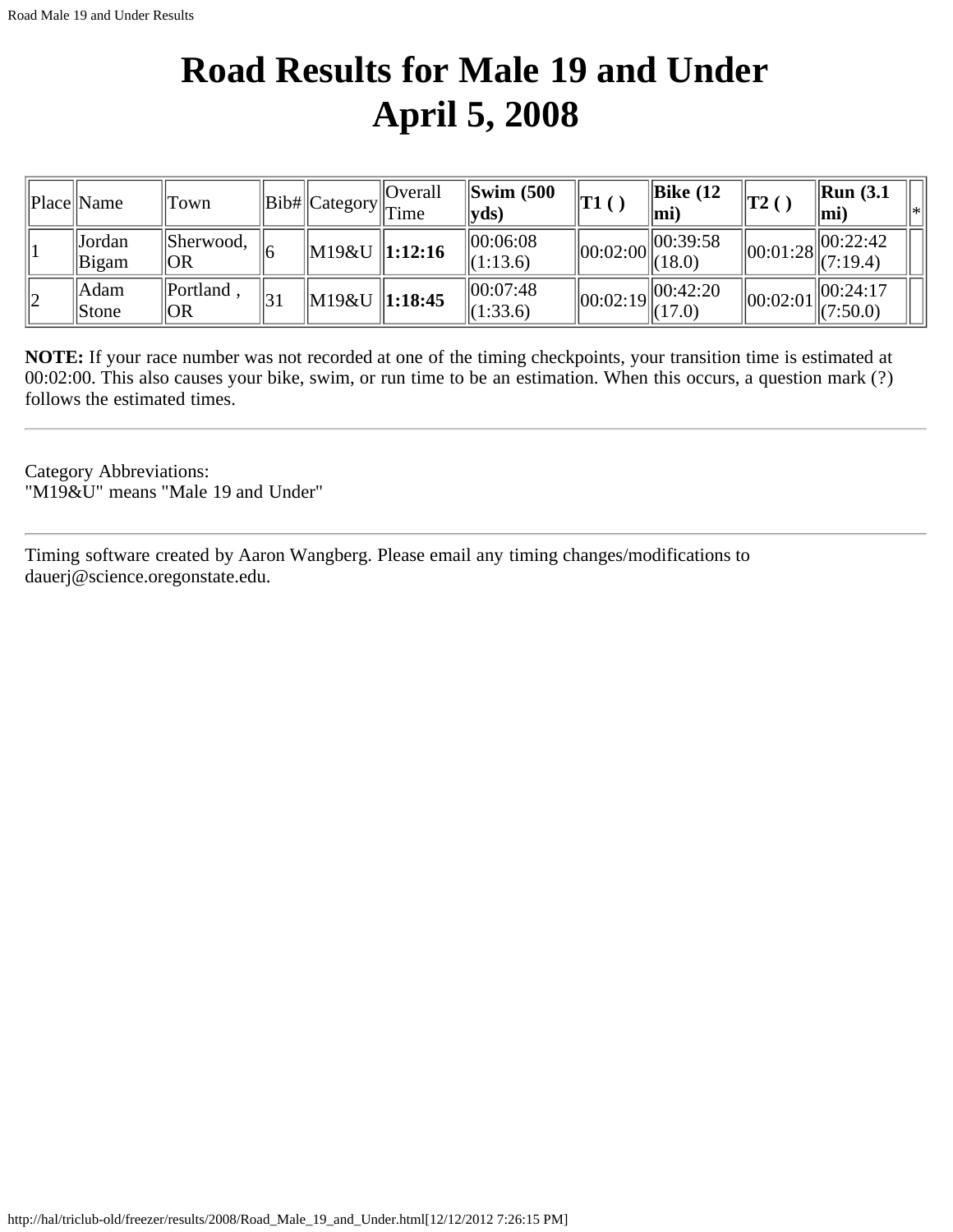### **Road Results for Male 20-24 April 5, 2008**

|                 | Place Name               | Town                        |               | Bib#  Category | Overall<br>Time | <b>Swim (500)</b><br>$ {\bf y}$ ds) | $\ T1()$  | <b>Bike</b> (12<br>mi) | $\ T_2\left(\right)\ $ | $\vert$ Run (3.1 $\vert$<br>mi) |  |
|-----------------|--------------------------|-----------------------------|---------------|----------------|-----------------|-------------------------------------|-----------|------------------------|------------------------|---------------------------------|--|
| 1               | <b>Brendan</b><br>Treacy | Corvallis,<br> OR           | 60            | M20-24         | 59:59           | 00:07:54<br>(1:34.8)                | 00:01:16  | 00:30:23<br>(23.7)     | 00:01:07               | 00:19:19<br>(6:13.9)            |  |
| $ 2\rangle$     | Craig Tyler              | Camas, $WA$   142           |               | M20-24         | $\ 1:08:36$     | 00:07:53<br>(1:34.6)                | 00:01:39  | 00:36:43<br>(19.6)     | 00:01:37               | 00:20:44<br>(6:41.3)            |  |
| $\vert 3 \vert$ | Benjamin<br>Steyer       | Corvallis,<br> OR           | $ 18\rangle$  | M20-24         | $\ 1:09:32\ $   | 00:05:53<br>(1:10.6)                | 00:02:42  | 00:37:58<br>(19.0)     | 00:01:40               | 00:21:19<br>(6:52.6)            |  |
| 4               | Drew Miller Keizer, OR   |                             | $ 103\rangle$ | M20-24         | $\ 1:10:46\ $   | 00:08:05<br>(1:37.0)                | 00:02:59  | 00:37:49<br>(19.0)     | 00:01:29               | 00:20:24<br>(6:34.8)            |  |
| $\overline{5}$  | Josiah<br>Faville        | Keizer, OR                  | $\vert$ 13    | $M20-24$       | $\ 1:12:51$     | 00:06:49<br>(1:21.8)                | 00:01:41  | 00:37:48<br>(19.0)     | 00:01:36               | 00:24:57<br>(8:02.9)            |  |
| 6               | Jason<br>Tacchini        | corvallis, or $\ 64\ $      |               | $M20-24$       | $\ 1:13:09\ $   | 00:07:43<br>(1:32.6)                | 00:01:47  | 00:38:15<br>(18.8)     | 00:01:30               | 00:23:54<br>(7:42.6)            |  |
| 17              | Tyler Van<br>Brunt       | Grants Pass, $\ $ 32<br> OR |               | M20-24         | $\ 1:16:27$     | 00:06:50?<br>(1:22.0)               | 00:02:00? | 00:40:55<br>(17.6)     | 00:02:07               | 00:24:35<br>(7:55.8)            |  |
| 8               | Justin<br><b>Shanks</b>  | Corvallis,<br> OR           | 191           | M20-24         | $\ 1:24:37$     | 00:12:11<br>(2:26.2)                | 00:02:55  | 00:44:40<br>(16.1)     | 00:00:42               | 00:24:09<br>(7:47.4)            |  |
| $ 9\rangle$     | Kyle<br>Giombi           | Corvallis,<br> OR           | 273           | M20-24         | $\ 1:29:18$     | 00:11:36<br>(2:19.2)                | 00:03:48  | 00:45:19<br>(15.9)     | 00:01:25               | 00:27:10<br>(8:45.8)            |  |
| $ 10\rangle$    | Joseph<br>Mendoza        | Corvallis,<br> OR           | 50            | $M20-24$       | 99:99:99        | 00:07:38<br>(1:31.6)                | 00:01:40  | 00:32:49<br>(21.9)     | $ 00:01:27 $ TIME#?    | lΝO<br>(0)                      |  |

**NOTE:** If your race number was not recorded at one of the timing checkpoints, your transition time is estimated at 00:02:00. This also causes your bike, swim, or run time to be an estimation. When this occurs, a question mark (?) follows the estimated times.

Category Abbreviations: "M20-24" means "Male 20-24"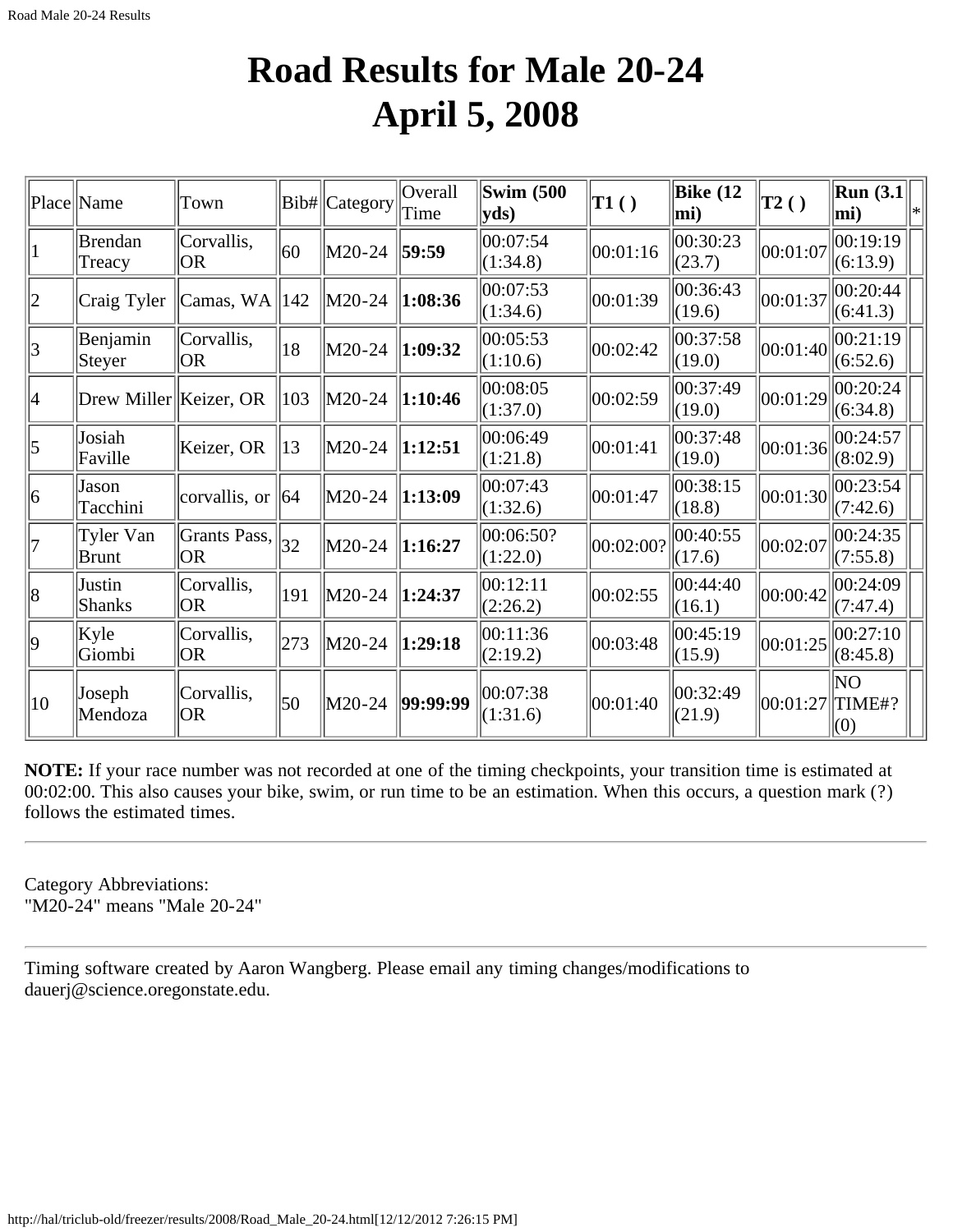# **Road Results for Male 25-29 April 5, 2008**

| Place           | Name                          | Town                                                 |     | Bib#   Category    | Overall<br>Time      | $\left\Vert \mathbf{Swim}\right\Vert$<br>$(500 \text{ yds})$ | $\vert$ T1 $()$               | Bike $(12)$<br>mi)                           | $\mathbf{T2}()$ | Run(3.1)<br>mi)       | l∗k |
|-----------------|-------------------------------|------------------------------------------------------|-----|--------------------|----------------------|--------------------------------------------------------------|-------------------------------|----------------------------------------------|-----------------|-----------------------|-----|
| 1               | Josh Monda                    | Vancouver,<br> WA                                    | 25  | M25-29             | 59:41                | 00:07:22<br>(1:28.4)                                         | 00:01:02                      | 00:31:16 <br>(23.0)                          | 00:02:07        | 00:17:54<br>(5:46.5)  |     |
| 2               | David Trench                  | Corvallis,<br> OR                                    | 20  | M25-29             | 1:02:16              | 00:06:32<br>(1:18.4)                                         | 00:01:53                      | 00:32:48 <br>(22.0)                          | 00:01:39        | 00:19:24<br>(6:15.5)  |     |
| 3               | Ryan Voge                     | Portland,<br> OR                                     | 81  | M25-29             | 1:07:41              | 00:08:11<br>(1:38.2)                                         | 00:02:12                      | 00:36:14<br>(19.9)                           | 00:00:45        | 00:20:19<br>(6:33.2)  |     |
| 4               | Jake Adams                    | Eugene,<br> OR                                       | 61  | M25-29             | 1:08:48              | 00:07:26<br>(1:29.2)                                         | 00:02:21                      | 00:37:32 <br>(19.2)                          | 00:01:05        | 00:20:24<br>(6:34.8)  |     |
| $\vert 5 \vert$ | Joshua<br>Weinman             | corvallis,<br> or                                    | 40  | M25-29             | 1:10:47              | 00:06:13<br>(1:14.6)                                         | 00:02:11                      | 00:39:35<br>(18.2)                           | 00:01:54        | 00:20:54<br>(6:44.5)  |     |
| 6               | <b>Taylor Carr</b>            | $\sqrt{\text{Milw}}$ aukie, $\sqrt{95}$<br><b>OR</b> |     | M25-29             | 1:10:48              | 00:07:53<br>(1:34.6)                                         | 00:01:40                      | 00:36:46 <br>(19.6)                          | 00:01:20        | 00:23:09<br>(7:28.1)  |     |
| 7-T             | Jeremy<br>McBride             | Tualatin, or $\parallel$ 102                         |     | M25-29             | 1:11:00              | 00:08:52?<br>(1:46.4)                                        | 00:02:00?                     | 00:38:13<br>(18.8)                           | 00:01:25        | 00:20:30<br>(6:36.8)  |     |
| $7-T$           | Andrew<br>Smith               | Portland,<br> OR                                     | 140 | M25-29             | 1:11:00              | 00:08:01<br>(1:36.2)                                         | 00:02:56                      | 00:37:34 <br>(19.2)                          | 00:01:10        | 00:21:19<br>(6:52.6)  |     |
| $ 9\rangle$     | Benjamin<br>Farver            | Portland,<br> OR                                     | 122 | M25-29             | 1:11:39              | 00:08:26<br> (1:41.2)                                        | 00:01:59                      | 00:36:06 <br>(19.9)                          | 00:01:33        | 00:23:35<br>(7:36.5)  |     |
| $ 10\rangle$    | Patrick<br>Clinton            | Portland,<br><b>OR</b>                               | 71  | M25-29             | 1:11:43              | 00:08:43<br>(1:44.6)                                         | 00:02:38                      | 00:36:38<br>(19.7)                           | 00:01:51        | 00:21:53<br>(7:03.5)  |     |
| $ 11\rangle$    | Brian<br>Velazquez            | Tualatin,<br> OR                                     | 108 | M25-29             | 1:12:52              | 00:08:25<br>(1:41.0)                                         | 00:02:39                      | 00:38:51<br>(18.5)                           | 00:02:00?       | 00:20:57?<br>(6:45.5) |     |
| $ 12\rangle$    | Rollston<br>Frangopoulos   or | Portland,                                            | 295 | M25-29             | 1:13:02              | 00:10:13<br>(2:02.6)                                         | 00:03:24                      | 00:36:14 <br>(19.9)                          | 00:02:09        | 00:21:02<br>(6:47.1)  |     |
| $ 13\rangle$    | Joe<br>Kleinhenz              | Portland,<br> OR                                     | 112 | M25-29             | 1:13:41              | 00:08:11<br>(1:38.2)                                         | 00:02:34                      | 00:38:03<br>(18.9)                           | 00:01:15        | 00:23:38<br>(7:37.4)  |     |
| 14              | $\parallel$ Andy<br>Layman    | Keizer, OR $\parallel$ 154                           |     | $\parallel$ M25-29 | 1:15:17              | 00:09:28<br>(1:53.6)                                         | 00:02:58                      | $\overline{ 00:}38:58 _{00:01:28}$<br>(18.5) |                 | 00:22:25<br>(7:13.9)  |     |
|                 | Place Name                    | Town                                                 |     | Bib#  Category     | Overall Swim<br>Time | $(500 \text{ yds})$                                          | $\vert$ T1 $\left( \ \right)$ | <b>Bike</b> (12<br>$ \text{mi}\rangle$       | T2()            | Run(3.1)<br>mi)       | l∗  |
| $ 15\rangle$    | Jeremy Smith Keizer, OR 88    |                                                      |     | M25-29             | 1:15:44              | 00:07:58<br>(1:35.6)                                         | 00:02:38                      | 00:40:00<br>(18.0)                           | 00:01:08        | 00:24:00<br>(7:44.5)  |     |
| $ 16\rangle$    | <b>Tyler Lynch</b>            | $\sqrt{\text{Milwaukie}}, \sqrt{\text{89}}$<br> OR   |     | M25-29             | 1:17:03              | 00:08:30<br>(1:42.0)                                         | 00:03:01                      | 00:43:17 <br>(16.6)                          | 00:01:35        | 00:20:40<br>(6:40.0)  |     |
| 17              | John Graham                   | Eugene,<br> OR                                       | 172 | M25-29             | 1:22:13              | 00:09:00<br>(1:48.0)                                         | 00:04:00                      | 00:45:39 <br>(15.8)                          | 00:00:53        | 00:22:41<br>(7:19.0)  |     |
| 18              | John<br><b>Beckstead</b>      | Grants<br>Pass, Or                                   | 262 | $\vert$ M25-29     | 1:23:50              | 00:09:46<br>(1:57.2)                                         | 00:03:24                      | 00:44:37<br>(16.1)                           | 00:01:42        | 00:24:21<br>(7:51.3)  |     |
|                 |                               |                                                      |     |                    |                      |                                                              |                               |                                              |                 |                       |     |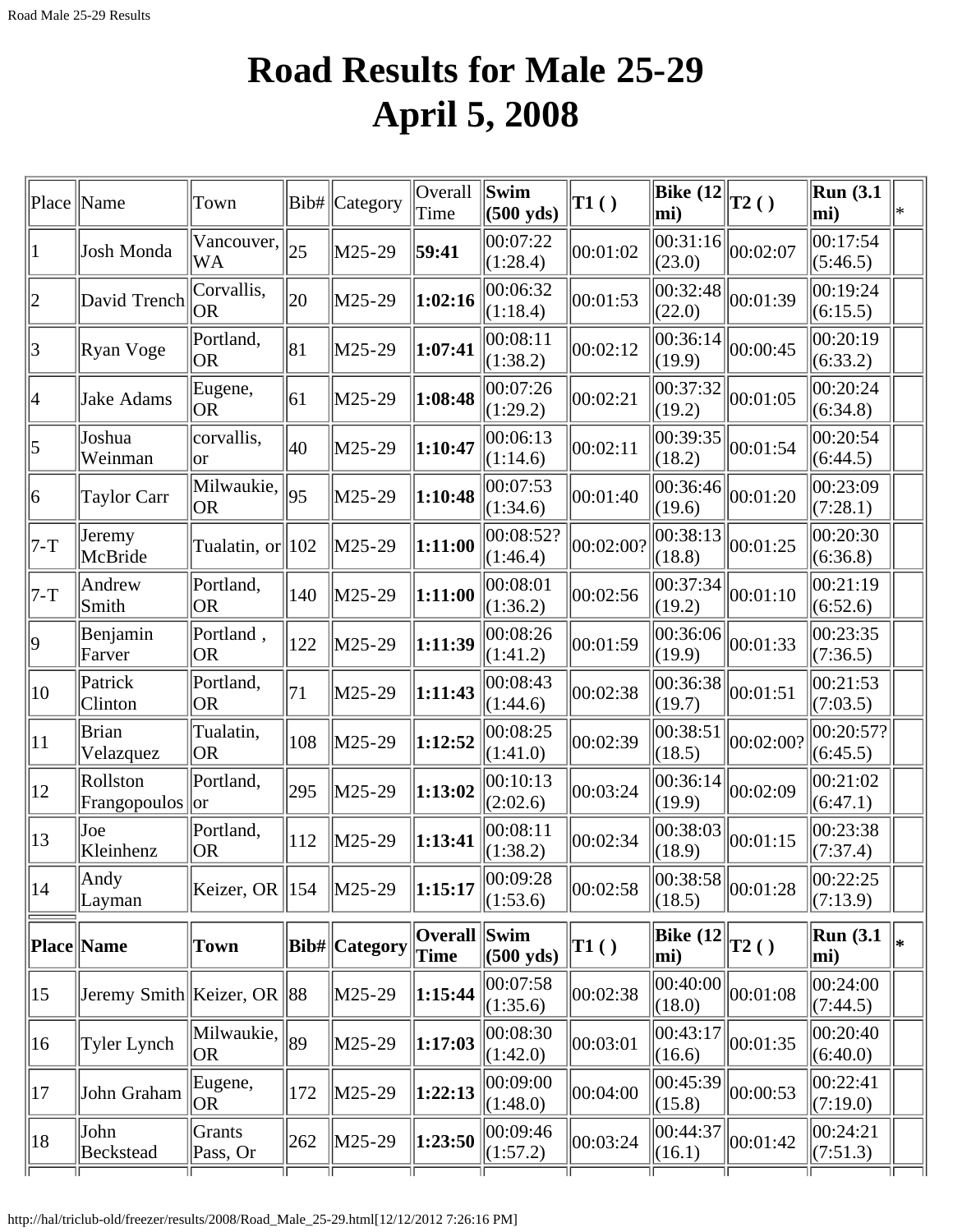| $\parallel$ 19 | $\Delta$ David Woods Salem, OR 33 |                                          |                 | $\ M25-29\ $       | 1:25:42 $\ 00:07:29$<br>(1:29.8)                                      | $\ 00:03:29\ $                        | (18.0)     | $\sim$ $\ 00:39:55\ _{00:01:54}$            | 00:32:55 <br>(10:37.1)          |                             |
|----------------|-----------------------------------|------------------------------------------|-----------------|--------------------|-----------------------------------------------------------------------|---------------------------------------|------------|---------------------------------------------|---------------------------------|-----------------------------|
| $\parallel$ 20 | Ernie<br>Sturzinger               | <b>  Forest</b><br>$\parallel$ Grove, OR | $\parallel$ 213 | $\vert$ M25-29     | <b>1:26:50</b>   00:10:34<br>   <b>1:26:50</b>    <sub>(2:06.8)</sub> | $\ 00:02:35$                          | (16.3)     | $\sim$ $\ 0\overline{0:44:}10\ _{00:01:22}$ | 00:28:09<br> (9:04.8)           |                             |
|                | Evan Smith                        | Portland,<br>  OR                        |                 | $\parallel$ M25-29 | INO<br>TIME#?<br>(0)                                                  | 00:02:00?  TIME#?   00:02:00?  TIME#? | INO<br>(0) |                                             | INO<br>$\mathsf{I}(\mathsf{U})$ | $\left  \text{dnf} \right $ |

**NOTE:** If your race number was not recorded at one of the timing checkpoints, your transition time is estimated at 00:02:00. This also causes your bike, swim, or run time to be an estimation. When this occurs, a question mark (?) follows the estimated times.

Category Abbreviations: "M25-29" means "Male 25-29"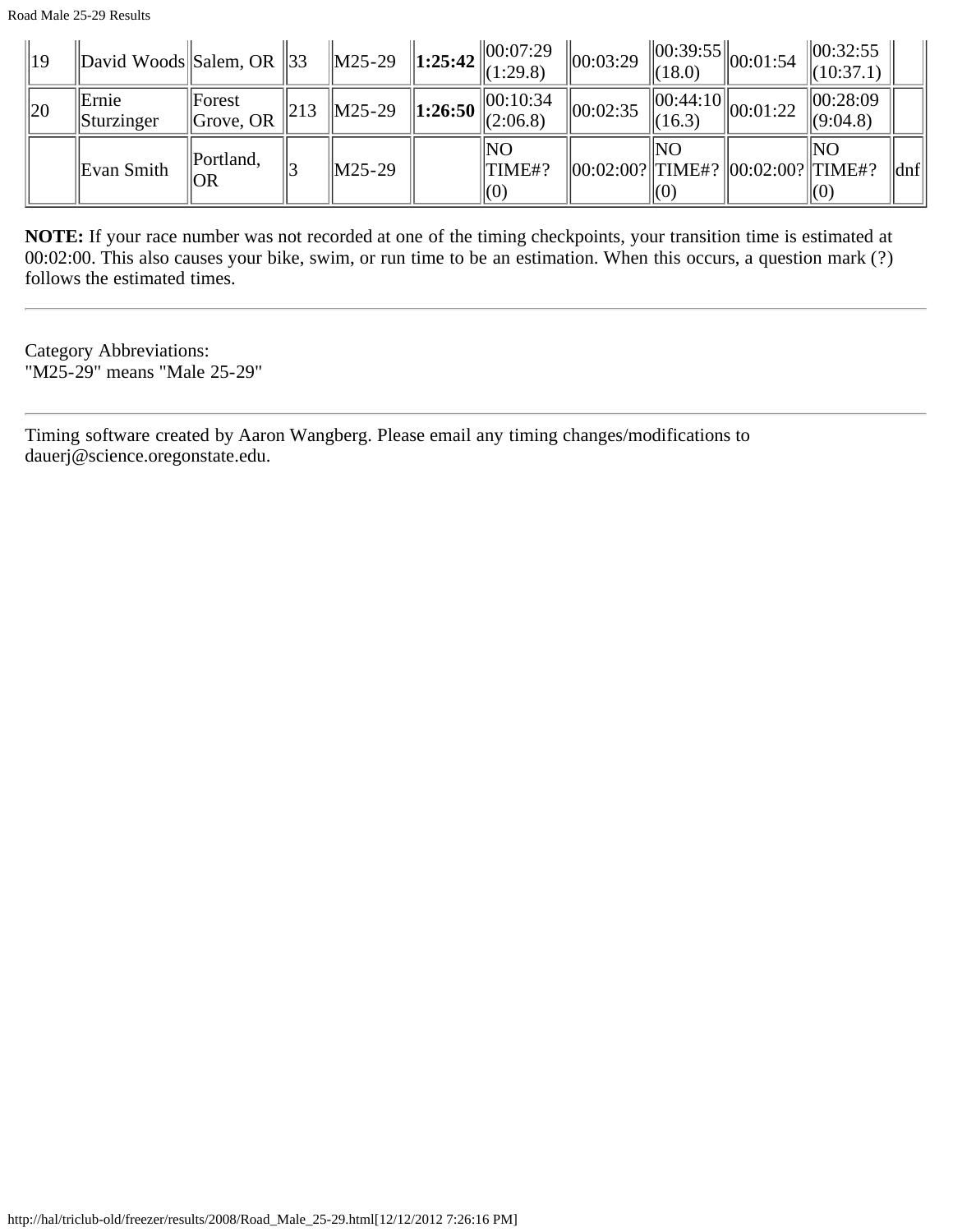# **Road Results for Male 30-34 April 5, 2008**

|                | Place   Name                        | Town                          | Bib#           | Category             | Overall<br>Time        | Swim<br>$(500 \text{ yds})$      | $\vert$ T1 $()$ | <b>Bike</b> (12<br>$ mi$ ) | $\mathbf{T2}()$ | Run $(3.1)$<br>mi)                | l∗k |
|----------------|-------------------------------------|-------------------------------|----------------|----------------------|------------------------|----------------------------------|-----------------|----------------------------|-----------------|-----------------------------------|-----|
| 1              | Dan Schmitt                         | Eugene,<br> OR                | 5              | M30-34               | 1:01:42                | 00:05:51<br>(1:10.2)             | 00:01:23        | 00:31:56<br>(22.5)         | 00:02:17        | 00:20:15<br>(6:31.9)              |     |
| $\overline{2}$ | Gabe<br>Doebler                     | Tigard, OR                    | $\parallel$ 41 | M30-34               | 1:02:18                | 00:07:25<br>(1:29.0)             | 00:01:40        | 00:33:20<br>(21.6)         | 00:01:40        | 00:18:13<br>(5:52.6)              |     |
| 3              | Chris<br>Jackson                    | Corvallis,<br> OR             | 15             | M30-34               | 1:05:38                | 00:06:19<br>(1:15.8)             | 00:01:49        | 00:35:19<br>(20.4)         | 00:01:21        | 00:20:50 <br>(6:43.2)             |     |
| 4              | Jonathan<br>Peterson                | Camas,<br>WA                  | 69             | M30-34               | 1:07:22                | 00:08:45<br>(1:45.0)             | 00:01:31        | 00:34:36<br>(20.8)         | 00:01:15        | 00:21:15<br>(6:51.3)              |     |
| 5              | Jonathan<br>Rasca                   | Salem, Or                     | 164            | M30-34               | 1:07:41                | 00:08:53<br>$\Vert(1:46.6)\Vert$ | 00:02:42        | 00:35:38<br>(20.2)         | 00:00:58        | 00:19:30<br>(6:17.4)              |     |
| 6              | Alexandre<br>Baudouin               | Portland,<br>OR <sub>1</sub>  | 145            | M30-34               | 1:09:22                | 00:08:58<br>(1:47.6)             | 00:02:14        | 00:36:48<br>(19.6)         | 00:00:49        | 00:20:33<br>(6:37.7)              |     |
| 7              | Uwe<br>Hermes                       | Portland,<br>OR.              | 26             | M30-34               | 1:09:56                | 00:07:13<br>(1:26.6)             | 00:02:22        | 00:36:36<br>(19.7)         | 00:01:56        | 00:21:49<br>(7:02.3)              |     |
| 8              | Jason Bosch                         | Eugene,<br> OR                | 250            | M30-34               | 1:11:32                | 00:10:29<br>(2:05.8)             | 00:02:45        | 00:35:26<br>(20.3)         | 00:02:00        | 00:20:52<br>(6:43.9)              |     |
| $ 9\rangle$    | Adam Ward                           | Portland,<br> OR              | $ 43\rangle$   | M30-34               | 1:11:41                | 00:07:37<br> (1:31.4)            | 00:02:35        | 00:35:22<br>(20.4)         | 00:02:03        | 00:24:04<br>(7:45.8)              |     |
| 10             | Derek<br>Wilfong                    | Tualatin,<br> OR              | 144            | M30-34               | 1:11:45                | 00:07:54<br>(1:34.8)             | 00:02:44        | 00:39:03<br>(18.4)         | 00:00:44        | 00:21:20 <br>(6:52.9)             |     |
| 11             | Austin Bell                         | Corvallis,<br> OR             | 44             | M30-34               | 1:13:28                | 00:07:07<br>(1:25.4)             | 00:02:49        | 00:40:21<br>(17.8)         | 00:01:07        | 00:22:04<br>(7:07.1)              |     |
| 12             | Bryan<br>Putnam                     | Tualatin,<br> OR              | 106            | M30-34               | 1:13:46                | 00:08:39<br>(1:43.8)             | 00:02:06        | 00:40:29<br>(17.8)         | 00:01:13        | 00:21:19<br>(6:52.6)              |     |
| 13             | <b>Brian Casey</b>                  | Beaverton,<br>OR <sub>1</sub> | 93             | M30-34               | 1:16:11                | 00:08:22<br> (1:40.4)            | 00:03:06        | 00:38:13<br>(18.8)         | 00:01:10        | 00:25:20<br>(8:10.3)              |     |
| 14             | Joel<br>Weinman                     | corvallis,<br>lor             | $\vert$ 52     | M30-34               | $\ 1:16:52$            | 00:06:50<br>(1:22.0)             | 00:02:51        | 00:41:03<br>(17.5)         | 00:02:52        | 00:23:16 <br>(7:30.3)             |     |
|                | Place Name                          | Town                          |                | <b>Bib#</b> Category | <b>Overall</b><br>Time | Swim<br>$\parallel$ (500 yds)    | TI( )           | Bike $(12)$<br>mi)         | $\mathbf{T2}()$ | $\Vert$ Run (3.1 $\Vert_*$<br>mi) |     |
| 15             | Evan<br>Gwilliam                    | Camas,<br>WA                  | 210            | M30-34               | 1:20:10                | 00:09:10<br>(1:50.0)             | 00:02:57        | 00:43:07<br>(16.7)         | 00:01:07        | $ 00:23:49\rangle$<br>(7:41.0)    |     |
| $ 16\rangle$   | Chad<br>Ruhoff                      | Eugene,<br> OR                | 189            | M30-34               | 1:21:39                | 00:11:43<br> (2:20.6)            | 00:04:59        | 00:39:24<br>(18.3)         | 00:01:13        | 00:24:20 <br>(7:51.0)             |     |
| 17             | $\vert \text{Rob} \vert$<br>Boursaw | Castle<br>Rock, Wa            | 167            | M30-34               | 1:21:47                | 00:09:18<br>(1:51.6)             | 00:02:54        | 00:42:24<br>(17.0)         | 00:01:14        | 00:25:57<br>(8:22.3)              |     |
| 18             | Thomas<br>Simpson                   | Portland,<br>OR <sub>1</sub>  | 107            | M30-34               | 1:23:04                | 00:10:51<br>(2:10.2)             | 00:03:30        | 00:43:06<br>(16.7)         | 00:00:57        | 00:24:40<br>(7:57.4)              |     |
|                |                                     |                               |                |                      |                        |                                  |                 |                            |                 |                                   |     |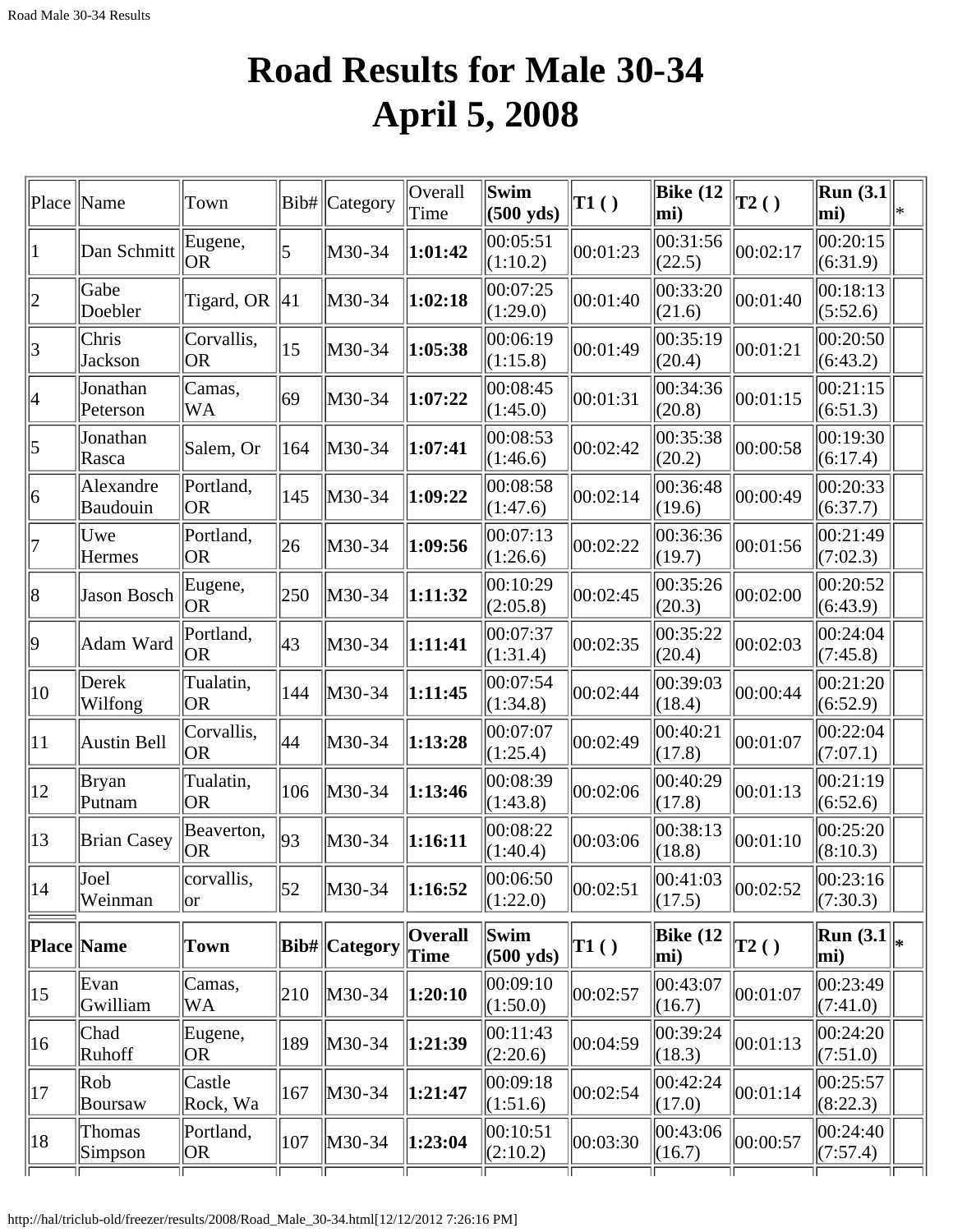| $ 19\rangle$ | Nick Kralj         | $\ $ Vancouver, $\ $ <sub>280</sub><br> WA |     | $\parallel$ M30-34 | 1:29:21  | 00:10:31<br>(2:06.2) | 00:03:56             | (17.0)               | $\ 00:42:26\ _{00:02:51}$ | $\ 00:29:37\ $<br>(9:33.2)   |     |
|--------------|--------------------|--------------------------------------------|-----|--------------------|----------|----------------------|----------------------|----------------------|---------------------------|------------------------------|-----|
| $ 20\rangle$ | Erik Ranger        | Roseburg,<br> OR                           | 206 | M30-34             | 1:33:43  | 00:10:18<br>(2:03.6) | 00:03:26             | 00:45:32<br>(15.8)   | 00:01:53                  | 00:32:34 <br>(10:30.3)       |     |
| $\ 21-T\ $   | Brent Knapp        | Sutherlin,<br> OR                          | 177 | $\ M30-34\ $       | 99:99:99 | ΝO<br>TIME#?<br>(0)  | 00:02:00?            | lΝO<br>TIME#?<br>(0) | 00:02:00?                 | NO.<br>$\Vert$ TIME#?<br>(0) |     |
| $\ 21-T\ $   | Joseph<br>Graves   | Camas,<br>IWA                              | 173 | M30-34             | 99:99:99 | 00:07:50<br>(1:34.0) | $ 00:02:42\rangle$   | NO<br>TIME#?<br>(0)  | 00:02:00?                 | NO<br>$\Vert$ TIME#?<br>(0)  |     |
|              | Matthew<br>Wolpert | Portland,<br> OR                           | 125 | M30-34             |          | NO<br>TIME#?<br>(0)  | 00:02:00?  TIME#?    | NO<br>(0)            | 00:02:00?                 | NO<br>TIME#?<br>(0)          | dnf |
|              | Brian Roddy        | Eugene,<br> OR                             | 188 | M30-34             |          | NO<br>TIME#?<br>(0)  | $ 00:02:00? $ TIME#? | NO<br>(0)            | 00:02:00?                 | lΝO<br>$\Vert$ TIME#?<br>(0) | dnf |

**NOTE:** If your race number was not recorded at one of the timing checkpoints, your transition time is estimated at 00:02:00. This also causes your bike, swim, or run time to be an estimation. When this occurs, a question mark (?) follows the estimated times.

Category Abbreviations: "M30-34" means "Male 30-34"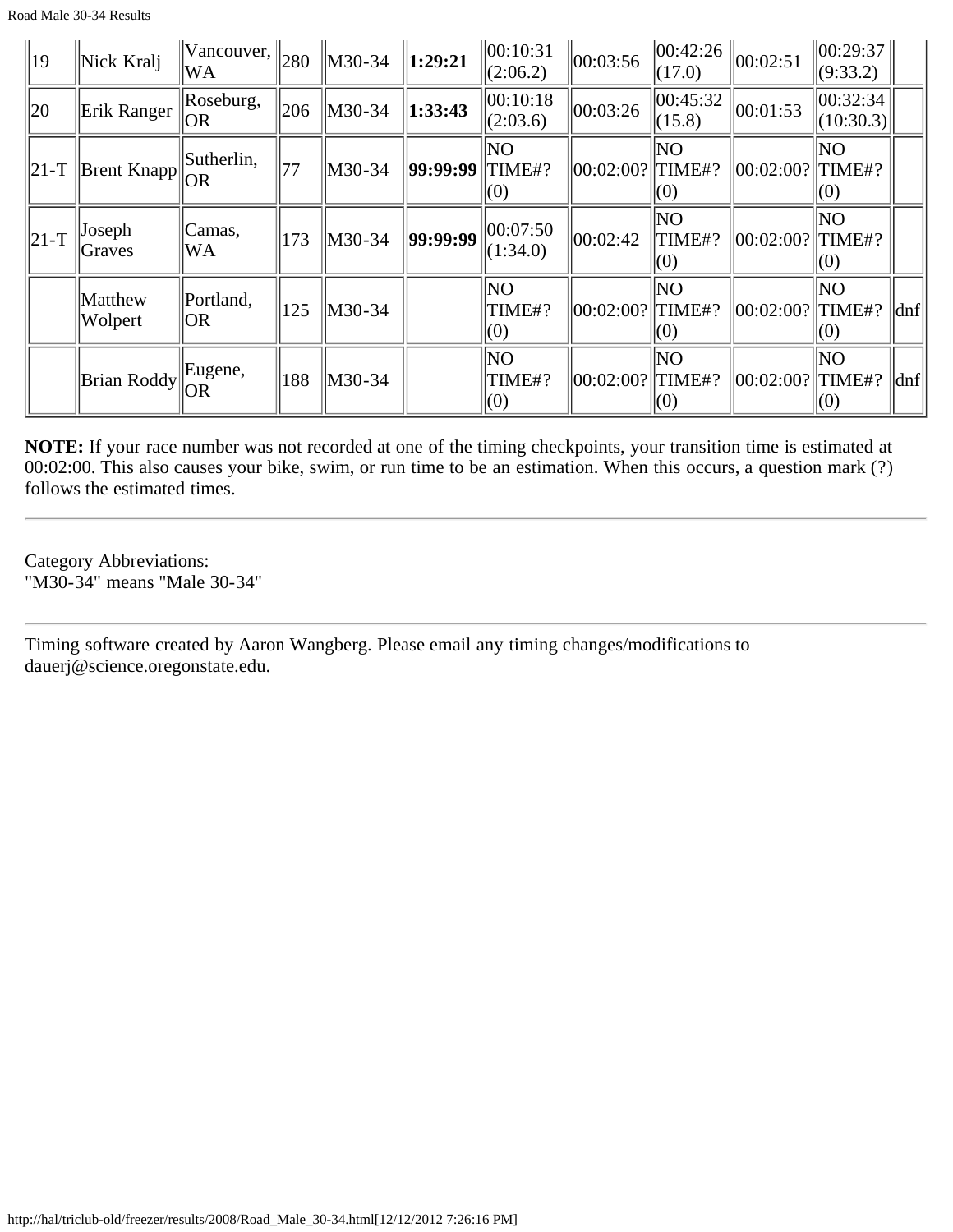# **Road Results for Male 35-39 April 5, 2008**

| Place                   | Name                 | Town                         |                 | Bib#   Category | Overall<br>Time        | Swim<br>$(500 \text{ yds})$ | T1()                          | <b>Bike (12</b><br>mi) | $\vert$ T2() | Run $(3.1)$<br>mi)              | * |
|-------------------------|----------------------|------------------------------|-----------------|-----------------|------------------------|-----------------------------|-------------------------------|------------------------|--------------|---------------------------------|---|
| $\ast$                  | Nathan<br>Smith      | Corvallis,<br> OR            | 11              | M35-39          | 57:54                  | 00:06:28<br>(1:17.6)        | 00:01:08                      | 00:31:44<br>(22.7)     | 00:01:01     | 00:17:33<br>(5:39.7)            |   |
|                         | William<br>Fleck     | Corvallis,<br> OR            | 17              | M35-39          | 1:00:49                | 00:06:14<br>(1:14.8)        | 00:01:20                      | 00:33:01<br>(21.8)     | 00:00:56     | 00:19:18<br>(6:13.5)            |   |
| $\overline{2}$          | Jason<br>Hawthorne   | Albany, OR                   | 35              | M35-39          | 1:04:18                | 00:07:10<br>(1:26.0)        | 00:01:49                      | 00:35:15<br>(20.4)     | 00:01:05     | 00:18:59<br>(6:07.4)            |   |
| $\overline{\mathbf{3}}$ | Noah<br>Megowan      | Lake<br>Oswego, OR           | 24              | M35-39          | 1:04:32                | 00:06:48<br>(1:21.6)        | 00:01:51                      | 00:35:12<br>(20.5)     | 00:01:47     | 00:18:54<br>(6:05.8)            |   |
| 4                       | James<br>O'Hern      | Portland, OR 105             |                 | M35-39          | 1:08:05                | 00:07:59<br>(1:35.8)        | 00:01:53                      | 00:38:10<br>(18.9)     | 00:01:08     | 00:18:55<br>(6:06.1)            |   |
| 5                       | Darrel<br>McHugh     | Springfield,<br> Or          | 78              | M35-39          | 1:09:36                | 00:07:38<br>(1:31.6)        | 00:02:33                      | 00:36:12<br>(19.9)     | 00:00:58     | 00:22:15<br>(7:10.6)            |   |
| 6                       | Michael<br>Kloeppel  | Portland, OR $\parallel$ 179 |                 | M35-39          | 1:12:52                | 00:08:24<br>(1:40.8)        | 00:03:01                      | 00:35:23<br>(20.3)     | 00:01:16     | 00:24:48<br>(8:00.0)            |   |
| 7                       | Tom<br>Henscheid     | Springfield,<br> Or          | 175             | M35-39          | 1:16:41                | 00:09:15<br>(1:51.0)        | 00:03:33                      | 00:37:55<br>(19.0)     | 00:01:38     | 00:24:20<br>(7:51.0)            |   |
| 8                       | MacDonald<br>Jackson | Corvallis,<br> OR            | 86              | M35-39          | 1:17:06                | 00:08:26<br>(1:41.2)        | 00:02:39                      | 00:38:59<br>(18.5)     | 00:01:31     | 00:25:31<br>(8:13.9)            |   |
| $ 9\rangle$             | Joe Michel           | Eugene, OR                   | 155             | M35-39          | 1:20:16                | 00:09:38<br>(1:55.6)        | 00:03:38                      | 00:40:47<br>(17.7)     | 00:01:18     | 00:24:55<br>(8:02.3)            |   |
| $ 10\rangle$            | Tim<br>McClain       | Salem, OR                    | 182             | M35-39          | 1:24:10                | 00:10:52<br>(2:10.4)        | 00:03:25                      | 00:43:04<br>(16.7)     | 00:00:34     | 00:26:15<br>(8:28.1)            |   |
| 11                      | Matt Jones           | Salem, OR                    | 316             | M35-39          | 1:24:52                | 00:13:26<br>(2:41.2)        | 00:03:58                      | 00:39:53<br>(18.1)     | 00:01:44     | 00:25:51<br>(8:20.3)            |   |
| 12                      | Andrew<br>Formiller  | Albany, OR                   | 202             | M35-39          | 1:26:22                | 00:09:41<br>(1:56.2)        | 00:02:34                      | 00:42:38<br>(16.9)     | 00:01:30     | 00:29:59<br>(9:40.3)            |   |
| 13                      | Mark<br>Tinseth      | Salem, OR                    | 195             | M35-39          | 1:27:17                | 00:08:47<br>(1:45.4)        | 00:02:57                      | 00:44:09<br>(16.3)     | 00:02:02     | 00:29:22 <br>(9:28.4)           |   |
|                         | <b>Place Name</b>    | <b>Town</b>                  |                 | Bib#  Category  | <b>Overall</b><br>Time | Swim<br>$(500 \text{ yds})$ | $\vert$ T1 $\left( \ \right)$ | Bike $(12)$<br>mi)     | $\vert$ T2() | <b>Run</b> $(3.1)$<br>mi)       |   |
| 14                      | James<br>Jorgensen   | Eugene, OR                   | $\parallel$ 132 | M35-39          | 1:28:10                | 00:10:36<br>(2:07.2)        | 00:04:19                      | 00:38:18<br>(18.8)     | 00:02:13     | 00:32:44 <br>(10:33.5)          |   |
| $ 15\rangle$            | Patrick<br>Bolan     | <b>OREGON</b><br>CITY, OR    | 166             | M35-39          | 1:28:11                | 00:08:11<br>(1:38.2)        | 00:03:35                      | 00:42:31<br>(16.9)     | 00:01:45     | $ 00:32:09\rangle$<br>(10:22.3) |   |
| $ 16\rangle$            | Tim<br>Schaefer      | Salem, OR                    | 283             | M35-39          | 1:28:43                | 00:11:36<br>(2:19.2)        | 00:03:34                      | 00:41:09<br>(17.5)     | 00:02:22     | 00:30:02<br>(9:41.3)            |   |
| 17                      | Tim Fox              | Jefferson,<br> OR            | $ 170\rangle$   | $ M35-39 $      | 1:32:42                | 00:09:30<br>(1:54.0)        | 00:04:44                      | 00:45:55<br>(15.7)     | 00:02:35     | 00:29:58<br>(9:40.0)            |   |
|                         |                      |                              |                 |                 |                        |                             |                               |                        |              |                                 |   |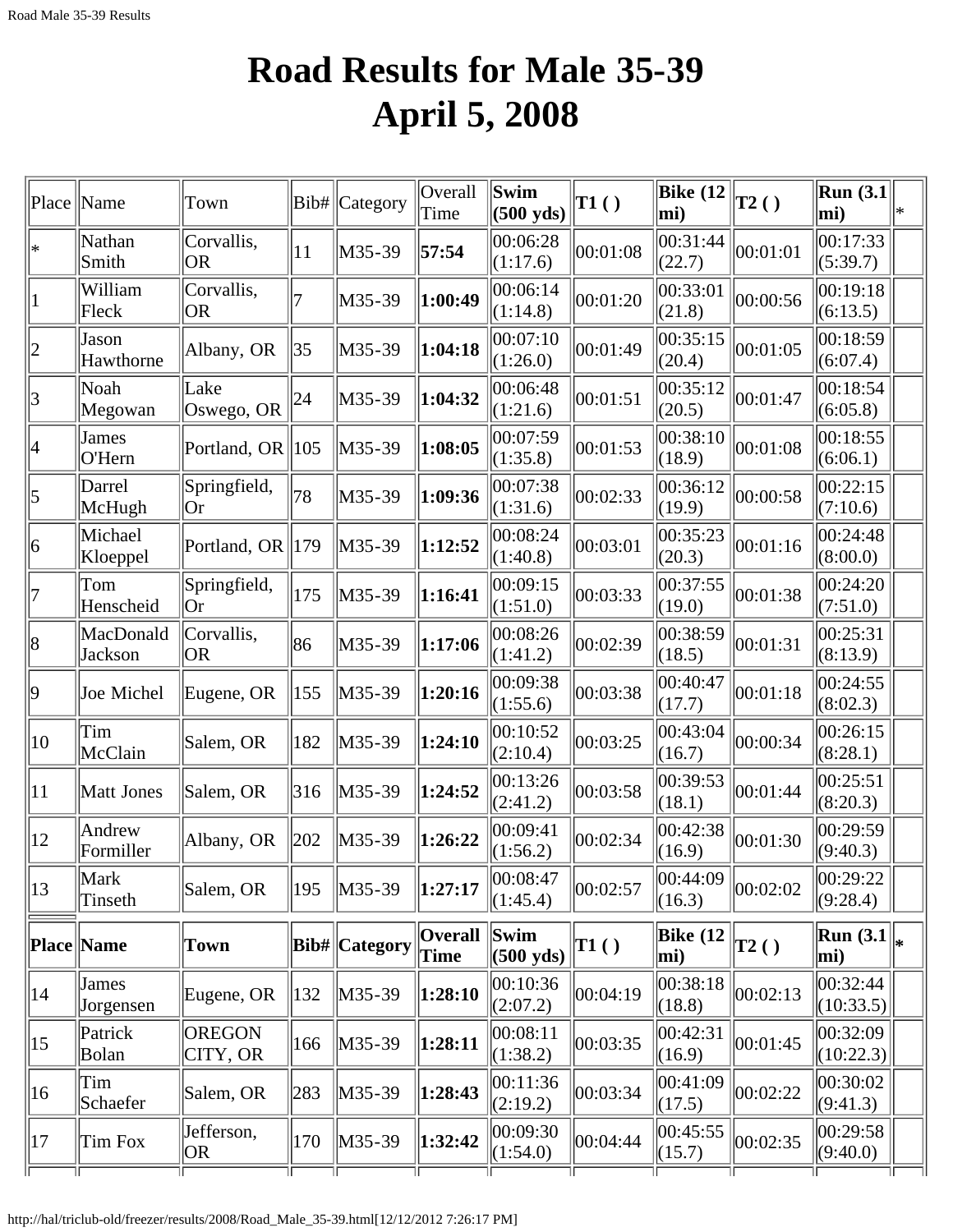Road Male 35-39 Results

| $\parallel$ 18 | Dustin<br>Walker  | Keizer, Or           |     | $\ 248\ $ M35-39   | $\ 1:33:23\ $       | $\ 00:09:52\ $<br>(1:58.4) | 00:03:35             | (15.0)                        | $\left\  00:47:53 \right\  00:02:26$ | $\ 00:29:37\ $<br>(9:33.2) |          |
|----------------|-------------------|----------------------|-----|--------------------|---------------------|----------------------------|----------------------|-------------------------------|--------------------------------------|----------------------------|----------|
| $ 19\rangle$   | Dan Polzin        | Portland, OR $ 322 $ |     | $\parallel$ M35-39 | 1:36:12             | 00:11:53<br>(2:22.6)       | 00:03:53             | 00:47:49<br>(15.1)            | $\ 00:03:20\ $                       | 00:29:17<br>(9:26.8)       |          |
| $ 20\rangle$   | Eric Bracht       | Corvallis,<br> OR    | 292 | $\ M35-39\ $       | $\parallel$ 1:44:59 | 00:12:22<br>(2:28.4)       | 00:04:49             | 00:51:39<br>(13.9)            | $\ 00:03:27$                         | 00:32:42 <br>(10:32.9)     |          |
| $\parallel$ 21 | Robin<br>Balaban  | Dallas, OR           | 271 | $\parallel$ M35-39 | $\ 2:12:37\ $       | 00:11:32<br>(2:18.4)       | 00:06:26             | $\ 01:04:37$<br>(11.1)        | $\ 00:03:49$                         | 00:46:13 <br>(14:54.5)     |          |
|                | Joe Tysoe         | Portland,<br>OR      | 36  | M35-39             |                     | NO.<br>TIME#?<br>(0)       | $ 00:02:00? $ TIME#? | <b>NO</b><br>(0)              | $  00:02:00?  $ TIME#?               | NO.<br>$\vert(0)$          | $\ $ dnf |
|                | David<br>Jacobson | Salem, OR            | 153 | $\parallel$ M35-39 |                     | <b>NO</b><br>TIME#?<br>(0) | 00:02:00?  TIME#?    | $\overline{\text{NO}}$<br>(0) | 00:02:00?                            | NO<br>TIME#?<br>(0)        | dnf      |

**NOTE:** If your race number was not recorded at one of the timing checkpoints, your transition time is estimated at 00:02:00. This also causes your bike, swim, or run time to be an estimation. When this occurs, a question mark (?) follows the estimated times.

Category Abbreviations: "M35-39" means "Male 35-39"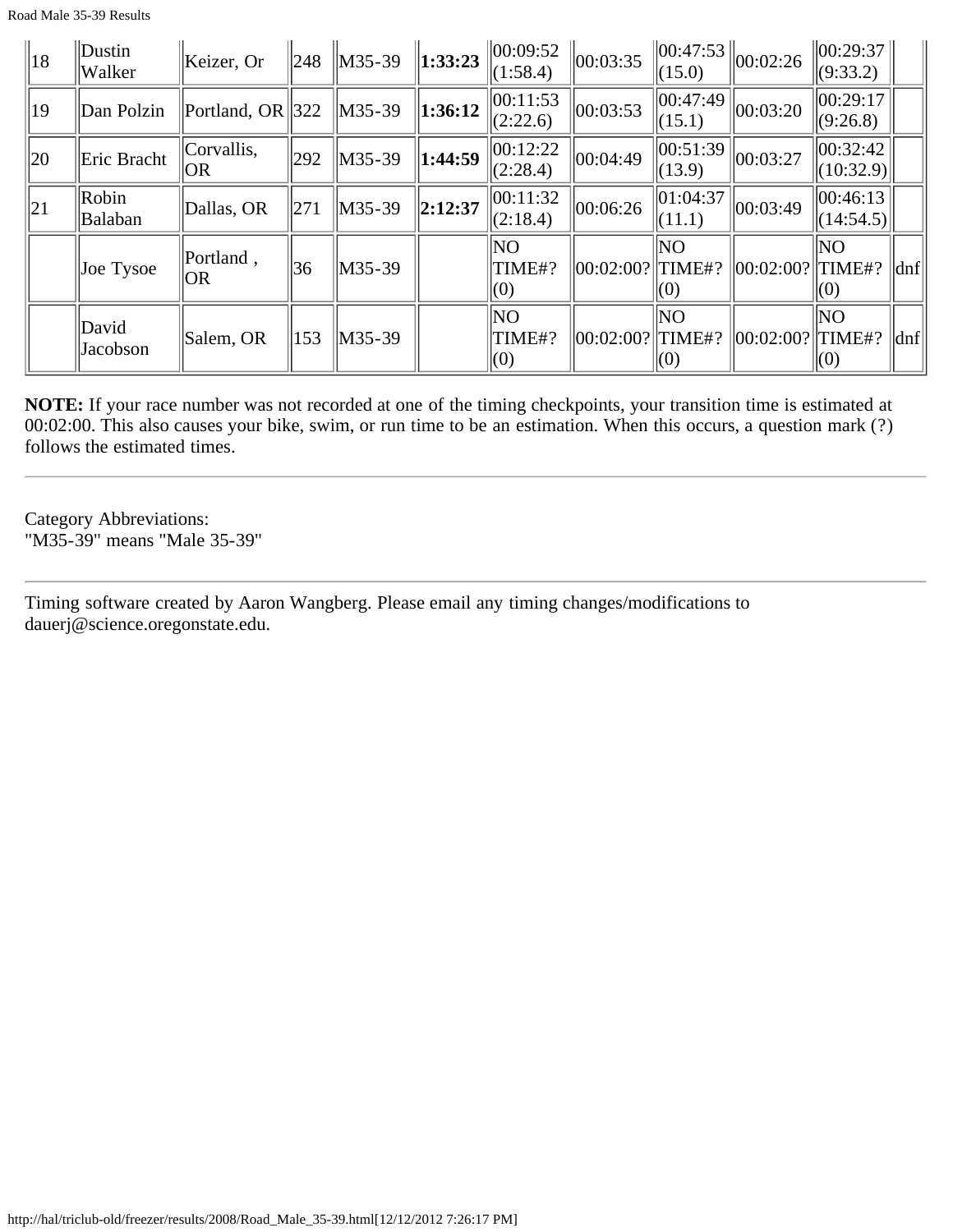### **Road Results for Male 40-44 April 5, 2008**

|              | Place  Name             | Town                        |     | Bib# Category | Overall<br>Time | Swim $(500)$<br>$ {\bf v} {\bf d} s)$ | $\mathbf{T1}()$ | Bike $(12)$<br>mi)  | $\vert$ T2() | Run(3.1)<br>mi)       | l* |
|--------------|-------------------------|-----------------------------|-----|---------------|-----------------|---------------------------------------|-----------------|---------------------|--------------|-----------------------|----|
| 11           | Andy Libert leugene, or |                             | 29  | M40-44        | 1:01:50         | 00:07:55<br>(1:35.0)                  | 00:01:40        | 00:31:58<br>(22.5)  | 00:01:27     | 00:18:50<br>(6:04.5)  |    |
| 2            | Robert<br>Croucher      | <b>Brush</b><br>Prairie, WA | 67  | M40-44        | 1:06:31         | 00:08:10<br>(1:38.0)                  | 00:01:18        | 00:36:23<br>(19.8)  | 00:00:36     | 00:20:04<br>(6:28.4)  |    |
| 3            | Michael<br>Gilbert      | vancouver,<br>wa            | 126 | M40-44        | 1:07:09         | 00:09:30<br>(1:54.0)                  | 00:02:00?       | 00:34:56?<br>(20.6) | 00:01:00     | 00:19:43<br>(6:21.6)  |    |
| 4            | Bruce<br>Watanabe       | Newport, OR $\parallel$ 4   |     | M40-44        | 1:10:35         | 00:05:53<br>(1:10.6)                  | 00:02:16        | 00:35:03<br>(20.5)  | 00:02:01     | 00:25:22<br>(8:11.0)  |    |
| 5            | Peter<br>Eschbach       | Corvallis,<br><b>OR</b>     | 74  | M40-44        | 1:13:45         | 00:08:04<br>(1:36.8)                  | 00:03:43        | 00:35:46<br>(20.1)  | 00:02:20     | 00:23:52<br>(7:41.9)  |    |
| 6            | Jack Pendell            | EUGENE,<br> OR              | 124 | M40-44        | 1:15:06         | 00:08:35?<br>(1:43.0)                 | 00:02:00?       | 00:38:28<br>(18.7)  | 00:01:24     | 00:24:39<br>(7:57.1)  |    |
| 17           | Frank<br>Stevens        | Troutdale,<br>OR            | 260 | M40-44        | 1:18:18         | 00:11:18<br>(2:15.6)                  | 00:02:17        | 00:37:43<br>(19.1)  | 00:01:38     | 00:25:22<br>(8:11.0)  |    |
| 8            | Wiley<br>Thompson       | Corvallis,<br><b>OR</b>     | 219 | M40-44        | 1:18:32         | 00:08:43<br>(1:44.6)                  | 00:02:37        | 00:39:54<br>(18.0)  | 00:02:42     | 00:24:36<br>(7:56.1)  |    |
| $ 9\rangle$  | Mel Long                | Oregon City,<br><b>OR</b>   | 30  | M40-44        | 1:20:53         | 00:07:46<br>(1:33.2)                  | 00:01:52        | 00:40:42<br>(17.7)  | 00:03:17     | 00:27:16<br>(8:47.7)  |    |
| 10           | Lynn<br>Hellwege        | Eugene, OR                  | 211 | M40-44        | 1:27:14         | 00:10:38<br>(2:07.6)                  | 00:04:35        | 00:42:17<br>(17.0)  | 00:02:34     | 00:27:10<br>(8:45.8)  |    |
| $ 11\rangle$ | Michael<br>Prevec       | camas, wa                   | 229 | M40-44        | 1:32:38         | 00:11:18<br>(2:15.6)                  | 00:03:10        | 00:48:50<br>(14.7)  | 00:02:11     | 00:27:09<br>(8:45.5)  |    |
| $ 12\rangle$ | Mark<br>Spurgeon        | Albany, OR                  | 284 | M40-44        | 1:36:50         | 00:12:08<br>(2:25.6)                  | 00:05:49        | 00:45:17<br>(15.9)  | 00:02:03     | 00:31:33<br>(10:10.6) |    |
| $ 13\rangle$ | Tim Warren              | Camas, WA                   | 232 | M40-44        | 1:40:03         | 00:10:17<br>(2:03.4)                  | 00:03:37        | 00:50:20<br>(14.3)  | 00:02:24     | 00:33:25<br>(10:46.8) |    |
| $ 14\rangle$ | Kyle<br>Everson         | Salem, OR                   | 268 | M40-44        | 1:57:07         | 00:12:46<br>(2:33.2)                  | 00:07:17        | 00:50:12<br>(14.3)  | 00:04:41     | 00:42:11<br>(13:36.5) |    |

**NOTE:** If your race number was not recorded at one of the timing checkpoints, your transition time is estimated at 00:02:00. This also causes your bike, swim, or run time to be an estimation. When this occurs, a question mark (?) follows the estimated times.

Category Abbreviations: "M40-44" means "Male 40-44"

Timing software created by Aaron Wangberg. Please email any timing changes/modifications to dauerj@science.oregonstate.edu.

http://hal/triclub-old/freezer/results/2008/Road\_Male\_40-44.html[12/12/2012 7:26:17 PM]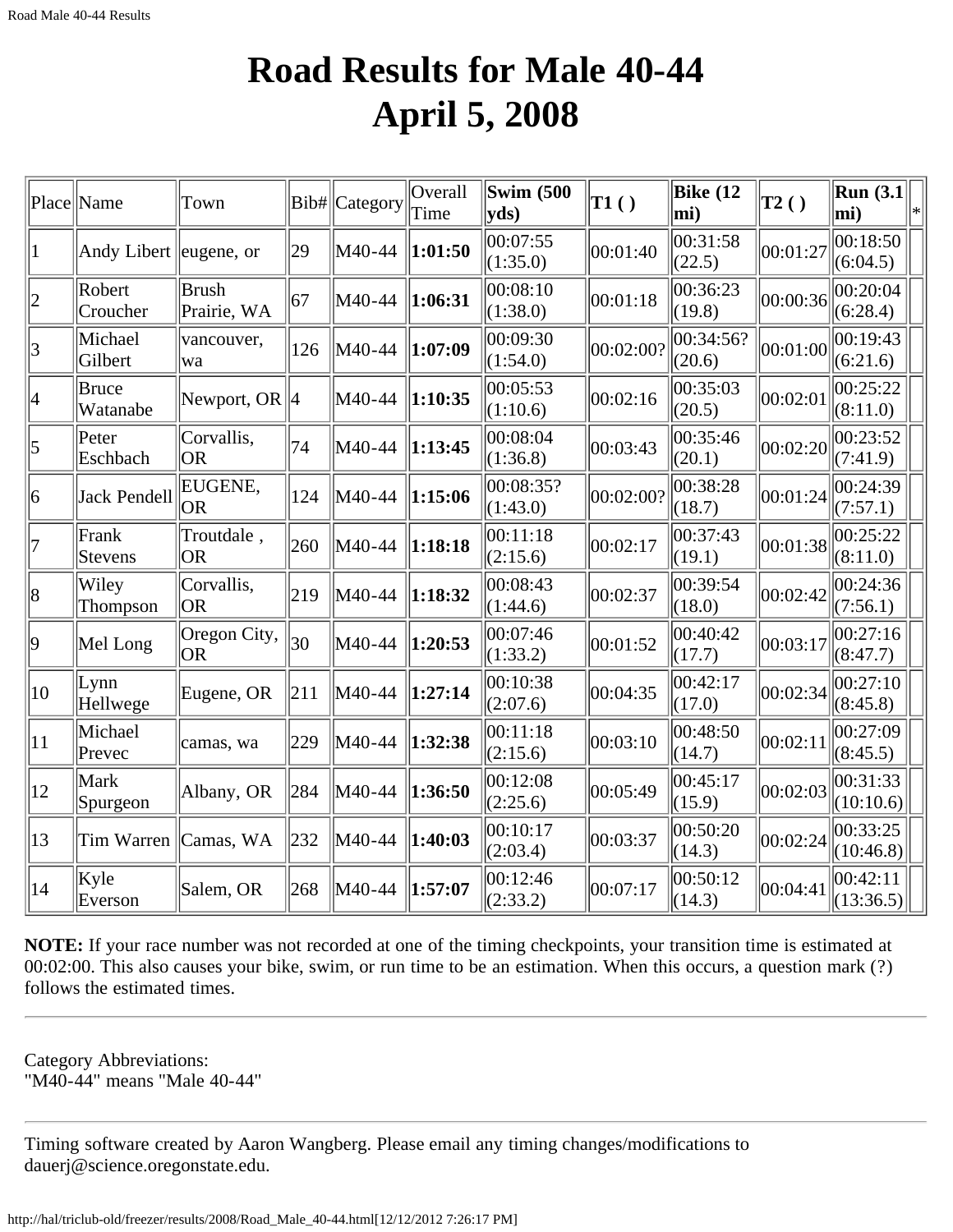#### **Road Results for Male 45-49 April 5, 2008**

|                | Place Name                      | Town                    |     | Bib# Category | Overall<br>Time         | <b>Swim (500)</b><br>$ {\bf y}$ ds) | T1()     | Bike $(12)$<br>mi) | $\mathbf{T2}()$ | <b>Run</b> (3.1)<br>$ \text{mi}\rangle$ | l∗ |
|----------------|---------------------------------|-------------------------|-----|---------------|-------------------------|-------------------------------------|----------|--------------------|-----------------|-----------------------------------------|----|
| 1              | Rick Collins                    | Salem, OR               | 85  | M45-49        | 1:11:04                 | 00:08:26<br>(1:41.2)                | 00:02:22 | 00:36:57<br>(19.5) | 00:00:45        | 00:22:34 <br>(7:16.8)                   |    |
| $ 2\rangle$    | Scott Kruis                     | Corvallis,<br><b>OR</b> | 163 | M45-49        | 1:11:18                 | 00:10:26<br>(2:05.2)                | 00:01:34 | 00:36:26<br>(19.8) | 00:00:44        | 00:22:08<br>(7:08.4)                    |    |
| $\overline{3}$ | Jeff Macey                      | Portland,<br> OR        | 68  | M45-49        | 1:11:57                 | 00:08:10<br>(1:38.0)                | 00:02:17 | 00:35:38<br>(20.2) | 00:01:58        | 00:23:54<br>(7:42.6)                    |    |
| 4              | Roger Nyquist   Albany, OR   82 |                         |     | M45-49        | 1:12:57                 | 00:08:18<br>(1:39.6)                | 00:01:36 | 00:39:30<br>(18.2) | 00:00:43        | 00:22:50<br>(7:21.9)                    |    |
| 5              | Kevin Coulter                   | Troutdale,<br> OR       | 116 | M45-49        | 1:15:51                 | 00:09:04<br>(1:48.8)                | 00:02:16 | 00:34:00<br>(21.2) | 00:01:24        | 00:29:07<br>(9:23.5)                    |    |
| 6              | Greg Stone                      | Portland,<br><b>OR</b>  | 141 | M45-49        | $\vert 1:15:52 \vert$   | 00:08:18<br>(1:39.6)                | 00:02:50 | 00:37:42<br>(19.1) | 00:01:16        | 00:25:46<br>(8:18.7)                    |    |
| 7              | Eric DeFreest                   | Eugene, OR              | 161 | M45-49        | 1:20:59                 | 00:10:14<br>(2:02.8)                | 00:03:08 | 00:40:49<br>(17.6) | 00:01:12        | 00:25:36<br>(8:15.5)                    |    |
| 8              | Jeff Bemrose                    | Dallas, OR              | 56  | M45-49        | 1:22:44                 | 00:08:14<br>(1:38.8)                | 00:03:27 | 00:40:20<br>(17.9) | 00:02:55        | 00:27:48<br>(8:58.1)                    |    |
| $ 9\rangle$    | Michael<br>McPherson            | Corvallis,<br><b>OR</b> | 58  | M45-49        | $\vert 1:22:48 \rangle$ | 00:08:02<br>(1:36.4)                | 00:03:14 | 00:41:17<br>(17.4) | 00:02:21        | 00:27:54<br>(9:00.0)                    |    |
| 10             | Doug Weil                       | Vancouver,<br>WA        | 201 | M45-49        | 1:25:17                 | 00:10:20<br>(2:04.0)                | 00:03:39 | 00:40:56<br>(17.6) | 00:02:03        | 00:28:19<br>(9:08.1)                    |    |
| 11             | Steve Moan                      | Portland,<br><b>OR</b>  | 255 | M45-49        | 1:27:15                 | 00:11:54<br>(2:22.8)                | 00:04:08 | 00:42:10<br>(17.1) | 00:02:44        | 00:26:19<br>(8:29.4)                    |    |
| 12             | Francis J<br>Curtis             | Salem, OR               | 222 | M45-49        | 1:32:18                 | 00:12:02<br>(2:24.4)                | 00:04:02 | 00:40:43<br>(17.7) | 00:02:21        | 00:33:10<br>(10:41.9)                   |    |

**NOTE:** If your race number was not recorded at one of the timing checkpoints, your transition time is estimated at 00:02:00. This also causes your bike, swim, or run time to be an estimation. When this occurs, a question mark (?) follows the estimated times.

Category Abbreviations: "M45-49" means "Male 45-49"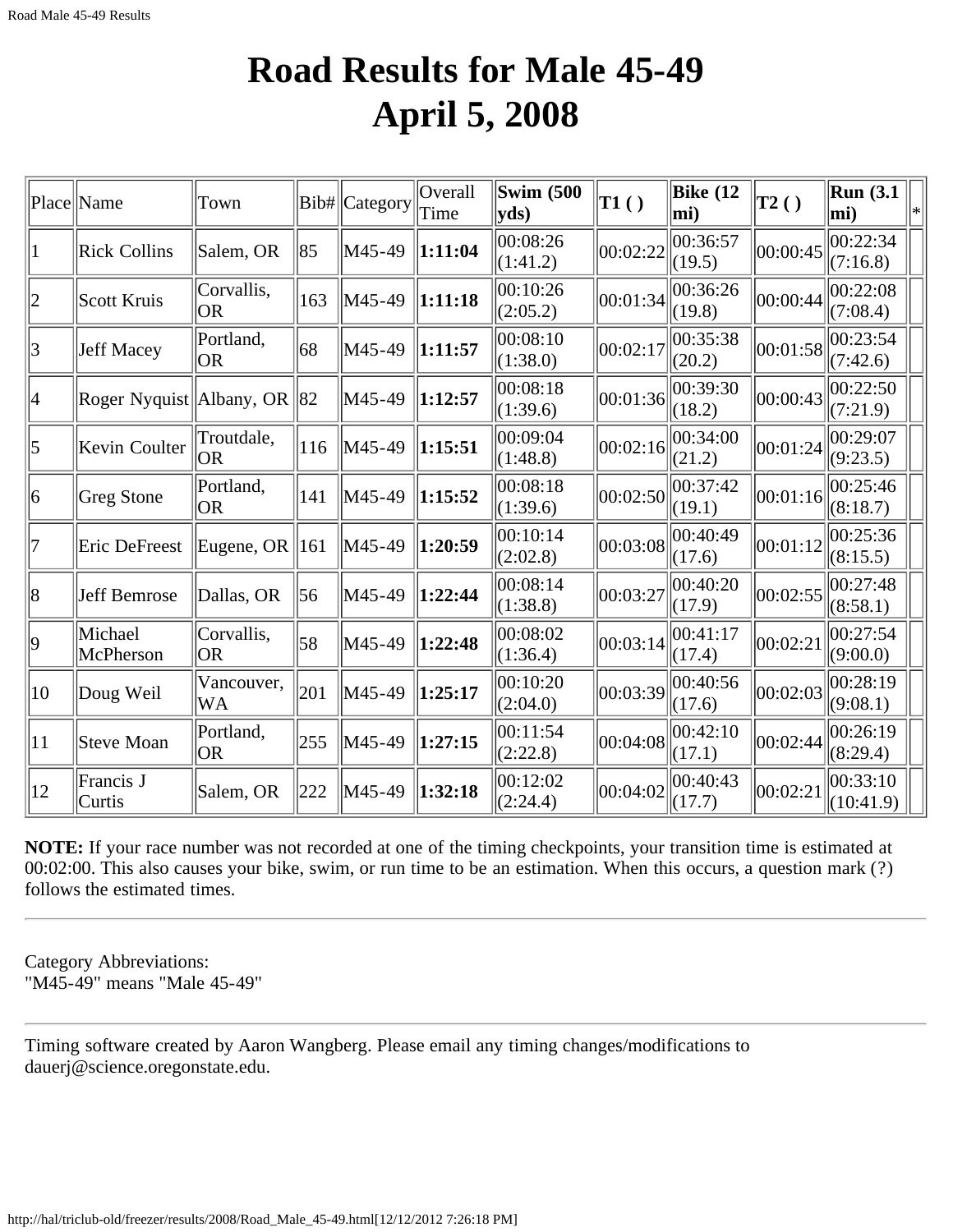### **Road Results for Male 50-54 April 5, 2008**

|                | Place Name             | Town                  |     | Bib#  Category                         | $\vert$ Overall<br>Time | $\sim$ Swim (500)<br>$ {\bf v} {\bf d} s)$ | T1()     | $\parallel$ Bike (12<br>lmi)                   | $\vert$ T2()                   | $\vert$ Run (3.1<br>$\vert$ mi) |  |
|----------------|------------------------|-----------------------|-----|----------------------------------------|-------------------------|--------------------------------------------|----------|------------------------------------------------|--------------------------------|---------------------------------|--|
|                | Gary <br>Gustafson     | Reno, NV              | 209 | $\parallel$ M50-54 $\parallel$ 1:21:37 |                         | 00:09:09<br>$\Vert$ (1:49.8)               |          | $\left\  00:03:23 \right\  00:40:36$<br>(17.7) | $\ 00:02:27$                   | 00:26:02<br>(8:23.9)            |  |
| $ 2\rangle$    | Daniel Hill            | Springfield,<br>( )r  | 223 | $\parallel$ M50-54 $\parallel$ 1:26:05 |                         | 00:10:59<br>(2:11.8)                       |          | $\ 00:03:49\ 00:\overline{44:26}$<br>(16.2)    | $\ 00:01:46\ $                 | 00:25:05<br>(8:05.5)            |  |
| 3              | Mike Kwan              | Camas, WA             | 87  | M50-54 1:34:48                         |                         | 00:08:52<br> (1:46.4)                      | 00:05:07 | $\ 00:44:53$<br>(16.0)                         | $\ 00:04:18\ $                 | 00:31:38<br>(10:12.3)           |  |
| 4              | $ G$ regory<br>Colzani | Vancouver,<br>WA      | 204 | M50-54                                 | $\ 1:38:14$             | 00:09:10 <br>(1:50.0)                      |          | $\ 00:03:04\  00:\overline{46:48}$<br>(15.4)   | $\vert\vert 00$ :02:30 $\vert$ | $ 00:36:42\rangle$<br>(11:50.3) |  |
| $\overline{5}$ | Mark Kralj             | Gresham,<br><b>OR</b> | 332 | $\vert$ M50-54                         | $\ 1:58:21$             | 00:17:55<br>(3:35.0)                       | 00:08:11 | 00:45:10<br>$\ $ (15.9)                        | 00:02:59                       | 00:44:06<br>(14:13.5)           |  |

**NOTE:** If your race number was not recorded at one of the timing checkpoints, your transition time is estimated at 00:02:00. This also causes your bike, swim, or run time to be an estimation. When this occurs, a question mark (?) follows the estimated times.

Category Abbreviations: "M50-54" means "Male 50-54"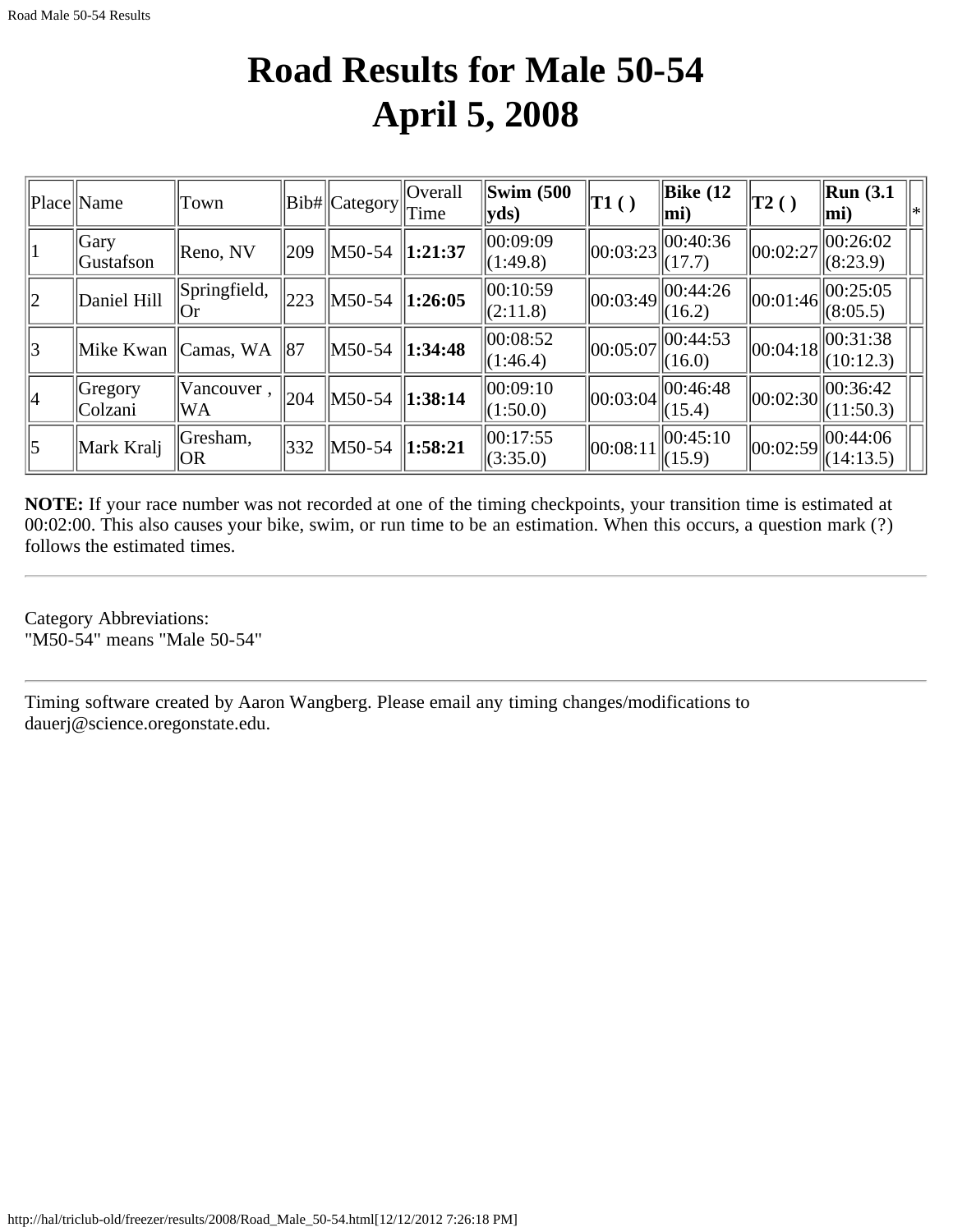### **Road Results for Male 55-59 April 5, 2008**

|             | Place Name                | Town               |     | $  Bib#  $ Category $  $ Time | <b>Overall</b> | Swim $(500)$<br>$ {\bf v} {\bf d} s)$ | $\vert$ T1 ( )                 | $\vert$ Bike (12<br>$ mi\rangle$                  | $\vert$ T2()                                               | Run(3.1)<br>$ mi$ )                    |
|-------------|---------------------------|--------------------|-----|-------------------------------|----------------|---------------------------------------|--------------------------------|---------------------------------------------------|------------------------------------------------------------|----------------------------------------|
|             | <b>Jess</b><br>Hickerson  | Corvallis,<br> OR  | lq  | $\sim$ M55-59                 | $\ 1:06:52\ $  | 00:06:12<br>(1:14.4)                  | $\vert\vert 00$ :02:20 $\vert$ | $\ 00:34:40$<br>(20.8)                            | $\left\ \overline{00:01:36}\right\ ^{00:22:04}_{(7:07.1)}$ |                                        |
| $ 2\rangle$ | <b>Thomas</b><br>Macaulay | Tualatin,<br> OR   | 16  | $M55-59$                      | $\ 1:20:06\ $  | 00:06:29<br>(1:17.8)                  |                                | $\ 00:02:46\ _{\infty}^{00:43:13}$<br>(16.7)      | $\ 00:02:14\ $                                             | $\ 00:25:24$<br>(8:11.6)               |
| 3           | Bill Ellison              | Corvallis,<br> OR  | 152 | M55-59                        | $\ 1:35:00\ $  | $\ 00:11:11$<br>(2:14.2)              |                                | $\left\  00:03:55 \right\ _{(14.9)}^{(00:48:10)}$ | $\vert 00:02:23 \vert$                                     | 00:29:21<br>(9:28.1)                   |
| $ 4\rangle$ | <b>Bart Swanson</b>       | $ $ Eugene,<br>IOR | 231 | M55-59                        | $\ 1:43:00\ $  | 00:10:54<br>(2:10.8)                  | 00:05:01                       | 00:48:04<br>(15.0)                                |                                                            | $\ 00:03:38\ ^{00:35:23}$<br>(11:24.8) |
| $\vert$ 5   | John Drews                | Gresham,<br> OR    | 329 | $M55-59$                      | $\ 2:10:45$    | 00:23:39<br>(4:43.8)                  | $\ 00:02:53\ $                 | 00:51:51<br>(13.9)                                | $\ 00:04:13\ $                                             | $\ 00:48:09$<br>(15:31.9)              |

**NOTE:** If your race number was not recorded at one of the timing checkpoints, your transition time is estimated at 00:02:00. This also causes your bike, swim, or run time to be an estimation. When this occurs, a question mark (?) follows the estimated times.

Category Abbreviations: "M55-59" means "Male 55-59"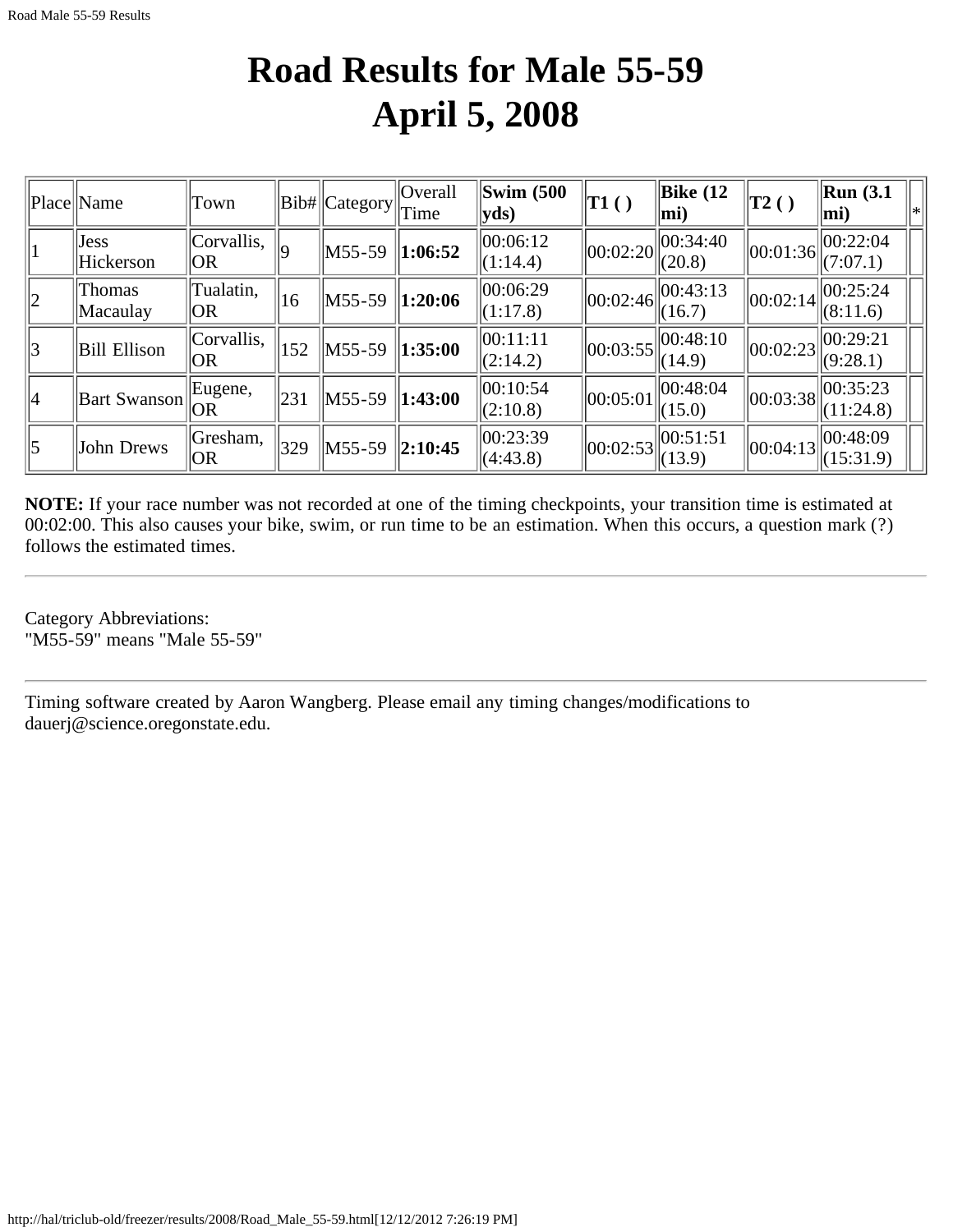## **Road Results for Male 60 and Over April 5, 2008**

|    | Place Name        | Town                       |                 | Bib#  Category      | <b>Overall</b><br>Time | Swim $(500)$<br>$ {\bf v} {\bf d} s)$   | $\ T1()$             | $\vert$ Bike (12<br>$ mi$ ) | T2()                     | $\vert$ Run (3.1)<br>$ mi$ ) |                           |
|----|-------------------|----------------------------|-----------------|---------------------|------------------------|-----------------------------------------|----------------------|-----------------------------|--------------------------|------------------------------|---------------------------|
|    |                   | Kirk Rose   Albany, OR  39 |                 | M60&O   1:12:53     |                        | 00:08:01<br>(1:36.2)                    | 00:02:21             | $\ 00:37:50$<br>(19.0)      | $\ 00:02:12\ $           | 00:22:29<br>(7:15.2)         |                           |
| 2  | Fred<br>Robbins   | Vancouver,<br>WA           | 139             | $\ M60\&O\ 1:24:27$ |                        | 00:08:17<br> (1:39.4)                   | 00:05:13             | 00:41:25<br>(17.4)          | $\vert 00:02:35 \rangle$ | 00:26:57<br>(8:41.6)         |                           |
| 3  | Gerald<br>Balaban | Dallas, OR                 | $\parallel 238$ | M60&O   1:34:09     |                        | 00:12:47<br>(2:33.4)                    | 00:04:14             | 00:43:01<br>(16.7)          | 00:03:09                 | 00:30:58<br> (9:59.4)        |                           |
| 14 | Michael<br>Bolan  | Brookfield,<br>WI          | $ 290\rangle$   | M60&O               | $\ 1:49:34$            | 00:15:45<br>(3:09.0)                    | 00:06:41             | 00:48:23<br>(14.9)          | 00:03:49                 | 00:34:56 <br>(11:16.1)       |                           |
|    | Norm<br>Smith     | Prineville,<br> Or         | 192             | M60&O               |                        | N <sub>O</sub><br>TIME#?<br>$\vert (0)$ | $ 00:02:00? $ TIME#? | NO<br>(0)                   | 00:02:00?  TIME#?        | NO<br>(0)                    | $\vert \vert$ dnf $\vert$ |

**NOTE:** If your race number was not recorded at one of the timing checkpoints, your transition time is estimated at 00:02:00. This also causes your bike, swim, or run time to be an estimation. When this occurs, a question mark (?) follows the estimated times.

Category Abbreviations: "M60&O" means "Male 60 and Over"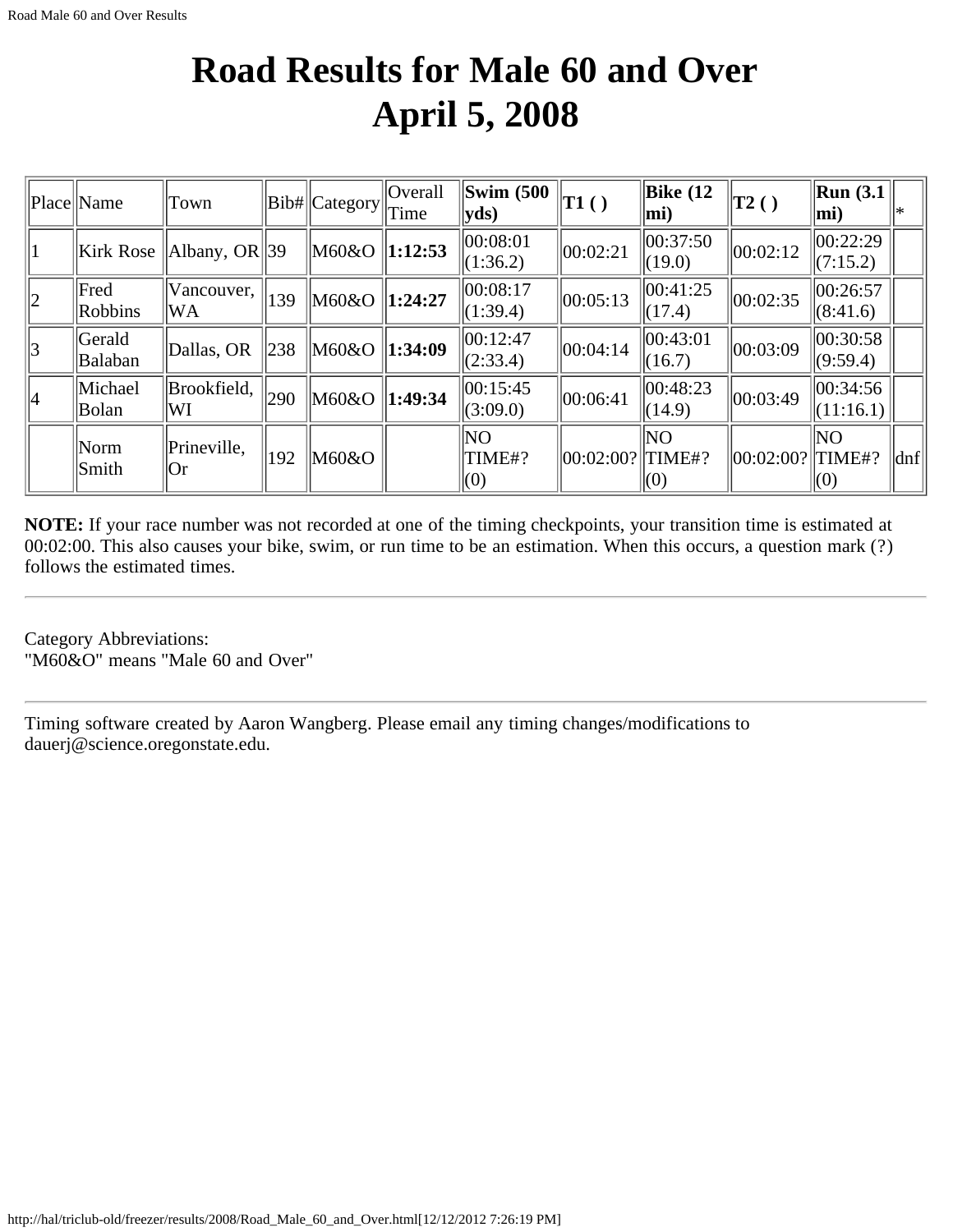# **MB Results for Entire Race April 5, 2008**

| Place           | Name                            | Town                    | Bib#            | Category            | Overall<br>Time               | Swim<br>$(500 \text{ yds})$ | $\vert$ T1 $\left( \ \right)$ | <b>Bike</b> (12<br>$ \text{mi}\rangle$ | $\vert$ T2() | Run $(3.1)$<br>$ mi$ )         | l∗k |
|-----------------|---------------------------------|-------------------------|-----------------|---------------------|-------------------------------|-----------------------------|-------------------------------|----------------------------------------|--------------|--------------------------------|-----|
| $ 1 \>$         | Guy<br>Boulanger                | Corvallis,<br>OR        | 45              | M40-49              | 1:13:12                       | 00:08:33<br>(1:42.6)        | 00:03:20                      | 00:38:31<br>(18.7)                     | 00:01:37     | 00:21:11<br>(6:50.0)           |     |
| $ 2\rangle$     | Jessica Lee                     | Portland,<br> OR        | $\overline{2}$  | F <sub>20</sub> -29 | 1:14:23                       | 00:07:05<br>(1:25.0)        | 00:02:56                      | 00:41:02<br>(17.5)                     | 00:01:48     | 00:21:32<br>(6:56.8)           |     |
| 3               | Matt Dehlin                     | Philomath,<br> OR       | 150             | M30-39              | 1:16:15                       | 00:09:31<br>(1:54.2)        | 00:02:48                      | 00:42:49<br>(16.8)                     | 00:01:50     | 00:19:17<br>(6:13.2)           |     |
| 4               | Sam Gibson                      | Corvallis,<br><b>OR</b> | 171             | M20-29              | 1:18:46                       | 00:07:36<br>(1:31.2)        | 00:02:13                      | 00:46:09<br>(15.6)                     | 00:00:24     | 00:22:24<br>(7:13.5)           |     |
| $\vert 5 \vert$ | <b>Brad</b><br>Jarmain          | Philomath,<br> OR       | 178             | M20-29              | 1:18:54                       | 00:09:12<br>(1:50.4)        | 00:03:36                      | 00:42:44<br>(16.8)                     | 00:00:34     | 00:22:48<br>(7:21.3)           |     |
| 6               | Mara Nelson                     | hillsboro,<br> OR       | 104             | F30-39              | 1:19:16                       | 00:08:10<br>(1:38.0)        | 00:03:07                      | 00:41:28<br>(17.4)                     | 00:00:48     | 00:25:43<br>(8:17.7)           |     |
| 17              | John<br>Belfanti                | Keizer, OR              | $\parallel$ 160 | M30-39              | 1:22:05                       | 00:11:13<br>(2:14.6)        | 00:03:29                      | 00:43:01<br>(16.7)                     | 00:00:55     | 00:23:27<br>(7:33.9)           |     |
| 8               | Joe<br>Tyburczy                 | Corvallis,<br> OR       | 156             | M20-29              | 1:23:13                       | 00:09:40<br>(1:56.0)        | 00:03:06                      | 00:45:04<br>(16.0)                     | 00:00:37     | 00:24:46<br>(7:59.4)           |     |
| $ 9\rangle$     | Aimee<br>Williams               | Corvallis,<br> OR       | 158             | F30-39              | 1:27:02                       | 00:10:30<br>(2:06.0)        | 00:03:03                      | 00:46:36<br>(15.5)                     | 00:01:26     | 00:25:27<br>(8:12.6)           |     |
| $ 10\rangle$    | Courtney<br>Armentrout          | Corvallis,<br> OR       | $ 90\rangle$    | F30-39              | 1:27:49                       | 00:07:57<br>(1:35.4)        | 00:03:10                      | 00:45:55<br>(15.7)                     | 00:01:28     | 00:29:19<br>(9:27.4)           |     |
| $ 11\rangle$    | Steve<br>Bastian                | Beaverton,<br>OR.       | 220             | M20-29              | 1:29:06                       | 00:10:29<br>(2:05.8)        | 00:03:19                      | 00:49:42<br>(14.5)                     | 00:01:35     | 00:24:01<br>(7:44.8)           |     |
| $ 12\rangle$    | <b>Steve Drake</b>              | Corvallis,<br>OR        | 121             | M50-59              | 1:29:46                       | 00:08:42<br>(1:44.4)        | 00:02:46                      | 00:48:59<br>(14.7)                     | 00:01:37     | $ 00:27:42\rangle$<br>(8:56.1) |     |
| $ 13\rangle$    | Justin Elser                    | Corvallis,<br> OR       | 57              | M30-39              | 1:31:12                       | 00:08:12<br>(1:38.4)        | 00:04:19                      | 00:45:55<br>(15.7)                     | 00:01:41     | 00:31:05<br>(10:01.6)          |     |
| 14              | $\sqrt{\text{Megan}}$<br>Phipps | Keizer, Or              | $\vert$ 54      | F19&U               | 1:31:30                       | 00:07:51 <br>(1:34.2)       | 00:02:49                      | $\boxed{00:50:19}$<br>(14.3)           | 00:01:33     | 00:28:58 <br>(9:20.6)          |     |
|                 | Place Name                      | Town                    |                 | Bib#  Category      | <b>Overall</b><br><b>Time</b> | Swim<br>$(500 \text{ yds})$ | $\vert$ T1()                  | Bike $(12)$<br>mi)                     | T2()         | Run $(3.1)$<br>mi)             |     |
| $ 15\rangle$    | <b>Brad Chapin</b>              | Portland,<br> OR        | 251             | M30-39              | 1:32:27                       | 00:10:58<br>(2:11.6)        | 00:03:26                      | 00:48:26<br>(14.9)                     | 00:02:21     | 00:27:16 <br>(8:47.7)          |     |
| $ 16\rangle$    | $\vert$ Dave<br>Akishin         | Corvallis,<br> OR       | 237             | M30-39              | 1:34:16                       | 00:10:20<br>(2:04.0)        | 00:06:07                      | 00:47:12<br>(15.3)                     | 00:02:05     | 00:28:32<br>(9:12.3)           |     |
| 17              | Annie<br>Embertson              | Corvallis,<br> OR       | 34              | F20-29              | 1:34:18                       | 00:06:40<br>(1:20.0)        | 00:03:14                      | 00:52:31<br>(13.7)                     | 00:01:14     | 00:30:39<br>(9:53.2)           |     |
| 18              | Roger<br>Traylor                | Albany,<br> OR          | 288             | M50-59              | 1:34:38                       | 00:11:04<br>(2:12.8)        | 00:04:36                      | 00:49:02<br>(14.7)                     | 00:02:29     | 00:27:27<br>(8:51.3)           |     |
|                 |                                 |                         |                 |                     |                               |                             |                               |                                        |              |                                |     |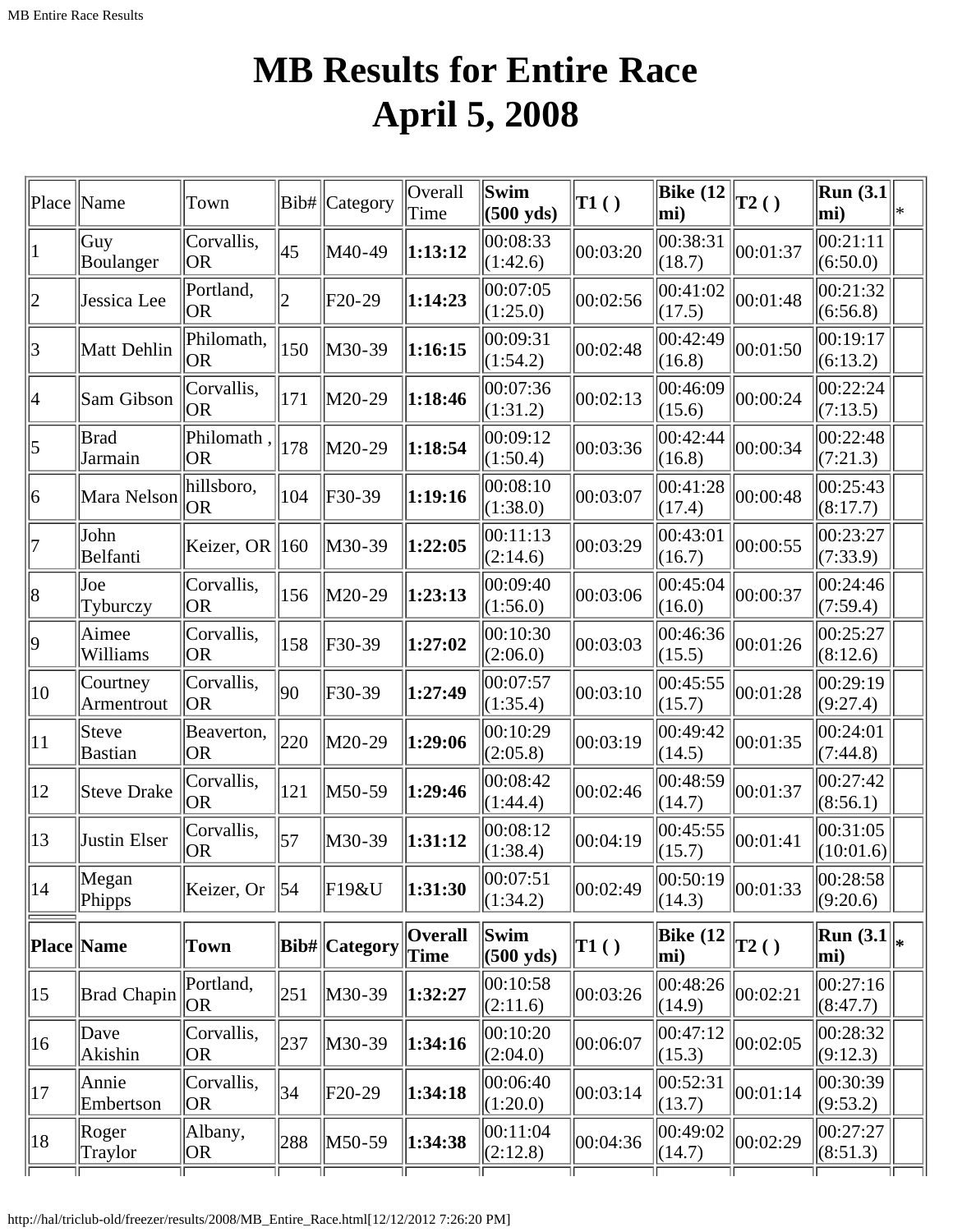MB Entire Race Results

| 19                | Sara Neilson            | Corvallis,<br><b>OR</b>        | $\parallel$ 185 | $F20-29$              | 1:35:41        | 00:09:13<br>(1:50.6)  | 00:03:07                      | 00:51:41<br>(13.9) | 00:00:33          | 00:31:07 <br>(10:02.3)          |  |
|-------------------|-------------------------|--------------------------------|-----------------|-----------------------|----------------|-----------------------|-------------------------------|--------------------|-------------------|---------------------------------|--|
| 20                | <b>Brian</b><br>Cummins | Vancouver,<br><b>WA</b>        | 286             | M40-49                | 1:36:41        | 00:13:29<br>(2:41.8)  | 00:03:21                      | 00:43:58<br>(16.4) | 00:03:05          | 00:32:48<br>(10:34.8)           |  |
| 21                | Elizabeth<br>Johanson   | Albany,<br> OR                 | 321             | F20-29                | 1:37:32        | 00:11:48<br>(2:21.6)  | 00:03:39                      | 00:49:39<br>(14.5) | 00:02:04          | 00:30:22<br>(9:47.7)            |  |
| 22                | Erica<br>Zaworski       | Corvallis,<br> OR              | 233             | F20-29                | 1:39:50        | 00:10:35<br>(2:07.0)  | 00:03:56                      | 00:52:19<br>(13.8) | 00:01:07          | 00:31:53<br>(10:17.1)           |  |
| $ 23\rangle$      | Richard<br>Sandler      | Corvallis,<br><b>OR</b>        | 282             | M40-49                | 1:40:27        | 00:11:24<br>(2:16.8)  | 00:03:47                      | 00:52:31<br>(13.7) | 00:03:52          | 00:28:53<br>(9:19.0)            |  |
| 24                | Lisa Mick               | Eugene,<br><b>OR</b>           | 323             | F20-29                | 1:40:32        | 00:12:58<br>(2:35.6)  | 00:05:49                      | 00:50:50<br>(14.2) | 00:03:36          | 00:27:19<br>(8:48.7)            |  |
| 25                | Toni<br>Harrington      | Pendleton,<br> OR              | 249             | F30-39                | 1:41:29        | 00:10:00<br>(2:00.0)  | 00:04:40                      | 00:54:26<br>(13.2) | 00:03:03          | 00:29:20<br>(9:27.7)            |  |
| 26                | Rachel<br>Henricks      | Albany,<br><b>OR</b>           | 75              | F20-29                | 1:42:31        | 00:08:28<br>(1:41.6)  | 00:02:43                      | 00:58:02<br>(12.4) | 00:01:24          | 00:31:54<br>(10:17.4)           |  |
| 27                | Whitney<br>Ellison      | Corvallis,<br> OR              | 101             | F20-29                | 1:42:46        | 00:07:47<br>(1:33.4)  | 00:04:18                      | 01:00:29<br>(11.9) | 00:02:06          | 00:28:06<br>(9:03.9)            |  |
| 28                | <b>Becca Ellis</b>      | Corvallis,<br> OR              | 73              | F20-29                | 1:44:13        | 00:08:33<br>(1:42.6)  | 00:03:22                      | 01:04:23<br>(11.2) | 00:01:34          | 00:26:21<br>(8:30.0)            |  |
| 29                | <b>Brandy Reid</b>      | Portland,<br> OR               | 276             | $F30-39$              | 1:47:57        | 00:11:58<br>(2:23.6)  | 00:05:02                      | 00:57:25<br>(12.5) | 00:01:53          | 00:31:39<br>(10:12.6)           |  |
|                   |                         |                                |                 |                       | <b>Overall</b> | Swim                  |                               | <b>Bike (12</b>    |                   | <b>Run</b> $(3.1)$              |  |
| <b>Place Name</b> |                         | <b>Town</b>                    |                 | <b>Bib#</b>  Category | Time           | $(500 \text{ yds})$   | $\vert$ T1 $\left( \ \right)$ | mi)                | $\overline{12}()$ | mi)                             |  |
| 30                | Rachel<br>Harrington    | Harrisburg,<br> OR             | 123             | F30-39                | 1:48:20        | 00:09:02<br>(1:48.4)  | 00:03:04                      | 00:57:45<br>(12.5) | 00:01:17          | 00:37:12<br>(12:00.0)           |  |
| 31                | Sue Ellen<br>DeChenne   | Corvallis,<br> OR              | 217             | F40-49                | 1:48:32        | 00:11:29<br>(2:17.8)  | 00:06:10                      | 00:57:50<br>(12.4) | 00:02:03          | 00:31:00<br>(10:00.0)           |  |
| 32                | Malinda<br>Shell        | Corvallis,<br> OR              | 259             | $F30-39$              | 1:50:33        | 00:10:32<br>(2:06.4)  | 00:04:25                      | 01:00:20<br>(11.9) | 00:01:34          | $ 00:33:42\rangle$<br>(10:52.3) |  |
| $ 33\rangle$      | Leslie<br>Belfanti      | Keizer, OR $\ 207\ $           |                 | F40-49                | 1:50:50        | 00:14:15<br>(2:51.0)  | 00:01:35                      | 00:58:10<br>(12.4) | 00:01:54          | 00:34:56<br>(11:16.1)           |  |
| 34                | Kim<br>Pezonella        | Sparks,<br>$ {\rm NV} \rangle$ | 279             | $F30-39$              | 1:51:35        | 00:12:18<br>(2:27.6)  | 00:03:59                      | 00:57:20<br>(12.6) | 00:01:55          | 00:36:03<br>(11:37.7)           |  |
| 35                | Laurie<br>Ranger        | Roseburg,<br> OR               | 317             | F50-59                | 1:52:51        | 00:18:06<br>(3:37.2)  | 00:05:29                      | 00:54:08<br>(13.3) | 00:03:11          | 00:31:57<br>(10:18.4)           |  |
| 36                | Shelley<br>Starkey      | Corvallis,<br> OR              | 246             | F40-49                | 1:54:39        | 00:11:25<br>(2:17.0)  | 00:03:27                      | 01:02:35<br>(11.5) | 00:04:49          | 00:32:23<br>(10:26.8)           |  |
| 37                | Melissa<br>Dolbec       | hillsboro,<br> or              | 315             | $F30-39$              | 2:02:28        | 00:13:26<br>(2:41.2)  | 00:04:24                      | 01:04:41<br>(11.1) | 00:04:19          | 00:35:38 <br>(11:29.7)          |  |
| 38                | Robert<br>Miller        | Corvallis,<br> OR              | 313             | M50-59                | 2:11:11        | 00:16:12?<br>(3:14.4) | 00:02:00?                     | 01:11:22<br>(10.1) | 00:03:27          | 00:38:10<br>(12:18.7)           |  |
| 39                | Robin<br>Drews          | Gresham,<br> OR                | 330             | F50-59                | 2:38:44        | 00:23:23<br>(4:40.6)  | 00:03:11                      | 01:19:24<br>(9.1)  | 00:03:49          | 00:48:57<br>(15:47.4)           |  |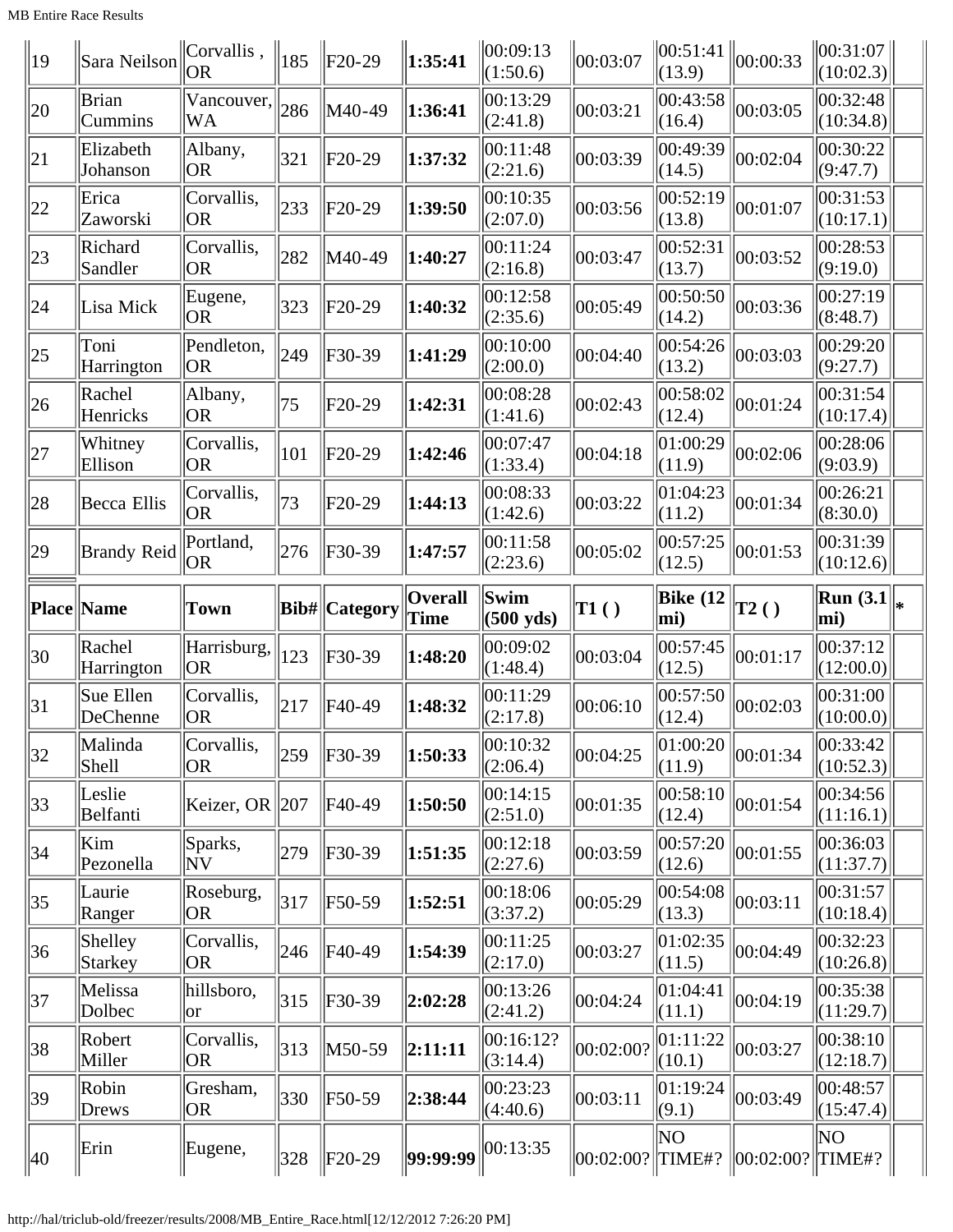| $\parallel$ McKercher    | $\ OR$               |                 |              | $\ $ (2:43.0)              | (0) |                                                                |    |     |
|--------------------------|----------------------|-----------------|--------------|----------------------------|-----|----------------------------------------------------------------|----|-----|
| <b>Allison</b><br>Hallin | Portland,<br> OR     | 174             | $IF30-39$    | NΟ<br>TIME#?<br>(0)        | NΟ  | $\ 00:02:00?\ $ TIME#? $\ 00:02:00?\ $ TIME#?                  |    | dnf |
| Jamie<br>McDaniel        | $\parallel$ Scio, OR | $\parallel$ 324 | $\ F30-39\ $ | NO<br>TIME#?<br>$\vert(0)$ | NO  | $  00:02:00?  $ TIME#? $  00:02:00?  $ TIME#? $  \text{dnf}  $ | NO |     |

**NOTE:** If your race number was not recorded at one of the timing checkpoints, your transition time is estimated at 00:02:00. This also causes your bike, swim, or run time to be an estimation. When this occurs, a question mark (?) follows the estimated times.

Category Abbreviations: "F19&U" means "Female 19 and Under" "F20-29" means "Female 20-29" "F30-39" means "Female 30-39" "F40-49" means "Female 40-49" "F50-59" means "Female 50-59" "M20-29" means "Male 20-29" "M30-39" means "Male 30-39" "M40-49" means "Male 40-49" "M50-59" means "Male 50-59"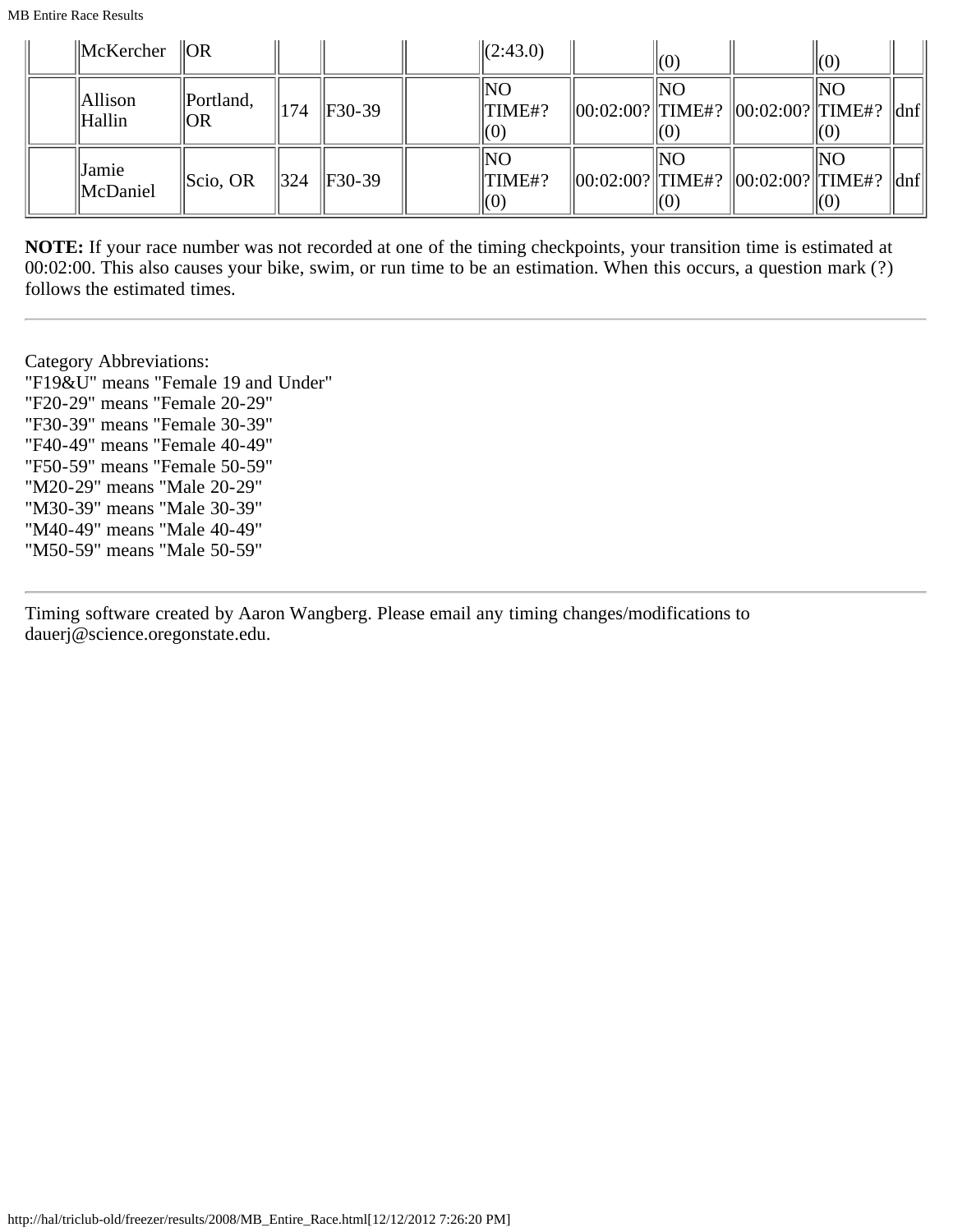# **MB Results for Entire Men's Race April 5, 2008**

| Place           | Name                    | Town                    | Bib#          | Category               | Overall<br>Time        | <b>Swim (500</b><br>$ {\bf y}$ ds)         | $\mathbf{T1}()$               | Bike $(12)$<br>$\vert$ mi) | T2()                          | Run(3.1)<br>$\vert$ mi)                                   | ∣∗ |
|-----------------|-------------------------|-------------------------|---------------|------------------------|------------------------|--------------------------------------------|-------------------------------|----------------------------|-------------------------------|-----------------------------------------------------------|----|
| 1               | Guy<br>Boulanger        | Corvallis,<br> OR       | 45            | M40-49                 | 1:13:12                | 00:08:33<br>(1:42.6)                       | 00:03:20                      | 00:38:31<br>(18.7)         | 00:01:37                      | 00:21:11<br>(6:50.0)                                      |    |
| 2               | Matt<br>Dehlin          | Philomath,<br> OR       | 150           | M30-39                 | 1:16:15                | 00:09:31<br>(1:54.2)                       | 00:02:48                      | 00:42:49<br>(16.8)         | 00:01:50                      | 00:19:17<br>(6:13.2)                                      |    |
| 3               | Sam<br>Gibson           | Corvallis,<br> OR       | 171           | M20-29                 | 1:18:46                | 00:07:36<br>(1:31.2)                       | 00:02:13                      | 00:46:09<br>(15.6)         | 00:00:24                      | 00:22:24<br>(7:13.5)                                      |    |
| 4               | Brad<br>Jarmain         | Philomath,<br> OR       | 178           | M20-29                 | 1:18:54                | 00:09:12<br>(1:50.4)                       | 00:03:36                      | 00:42:44<br>(16.8)         | 00:00:34                      | 00:22:48<br>(7:21.3)                                      |    |
| $\vert 5 \vert$ | John<br>Belfanti        | Keizer, OR              | 160           | M30-39                 | 1:22:05                | 00:11:13<br>(2:14.6)                       | 00:03:29                      | 00:43:01<br>(16.7)         | 00:00:55                      | 00:23:27<br>(7:33.9)                                      |    |
| 6               | Joe<br>Tyburczy         | Corvallis,<br> OR       | 156           | M20-29                 | 1:23:13                | 00:09:40<br>(1:56.0)                       | 00:03:06                      | 00:45:04<br>(16.0)         | 00:00:37                      | 00:24:46<br>(7:59.4)                                      |    |
| 17              | Steve<br><b>Bastian</b> | Beaverton,<br> OR       | 220           | M20-29                 | 1:29:06                | 00:10:29<br>(2:05.8)                       | 00:03:19                      | 00:49:42<br>(14.5)         | 00:01:35                      | 00:24:01<br>(7:44.8)                                      |    |
| 8               | Steve<br><b>Drake</b>   | Corvallis,<br> OR       | 121           | M50-59                 | 1:29:46                | 00:08:42<br>(1:44.4)                       | 00:02:46                      | 00:48:59<br>(14.7)         | 00:01:37                      | 00:27:42<br>(8:56.1)                                      |    |
| $ 9\rangle$     | Justin Elser            | Corvallis,<br> OR       | 57            | M30-39                 | 1:31:12                | 00:08:12<br>(1:38.4)                       | 00:04:19                      | 00:45:55<br>(15.7)         | 00:01:41                      | 00:31:05<br>(10:01.6)                                     |    |
| 10              | Brad<br>Chapin          | Portland,<br> OR        | 251           | M30-39                 | 1:32:27                | 00:10:58<br>(2:11.6)                       | 00:03:26                      | 00:48:26<br>(14.9)         | 00:02:21                      | 00:27:16<br>(8:47.7)                                      |    |
| $ 11\rangle$    | Dave<br>Akishin         | Corvallis,<br> OR       | 237           | M30-39                 | 1:34:16                | 00:10:20<br>(2:04.0)                       | 00:06:07                      | 00:47:12<br>(15.3)         | 00:02:05                      | 00:28:32<br>(9:12.3)                                      |    |
| $ 12\rangle$    | Roger<br>Traylor        | Albany, OR $ 288$       |               | M50-59                 | 1:34:38                | 00:11:04<br>(2:12.8)                       | 00:04:36                      | 00:49:02<br> (14.7)        | 00:02:29                      | 00:27:27<br>(8:51.3)                                      |    |
| 13              | <b>Brian</b><br>Cummins | Vancouver,<br><b>WA</b> | 286           | M40-49                 | 1:36:41                | 00:13:29<br>(2:41.8)                       | 00:03:21                      | 00:43:58<br>(16.4)         | 00:03:05                      | 00:32:48<br>(10:34.8)                                     |    |
| 14              | Richard<br>Sandler      | Corvallis,<br><b>OR</b> | 282           | M40-49                 | 1:40:27                | 00:11:24<br>(2:16.8)                       | 00:03:47                      | 00:52:31<br>(13.7)         |                               | $\left\  00:03:52 \right\ _{\infty} 00:28:53$<br>(9:19.0) |    |
|                 | <b>Place Name</b>       | Town                    |               | <b>Bib#</b>   Category | <b>Overall</b><br>Time | <b>Swim (500)</b><br>$ {\bf v} {\bf d} s)$ | $\vert$ T1 $\left( \ \right)$ | Bike $(12)$<br>$\vert$ mi) | $\vert$ T2 $\left( \ \right)$ | <b>Run</b> (3.1 $\  \_* \ $<br>mi)                        |    |
| $ 15\rangle$    | Robert<br>Miller        | Corvallis,<br> OR       | $ 313\rangle$ | $\vert M50-59 \rangle$ | 2:11:11                | 00:16:12?<br>(3:14.4)                      | 00:02:00?                     | 01:11:22<br>(10.1)         | 00:03:27                      | $ 00:38:10\rangle$<br> (12:18.7)                          |    |

**NOTE:** If your race number was not recorded at one of the timing checkpoints, your transition time is estimated at 00:02:00. This also causes your bike, swim, or run time to be an estimation. When this occurs, a question mark (?) follows the estimated times.

Category Abbreviations: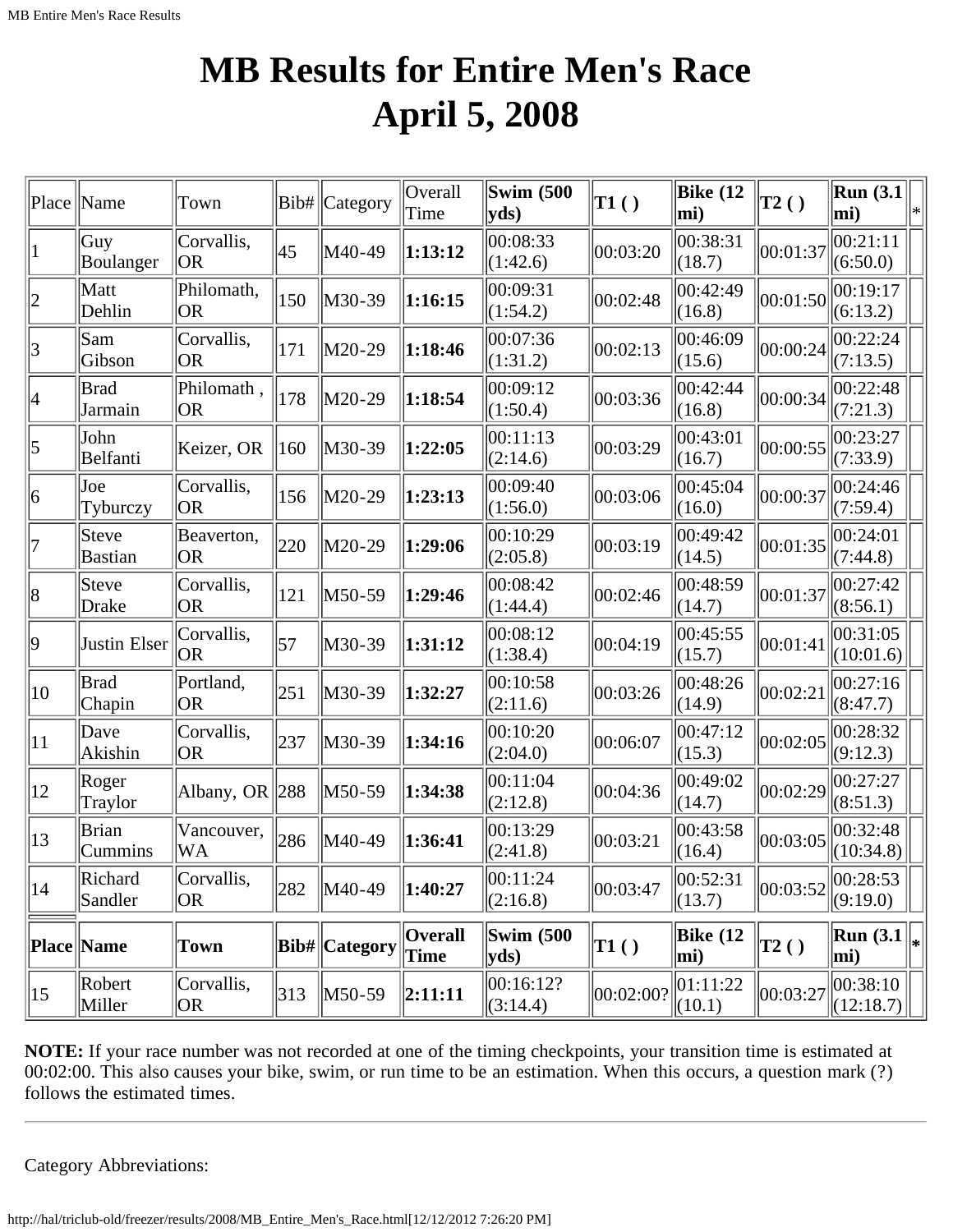"M20-29" means "Male 20-29" "M30-39" means "Male 30-39" "M40-49" means "Male 40-49" "M50-59" means "Male 50-59"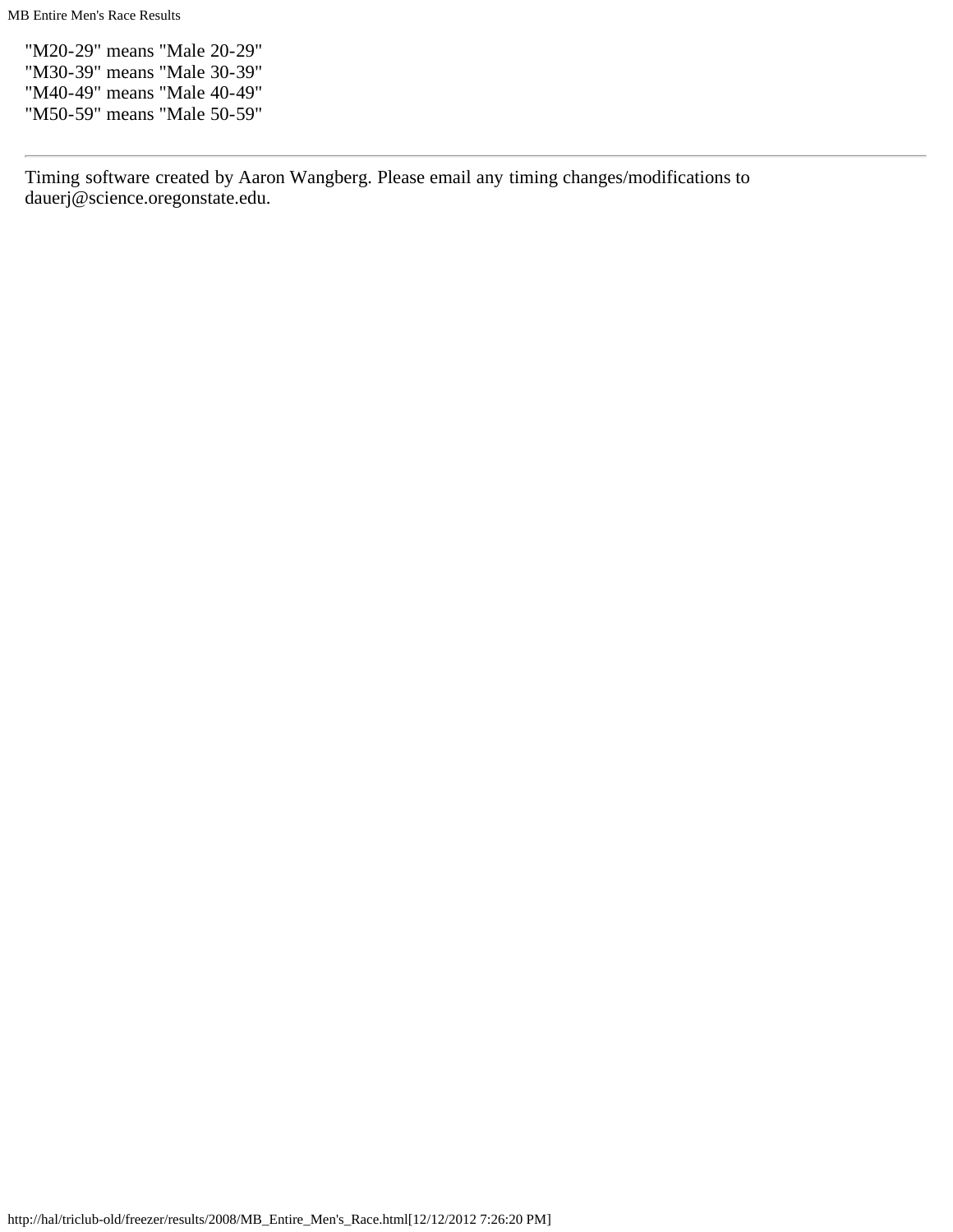# **MB Results for Entire Women's Race April 5, 2008**

| Place          | Name                   | Town                    |                | Bib#   Category | Overall<br>Time        | Swim<br>$(500 \text{ yds})$ | TI( )    | <b>Bike</b> (12<br>$ mi$ )         | T2()     | Run $(3.1)$<br>mi)              | l* |
|----------------|------------------------|-------------------------|----------------|-----------------|------------------------|-----------------------------|----------|------------------------------------|----------|---------------------------------|----|
|                | Jessica Lee            | Portland,<br><b>OR</b>  | $\overline{2}$ | $F20-29$        | 1:14:23                | 00:07:05<br>(1:25.0)        | 00:02:56 | 00:41:02<br>(17.5)                 | 00:01:48 | 00:21:32<br>(6:56.8)            |    |
| $\overline{2}$ | Mara Nelson            | hillsboro,<br> OR       | 104            | F30-39          | 1:19:16                | 00:08:10<br>(1:38.0)        | 00:03:07 | 00:41:28<br>(17.4)                 | 00:00:48 | $ 00:25:43\rangle$<br>(8:17.7)  |    |
| $\overline{3}$ | Aimee<br>Williams      | Corvallis,<br> OR       | 158            | F30-39          | 1:27:02                | 00:10:30<br>(2:06.0)        | 00:03:03 | 00:46:36<br>(15.5)                 | 00:01:26 | 00:25:27<br>(8:12.6)            |    |
| 4              | Courtney<br>Armentrout | Corvallis,<br> OR       | 90             | F30-39          | 1:27:49                | 00:07:57<br>(1:35.4)        | 00:03:10 | 00:45:55<br>(15.7)                 | 00:01:28 | 00:29:19 <br>(9:27.4)           |    |
| 5              | Megan<br>Phipps        | Keizer, Or              | 54             | F19&U           | 1:31:30                | 00:07:51<br>(1:34.2)        | 00:02:49 | 00:50:19<br>(14.3)                 | 00:01:33 | 00:28:58<br>(9:20.6)            |    |
| 6              | Annie<br>Embertson     | Corvallis,<br> OR       | 34             | $F20-29$        | 1:34:18                | 00:06:40<br>(1:20.0)        | 00:03:14 | 00:52:31<br>(13.7)                 | 00:01:14 | 00:30:39 <br>(9:53.2)           |    |
| 7              | Sara Neilson           | Corvallis,<br> OR       | 185            | $F20-29$        | 1:35:41                | 00:09:13<br>(1:50.6)        | 00:03:07 | 00:51:41<br>(13.9)                 | 00:00:33 | 00:31:07<br>(10:02.3)           |    |
| 8              | Elizabeth<br>Johanson  | Albany,<br> OR          | 321            | $F20-29$        | 1:37:32                | 00:11:48<br>(2:21.6)        | 00:03:39 | 00:49:39<br>(14.5)                 | 00:02:04 | 00:30:22<br>(9:47.7)            |    |
| $ 9\rangle$    | Erica<br>Zaworski      | Corvallis,<br> OR       | 233            | $F20-29$        | 1:39:50                | 00:10:35<br>(2:07.0)        | 00:03:56 | 00:52:19<br>(13.8)                 | 00:01:07 | 00:31:53 <br>(10:17.1)          |    |
| 10             | Lisa Mick              | Eugene,<br> OR          | 323            | $F20-29$        | 1:40:32                | 00:12:58<br>(2:35.6)        | 00:05:49 | 00:50:50<br>(14.2)                 | 00:03:36 | 00:27:19<br>(8:48.7)            |    |
| 11             | Toni<br>Harrington     | Pendleton,<br> OR       | 249            | $F30-39$        | 1:41:29                | 00:10:00<br>(2:00.0)        | 00:04:40 | 00:54:26<br>(13.2)                 | 00:03:03 | 00:29:20<br>(9:27.7)            |    |
| 12             | Rachel<br>Henricks     | Albany,<br> OR          | 75             | $F20-29$        | 1:42:31                | 00:08:28<br>(1:41.6)        | 00:02:43 | 00:58:02<br>(12.4)                 | 00:01:24 | 00:31:54<br>(10:17.4)           |    |
| 13             | Whitney<br>Ellison     | Corvallis,<br> OR       | 101            | $F20-29$        | 1:42:46                | 00:07:47<br>(1:33.4)        | 00:04:18 | 01:00:29<br>(11.9)                 | 00:02:06 | 00:28:06<br>(9:03.9)            |    |
| 14             | Becca Ellis            | Corvallis,<br> OR       | 73             | $ F20-29$       | 1:44:13                | 00:08:33<br>(1:42.6)        | 00:03:22 | $\vert 01:04:23 \rangle$<br>(11.2) | 00:01:34 | 00:26:21 <br>(8:30.0)           |    |
|                | Place Name             | Town                    |                | Bib#  Category  | <b>Overall</b><br>Time | Swim<br>$(500 \text{ yds})$ | T1()     | Bike $(12)$<br>mi)                 | T2()     | <b>Run</b> $(3.1)$<br>mi)       |    |
| $ 15\rangle$   | <b>Brandy Reid</b>     | Portland,<br><b>OR</b>  | 276            | F30-39          | 1:47:57                | 00:11:58<br>(2:23.6)        | 00:05:02 | 00:57:25<br>(12.5)                 | 00:01:53 | 00:31:39<br>(10:12.6)           |    |
| 16             | Rachel<br>Harrington   | Harrisburg,<br> OR      | 123            | F30-39          | 1:48:20                | 00:09:02<br>(1:48.4)        | 00:03:04 | 00:57:45<br>(12.5)                 | 00:01:17 | $ 00:37:12\rangle$<br>(12:00.0) |    |
| 17             | Sue Ellen<br>DeChenne  | Corvallis,<br><b>OR</b> | 217            | F40-49          | 1:48:32                | 00:11:29<br>(2:17.8)        | 00:06:10 | 00:57:50<br>(12.4)                 | 00:02:03 | 00:31:00<br>(10:00.0)           |    |
| 18             | Malinda<br>Shell       | Corvallis,<br> OR       | 259            | F30-39          | 1:50:33                | 00:10:32<br>(2:06.4)        | 00:04:25 | 01:00:20<br>(11.9)                 | 00:01:34 | 00:33:42 <br>(10:52.3)          |    |
|                |                        |                         |                |                 |                        |                             |          |                                    |          |                                 |    |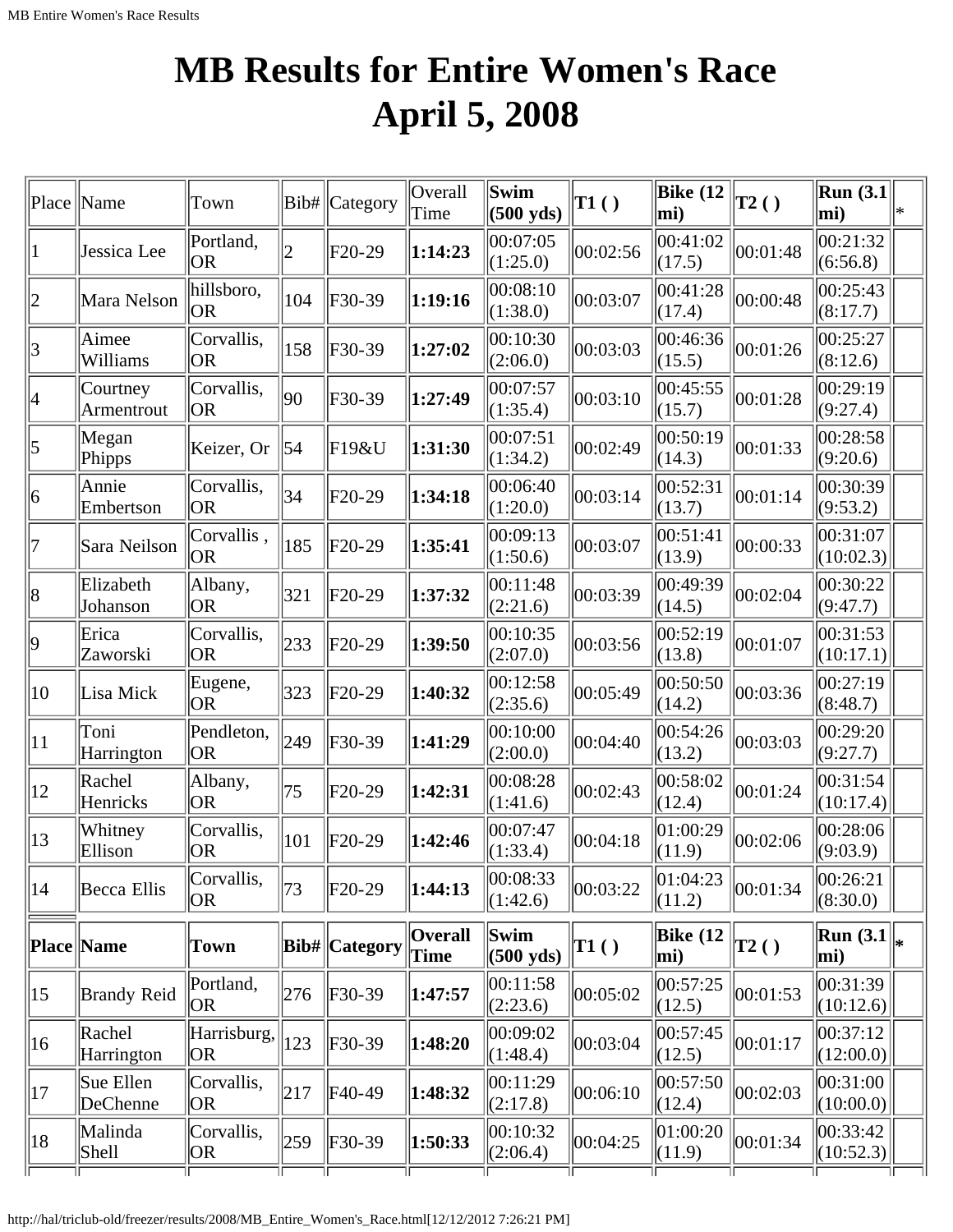| $ 19\rangle$ | Leslie<br>Belfanti        | Keizer, OR 207          |     | F40-49   | 1:50:50  | $\ 00:14:15$<br>(2:51.0) | 00:01:35  | (12.4)               | $\ 00:58:10\ _{00:01:54}$ | 00:34:56 <br>(11:16.1)               |                     |
|--------------|---------------------------|-------------------------|-----|----------|----------|--------------------------|-----------|----------------------|---------------------------|--------------------------------------|---------------------|
| 20           | Kim<br>Pezonella          | Sparks,<br>$ {\rm NV} $ | 279 | F30-39   | 1:51:35  | 00:12:18<br>(2:27.6)     | 00:03:59  | 00:57:20<br>(12.6)   | 00:01:55                  | 00:36:03 <br>$\vert (11:37.7) \vert$ |                     |
| 21           | Laurie<br>Ranger          | Roseburg,<br> OR        | 317 | F50-59   | 1:52:51  | 00:18:06<br>(3:37.2)     | 00:05:29  | 00:54:08<br>(13.3)   | 00:03:11                  | 00:31:57 <br>$\Vert (10:18.4) \Vert$ |                     |
| 22           | Shelley<br><b>Starkey</b> | Corvallis,<br> OR       | 246 | F40-49   | 1:54:39  | 00:11:25<br>(2:17.0)     | 00:03:27  | 01:02:35<br>(11.5)   | 00:04:49                  | 00:32:23 <br>(10:26.8)               |                     |
| 23           | Melissa<br>Dolbec         | hillsboro,<br>lor       | 315 | F30-39   | 2:02:28  | 00:13:26<br>(2:41.2)     | 00:04:24  | 01:04:41<br>(11.1)   | 00:04:19                  | 00:35:38 <br>$\vert (11:29.7) \vert$ |                     |
| 24           | <b>Robin Drews</b>        | Gresham,<br> OR         | 330 | F50-59   | 2:38:44  | 00:23:23 <br>(4:40.6)    | 00:03:11  | 01:19:24<br>(9.1)    | 00:03:49                  | 00:48:57<br> (15:47.4)               |                     |
| 25           | Erin<br>McKercher         | Eugene,<br> OR          | 328 | $F20-29$ | 99:99:99 | 00:13:35<br>(2:43.0)     | 00:02:00? | ΝO<br>TIME#?<br>(0)  | 00:02:00?                 | NO<br>TIME#?<br>(0)                  |                     |
|              | Allison<br>Hallin         | Portland,<br>OR.        | 174 | $F30-39$ |          | lΝO<br>TIME#?<br>(0)     | 00:02:00? | lΝO<br>TIME#?<br>(0) | 00:02:00?                 | lΝO<br>TIME#?<br>(0)                 | $\ $ dnf $\ $       |
|              | Jamie<br>McDaniel         | Scio, OR                | 324 | $F30-39$ |          | NO<br>TIME#?<br>(0)      | 00:02:00? | ΝO<br>TIME#?<br>(0)  | 00:02:00?                 | NO.<br>TIME#?<br>(0)                 | $\vert$ dnf $\vert$ |

**NOTE:** If your race number was not recorded at one of the timing checkpoints, your transition time is estimated at 00:02:00. This also causes your bike, swim, or run time to be an estimation. When this occurs, a question mark (?) follows the estimated times.

Category Abbreviations: "F19&U" means "Female 19 and Under" "F20-29" means "Female 20-29" "F30-39" means "Female 30-39" "F40-49" means "Female 40-49" "F50-59" means "Female 50-59"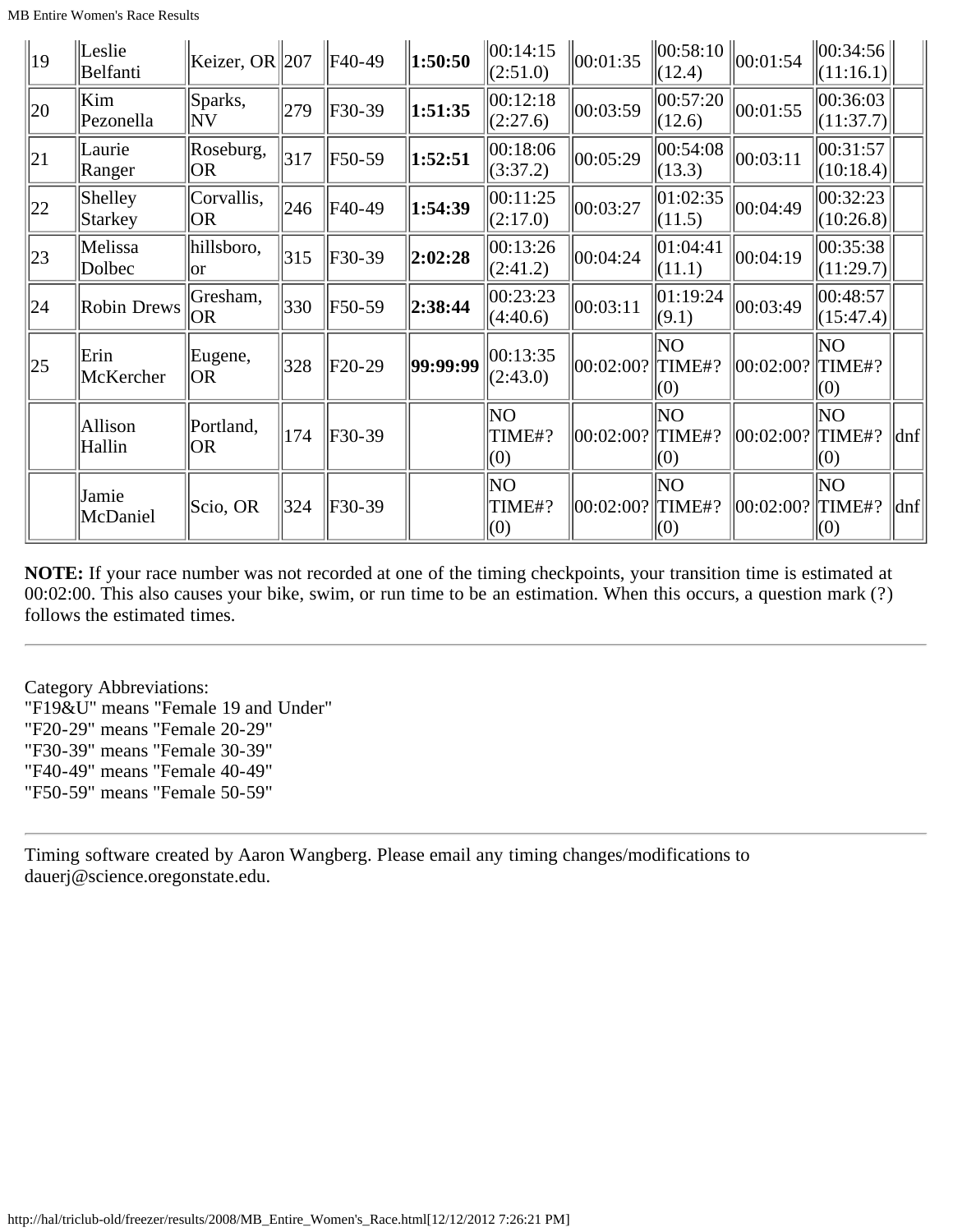# **MB Results for Female 19 and Under April 5, 2008**

| Place  Name                      | Town           |    |       | $\vert$ Overall<br>$\sim$ n   Bib#  Category   $\Gamma$ ime | $\left\Vert \text{Swim }$ (500<br>$ {\bf v} {\bf d} {\bf s} $ | T1<br>1 L L | $\parallel$ Bike (12<br>$\mathbf{m}$ | $\mathbf{T2}$  | $\parallel$ Run (3.1<br>$\mathbf{m}$ i | *∣ |
|----------------------------------|----------------|----|-------|-------------------------------------------------------------|---------------------------------------------------------------|-------------|--------------------------------------|----------------|----------------------------------------|----|
| $\parallel$ Megan<br>$\ $ Phipps | Keizer<br>  Or | 54 | F19&U | 1:31:30                                                     | 100:07:51<br>(1:34.2)                                         | 00:02:49    | 00:50:19<br>(14.3)                   | $\ 00:01:33\ $ | 00:28:58<br>$\ $ (9:20.6)              |    |

**NOTE:** If your race number was not recorded at one of the timing checkpoints, your transition time is estimated at 00:02:00. This also causes your bike, swim, or run time to be an estimation. When this occurs, a question mark (?) follows the estimated times.

Category Abbreviations: "F19&U" means "Female 19 and Under"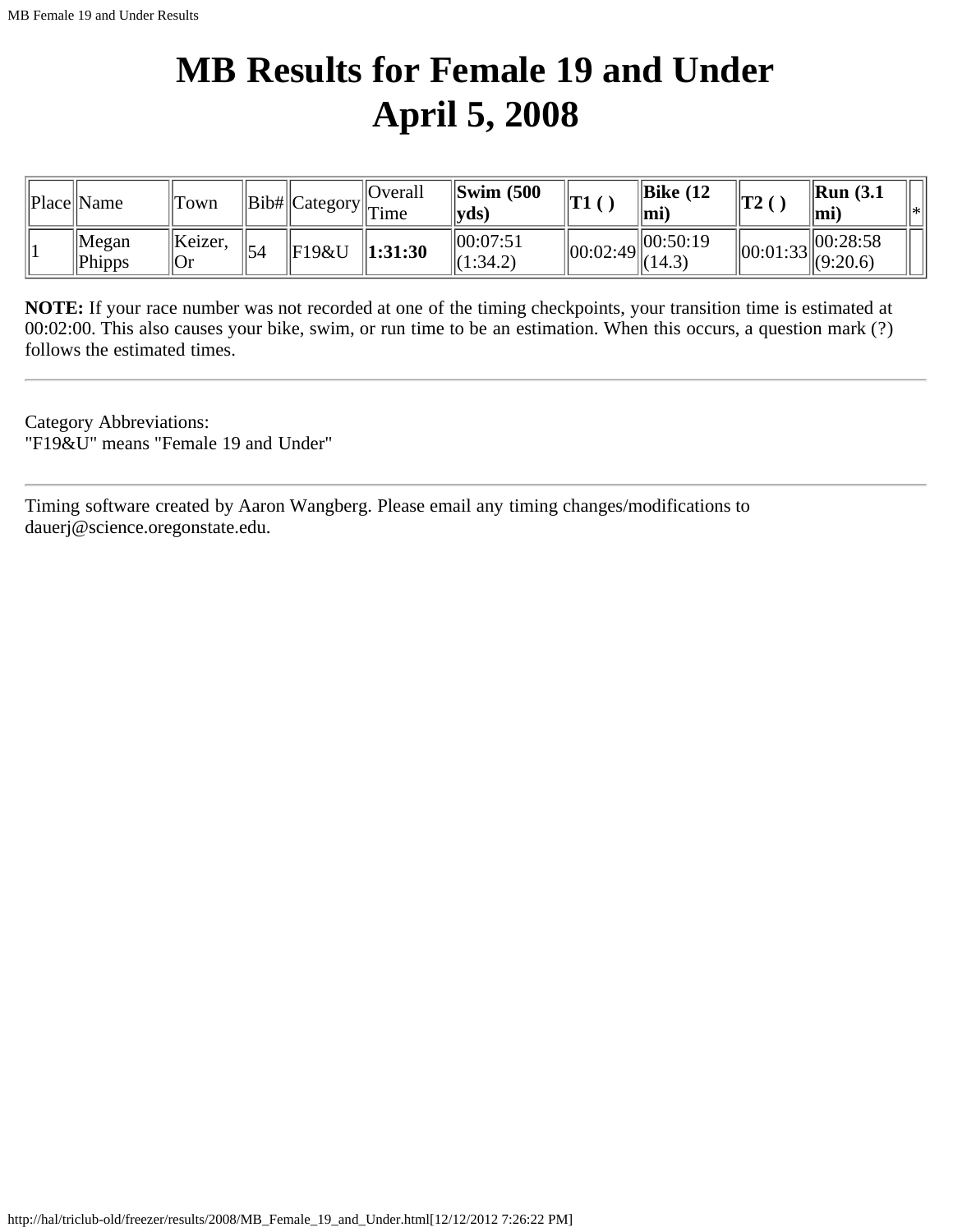### **MB Results for Female 20-29 April 5, 2008**

|                | Place Name            | Town               |     | Bib#  Category | Overall<br>Time | <b>Swim (500</b><br>$ {\bf y}$ ds) | $\ T1()$  | <b>Bike</b> (12<br>mi) | T2()      | $\vert$ Run (3.1 $\vert$<br>mi) |  |
|----------------|-----------------------|--------------------|-----|----------------|-----------------|------------------------------------|-----------|------------------------|-----------|---------------------------------|--|
| *              | Jessica Lee           | Portland,<br> OR   | 2   | F20-29         | 1:14:23         | 00:07:05<br>(1:25.0)               | 00:02:56  | 00:41:02<br>(17.5)     | 00:01:48  | 00:21:32<br>(6:56.8)            |  |
| $\vert$ 1      | Annie<br>Embertson    | Corvallis,<br>OR.  | 34  | F20-29         | 1:34:18         | 00:06:40<br>(1:20.0)               | 00:03:14  | 00:52:31<br>(13.7)     | 00:01:14  | 00:30:39<br>(9:53.2)            |  |
| $ 2\rangle$    | Sara Neilson          | Corvallis,<br> OR  | 185 | F20-29         | 1:35:41         | 00:09:13<br>(1:50.6)               | 00:03:07  | 00:51:41<br>(13.9)     | 00:00:33  | 00:31:07<br>(10:02.3)           |  |
| $\overline{3}$ | Elizabeth<br>Johanson | Albany,<br>lOR.    | 321 | F20-29         | 1:37:32         | 00:11:48<br>(2:21.6)               | 00:03:39  | 00:49:39<br>(14.5)     | 00:02:04  | 00:30:22<br>(9:47.7)            |  |
| 4              | Erica<br>Zaworski     | Corvallis,<br>IOR. | 233 | F20-29         | 1:39:50         | 00:10:35<br>(2:07.0)               | 00:03:56  | 00:52:19<br>(13.8)     | 00:01:07  | 00:31:53<br>(10:17.1)           |  |
| $\vert$ 5      | Lisa Mick             | Eugene,<br>IOR.    | 323 | F20-29         | 1:40:32         | 00:12:58<br>(2:35.6)               | 00:05:49  | 00:50:50<br>(14.2)     | 00:03:36  | 00:27:19<br>(8:48.7)            |  |
| 6              | Rachel<br>Henricks    | Albany,<br>OR.     | 75  | F20-29         | 1:42:31         | 00:08:28<br>(1:41.6)               | 00:02:43  | 00:58:02<br>(12.4)     | 00:01:24  | 00:31:54<br>(10:17.4)           |  |
| 7              | Whitney<br>Ellison    | Corvallis,<br>OR.  | 101 | F20-29         | 1:42:46         | 00:07:47<br>(1:33.4)               | 00:04:18  | 01:00:29<br>(11.9)     | 00:02:06  | 00:28:06<br>(9:03.9)            |  |
| 8              | Becca Ellis           | Corvallis,<br> OR  | 73  | F20-29         | 1:44:13         | 00:08:33<br>(1:42.6)               | 00:03:22  | 01:04:23<br>(11.2)     | 00:01:34  | 00:26:21<br>(8:30.0)            |  |
| $ 9\rangle$    | Erin<br>McKercher     | Eugene,<br> OR     | 328 | F20-29         | 99:99:99        | 00:13:35<br>(2:43.0)               | 00:02:00? | ΝO<br>TIME#?<br>(0)    | 00:02:00? | NO<br>TIME#?<br>(0)             |  |

**NOTE:** If your race number was not recorded at one of the timing checkpoints, your transition time is estimated at 00:02:00. This also causes your bike, swim, or run time to be an estimation. When this occurs, a question mark (?) follows the estimated times.

Category Abbreviations: "F20-29" means "Female 20-29"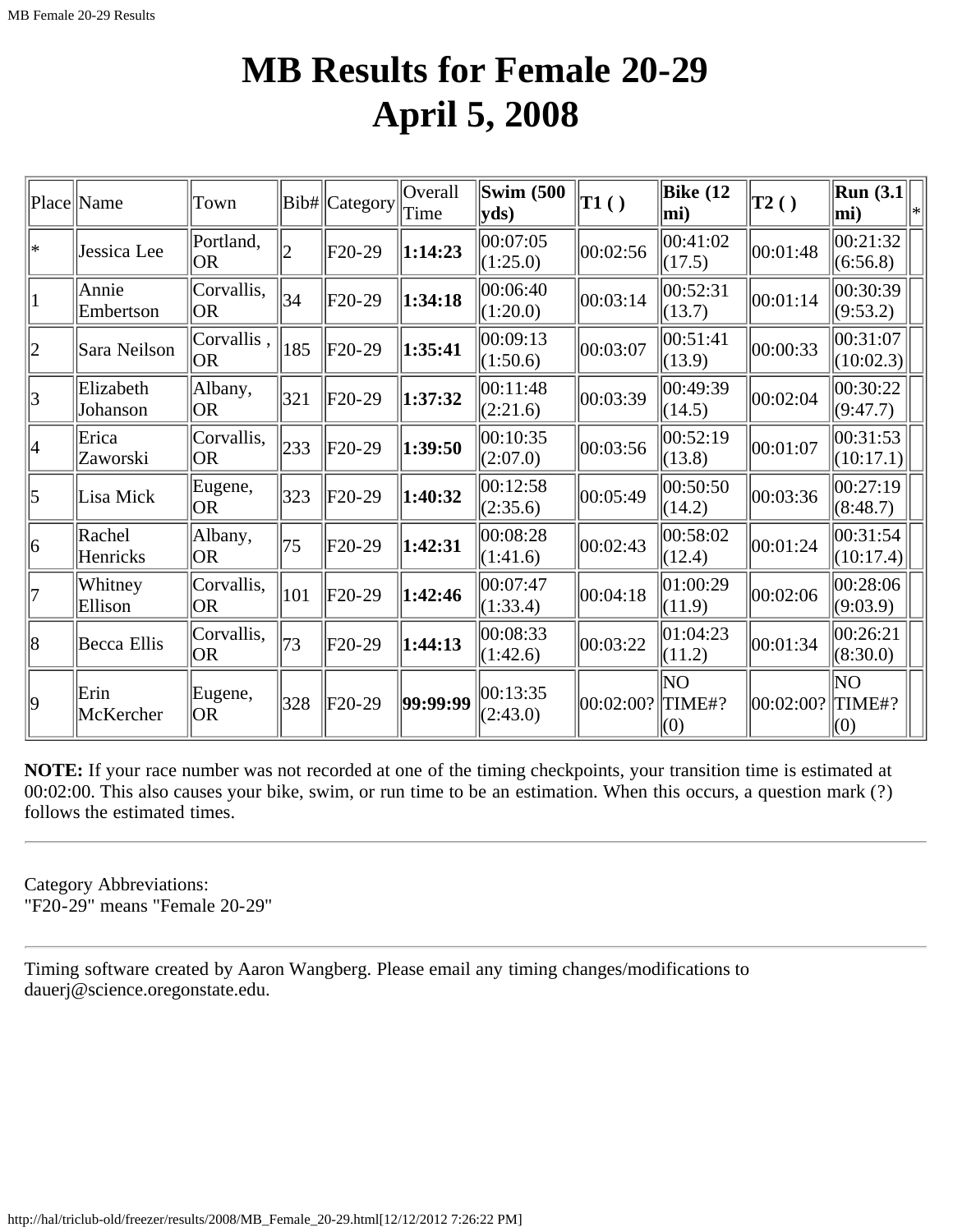### **MB Results for Female 30-39 April 5, 2008**

|             | Place Name             | Town                    |             | Bib# Category | Overall<br>Time | Swim<br>$(500 \text{ yds})$ | $\mathbf{T1}()$      | Bike $(12)$<br>$\vert$ mi)         | T2()      | Run $(3.1)$<br>$ \text{mi}\rangle$ | ∥∗                          |
|-------------|------------------------|-------------------------|-------------|---------------|-----------------|-----------------------------|----------------------|------------------------------------|-----------|------------------------------------|-----------------------------|
|             | Mara Nelson            | hillsboro,<br> OR       | 104         | F30-39        | 1:19:16         | 00:08:10<br>(1:38.0)        | 00:03:07             | 00:41:28<br> (17.4)                | 00:00:48  | $ 00:25:43\rangle$<br>(8:17.7)     |                             |
| $ 2\rangle$ | Aimee<br>Williams      | Corvallis,<br><b>OR</b> | 158         | F30-39        | 1:27:02         | 00:10:30<br>(2:06.0)        | 00:03:03             | 00:46:36<br>(15.5)                 | 00:01:26  | 00:25:27<br>(8:12.6)               |                             |
| $ 3\rangle$ | Courtney<br>Armentrout | Corvallis,<br><b>OR</b> | 90          | F30-39        | 1:27:49         | 00:07:57<br>(1:35.4)        | 00:03:10             | 00:45:55<br>(15.7)                 | 00:01:28  | 00:29:19<br>(9:27.4)               |                             |
| 4           | Toni<br>Harrington     | Pendleton,<br> OR       | 249         | F30-39        | 1:41:29         | 00:10:00<br>(2:00.0)        | 00:04:40             | 00:54:26<br>(13.2)                 | 00:03:03  | 00:29:20<br>(9:27.7)               |                             |
| 5           | <b>Brandy Reid</b>     | Portland,<br>lor        | 276         | F30-39        | 1:47:57         | 00:11:58<br>(2:23.6)        | 00:05:02             | 00:57:25<br>(12.5)                 | 00:01:53  | 00:31:39<br>(10:12.6)              |                             |
| 6           | Rachel<br>Harrington   | Harrisburg,<br>lor      | $\vert$ 123 | F30-39        | 1:48:20         | 00:09:02<br>(1:48.4)        | 00:03:04             | 00:57:45<br>(12.5)                 | 00:01:17  | $ 00:37:12\rangle$<br>(12:00.0)    |                             |
| 7           | Malinda Shell          | Corvallis,<br>lor       | 259         | $F30-39$      | 1:50:33         | 00:10:32<br>(2:06.4)        | 00:04:25             | 01:00:20<br>(11.9)                 | 00:01:34  | $ 00:33:42\rangle$<br>(10:52.3)    |                             |
| 8           | Kim<br>Pezonella       | Sparks,<br>ΝV           | 279         | $F30-39$      | 1:51:35         | 00:12:18<br>(2:27.6)        | 00:03:59             | 00:57:20<br>(12.6)                 | 00:01:55  | 00:36:03<br>(11:37.7)              |                             |
| 9           | Melissa<br>Dolbec      | hillsboro,<br>lor       | 315         | F30-39        | 2:02:28         | 00:13:26<br>(2:41.2)        | 00:04:24             | 01:04:41<br>(11.1)                 | 00:04:19  | 00:35:38<br>(11:29.7)              |                             |
|             | Allison Hallin         | Portland.<br>lor        | 174         | $F30-39$      |                 | ΝO<br>TIME#?<br>(0)         | $ 00:02:00? $ TIME#? | NO<br>(0)                          | 00:02:00? | ΝO<br>TIME#?<br>(0)                | $ $ dnf                     |
|             | Jamie<br>McDaniel      | Scio, OR                | 324         | F30-39        |                 | lΝO<br>TIME#?<br>(0)        | 00:02:00?            | <b>NO</b><br>$\vert$ TIME#?<br>(0) | 00:02:00? | NO.<br>TIME#?<br>(0)               | $\left  \text{dnf} \right $ |

**NOTE:** If your race number was not recorded at one of the timing checkpoints, your transition time is estimated at 00:02:00. This also causes your bike, swim, or run time to be an estimation. When this occurs, a question mark (?) follows the estimated times.

Category Abbreviations: "F30-39" means "Female 30-39"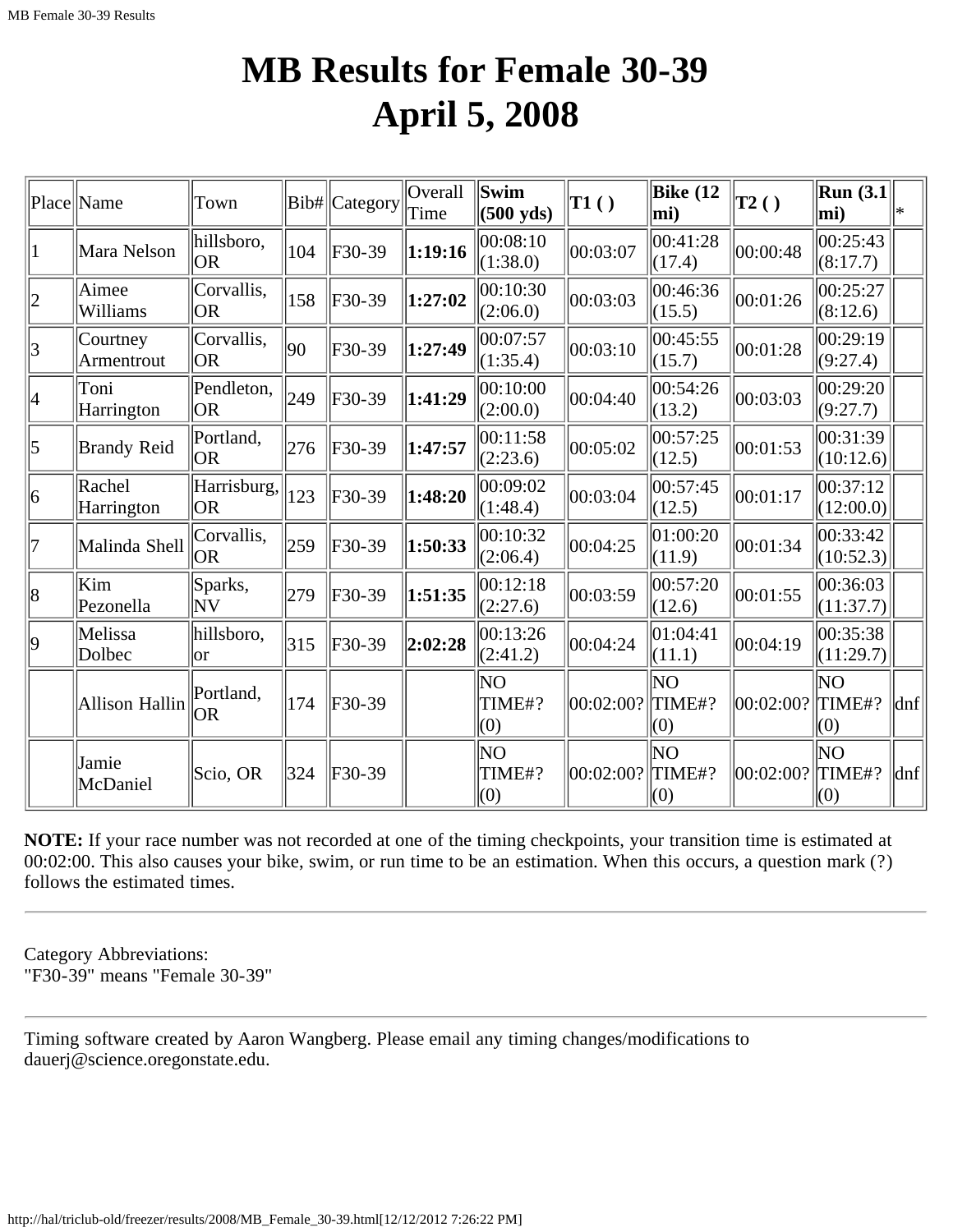## **MB Results for Female 40-49 April 5, 2008**

|             | Place Name                        | Town              |     | Bib#  Category <sup> '</sup> | Overall<br>$\ $ Time | $\left  \text{Swim } (500 \right $<br>$ {\bf y}$ ds) | $\ T1$ ( )                                     | $\parallel$ Bike (12<br>$ \mathbf{mi} $        | 'T2()          | $\mathbf{Run}$ (3.1)<br>∥∗∣<br>mi) |
|-------------|-----------------------------------|-------------------|-----|------------------------------|----------------------|------------------------------------------------------|------------------------------------------------|------------------------------------------------|----------------|------------------------------------|
|             | $\parallel$ Sue Ellen<br>DeChenne | Corvallis <br> OR |     | F40-49                       | 1:48:32              | 00:11:29<br>(2:17.8)                                 |                                                | $\left\  00:06:10 \right\  00:57:50$<br>(12.4) | 00:02:03       | $\ 00:31:00\ $<br>(10:00.0)        |
| $ 2\rangle$ | Leslie Belfanti                   | Keizer,<br> OR    | 207 | F40-49                       | 1:50:50              | 00:14:15<br>(2:51.0)                                 |                                                | $\left\  00:01:35 \right\  00:58:10$<br>(12.4) | $\ 00:01:54\ $ | 00:34:56<br>(11:16.1)              |
| 3           | <b>Shelley</b><br>Starkey         | Corvallis,<br> OR | 246 | $\ $ F40-49                  | 1:54:39              | 00:11:25<br>(2:17.0)                                 | $\left\  00:03:27 \right\  01:02:35$<br>(11.5) |                                                | $\ 00:04:49\ $ | 00:32:23<br>(10:26.8)              |

**NOTE:** If your race number was not recorded at one of the timing checkpoints, your transition time is estimated at 00:02:00. This also causes your bike, swim, or run time to be an estimation. When this occurs, a question mark (?) follows the estimated times.

Category Abbreviations: "F40-49" means "Female 40-49"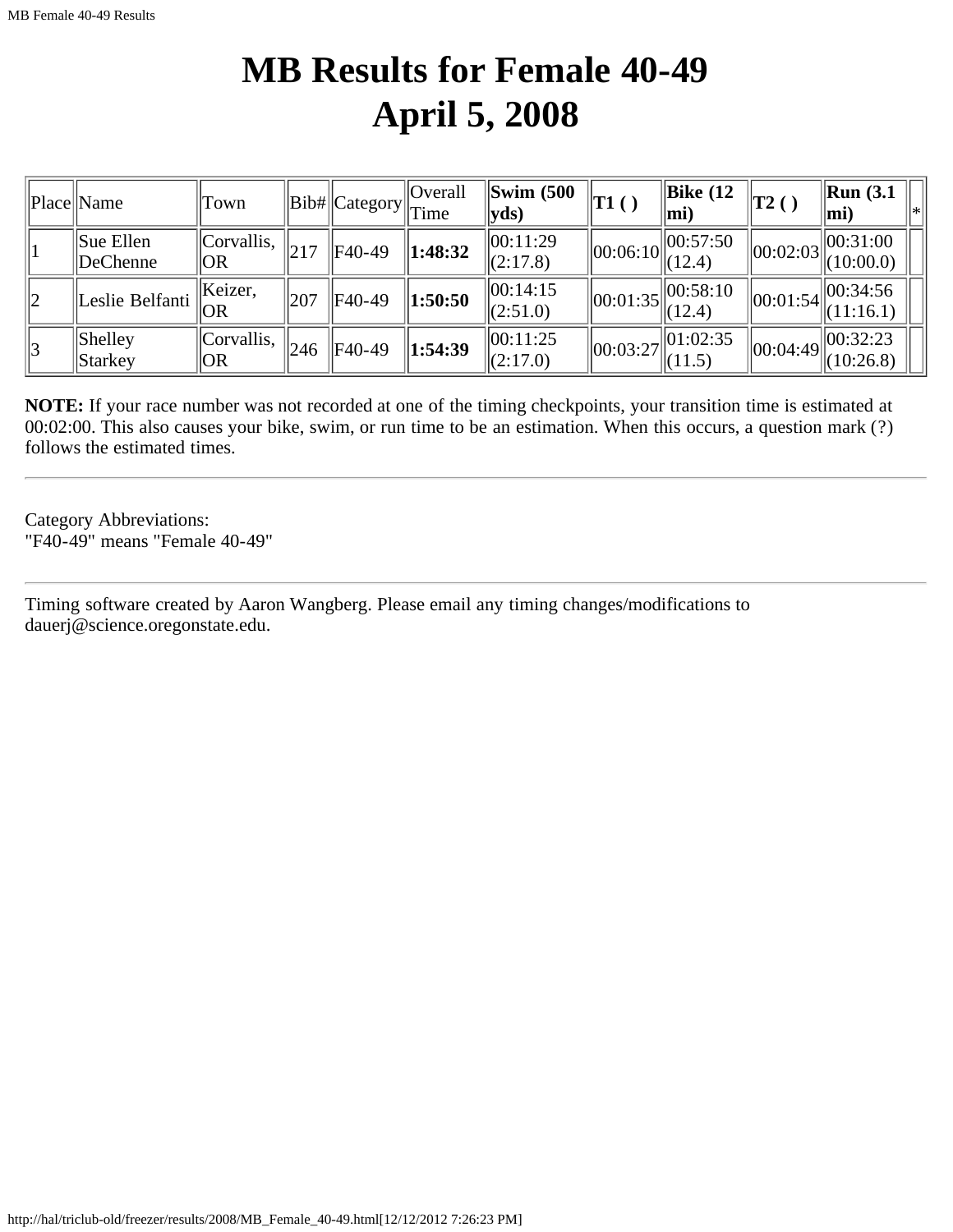# **MB Results for Female 50-59 April 5, 2008**

|    | Place  Name                          | Town                  |                 |                    | Overall<br>$\ Bib\ $ Category $\ T\ $ | $\left  \text{Swim } (500 \right $<br>$ {\bf v} {\bf d} {\bf s} $ | <b>T1</b> | $\vert$ Bike (12<br>lmi)                       | $ T2$ ( )      | $\parallel$ Run (3.1<br>ll∗<br>∥mi, |
|----|--------------------------------------|-----------------------|-----------------|--------------------|---------------------------------------|-------------------------------------------------------------------|-----------|------------------------------------------------|----------------|-------------------------------------|
|    | <i><u>ILaurie</u></i><br>$\ $ Ranger | Roseburg,<br> OR      | 317             | $\parallel$ F50-59 | $\ 1:52:51$                           | $\ 00:18:06$<br>$\ (3:37.2)$                                      |           | $\left\  00:05:29 \right\  00:54:08$<br>(13.3) | 00:03:11       | 00:31:57<br>$\ (10:18.4)$           |
| 12 | $\mathbb{R}$ obin<br>$\vert$ Drews   | Gresham,<br><b>OR</b> | $^{\prime}$ 330 | $ F50-59$          | $\ 2:38:44$                           | 00:23:23<br>(4:40.6)                                              | 00:03:11  | $\ 01:19:24$<br>$\ $ (9.1)                     | $\ 00:03:49\ $ | 00:48:57<br>(15:47.4)               |

**NOTE:** If your race number was not recorded at one of the timing checkpoints, your transition time is estimated at 00:02:00. This also causes your bike, swim, or run time to be an estimation. When this occurs, a question mark (?) follows the estimated times.

Category Abbreviations: "F50-59" means "Female 50-59"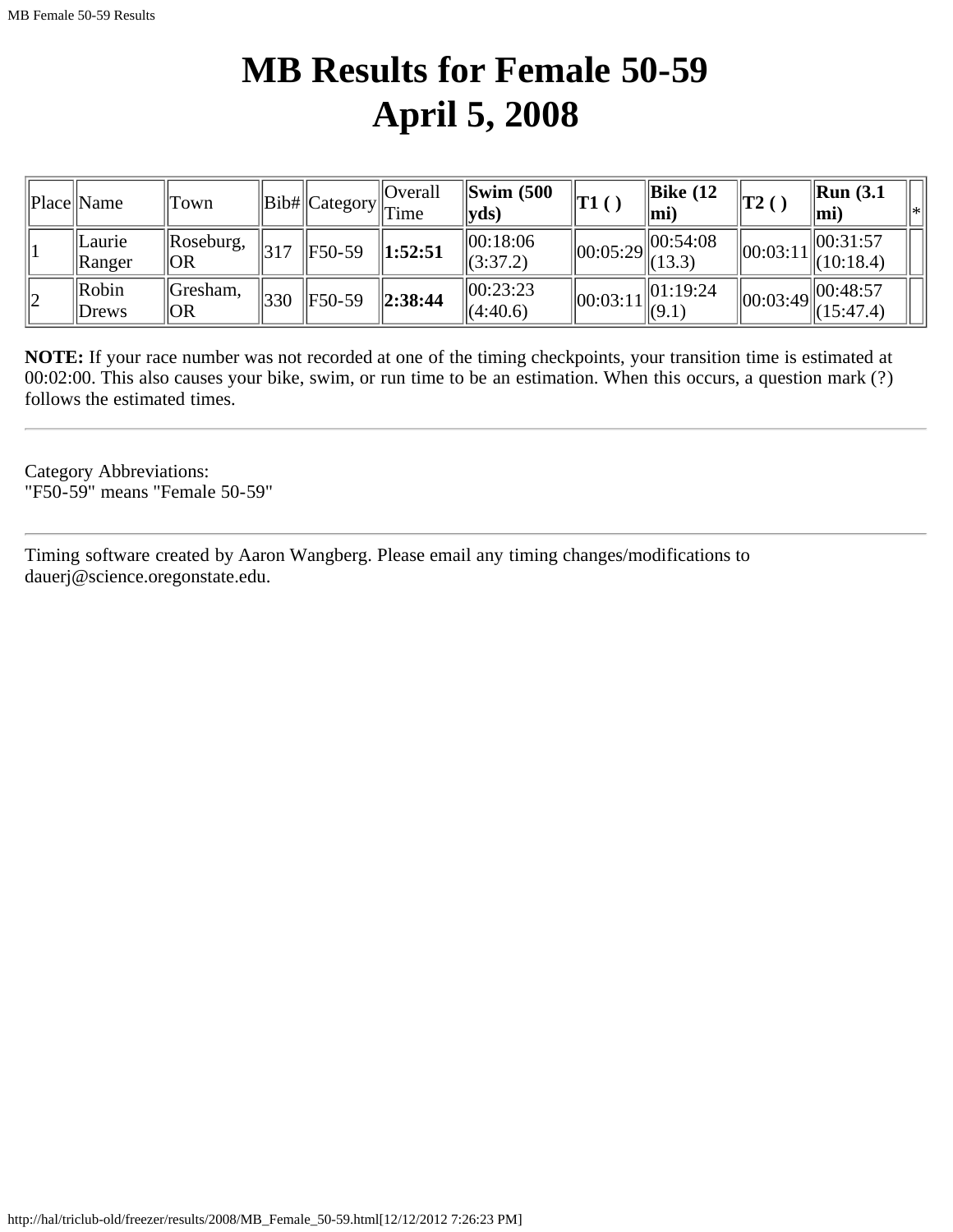### **MB Results for Male 20-29 April 5, 2008**

|             | Place Name                    | Town              |                 | $\ Bib\ $ Category $\ $ Time | Overall       | $\left\Vert \text{Swim }$ (500<br>$ {\bf v}$ ds) | T1()                                           | $\parallel$ Bike (12<br>$\vert$ mi)                             | $\ {\rm T2~}$ ( )              | Run(3.1)<br>l∗<br>$\vert$ mi)                  |
|-------------|-------------------------------|-------------------|-----------------|------------------------------|---------------|--------------------------------------------------|------------------------------------------------|-----------------------------------------------------------------|--------------------------------|------------------------------------------------|
|             | <b>Sam</b><br>Gibson          | Corvallis,<br>IOR | 171             | M20-29                       | $\ 1:18:46$   | 00:07:36<br>$\Vert (1:31.2)$                     |                                                | $\left\  00:02:13 \right\  00:46:09$<br>(15.6)                  | $\ 00:00:24\ $                 | 00:22:24<br>(7:13.5)                           |
| $ 2\rangle$ | <b>Brad</b><br><b>Jarmain</b> | Philomath<br> OR  | 178             | M20-29                       | $\ 1:18:54$   | 100:09:12<br>(1:50.4)                            | $\left\  00:03:36 \right\  00:42:44$<br>(16.8) |                                                                 | $\ 00:00:34\ $                 | $\left\  00:22:48 \atop (7:21.3) \right\ $     |
| 3           | Joe<br>$ $ Tyburczy           | Corvallis.<br> OR | $\vert$ 156     | M20-29                       | $\ 1:23:13$   | 00:09:40<br>$\Vert (1:56.0) \Vert$               | $\ 00:03:06\ $                                 | $\frac{1}{100:45:04}$<br>(16.0)                                 | $\vert\vert 00$ :00:37 $\vert$ | 00:24:46<br>(7:59.4)                           |
| 4           | Steve<br>Bastian              | Beaverton,<br> OR | $\parallel$ 220 | M20-29                       | $\ 1:29:06\ $ | 00:10:29<br> (2:05.8)                            |                                                | $\left\  00:03:19 \right\  \left\  00:49:42 \right\ $<br>(14.5) |                                | $\ 00:01:35\ _{\infty}^{00:24:01}$<br>(7:44.8) |

**NOTE:** If your race number was not recorded at one of the timing checkpoints, your transition time is estimated at 00:02:00. This also causes your bike, swim, or run time to be an estimation. When this occurs, a question mark (?) follows the estimated times.

Category Abbreviations: "M20-29" means "Male 20-29"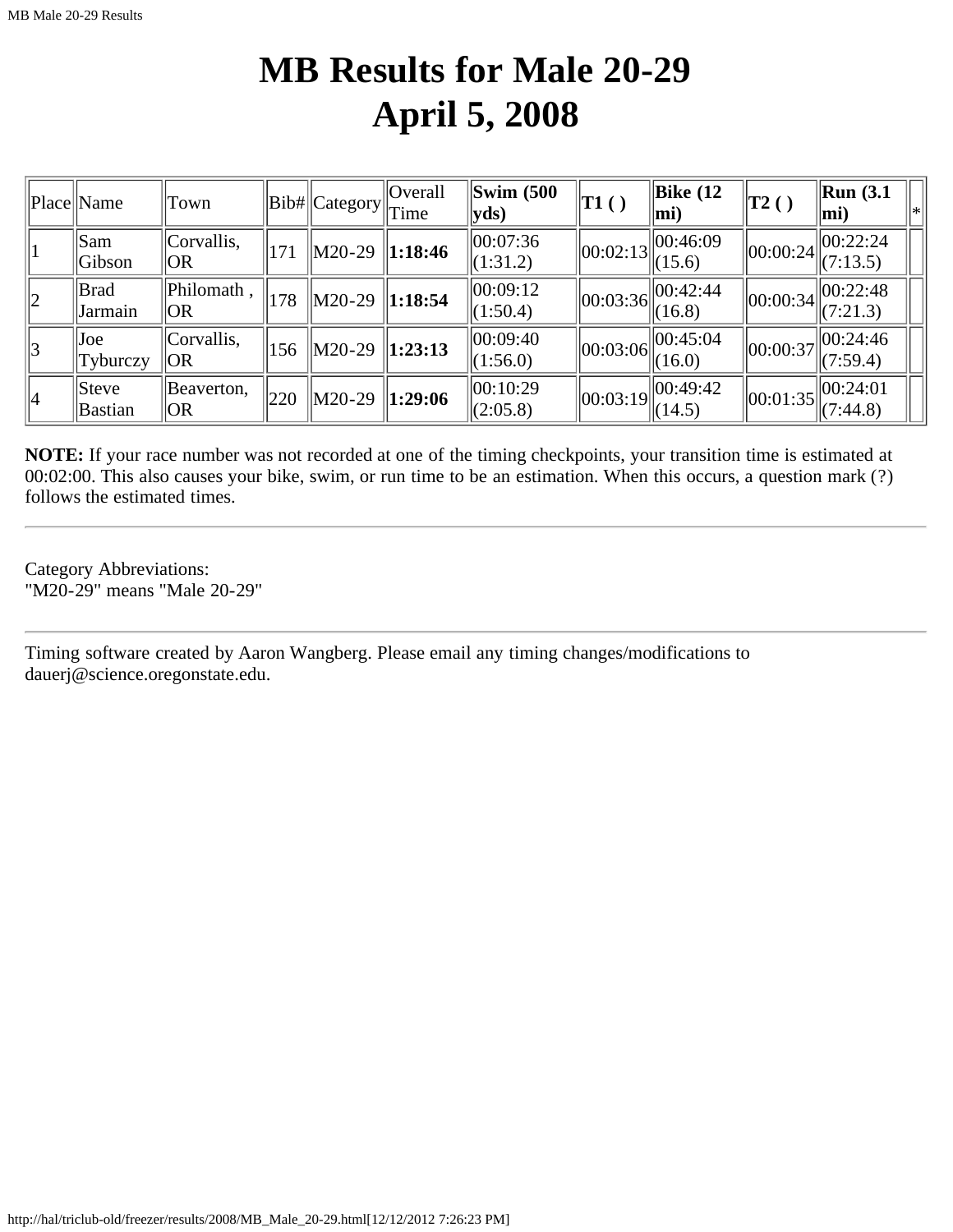### **MB Results for Male 30-39 April 5, 2008**

|                 | Place Name       | Town              |            | Bib#  Category | <b>Overall</b><br>Time  | Swim $(500)$<br>$ {\bf v} {\bf d} s)$ | $\vert$ T1() | $\vert$ Bike (12<br>$ mi$ )                               | $\vert$ T2() | $\vert$ Run (3.1<br>l∗k<br>$ mi$ ) |
|-----------------|------------------|-------------------|------------|----------------|-------------------------|---------------------------------------|--------------|-----------------------------------------------------------|--------------|------------------------------------|
|                 | Matt<br>Dehlin   | Philomath,<br> OR | 150        | M30-39         | 1:16:15                 | 00:09:31<br>(1:54.2)                  | 00:02:48     | 00:42:49<br>(16.8)                                        | 00:01:50     | 00:19:17<br>(6:13.2)               |
| $ 2\rangle$     | John<br>Belfanti | Keizer, OR        | 160        | M30-39         | 1:22:05                 | 00:11:13<br>(2:14.6)                  |              | $\left\  00:03:29 \right\  00:\overline{43:01}$<br>(16.7) |              | $\ 00:00:55\ $<br>(7:33.9)         |
| 3               | Justin<br>Elser  | Corvallis,<br> OR | $\vert$ 57 | M30-39         | $\vert 1:31:12 \vert$   | 00:08:12<br>(1:38.4)                  | 00:04:19     | $\ 00:45:55$<br>(15.7)                                    | 00:01:41     | 00:31:05<br>(10:01.6)              |
| 4               | Brad<br>Chapin   | Portland,<br> OR  | 251        | M30-39         | $\vert 1:32:27 \rangle$ | 00:10:58<br>(2:11.6)                  |              | $\left\  00:03:26 \right\  00:\overline{48:26}$<br>(14.9) | 00:02:21     | 00:27:16<br>(8:47.7)               |
| $\vert 5 \vert$ | Dave<br>Akishin  | Corvallis,<br> OR | 237        | M30-39         | $\ 1:34:16$             | 00:10:20<br>(2:04.0)                  | 00:06:07     | 00:47:12<br>(15.3)                                        | 00:02:05     | 00:28:32<br>(9:12.3)               |

**NOTE:** If your race number was not recorded at one of the timing checkpoints, your transition time is estimated at 00:02:00. This also causes your bike, swim, or run time to be an estimation. When this occurs, a question mark (?) follows the estimated times.

Category Abbreviations: "M30-39" means "Male 30-39"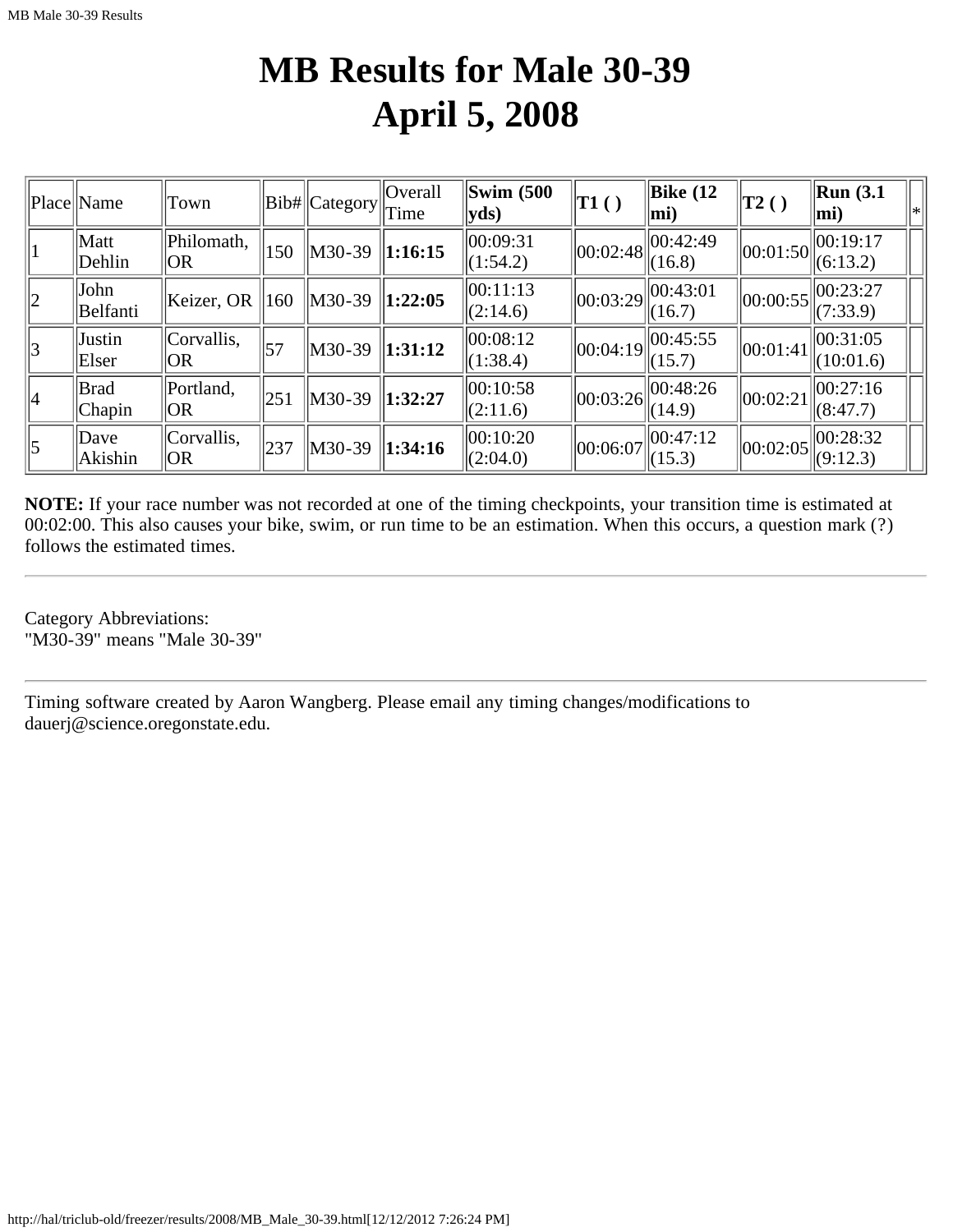### **MB Results for Male 40-49 April 5, 2008**

|             | Place  Name                      | Town                          |      | $\ Bib\# \ $ Category $\ $ Time        | Overall     | $\left\Vert \text{Swim }$ (500)<br>$ yds\rangle$ | $\ T1$ ( )     | Bike $(12)$<br>lmi)                             | T2()                                                   | $\mathbf{Run}$ (3.1)<br> *∣<br>$\vert$ mi)        |
|-------------|----------------------------------|-------------------------------|------|----------------------------------------|-------------|--------------------------------------------------|----------------|-------------------------------------------------|--------------------------------------------------------|---------------------------------------------------|
| l∗          | $\vert$ Guy<br>$\vert$ Boulanger | Corvallis,<br> OR             | 45   | $\parallel$ M40-49 $\parallel$ 1:13:12 |             | 00:08:33<br>$\Vert(1:42.6)\Vert$                 |                | $\ 00:38:31$<br>$\ 00:03:20\ _{(18.7)}^{\circ}$ | 00:01:37                                               | $\vert$  00:21:11<br>$\ $ (6:50.0)                |
|             | Brian<br>$ $ Cummins             | $\mathsf{N}$ ancouver,<br> WA | 286  | $\big  M40-49 \big  1:36:41 \big $     |             | 00:13:29<br>$\Vert(2:41.8)\Vert$                 | 00:03:21       | 00:43:58<br>(16.4)                              |                                                        | $\left\  00:03:05 \right\  00:32:48$<br>(10:34.8) |
| $ 2\rangle$ | Richard<br><b>Sandler</b>        | Corvallis,<br> OR             | 1282 | M40-49                                 | $\ 1:40:27$ | 00:11:24<br> (2:16.8)                            | $\ 00:03:47\ $ | $\ 00:52:31$<br>$\ $ (13.7)                     | $\left\  00:03:52 \right\  00:28:53 \newline (9:19.0)$ |                                                   |

**NOTE:** If your race number was not recorded at one of the timing checkpoints, your transition time is estimated at 00:02:00. This also causes your bike, swim, or run time to be an estimation. When this occurs, a question mark (?) follows the estimated times.

Category Abbreviations: "M40-49" means "Male 40-49"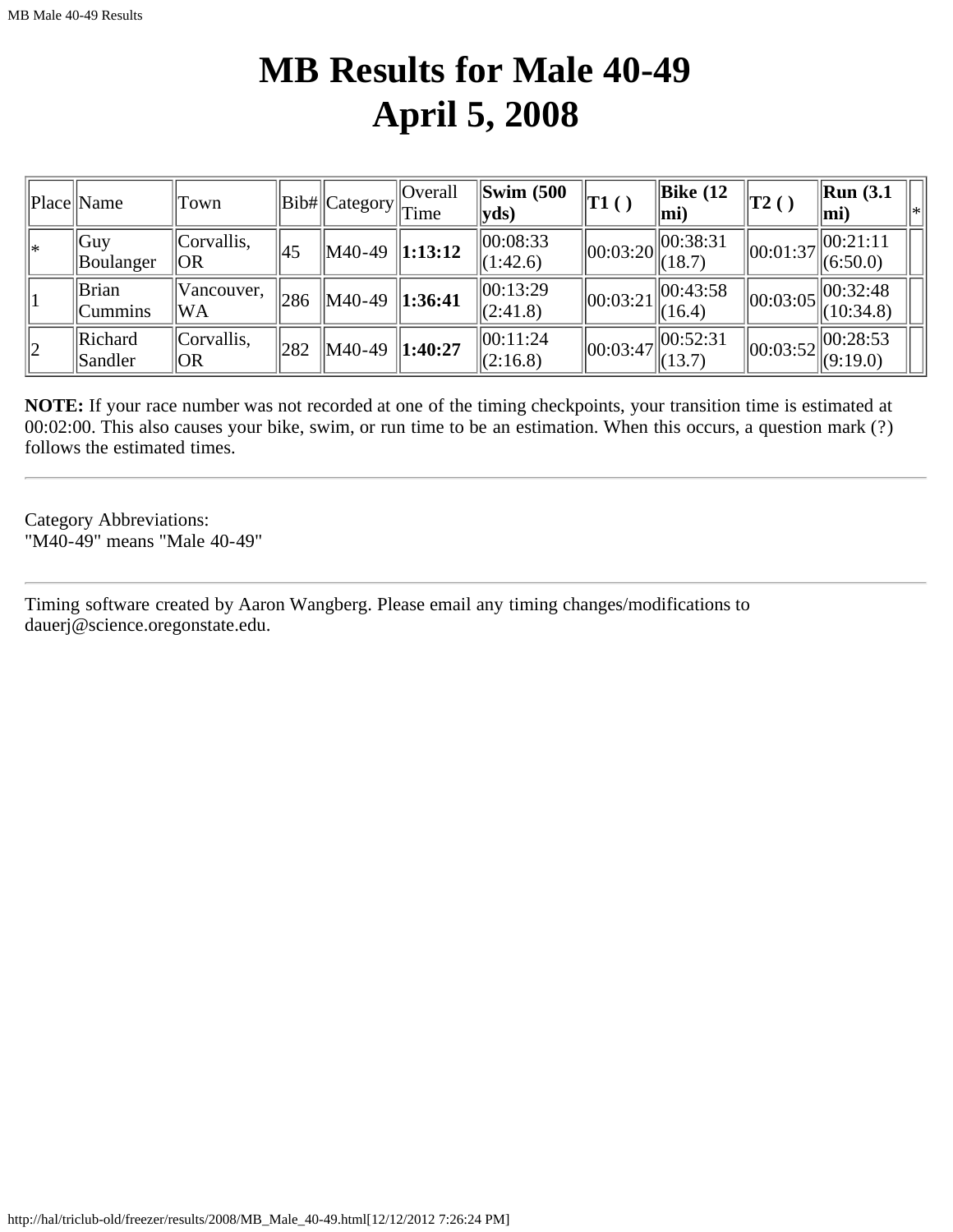## **MB Results for Male 50-59 April 5, 2008**

|             | Place  Name                    | Town              |     | $\ Bib\ $ Category $\ T\ $             | Overall     | $\left\Vert \text{Swim }$ (500<br>$ yds\rangle$ | T1()                            | $\parallel$ Bike (12<br>$\left\vert \text{mi}\right\rangle$ | $\vert$ T2()                     | $\mathbf{Run}$ (3.1)<br> ∗ <br>$ \mathbf{mi} $     |
|-------------|--------------------------------|-------------------|-----|----------------------------------------|-------------|-------------------------------------------------|---------------------------------|-------------------------------------------------------------|----------------------------------|----------------------------------------------------|
|             | $ $ Steve<br>Drake             | Corvallis,<br> OR | 121 | $\parallel$ M50-59 $\parallel$ 1:29:46 |             | $ 00:08:42\rangle$<br>$\Vert$ (1:44.4)          | $\vert 00:02:46 \rangle$        | 00:48:59<br>(14.7)                                          | 00:01:37                         | $ 100:27:42\rangle$<br>$\ (8:56.1)$                |
| $ 2\rangle$ | $\ $ Roger<br>Traylor          | Albany,<br> OR    | 288 | $\big  M50-59 \big  1:34:38$           |             | 00:11:04<br> (2:12.8)                           | 00:04:36                        | 00:49:02<br>(14.7)                                          | $\left\Vert 00:02:29\right\Vert$ | 00:27:27<br> (8:51.3)                              |
| 3           | $\parallel$ Robert<br>  Miller | Corvallis.<br> OR | 313 | M50-59                                 | $\ 2:11:11$ | 00:16:12?<br>$\Vert$ (3:14.4)                   | $\vert\vert 00$ :02:00? $\vert$ | 01:11:22<br>(10.1)                                          |                                  | $\log_{100}: 03:27$ $\approx 0.38:10$<br>(12:18.7) |

**NOTE:** If your race number was not recorded at one of the timing checkpoints, your transition time is estimated at 00:02:00. This also causes your bike, swim, or run time to be an estimation. When this occurs, a question mark (?) follows the estimated times.

Category Abbreviations: "M50-59" means "Male 50-59"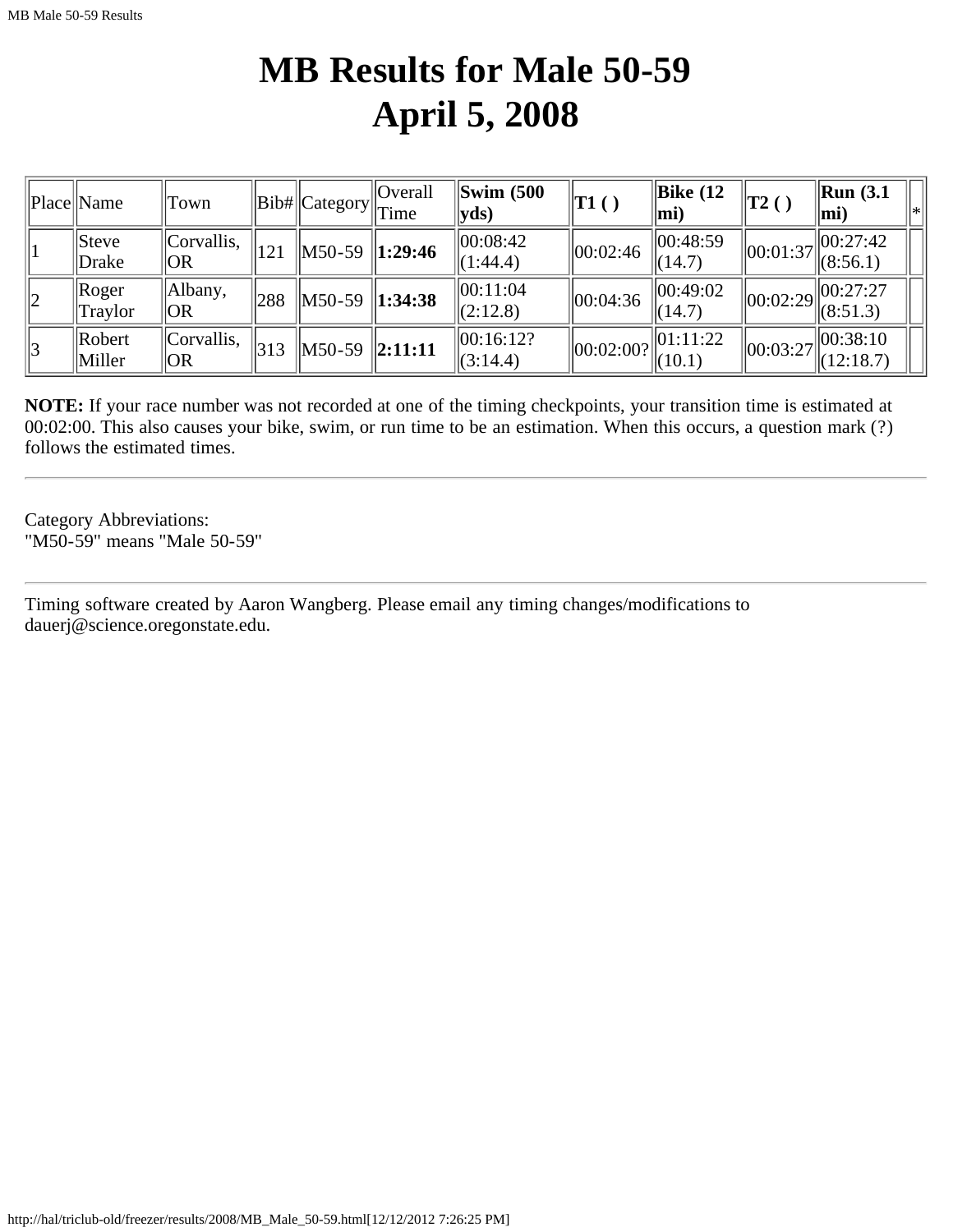# **Relay Results for Entire Race April 5, 2008**

|                | Place Name                    | Town                    |                  | Bib# Category                              | Overall<br>Time | Swim<br>(500)<br>$ {\bf v} {\bf d} s)$ | TI( )     | <b>Bike</b> (12<br>mi) | $\vert$ T2() | <b>Run</b> (3.1)<br>$ \text{mi}\rangle$ | l*                          |
|----------------|-------------------------------|-------------------------|------------------|--------------------------------------------|-----------------|----------------------------------------|-----------|------------------------|--------------|-----------------------------------------|-----------------------------|
|                | Better Late then<br>Never     | Aloha, OR               | $\vert 51 \vert$ | M                                          | 1:05:16         | 00:07:23<br>(1:28.6)                   | 00:01:10  | 00:36:49<br>(19.6)     | 00:00:49     | 00:19:05<br>(6:09.4)                    |                             |
| $\overline{2}$ | Ekib                          | Beaverton,<br><b>OR</b> | 109              | M                                          | 1:16:22         | 00:09:03<br>(1:48.6)                   | 00:01:01  | 00:43:45<br>(16.5)     | 00:00:17     | 00:22:16<br>(7:11.0)                    |                             |
| 3              | Heathens                      | Corvallis,<br><b>OR</b> | 42               | $\overline{C}$                             | 1:17:12         | 00:07:13<br>(1:26.6)                   | 00:01:08  | 00:43:57<br>(16.4)     | 00:00:49     | 00:24:05<br>(7:46.1)                    |                             |
| 4              | Uncomfortably<br>Energetic    | Corvallis,<br> Or       | 62               | $\overline{C}$                             | 1:20:40         | 00:07:53<br>(1:34.6)                   | 00:01:00  | 00:44:34<br>(16.2)     | 00:00:54     | 00:26:19<br>(8:29.4)                    |                             |
| $\overline{5}$ | Older Is Better               | Eugene,<br> OR          | 247              | $\overline{\text{C}}$                      | 1:21:25         | 00:11:02<br>(2:12.4)                   | 00:00:56  | 00:41:54<br>(17.2)     | 00:01:07     | 00:26:26<br>(8:31.6)                    |                             |
| 6              | Cougars                       | Eugene, or              | 216              | F                                          | 1:22:11         | 00:10:56<br>(2:11.2)                   | 00:01:03  | 00:45:18<br>(15.9)     | 00:01:01     | 00:23:53 <br>(7:42.3)                   |                             |
| 7              | The Screamin<br>Scandinavians | Salem, OR               | 256              | ІС                                         | 1:24:59         | 00:11:39<br>(2:19.8)                   | 00:01:07  | 00:46:47<br>(15.4)     | 00:00:48     | 00:24:38<br>(7:56.8)                    |                             |
| 8              | Two Stef/phs<br>and a Beth    | Salem, OR               | 120              | $\bf \rm F$                                | 1:26:11         | 00:08:23<br>(1:40.6)                   | 00:01:10  | 00:40:11<br>(17.9)     | 00:00:40     | 00:35:47<br>(11:32.6)                   |                             |
| 9              | Murdock Fever                 | Vancouver,<br> Wa       | 243              | $\mathsf{C}% _{0}\left( \mathbb{C}\right)$ | 1:35:20         | 00:10:10<br>(2:02.0)                   | 00:01:06  | 00:41:14<br>(17.5)     | 00:01:06     | 00:41:44<br>(13:27.7)                   |                             |
| 10             | The Gibson<br>Girls           | Corvallis,<br><b>OR</b> | 242              | F                                          | 1:38:01         | 00:11:53<br>(2:22.6)                   | 00:03:14  | 00:49:30<br>(14.5)     | 00:01:19     | 00:32:05<br>(10:21.0)                   |                             |
| 11             | TLA                           | Philomath,<br> OR       | 48               | F                                          | 1:40:59         | 00:07:21<br>(1:28.2)                   | 00:01:00  | 01:08:57<br>(10.4)     | 00:01:02     | 00:22:39<br>(7:18.4)                    |                             |
| $ 12\rangle$   | Friends<br>Believing          | salem, or               | 196              | F                                          | 99:99:99        | NO<br>TIME#?<br>(0)                    | 00:02:00? | ΝO<br>TIME#?<br>(0)    | 00:02:00?    | ΝO<br>TIME#?<br>(0)                     |                             |
|                | Two for one                   | Camas,<br><b>WA</b>     | 159              | C                                          |                 | NO<br>TIME#?<br>(0)                    | 00:02:00? | ΝO<br>TIME#?<br>(0)    | 00:02:00?    | lΝO<br>TIME#?<br>(0)                    | $\left  \text{dnf} \right $ |

**NOTE:** If your race number was not recorded at one of the timing checkpoints, your transition time is estimated at 00:02:00. This also causes your bike, swim, or run time to be an estimation. When this occurs, a question mark (?) follows the estimated times.

Category Abbreviations: "C" means "Co-ed" "F" means "Female" "M" means "Male"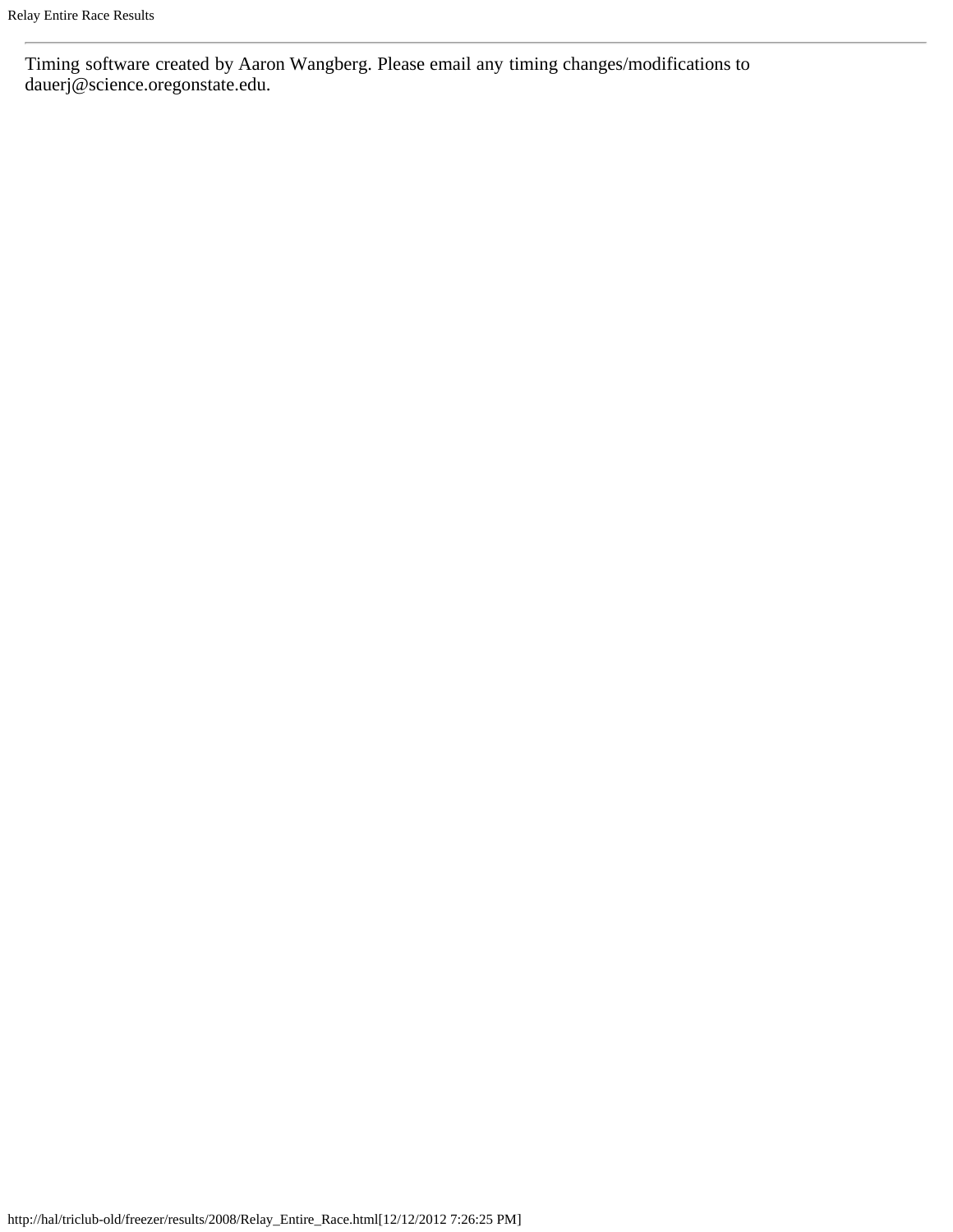# **Relay Results for Entire Men's Race April 5, 2008**

|  |  | Place  Name  Town  Bib#  Category  Overall Time  Swim (500 yds)  T1 ()  Bike (12 mi)  T2 ()  Run (3.1 mi)   <sub>*</sub> |
|--|--|--------------------------------------------------------------------------------------------------------------------------|
|--|--|--------------------------------------------------------------------------------------------------------------------------|

**NOTE:** If your race number was not recorded at one of the timing checkpoints, your transition time is estimated at 00:02:00. This also causes your bike, swim, or run time to be an estimation. When this occurs, a question mark (?) follows the estimated times.

Category Abbreviations: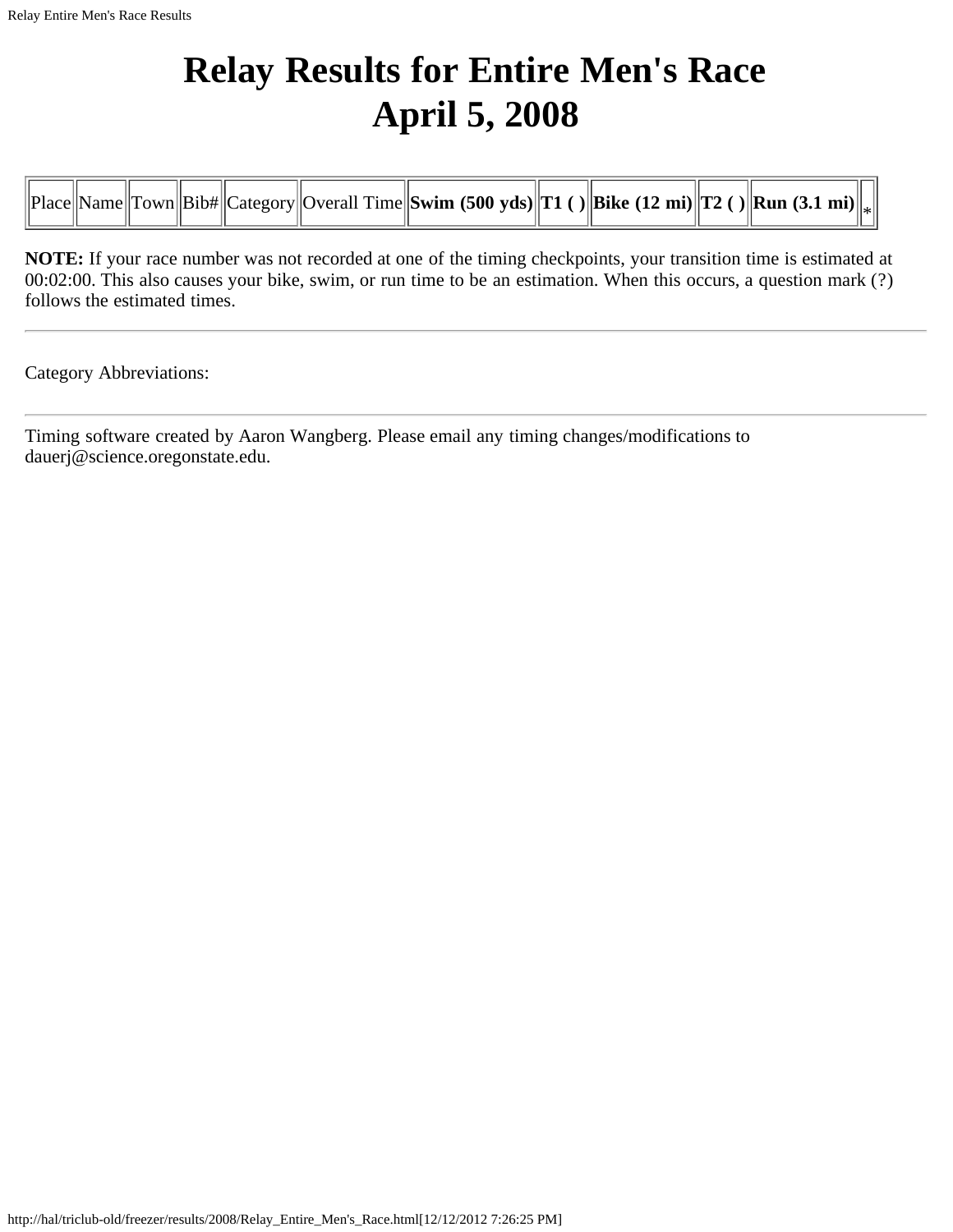## **Relay Results for Entire Women's Race April 5, 2008**

**NOTE:** If your race number was not recorded at one of the timing checkpoints, your transition time is estimated at 00:02:00. This also causes your bike, swim, or run time to be an estimation. When this occurs, a question mark (?) follows the estimated times.

Category Abbreviations: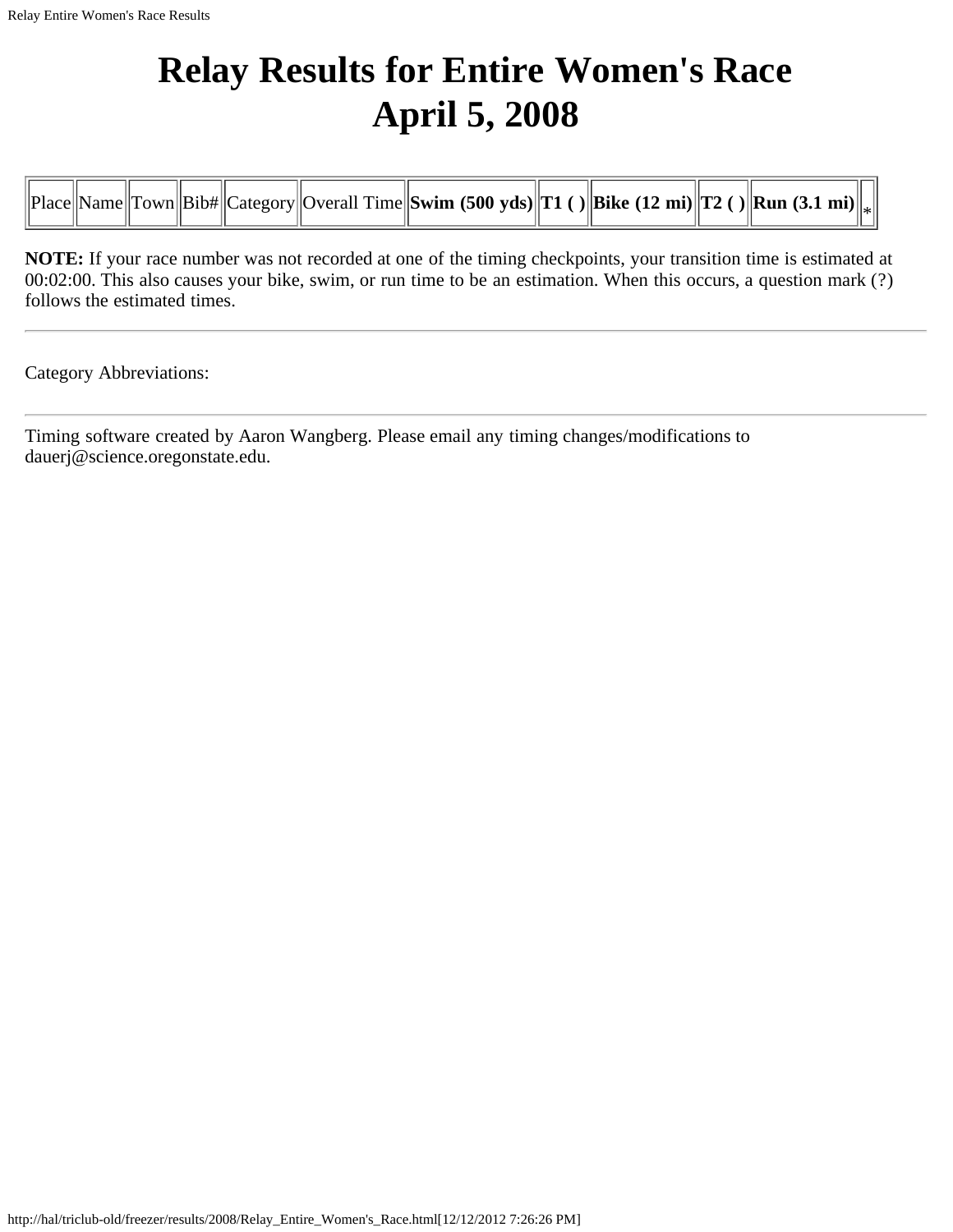## **Relay Results for Co-ed April 5, 2008**

|             | Place Name                    | Town                          |                 | Bib#  Category | <b>Overall</b><br>Time | Swim<br>$(500 \text{ yds})$ | T1()              | $\ \widehat{\text{Bike}}(12\ _{T2} )$<br>mi) |           | $\vert$ Run (3.1 $\vert$<br>mi) |     |
|-------------|-------------------------------|-------------------------------|-----------------|----------------|------------------------|-----------------------------|-------------------|----------------------------------------------|-----------|---------------------------------|-----|
|             | Heathens                      | Corvallis,<br> OR             | 42              |                | 1:17:12                | 00:07:13<br>(1:26.6)        | 00:01:08          | 00:43:57<br> (16.4)                          | 00:00:49  | 00:24:05<br>(7:46.1)            |     |
| $ 2\rangle$ | Uncomfortably<br>Energetic    | Corvallis,<br> Or             | 62              |                | 1:20:40                | 00:07:53 <br>(1:34.6)       | 00:01:00          | 00:44:34<br>(16.2)                           | 00:00:54  | 00:26:19<br>(8:29.4)            |     |
| 3           | Older Is Better               | Eugene,<br> OR                | 247             |                | 1:21:25                | 00:11:02<br>(2:12.4)        | 00:00:56          | 00:41:54<br>(17.2)                           | 00:01:07  | 00:26:26 <br>(8:31.6)           |     |
| 4           | The Screamin<br>Scandinavians | $\beta$ Salem, OR $\beta$ 256 |                 |                | 1:24:59                | 00:11:39<br>(2:19.8)        | 00:01:07          | 00:46:47<br> (15.4)                          | 00:00:48  | 00:24:38<br>(7:56.8)            |     |
| 5           | Murdock Fever                 | Vancouver,<br> Wa             | $\parallel$ 243 |                | 1:35:20                | 00:10:10<br>(2:02.0)        | 00:01:06          | 00:41:14<br>(17.5)                           | 00:01:06  | 00:41:44 <br>(13:27.7)          |     |
|             | Two for one                   | Camas,<br>WA                  | 159             | C              |                        | <b>NO</b><br>TIME#?<br>(0)  | 00:02:00?  TIME#? | NO<br>(0)                                    | 00:02:00? | NO.<br>TIME#?<br>(0)            | dnf |

**NOTE:** If your race number was not recorded at one of the timing checkpoints, your transition time is estimated at 00:02:00. This also causes your bike, swim, or run time to be an estimation. When this occurs, a question mark (?) follows the estimated times.

Category Abbreviations: "C" means "Co-ed"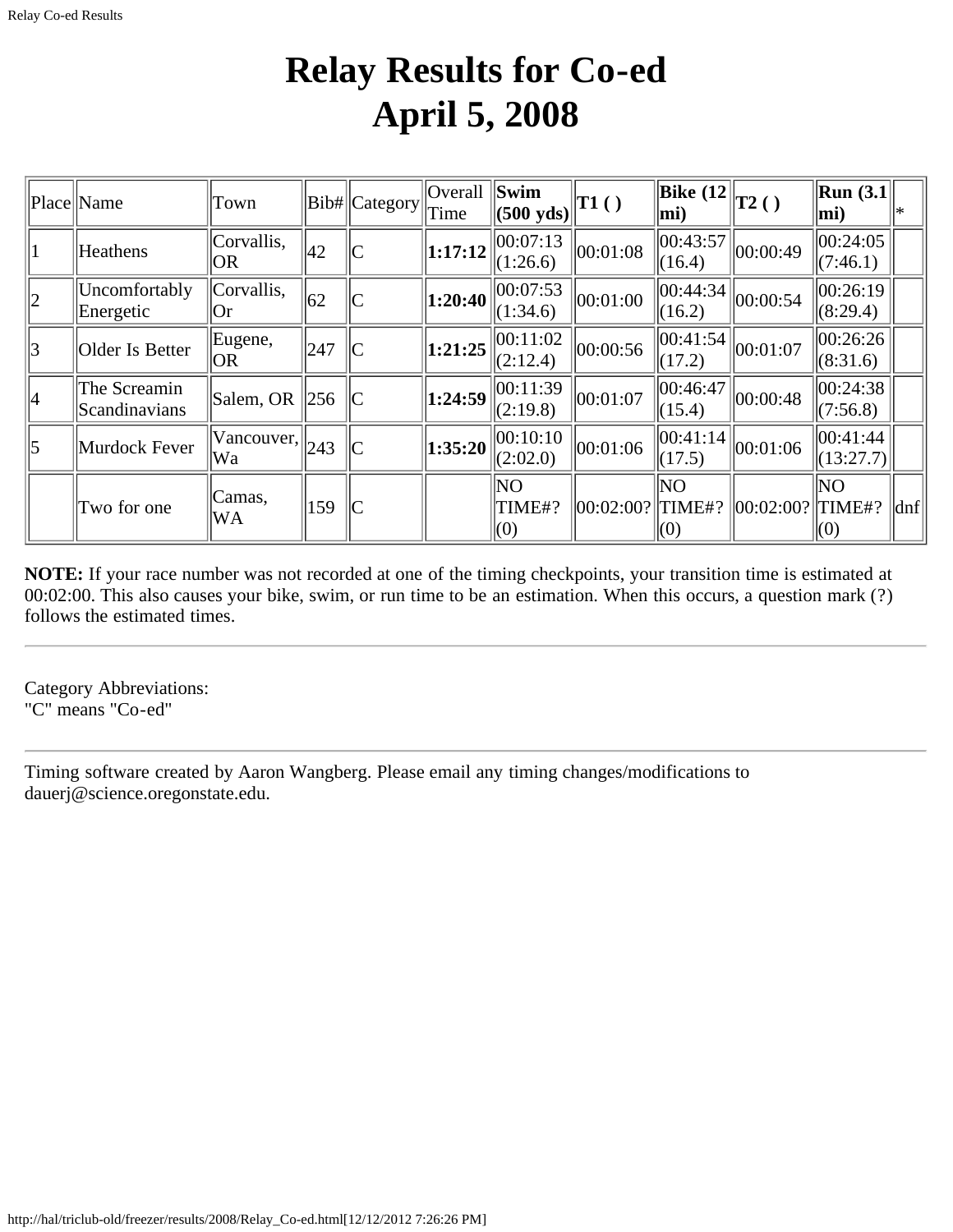## **Relay Results for Female April 5, 2008**

|               | Place  Name                | Town                                                                   |     | Bib#  Category | $\vert$ Overall<br>Time  | $\ \overline{\text{Swim }(500\ _{T1}^{\text{}})}$ ( )<br>$ {\bf v} {\bf d} s $ |                      | $\vert$ Bike (12<br>$\vert$ mi) | $\vert$ T2()                      | $\vert$ Run (3.1 $\vert$<br>$ \text{mi}\rangle$ |
|---------------|----------------------------|------------------------------------------------------------------------|-----|----------------|--------------------------|--------------------------------------------------------------------------------|----------------------|---------------------------------|-----------------------------------|-------------------------------------------------|
| 1             | $  \mathcal{C}$ ougars     | Eugene, or $\ 216\ $ F                                                 |     |                | $\vert 1:22:11 \rangle$  | 00:10:56<br>(2:11.2)                                                           | $\ 00:01:03$         | 00:45:18<br>$\Vert (15.9)$      | $\ 00:01:01$                      | 00:23:53 <br>$\vert (7:42.3) \vert$             |
| $\ 2\ $       | Two Stef/phs<br>and a Beth | Salem,<br><b>OR</b>                                                    | 120 | $\mathbb{I}$ F | $\vert 1:26:11 \vert$    | 00:08:23<br>(1:40.6)                                                           | $\ 00:01:10$         | 00:40:11<br>(17.9)              | 00:00:40                          | 00:35:47<br>(11:32.6)                           |
| $\parallel$ 3 | The Gibson<br>Girls        | Corvallis,<br> OR                                                      | 242 | lЕ             | 1:38:01                  | 00:11:53<br>(2:22.6)                                                           | 00:03:14             | 00:49:30<br>(14.5)              | 00:01:19                          | 00:32:05<br> (10:21.0)                          |
| 4             | <b>TLA</b>                 | $\sqrt{\frac{1}{1}}$ Philomath, $\left\  \frac{1}{48} \right\ $<br> OR |     | lЕ             | $\vert 1:40:59 \rangle$  | 00:07:21<br>(1:28.2)                                                           | 00:01:00             | $\ 01:08:57$<br>$\ $ (10.4)     | $\ 00:01:02\ $                    | 00:22:39<br>(7:18.4)                            |
| $\parallel$ 5 | Friends<br>Believing       | salem, or                                                              | 196 | $\parallel$ F  | <b>99:99:99</b>   TIME#? | NO<br>(0)                                                                      | $ 00:02:00? $ TIME#? | NO<br>$\parallel$ (0)           | $\left\Vert 00:02:00?\right\Vert$ | NO<br>TIME#?<br>(0)                             |

**NOTE:** If your race number was not recorded at one of the timing checkpoints, your transition time is estimated at 00:02:00. This also causes your bike, swim, or run time to be an estimation. When this occurs, a question mark (?) follows the estimated times.

Category Abbreviations: "F" means "Female"